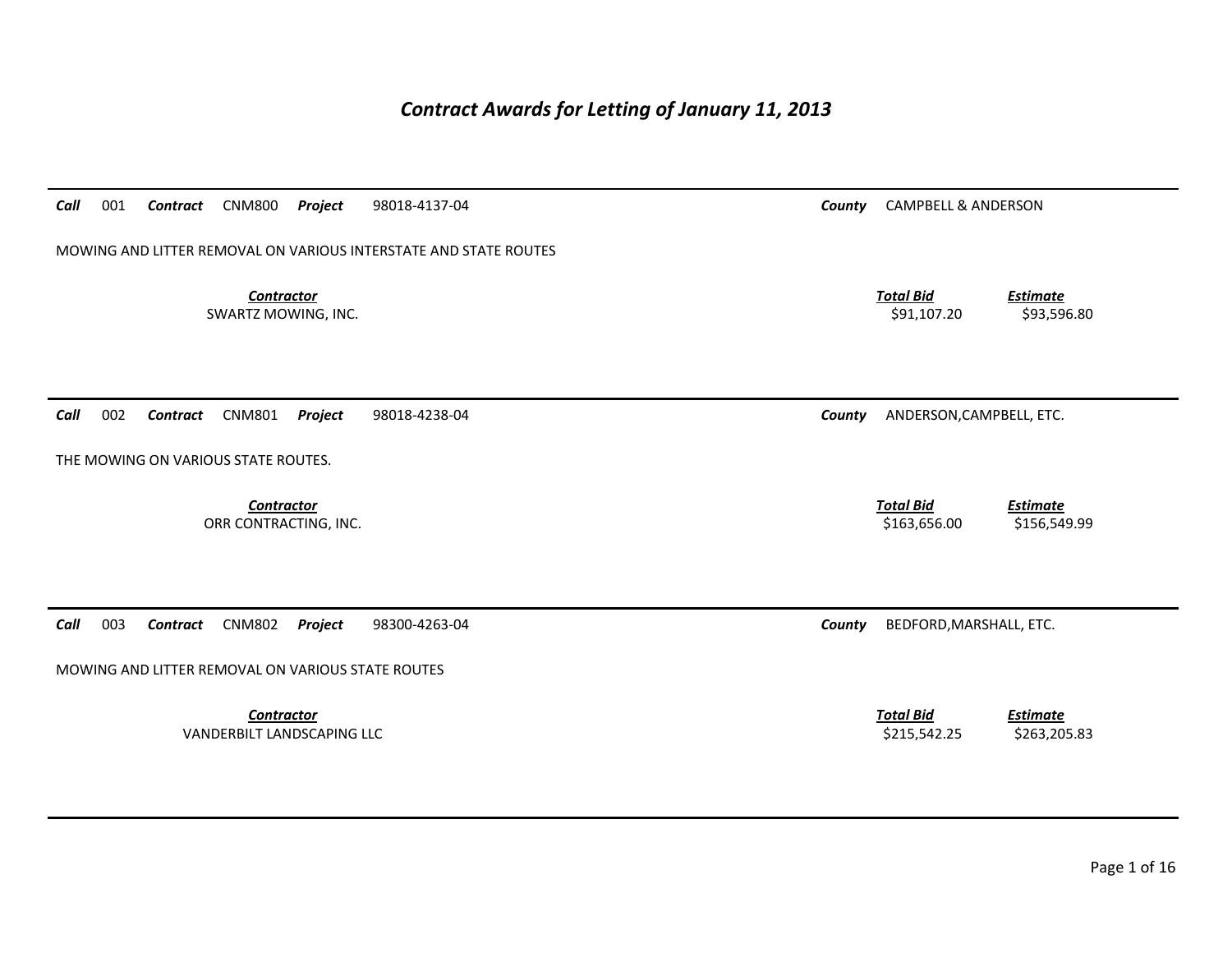*Call*004 *Contract* CNM803 *Project* 98048-4128-04 *County* BENTON,CARROLL, ETC.

THE MOWING AND LITTER REMOVAL ON I-40.

**Contractor** Total Bid

J. R. CONSTRUCTION, INC. \$126,484.00 \$126,484.00

*Call*005 *Contract* CNM804 *Project* 98048-4229-04 *County* BENTON,CARROLL, ETC.

THE MOWING AND LITTER REMOVAL ON STATE ROUTES.

*Contractor Total Bid*

*Call*006 *Contract* CNM805 *Project* 98027-4294-04 *County* BLEDSOE,GRUNDY, ETC.

THE MOWING ON VARIOUS STATE ROUTES.

**Contractor** 

*Estimate*

*Estimate*

A & W LEASING CORPORATION **\$502,250.00** \$532,250.00

**Total Bid**  *Estimate* BLEVINS ENTERPRISES, INC. 6. 216,049.00 \$191,719.20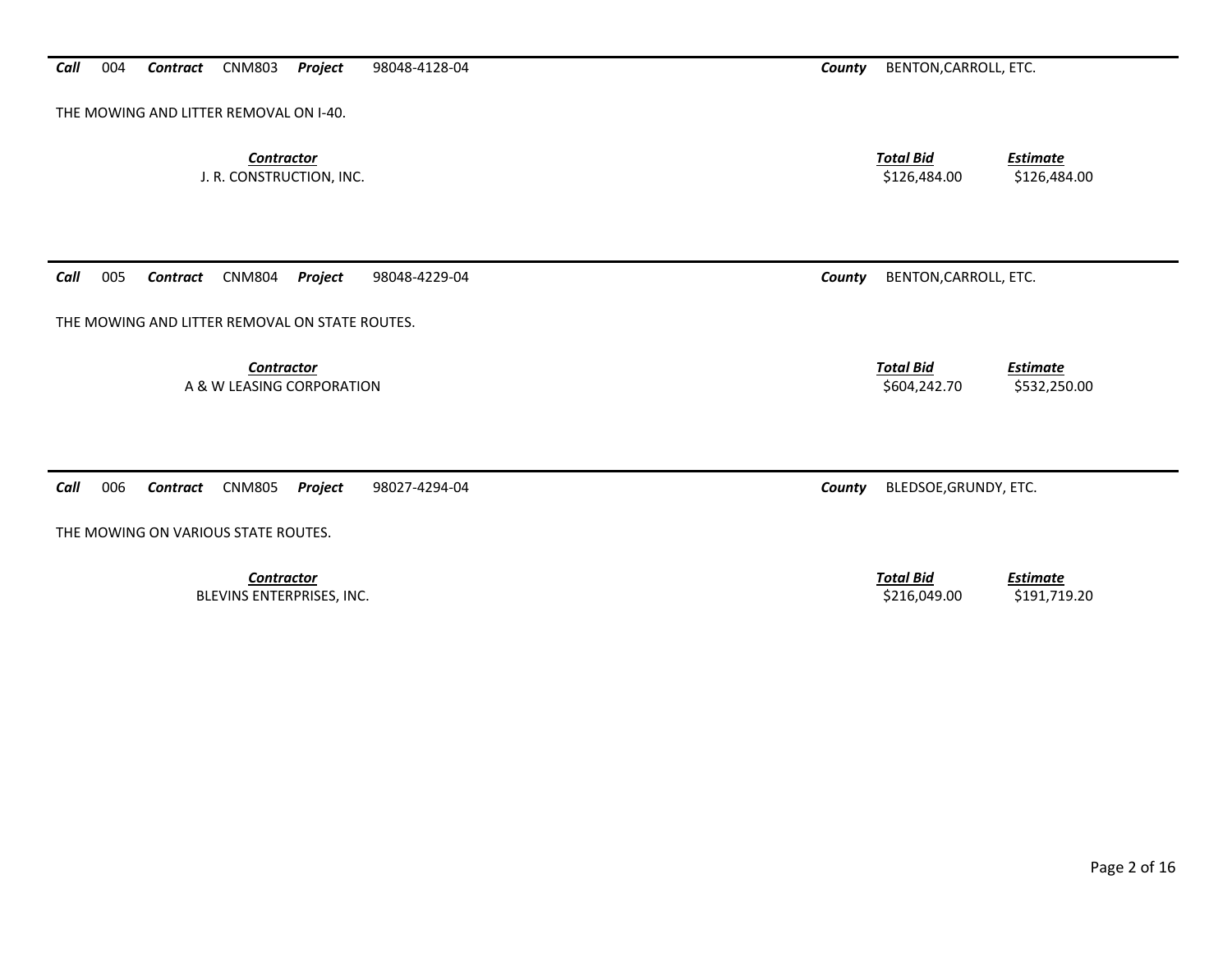THE MOWING AND LITTER REMOVAL ON VARIOUS INTERSTATE AND STATE ROUTES.

**Contractor** Total Bid

*Call*

 *Estimate* ORR CONTRACTING, INC. 6. 2012 12:30 12:30 12:30 12:30 12:30 12:30 12:30 12:30 12:30 12:30 12:30 12:30 12:30 12:30 12:30 12:30 12:30 12:30 12:30 12:30 12:30 12:30 12:30 12:30 12:30 12:30 12:30 12:30 12:30 12:30 12:30 12:30

008 *Contract* CNM807 *Project* 99109-4177-04 *County* BRADLEY,LOUDON, ETC.

*Contractor Total Bid*LOVIN CONTRACTING COMPANY, INC. THE SECOND OF STRAINING SALE AND STRAINING STRAINING STRAINING STRAINING SALE STRAINING STRAINING SALE STRAINING STRAINING STRAINING STRAINING STRAINING STRAINING STRAINING STRAINING STRAINI

*Estimate*

*Estimate*

*Call*009 *Contract* CNM808 *Project* 98027-4296-04 *County* BRADLEY,MCMINN, ETC.

THE MOWING AND LITTER REMOVAL ON VARIOUS INTERSTATES.

THE MOWING AND LITTER REMOVAL ON VARIOUS STATE ROUTES.

**Contractor** Total Bid SALAZAR CONTRACTING, LLC \$224,800.00 \$212,409.00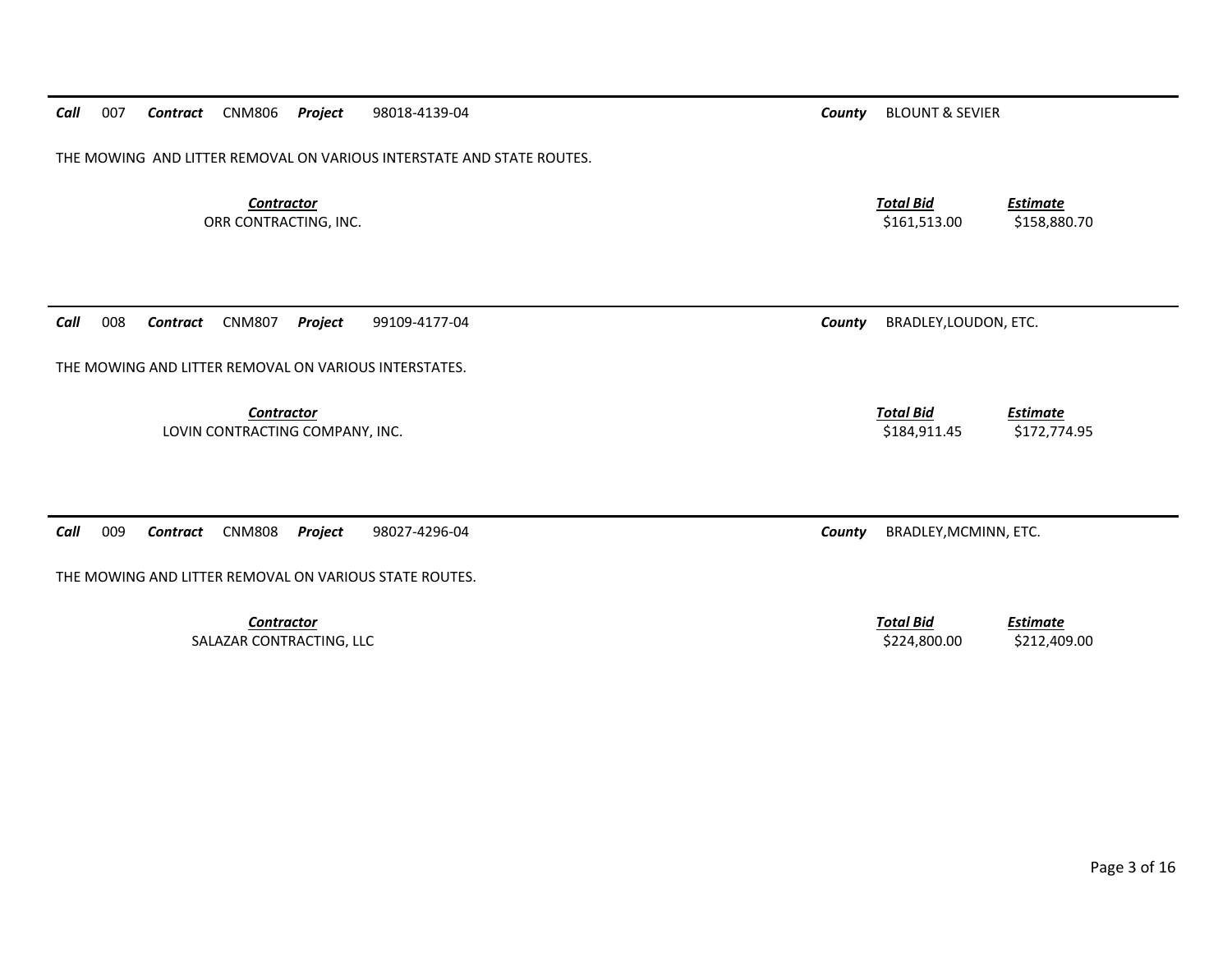*Call*010 *Contract* CNM809 *Project* 98027-4297-04 *County* CANNON,VAN BUREN, ETC.

THE MOWING AND LITTER REMOVAL ON VARIOUS STATE ROUTES.

**Contractor** Total Bid BLEVINS ENTERPRISES, INC. 6201,299.03

*Estimate*

*Call*011 *Contract* CNM810 *Project* 98018-4140-04 *County* CARTER,JOHNSON, ETC.

THE MOWING AND LITTER REMOVAL ON VARIOUS INTERSTATE AND STATE ROUTES.

**Contractor** Total Bid ORR CONTRACTING, INC. \$534,272.00 \$528,720.00

*Call*012 *Contract* CNM811 *Project* 98300-4165-04 *County* CHEATHAM,DICKSON, ETC.

THE MOWING AND LITTER REMOVAL ON I-40.

**ALL BIDS REJECTED**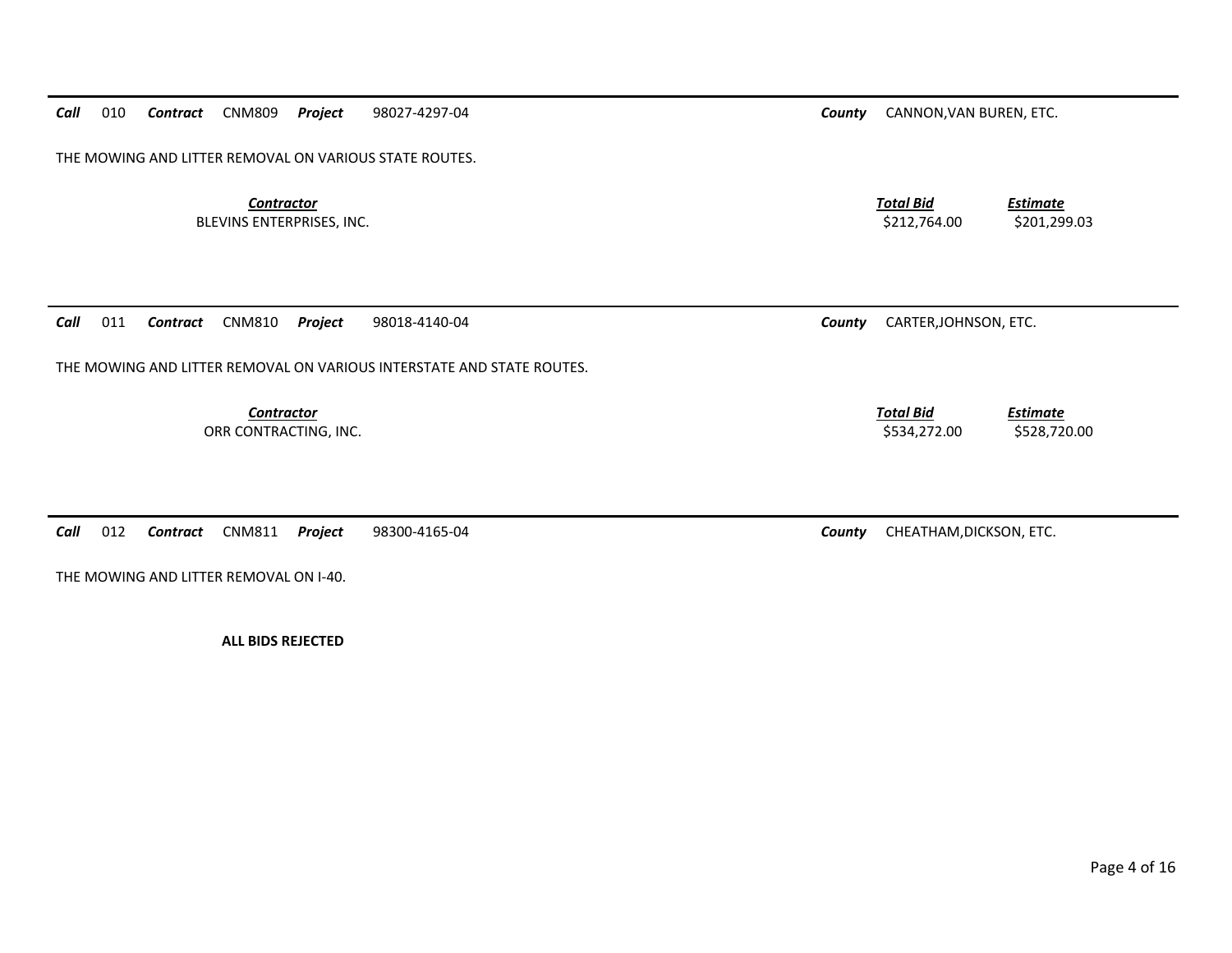*Call*013 *Contract* CNM812 *Project* 98300-4166-04 *County* CHEATHAM,MONTGOMERY, ETC.

MOWING AND LITTER REMOVAL ON VARIOUS INTERSTATE ROUTES

**Contractor** Total Bid VANDERBILT LANDSCAPING LLC **Example 2011, 1991, 621,621.00** \$171,569.00 \$91,621.00

*Call*014 *Contract* CNM813 *Project* 98300-4267-04 *County* CHEATHAM & ROBERTSON

THE MOWING ON VARIOUS STATE ROUTES.

*Contractor Total Bid*VANDERBILT LANDSCAPING LLC **Example 2008 12:00 12:00 1312.271.05** 

*Call*015 *Contract* CNM814 *Project* 98048-4230-04 *County* CHESTER,FAYETTE, ETC.

THE MOWING AND LITTER REMOVAL ON VARIOUS STATE ROUTES.

**Contractor** Total Bid VANDERBILT LANDSCAPING LLC **Example 2018 12:00 SSS1,909.00** \$581,817.00

*Estimate*

*Estimate*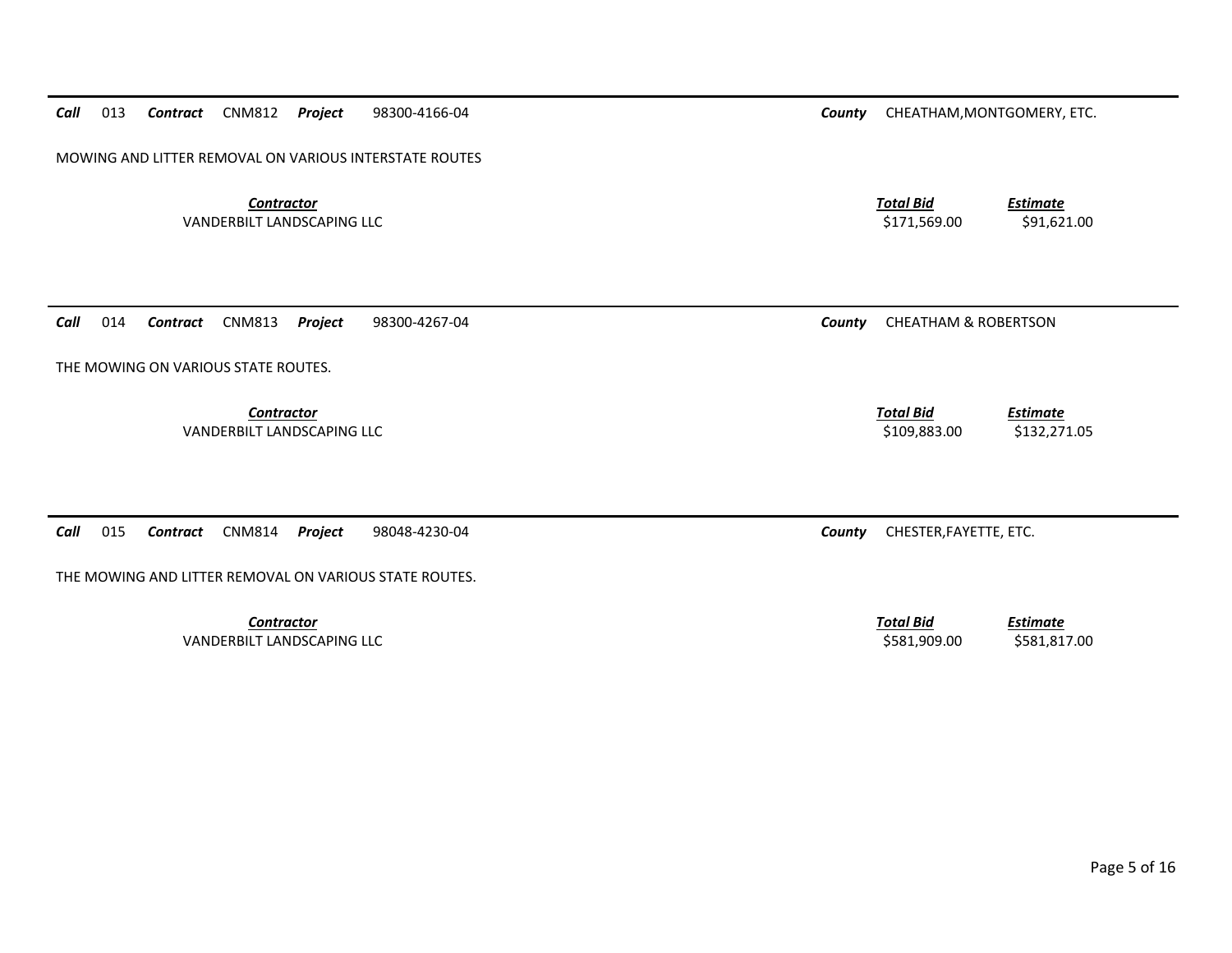THE MOWING AND LITTER REMOVAL ON VARIOUS INTERSTATE AND STATE ROUTES.

**Contractor** Total Bid

SWARTZ MOWING, INC. \$475,727.00 \$475,727.00 \$475,727.00

*Estimate*

*Estimate*

 *Estimate* ORR CONTRACTING, INC. \$201,118.00 \$202,911.76 \$201,118.00

*Call*017 *Contract* CNM816 *Project* 98027-4299-04 *County* CLAY,FENTRESS, ETC.

THE MOWING AND LITTER REMOVAL ON VARIOUS STATE ROUTES.

*Contractor Total Bid*

ORR CONTRACTING, INC. \$212,808.00 \$218,646.25 \$212,808.00

*Call*018 *Contract* CNM817 *Project* 98018-4241-04 *County* COCKE,GREENE, ETC.

THE MOWING ON VARIOUS STATE ROUTES.

*Contractor Total Bid*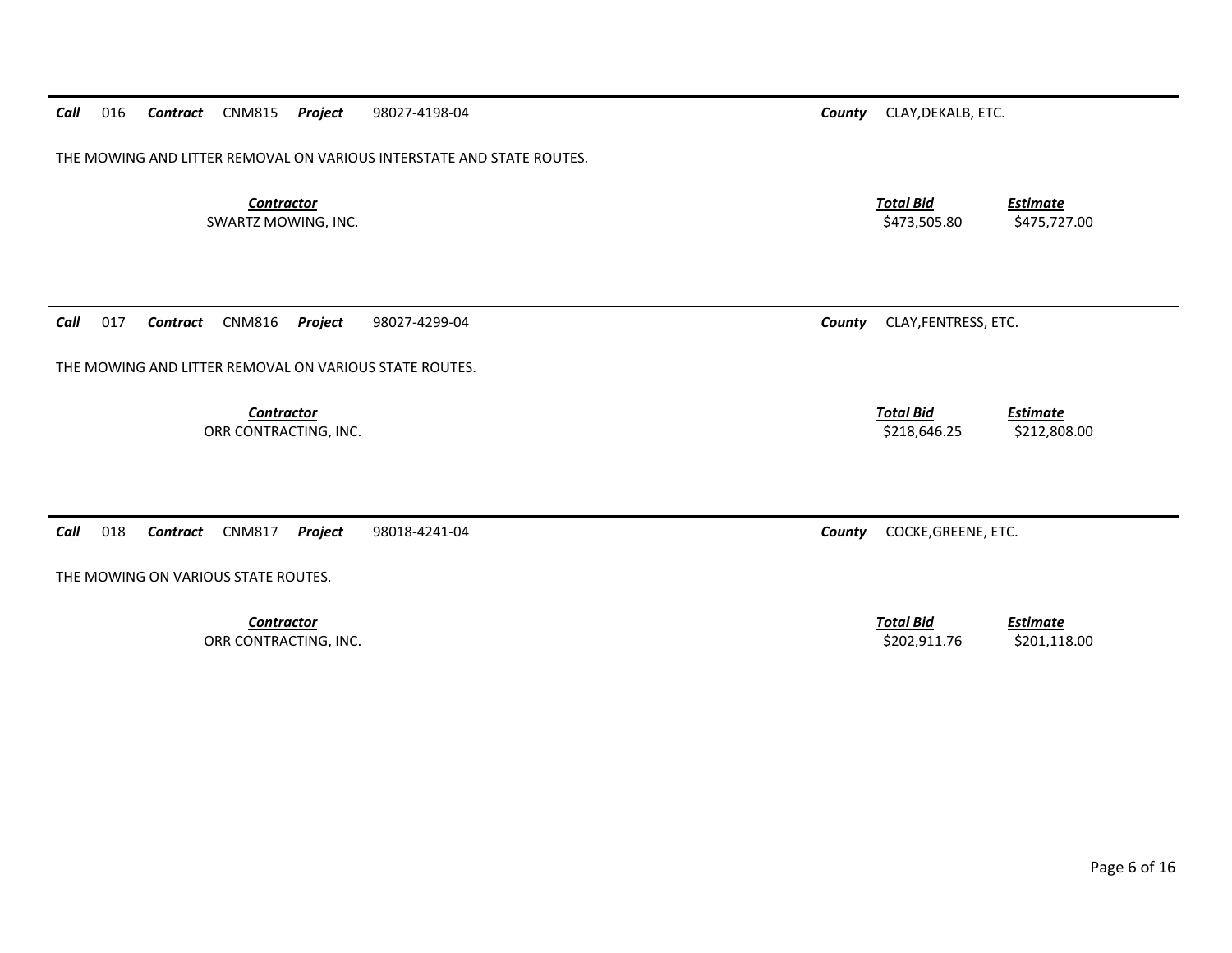*Call*019 *Contract* CNM818 *Project* 98018-4142-04 *County* COCKE,JEFFERSON, ETC.

THE MOWING AND LITTER REMOVAL ON I-40.

**ALL BIDS REJECTED** 

*Call*020 *Contract* CNM819 *Project* 98028-4201-04 *County* COFFEE & FRANKLIN

THE MOWING AND LITTER REMOVAL ON VARIOUS STATE ROUTES.

**Contractor** Total Bid

BLEVINS ENTERPRISES, INC. 6. 225,752.60 \$238,501.00 \$225,752.60

*Call*021 *Contract* CNM820 *Project* 98028-4102-04 *County* COFFEE,GRUNDY, ETC.

THE MOWING AND LITTER REMOVAL ON VARIOUS INTERSTATE ROUTES.

*Contractor Total Bid*

 *Estimate* ORR CONTRACTING, INC. \$202,790.00 \$204,607.00 \$204,607.00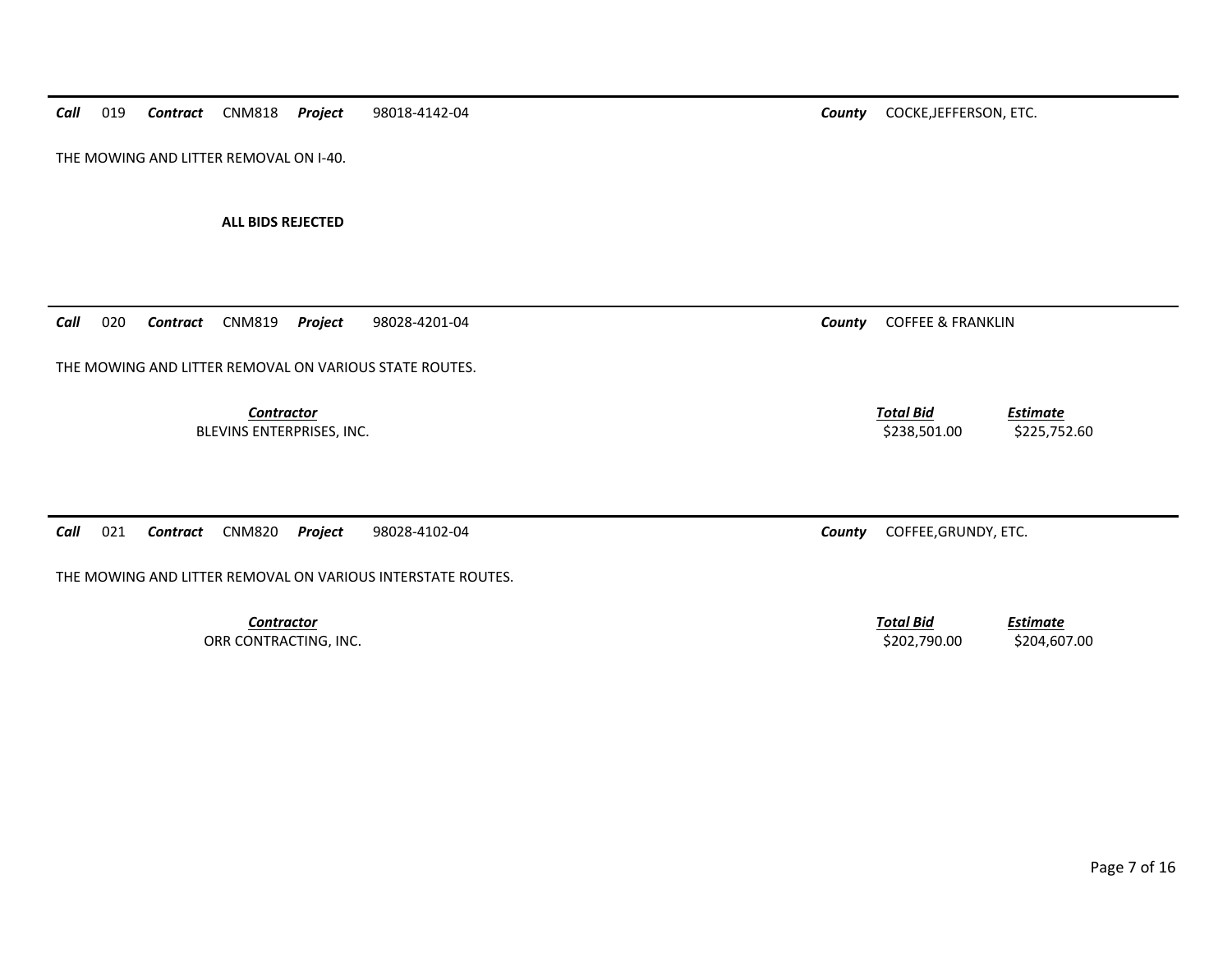*Call*022 *Contract* CNM821 *Project* 98048-4231-04 *County* CROCKETT,HAYWOOD, ETC.

THE MOWING AND LITTER REMOVAL ON STATE ROUTES.

*Contractor Total Bid*VANDERBILT LANDSCAPING LLC **1999,428.20** \$315,633.00

*Call*023 *Contract* CNM822 *Project* 98028-4103-04 *County* CUMBERLAND & RHEA

THE MOWING AND LITTER REMOVAL ON VARIOUS INTERSTATE AND STATE ROUTES.

**Contractor** Total Bid

THE MOWING AND LITTER REMOVAL ON I-440.

*Call*

**ALL BIDS REJECTED** 

*Estimate*

M & M CONTRACT MOWING, LLC 8 285,737.75

*Estimate*

024 *Contract* CNM823 *Project* 19947-4193-04 *County* DAVIDSON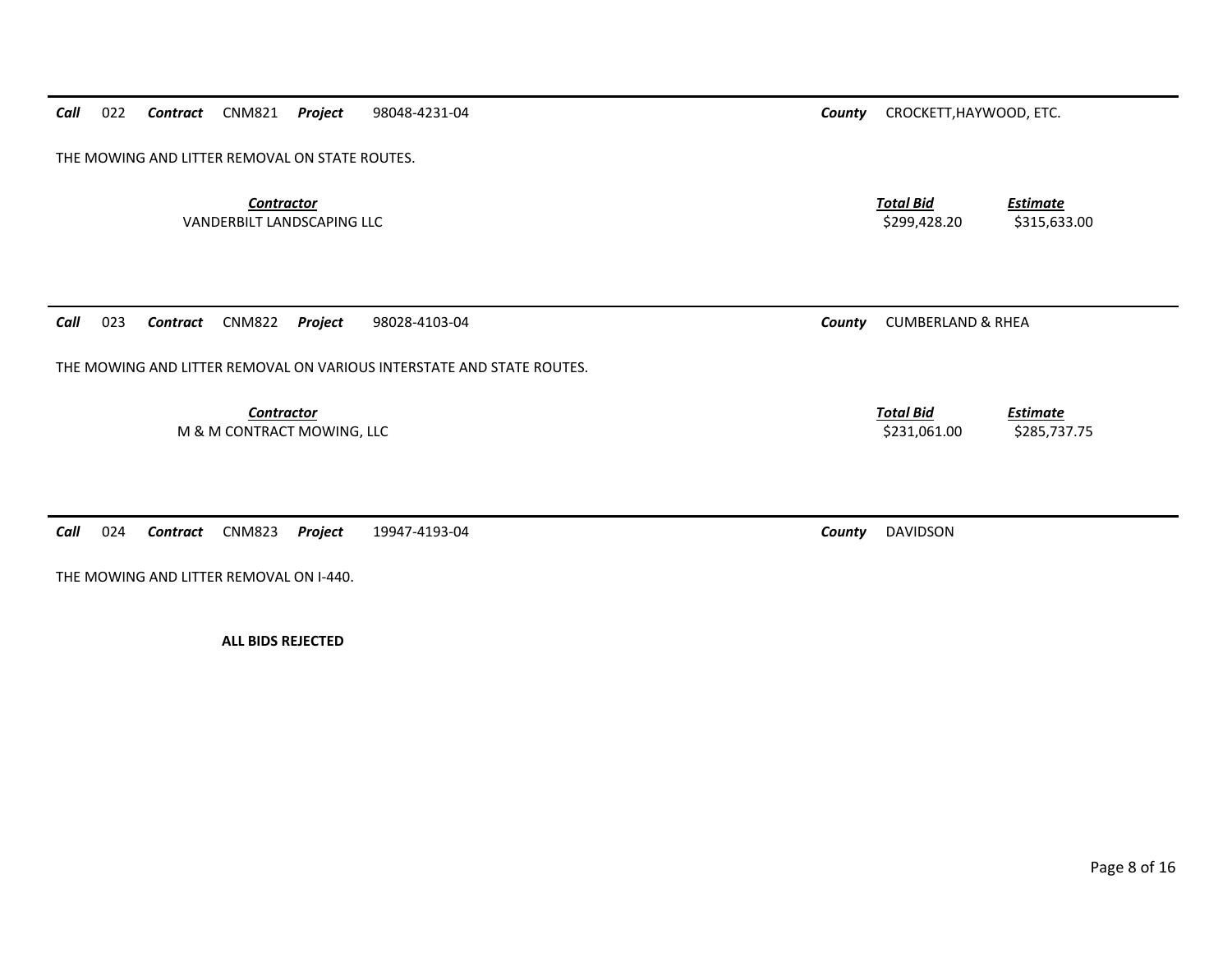*Call*025 *Contract* CNM824 *Project* 19947-4294-04 *County* DAVIDSON

MOWING ON VARIOUS STATE ROUTES

**Contractor** Total Bid

*Call*026 *Contract* CNM825 *Project* 98300-4168-04 *County* DAVIDSON & WILLIAMSON

THE MOWING AND LITTER REMOVAL ON VARIOUS INTERSTATE AND STATE ROUTES.

**ALL BIDS REJECTED** 

*Call*027 *Contract* CNM826 *Project* 98300-4269-04 *County* DICKSON,HICKMAN, ETC.

THE MOWING AND LITTER REMOVAL ON VARIOUS STATE ROUTES.

*Contractor Total Bid*VANDERBILT LANDSCAPING LLC **Example 2008 1237,678.00** \$299,482.80

HRAY LLC \$107,328.00 \$100,890.10

*Estimate*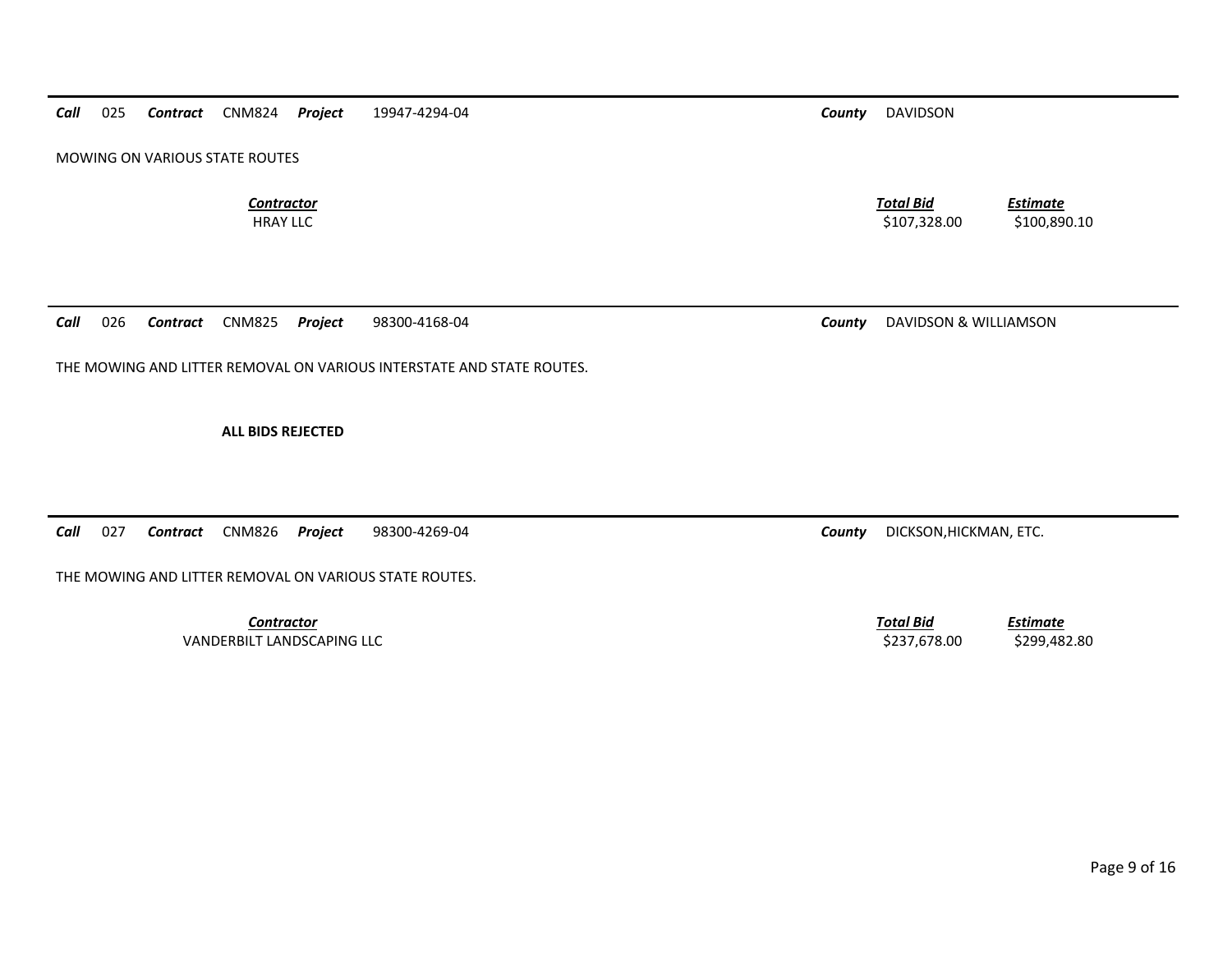THE MOWING AND LITTER REMOVAL ON INTERSTATES AND STATE ROUTES

**Contractor** Total Bid

J. R. CONSTRUCTION, INC. \$468,324.00 \$468,324.00

*Estimate*

*Estimate*

 *Estimate* PASS MOWING LLC AND RESOLUTION OF STREET AND RELEASED AND RELEASED AND RELEASED AND RELEASED AND RELEASED AND RELEASED AND RELEASED AND RELEASED AND RELEASED AND RELEASED AND RELEASED AND RELEASED AND RELEASED AND RELEASED

*Call*029 *Contract* CNM828 *Project* 98048-4133-04 *County* FAYETTE,HAYWOOD, ETC.

THE MOWING AND LITTER REMOVAL ON I-40.

**Contractor** Total Bid

VANDERBILT LANDSCAPING LLC **Example 2006,153.00** \$106,153.00 \$72,609.00

*Call*030 *Contract* CNM829 *Project* 98300-4272-04 *County* GILES,LAWRENCE, ETC.

MOWING AND LITTER REMOVAL ON VARIOUS STATE ROUTES

**Contractor** Total Bid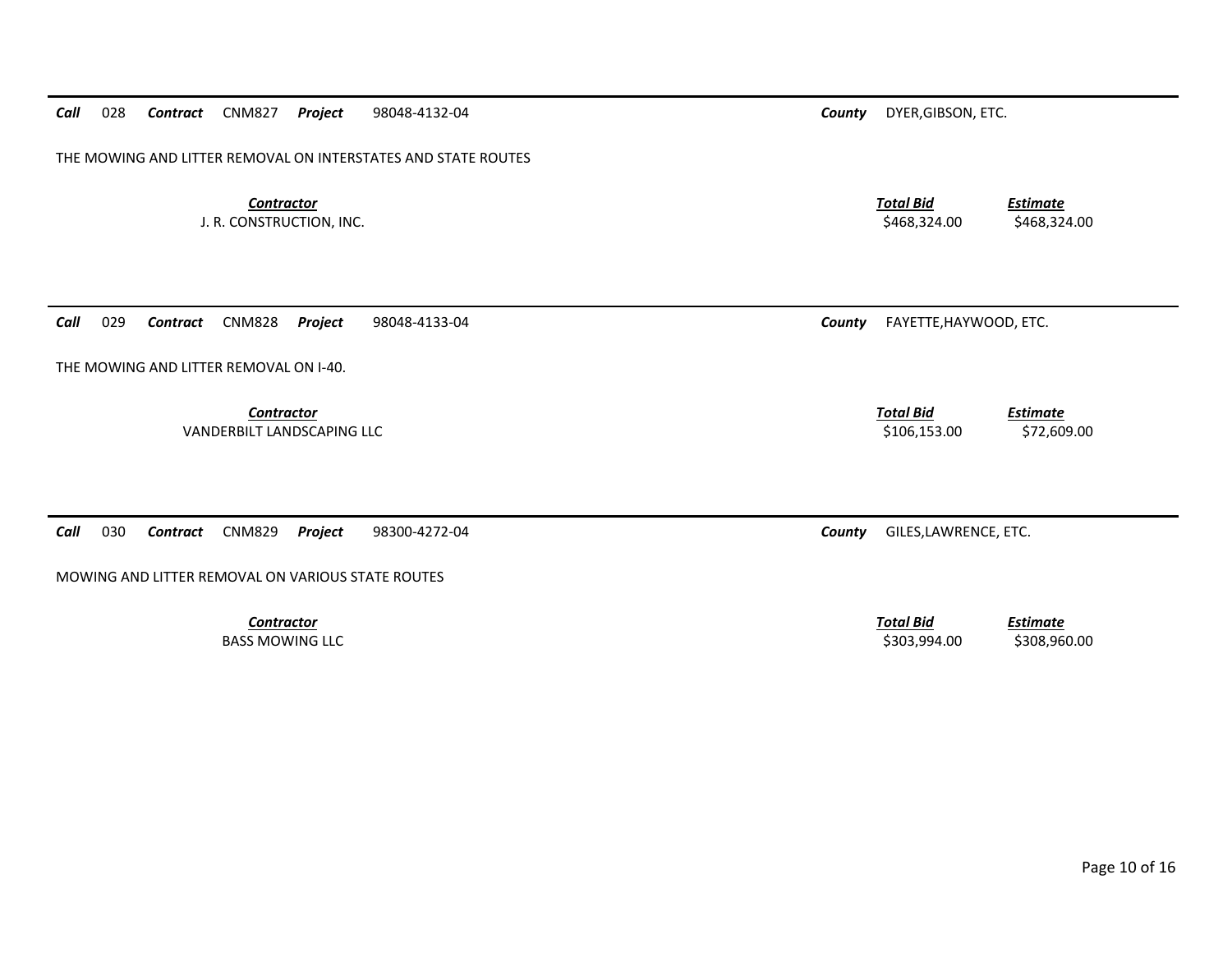*Call*031 *Contract* CNM830 *Project* 98300-4170-04 *County* GILES,MARSHALL, ETC.

THE MOWING AND LITTER REMOVAL ALONG VARIOUS INTERSTATE AND STATE ROUTES.

**Contractor** Total Bid

*Call*032 *Contract* CNM831 *Project* 98018-4244-04 *County* GRAINGER & HAMBLEN

THE MOWING ON VARIOUS STATE ROUTES.

**Contractor** Total Bid

*Call*033 *Contract* CNM832 *Project* 98018-4145-04 *County* GREENE,HAMBLEN, ETC.

THE MOWING AND LITTER REMOVAL ON VARIOUS INTERSTATE ROUTES.

*Contractor Total Bid*

 *Estimate* BASS MOWING LLC 6 2198,904.00

ORR CONTRACTING, INC. \$81,175.35

*Estimate*

 *Estimate* ORR CONTRACTING, INC. \$108,394.00 \$128,446.35 \$108,394.00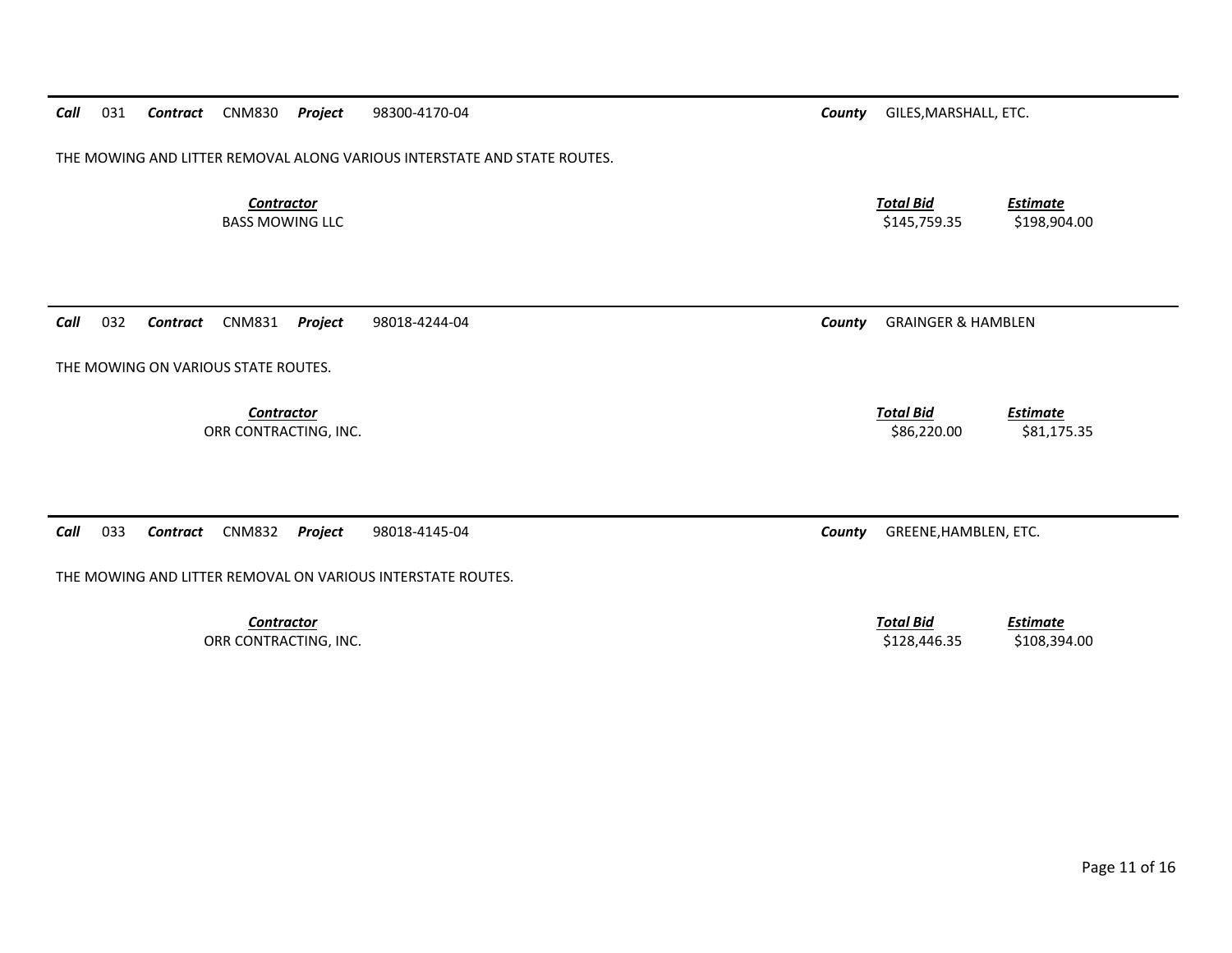*Call*034 *Contract* CNM833 *Project* 98028-4104-04 *County* HAMILTON & MEIGS

THE MOWING ON VARIOUS STATE ROUTES AND INTERSTATES.

*Contractor Total Bid*LOVIN CONTRACTING COMPANY, INC. THE SECRET OF SALE AND STRUCK AND STRUCK AND STRUCK AND STRUCK AND STRUCK AND STRUCK AND STRUCK AND STRUCK AND STRUCK AND STRUCK AND STRUCK AND STRUCK AND STRUCK AND STRUCK AND STRUCK AND ST

*Call*035 *Contract* CNM834 *Project* 98018-4246-04 *County* HANCOCK & HAWKINS

THE MOWING ON VARIOUS STATE ROUTES.

*Contractor Total Bid*

*Call*036 *Contract* CNM835 *Project* 98300-4271-04 *County* HOUSTON,MONTGOMERY, ETC.

THE MOWING ON VARIOUS STATE ROUTES.

*Contractor Total Bid*VANDERBILT LANDSCAPING LLC **Example 2008 120,000 S182,651.00** \$170,198.00 \$182,651.00

ORR CONTRACTING, INC. 6. 2007, 2008 12:30 \$107,775.18 \$114,233.50 \$107,775.18

*Estimate*

*Estimate*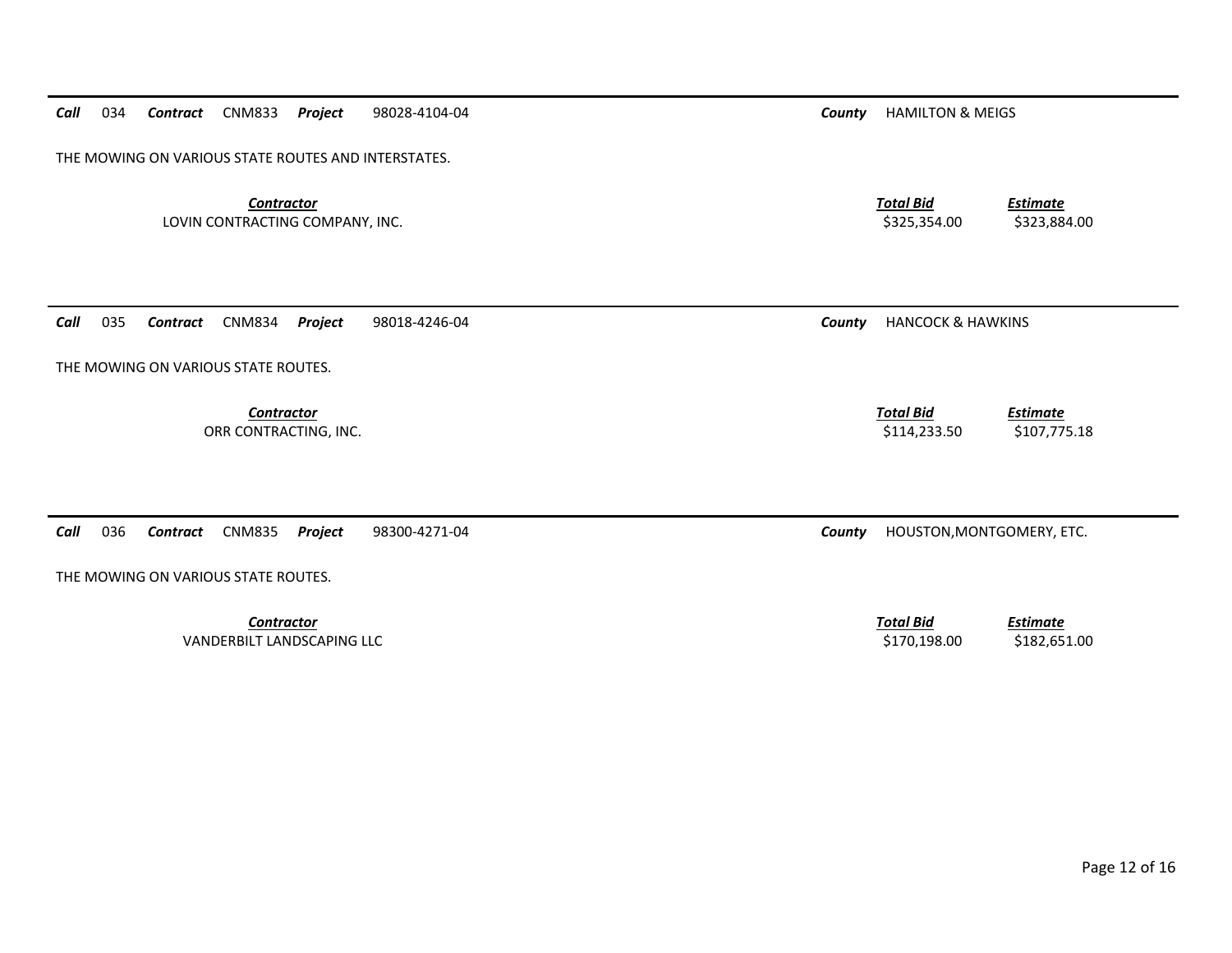*Call*037 *Contract* CNM836 *Project* 47947-4140-04 *County* KNOX

MOWING AND LITTER ON INTERSTATE AND STATE ROUTES IN KNOXVILLE

**Contractor** Total Bid

*Call*038 *Contract* CNM837 *Project* 98048-4134-04 *County* LAUDERDALE,SHELBY, ETC.

THE MOWING AND LITTER REMOVAL ON INTERSTATES AND STATE ROUTES.

*Contractor Total Bid*

VANDERBILT LANDSCAPING LLC **Example 2008 120 and 2008 1340,691.00** \$385,493.00

*Call*039 *Contract* CNM838 *Project* 98300-4273-04 *County* LEWIS & MAURY

THE MOWING AND LITTER REMOVAL ON VARIOUS STATE ROUTES.

**Contractor** Total Bid VANDERBILT LANDSCAPING LLC **Example 2018 12:00 12:00 12:00 12:00 12:00 13:00 14:00 14:00 14:00 14:00 14:00 14:00** 

 *Estimate* SWARTZ MOWING, INC. \$514,351.00 \$514,351.00 \$514,351.00

*Estimate*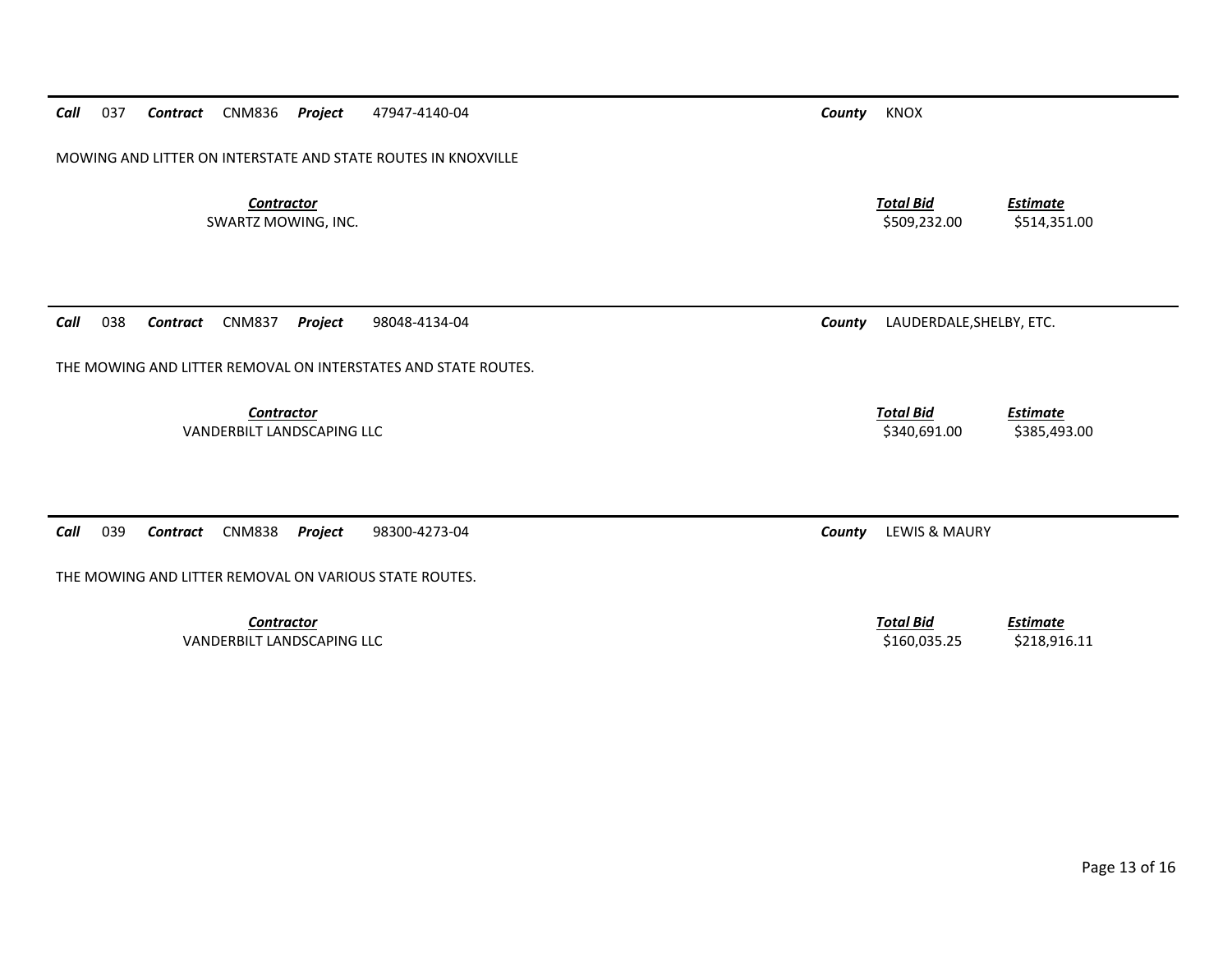*Call*040 *Contract* CNM839 *Project* 98300-4274-04 *County* LINCOLN & MOORE

THE MOWING AND LITTER REMOVAL ON VARIOUS STATE ROUTES.

**ALL BIDS REJECTED** 

*Call*041 *Contract* CNM840 *Project* 98018-4248-04 *County* LOUDON & MONROE

THE MOWING ON VARIOUS STATE ROUTES.

*Contractor Total Bid*M & M CONTRACT MOWING, LLC 6. 2010 12:00 \$134,032.00 \$136,903.90

*Call*042 *Contract* CNM841 *Project* 98018-4143-04 *County* LOUDON & ROANE

THE MOWING AND LITTER REMOVAL ON I-40.

**ALL BIDS REJECTED** 

*Estimate*

Page 14 of 16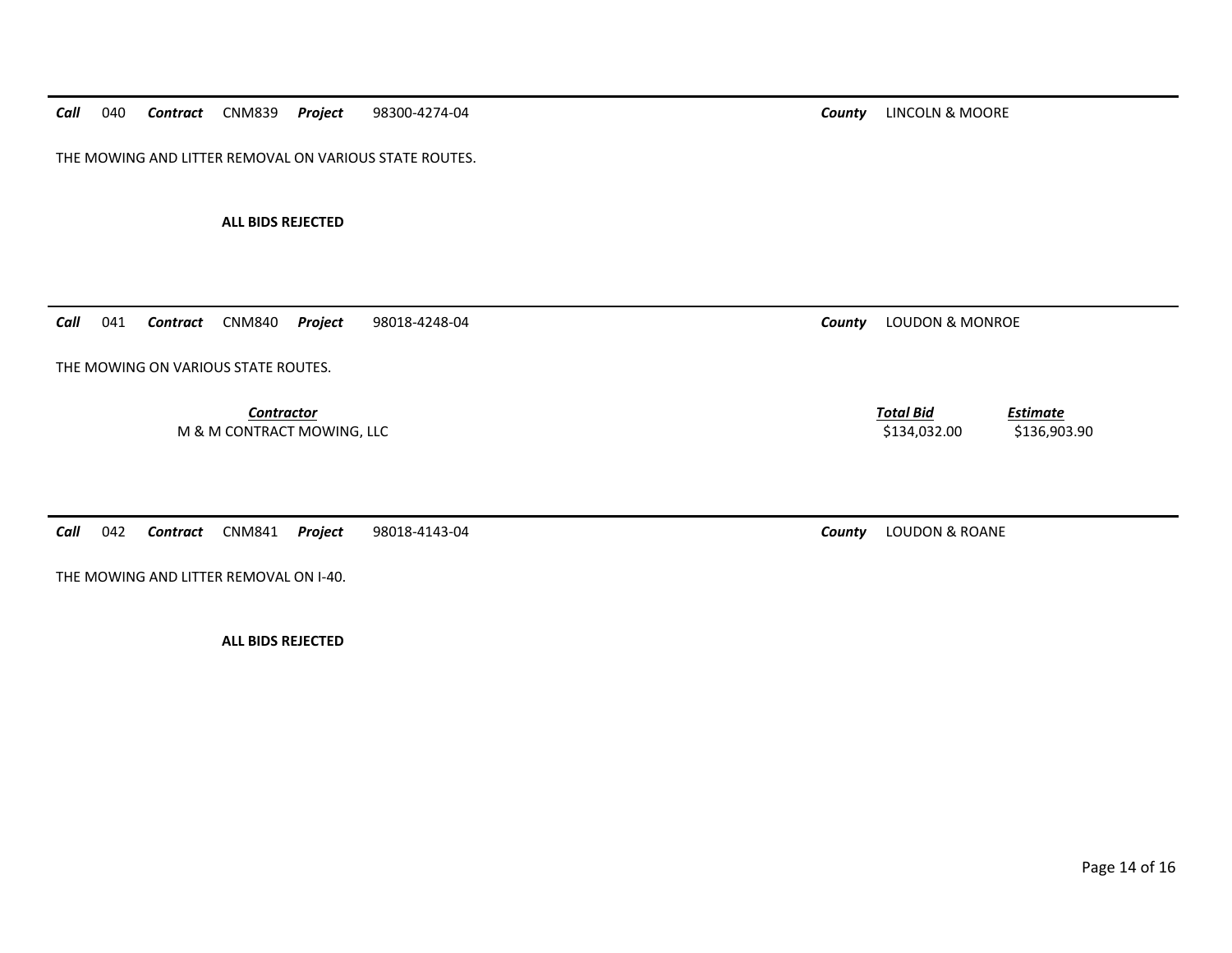| <b>Contractor</b><br><b>DILLARD FARMS</b>                                   | <b>Total Bid</b><br><b>Estimate</b><br>\$143,160.24<br>\$126,420.00 |
|-----------------------------------------------------------------------------|---------------------------------------------------------------------|
|                                                                             |                                                                     |
| Call<br>Project<br>044<br><b>CNM843</b><br>98018-4249-04<br><b>Contract</b> | <b>MORGAN &amp; ROANE</b><br>County                                 |
| THE MOWING ON VARIOUS STATE ROUTES.                                         |                                                                     |
| <b>Contractor</b><br>SALAZAR CONTRACTING, LLC                               | <b>Total Bid</b><br><b>Estimate</b><br>\$104,000.00<br>\$91,450.00  |
|                                                                             |                                                                     |
| Call<br>045<br><b>CNM844</b><br>Project<br>98300-4276-04<br>Contract        | RUTHERFORD & WILLIAMSON<br>County                                   |
| THE MOWING ON VARIOUS STATE ROUTES.                                         |                                                                     |
| <b>Contractor</b>                                                           | <b>Total Bid</b><br><b>Estimate</b>                                 |

*Call* 043 *Contract* CNM842 *Project* 98300-4275-04 *County* MACON,SMITH, ETC.

THE MOWING ON VARIOUS STATE ROUTES.

VANDERBILT LANDSCAPING LLC \$78,504.00 \$99,790.01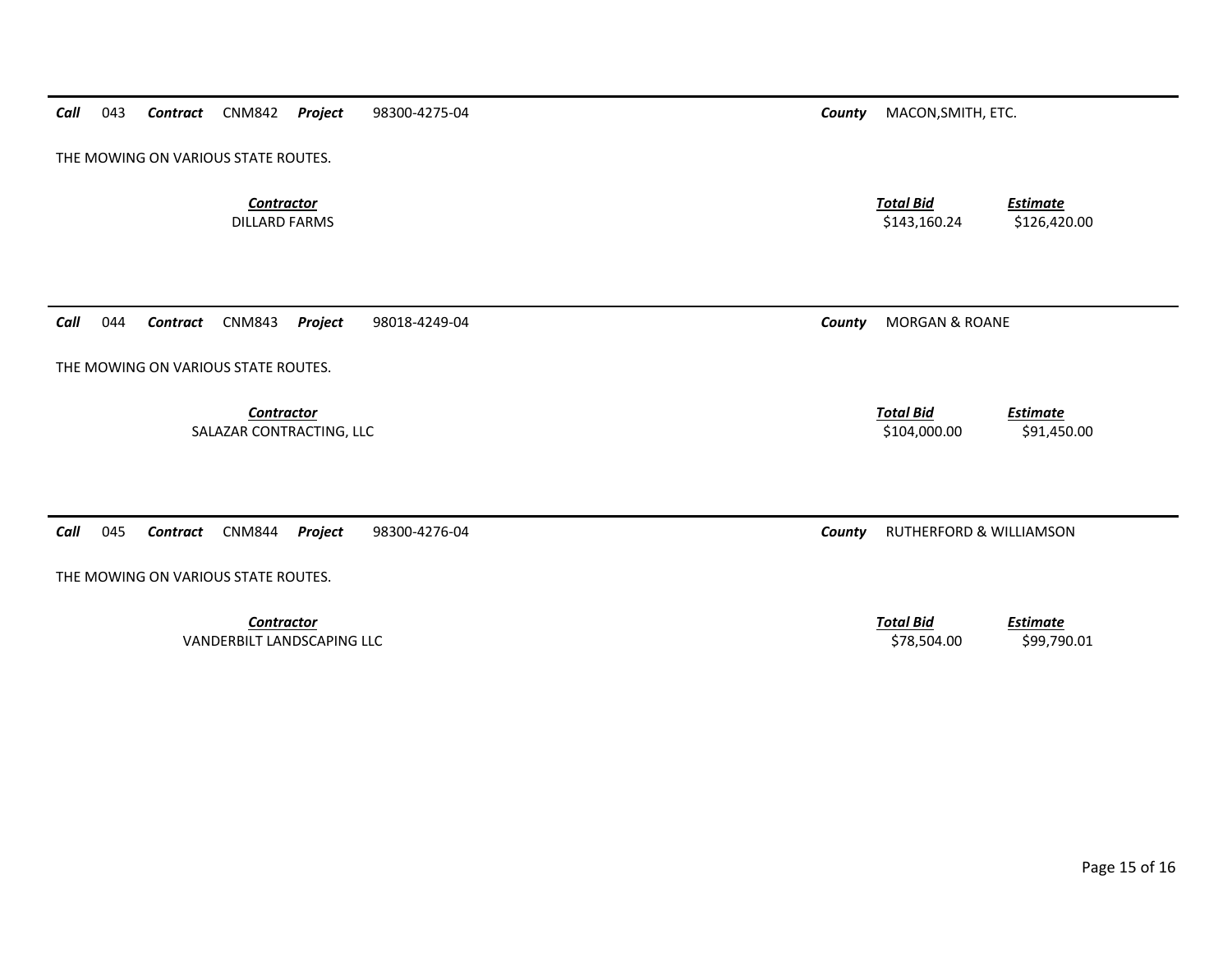*Call*046 *Contract* CNM845 *Project* 98300-4177-04 *County* SMITH & WILSON

THE MOWING AND LITTER REMOVAL ON I-40.

**ALL BIDS REJECTED** 

*Call*047 *Contract* CNM846 *Project* 98300-4278-04 *County* SUMNER & WILSON

THE MOWING AND LITTER REMOVAL ON VARIOUS STATE ROUTES.

**Contractor** Total Bid

BILL LEDFORD & SON, INC. 6 (1992) 1999 12: 100 (1993) 1310,224.00 \$282,242.00 \$282,242.00

*Call*048 *Contract* CNM847 *Project* 94946-4228-04 *County* WILLIAMSON

THE MOWING ON VARIOUS STATE ROUTES.

**ALL BIDS REJECTED** 

|                  | <b>Total Awarded</b> | Total Estimate |
|------------------|----------------------|----------------|
| Letting Totals - | \$9,439,113.30       | \$9,473,597.35 |

*Estimate*

Page 16 of 16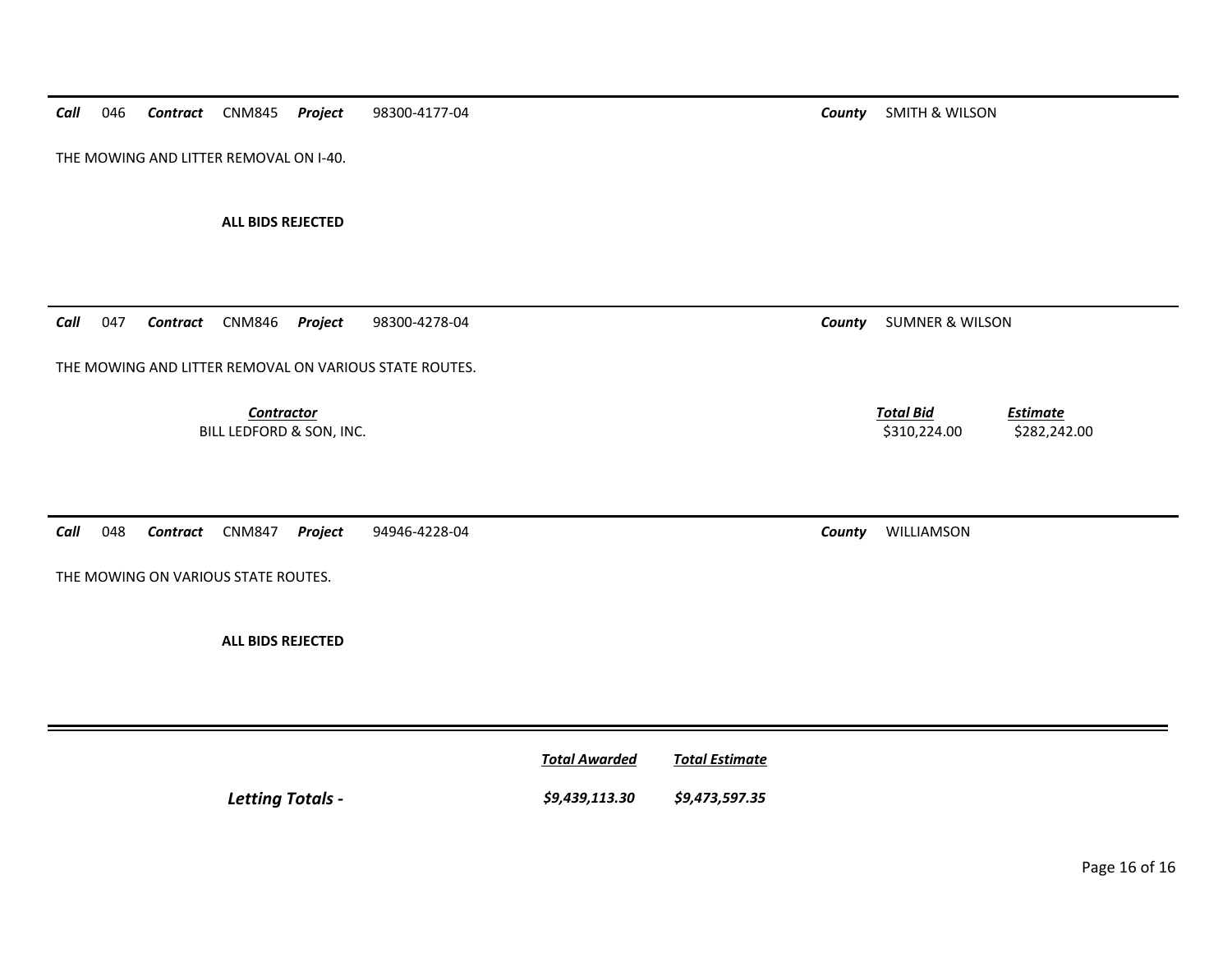## *Contract Awards for Letting of January 22, 2013*

*Call*001 *Contract* CNM084 *Project* 47026-4277-04 *County* KNOX

SR115 .. ROCK SLOPE STABILIZATION ON U.S. 129 (S.R. 115) LM (TBA)

*Contractor Total Bid*KAY & KAY CONTRACTING, LLC 6. 2008,040.09 \$308,040.09 \$303,250.50

*Estimate*

| <b>Total Awarded</b> | <b>Total Estimate</b> |
|----------------------|-----------------------|
| $\blacksquare$       |                       |

*Letting Totals - \$308,040.09 \$303,250.50*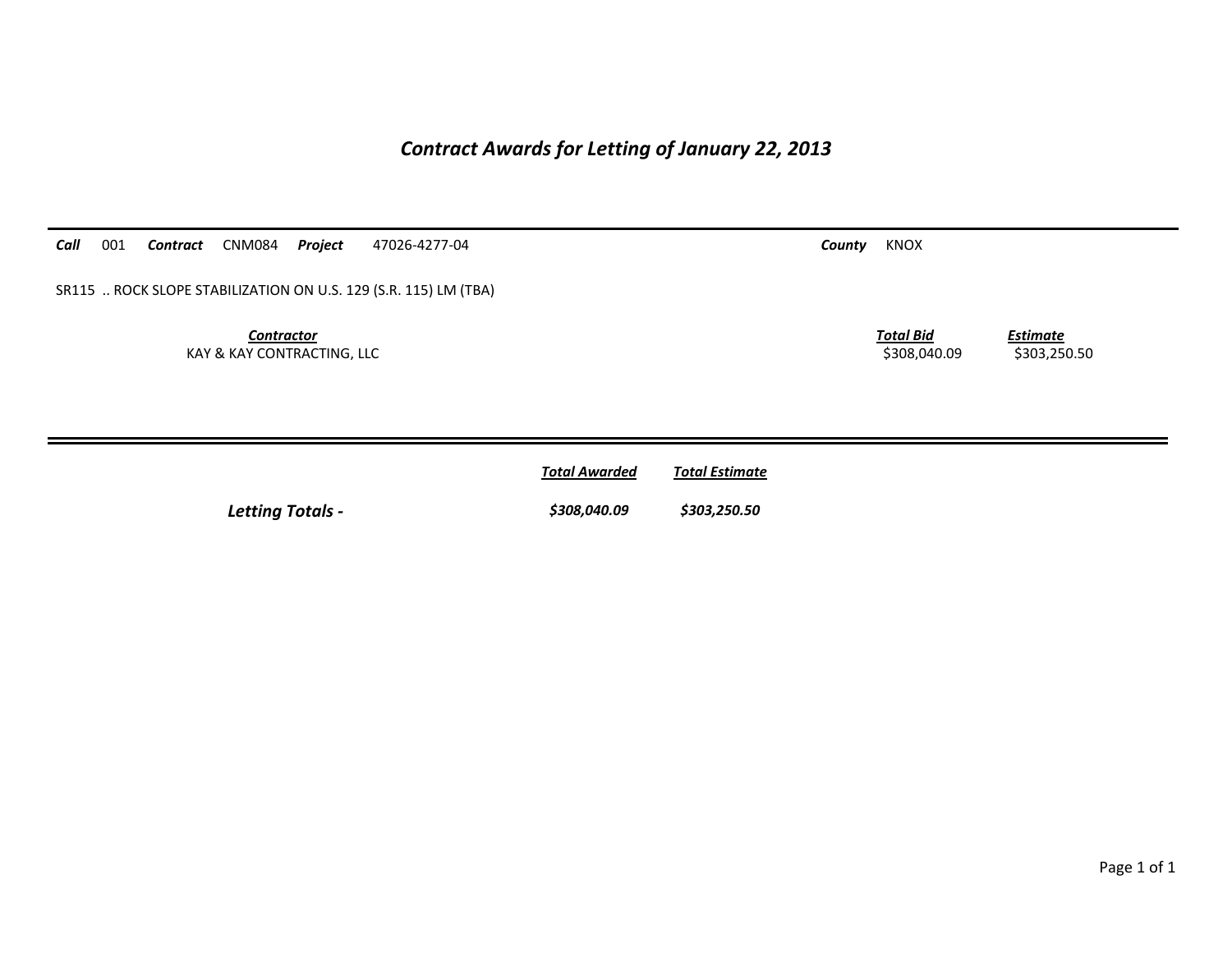## *Contract Awards for Letting of February 15, 2013*

| Call | 001 | Contract | <b>CNM906</b>                                             | Project | 98018-4152-04                                                           | County | ANDERSON, BLOUNT, ETC.           |                                 |
|------|-----|----------|-----------------------------------------------------------|---------|-------------------------------------------------------------------------|--------|----------------------------------|---------------------------------|
|      |     |          |                                                           |         | ON-CALL CONCRETE PAVEMENT REPAIR ON VARIOUS INTERSTATE AND STATE ROUTES |        |                                  |                                 |
|      |     |          | <b>Contractor</b><br>LOJAC, INC.                          |         |                                                                         |        | <b>Total Bid</b><br>\$726,454.50 | <b>Estimate</b><br>\$729,736.75 |
| Call | 002 | Contract | <b>CNM908</b>                                             | Project | 98048-4136-04                                                           | County | BENTON, CARROLL, ETC.            |                                 |
|      |     |          |                                                           |         | ON-CALL CONCRETE PAVEMENT REPAIR ON VARIOUS INTERSTATE AND STATE ROUTES |        |                                  |                                 |
|      |     |          | <b>Contractor</b><br>LOJAC, INC.                          |         |                                                                         |        | <b>Total Bid</b><br>\$878,736.00 | <b>Estimate</b><br>\$785,612.50 |
| Call | 003 | Contract | <b>CNM907</b>                                             | Project | 98028-4106-04                                                           | County | BRADLEY, COFFEE, ETC.            |                                 |
|      |     |          |                                                           |         | ON-CALL CONCRETE PAVEMENT REPAIR ON VARIOUS INTERSTATE AND STATE ROUTES |        |                                  |                                 |
|      |     |          | <b>Contractor</b><br>PALMERTREE CONSTRUCTION COMPANY, LLC |         |                                                                         |        | <b>Total Bid</b><br>\$625,948.70 | <b>Estimate</b><br>\$741,988.54 |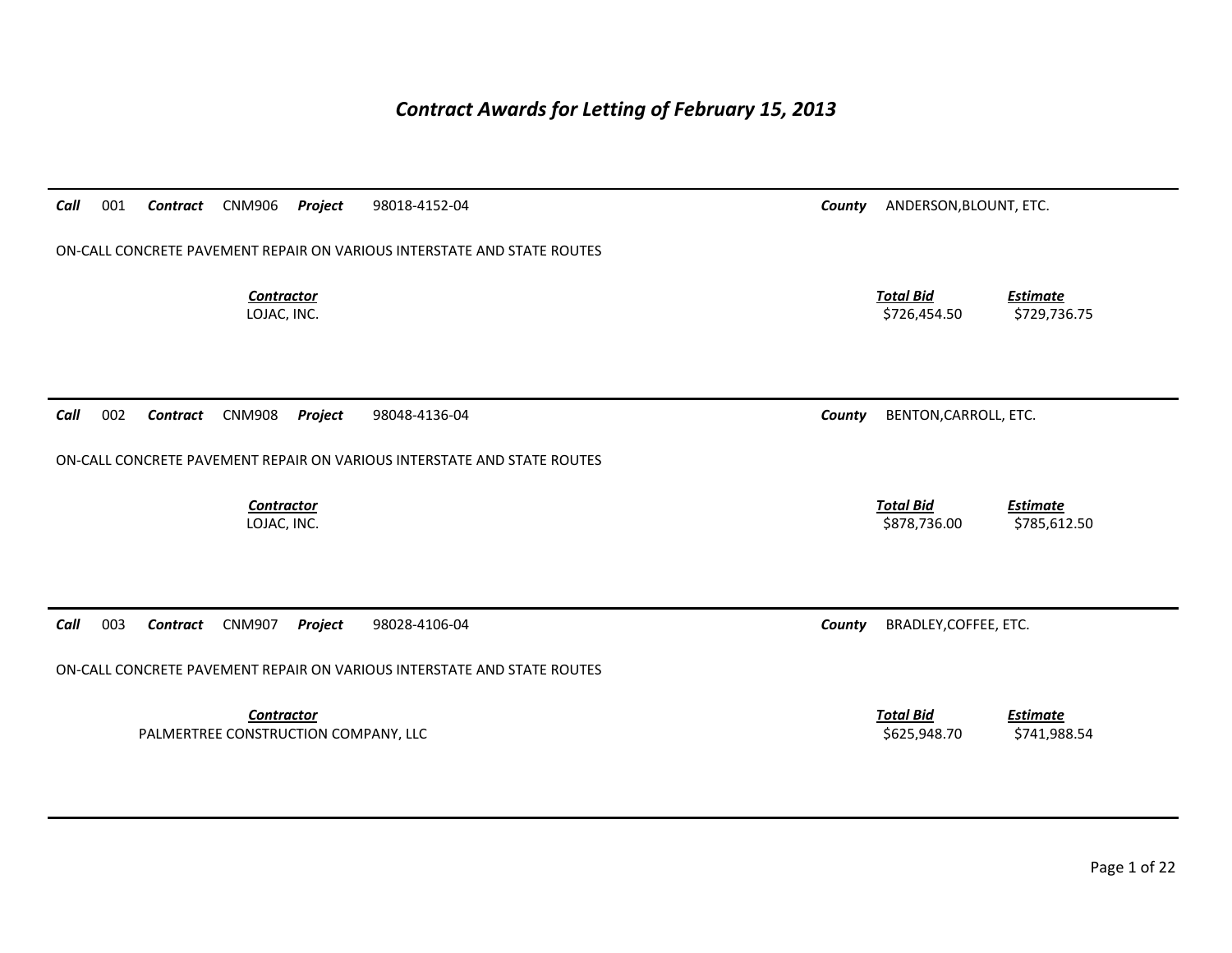### ON‐CALL CONCRETE PAVEMENT REPAIR ON VARIOUS INTERSTATE AND STATE ROUTES

*Contractor*

 *Total Bid Estimate* LOJAC, INC. \$759,106.00 \$780,148.00

*Call* 005*Contract* CNM900 *Project* STP‐NHE‐386(12), 19180‐8211‐14 *County* DAVIDSON

RESURFACING WITH OGFC ON SR‐386 (VIETNAM VETERANS) FROM I‐65 (LM 0.00) TO CONFERENCE DRIVE (LM 1.28)

*Contractor*

 *Total Bid Estimate* ROGERS GROUP, INC. \$485,750.00 \$415,286.20

### *Call* 006 *Contract* CNM902 *Project* HRRR‐194(12), 24013‐3228‐94, HRRR‐196(8), 24017‐3238‐94, HSIP‐ 2807(6), 79947‐3501‐94, HSIP‐NHE‐3(116), 79017‐3293‐94, STP‐SIP‐ 196(9), 24017‐3237‐94 *County* FAYETTE & SHELBY

MISCELLANEOUS SAFETY IMPROVEMENTS AT VARIOUS LOCATIONS; ON SR3 (N 3RD ST) AT MILL AVE & ON SOUTH PARKWAY EAST ST AT COLLEGE ST IN MEMPHIS,AND ON SR 194 FROM STEVENS DR TO SR 59

> *Contractor Total Bid*MCCRORY ELECTRIC

 *Estimate* COMPANY \$613,251.35 \$615,749.85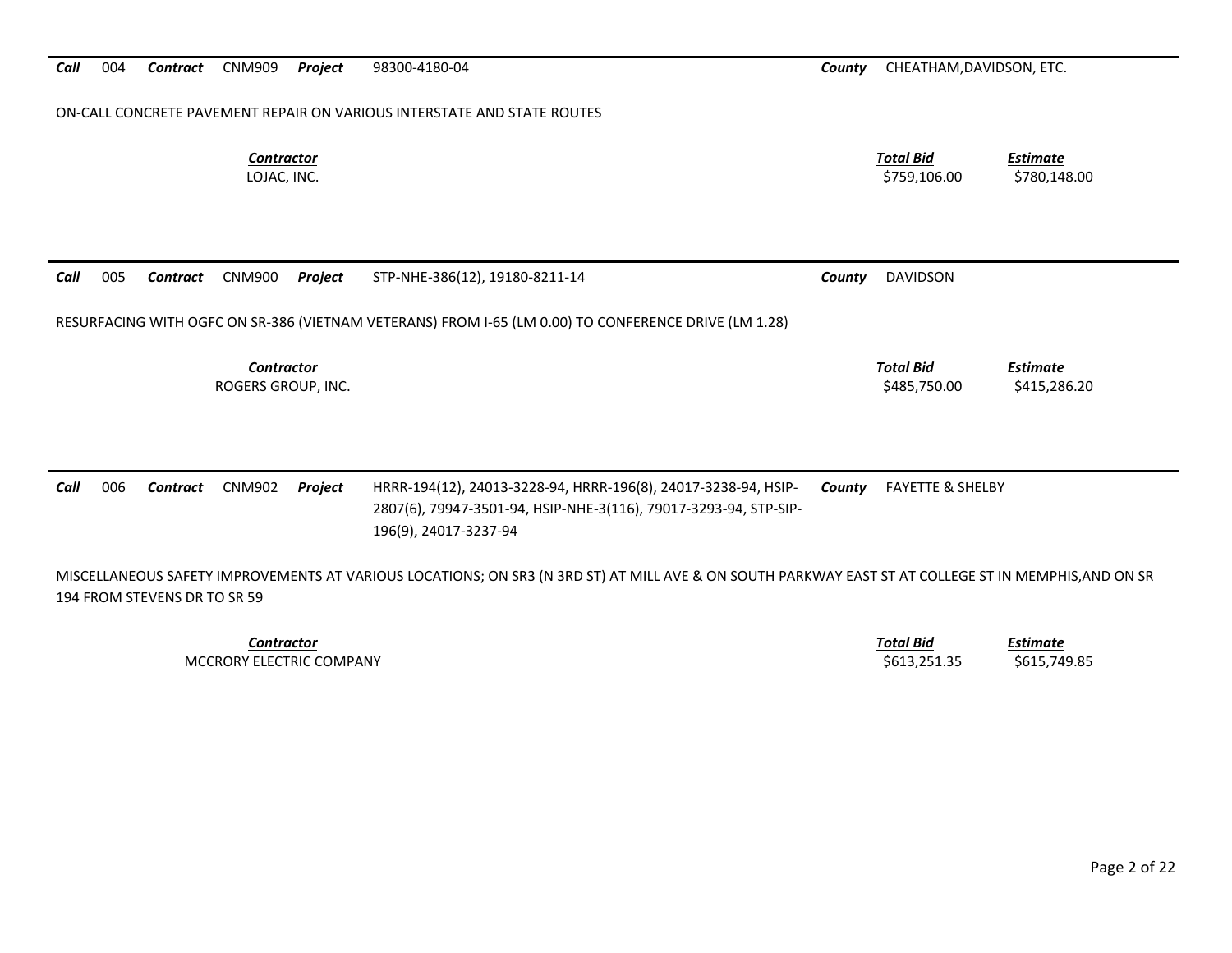*Call* 007 *Contract* CNM905 *Project* HRRR‐113(19), 32017‐3208‐94, HRRR‐344(7), 37015‐3213‐94 *County* HAMBLEN & HAWKINS MISCELLANEOUS SAFETY IMPROVEMENTS ON SR‐113 FROM SR‐340 TO WARRENSBURG ROAD AND ON SR‐344 FROM SR‐113 TO SR‐1 *Contractor Total Bid Estimate* SUPERIOR TRAFFIC CONTROL ‐ MEMPHIS, INC. \$121,213.81 \$130,745.50 *Call* 008 *Contract* CNM904 *Project* HSIP‐346(8), 37018‐3227‐94, 37018‐4227‐04, STP‐SIP‐346(9), 37018‐3228‐94*County* HAWKINS RESURFACING ON SR‐346 FROM MILLERS WOOD ROAD TO HOLSTON RIVER BRIDGE AND MISCELLANEOUS SAFETY IMPROVEMENTS ON SR‐346 FROM MOUNT CARMEL CITY LIMITS TO SULLIVAN CO LINE

**ALL BIDS REJECTED**

*Call* 009 *Contract* CNM910 *Project* 84102‐4210‐04, STP/HSIP‐NHE‐3(124), 84102‐8210‐14, 84102‐3210‐ *County* TIPTON 94

RESURFACING (THIN MIX) ON US‐51 (SR‐3) FROM HOPE STREET TO THE HATCHIE RIVER BRIDGE, INCLUDING BRIDGE DECK AND EXPANSION JOINT REPAIR

*Contractor Total Bid Estimate* LEHMAN‐ROBERTS COMPANY\$1,449,611.77 \$1,422,076.00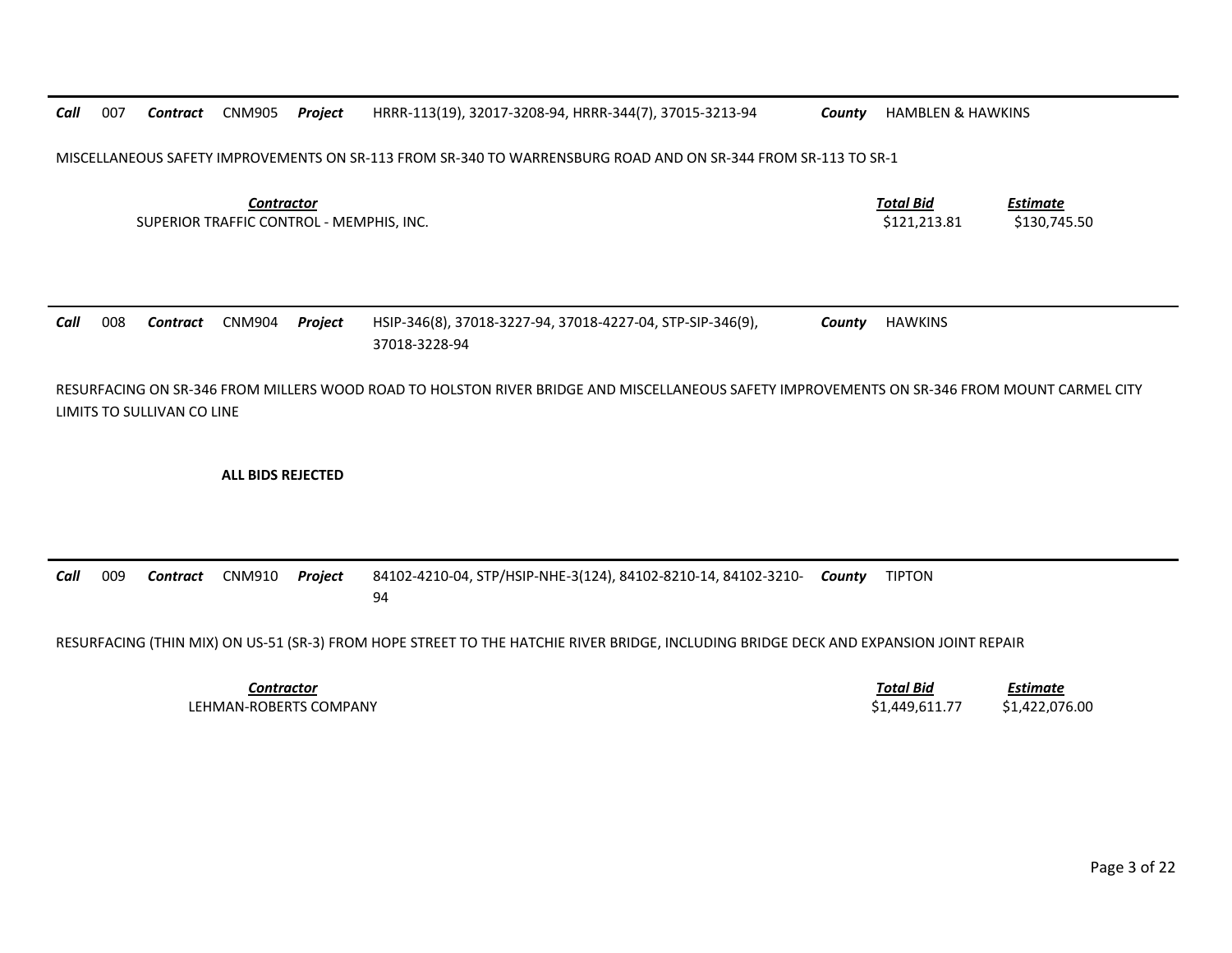| Call<br>010<br><b>CNM024</b><br>Project<br>Contract                      | 01003-3234-04                                                                                          | County | ANDERSON                           |                                   |
|--------------------------------------------------------------------------|--------------------------------------------------------------------------------------------------------|--------|------------------------------------|-----------------------------------|
| BRIDGE REPAIR ON US-25W (SR-9) OVER THE CLINCH RIVER AND RIVERSIDE DRIVE |                                                                                                        |        |                                    |                                   |
| <b>Contractor</b><br>SOUTHERN CONSTRUCTORS, INC.                         |                                                                                                        |        | <b>Total Bid</b><br>\$389,894.50   | <b>Estimate</b><br>\$328,356.00   |
| <b>CNM055</b><br>011<br>Project<br>Call<br>Contract                      | 98018-4156-04, 98018-4155-04                                                                           | County | ANDERSON, BLOUNT, ETC.             |                                   |
|                                                                          | ON-CALL PAVEMENT MARKING AND RETRACING WITH SPRAY THERMOPLASTIC ON VARIOUS INTERSTATE AND STATE ROUTES |        |                                    |                                   |
| Contractor<br>SUPERIOR PAVEMENT MARKING, INC.                            |                                                                                                        |        | <b>Total Bid</b><br>\$2,274,207.15 | <b>Estimate</b><br>\$2,374,616.80 |
| 012<br>Call<br><b>CNM058</b><br>Contract<br>Project                      | 98018-4157-04<br>RETRACING OF PAVEMENT MARKING WITH PAINT ON VARIOUS INTERSTATE AND STATE ROUTES       | County | ANDERSON, BLOUNT, ETC.             |                                   |
|                                                                          |                                                                                                        |        |                                    |                                   |
| <b>Contractor</b><br>OGLESBY CONSTRUCTION, INC.                          |                                                                                                        |        | <b>Total Bid</b><br>\$1,014,995.45 | <b>Estimate</b><br>\$1,106,898.60 |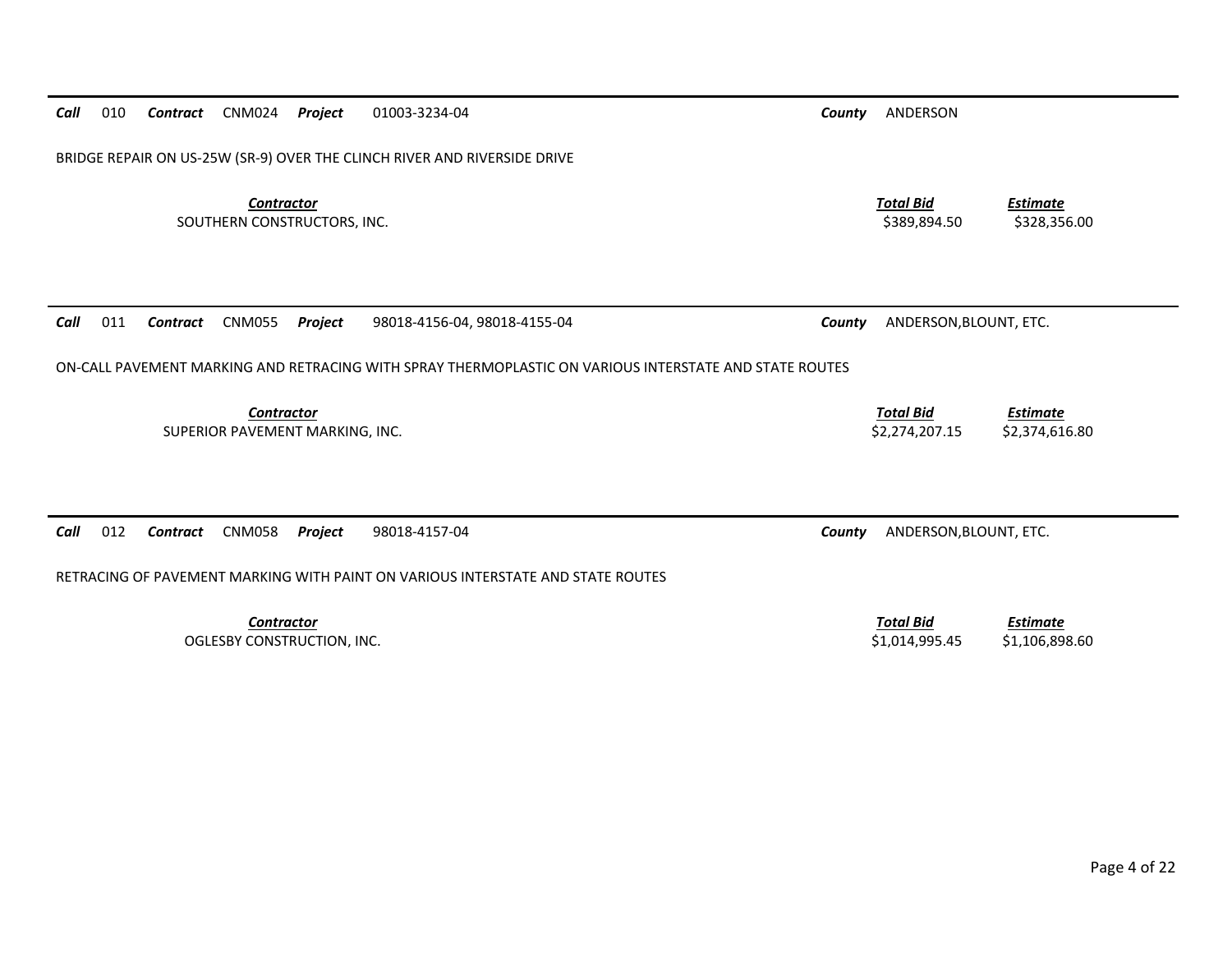| Call | 013 | Contract        | <b>CNM080</b>                                        | Project | 02950-3566-04                                                                                          | County | <b>BEDFORD</b>                     |                                   |
|------|-----|-----------------|------------------------------------------------------|---------|--------------------------------------------------------------------------------------------------------|--------|------------------------------------|-----------------------------------|
|      |     |                 |                                                      |         | STATE INDUSTRIAL ACCESS (SIA) ROUTE SERVING NEWELL RUBBERMAID CORPORATION IN SHELBYVILLE               |        |                                    |                                   |
|      |     |                 | <b>Contractor</b><br>WRIGHT PAVING CONTRACTORS, INC. |         |                                                                                                        |        | <b>Total Bid</b><br>\$1,549,143.51 | <b>Estimate</b><br>\$1,536,394.75 |
| Call | 014 | <b>Contract</b> | <b>CNM032</b>                                        | Project | 98300-4187-04, 98300-4186-04                                                                           | County | BEDFORD, CHEATHAM, ETC.            |                                   |
|      |     |                 |                                                      |         | ON-CALL PAVEMENT MARKING AND RETRACING WITH SPRAY THERMOPLASTIC ON VARIOUS INTERSTATE AND STATE ROUTES |        |                                    |                                   |
|      |     |                 | <b>Contractor</b><br>C & D SAFETY COMPANY, LLC       |         |                                                                                                        |        | <b>Total Bid</b><br>\$2,566,555.00 | <b>Estimate</b><br>\$2,714,032.50 |
| Call | 015 | Contract        | <b>CNM057</b>                                        | Project | 98300-4188-04                                                                                          | County | BEDFORD, CHEATHAM, ETC.            |                                   |
|      |     |                 |                                                      |         | RETRACING OF PAVEMENT MARKING WITH PAINT ON VARIOUS INTERSTATE AND STATE ROUTES                        |        |                                    |                                   |
|      |     |                 | <b>Contractor</b><br>C & D SAFETY COMPANY, LLC       |         |                                                                                                        |        | <b>Total Bid</b><br>\$1,209,148.00 | <b>Estimate</b><br>\$1,303,420.00 |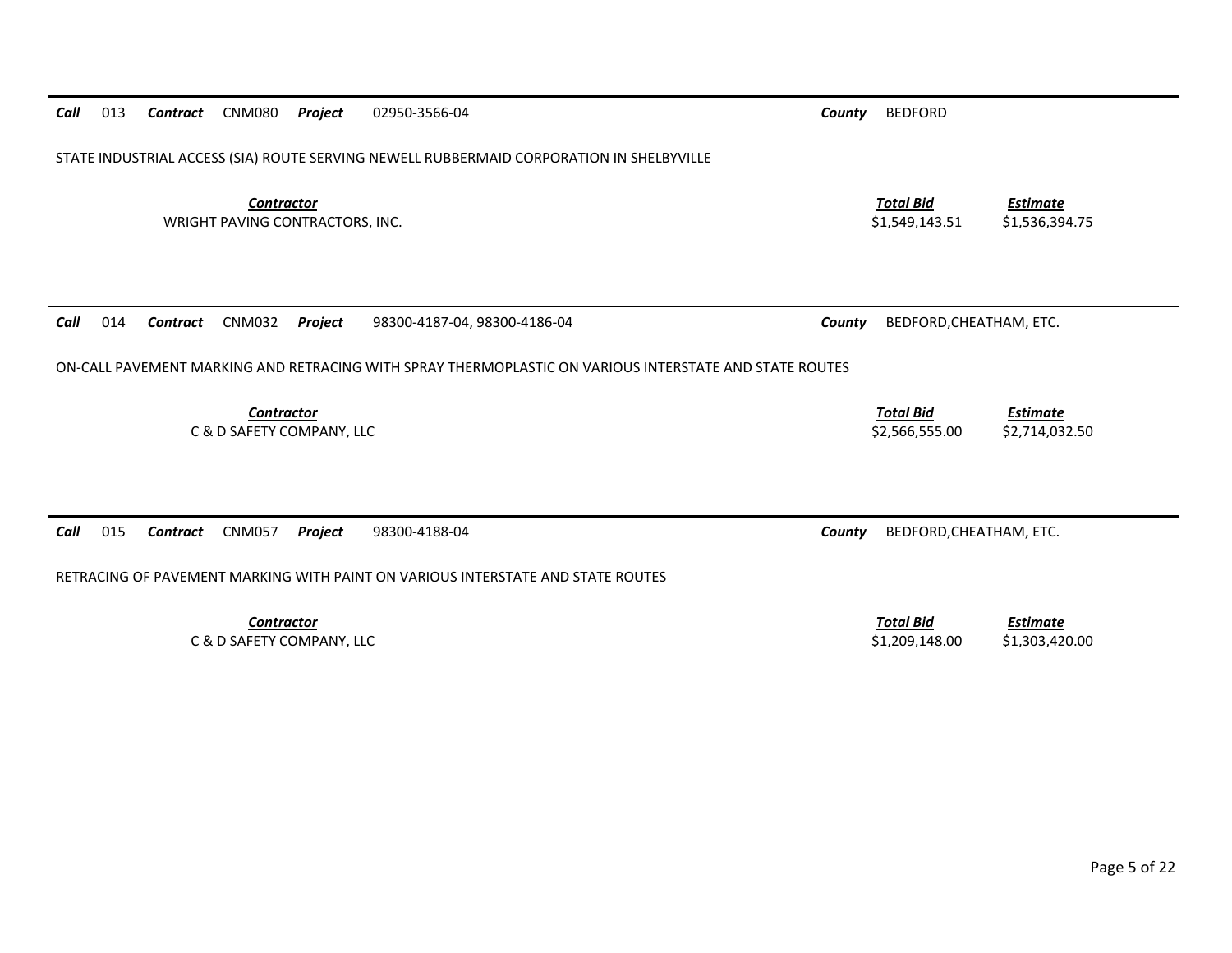| Call | 016 | Contract | <b>CNM067</b>                                     | Project | 98048-4139-04, 98048-4138-04                                                                           | County | BENTON, CARROLL, ETC.              |                                   |
|------|-----|----------|---------------------------------------------------|---------|--------------------------------------------------------------------------------------------------------|--------|------------------------------------|-----------------------------------|
|      |     |          |                                                   |         | ON-CALL PAVEMENT MARKING AND RETRACING WITH SPRAY THERMOPLASTIC ON VARIOUS INTERSTATE AND STATE ROUTES |        |                                    |                                   |
|      |     |          | <b>Contractor</b><br>TRAF-MARK INDUSTRIES, L.L.C. |         |                                                                                                        |        | <b>Total Bid</b><br>\$1,873,874.00 | <b>Estimate</b><br>\$2,107,918.00 |
| Call | 017 | Contract | <b>CNM066</b>                                     | Project | 98048-4140-04                                                                                          | County | BENTON, CARROLL, ETC.              |                                   |
|      |     |          |                                                   |         | RETRACING OF PAVEMENT MARKING WITH PAINT ON VARIOUS INTERSTATE AND STATE ROUTES                        |        |                                    |                                   |
|      |     |          | <b>Contractor</b><br>TRAF-MARK INDUSTRIES, L.L.C. |         |                                                                                                        |        | <b>Total Bid</b><br>\$965,300.00   | <b>Estimate</b><br>\$986,950.00   |
|      |     |          |                                                   |         |                                                                                                        |        |                                    |                                   |
| Call | 018 | Contract | <b>CNM059</b>                                     | Project | 98028-4111-04, 98028-4110-04                                                                           | County | BLEDSOE, BRADLEY, ETC.             |                                   |
|      |     |          |                                                   |         | ON-CALL PAVEMENT MARKING AND RETRACING WITH SPRAY THERMOPLASTIC ON VARIOUS INTERSTATE AND STATE ROUTES |        |                                    |                                   |
|      |     |          | <b>Contractor</b>                                 |         |                                                                                                        |        | <b>Total Bid</b>                   | <b>Estimate</b>                   |

*Contractor*OGLESBY CONSTRUCTION, INC. \$1,306,923.25 \$1,352,231.25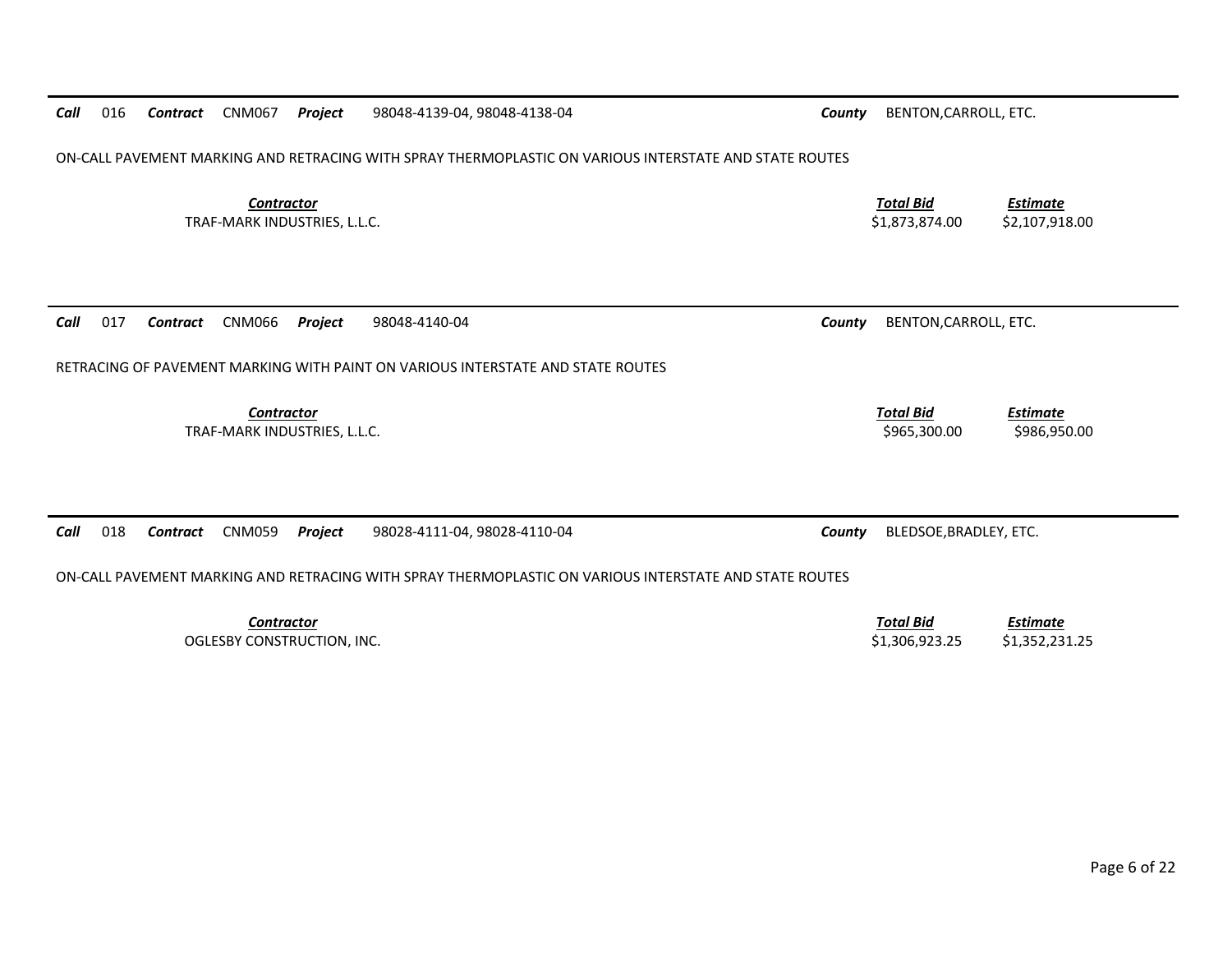| Call<br>019 | <b>Contract</b> CNM078 |                   | Project                    | 98028-4112-04                                                                       | County | BLEDSOE, BRADLEY, ETC.           |                                 |
|-------------|------------------------|-------------------|----------------------------|-------------------------------------------------------------------------------------|--------|----------------------------------|---------------------------------|
|             |                        |                   |                            | RETRACING OF PAVEMENT MARKING WITH PAINT ON VARIOUS INTERSTATE AND STATE ROUTES     |        |                                  |                                 |
|             |                        | <b>Contractor</b> | OGLESBY CONSTRUCTION, INC. |                                                                                     |        | <b>Total Bid</b><br>\$278,568.40 | <b>Estimate</b><br>\$303,850.00 |
| 020<br>Call | Contract               | CNM043            |                            | STP-SIP-335(6), 05022-3235-94                                                       |        | <b>BLOUNT</b>                    |                                 |
|             |                        |                   | Project                    |                                                                                     | County |                                  |                                 |
|             |                        |                   |                            | INTERSECTION IMPROVEMENTS ON SR-335 AT MORGANTON ROAD.                              |        |                                  |                                 |
|             |                        |                   |                            |                                                                                     |        |                                  |                                 |
|             |                        |                   |                            |                                                                                     |        |                                  |                                 |
|             |                        | <b>Contractor</b> | PATTY CONSTRUCTION INC.    |                                                                                     |        | <b>Total Bid</b><br>\$196,084.35 | <b>Estimate</b><br>\$192,270.50 |
|             |                        |                   |                            |                                                                                     |        |                                  |                                 |
|             |                        |                   |                            |                                                                                     |        |                                  |                                 |
| 021<br>Call | Contract               | <b>CNM035</b>     | Project                    | STP/HSIP-297(8), 07026-8214-14, 07026-3214-94                                       | County | CAMPBELL                         |                                 |
|             |                        |                   |                            | RESURFACING (THIN MIX) ON SR-297 FROM JELLICO INDUSTRIAL PARK ROAD TO US-25W (SR-9) |        |                                  |                                 |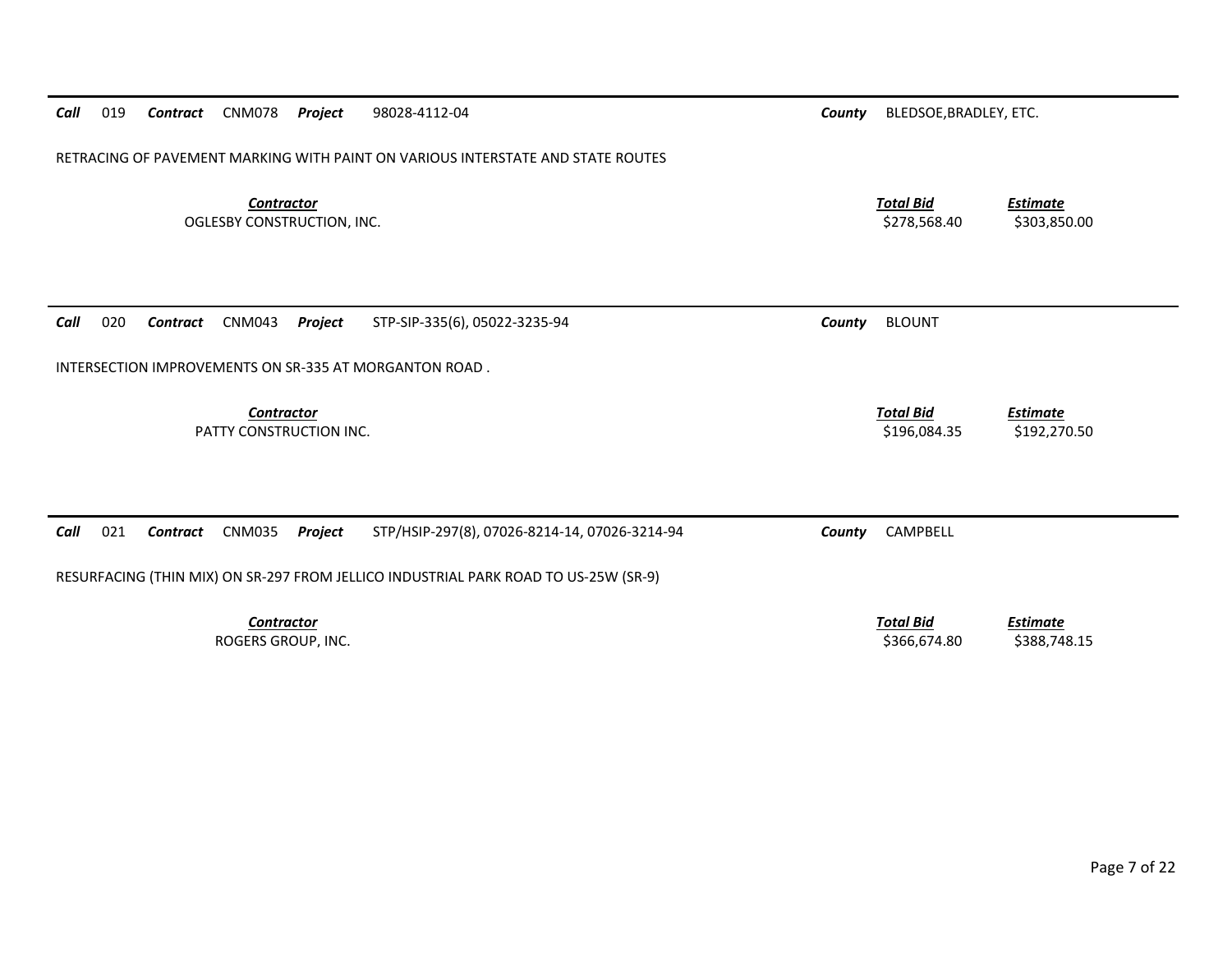*Call*022 *Contract* CNM008 *Project* BR‐STP‐424(2), 09023‐3214‐94 *County* CARROLL

CONSTRUCTION OF FOUR CONCRETE BOX BEAM BRIDGES ON SR‐424 OVER THE RUTHERFORD FORD OBION RIVER AND OVERFLOWS

**NO BIDS RECEIVED OR WITHDRAWN**

| 023<br>Call<br>Contract                                  | CNM009<br>Project                                        | BR-STP-424(3), 09023-3215-94                                                            | County | CARROLL                            |                                 |
|----------------------------------------------------------|----------------------------------------------------------|-----------------------------------------------------------------------------------------|--------|------------------------------------|---------------------------------|
|                                                          |                                                          | CONSTRUCTION OF TWO CONCRETE I-BEAM BRIDGES ON SR-424 OVER BIG SANDY RIVER AND OVERFLOW |        |                                    |                                 |
|                                                          | <b>Contractor</b><br>VOLUNTEER BRIDGE CONSTRUCTION, INC. |                                                                                         |        | <b>Total Bid</b><br>\$1,860,758.48 | Estimate<br>\$2,122,641.85      |
| Call<br>024<br>Contract                                  | <b>CNM065</b><br>Project                                 | HRRR-7400(10), 74945-3479-94, HSIP-1100(29), 11945-3490-94                              | County | <b>CHEATHAM &amp; ROBERTSON</b>    |                                 |
| MISCELLANEOUS SAFETY IMPROVEMENTS ON VARIOUS LOCAL ROADS |                                                          |                                                                                         |        |                                    |                                 |
|                                                          | <b>Contractor</b><br>C & D SAFETY COMPANY, LLC           |                                                                                         |        | <b>Total Bid</b><br>\$367,557.00   | <b>Estimate</b><br>\$424,731.75 |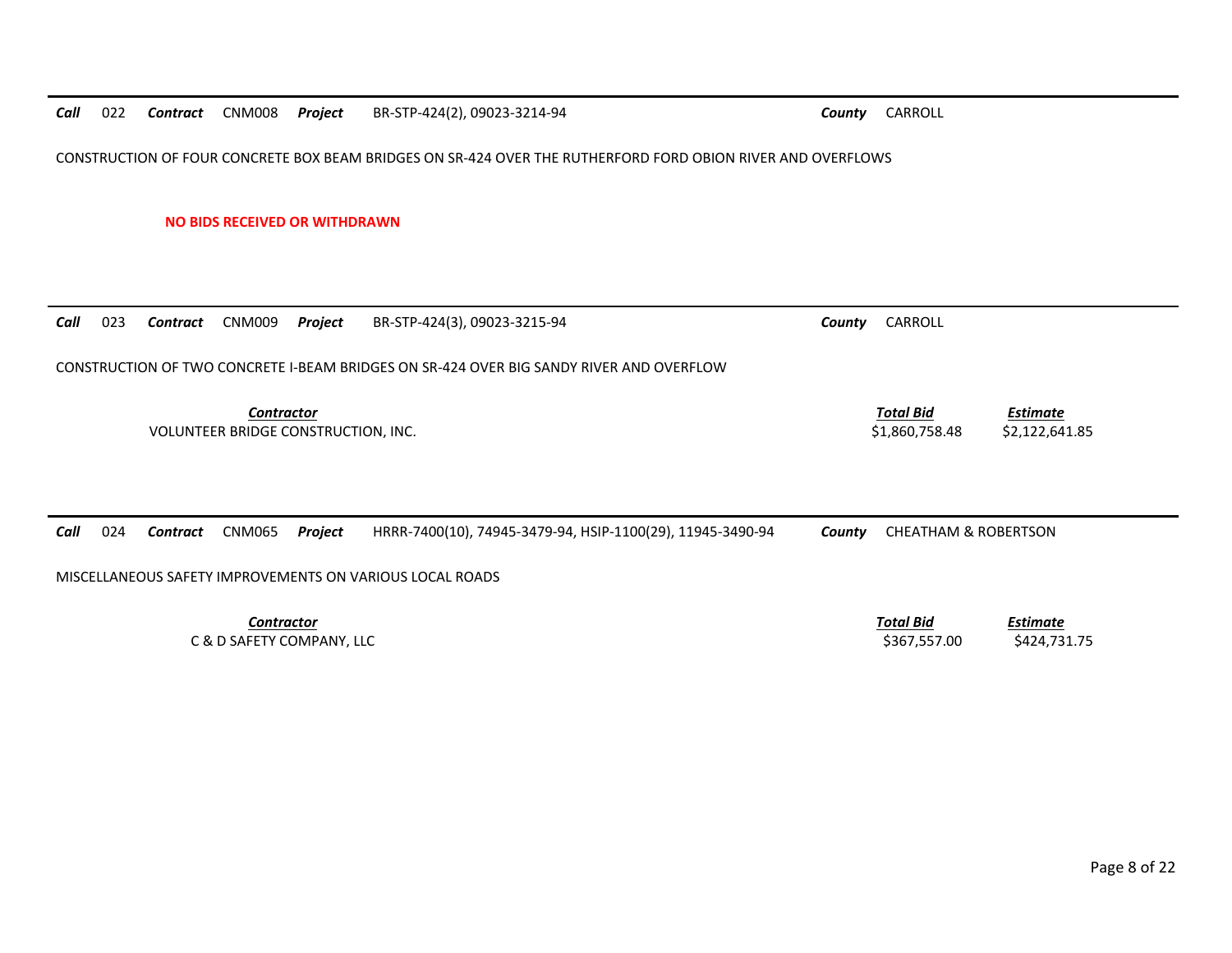| Call | 025 | Contract        | <b>CNM037</b>                                                 | Project | NH/HSIP-32(79), 13002-8265-14, 13002-3265-94                                        | County | <b>CLAIBORNE</b>                   |                                   |
|------|-----|-----------------|---------------------------------------------------------------|---------|-------------------------------------------------------------------------------------|--------|------------------------------------|-----------------------------------|
|      |     |                 |                                                               |         | RESURFACING ON US-25E(SR-32) FROM ANDERS ROAD TO POWELL RIVER BRIDGE                |        |                                    |                                   |
|      |     |                 | <b>Contractor</b><br>ROGERS GROUP, INC.                       |         |                                                                                     |        | <b>Total Bid</b><br>\$1,686,786.70 | <b>Estimate</b><br>\$1,902,348.35 |
| Call | 026 | <b>Contract</b> | CNM041                                                        | Project | HRRR-1094(10), 16063-3403-94                                                        | County | <b>COFFEE</b>                      |                                   |
|      |     |                 |                                                               |         | MISCELLANEOUS SAFETY IMPROVEMENTS ON ASHBURY ROAD FROM WARREN BRANCH TO US-41(SR-2) |        |                                    |                                   |
|      |     |                 | <b>Contractor</b><br>SUPERIOR TRAFFIC CONTROL - MEMPHIS, INC. |         |                                                                                     |        | <b>Total Bid</b><br>\$73,263.29    | <b>Estimate</b><br>\$82,932.50    |
|      |     |                 |                                                               |         |                                                                                     |        |                                    |                                   |
| Call | 027 | <b>Contract</b> | <b>CNM048</b>                                                 | Project | HSIP-1600(19), 16945-3471-94                                                        | County | <b>COFFEE</b>                      |                                   |
|      |     |                 |                                                               |         | MISCELLANEOUS SAFETY IMPROVEMENTS ON VARIOUS LOCAL ROADS                            |        |                                    |                                   |
|      |     |                 | <b>Contractor</b><br>SUPERIOR TRAFFIC CONTROL - MEMPHIS, INC. |         |                                                                                     |        | <b>Total Bid</b><br>\$233,559.98   | <b>Estimate</b><br>\$300,649.50   |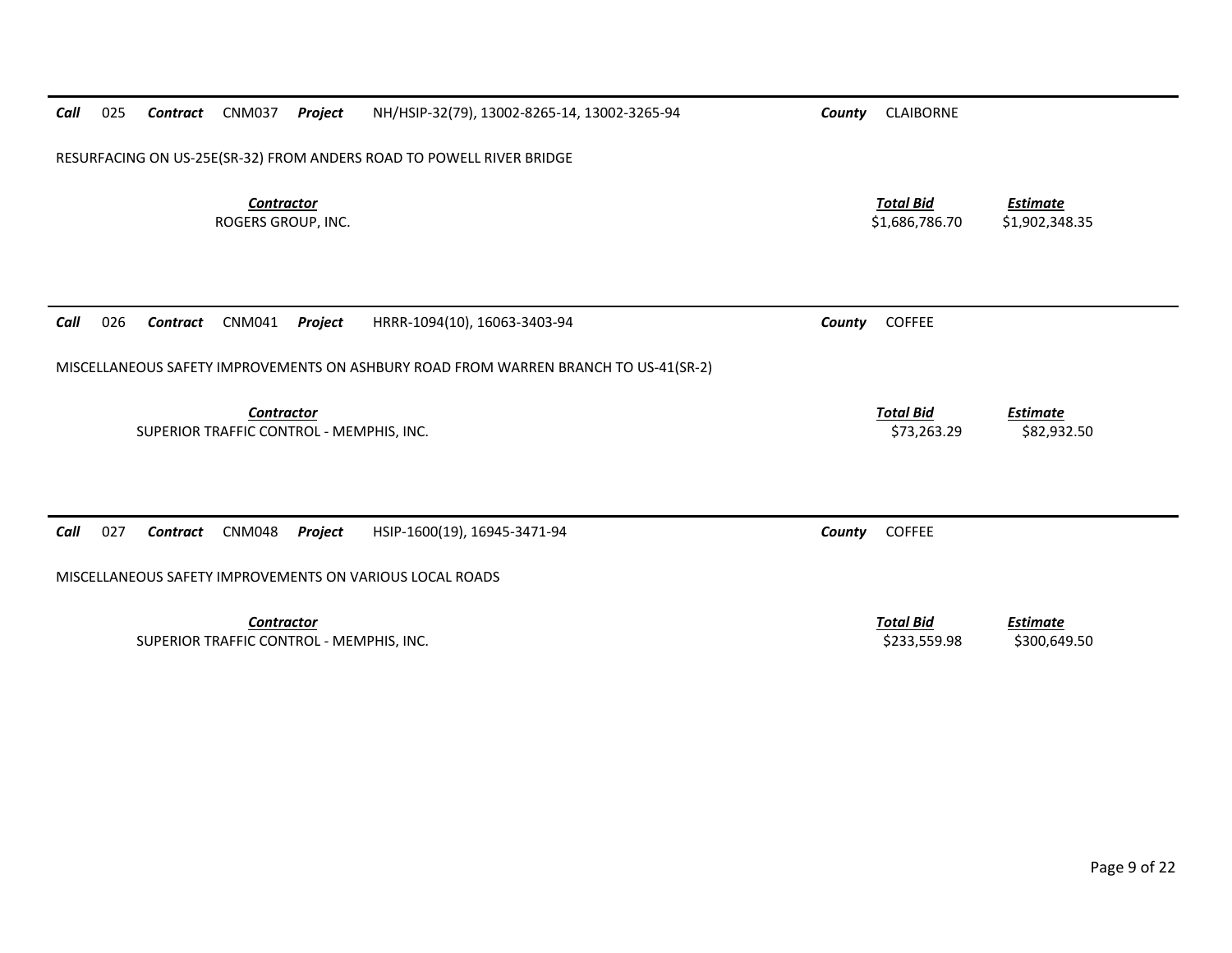| Call | 028 | Contract        | <b>CNM029</b>                                  | Project | NH/HSIP-55(16), 89007-3258-94, 89007-8258-14, NH/HSIP-55(17),<br>16010-3232-94, 16010-8232-14                       | County | <b>COFFEE &amp; WARREN</b>         |                                   |
|------|-----|-----------------|------------------------------------------------|---------|---------------------------------------------------------------------------------------------------------------------|--------|------------------------------------|-----------------------------------|
|      |     |                 |                                                |         | RESURFACING (THIN MIX OVERLAY) ON SR-55 FROM SWANN ROAD TO WARREN COUNTY LINE AND FROM COFFEE COUNTY LINE TO SR-379 |        |                                    |                                   |
|      |     |                 | <b>Contractor</b><br>TINSLEY ASPHALT, LLC      |         |                                                                                                                     |        | <b>Total Bid</b><br>\$1,286,283.57 | <b>Estimate</b><br>\$1,418,320.75 |
|      |     |                 |                                                |         |                                                                                                                     |        |                                    |                                   |
| Call | 029 | <b>Contract</b> | CNM046                                         | Project | BR-STP-188(6), 27024-3222-94, BR-STP-188(9), 17010-3214-94                                                          | County | <b>CROCKETT &amp; GIBSON</b>       |                                   |
|      |     |                 |                                                |         | CONSTRUCTION OF TWO CONCRETE BOX BEAM BRIDGES ON SR-188 OVER OVERFLOWS                                              |        |                                    |                                   |
|      |     |                 | <b>Contractor</b><br>FORD CONSTRUCTION COMPANY |         |                                                                                                                     |        | <b>Total Bid</b><br>\$2,212,870.43 | <b>Estimate</b><br>\$2,136,775.23 |
| Call | 030 | <b>Contract</b> | <b>CNM012</b>                                  | Project | STP-462(7), 18462-3203-14                                                                                           | County | CUMBERLAND                         |                                   |
|      |     |                 |                                                |         | CONSTRUCTION ON SR-462 FROM US-70 (SR-1) TO US-70N (SR-24) IN CROSSVILLE                                            |        |                                    |                                   |
|      |     |                 | <b>Contractor</b><br>LOJAC ENTERPRISES, INC.   |         |                                                                                                                     |        | <b>Total Bid</b><br>\$5,312,375.80 | <b>Estimate</b><br>\$5,924,368.95 |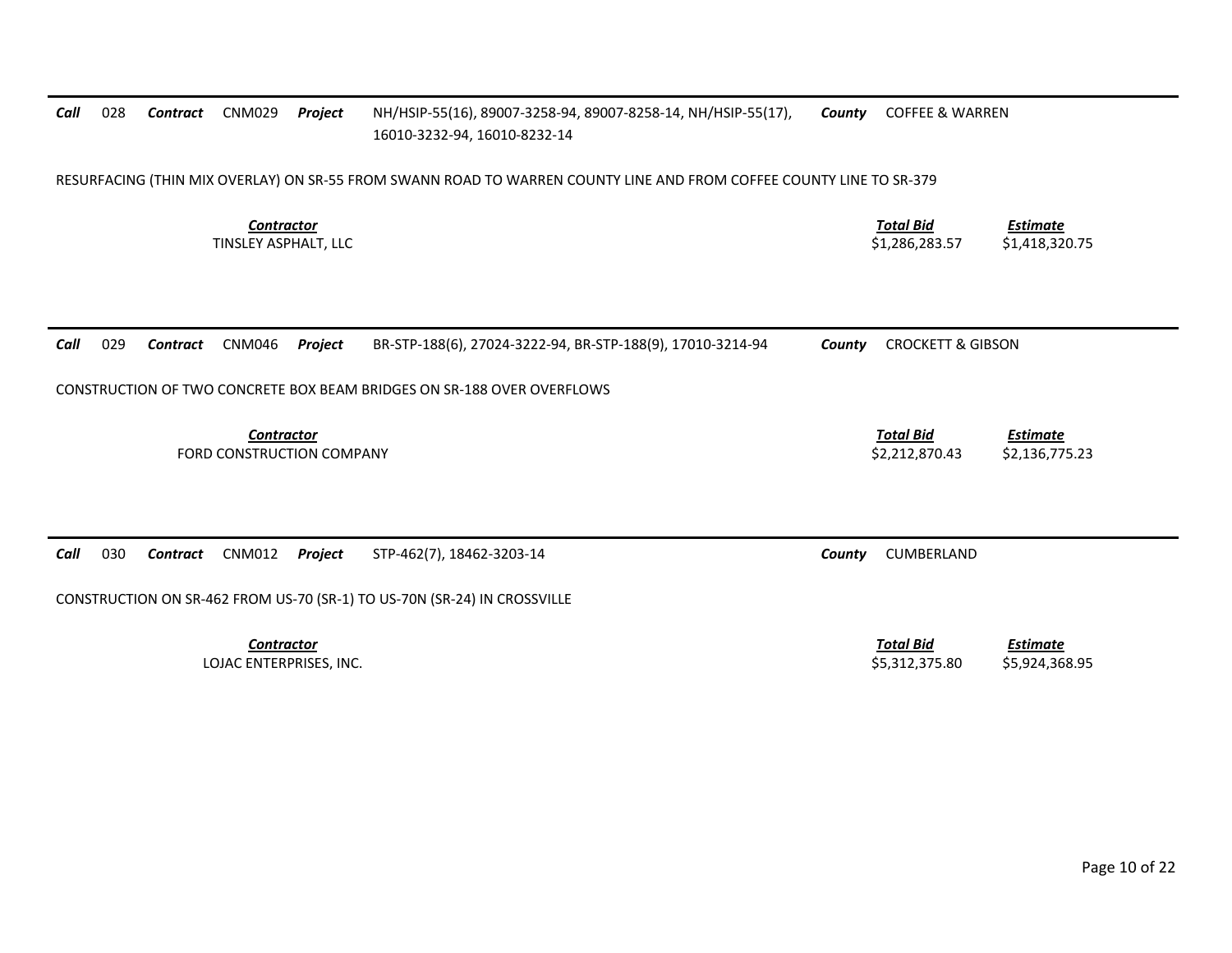| Call | 031 | Contract        | <b>CNM027</b>                      | Project                                     | 19007-4146-04                                                                                      | County | <b>DAVIDSON</b>                  |                                 |
|------|-----|-----------------|------------------------------------|---------------------------------------------|----------------------------------------------------------------------------------------------------|--------|----------------------------------|---------------------------------|
|      |     |                 |                                    | OVERHEAD SIGN REPAIR ON I-40 EB AT LM 21.41 |                                                                                                    |        |                                  |                                 |
|      |     |                 | <b>Contractor</b><br>LAW SIGNS LLC |                                             |                                                                                                    |        | <b>Total Bid</b><br>\$26,981.00  | Estimate<br>\$42,200.00         |
| Call | 032 | <b>Contract</b> | CNM001                             | Project                                     | 19008-4190-04                                                                                      | County | <b>DAVIDSON</b>                  |                                 |
|      |     |                 |                                    |                                             | OVERHEAD SIGN STRUCTURES ON I-40 WB AT LM 25.74 AND 26.17                                          |        |                                  |                                 |
|      |     |                 | Contractor<br>LOJAC SAFETY, INC.   |                                             |                                                                                                    |        | <b>Total Bid</b><br>\$195,990.00 | <b>Estimate</b><br>\$197,725.00 |
|      |     |                 |                                    |                                             |                                                                                                    |        |                                  |                                 |
| Call | 033 | Contract        | <b>CNM003</b>                      | Project                                     | AMBER-FY08(8), 98038-3185-94, NH-I-098-3(25), 19947-3196-44                                        | County | <b>DAVIDSON &amp; SUMNER</b>     |                                 |
|      |     |                 |                                    |                                             | SMARTWAY INTELLIGENT TRANSPORTATION SYSTEM (ITS) ON I-24, I-40 AND SR-386 (VIETNAM VETERAN'S BLVD) |        |                                  |                                 |
|      |     |                 | <b>Contractor</b>                  | STANSELL ELECTRIC COMPANY, INC.             |                                                                                                    |        | <b>Total Bid</b><br>\$638,581.40 | <b>Estimate</b><br>\$972,840.25 |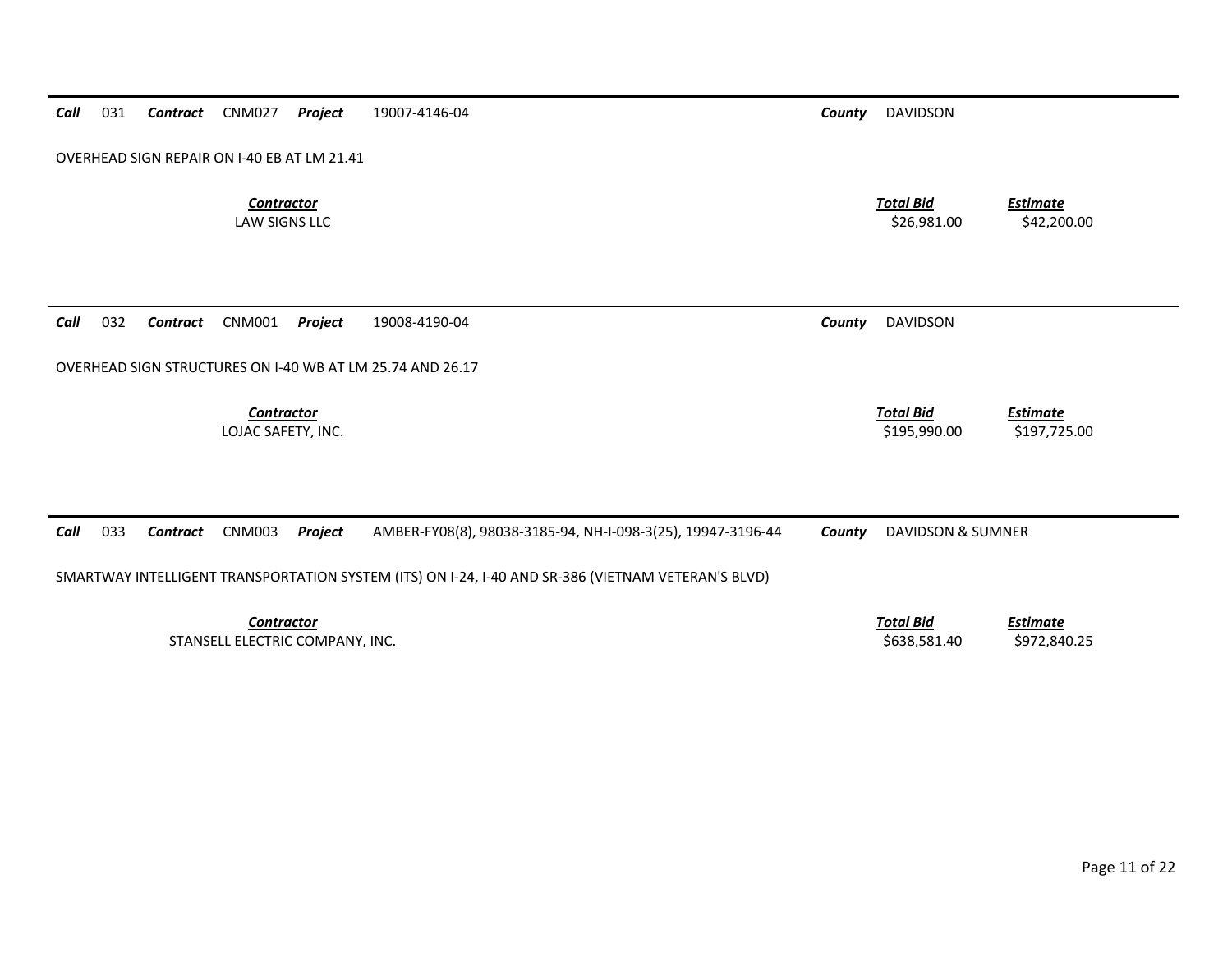| Call     | 034 | <b>Contract</b> | <b>CNM023</b>                             | Project | STP/HSIP-56(70), 21004-8257-14, 21004-3257-94                                                                                                         | County | DEKALB                             |                                   |
|----------|-----|-----------------|-------------------------------------------|---------|-------------------------------------------------------------------------------------------------------------------------------------------------------|--------|------------------------------------|-----------------------------------|
|          |     |                 |                                           |         | RESURFACING (THIN MIX) ON SR-56 FROM PINE CK TO US-70(SR-26).                                                                                         |        |                                    |                                   |
|          |     |                 | <b>Contractor</b><br>TINSLEY ASPHALT, LLC |         |                                                                                                                                                       |        | <b>Total Bid</b><br>\$552,412.50   | Estimate<br>\$650,860.80          |
| Call     | 035 | <b>Contract</b> | <b>CNM026</b>                             | Project | NH/HSIP-28(49), 25043-8201-14, 25043-3201-94                                                                                                          | County | <b>FENTRESS</b>                    |                                   |
|          |     |                 |                                           |         | RESURFACING (THIN MIX OVERLAY) ON US-127 (SR-28) FROM HOODTOWN ROAD TO AIRPORT ROAD                                                                   |        |                                    |                                   |
|          |     |                 | Contractor<br>ROGERS GROUP, INC.          |         |                                                                                                                                                       |        | <b>Total Bid</b><br>\$1,005,418.74 | <b>Estimate</b><br>\$1,013,904.50 |
| Call     | 036 | <b>Contract</b> | <b>CNM038</b>                             | Project | STP/HSIP-5(94), 27001-3240-94, 27001-8240-14, STP/HSIP-76(80),<br>27007-3208-94, 27007-8208-14                                                        | County | <b>GIBSON</b>                      |                                   |
| RAILROAD |     |                 |                                           |         | RESURFACING ON US-45W (SR-5) FROM SR-366 TO 18TH AVENUE AND RESURFACING (THIN MIX OVERLAY) ON US-70A (US-79, SR-76) FROM CROCKETT COUNTY LINE TO WTNN |        |                                    |                                   |

*Contractor Total Bid*DELTA CONTRACTING COMPANY, LLC \$1,022,443.53 \$1,059,976.70

*<u>Total Bid</u> <u>Estimate</u><br>\$1,022,443.53 \$1,059,976.70*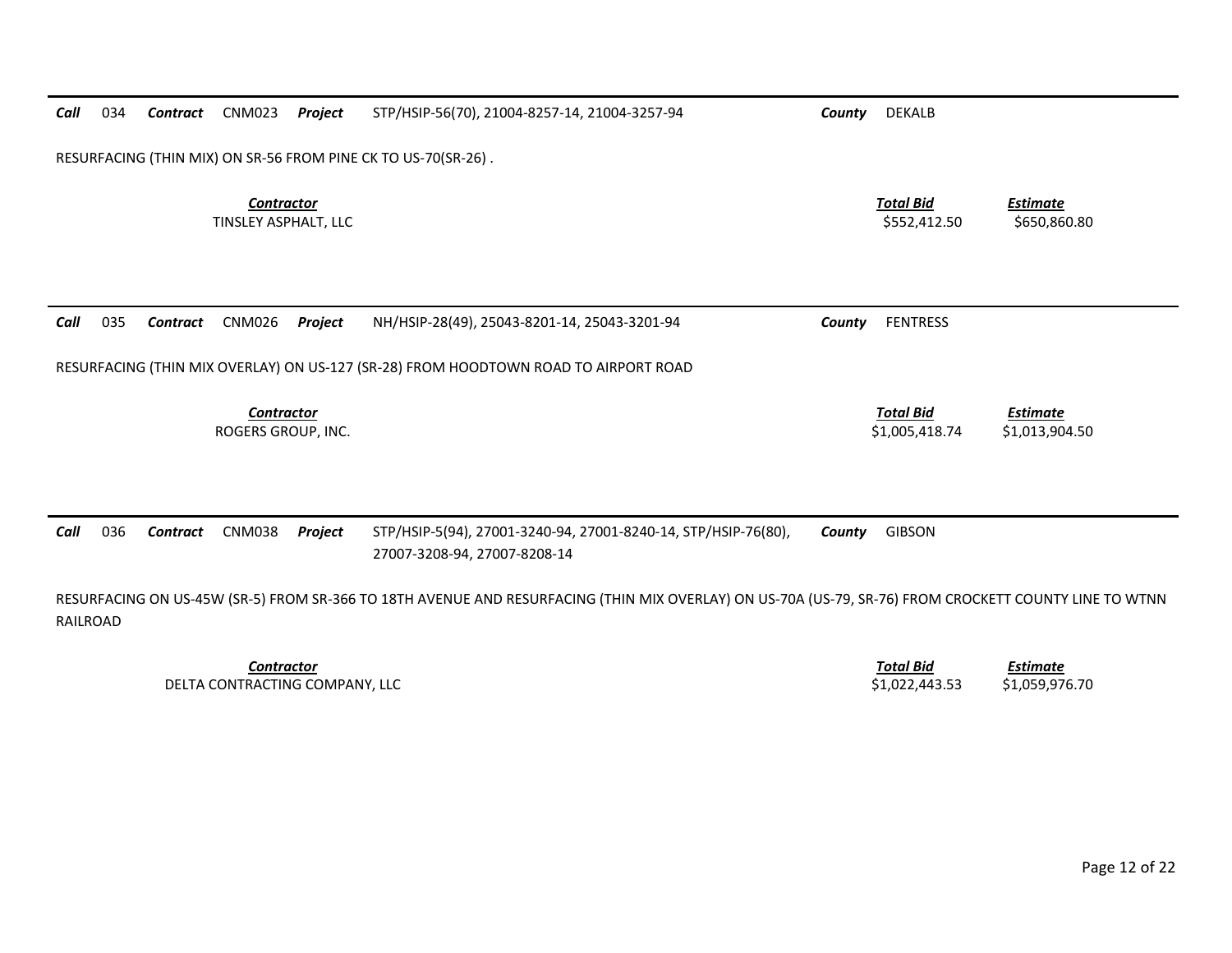| 037<br>Call | Contract        | <b>CNM007</b>                                                 | Project | HSIP-REG3(92), 98300-3239-94                                                           | County | <b>GILES &amp; LAWRENCE</b>      |                                 |
|-------------|-----------------|---------------------------------------------------------------|---------|----------------------------------------------------------------------------------------|--------|----------------------------------|---------------------------------|
|             |                 |                                                               |         | MISCELLANEOUS SAFETY IMPROVEMENTS AT VARIOUS STOP CONTROLLED INTERSECTIONS             |        |                                  |                                 |
|             |                 | <b>Contractor</b><br>SUPERIOR TRAFFIC CONTROL - MEMPHIS, INC. |         |                                                                                        |        | <b>Total Bid</b><br>\$99,776.40  | <b>Estimate</b><br>\$104,360.25 |
| Call<br>038 | <b>Contract</b> | <b>CNM042</b>                                                 | Project | HRRR-131(29), 29007-3216-94                                                            | County | <b>GRAINGER</b>                  |                                 |
|             |                 |                                                               |         | MISCELLANEOUS SAFETY IMPROVEMENTS ON SR-131 FROM PUNCHEON CREEK ROAD TO US-25E (SR-32) |        |                                  |                                 |
|             |                 | <b>Contractor</b><br>SUPERIOR PAVEMENT MARKING, INC.          |         |                                                                                        |        | <b>Total Bid</b><br>\$50,479.30  | <b>Estimate</b><br>\$69,212.75  |
|             |                 |                                                               |         |                                                                                        |        |                                  |                                 |
| Call<br>039 | <b>Contract</b> | <b>CNM049</b>                                                 | Project | HSIP-3000(54), 30946-3476-94                                                           | County | <b>GREENE</b>                    |                                 |
|             |                 |                                                               |         | MISCELLANEOUS SAFETY IMPROVEMENTS ON VARIOUS LOCAL ROADS                               |        |                                  |                                 |
|             |                 | <b>Contractor</b><br>SUPERIOR TRAFFIC CONTROL - MEMPHIS, INC. |         |                                                                                        |        | <b>Total Bid</b><br>\$237,982.49 | <b>Estimate</b><br>\$272,231.00 |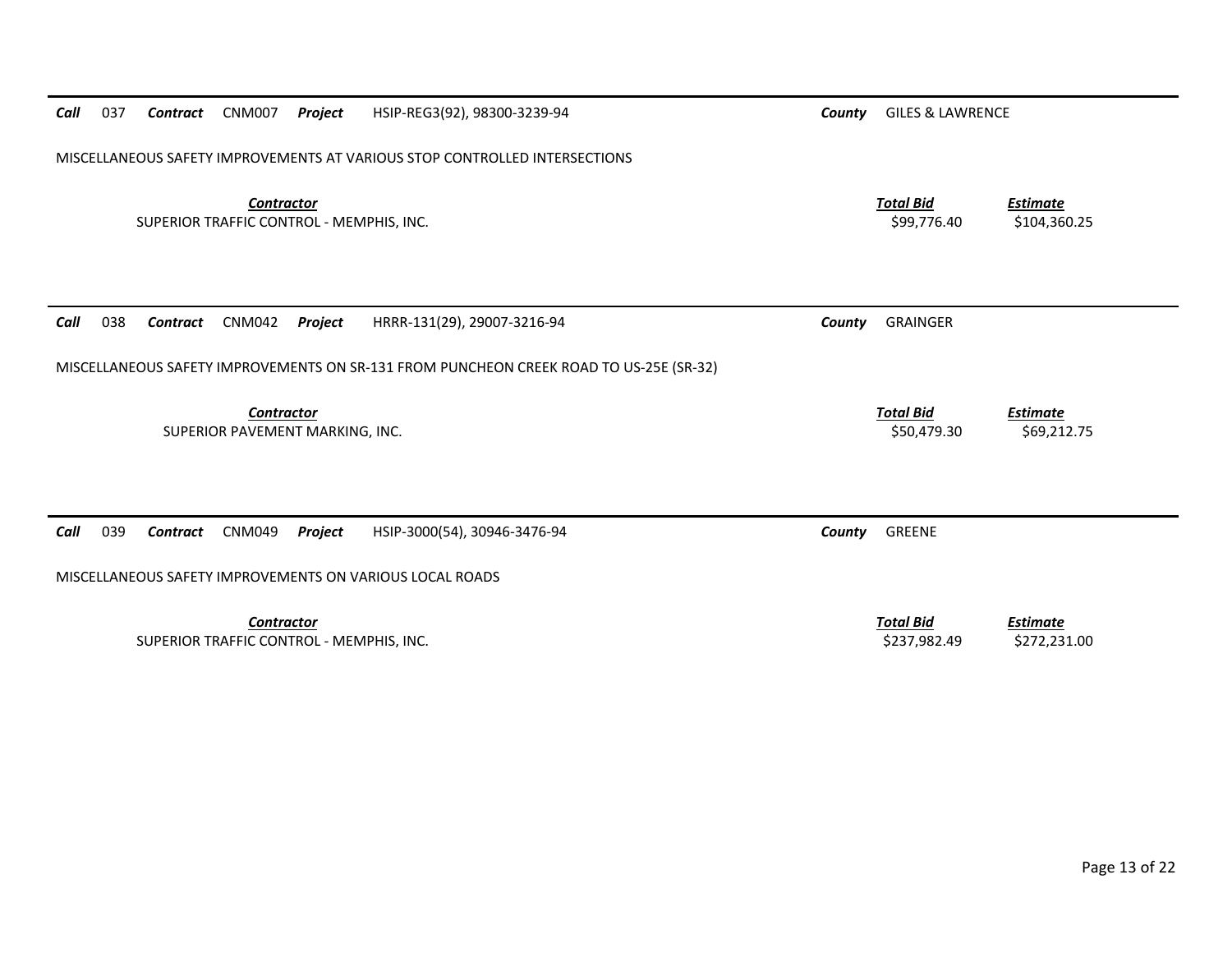| Call<br>040 | Contract | CNM014<br>Project                                | BR-STP-18(27), 35003-3228-94                                                                 | County | HARDEMAN                           |                                   |
|-------------|----------|--------------------------------------------------|----------------------------------------------------------------------------------------------|--------|------------------------------------|-----------------------------------|
|             |          |                                                  | CONCRETE BOX BEAM BRIDGE ON SR-18 OVER CYPRESS CREEK, INCLUDING GRADING, DRAINAGE AND PAVING |        |                                    |                                   |
|             |          | <b>Contractor</b><br>FORD CONSTRUCTION COMPANY   |                                                                                              |        | <b>Total Bid</b><br>\$2,298,046.37 | <b>Estimate</b><br>\$1,849,566.73 |
| Call<br>041 | Contract | <b>CNM050</b><br>Project                         | 40009-3213-04                                                                                | County | <b>HENRY</b>                       |                                   |
|             |          | BRIDGE REPAIR ON SR-69A OVER THE BIG SANDY RIVER |                                                                                              |        |                                    |                                   |
|             |          | <b>Contractor</b><br>THOMSON & THOMSON, INC.     |                                                                                              |        | <b>Total Bid</b><br>\$308,125.00   | <b>Estimate</b><br>\$301,950.00   |
| 042<br>Call | Contract | <b>CNM060</b><br>Project                         | HSIP-I-75-3(157), 47006-3154-94                                                              | County | <b>KNOX</b>                        |                                   |
|             |          |                                                  | GRADING, DRAINAGE, AND PAVING ON I-75 NB EXIT RAMP AT CALLAHAN DRIVE (EXIT 110)              |        |                                    |                                   |
|             |          | <b>Contractor</b><br>APAC-ATLANTIC, INC.         |                                                                                              |        | <b>Total Bid</b><br>\$1,223,586.84 | <b>Estimate</b><br>\$1,441,514.75 |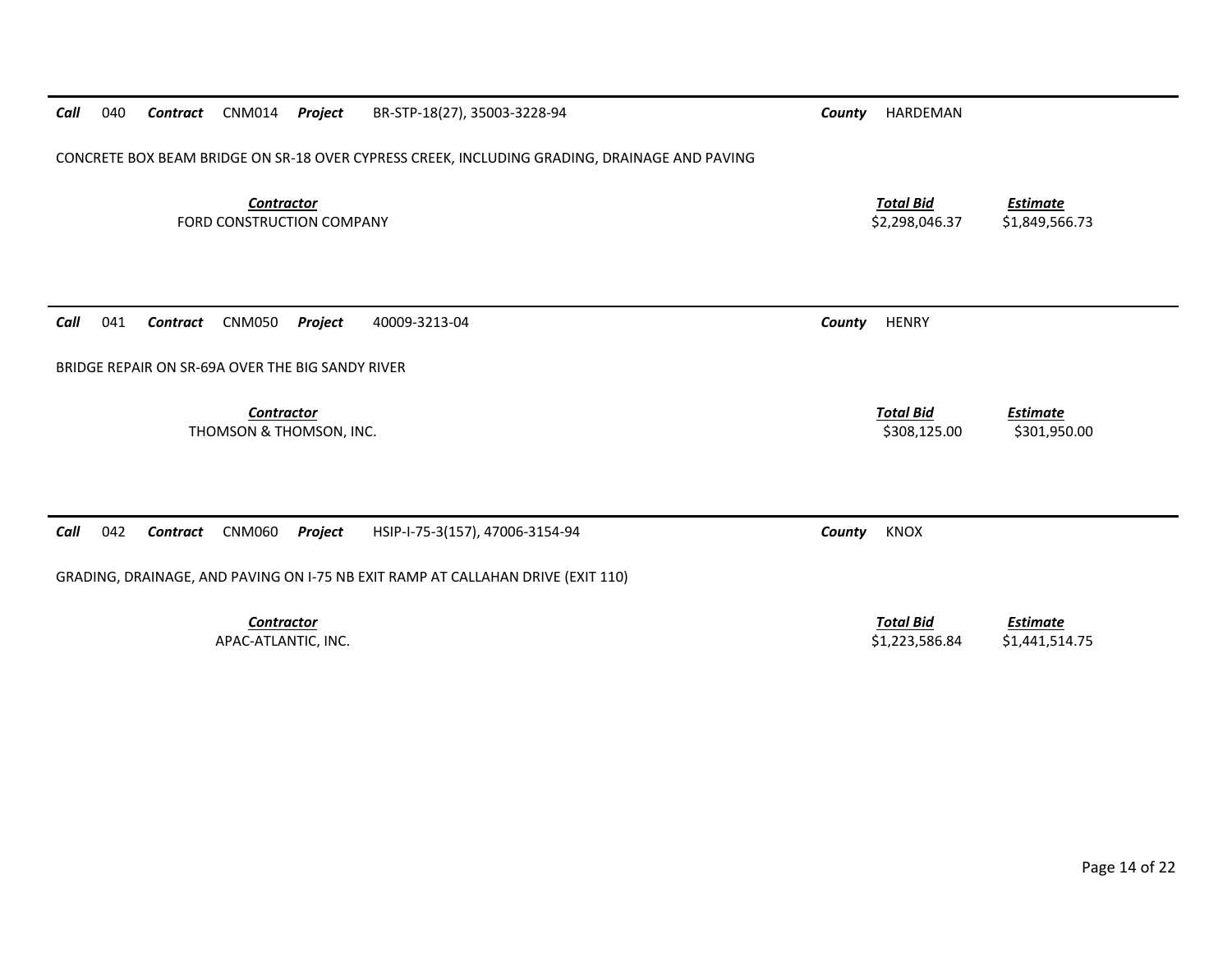| Call | 043 | Contract                                             | <b>CNM034</b>                            | Project | NH/HSIP-1(307), 47009-8294-14, 47009-3294-94                                    | County | KNOX                               |                                   |
|------|-----|------------------------------------------------------|------------------------------------------|---------|---------------------------------------------------------------------------------|--------|------------------------------------|-----------------------------------|
|      |     |                                                      |                                          |         | RESURFACING ON US-11 (US-70, SR-1) FROM NORTH PETERS ROAD TO NORTH WINSTON ROAD |        |                                    |                                   |
|      |     |                                                      | <b>Contractor</b><br>APAC-ATLANTIC, INC. |         |                                                                                 |        | <b>Total Bid</b><br>\$1,123,518.05 | <b>Estimate</b><br>\$1,077,999.50 |
| Call | 044 | Contract                                             | <b>CNM071</b>                            | Project | STP-H-IE-40-8(164), 47002-3164-94                                               | County | <b>KNOX</b>                        |                                   |
|      |     |                                                      |                                          |         | INSTALLATION OF LONGITUDINAL CABLE BARRIER ON I-40 BETWEEN LM 26.76 TO LM 28.23 |        |                                    |                                   |
|      |     |                                                      | Contractor                               |         | RMD HOLDINGS, LTD DBA NATIONWIDE CONSTRUCTION GROUP                             |        | <b>Total Bid</b><br>\$111,493.27   | <b>Estimate</b><br>\$114,500.00   |
| Call | 045 | Contract                                             | <b>CNM069</b>                            | Project | 47100-4112-04                                                                   | County | <b>KNOX</b>                        |                                   |
|      |     | INSTALLATION OF OVERHEAD SIGNS ON I-40 EB AT LM 6.96 |                                          |         |                                                                                 |        |                                    |                                   |
|      |     |                                                      | <b>Contractor</b><br>LAW SIGNS LLC       |         |                                                                                 |        | <b>Total Bid</b><br>\$56,707.00    | <b>Estimate</b><br>\$56,221.00    |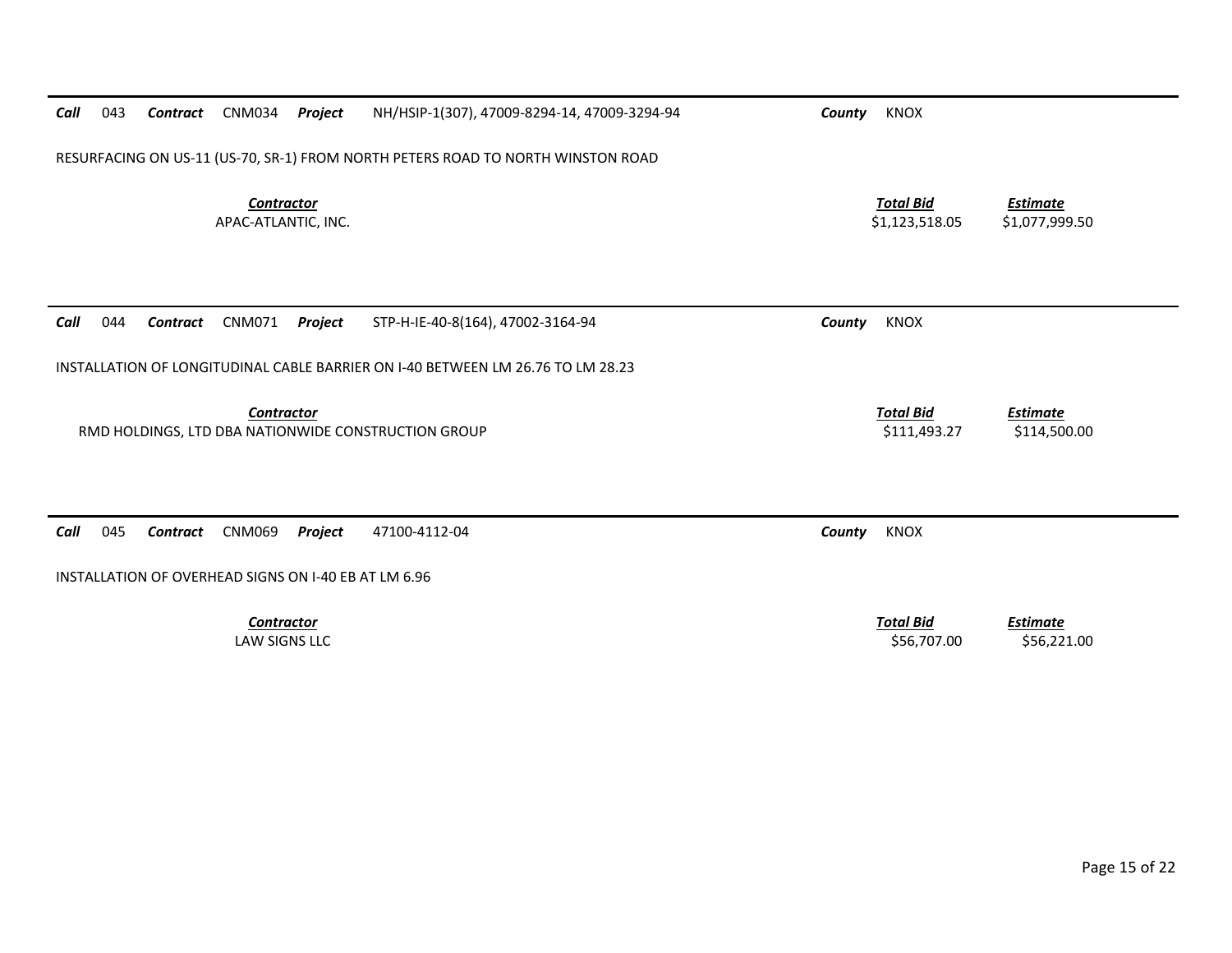| Call | 046 | Contract | <b>CNM016</b>                     | Project                         | STP-208(3), 49010-3216-14                                                                                                                           | County | LAUDERDALE                          |                                    |
|------|-----|----------|-----------------------------------|---------------------------------|-----------------------------------------------------------------------------------------------------------------------------------------------------|--------|-------------------------------------|------------------------------------|
|      |     |          |                                   |                                 | CONSTRUCTION ON SR-208 (SR-209, CLEVELAND ST) FROM SR-209 (WASHINGTON ST) TO SR-208 AT US-51 (SR-3) IN RIPLEY, INCLUDING RETAINING WALLS AND PAVING |        |                                     |                                    |
|      |     |          | <b>Contractor</b>                 | DELTA CONTRACTING COMPANY, LLC  |                                                                                                                                                     |        | <b>Total Bid</b><br>\$13.798.189.67 | <b>Estimate</b><br>\$11,795,469.82 |
| Call | 047 | Contract | CNM051                            | Project                         | NH/HSIP-33(99), 62004-8252-14, 62004-3252-94                                                                                                        | County | <b>MONROE</b>                       |                                    |
|      |     |          |                                   |                                 | RESURFACING ON US-411 (SR-33) FROM SR-68 TO LEWIS STREET                                                                                            |        |                                     |                                    |
|      |     |          | Contractor<br>APAC-ATLANTIC, INC. |                                 |                                                                                                                                                     |        | <b>Total Bid</b><br>\$791,053.07    | Estimate<br>\$764,621.15           |
| Call | 048 | Contract | <b>CNM006</b>                     | Project                         | HSIP-13(39), 63011-3242-94                                                                                                                          | County | <b>MONTGOMERY</b>                   |                                    |
|      |     |          |                                   |                                 | INTERSECTION IMPROVEMENTS ON SR-13 AT ALFRED THUN ROAD AND CRACKEL BARREL ROAD                                                                      |        |                                     |                                    |
|      |     |          | <b>Contractor</b>                 | EUBANK ASPHALT PAVING & SEALING |                                                                                                                                                     |        | <b>Total Bid</b><br>\$252,117.95    | <b>Estimate</b><br>\$227,772.10    |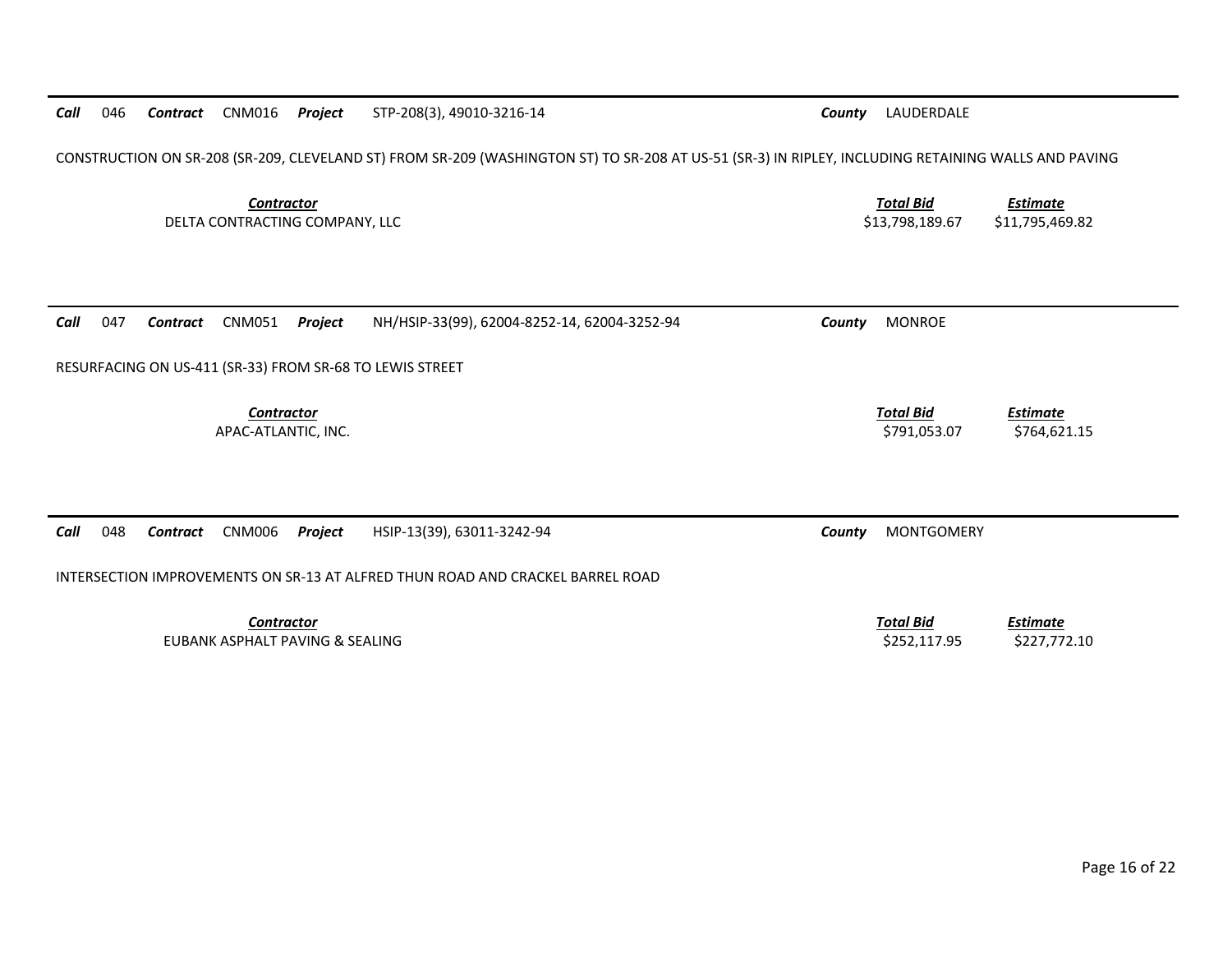| Call | 049 | Contract | <b>CNM054</b>                                        | Project | STP/HSIP-13(47), 63006-8230-14, 63006-3230-94                                                                                    | County | <b>MONTGOMERY</b>                  |                                   |
|------|-----|----------|------------------------------------------------------|---------|----------------------------------------------------------------------------------------------------------------------------------|--------|------------------------------------|-----------------------------------|
|      |     |          |                                                      |         | RESURFACING ON SR-13 FROM HOUSTON CO LINE TO SR-48                                                                               |        |                                    |                                   |
|      |     |          | <b>Contractor</b><br>EUBANK ASPHALT PAVING & SEALING |         |                                                                                                                                  |        | <b>Total Bid</b><br>\$1,168,478.16 | <b>Estimate</b><br>\$1,301,036.70 |
| Call | 050 | Contract | <b>CNM036</b>                                        | Project | NH/HSIP-29(85), 65001-8267-14, 65001-3267-94<br>RESURFACING (THIN MIX OVERLAY) ON US-27 (SR-29) FROM SR-328 TO PETIT LANE        | County | <b>MORGAN</b>                      |                                   |
|      |     |          |                                                      |         |                                                                                                                                  |        |                                    |                                   |
|      |     |          | <b>Contractor</b><br>ROGERS GROUP, INC.              |         |                                                                                                                                  |        | <b>Total Bid</b><br>\$652,072.45   | <b>Estimate</b><br>\$613,410.95   |
| Call | 051 | Contract | <b>CNM031</b>                                        | Project | NH/HSIP-22(71), 92001-3231-94, 92001-8231-14, NH/HSIP-22(72),<br>66001-3237-94, 66001-8237-14                                    | County | <b>OBION &amp; WEAKLEY</b>         |                                   |
|      |     |          |                                                      |         | RESURFACING (THIN MIX OVERLAY) ON SR-22 FROM US-45E (SR-43) TO OBION COUNTY LINE AND FROM WEAKLEY COUNTY LINE TO SR-22 CONNECTOR |        |                                    |                                   |
|      |     |          | <b>Contractor</b>                                    |         |                                                                                                                                  |        | <b>Total Bid</b>                   | <b>Estimate</b>                   |
|      |     |          | FORD CONSTRUCTION COMPANY                            |         |                                                                                                                                  |        | \$3,908,972.15                     | \$3,773,808.80                    |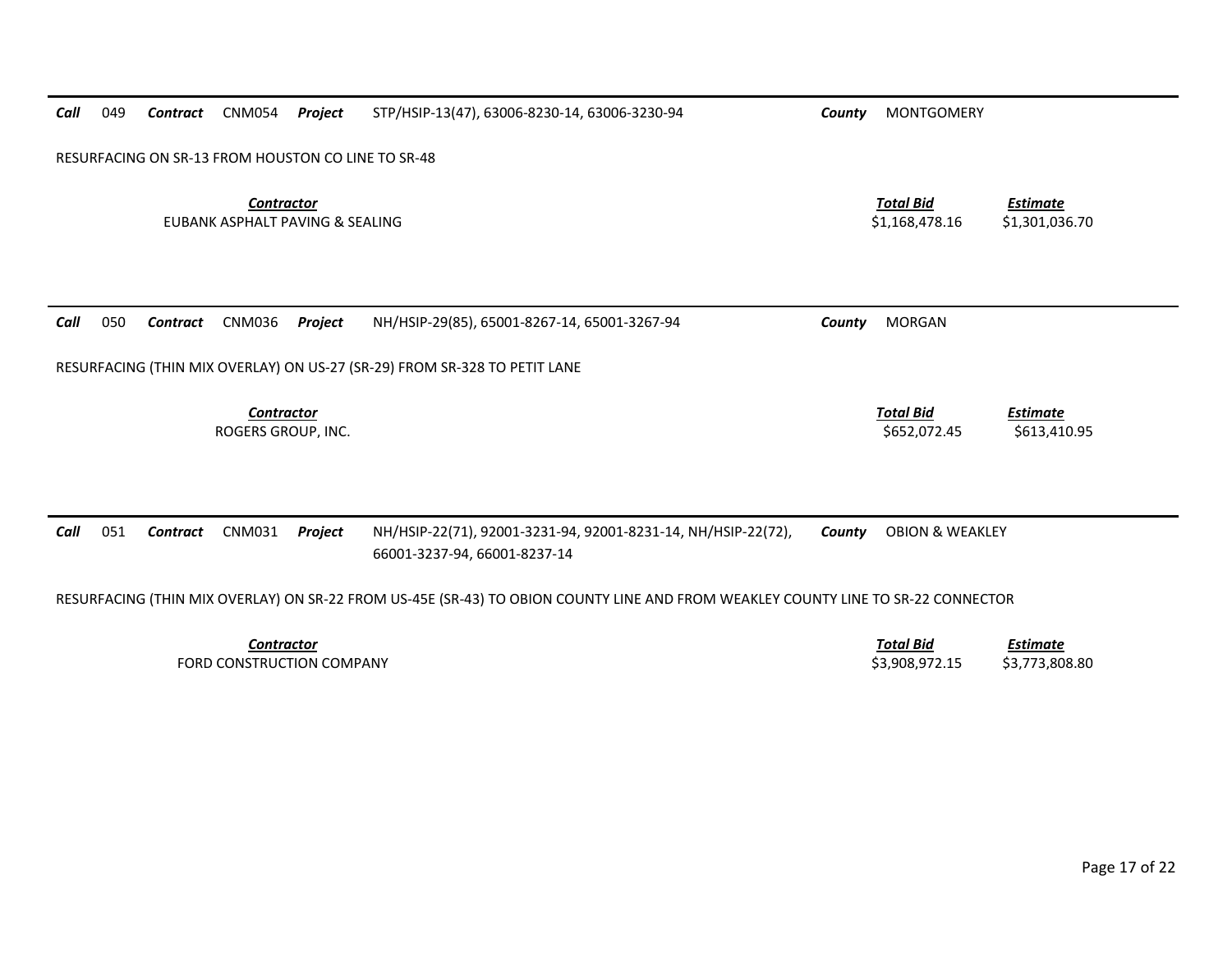#### *Call*052 **Contract** CNM020 *Contract* CNM020 *Project* 70003‐4240‐04, NH/HSIP‐33(95), 70003‐3240‐94, 70003‐8240‐14, NH/HSIP‐40(29), 70068‐3201‐94, 70068‐8201‐14 *County* POLK

RESURFACING ON US‐64 (US‐74, SR‐40) FROM HILDABRAND ROAD TO SR‐314 AND RESURFACING ON US‐411 (SR‐33) FOR BISHOP LANE TO LIFESTYLE WAY, INCLUDING BRIDGE DECK REPAIRS

*Contractor Total Bid*TALLEY CONSTRUCTION COMPANY, INC. \$981,692.66 \$980,004.20

*Call* 053*Contract* CNM068 *Project* HRRR‐7100(53), 71946‐3408‐94 *County* PUTNAM

MISCELLANEOUS SAFETY IMPROVEMENTS ON VARIOUS LOCAL ROADS

*Contractor Total Bid*SUPERIOR TRAFFIC CONTROL ‐ MEMPHIS, INC. \$240,131.48 \$301,039.80

*Call* 054*Contract* CNM056 *Project* STP/HSIP‐268(5), 75078‐8207‐14, 75078‐3207‐94 *County* RUTHERFORD

RESURFACING ON SR‐268 FROM US‐41 (US‐70, SR‐1) TO US‐231 (SR‐10)

*Contractor*

 *Total Bid Estimate* HOOVER, INC. \$1,127,581.05 \$1,090,349.91

*Estimate*

*Estimate*

Page 18 of 22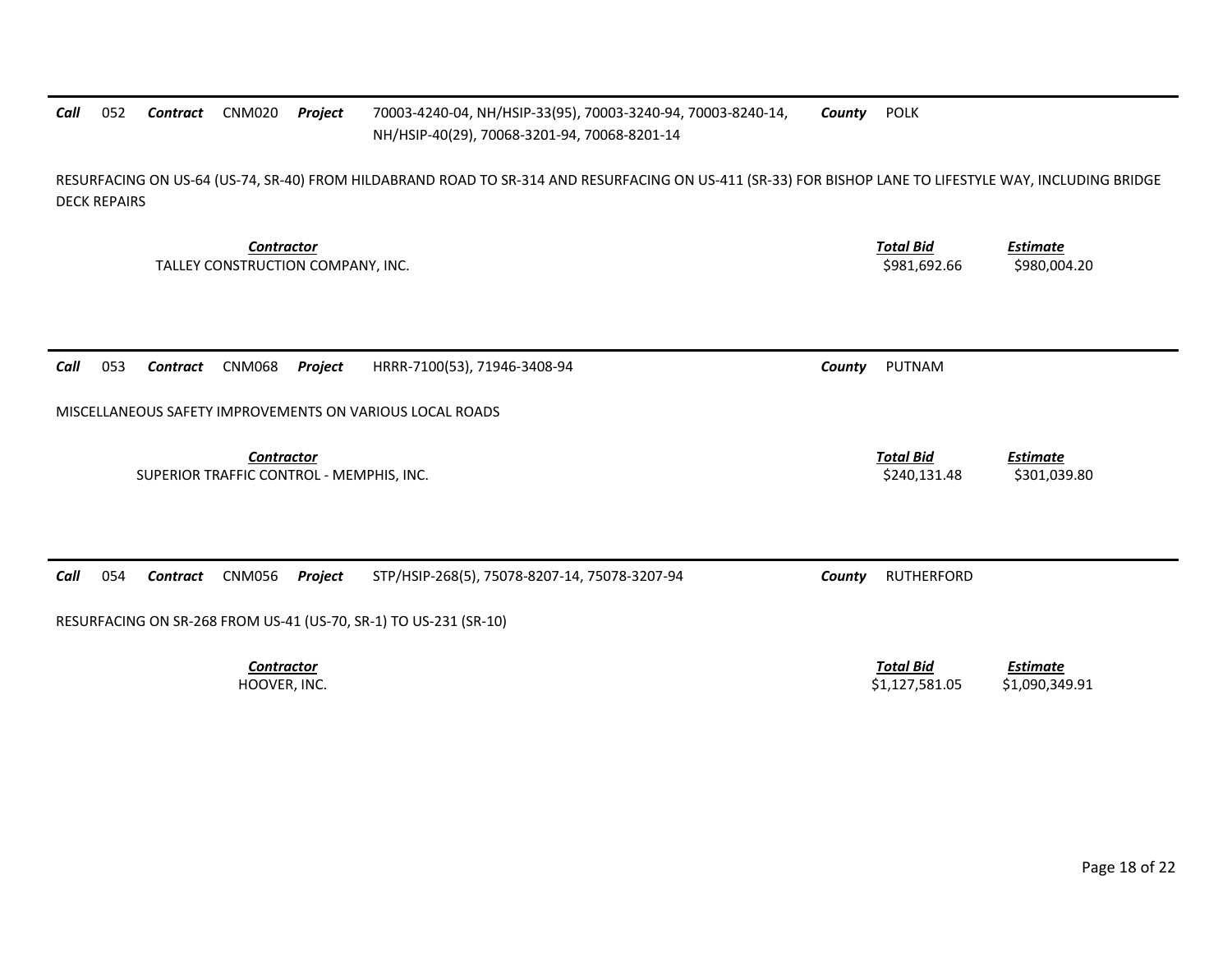*Call*055 *Contract* CNM074 *Project* HSIP‐35(46), 78005‐3243‐94 *County* SEVIER

INTERSECTION IMPROVEMENTS ON US‐411 (SR‐35) AT HATTIE BRANCH ROAD AND PATTERSON ROAD

**ALL BIDS REJECTED**

*Call* 056*Contract* CNM075 *Project* HSIP‐7800(60), 78946‐3410‐94 *County* SEVIER

MISCELLANEOUS SAFETY IMPROVEMENTS ON VARIOUS LOCAL ROADS

**ALL BIDS REJECTED**

*Call* 057*Contract* CNM033 *Project* STP/HSIP‐73(57), 78013‐8234‐14, 78013‐3234‐94 *County* SEVIER

RESURFACING (THIN MIX OVERLAY) ON US‐321 (SR‐73) FROM SR‐454 TO SR‐416

**ALL BIDS REJECTED**

Page 19 of 22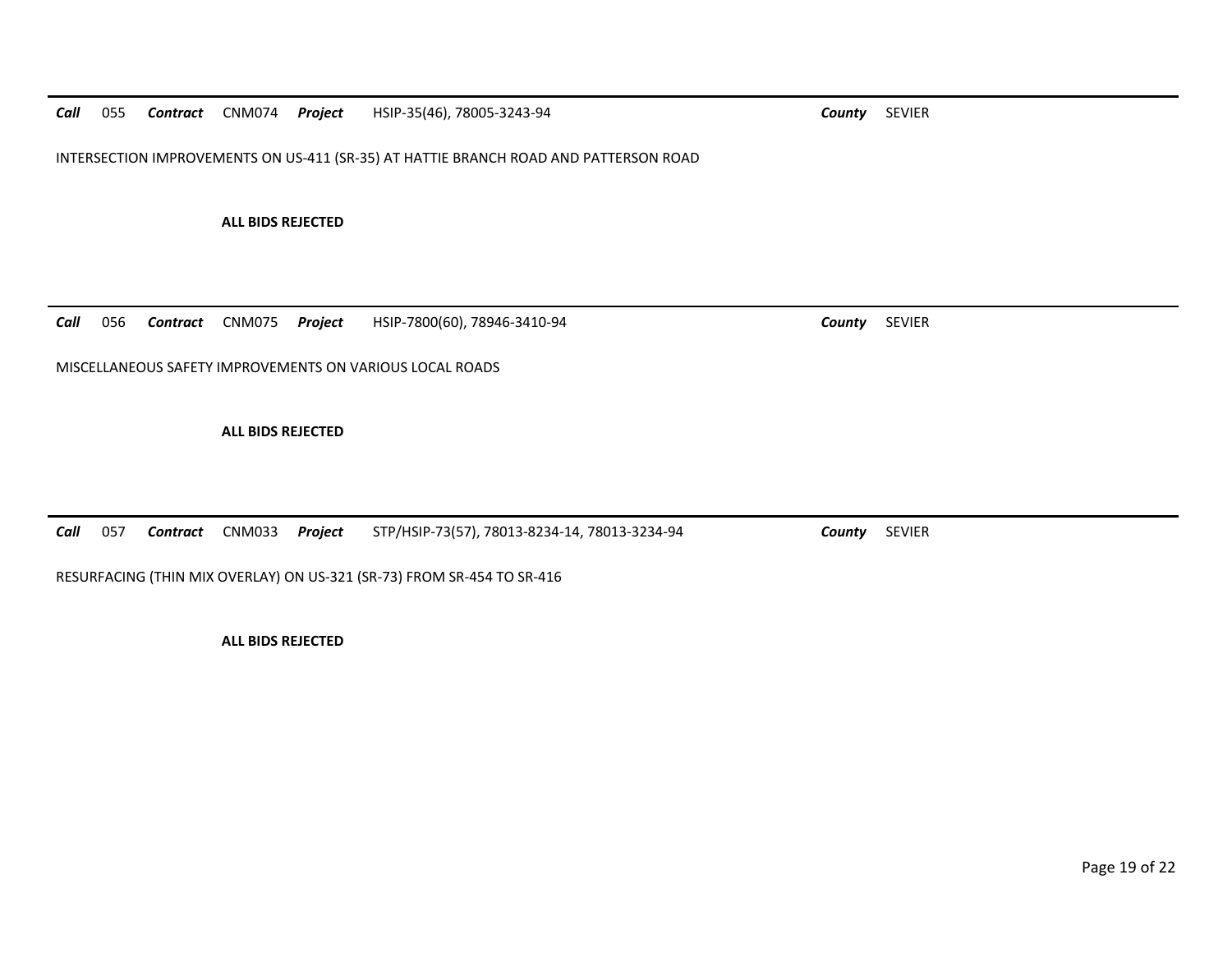| CLEANING & REPAINTING RETAINING & BARRIER WALLS ON US-321 (SR-73) FROM GLADES ROAD TO SR-454 (BUCKHORN ROAD) IN GATLINBURG |                                                                           |  |  |  |  |
|----------------------------------------------------------------------------------------------------------------------------|---------------------------------------------------------------------------|--|--|--|--|
| <b>Contractor</b><br>A & A PAINTING                                                                                        | <b>Total Bid</b><br><u>Estimate</u><br>\$624,000.00<br>\$760,692.55       |  |  |  |  |
|                                                                                                                            |                                                                           |  |  |  |  |
| BR-STP-33(43), 87001-3267-94<br>059<br>CNM070<br>Project<br>Call<br>Contract                                               | <b>UNION</b><br>County                                                    |  |  |  |  |
| CONSTRUCTION OF A WELDED STEEL PLATE GIRDER BRIDGE ON SR-33 OVER THE CLINCH RIVER                                          |                                                                           |  |  |  |  |
| <b>Contractor</b><br>KAY & KAY CONTRACTING, LLC                                                                            | <b>Total Bid</b><br><b>Estimate</b><br>\$18,309,878.15<br>\$13,953,991.22 |  |  |  |  |
|                                                                                                                            |                                                                           |  |  |  |  |
| 060<br><b>CNM077</b><br>STP-33(93), 87001-3266-14<br>Call<br>Contract<br>Project                                           | <b>UNION &amp; CLAIBORNE</b><br>County                                    |  |  |  |  |
| IMPROVEMENTS ON SR-33 AT THE INTERSECTIONS OF KETTLE HOLLOW ROAD/LITTLE VALLEY ROAD, SR-170 AND LONE MOUNTAIN ROAD         |                                                                           |  |  |  |  |
| <b>Contractor</b>                                                                                                          | <b>Total Bid</b><br><b>Estimate</b>                                       |  |  |  |  |

*Call* 058 *Contract* CNM052 *Project* 78013‐3233‐04 *County* SEVIER

TWIN K CONSTRUCTION, INC. \$1,995,408.90 \$1,931,361.25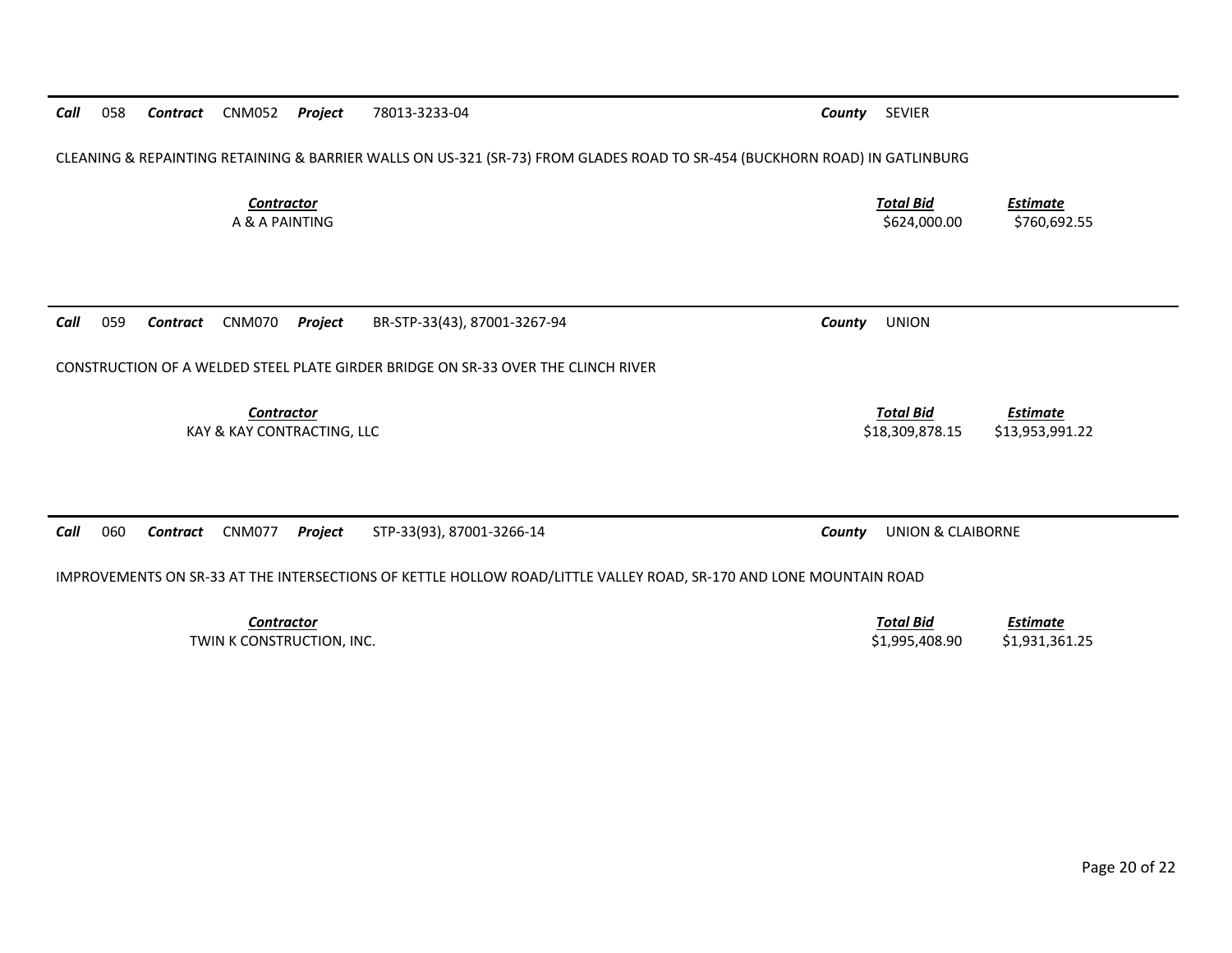| Call | 061                                                                         | Contract        | <b>CNM030</b>                                    | Project | STP-SIP-11(62), 94007-3228-94                                                                                                                     | County | WILLIAMSON                       |                                 |
|------|-----------------------------------------------------------------------------|-----------------|--------------------------------------------------|---------|---------------------------------------------------------------------------------------------------------------------------------------------------|--------|----------------------------------|---------------------------------|
|      | SIGNAL INSTALLATION ON US-31A (US-41A, SR-11) AT SUNSET ROAD IN NOLENSVILLE |                 |                                                  |         |                                                                                                                                                   |        |                                  |                                 |
|      |                                                                             |                 | <b>Contractor</b><br>S & W CONTRACTING CO., INC. |         |                                                                                                                                                   |        | <b>Total Bid</b><br>\$109,851.05 | <b>Estimate</b><br>\$97,440.80  |
| Call | 062                                                                         | Contract        | <b>CNM045</b>                                    | Project | 94053-4224-04, STP/HSIP-253(10), 94053-3224-94, 94053-8224-14                                                                                     | County | WILLIAMSON                       |                                 |
|      |                                                                             |                 |                                                  |         | RESURFACING ON SR-253 FROM US-31(SR-6) TO SR-252 (WILSON PK) INCLUDING BRIDGE DECK REPAIR                                                         |        |                                  |                                 |
|      |                                                                             |                 | <b>Contractor</b><br>HMA CONTRACTORS, LLC        |         |                                                                                                                                                   |        | <b>Total Bid</b><br>\$858,514.15 | <b>Estimate</b><br>\$849,435.00 |
|      |                                                                             |                 |                                                  |         |                                                                                                                                                   |        |                                  |                                 |
| Call | 063                                                                         | <b>Contract</b> | <b>CNM081</b>                                    | Project | STP/HSIP-10(51), 95002-8228-14, 95002-3228-94<br>RESURFACING ON US-231 (SR-10) FROM SR-265 TO STUMPY LANE AND FROM THE I-40 RAMP TO MARKET STREET | County | <b>WILSON</b>                    |                                 |

**CONTRACT WITHDRAWN**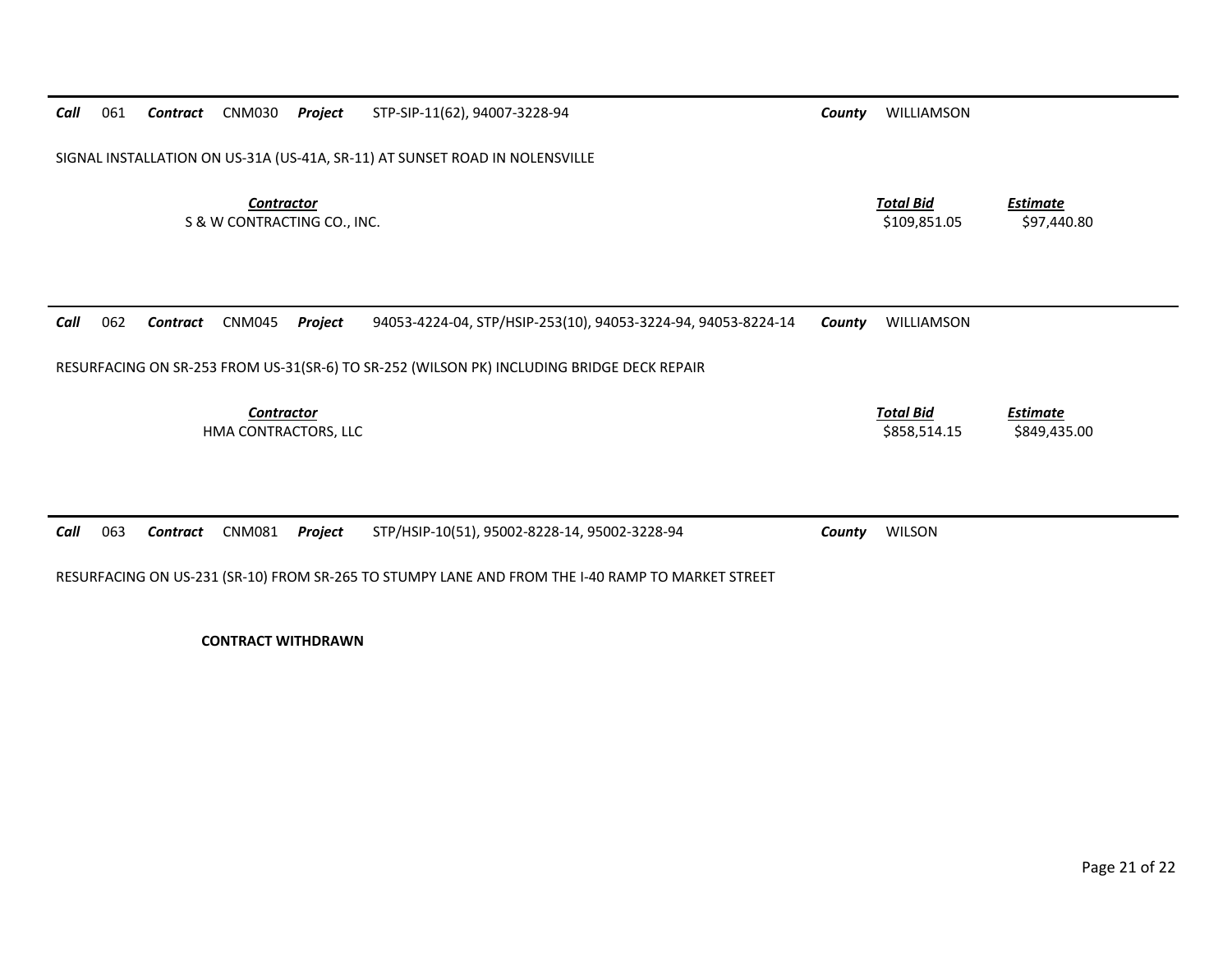*Call*065 *Contract* CNM912 *Project* 94946‐4228‐04 *County* WILLIAMSON

THE MOWING ON VARIOUS STATE ROUTES

*Contractor*MEDLEY FARMS, LLC \$67,999.76 \$72,939.70

*Call*064 Contract CNM911 Project

MOWING AND LITTER REMOVAL ON VARIOUS INTERSTATE AND STATE ROUTES

*Contractor*DOUBLE G, LLC

*Total Bid*

*Estimate*

|                         | <b>Total Awarded</b>            | Total Estimate |
|-------------------------|---------------------------------|----------------|
| <b>Letting Totals -</b> | \$87,542,123.05 \$83,247,181.95 |                |

**PERIODE 28300-4168-04 Projection Contract County** DAVIDSON & WILLIAMSON

 *Total BidEstimate*

\$1,019,744.72 \$878,946.00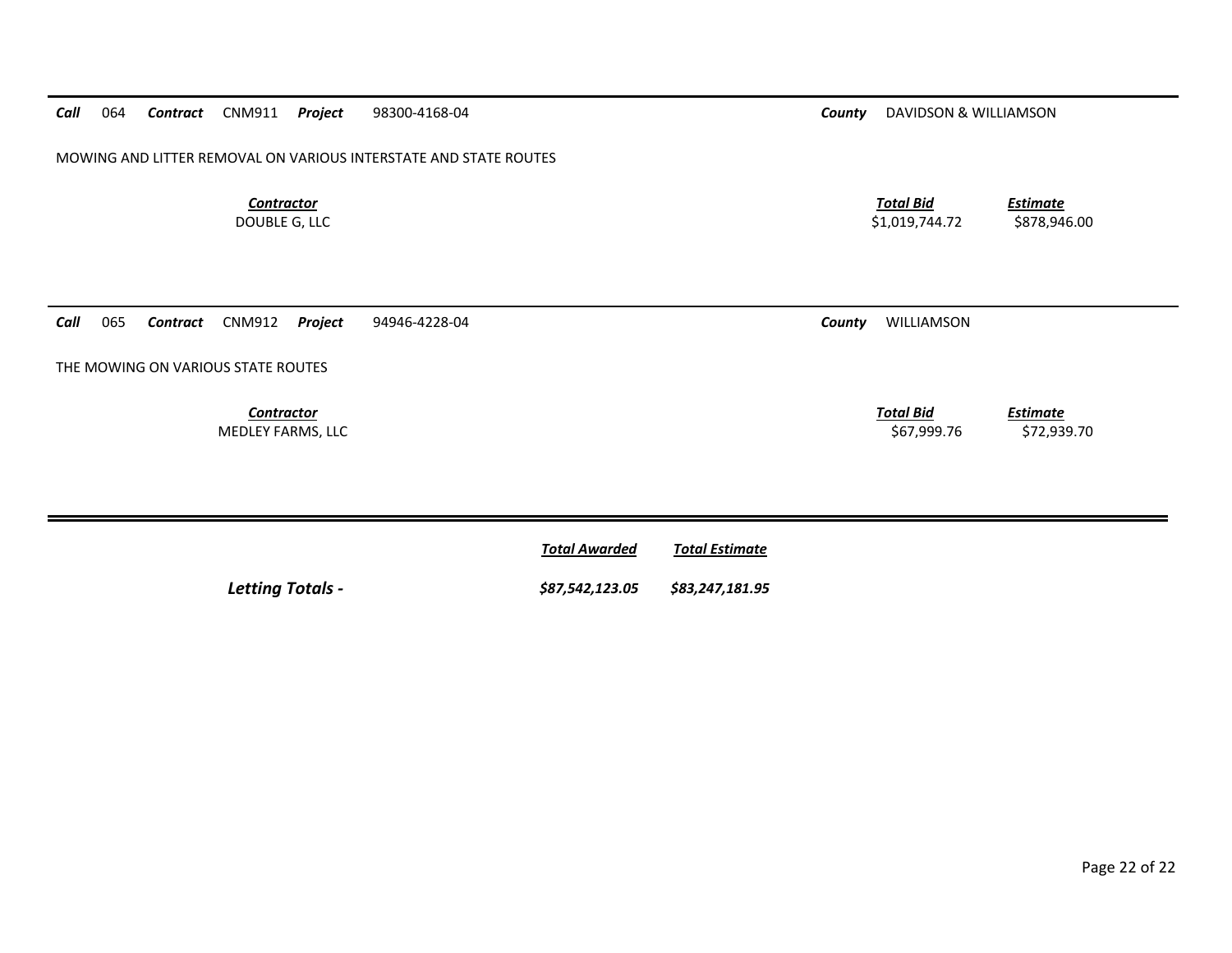## *Contract Awards for Letting of February 25, 2013*

| Call<br>001<br><b>CNM119</b><br>Project<br>Contract          | 78008-4253-04                                                                                                     | County | SEVIER                             |                                   |
|--------------------------------------------------------------|-------------------------------------------------------------------------------------------------------------------|--------|------------------------------------|-----------------------------------|
|                                                              | S.R. 71 (US 441): SLIDE NEAR SR-73 AT LM 16.30 (PHASE 2) S.R. 71 (US 441): SLIDE NEAR SR-73 AT LM 16.30 (PHASE 2) |        |                                    |                                   |
| <b>Contractor</b><br><b>CHARLES BLALOCK &amp; SONS, INC.</b> |                                                                                                                   |        | <b>Total Bid</b><br>\$1,694,531.20 | <b>Estimate</b><br>\$1,576,187.85 |
|                                                              | <b>Total Estimate</b><br><b>Total Awarded</b>                                                                     |        |                                    |                                   |

*Letting Totals - \$1,694,531.20 \$1,576,187.85*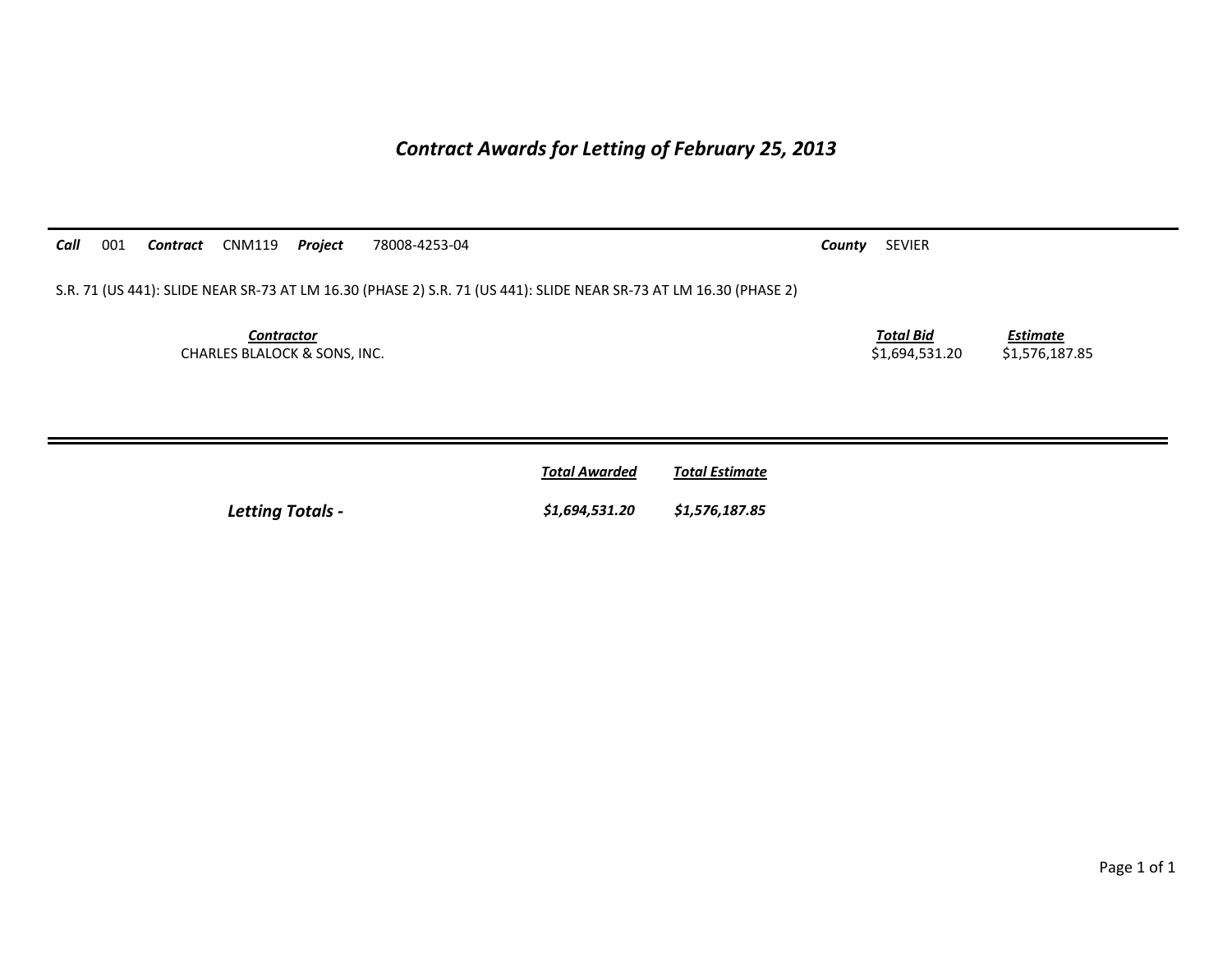## *Contract Awards for Letting of April 05, 2013*

*Call* 001 *Contract* CNM913 *Project* 19005‐4158‐04 *County* DAVIDSON BRIDGE REPAIR ON I‐40 OVER JEFFERSON STREET AND THE NASHVILLE & WESTERN RAILROAD, INCLUDING THE PEDESTRIAN BRIDGE OVER I‐40. *Contractor Total Bid Estimate* OLYMPUS PAINTING CONTRACTORS, INC. \$2,216,856.35 \$2,910,629.00 *Call* 002 *Contract* CNM914 *Project* HSIP‐346(8), 37018‐3227‐94, 37018‐4227‐04, STP‐SIP‐346(9), 37018‐3228‐94 *County* HAWKINS RESURFACING OR HOT IN‐PLACE RECYCLING ON S.R. 346 FROM MILLERS WOODS ROAD TO THE HOLSTON RIVER BRIDGE & MISCELLANEOUS SAFETY IMPROVEMENTS *Contractor Total Bid Estimate* STRAWSER CONSTRUCTION\$1,121,351.87 \$1,107,924.90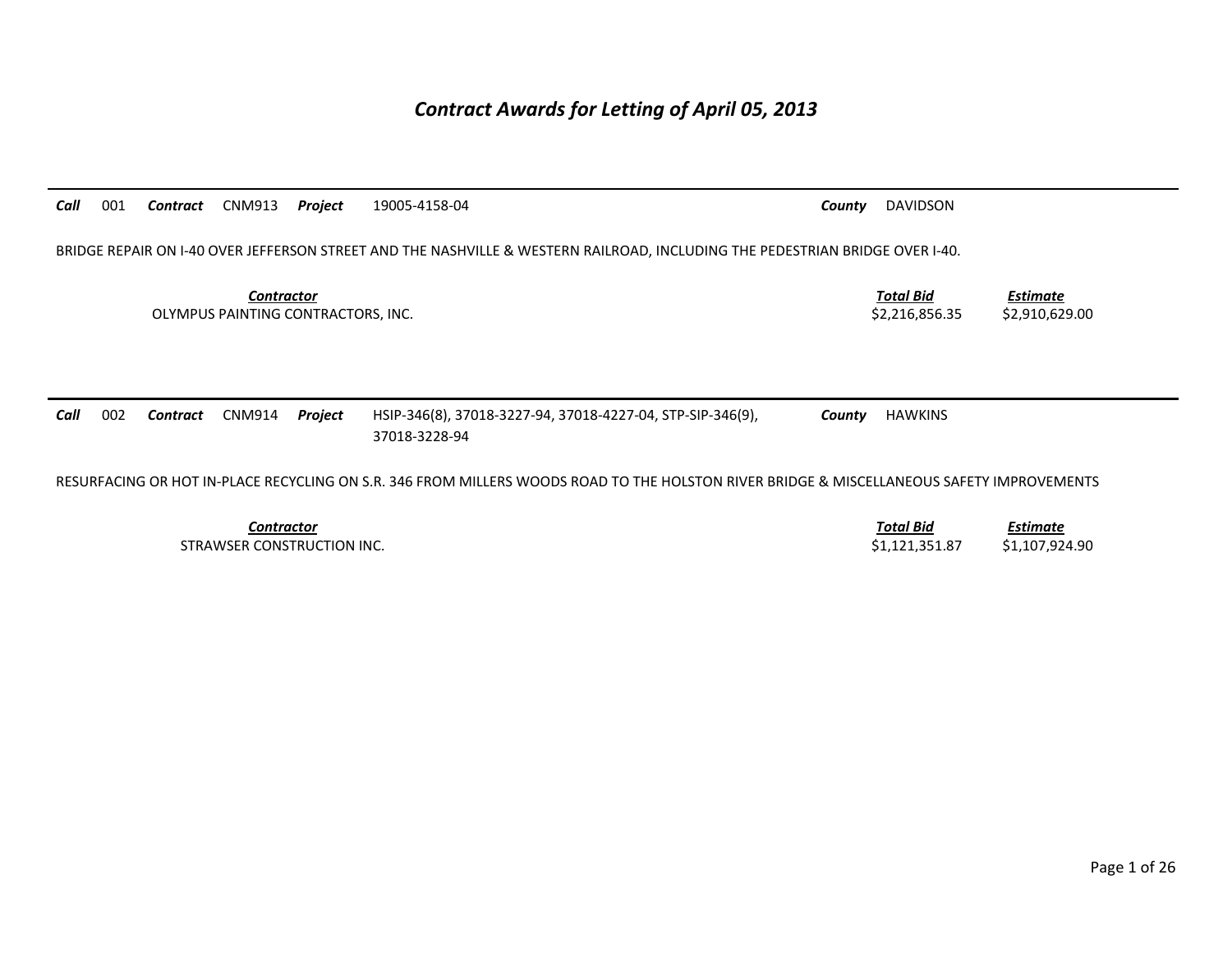## *Call* 003 *Contract* CNM903 *Project* 47026‐4275‐04, NH/HSIP‐115(46), 47026‐8276‐14, 47026‐3276‐94, NHTSA‐HE‐115(40), 97147‐3219‐04 *County* KNOX

RESURFACING ON U.S. 129 (S.R. 115) FROM TOPSIDE ROAD TO JAMES E. KARNES BRIDGE & CONSTRUCTION OF TURN LANES AT MONTLAKE DRIVE

*Contractor*

 *Total Bid Estimate* APAC‐ATLANTIC, INC. \$1,965,695.50 \$2,069,206.50 \$2,069,206.50 \$2,069,206.50 \$2,069,206.50 \$2,069,206.50 \$2,069,206.50 \$2,069,206.50 \$2,069,206.50 \$2,069,206.50 \$2,069,206.50 \$2,069,206.50 \$2,069,206.50 \$2,069,206.50 \$2,069

*Call* 004*Contract* CNM915 *Project* HSIP‐35(46), 78005‐3243‐94 *County* SEVIER

INTERSECTION IMPROVEMENTS ON U.S.411 (S.R. 35) AT HATTIE BRANCH ROAD AND PATTERSON ROAD

**ALL BIDS REJECTED**

*Call* 005*Contract* CNM916 *Project* STP/HSIP‐73(57), 78013‐8234‐14, 78013‐3234‐94 *County* SEVIER

RESURFACING (THIN MIX OVERLAY) ON U.S. 321 (S.R. 73) FROM S.R. 454 TO S.R. 416

*Contractor Total Bid*CHARLES BLALOCK &

 *Estimate* SONS, INC. \$344,490.06 \$325,588.80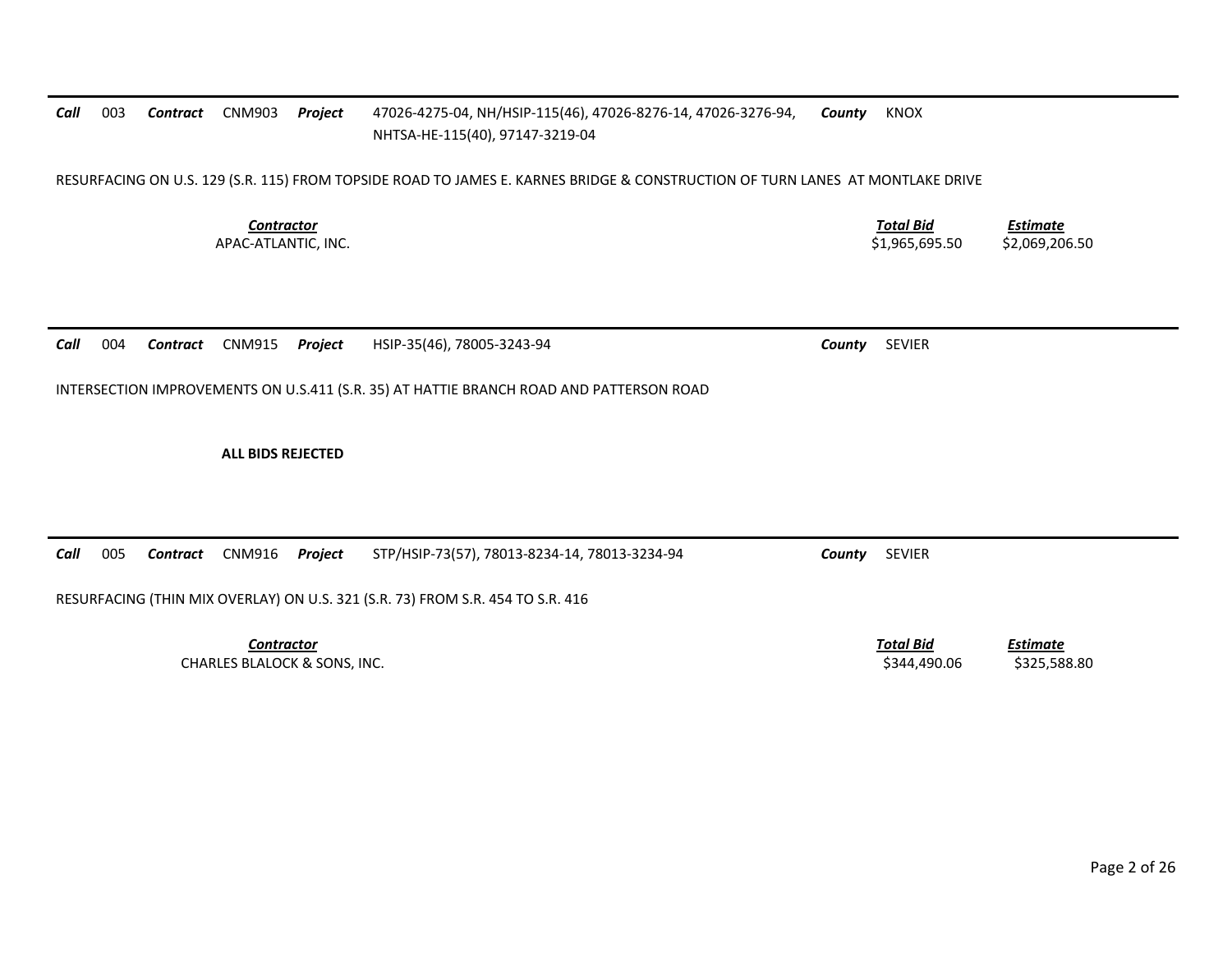*Contractor Total Bid Estimate* CHRIS‐HILL CONSTRUCTION COMPANY, LLC \$1,754,544.10 \$1,449,123.00 *Call* 007 *Contract* CNM152 *Project* 98018‐4160‐04 *County* ANDERSON,BLOUNT, ETC. RANDOM ON‐CALL SIGNING ON VARIOUS INTERSTATE & STATE ROUTES *Contractor Total Bid Estimate* **LAW SIGNS LLC**  SIGNS LLC \$258,234.00 \$235,551.00 *Call* 008 *Contract* CNM137 *Project* HSIP‐9900(58), 99109‐3288‐94 *County* ANDERSON & GRAINGER MISCELLANEOUS SAFETY IMPROVEMENTS ON VARIOUS STATE ROUTES *Contractor Total Bid Estimate* SUPERIOR PAVEMENT MARKING, INC. \$141,295.30 \$170,259.50

*Contract* CNM901 *Project* 79005‐4163‐04 *County* SHELBY

*Call*

006

BRIDGE REPAIR ON I‐55 OVER CANE CREEK (L.M. 6.47)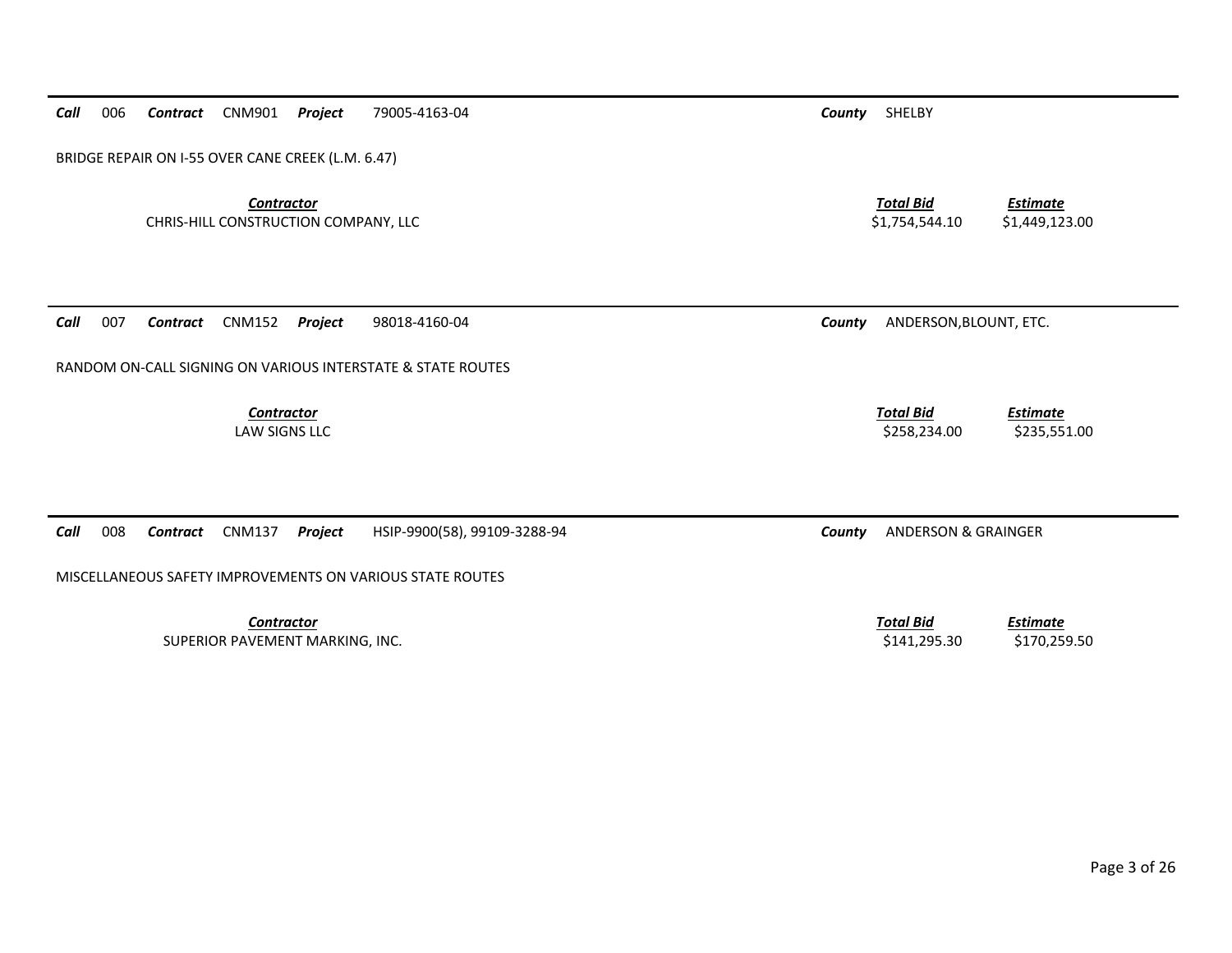*Call* 009*Contract* CNM149 *Project* 98300‐4191‐04 *County* BEDFORD,CHEATHAM, ETC.

RANDOM ON‐CALL SIGNING ON VARIOUS INTERSTATE & STATE ROUTES

*ContractorTotal Bid*

**LAW SIGNS LLC** 

*Call* 010 *Contract* CNM090 *Project* HSIP‐129(11), 59013‐3216‐94, HSIP‐130(22), 64007‐3205‐94, HSIP‐ 130(23), 02014‐3213‐94, 02014‐4213‐04, 59013‐4216‐04, 64007‐ 4205‐04*County* BEDFORD,MOORE, ETC.

RESURFACING (MICROSURFACING) ON S.R. 130 AND ON S.R. 129 AT VARIOUS LOCATIONS

*Contractor Total Bid*HUDSON CONSTRUCTION COMPANY \$848,934.91 \$878,540.05

*Call* 011*Contract* CNM154 *Project* 98048‐4144‐04 *County* BENTON,CARROLL, ETC.

RANDOM ON‐CALL SIGNING ON VARIOUS INTERSTATE & STATE ROUTES

*Contractor***LAW SIGNS LLC** 

 *Total Bid Estimate* SIGNS LLC \$245,189.00 \$201,273.00

*Estimate*

 *Estimate* SIGNS LLC \$239,268.50 \$243,259.75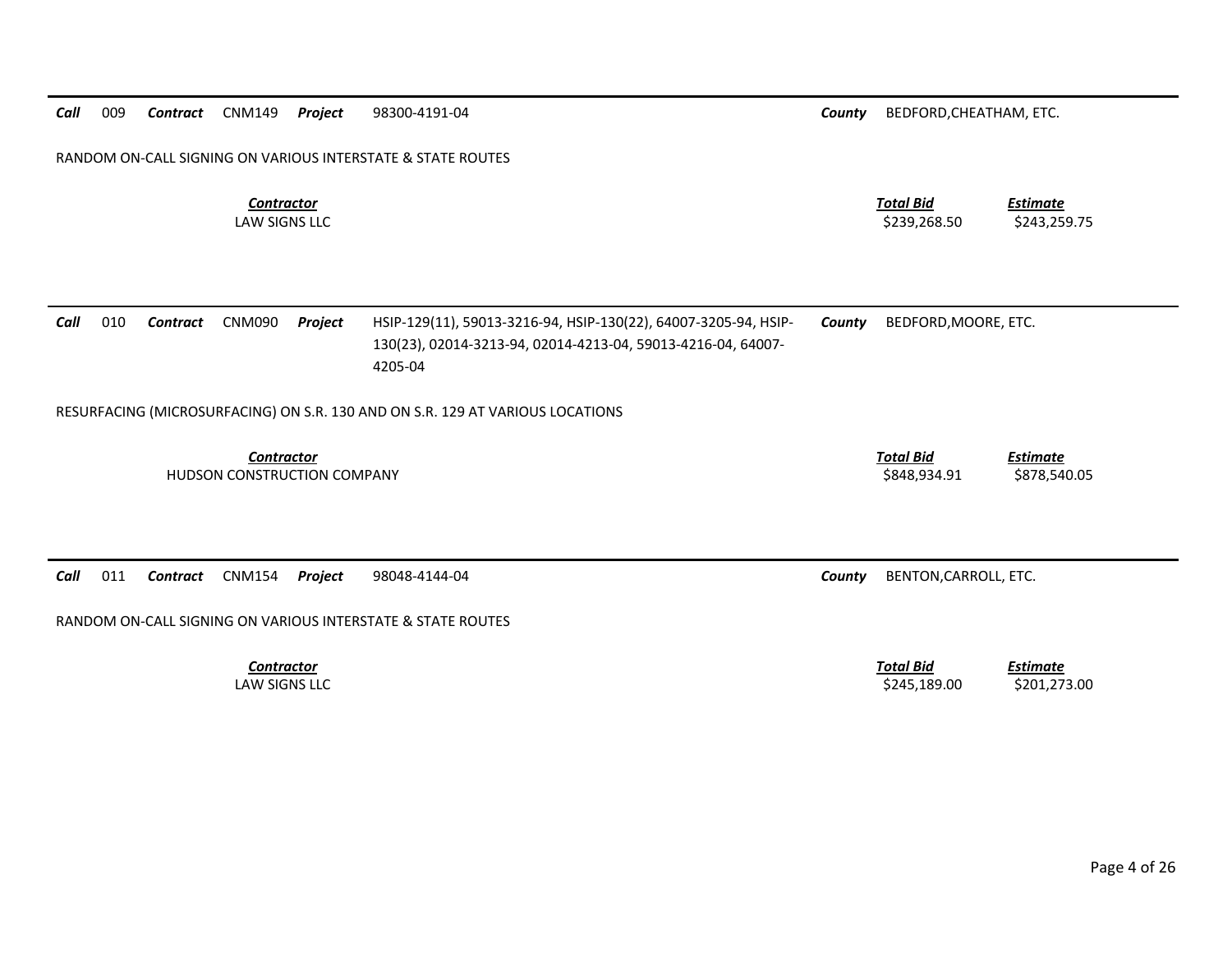*Call*012 *Contract* CNM153 *Project* 98028‐4115‐04 *County* BLEDSOE,BRADLEY, ETC.

RANDOM ON‐CALL SIGNING ON VARIOUS INTERSTATE & STATE ROUTES

*Contractor***LAW SIGNS LLC** 

*Call*013 *Contract* CNM105 *Project* 06001‐4174‐04 *County* BRADLEY

DRAINAGE REPAIR ON I‐75 SB NEAR L.M. 5.22

*Contractor*

THOMAS BROTHERS CONSTRUCTION COMPANY, INC. \$219,607.76 \$225,045.75 \$225,045.75

*Call* 014*Contract* CNM123 *Project* 06952‐3524‐04 *County* BRADLEY

TRAFFIC SIGNALS ON S.R. 308 (LAUDERDALE MEMORIAL HIGHWAY) AT THE INTERSECTON ON S.I.A. ROAD SERVING WACKER CHEMICALS

*Contractor Total Bid*NABCO ELECTRIC COMPANY, INC. \$91,960.00 \$97,280.00

 *Total Bid Estimate* SIGNS LLC \$153,775.00 \$144,549.75

*Total Bid*

*Estimate*

*Estimate*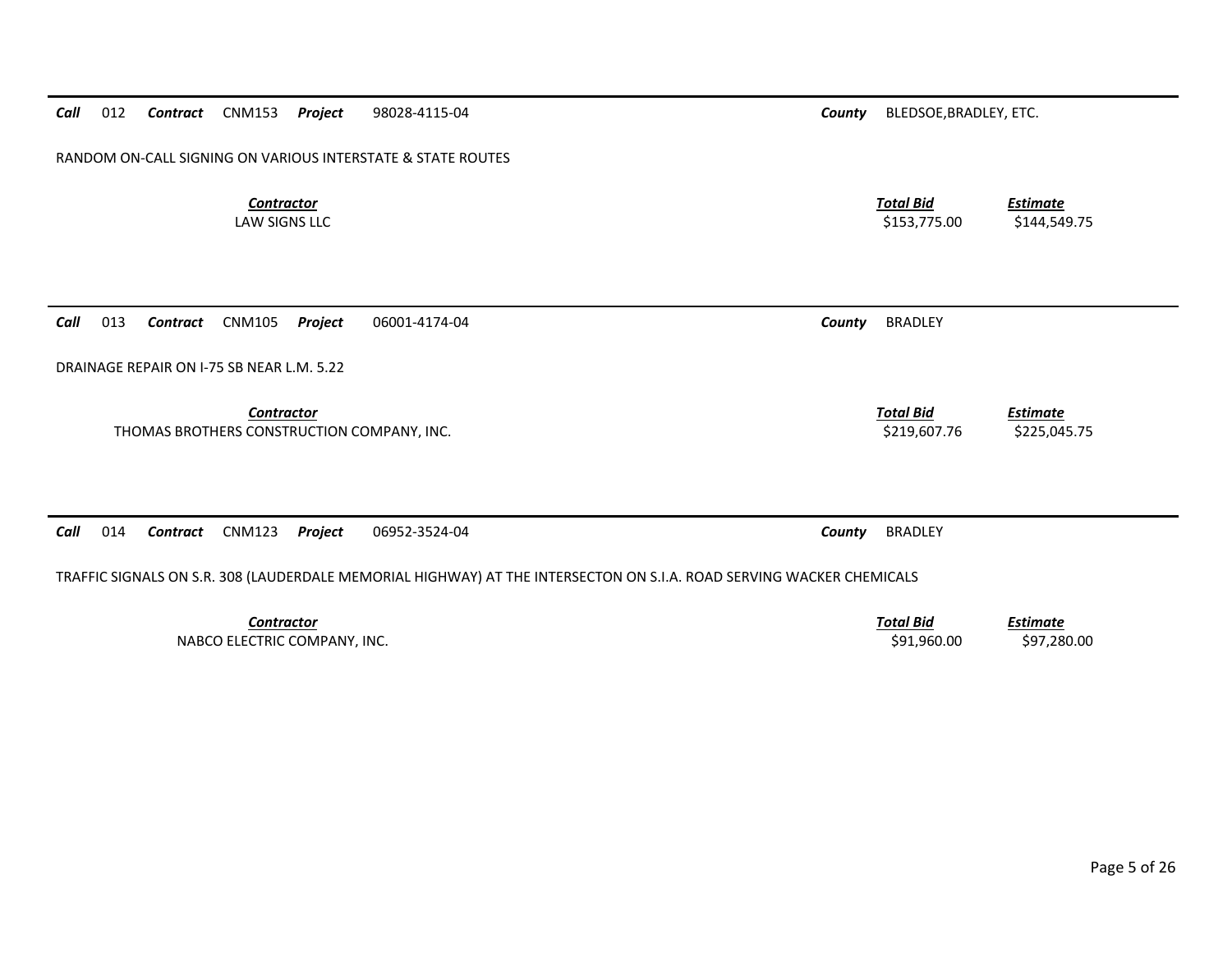| Call | 015 | Contract        | <b>CNM103</b>                                   | Project | HRRR/HSIP-5400(34), 54946-3456-94, HRRR/HSIP-600(34), 06946-<br>3427-94                                                       | County | <b>BRADLEY &amp; MCMINN</b>      |                                 |
|------|-----|-----------------|-------------------------------------------------|---------|-------------------------------------------------------------------------------------------------------------------------------|--------|----------------------------------|---------------------------------|
|      |     |                 |                                                 |         | MISCELLANEOUS SAFETY IMPROVEMENTS ON LOCAL ROADS                                                                              |        |                                  |                                 |
|      |     |                 | <b>Contractor</b><br>HIGHWAY MARKINGS, INC.     |         |                                                                                                                               |        | <b>Total Bid</b><br>\$409,711.65 | <b>Estimate</b><br>\$473,142.50 |
| Call | 016 | Contract        | <b>CNM088</b>                                   | Project | HSIP-281(3), 08031-3206-94, 08002-4232-04, 08031-4207-04,<br>STP/HSIP-53(42), 08002-3232-94, 08002-8232-14                    | County | CANNON                           |                                 |
|      |     |                 |                                                 |         | RESURFACING (MICROSURFACING) ON S.R. 53 FROM COFFEE CO LINE TO OAK RIDGE DRIVE & ON S.R. 281 FROM S.R. 53 TO U.S. 70 (S.R. 1) |        |                                  |                                 |
|      |     |                 |                                                 |         |                                                                                                                               |        |                                  |                                 |
|      |     |                 | <b>Contractor</b><br>STRAWSER CONSTRUCTION INC. |         |                                                                                                                               |        | <b>Total Bid</b><br>\$678,309.55 | <b>Estimate</b><br>\$752,209.70 |
|      | 017 | <b>Contract</b> | <b>CNM127</b>                                   | Project | NH-1(296), 08001-3243-14, 89001-3231-14, NH-1(301), 89001-<br>3233-14                                                         | County | <b>CANNON &amp; WARREN</b>       |                                 |
| Call |     |                 |                                                 |         | PAVING ON U.S. 70S (S.R. 1) FROM S.R. 281 IN CANNON COUNTY TO SPRING VALLEY ROAD IN MCMINNVILLE                               |        |                                  |                                 |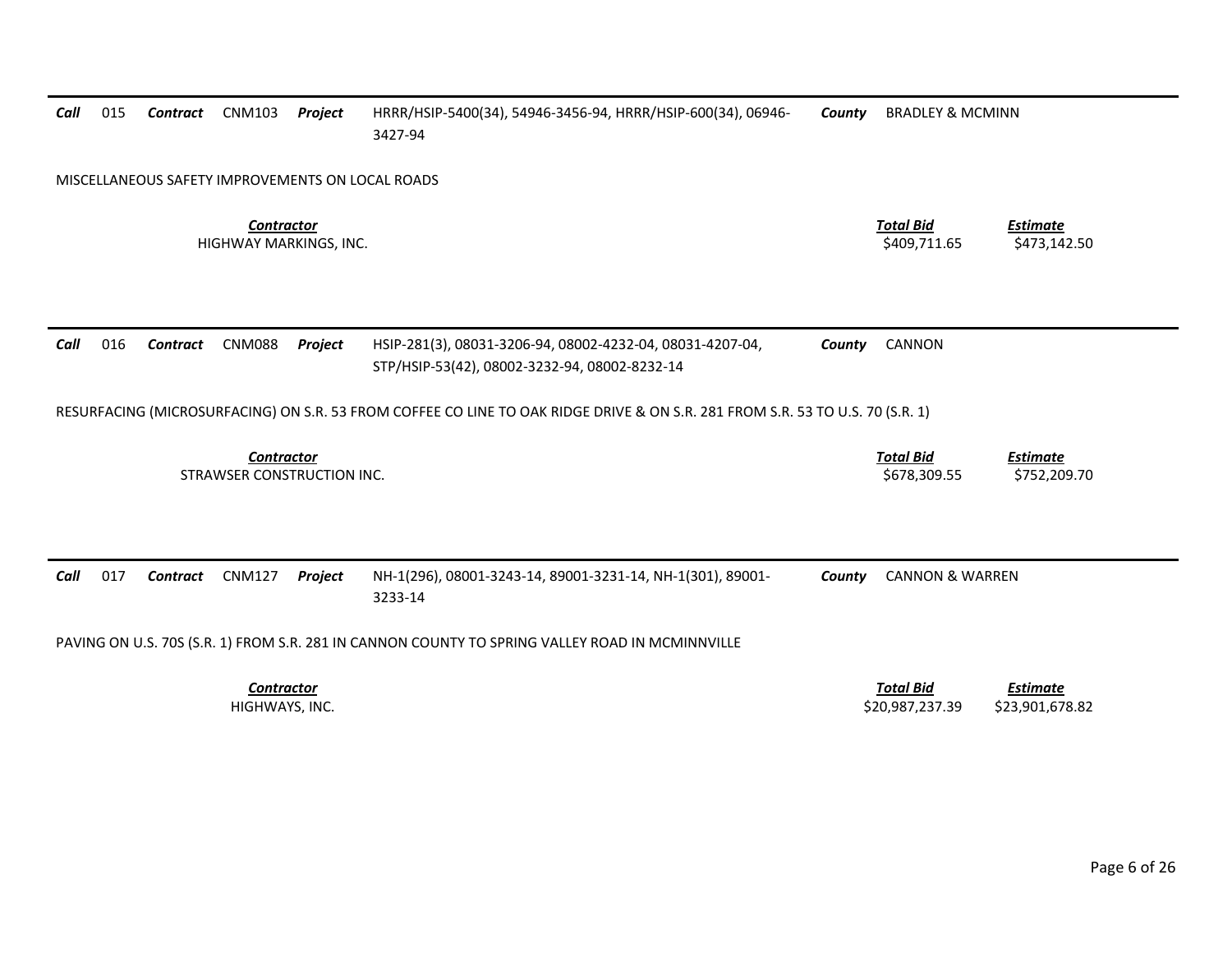| Call<br>018 | Contract        | <b>CNM008</b><br>Project                              | BR-STP-424(2), 09023-3214-94                                                                                                        | County | CARROLL                            |                                   |
|-------------|-----------------|-------------------------------------------------------|-------------------------------------------------------------------------------------------------------------------------------------|--------|------------------------------------|-----------------------------------|
|             |                 |                                                       | CONSTRUCTION OF FOUR CONCRETE BOX BEAM BRIDGES ON SR-424 OVER THE RUTHERFORD FORK OBION RIVER AND OVERFLOWS                         |        |                                    |                                   |
|             |                 | <b>Contractor</b><br><b>FORD CONSTRUCTION COMPANY</b> |                                                                                                                                     |        | <b>Total Bid</b><br>\$1,851,013.40 | <b>Estimate</b><br>\$1,860,158.22 |
| Call<br>019 | <b>Contract</b> | <b>CNM126</b><br>Project                              | HSIP-114(13), 09072-3206-94, HSIP-424(10), 09023-3217-94, 09072-<br>4206-04, 09023-4217-04                                          | County | CARROLL                            |                                   |
|             |                 |                                                       | RESURFACING (MICROSURFACING) ON S.R. 424 FROM S.R. 22 TO S.R. 114 & ON S.R. 114 FROM HENDERSON CO LINE TO S.R. 424                  |        |                                    |                                   |
|             |                 | <b>Contractor</b><br>NY-MAC ENTERPRISES, INC.         |                                                                                                                                     |        | <b>Total Bid</b><br>\$623,600.00   | <b>Estimate</b><br>\$674,728.10   |
| Call<br>020 | <b>Contract</b> | <b>CNM138</b><br>Project                              | HSIP-22(73), 09005-3224-94, 09005-4224-04<br>RESURFACING (THIN MIX OVERLAY) ON S.R. 22 FROM HENDERSON CO LINE TO WEATHERFORD STREET | County | CARROLL                            |                                   |
|             |                 | <b>Contractor</b><br>DELTA CONTRACTING COMPANY, LLC   |                                                                                                                                     |        | <b>Total Bid</b><br>\$2,635,732.29 | <b>Estimate</b><br>\$2,697,501.08 |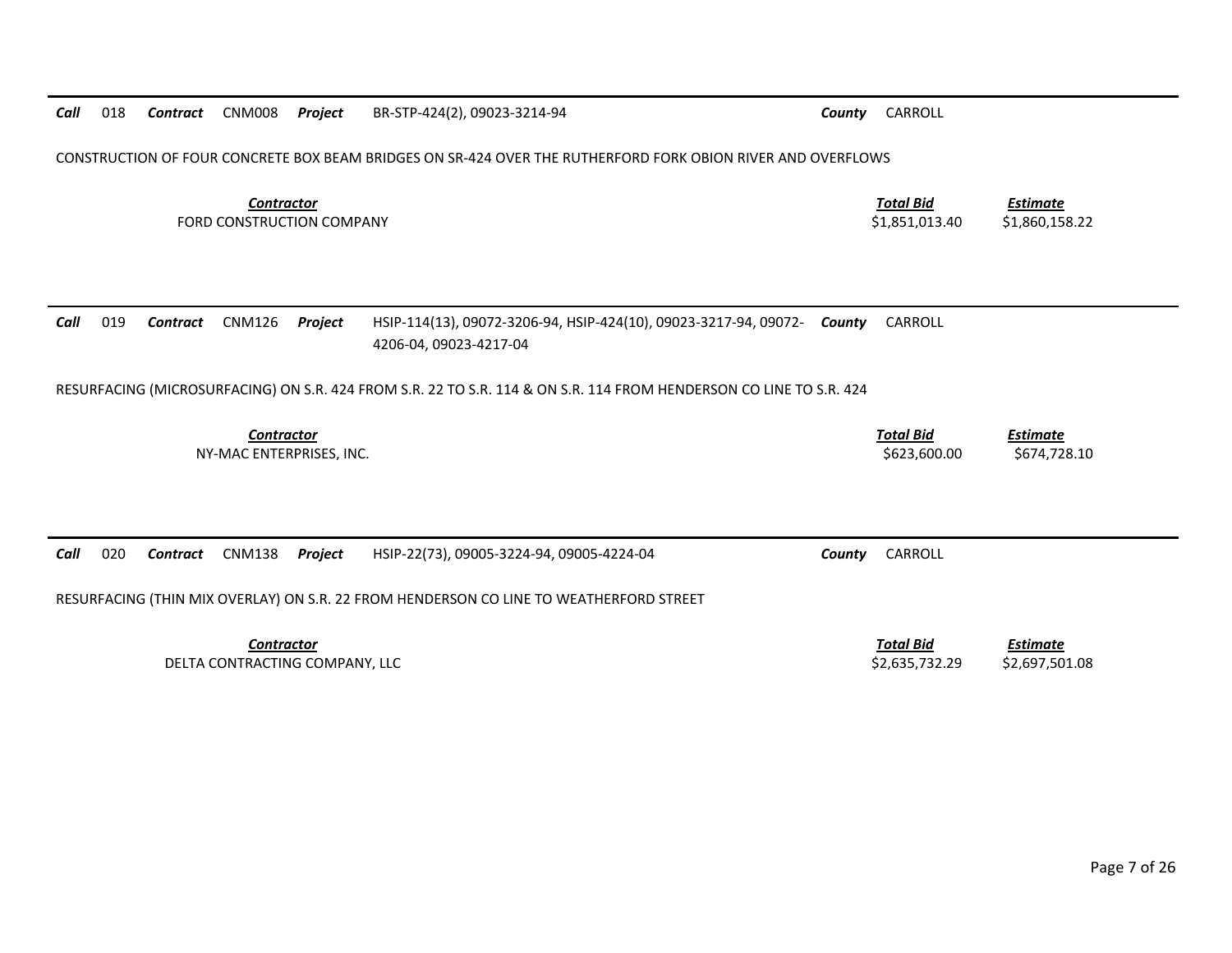| Call                                                    | 021 | <b>Contract</b> | <b>CNM104</b> | Project                      | HRRR/HSIP-1000(27), 10946-3403-94, HRRR/HSIP-8200(27), 82946-<br>3452-94                                                                                                                                                         | County                             | <b>CARTER &amp; SULLIVAN</b>      |                                 |
|---------------------------------------------------------|-----|-----------------|---------------|------------------------------|----------------------------------------------------------------------------------------------------------------------------------------------------------------------------------------------------------------------------------|------------------------------------|-----------------------------------|---------------------------------|
|                                                         |     |                 |               |                              | MISCELLANEOUS SAFETY IMPROVEMENTS ON LOCAL ROADS                                                                                                                                                                                 |                                    |                                   |                                 |
| <b>Contractor</b><br>HIGHWAY MARKINGS, INC.             |     |                 |               |                              |                                                                                                                                                                                                                                  | <b>Total Bid</b><br>\$353,558.80   | <b>Estimate</b><br>\$405,853.50   |                                 |
| Call                                                    | 022 | <b>Contract</b> | <b>CNM108</b> | Project                      | HSIP-33(97), 34001-3249-94, HSIP-33(98), 13004-3213-94, HSIP-<br>345(10), 13061-3205-94, HSIP-347(8), 37019-3218-94, HSIP-63(53),<br>13005-3230-94, 13005-4230-04, 37019-4218-04, 13061-4205-04,<br>13004-4213-04, 34001-4249-04 | County                             | CLAIBORNE, HANCOCK, ETC.          |                                 |
|                                                         |     |                 |               |                              | RESURFACING (MICROSURFACING) ON SR 33, SR 63, SR 345 & SR 347 AT VARIOUS LOCATIONS                                                                                                                                               |                                    |                                   |                                 |
| <b>Contractor</b><br><b>HUDSON CONSTRUCTION COMPANY</b> |     |                 |               |                              |                                                                                                                                                                                                                                  | <b>Total Bid</b><br>\$1,608,444.00 | <b>Estimate</b><br>\$1,658,345.35 |                                 |
| Call                                                    | 023 | <b>Contract</b> | <b>CNM122</b> | Project                      | HSIP-9(65), 15002-3217-94                                                                                                                                                                                                        | County                             | COCKE                             |                                 |
|                                                         |     |                 |               |                              | INTERSECTION IMPROVEMENTS ON U.S. 25W (U.S. 70, S.R. 9) AT CLEVENGER CUTOFF ROAD AND THE RAMP TO I-40 EB                                                                                                                         |                                    |                                   |                                 |
|                                                         |     |                 | Contractor    | CHARLES BLALOCK & SONS, INC. |                                                                                                                                                                                                                                  |                                    | <b>Total Bid</b><br>\$518,964.15  | <b>Estimate</b><br>\$530,821.00 |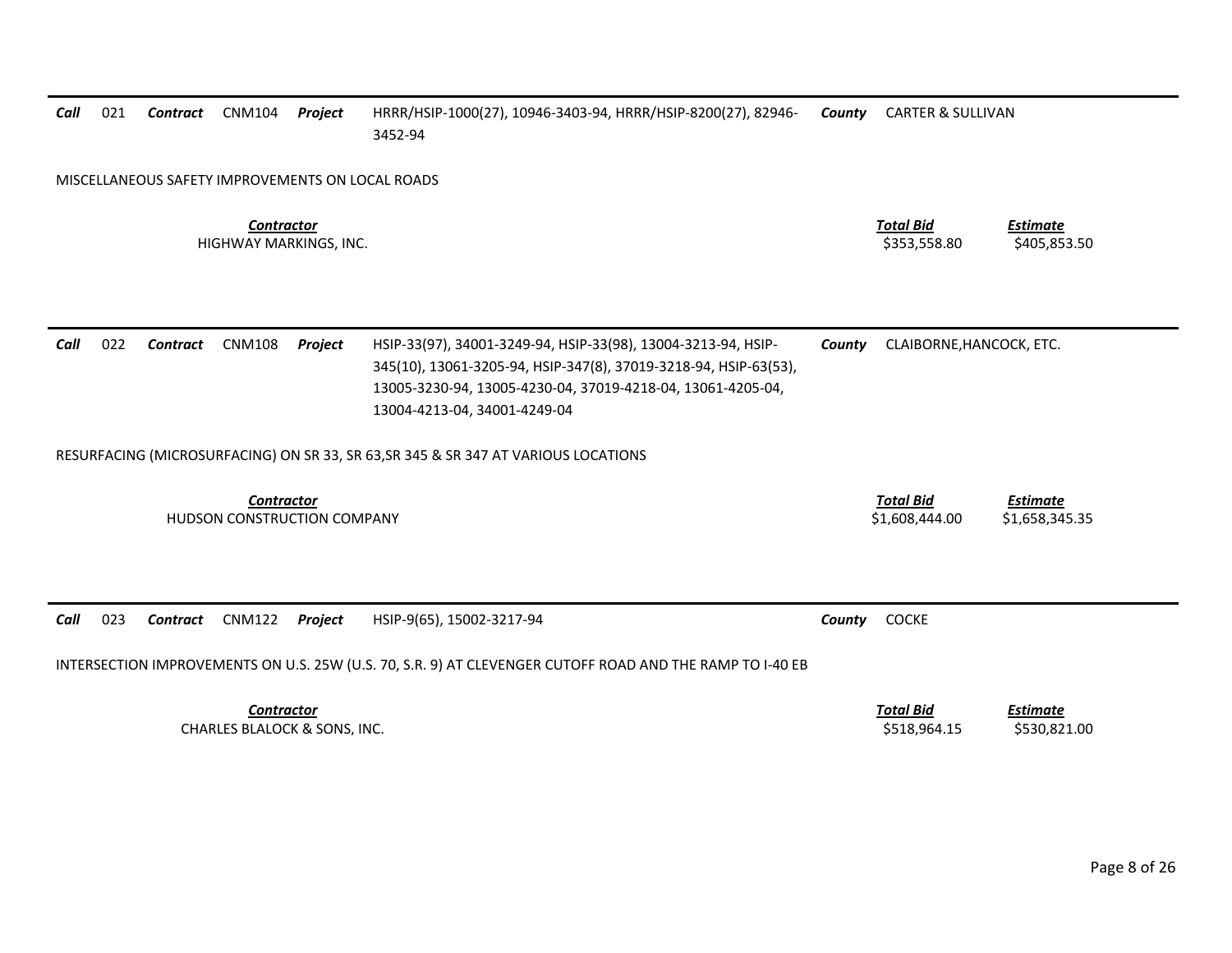CONCRETE BULB‐TEE BRIDGE ON US 25E (SR 32) OVER FRENCH BROAD RIVER, INCLUDING GRADING, DRAINAGE, CONSTRUCTION OF A RETAINING WALL AND PAVING.

*Contractor Total Bid*CHARLES BLALOCK &

 *Estimate* \$12,894,312.64 \$14,002,477.47

*Estimate*

| Call | 025 | Contract | CNM133 | Proiect | HRRR/HSIP-1115(10), 16945-3472-94, HRRR/HSIP-156(9), 58016-  | County | COFFEE & MARION |
|------|-----|----------|--------|---------|--------------------------------------------------------------|--------|-----------------|
|      |     |          |        |         | 3241-94, HRRR/HSIP-2(218), 58002-3234-94, HRRR/HSIP-280(10), |        |                 |
|      |     |          |        |         | 16024-3214-94                                                |        |                 |

MISC SAFETY IMPROVEMENTS ON S.R. 280, S.R. 2, S.R. 156 & FREDONIA ROAD AT VARIOUS LOCATIONS

*Contractor Total Bid*VOLUNTEER HIGHWAY SUPPLY CO. INC. \$230,881.70 \$269,387.25

*Call* 026**Contract** CNM125 *Project* STP‐SIP‐S4(35), 17004‐3212‐94 **Caunty** CROCKETT

INSTALLATION OF A FLASHING BEACON ON S.R. 54 AT S.R. 152

*Contractor Total Bid*STANSELL ELECTRIC COMPANY, INC. \$32,846.00 \$30,215.00

*Estimate*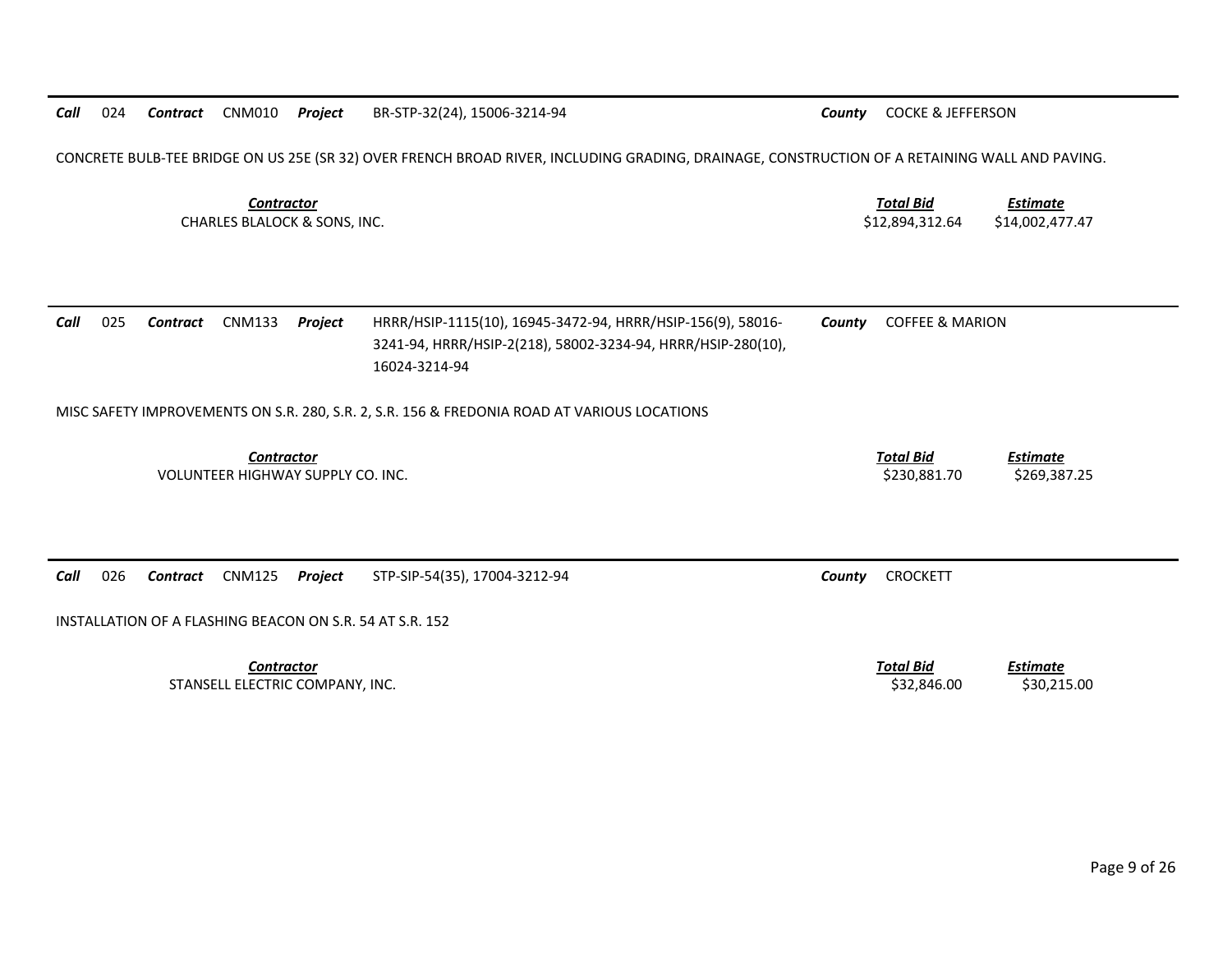*Call* 027*Contract* CNM092 *Project* HSIP‐255(9), 19084‐3216‐94 *County* DAVIDSON

MISC SAFETY IMPROVEMENTS ON S.R. 255 (DONELSON PIKE) AT THE INTERSECTION OF ALLEN ROAD AND OLD ELM HILL PIKE

*Contractor Total Bid*SESSIONS PAVINGCOMPANY \$207,279.50 \$190,031.50

*Call* 028*Contract* CNM148 *Project* 19047‐4233‐04 *County* DAVIDSON

TUNNEL CLEANING ON THE THOMPSON LANE UNDERPASS ON S.R. 155

*Contractor*

DIAMOND SPECIALIZED, INC. \$64,100.00 \$61,900.00

*Call* 029 *Contract* CNM132 *Project* HSIP‐114(12), 20017‐3210‐94, HSIP‐202(16), 20036‐3211‐94, 20036‐ 4211‐04, 20017‐4210‐04 **DECATUR** 

RESURFACING (MICROSURFACING) ON S.R. 114 FROM S.R. 202 TO HENDERSON CO LINE & ON S.R. 202 FROM S.R. 69 TO S.R. 20

*Contractor Total Bid Estimate* NY‐MAC ENTERPRISES, INC. \$752,814.50 \$816,545.18

*Estimate*

 *Total BidEstimate*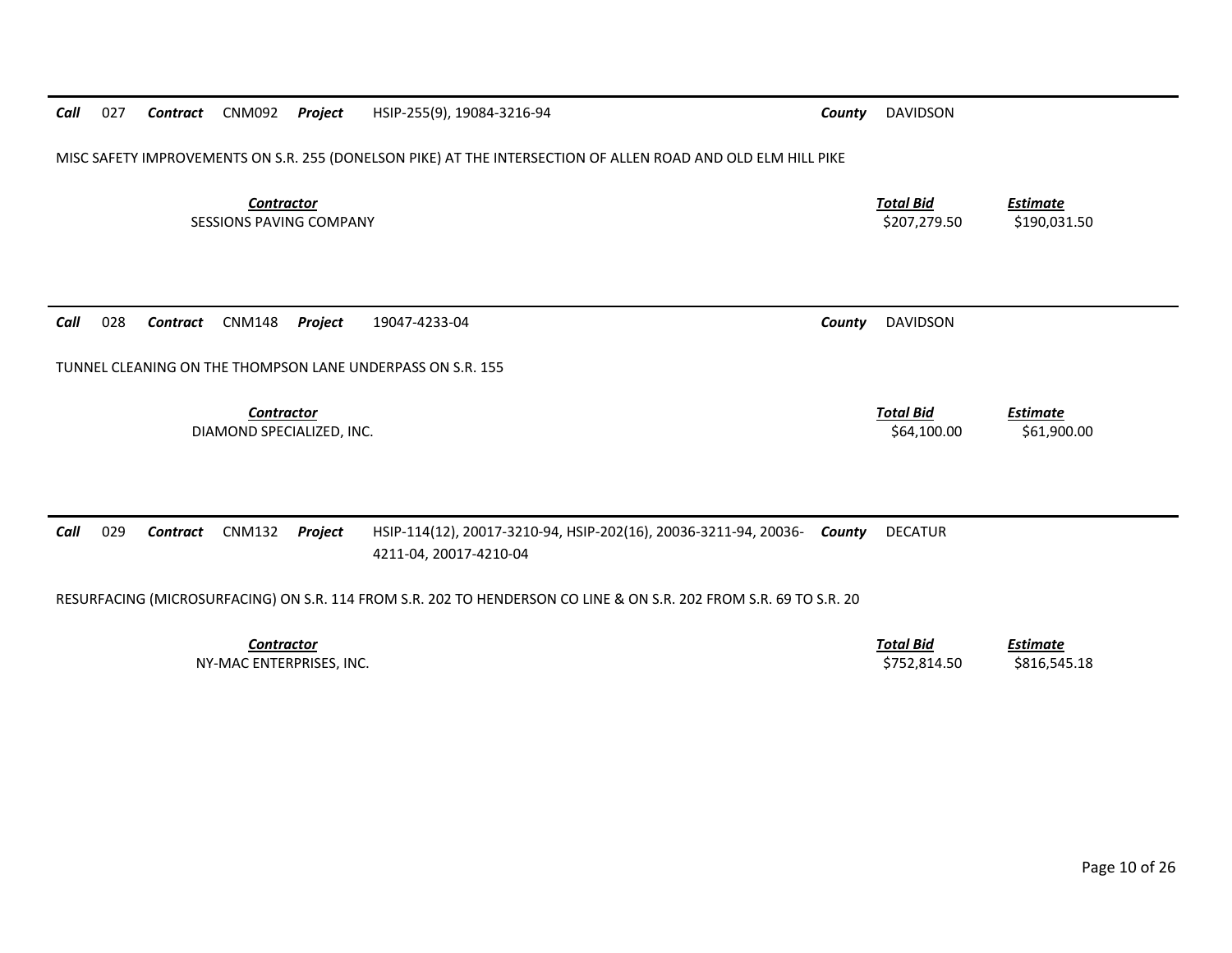A WELDED STEEL PLATE GIRDER BRIDGE ON U.S. 70 (S.R. 26) OVER CANEY FORK RIVER AND SLIGO ROAD, INCLUDING 3 RETAINING WALLS

*ContractorTotal Bid*

 *Estimate* MASSMAN CONSTRUCTION CO. \$38,903,917.40 \$43,575,279.42

| Call | 031 | Contract | CNM101 | Proiect | HSIP-141(29), 21006-3210-94, HSIP-264(8), 21011-3224-94, HSIP- | County | DEKALB |
|------|-----|----------|--------|---------|----------------------------------------------------------------|--------|--------|
|      |     |          |        |         | 96(34), 21038-3213-94, 21011-4225-04, 21038-4213-04, 21006-    |        |        |
|      |     |          |        |         | 4210-04.21011-4224-04                                          |        |        |

RESURFACING (MICROSURFACE OR THIN MIX) ON S.R. 96, 141 & 264 AT VARIOUS LOCATIONS

| _ontractor                         | Total Bid    | cstimate     |
|------------------------------------|--------------|--------------|
| <b>HUDSON CONSTRUCTION COMPANY</b> | \$731,553.76 | \$814,684.65 |

*Call*032 *Contract* CNM128 *Project* STP‐SIP‐26(48), 21001‐3273‐94 *County* DEKALB

A FLASHING BEACON ON U.S. 70 (S.R. 26) AT S.R. 83 (L.M. 4.52)

*Contractor*STANSELL ELECTRIC COMPANY, INC. \$33,174.80 \$30,075.00

*Total Bid*

*Estimate*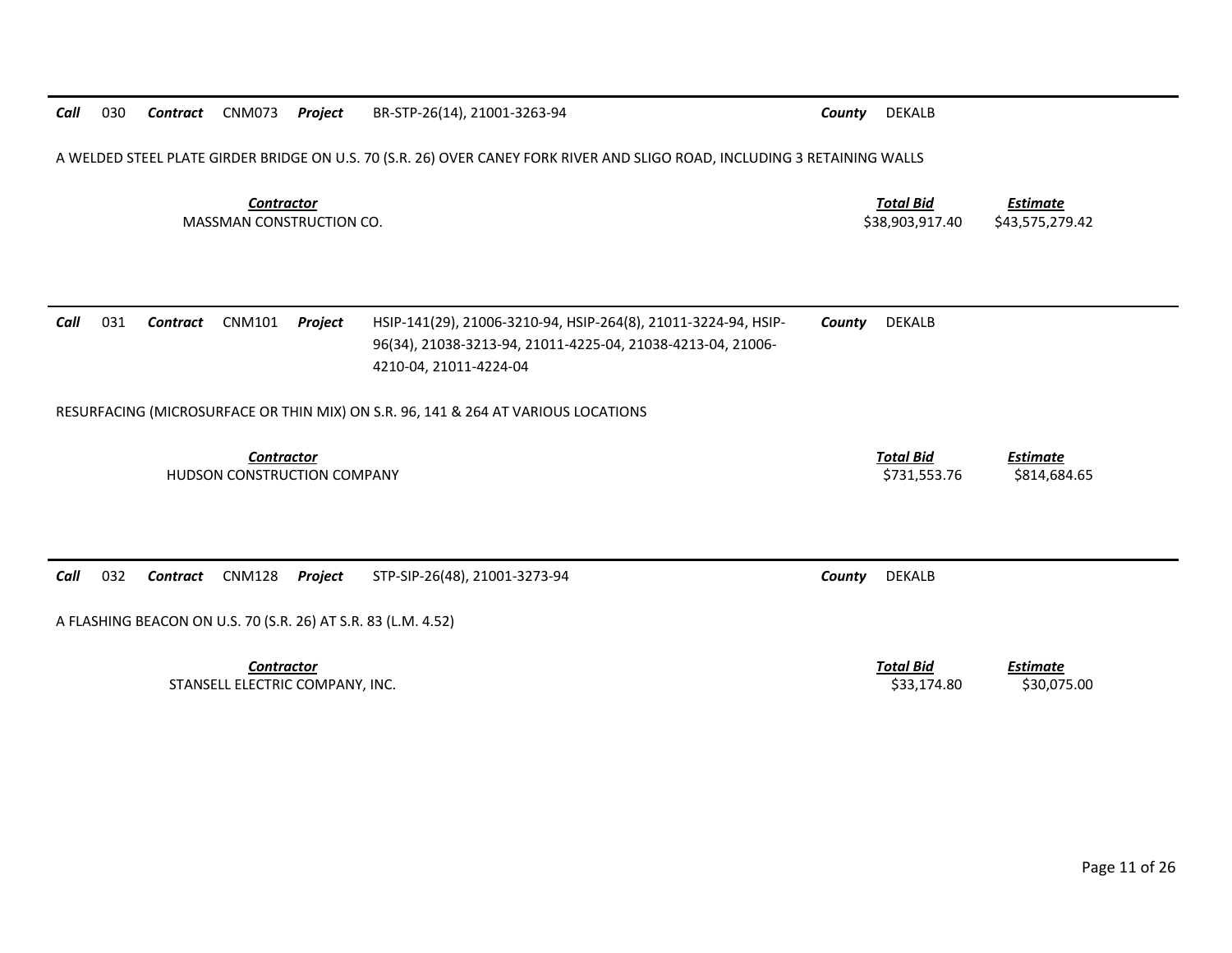| 033<br>Call<br><b>CNM096</b><br><b>Contract</b>               | HSIP-141(28), 71014-3211-94, 71014-4211-04, STP/HSIP-56(67),<br>Project<br>21004-8256-14, 21004-3256-94, STP/HSIP-56(68), 71006-8210-14,<br>71006-3210-94 | <b>DEKALB &amp; PUTNAM</b><br>County                                  |
|---------------------------------------------------------------|-----------------------------------------------------------------------------------------------------------------------------------------------------------|-----------------------------------------------------------------------|
|                                                               | RESURFACING (MICROSURFACING) ON S.R. 56 FROM CHURCH ST IN DEKALB CO TO I-40 OVERPASS IN PUTNAM CO & ON S.R. 141 FROM DEKALB CO LINE TO S.R. 56            |                                                                       |
| <b>Contractor</b><br>HUDSON CONSTRUCTION COMPANY              |                                                                                                                                                           | <b>Total Bid</b><br><b>Estimate</b><br>\$1,048,263.47<br>\$998,190.50 |
| 034<br>Call<br><b>CNM083</b><br><b>Contract</b>               | Project<br>HSIP-REG3(91), 98300-3240-94                                                                                                                   | DICKSON, HICKMAN, ETC.<br>County                                      |
|                                                               | MISC SAFETY IMPROVEMENTS AT VARIOUS STOP CONTROLLED INTERSECTIONS                                                                                         |                                                                       |
| <b>Contractor</b><br>SUPERIOR TRAFFIC CONTROL - MEMPHIS, INC. |                                                                                                                                                           | <b>Total Bid</b><br><b>Estimate</b><br>\$167,851.20<br>\$180,828.75   |
| 035<br>Call<br><b>CNM142</b><br>Contract                      | Project<br>HSIP-78(19), 23011-3239-94, 23011-4239-04                                                                                                      | <b>DYER</b><br>County                                                 |
|                                                               | RESURFACING ON S.R. 78 FROM S.R. 104 (FORREST ST)TO RADIO RD (L.M. 2.75)                                                                                  |                                                                       |
| <b>Contractor</b><br>FORD CONSTRUCTION COMPANY                |                                                                                                                                                           | <b>Total Bid</b><br>Estimate<br>\$2,193,367.83<br>\$2,107,259.98      |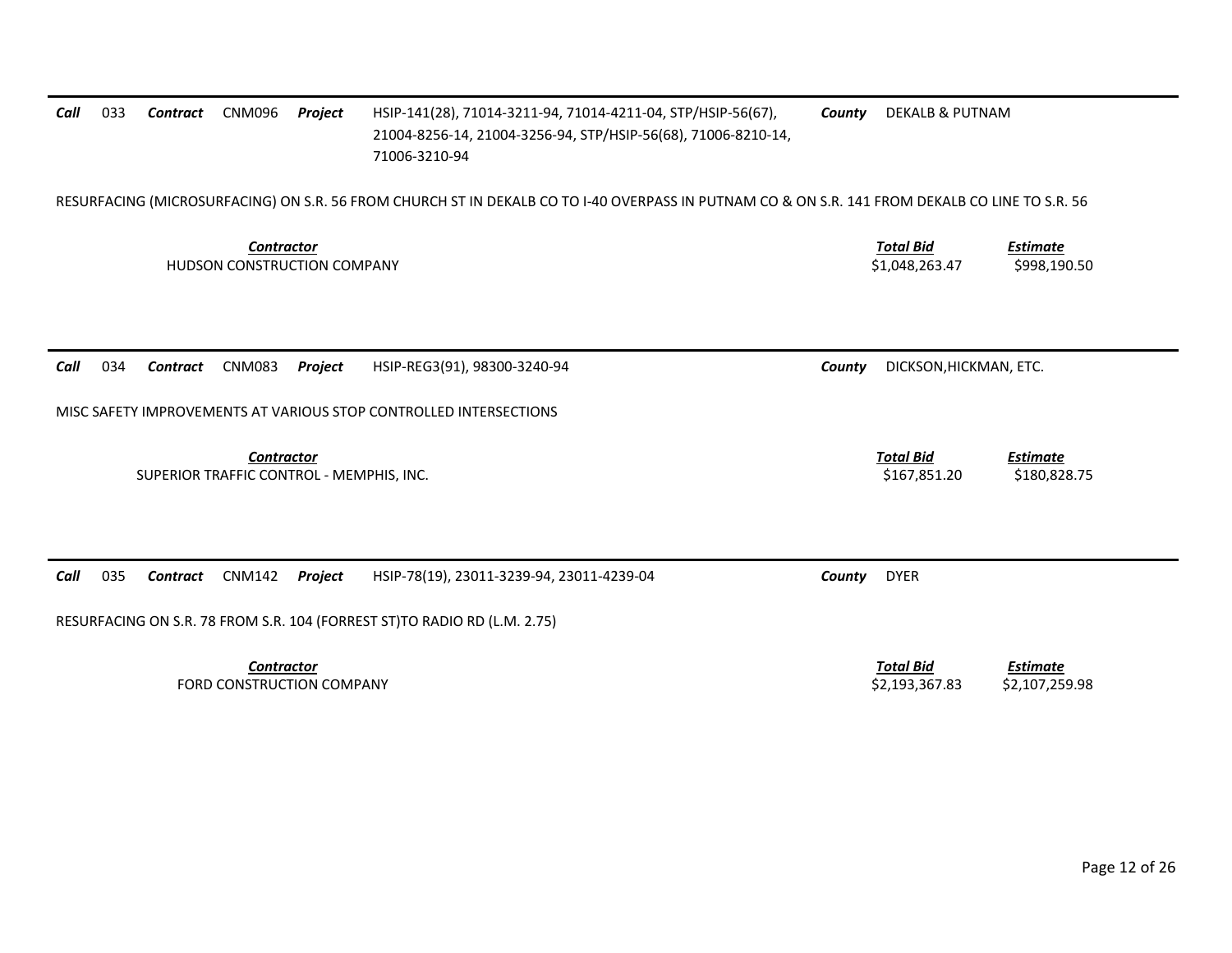| BRIDGE REPAIRS ON S.R. 104 OVER 3 LOCATIONS; AN OVERFLOW (L.M. 19.67), LEWIS CREEK CANAL (L.M. 19.94), & JONES CREEK (L.M. 20.02) |                                    |                                   |
|-----------------------------------------------------------------------------------------------------------------------------------|------------------------------------|-----------------------------------|
| <b>Contractor</b><br>DEMENT CONSTRUCTION COMPANY, LLC                                                                             | <b>Total Bid</b><br>\$1,889,269.80 | <b>Estimate</b><br>\$2,230,044.25 |
| 037<br>Call<br>CNM013<br>Project<br>25001-3298-04<br>Contract<br>County                                                           | <b>FENTRESS</b>                    |                                   |
| BRIDGE REPAIR ON U.S. 127 (S.R. 28) OVER THE WOLF RIVER (L.M. 29.40)                                                              |                                    |                                   |
| <b>Contractor</b><br>MID-STATE CONSTRUCTION COMPANY, INC.                                                                         | <b>Total Bid</b><br>\$567,671.46   | <b>Estimate</b><br>\$558,437.85   |
| Call<br>038<br><b>CNM129</b><br>Contract<br>Project<br>HSIP-NH-104(36), 27012-3225-94, 27012-4225-04<br>County                    | <b>GIBSON</b>                      |                                   |
| RESURFACING (MICROSURFACING) ON S.R. 104 FROM MILLIGAN LANE/GUMWOODS ROAD TO S.R. 457                                             |                                    |                                   |
| <b>Contractor</b><br>STRAWSER CONSTRUCTION INC.                                                                                   | <b>Total Bid</b><br>\$648,029.00   | <b>Estimate</b><br>\$734,469.20   |

036 *Contract* CNM145 *Project* 23013‐3251‐04 *County* DYER

*Call*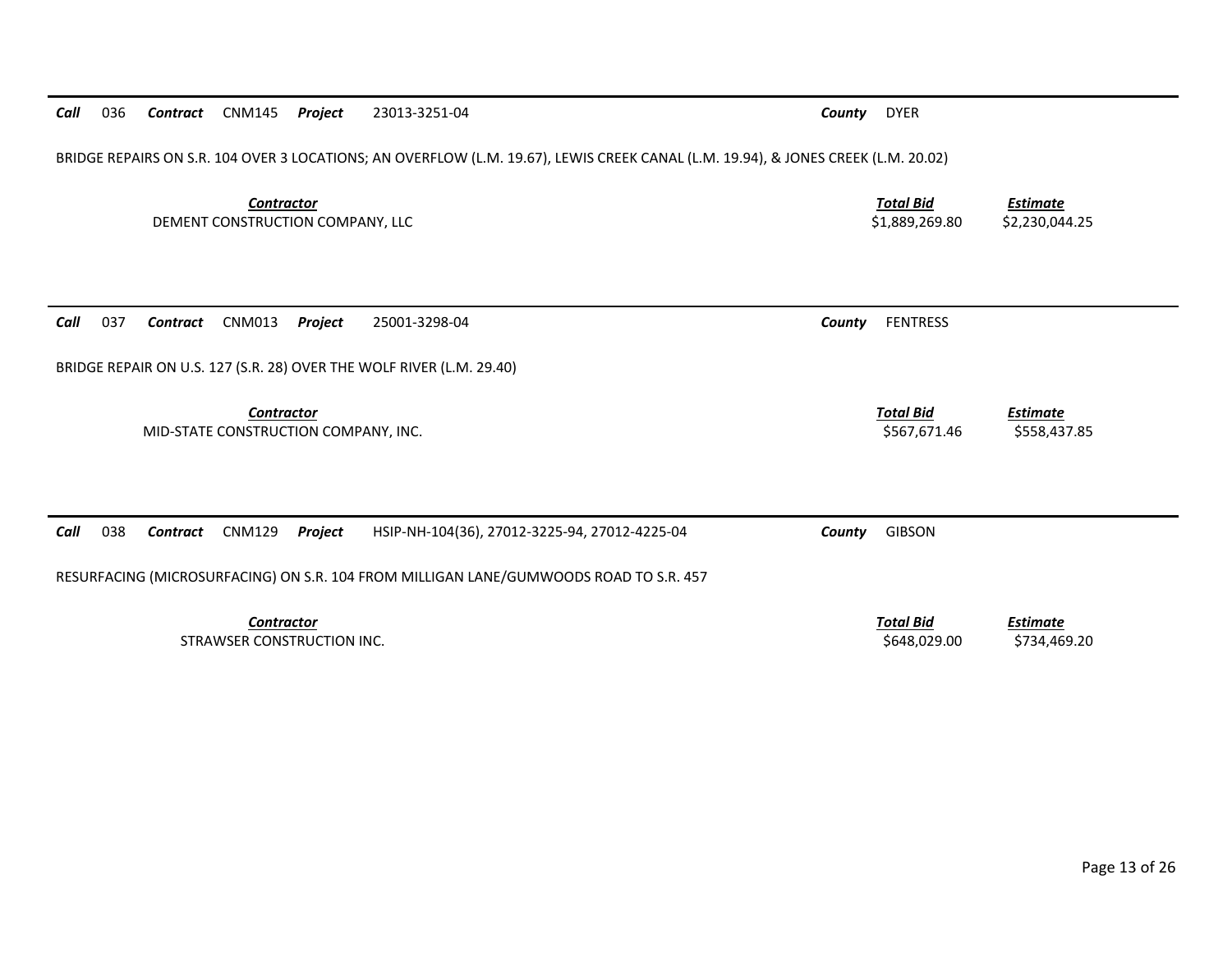| Call | 039 | <b>Contract</b> | <b>CNM124</b>                                   | Project | HSIP-NH-457(10), 27140-3204-94, 27140-4204-04                                                                                            | County                           | <b>GIBSON</b>                      |                                   |
|------|-----|-----------------|-------------------------------------------------|---------|------------------------------------------------------------------------------------------------------------------------------------------|----------------------------------|------------------------------------|-----------------------------------|
|      |     |                 |                                                 |         | RESURFACING (MICROSURFACING) ON S.R. 457 FROM S.R. 5 TO S.R. 104.                                                                        |                                  |                                    |                                   |
|      |     |                 | <b>Contractor</b><br>NY-MAC ENTERPRISES, INC.   |         |                                                                                                                                          | <b>Total Bid</b><br>\$624,252.20 | <b>Estimate</b><br>\$675,406.00    |                                   |
| Call | 040 | <b>Contract</b> | <b>CNM086</b>                                   | Project | NH/HSIP-43(37), 27004-8279-14, 27004-3279-94                                                                                             | County                           | <b>GIBSON</b>                      |                                   |
|      |     |                 |                                                 |         | RESURFACING ON U.S. 45E (S.R. 43) FROM S.R. 187 TO WOODLAWN STREET                                                                       |                                  |                                    |                                   |
|      |     |                 | Contractor<br>DELTA CONTRACTING COMPANY, LLC    |         |                                                                                                                                          |                                  | <b>Total Bid</b><br>\$2,149,145.41 | <b>Estimate</b><br>\$2,086,679.55 |
| Call | 041 | <b>Contract</b> | <b>CNM116</b>                                   | Project | HSIP-203(9), 91010-3216-94, HSIP-242(147), 50009-3222-94, HSIP-<br>7(27), 28003-3223-94, 91010-4216-04, 50009-4222-04, 28003-<br>4223-04 | County                           | GILES, LAWRENCE, ETC.              |                                   |
|      |     |                 |                                                 |         | RESURFACING (MICROSURFACING) ON US 31 (SR 7), SR 242 & SR 203 AT VARIOUS LOCATIONS                                                       |                                  |                                    |                                   |
|      |     |                 | <b>Contractor</b><br>STRAWSER CONSTRUCTION INC. |         |                                                                                                                                          |                                  | <b>Total Bid</b><br>\$1,165,316.17 | Estimate<br>\$1,056,711.50        |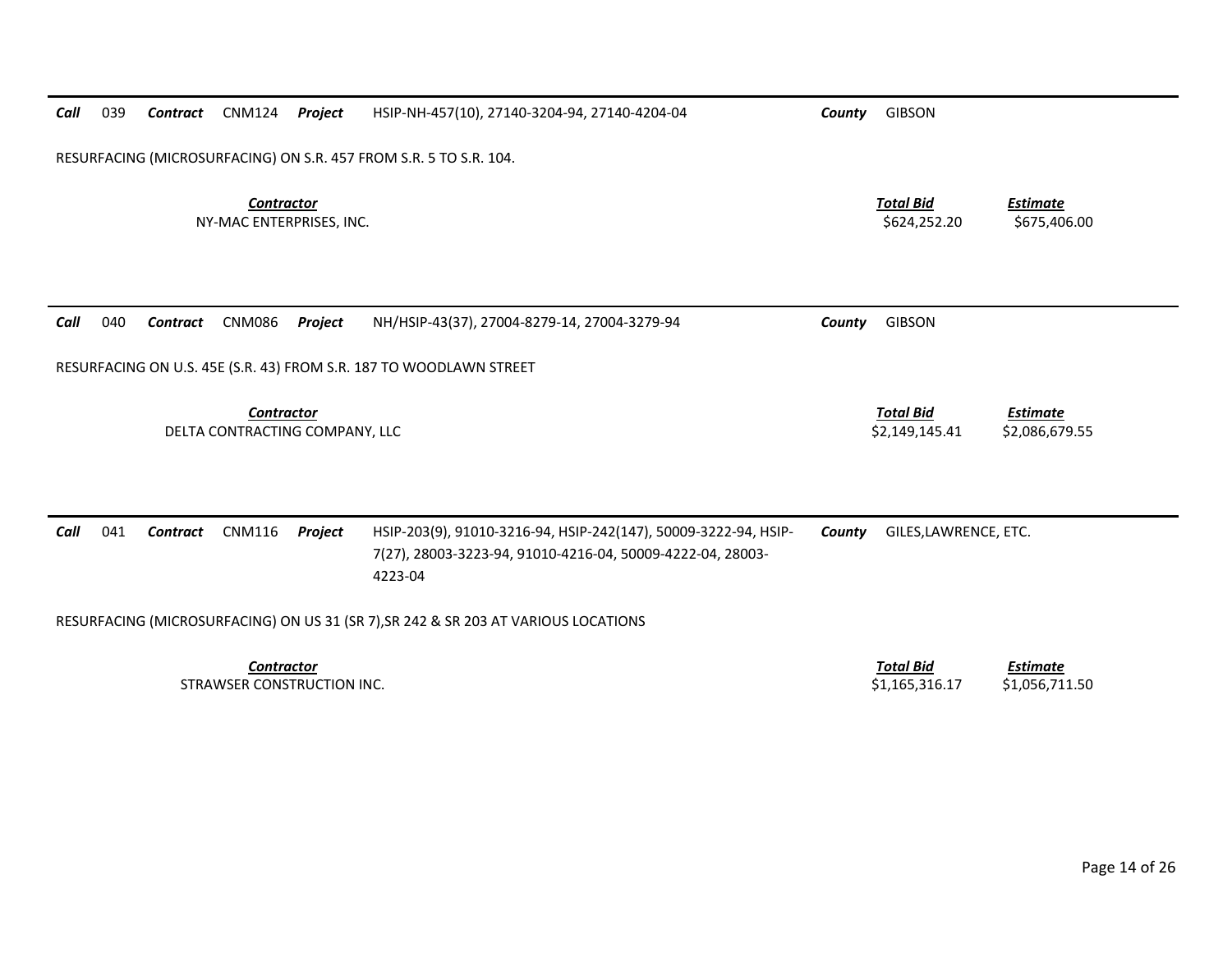| 042<br>CNM110<br>Project<br>Call<br>Contract                                   | NH/HSIP-32(80), 29004-8241-14, 29004-3241-94                                                    | County | <b>GRAINGER</b>                    |                                   |
|--------------------------------------------------------------------------------|-------------------------------------------------------------------------------------------------|--------|------------------------------------|-----------------------------------|
| RESURFACING ON U.S. 25E (S.R. 32) FROM U.S.11W (S.R. 1) TO MOUNTAIN VIEW DRIVE |                                                                                                 |        |                                    |                                   |
| <b>Contractor</b><br>APAC-ATLANTIC, INC.                                       |                                                                                                 |        | <b>Total Bid</b><br>\$2,096,472.25 | <b>Estimate</b><br>\$2,172,099.00 |
|                                                                                |                                                                                                 |        |                                    |                                   |
|                                                                                |                                                                                                 |        |                                    |                                   |
| 043<br>Call<br><b>CNM085</b><br>Project<br>Contract                            | 31010-3219-04                                                                                   | County | <b>GRUNDY</b>                      |                                   |
| BRIDGE REPAIR ON S.R. 50 OVER ARMSTRONG CREEK (L.M. 14.45)                     |                                                                                                 |        |                                    |                                   |
| Contractor<br>JAMISON CONSTRUCTION, LLC                                        |                                                                                                 |        | <b>Total Bid</b><br>\$254,997.10   | <b>Estimate</b><br>\$247,832.00   |
|                                                                                |                                                                                                 |        |                                    |                                   |
|                                                                                |                                                                                                 |        |                                    |                                   |
| Call<br>044<br><b>CNM099</b><br>Project<br>Contract                            | HSIP-319(13), 33055-3239-94, 33055-4239-04                                                      | County | <b>HAMILTON</b>                    |                                   |
|                                                                                | RESURFACING (MICROSURFACE OR THIN MIX) ON S.R. 319 FROM WARWICKSHIRE DRIVE TO U.S. 27 (S.R. 29) |        |                                    |                                   |
| <b>Contractor</b><br>HUDSON CONSTRUCTION COMPANY                               |                                                                                                 |        | <b>Total Bid</b><br>\$503,484.59   | <b>Estimate</b><br>\$519,295.10   |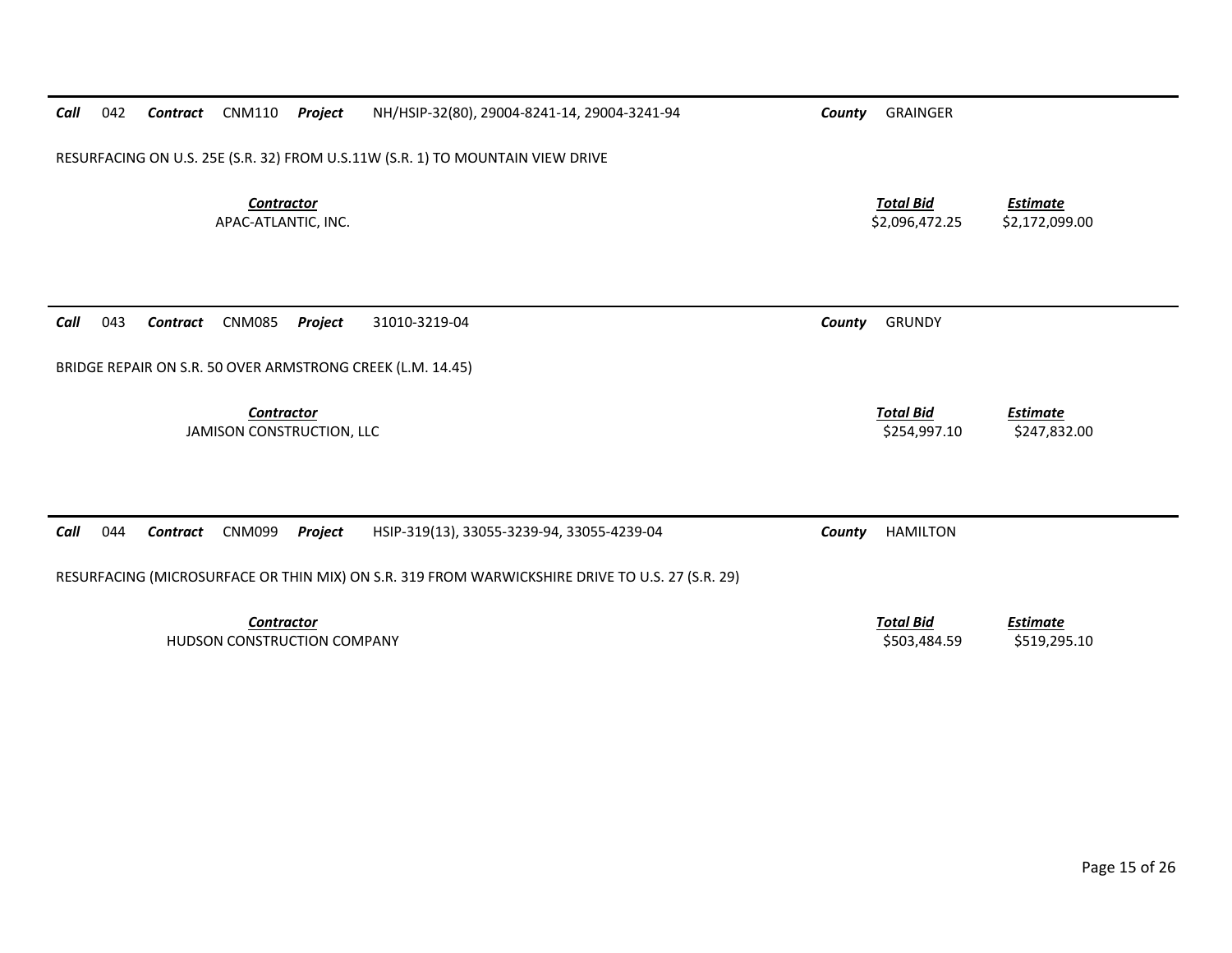*Call* 045*Contract* CNM107 *Project* HSIP‐8(44), 33016‐3204‐94 *County* HAMILTON

INTERSECTION IMPROVEMENTS ON U.S. 41(S.R. 8) AT I‐75 SB RAMP (L.M. 1.07)

*Contractor Total Bid*TALLEY CONSTRUCTION COMPANY, INC. \$418,474.64 \$414,304.45

*Call* 046*Contract* CNM102 *Project* NH/HSIP‐27(48), 33033‐8211‐14, 33033‐3211‐94 *County* HAMILTON

RESURFACING ON U.S. 27 (S.R. 27) FROM FOUST ST TO GEORGIA STATE LINE

**WITHDRAWN**

*Call* 047*Contract* CNM147 *Project* 33948‐4229‐04 *County* HAMILTON

CLEANING OF THE MCCALLIE TUNNEL, STRINGERS RIDGE TUNNEL AND BACHMAN TUBES

*Contractor*DIAMOND SPECIALIZED, INC. \$186,957.00 \$176,669.80

*Estimate*

*Estimate*

*Total Bid*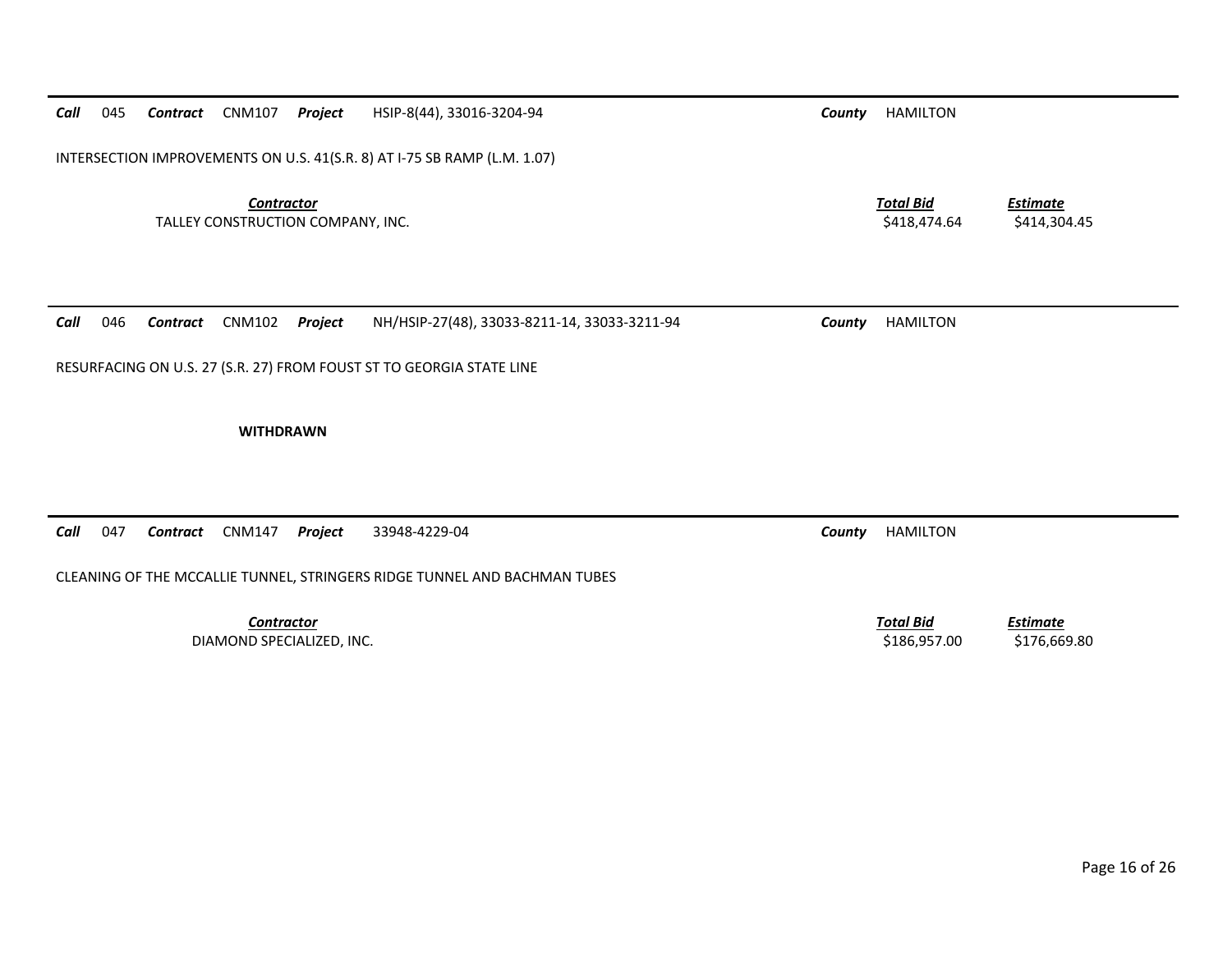| Call | 048 | Contract        | CNM151                                          | Project | 39001-3171-04                                                                                                           | County | HENDERSON                        |                                   |
|------|-----|-----------------|-------------------------------------------------|---------|-------------------------------------------------------------------------------------------------------------------------|--------|----------------------------------|-----------------------------------|
|      |     |                 |                                                 |         | BRIDGE REPAIRS ON I-40 OVER MIDDLE FORK FORKED DEER RIVER (L.M. 3.29) AND OVER DABBS CREEK (L.M. 16.62)                 |        |                                  |                                   |
|      |     |                 | <b>Contractor</b><br>FORD CONSTRUCTION COMPANY  |         |                                                                                                                         |        | <b>Total Bid</b><br>\$519,641.00 | <b>Estimate</b><br>\$547,650.00   |
| Call | 049 | <b>Contract</b> | <b>CNM097</b>                                   | Project | HSIP-135(16), 44010-3212-94, HSIP-56(69), 44004-3240-94, 44010-<br>4212-04, 44004-4240-04                               | County | <b>JACKSON</b>                   |                                   |
|      |     |                 |                                                 |         | RESURFACING (MICROSURFACING) ON S.R. 135 FROM S.R. 56 TO CLAY CO LINE & ON S.R. 56 FROM GERMANY BRANCH TO MACON CO LINE |        |                                  |                                   |
|      |     |                 | <b>Contractor</b><br>STRAWSER CONSTRUCTION INC. |         |                                                                                                                         |        | <b>Total Bid</b><br>\$744,332.73 | <b>Estimate</b><br>\$743,056.55   |
|      |     |                 |                                                 |         |                                                                                                                         |        |                                  |                                   |
| Call | 050 | Contract        | <b>CNM155</b>                                   | Project | 45006-4241-04                                                                                                           | County | <b>JEFFERSON</b>                 |                                   |
|      |     |                 |                                                 |         | BRIDGE REPAIRS ON U.S. 11E(S.R. 34) OVER NORFOLK SOUTHERN RR @ LM. 14.97 SB AND L.M. 14.98 NB                           |        |                                  |                                   |
|      |     |                 | <b>Contractor</b><br>JAMISON CONSTRUCTION, LLC  |         |                                                                                                                         |        | <b>Total Bid</b><br>\$992,503.50 | <b>Estimate</b><br>\$1,220,467.00 |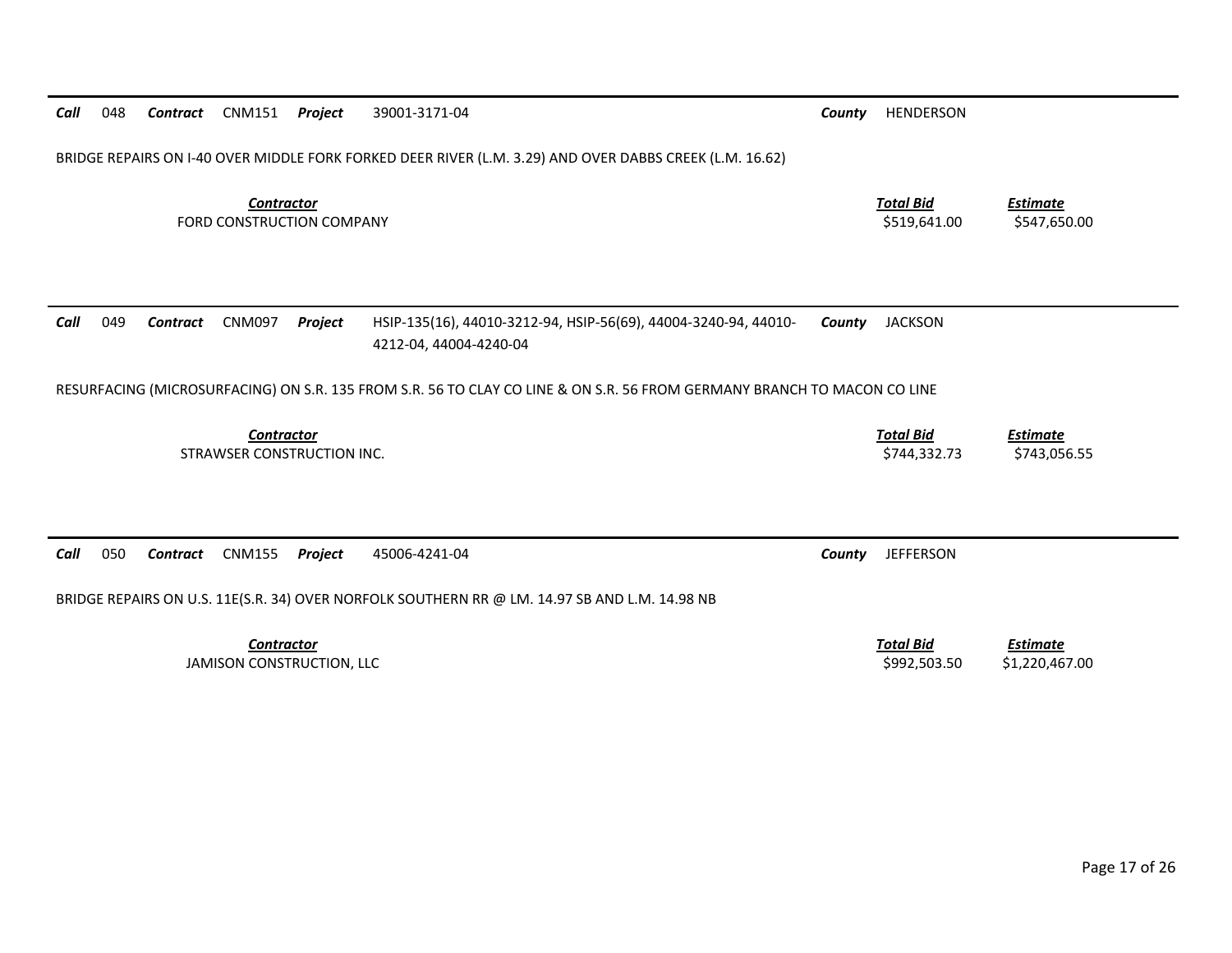| Call | 051 | Contract        | CNM112                                   | Project | HSIP-33(100), 47016-3221-94, 47016-4221-04                                                                                        | County | <b>KNOX</b>                      |                                 |
|------|-----|-----------------|------------------------------------------|---------|-----------------------------------------------------------------------------------------------------------------------------------|--------|----------------------------------|---------------------------------|
|      |     |                 |                                          |         | RESURFACING (THIN MIX OVERLAY) ON U.S. 441 (S.R. 33) FROM WEST FIFTH AVENUE TO MINERAL SPRINGS ROAD                               |        |                                  |                                 |
|      |     |                 | <b>Contractor</b><br>APAC-ATLANTIC. INC. |         |                                                                                                                                   |        | <b>Total Bid</b><br>\$540.826.50 | <b>Estimate</b><br>\$595,923.25 |
| Call | 052 | Contract        | <b>CNM146</b>                            | Project | 47010-4243-04                                                                                                                     | County | KNOX                             |                                 |
|      |     |                 |                                          |         | TUNNEL CLEANING ON THE HENLEY STREET CONNECTOR ON S.R. 1 AND THE SMARTFIX TUNNEL ON S.R. 158 (JAMES WHITE PARKWAY)                |        |                                  |                                 |
|      |     |                 | Contractor<br>DIAMOND SPECIALIZED, INC.  |         |                                                                                                                                   |        | <b>Total Bid</b><br>\$120,000.00 | <b>Estimate</b><br>\$116,100.00 |
|      |     |                 |                                          |         |                                                                                                                                   |        |                                  |                                 |
| Call | 053 | <b>Contract</b> | <b>CNM136</b>                            | Project | HSIP-87(6), 49006-3237-94, 49006-4237-04                                                                                          | County | LAUDERDALE                       |                                 |
|      |     |                 |                                          |         | RESURFACING ON S.R. 87 FROM GREEN CHAPEL ROAD TO S.R. 3 (THIN MIX OVERLAY OR MICROSURFACE WITH HOT IN-PLACE OF EXISTING PAVEMENT) |        |                                  |                                 |
|      |     |                 | <b>Contractor</b>                        |         |                                                                                                                                   |        | <b>Total Bid</b>                 | <b>Estimate</b>                 |

HUDSON CONSTRUCTION COMPANY \$1,106,243.37 \$1,343,527.45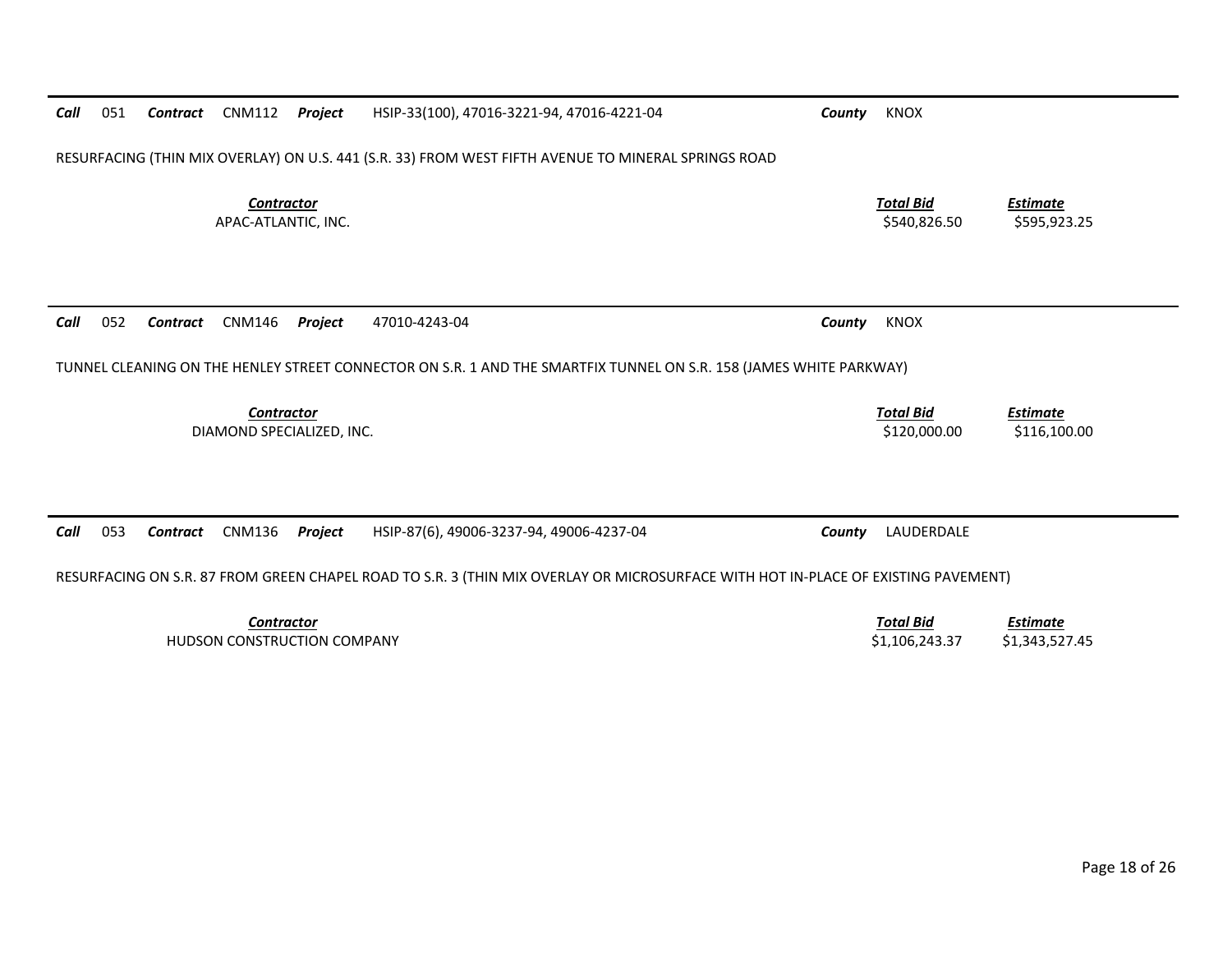| Call | 054 | <b>Contract</b> | <b>CNM115</b>                                        | <b>Project</b> | NH/HSIP-6(90), 50001-8264-14, 50001-3264-94                                                           | County                             | LAWRENCE                           |                                   |
|------|-----|-----------------|------------------------------------------------------|----------------|-------------------------------------------------------------------------------------------------------|------------------------------------|------------------------------------|-----------------------------------|
|      |     |                 |                                                      |                | RESURFACING ON U.S. 43(S.R. 6) FROM RABBIT TRAIL TO SHOAL CK BRIDGE (L.M. 20.04)                      |                                    |                                    |                                   |
|      |     |                 | <b>Contractor</b><br>EUBANK ASPHALT PAVING & SEALING |                |                                                                                                       | <b>Total Bid</b><br>\$1,988,177.20 | <b>Estimate</b><br>\$2,091,296.75  |                                   |
|      |     |                 |                                                      |                |                                                                                                       |                                    |                                    |                                   |
| Call | 055 | <b>Contract</b> | <b>CNM113</b>                                        | Project        | NH/HSIP-95(10), 73017-3222-94, 73017-8222-14, STP/HSIP-95(11),<br>53011-3210-94, 53011-8210-14        | County                             | <b>LOUDON &amp; ROANE</b>          |                                   |
|      |     |                 |                                                      |                | RESURFACING (THIN MIX) ON S.R. 95 FROM U.S. 321 (S.R. 73) IN LOUDON COUNTY TO S.R. 58 IN ROANE COUNTY |                                    |                                    |                                   |
|      |     |                 | <b>Contractor</b><br>ROGERS GROUP, INC.              |                |                                                                                                       |                                    | <b>Total Bid</b><br>\$1,199,235.04 | <b>Estimate</b><br>\$1,322,857.15 |
|      |     |                 |                                                      |                |                                                                                                       |                                    |                                    |                                   |
| Call | 056 | <b>Contract</b> | CNM091                                               | Project        | HSIP-10(42), 56001-3223-94, 56001-4223-04                                                             | County                             | <b>MACON</b>                       |                                   |
|      |     |                 |                                                      |                | RESURFACING (MICROSURFACING) ON S.R. 10 FROM TROUSDALE CO LINE TO THE EAST FORK GOOSE CREEK BRIDGE    |                                    |                                    |                                   |
|      |     |                 | <b>Contractor</b>                                    |                |                                                                                                       |                                    | <b>Total Bid</b>                   | <b>Estimate</b>                   |

HUDSON CONSTRUCTION COMPANY \$470,473.74 \$499,279.05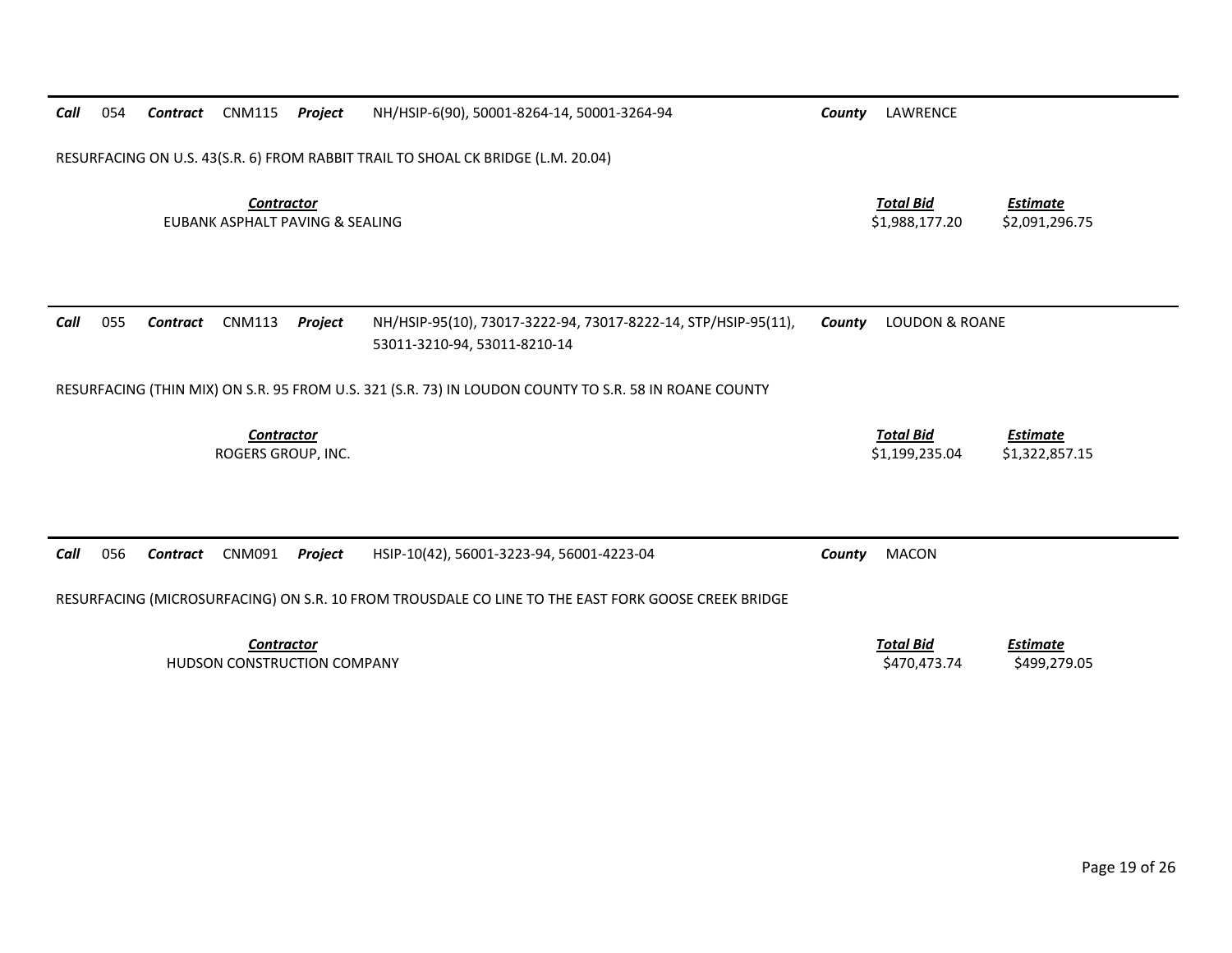RESURFACING ON S.R. 223 FROM S.R. 138 TO JAMES LAWRENCE ROAD (THIN MIX OVERLAY OR MICROSURFACE WITH HOT IN‐PLACE RECYCLING OF EXISTING PAVEMENT)

*Contractor Total Bid*HUDSON CONSTRUCTION COMPANY \$1,205,763.93 \$1,479,556.45

*Estimate*

*Estimate*

| Call | 058 | Contract | CNM098 | Proiect | HSIP-163(7), 70067-3203-94, 70067-4203-04, STP/HSIP-163(8),   | <b>County</b> MCMINN & POLK |
|------|-----|----------|--------|---------|---------------------------------------------------------------|-----------------------------|
|      |     |          |        |         | 54023-3221-94, 54023-8221-14, STP/HSIP-2(220), 54002-3239-94, |                             |
|      |     |          |        |         | 54002-8239-14                                                 |                             |

RESURFACING (MICROSURFACING) ON U.S. 11 (S.R. 2) FROM BRADLEY CO LINE TO FOUR‐LANE SECTION (L.M. 7.30) & ON S.R. 163 FROM PINEY GROVE RD TO S.R. 30

*Contractor Total Bid*HUDSON CONSTRUCTION COMPANY \$711,445.55 \$789,559.35

*Call* 059*Contract* CNM114 *Project* HSIP‐39(12), 62025‐3213‐94, 62025‐4213‐04 *County* MONROE

RESURFACING (MICROSURFACING) ON S.R. 39 FROM MCMINN CO LINE TO S.R. 68

*Contractor Total Bid*STRAWSER CONSTRUCTION

 *Estimate* \$328,013.80 \$320,379.25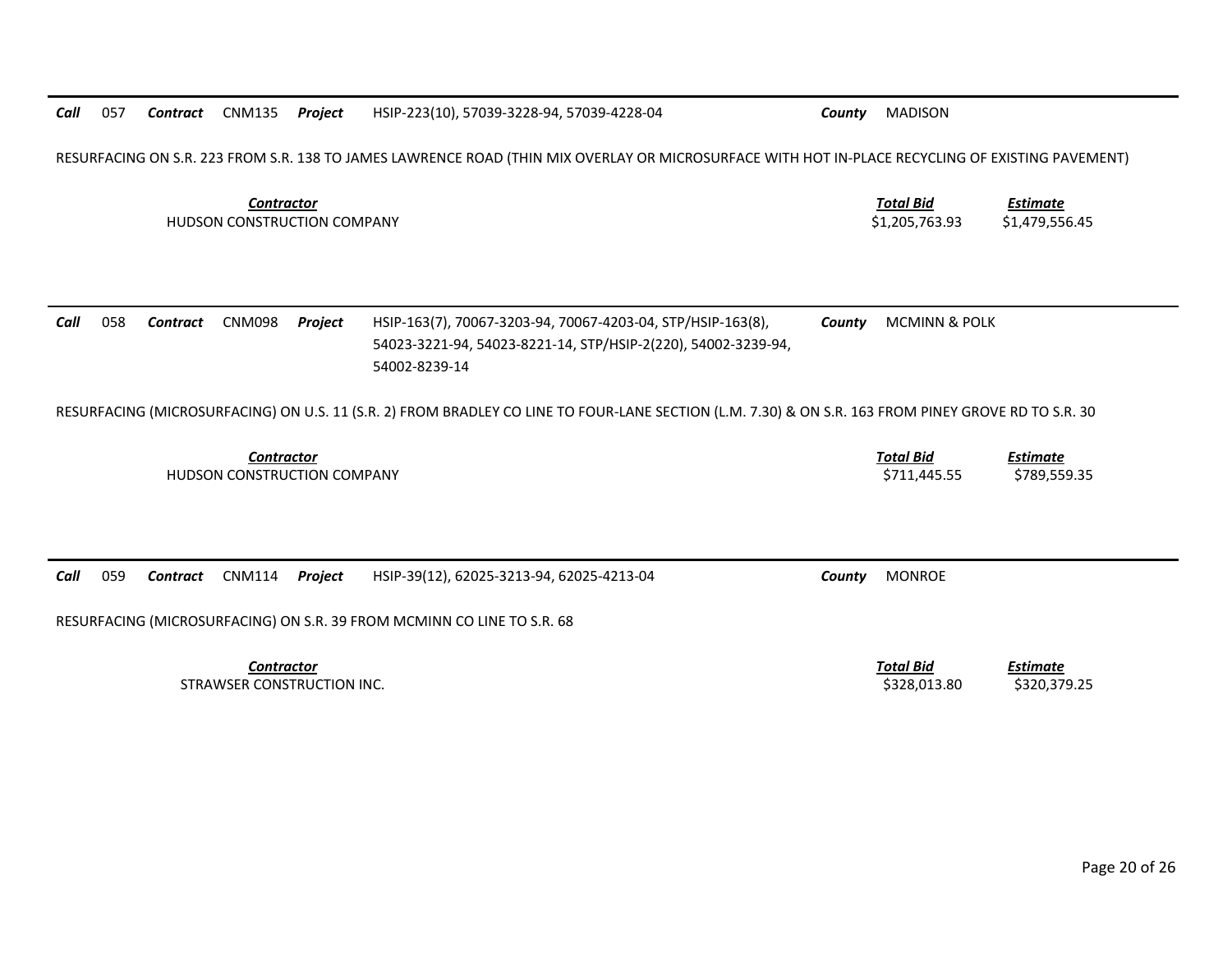| Call | 060 | Contract        | <b>CNM072</b>                                        | Project | HSIP-68(32), 62007-3249-94                                                                  | County | <b>MONROE</b>                    |                                 |
|------|-----|-----------------|------------------------------------------------------|---------|---------------------------------------------------------------------------------------------|--------|----------------------------------|---------------------------------|
|      |     |                 |                                                      |         | INTERSECTION IMPROVEMENTS ON S.R. 68 AT ISBILL ROAD IN MADISONVILLE                         |        |                                  |                                 |
|      |     |                 | <b>Contractor</b><br>ROGERS GROUP, INC.              |         |                                                                                             |        | <b>Total Bid</b><br>\$445,288.83 | <b>Estimate</b><br>\$458,054.20 |
| Call | 061 | <b>Contract</b> | <b>CNM039</b>                                        | Project | NHTSA-HE-68(36), 97062-3204-04                                                              | County | <b>MONROE</b>                    |                                 |
|      |     |                 |                                                      |         | MISC SAFETY IMPROVEMENTS ON S.R. 68 AT HIDDENBROOK DRIVE, BRIARCLIFF DRIVE AND NICHOLS ROAD |        |                                  |                                 |
|      |     |                 | <b>Contractor</b><br>ROGERS GROUP, INC.              |         |                                                                                             |        | <b>Total Bid</b><br>\$249,824.50 | <b>Estimate</b><br>\$336,230.50 |
|      |     |                 |                                                      |         |                                                                                             |        |                                  |                                 |
| Call | 062 | Contract        | CNM094                                               | Project | HSIP-NHE-374(17), 63374-3222-94                                                             | County | <b>MONTGOMERY</b>                |                                 |
|      |     |                 |                                                      |         | INTERSECTION IMPROVEMENTS ON S.R. 374 AT EVANS ROAD IN CLARKSVILLE                          |        |                                  |                                 |
|      |     |                 | <b>Contractor</b><br>EUBANK ASPHALT PAVING & SEALING |         |                                                                                             |        | <b>Total Bid</b><br>\$616,037.15 | <b>Estimate</b><br>\$746,410.35 |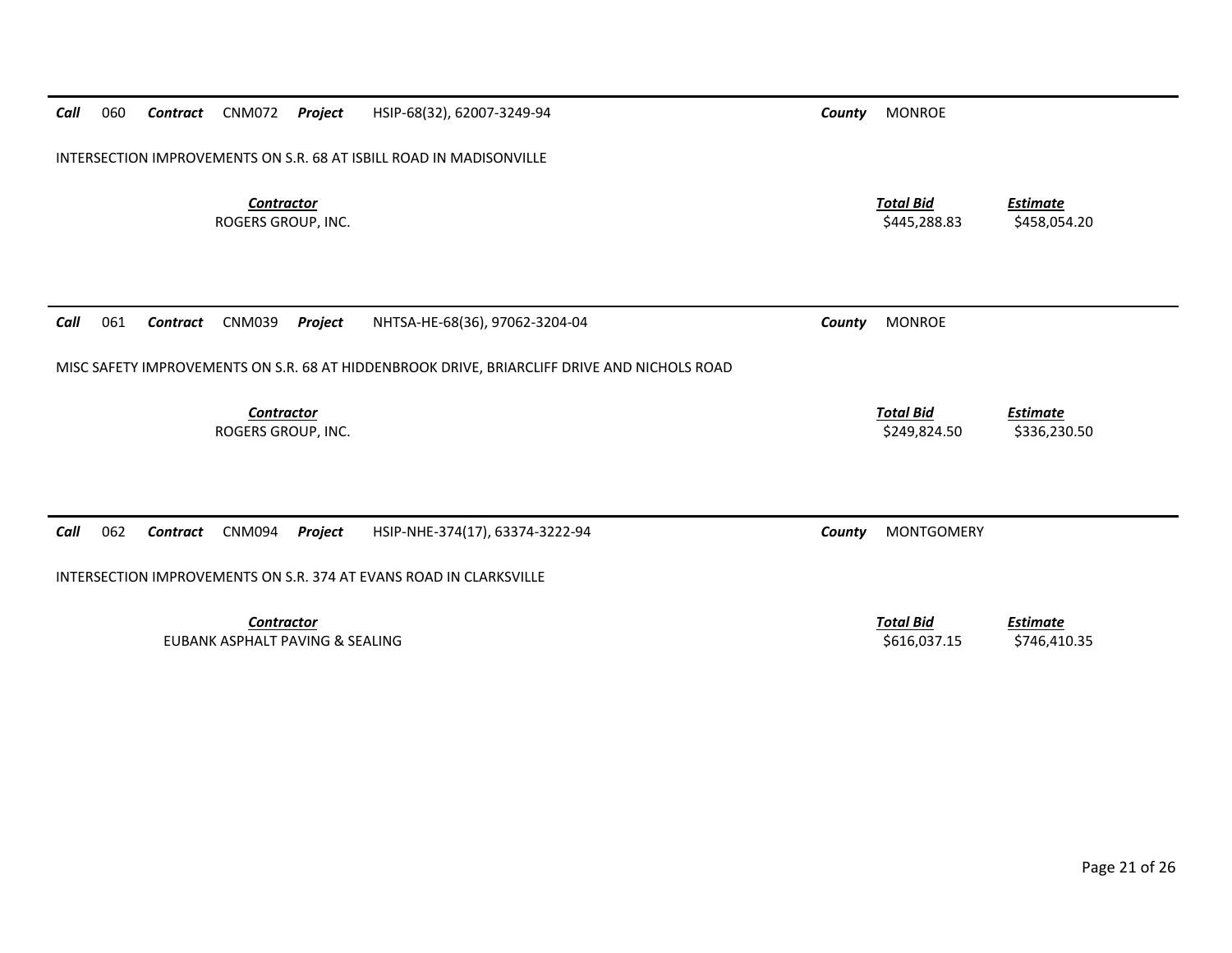| Call | 063 | <b>Contract</b> | <b>CNM134</b>                                    | Project | STP/HSIP-5(95), 66007-8229-14, 66007-3229-94                                                                                          | County | <b>OBION</b>                       |                                   |
|------|-----|-----------------|--------------------------------------------------|---------|---------------------------------------------------------------------------------------------------------------------------------------|--------|------------------------------------|-----------------------------------|
|      |     |                 |                                                  |         | RESURFACING (THIN MIX) ON U.S. 45W (S.R. 5) FROM POLK STATION ROAD TO S.R. 431                                                        |        |                                    |                                   |
|      |     |                 | <b>Contractor</b><br>FORD CONSTRUCTION COMPANY   |         |                                                                                                                                       |        | <b>Total Bid</b><br>\$1,415,272.86 | <b>Estimate</b><br>\$1,374,681.15 |
| Call | 064 | <b>Contract</b> | <b>CNM100</b>                                    | Project | HSIP-294(3), 67013-3208-94, 14029-3205-94, 67013-4208-04,<br>14029-4205-04                                                            | County | <b>OVERTON &amp; CLAY</b>          |                                   |
|      |     |                 |                                                  |         | RESURFACING (MICROSURFACE OR THIN MIX) ON S.R. 294 FROM OAKLEY-ALLONS ROAD TO WILLOW GROVE RECREATION AREA                            |        |                                    |                                   |
|      |     |                 | <b>Contractor</b><br>HUDSON CONSTRUCTION COMPANY |         |                                                                                                                                       |        | <b>Total Bid</b><br>\$440,280.29   | <b>Estimate</b><br>\$424,196.80   |
|      |     |                 |                                                  |         |                                                                                                                                       |        |                                    |                                   |
| Call | 065 | <b>Contract</b> | <b>CNM111</b>                                    | Project | HSIP-1(302), 73005-3217-94, 73005-4217-04, NHTSA-HE-1(284),<br>97073-3217-04                                                          | County | <b>ROANE</b>                       |                                   |
|      |     |                 |                                                  |         | INTERSECTION IMPROVEMENTS ON U.S. 70 (S.R. 1) AT S.R. 58 & RESURFACING (THIN MIX) ON U.S. 70 (S.R. 1) FROM LAKEWOOD DRIVE TO S.R. 326 |        |                                    |                                   |
|      |     |                 | <b>Contractor</b><br>ROGERS GROUP, INC.          |         |                                                                                                                                       |        | <b>Total Bid</b><br>\$1,042,874.13 | <b>Estimate</b><br>\$1,035,289.00 |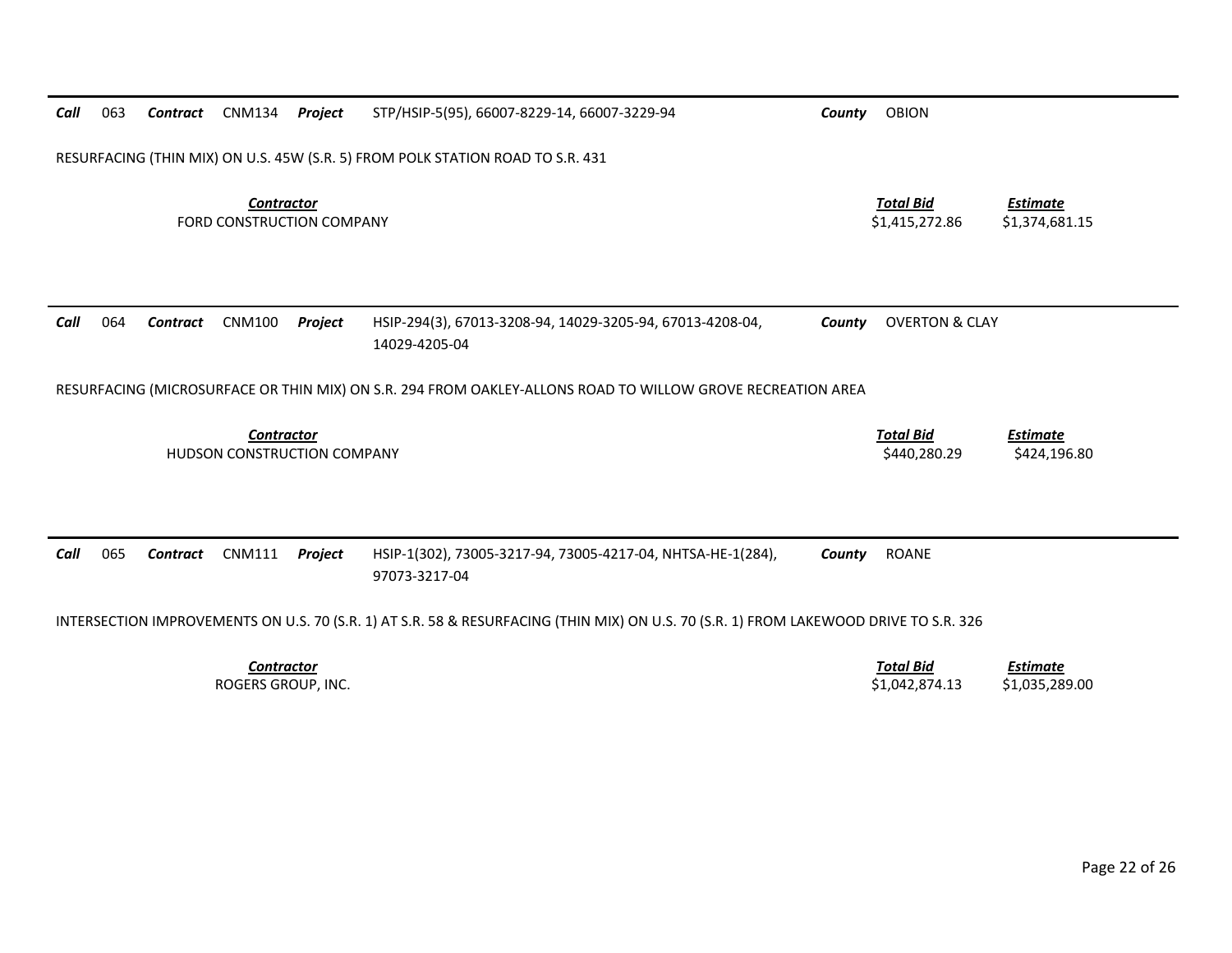*Call*066 *Contract* CNM131 *Project* HSIP‐801(10), 79947‐3410‐94 *County* SHELBY

MISCELLANEOUS SAFETY IMPROVEMENTS ON RUST ROAD/ WOODSTOCK‐CUBA ROAD/ LOCKE CUBA ROAD FROM FITE ROAD TO BLUFF ROAD

**NO BIDS RECEIVED**

| Call | 067 | Contract | CNM076                                       | Project | NH-177(35), 79053-3219-14                                                                     | County | SHELBY                             |                                   |
|------|-----|----------|----------------------------------------------|---------|-----------------------------------------------------------------------------------------------|--------|------------------------------------|-----------------------------------|
|      |     |          |                                              |         | GRADING, DRAINAGE AND PAVING ON S.R. 177 (GERMANTOWN ROAD) FROM CRESTRIDGE ROAD TO STOUT ROAD |        |                                    |                                   |
|      |     |          | <b>Contractor</b><br>FERRELL PAVING, INC.    |         |                                                                                               |        | <b>Total Bid</b><br>\$3,955,923.74 | <b>Estimate</b><br>\$3,694,406.40 |
| Call | 068 | Contract | CNM040                                       | Project | NH/HSIP-14(52), 79024-8299-14, 79024-3299-94                                                  | County | SHELBY                             |                                   |
|      |     |          | RESURFACING ON S.R. 14 FROM I-40 TO S.R. 204 |         |                                                                                               |        |                                    |                                   |
|      |     |          | <b>Contractor</b><br>LEHMAN-ROBERTS COMPANY  |         |                                                                                               |        | <b>Total Bid</b><br>\$1,599,785.77 | <b>Estimate</b><br>\$1,609,924.40 |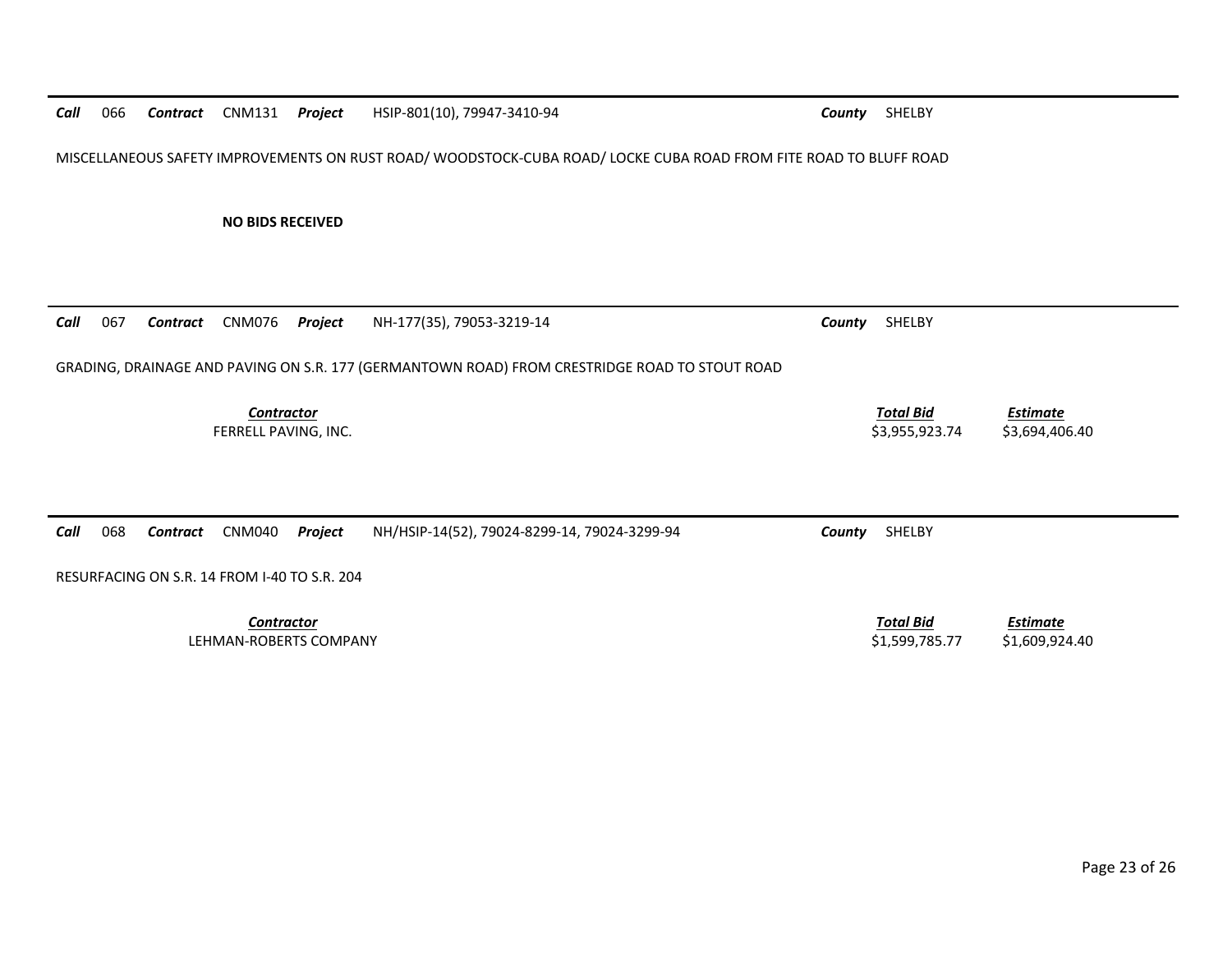| Call | 069 | Contract | CNM053                                           | Project | NH/HSIP-175(20), 79040-8231-14, 79040-3231-94                           | County | SHELBY                           |                                 |
|------|-----|----------|--------------------------------------------------|---------|-------------------------------------------------------------------------|--------|----------------------------------|---------------------------------|
|      |     |          |                                                  |         | RESURFACING ON S.R. 175 FROM SWINNEA AVE TO S.R. 176                    |        |                                  |                                 |
|      |     |          | <b>Contractor</b><br>LEHMAN-ROBERTS COMPANY      |         |                                                                         |        | <b>Total Bid</b><br>\$896,206.55 | <b>Estimate</b><br>\$888,706.50 |
| Call | 070 | Contract | <b>CNM120</b>                                    | Project | HPP-1069(5), 80026-3212-54                                              | County | <b>SMITH</b>                     |                                 |
|      |     |          |                                                  |         | RESURFACING ON FLAT ROCK ROAD FROM WILSON CO LINE AND U.S. 70 (S.R. 24) |        |                                  |                                 |
|      |     |          | <b>Contractor</b><br>LOJAC ENTERPRISES, INC.     |         |                                                                         |        | <b>Total Bid</b><br>\$314,865.00 | <b>Estimate</b><br>\$337,428.45 |
|      |     |          |                                                  |         |                                                                         |        |                                  |                                 |
| Call | 071 | Contract | <b>CNM117</b>                                    | Project | HSIP-233(5), 63055-3215-94, 81027-4205-04, 63055-4215-04                | County | <b>STEWART &amp; MONTGOMERY</b>  |                                 |
|      |     |          |                                                  |         | RESURFACING (MICROSURFACING) ON S.R. 233 FROM S.R. 46 TO S.R. 76        |        |                                  |                                 |
|      |     |          | <b>Contractor</b><br>HUDSON CONSTRUCTION COMPANY |         |                                                                         |        | <b>Total Bid</b><br>\$580,179.75 | <b>Estimate</b><br>\$613,280.75 |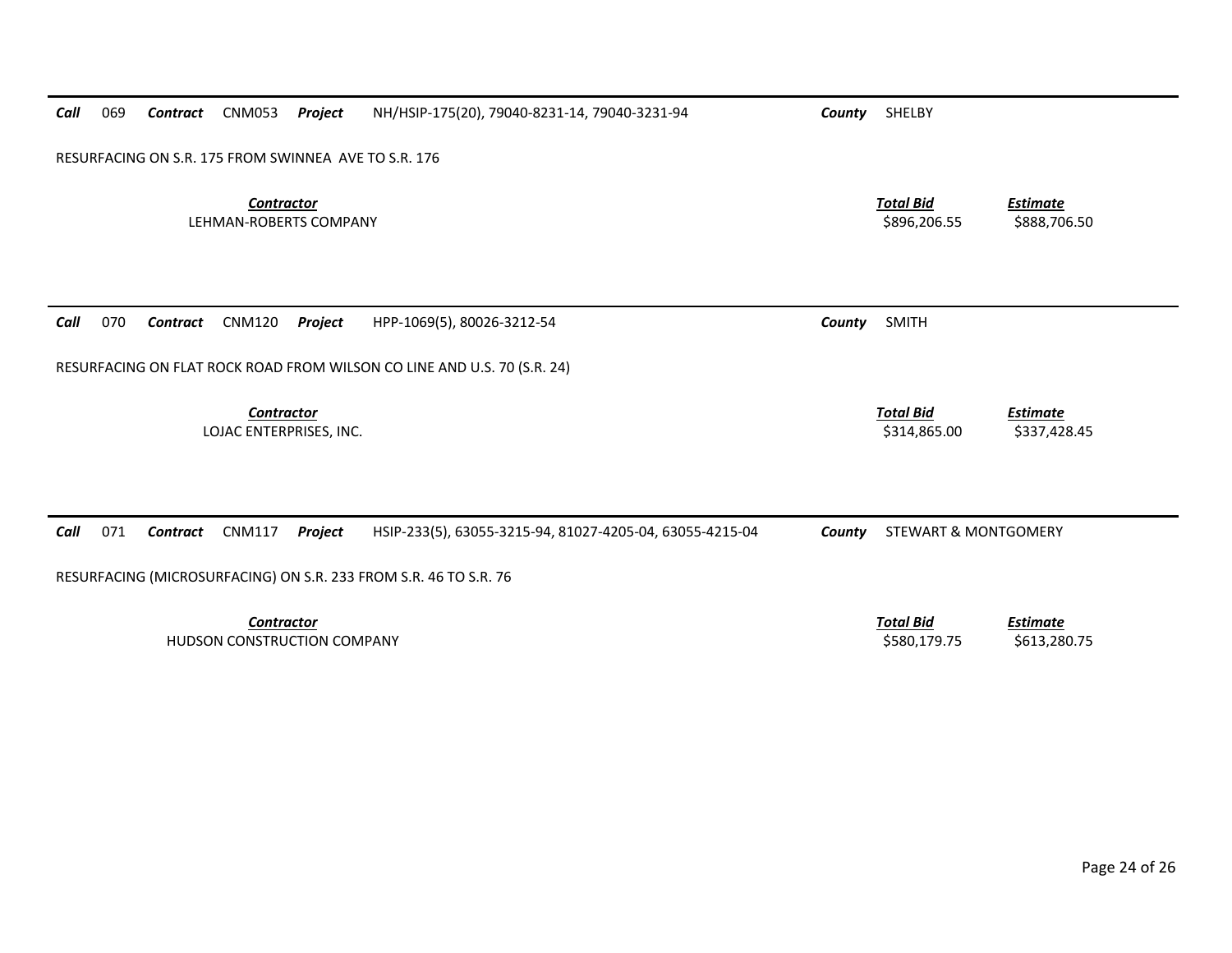*Call*072 *Contract* CNM062 *Project* NH/HSIP‐1(308), 82002‐8281‐14, 82002‐3281‐94 *County* SULLIVAN

RESURFACING ON U.S. 11W (S.R. 1) FROM FAIRMONT AVENUE TO BROOKSIDE DRIVE

**ALL BIDS REJECTED**

| 073<br>Call | <b>CNM087</b><br>Contract  | Project           | HSIP-287(10), 89012-3214-94, 89012-4214-04                                 | County | WARREN                           |                          |
|-------------|----------------------------|-------------------|----------------------------------------------------------------------------|--------|----------------------------------|--------------------------|
|             |                            |                   | RESURFACING (MICROSURFACING) ON S.R. 287 FROM U.S. 70S (S.R. 1) TO S.R. 56 |        |                                  |                          |
|             | STRAWSER CONSTRUCTION INC. | <b>Contractor</b> |                                                                            |        | <b>Total Bid</b><br>\$528,429.00 | Estimate<br>\$504,354.25 |
| Call<br>074 | CNM121<br>Contract         | Project           | HSIP-267(6), 95018-3207-94, 95018-4207-04                                  | County | <b>WILSON</b>                    |                          |
|             |                            |                   | RESURFACING (MICROSURFACING) ON S.R. 267 FROM S.R. 96 TO U.S. 70 (S.R. 26) |        |                                  |                          |
|             |                            |                   |                                                                            |        |                                  |                          |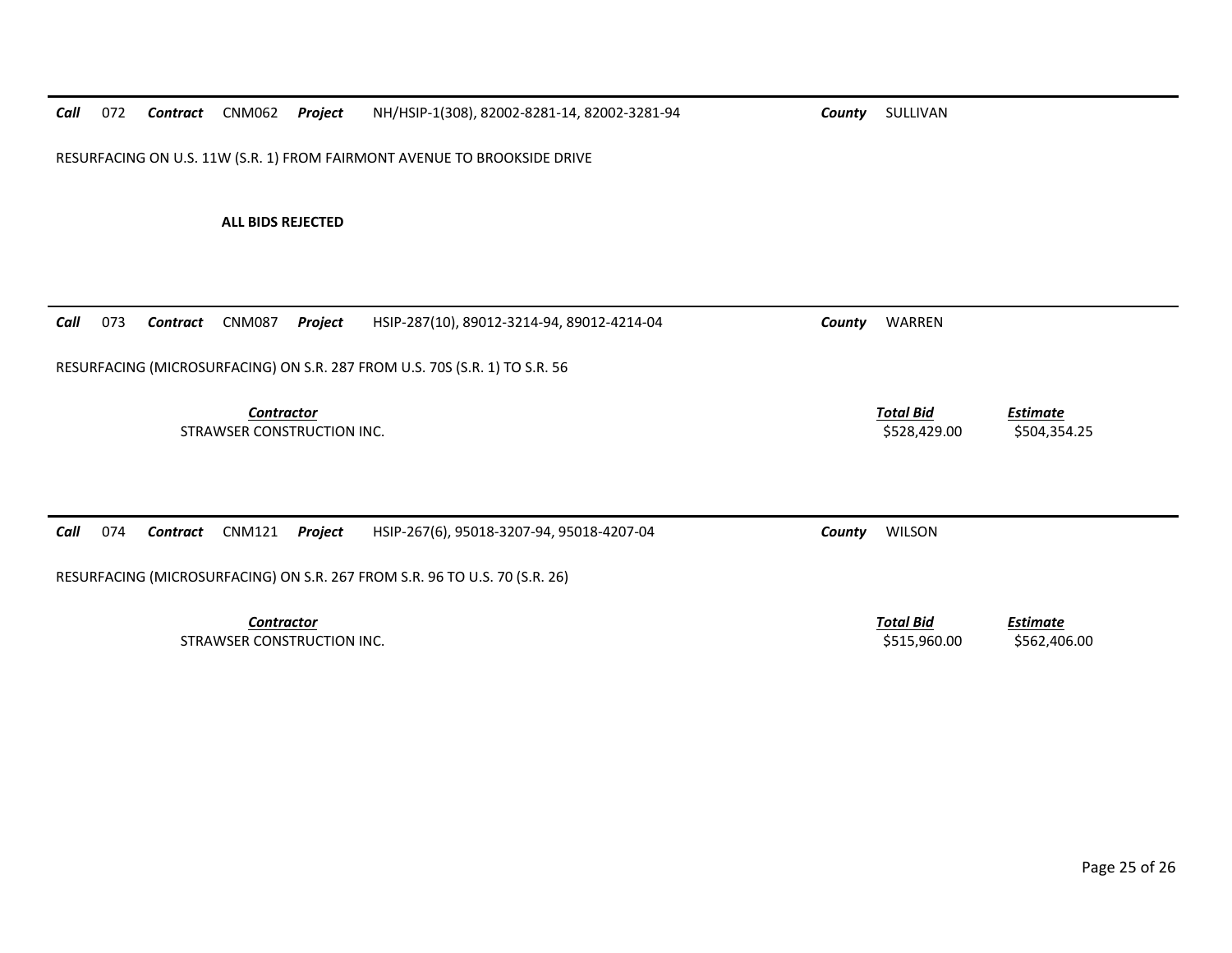*Contractor*VOLUNTEER HIGHWAY SUPPLY CO. INC. \$197,171.85 \$203,421.30

*Call*

*Total AwardedTotal Estimate*

*Letting Totals ‐ \$129,756,961.78 \$140,819,934.96*

075 *Contract* CNM917 *Project* HSIP‐7800(60), 78946‐3410‐94 *County* SEVIER

*Total Bid*

*Estimate*

Page 26 of 26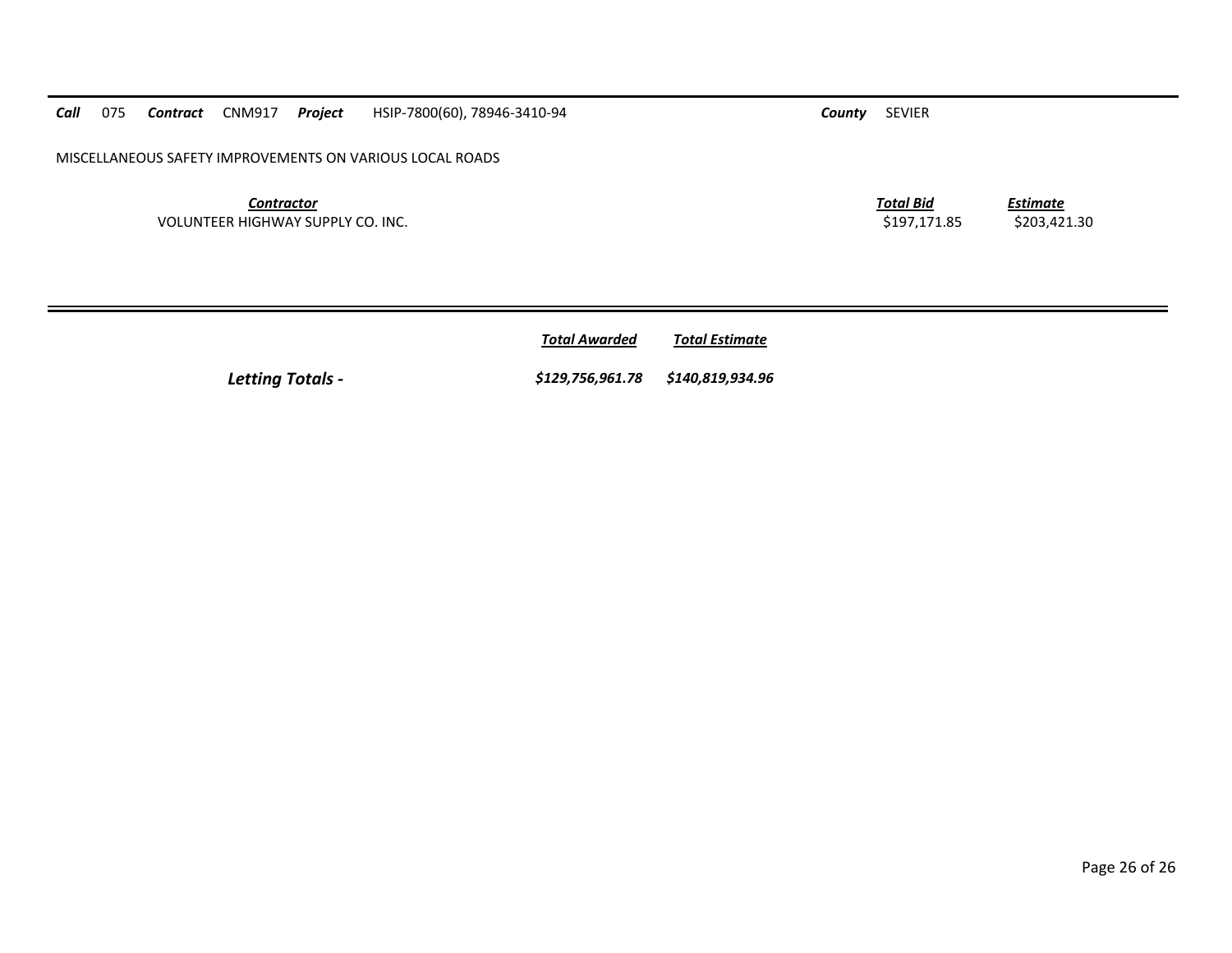## *Contract Awards for Letting of May 24, 2013*

| Call | 001                                                                               | Contract        | <b>CNM918</b>                                    | Project | HSIP-65(14), 19043-3234-94, 19043-4234-04             | County                                                                  | <b>DAVIDSON</b>                  |                                 |  |  |  |
|------|-----------------------------------------------------------------------------------|-----------------|--------------------------------------------------|---------|-------------------------------------------------------|-------------------------------------------------------------------------|----------------------------------|---------------------------------|--|--|--|
|      |                                                                                   |                 |                                                  |         |                                                       |                                                                         |                                  |                                 |  |  |  |
|      | RESURFACING ON U.S. 431 (S.R. 65) FROM EATONS CREEK ROAD TO ROBERTSON COUNTY LINE |                 |                                                  |         |                                                       |                                                                         |                                  |                                 |  |  |  |
|      |                                                                                   |                 | <b>Contractor</b><br>ROGERS GROUP, INC.          |         |                                                       | <b>Total Bid</b><br><b>Estimate</b><br>\$1,106,711.75<br>\$1,232,409.00 |                                  |                                 |  |  |  |
|      |                                                                                   |                 |                                                  |         |                                                       |                                                                         |                                  |                                 |  |  |  |
| Call | 002                                                                               | Contract        | <b>CNM920</b>                                    | Project | NH/HSIP-1(308), 82002-8281-14, 82002-3281-94          | County                                                                  | SULLIVAN                         |                                 |  |  |  |
|      |                                                                                   |                 |                                                  |         | RESURFACING ON SR 1 FROM FAIRMONT AVE TO BROOKSIDE DR |                                                                         |                                  |                                 |  |  |  |
|      |                                                                                   |                 |                                                  |         |                                                       |                                                                         |                                  |                                 |  |  |  |
|      |                                                                                   |                 | <b>ALL BIDS REJECTED</b>                         |         |                                                       |                                                                         |                                  |                                 |  |  |  |
|      |                                                                                   |                 |                                                  |         |                                                       |                                                                         |                                  |                                 |  |  |  |
|      |                                                                                   |                 |                                                  |         |                                                       |                                                                         |                                  |                                 |  |  |  |
| Call | 003                                                                               | <b>Contract</b> | <b>CNM174</b>                                    | Project | 01001-4156-04                                         | County                                                                  | ANDERSON                         |                                 |  |  |  |
|      | BRIDGE REPAIR ON I-75 OVER THE NORFOLK SOUTHERN RAILROAD (L.M. 11.58)             |                 |                                                  |         |                                                       |                                                                         |                                  |                                 |  |  |  |
|      |                                                                                   |                 | <b>Contractor</b><br>SOUTHERN CONSTRUCTORS, INC. |         |                                                       |                                                                         | <b>Total Bid</b><br>\$777,951.25 | <b>Estimate</b><br>\$693,709.85 |  |  |  |
|      |                                                                                   |                 |                                                  |         |                                                       |                                                                         |                                  |                                 |  |  |  |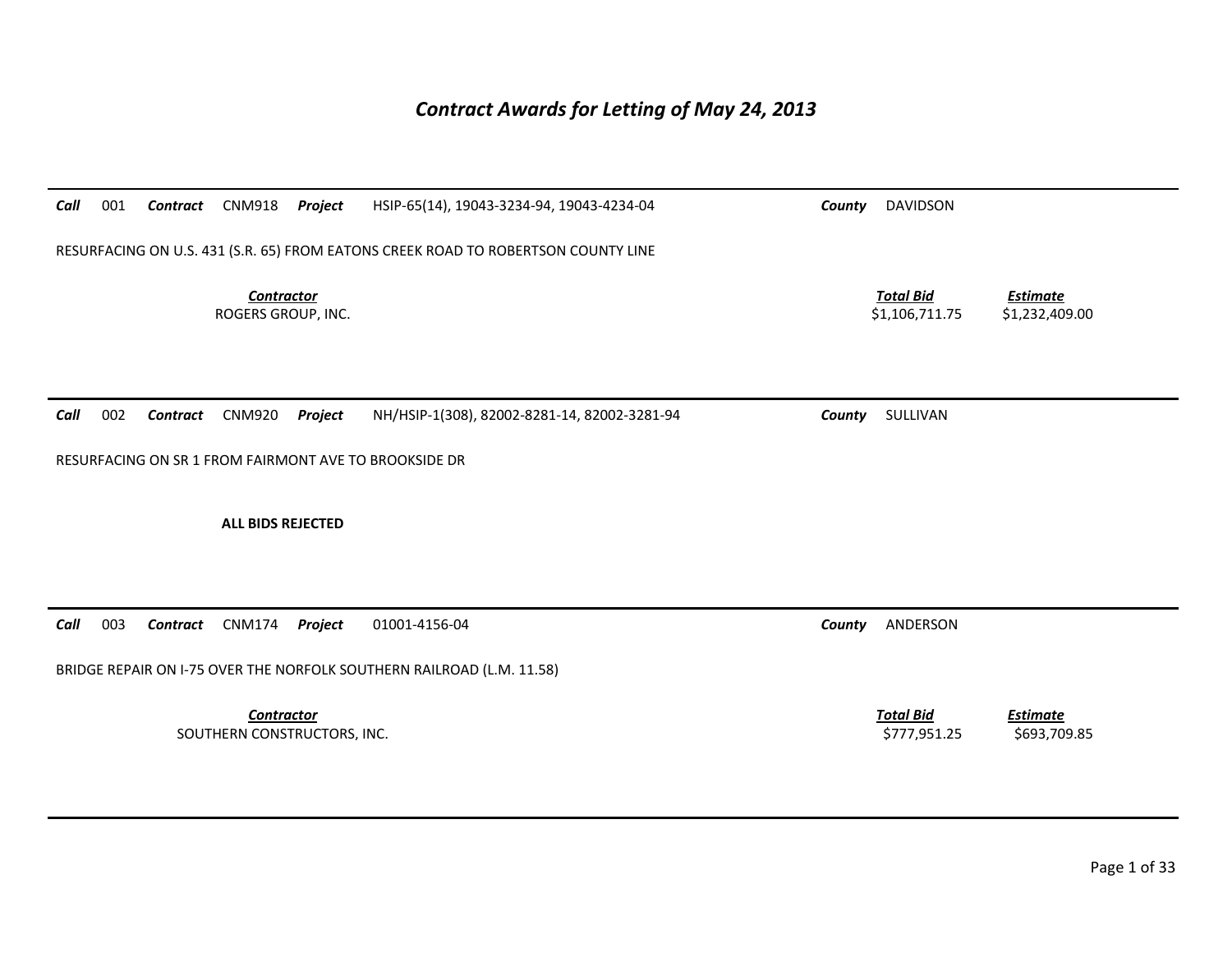RANDOM ON‐CALL ATTENUATOR REPAIR ON VARIOUS INTERSTATE AND STATE ROUTES IN REGION 1

*Contractor*

 *Total Bid*SITE‐SAFE PRODUCTS, LLC D/B/A SITE‐SAFE, LLC \$604,884.40 \$589,857.25

*Estimate*

| Call | 005 | Contract | CNM166                                               | Proiect | 02003-4231-04, NH/HSIP-10(53), 02003-8231-14, 02003-3231-94                                     | County | BEDFORD                            |                            |
|------|-----|----------|------------------------------------------------------|---------|-------------------------------------------------------------------------------------------------|--------|------------------------------------|----------------------------|
|      |     |          |                                                      |         | RESURFACING ON U.S. 231 (S.R. 10) FROM MORELAND AVENUE TO S.R. 82, INCLUDING BRIDGE DECK REPAIR |        |                                    |                            |
|      |     |          | <b>Contractor</b><br>WRIGHT PAVING CONTRACTORS, INC. |         |                                                                                                 |        | <b>Total Bid</b><br>\$1.524.812.20 | Estimate<br>\$1,487,056.10 |
|      |     |          |                                                      |         |                                                                                                 |        |                                    |                            |

*Call* 006*Contract* CNM250 *Project* 98300‐4285‐04 *County* BEDFORD,DAVIDSON, ETC.

THE CRACK SEALING AT VARIOUS LOCATIONS ON VARIOUS STATE ROUTES IN REGION 3

**ALL BIDS REJECTED**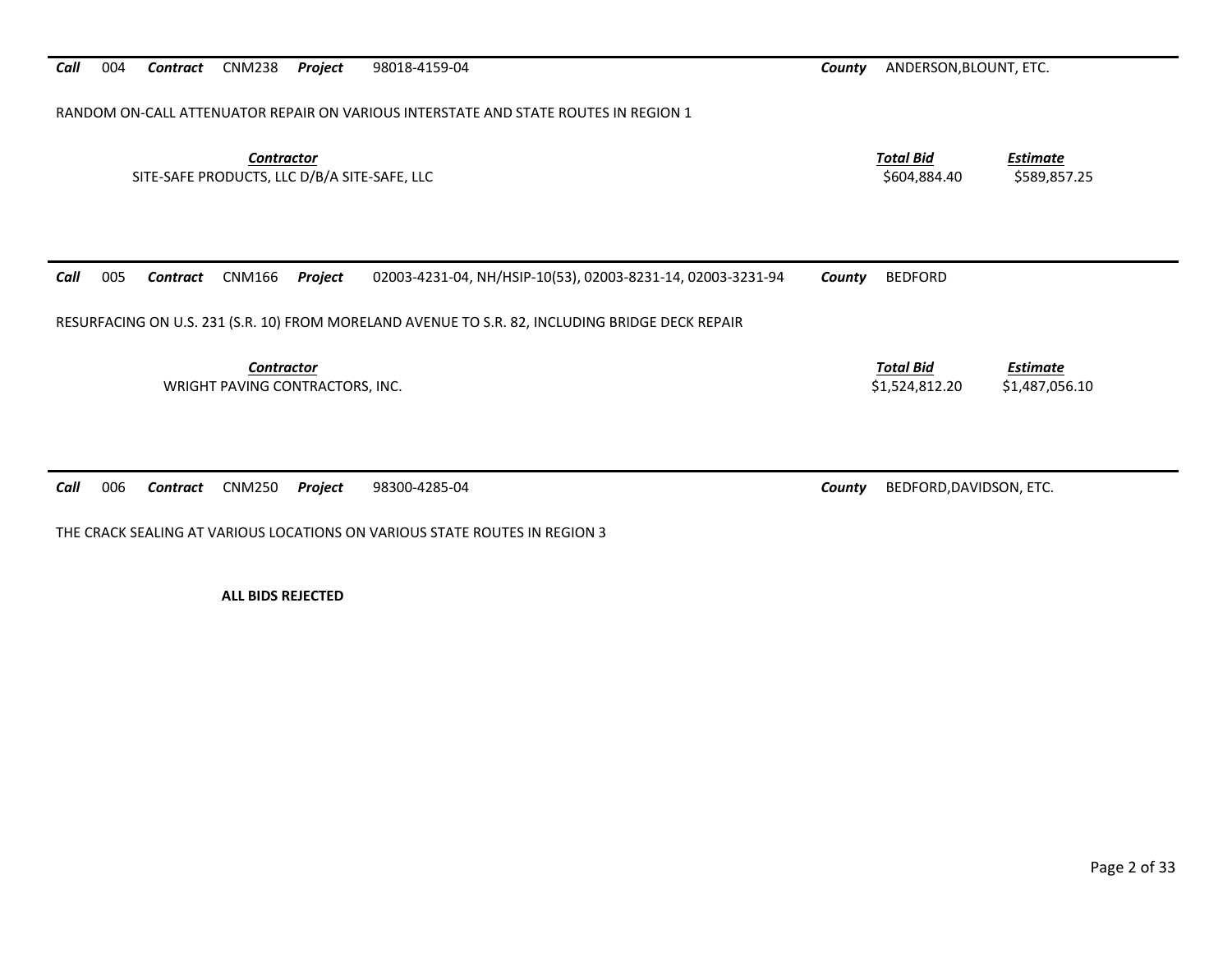THE LONGITUDINAL JOINT STABILIZATION ON VARIOUS STATE ROUTES IN REGION 3 *Contractor Total Bid Estimate* PAVEMENT TECHNOLOGY, INC. \$217,755.60 \$181,980.04

*Call* 008 *Contract* CNM205 *Project* HSIP‐69(81), 03005‐3218‐94, HSIP‐69(82), 03007‐3222‐94, 03007‐ 4222‐04, 03005‐4218‐04 *County* BENTON

RESURFACING (THIN MIX OVERLAY) ON S.R. 69A FROM PRINCE ROAD TO HENRY COUNTY LINE AND ON U.S. 641 (S.R. 69) FROM ROCKY RIDGE ROAD TO HENRY COUNTY LINE

*Contractor Total Bid Estimate* DELTA CONTRACTING COMPANY, LLC \$1,582,303.20 \$1,546,463.50

*Call* 009*Contract* CNM237 *Project* 98048‐4143‐04 *County* BENTON,CARROLL, ETC.

*Call*

007

RANDOM ON‐CALL ATTENUATOR REPAIR ON VARIOUS INTERSTATE AND STATE ROUTES REGION 4

*Contractor Total Bid*TRAF‐MARK INDUSTRIES, L.L.C. \$753,649.30 \$717,623.55

*Contract* CNM249 *Project* 98300‐4284‐04 *County* BEDFORD,DAVIDSON, ETC.

*Estimate*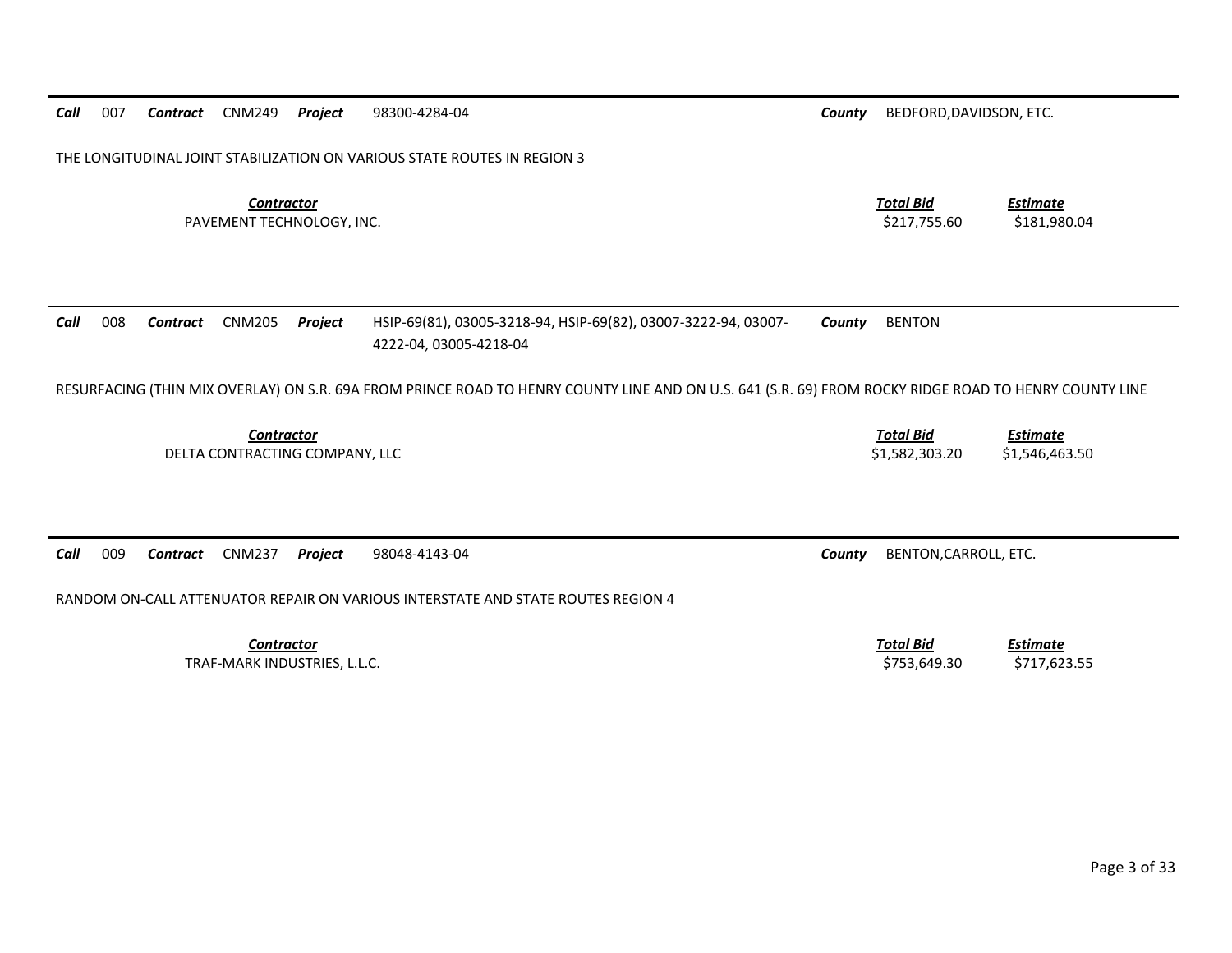| Call | 010                                                        | Contract | <b>CNM202</b>                            | Project | HSIP-101(20), 04005-3206-94, 04005-4206-04                                           | County | <b>BLEDSOE</b>   |                                |  |  |  |
|------|------------------------------------------------------------|----------|------------------------------------------|---------|--------------------------------------------------------------------------------------|--------|------------------|--------------------------------|--|--|--|
|      | THE RESURFACING ON S.R. 101 FROM S.R. 30 TO S.R. 285       |          |                                          |         |                                                                                      |        |                  |                                |  |  |  |
|      |                                                            |          | <b>Contractor</b>                        |         |                                                                                      |        | <b>Total Bid</b> | <b>Estimate</b>                |  |  |  |
|      |                                                            |          | HIGHWAYS, INC.                           |         |                                                                                      |        | \$664,648.00     | \$710,307.40                   |  |  |  |
|      |                                                            |          |                                          |         |                                                                                      |        |                  |                                |  |  |  |
|      |                                                            |          |                                          |         |                                                                                      |        |                  |                                |  |  |  |
| Call | 011                                                        | Contract | <b>CNM228</b>                            | Project | NHTSA-HE-400(28), 97004-3409-04                                                      | County | <b>BLEDSOE</b>   |                                |  |  |  |
|      |                                                            |          |                                          |         | MISCELLANEOUS SAFETY IMPROVEMENTS ON LOWES GAP ROAD FROM S.R. 28 TO SUMMER CITY ROAD |        |                  |                                |  |  |  |
|      |                                                            |          | Contractor                               |         |                                                                                      |        | <b>Total Bid</b> |                                |  |  |  |
|      |                                                            |          | SUPERIOR TRAFFIC CONTROL - MEMPHIS, INC. |         |                                                                                      |        | \$38,260.50      | <b>Estimate</b><br>\$34,844.35 |  |  |  |
|      |                                                            |          |                                          |         |                                                                                      |        |                  |                                |  |  |  |
|      |                                                            |          |                                          |         |                                                                                      |        |                  |                                |  |  |  |
| Call | 012                                                        | Contract | <b>CNM025</b>                            | Project | STP-115(45), 05004-3219-14                                                           | County | <b>BLOUNT</b>    |                                |  |  |  |
|      | THE SLOPE STABLIZATION ON U.S. 129 (S.R. 115) AT L.M. 9.50 |          |                                          |         |                                                                                      |        |                  |                                |  |  |  |
|      |                                                            |          | <b>Contractor</b>                        |         |                                                                                      |        | <b>Total Bid</b> | <b>Estimate</b>                |  |  |  |
|      |                                                            |          | KAY & KAY CONTRACTING, LLC               |         |                                                                                      |        | \$684,700.45     | \$775,967.75                   |  |  |  |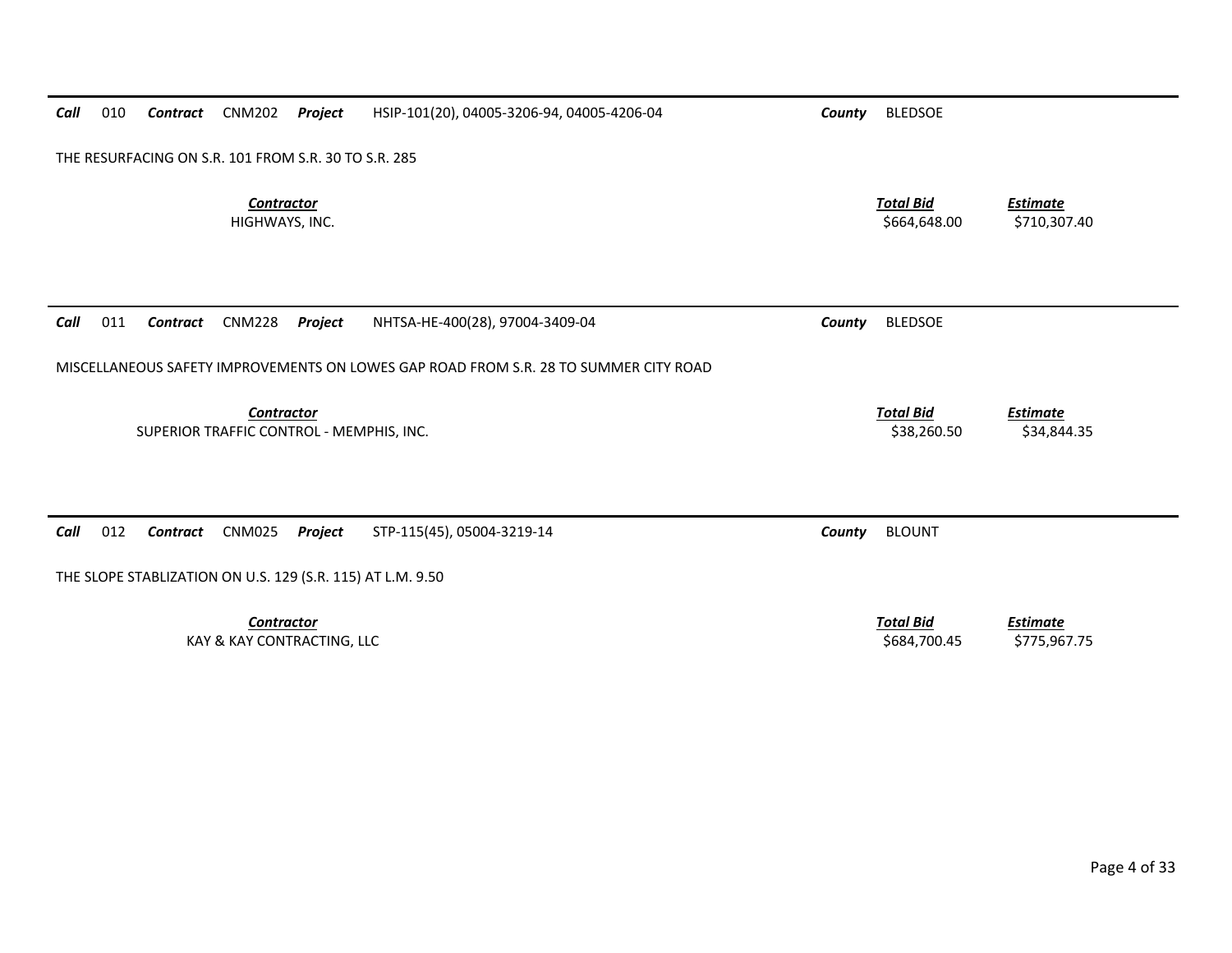| 013<br>Call                                                                         | Contract | CNM216                                                 | Project           | HSIP-2(222), 06002-3221-94, 06002-4221-04                                                                                    | County | <b>BRADLEY</b>                      |                                    |  |  |  |
|-------------------------------------------------------------------------------------|----------|--------------------------------------------------------|-------------------|------------------------------------------------------------------------------------------------------------------------------|--------|-------------------------------------|------------------------------------|--|--|--|
| RESURFACING ON U.S. 11 (U.S. 64, S.R. 2) FROM THE HAMILTON COUNTY LINE TO BOSS ROAD |          |                                                        |                   |                                                                                                                              |        |                                     |                                    |  |  |  |
|                                                                                     |          | TALLEY CONSTRUCTION COMPANY, INC.                      | <b>Contractor</b> |                                                                                                                              |        | <b>Total Bid</b><br>\$837,919.34    | <b>Estimate</b><br>\$836,091.50    |  |  |  |
| Call<br>014                                                                         | Contract | <b>CNM204</b>                                          | Project           | HSIP-306(10), 06015-3213-94, 06015-4213-04                                                                                   | County | <b>BRADLEY</b>                      |                                    |  |  |  |
|                                                                                     |          |                                                        |                   | RESURFACING (THIN MIX) ON S.R. 306 FROM S.R. 60 TO S.R. 308                                                                  |        |                                     |                                    |  |  |  |
|                                                                                     |          | <b>Contractor</b><br>TALLEY CONSTRUCTION COMPANY, INC. |                   |                                                                                                                              |        | <b>Total Bid</b><br>\$370,195.68    | <b>Estimate</b><br>\$388,568.20    |  |  |  |
| Call<br>015                                                                         | Contract | <b>CNM118</b>                                          | Project           | 06001-3172-04, NH/HPP-I-75-1(136), 06001-3171-44<br>INTERCHANGE IMPROVEMENTS ON I-75 @ SR 311 (US-74) IN CLEVELAND (EXIT 20) | County | <b>BRADLEY</b>                      |                                    |  |  |  |
|                                                                                     |          | SIMPSON CONSTRUCTION COMPANY, INC.                     | <b>Contractor</b> |                                                                                                                              |        | <b>Total Bid</b><br>\$12,863,363.36 | <b>Estimate</b><br>\$12,280,998.17 |  |  |  |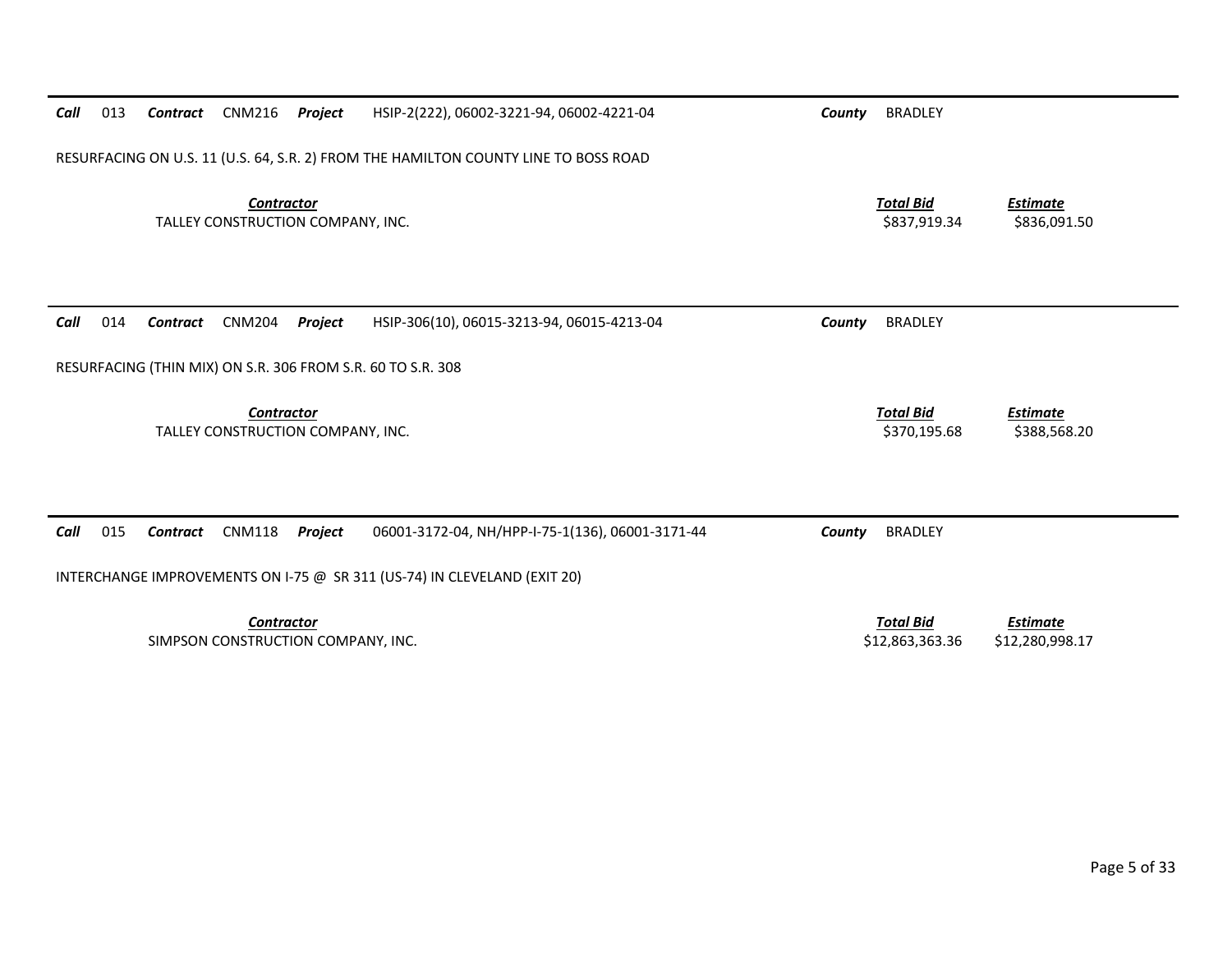| Call | 016                                                                                      | Contract | <b>CNM106</b>                                              | Project | 06952-3522-04                                                                       | County | <b>BRADLEY</b>                     |                                   |  |  |
|------|------------------------------------------------------------------------------------------|----------|------------------------------------------------------------|---------|-------------------------------------------------------------------------------------|--------|------------------------------------|-----------------------------------|--|--|
|      | STATE INDUSTRIAL ACCESS (SIA) ROUTE (BENTON AND DURKEE PK) SERVING WHIRLPOOL CORPORATION |          |                                                            |         |                                                                                     |        |                                    |                                   |  |  |
|      |                                                                                          |          | <b>Contractor</b><br>TALLEY CONSTRUCTION COMPANY, INC.     |         |                                                                                     |        | <b>Total Bid</b><br>\$3,694,093.56 | <b>Estimate</b><br>\$3,728,389.35 |  |  |
| Call | 017                                                                                      | Contract | <b>CNM229</b>                                              | Project | 98028-4114-04                                                                       | County | BRADLEY, DEKALB, ETC.              |                                   |  |  |
|      |                                                                                          |          |                                                            |         | RANDOM ON-CALL ATTENUATOR REPAIR ON VARIOUS INTERSTATE AND STATE ROUTES IN REGION 2 |        |                                    |                                   |  |  |
|      |                                                                                          |          | Contractor<br>SITE-SAFE PRODUCTS, LLC D/B/A SITE-SAFE, LLC |         |                                                                                     |        | <b>Total Bid</b><br>\$591,847.26   | <b>Estimate</b><br>\$579,237.05   |  |  |
| Call | 018                                                                                      | Contract | <b>CNM210</b>                                              | Project | 98028-4209-04                                                                       | County | CANNON, COFFEE, ETC.               |                                   |  |  |
|      | THE LONGITUDINAL JOINT STABILIZATION ON VARIOUS STATE ROUTES IN REGION 2                 |          |                                                            |         |                                                                                     |        |                                    |                                   |  |  |
|      |                                                                                          |          | <b>Contractor</b><br>PAVEMENT TECHNOLOGY, INC.             |         |                                                                                     |        | <b>Total Bid</b><br>\$255,519.00   | <b>Estimate</b><br>\$243,019.00   |  |  |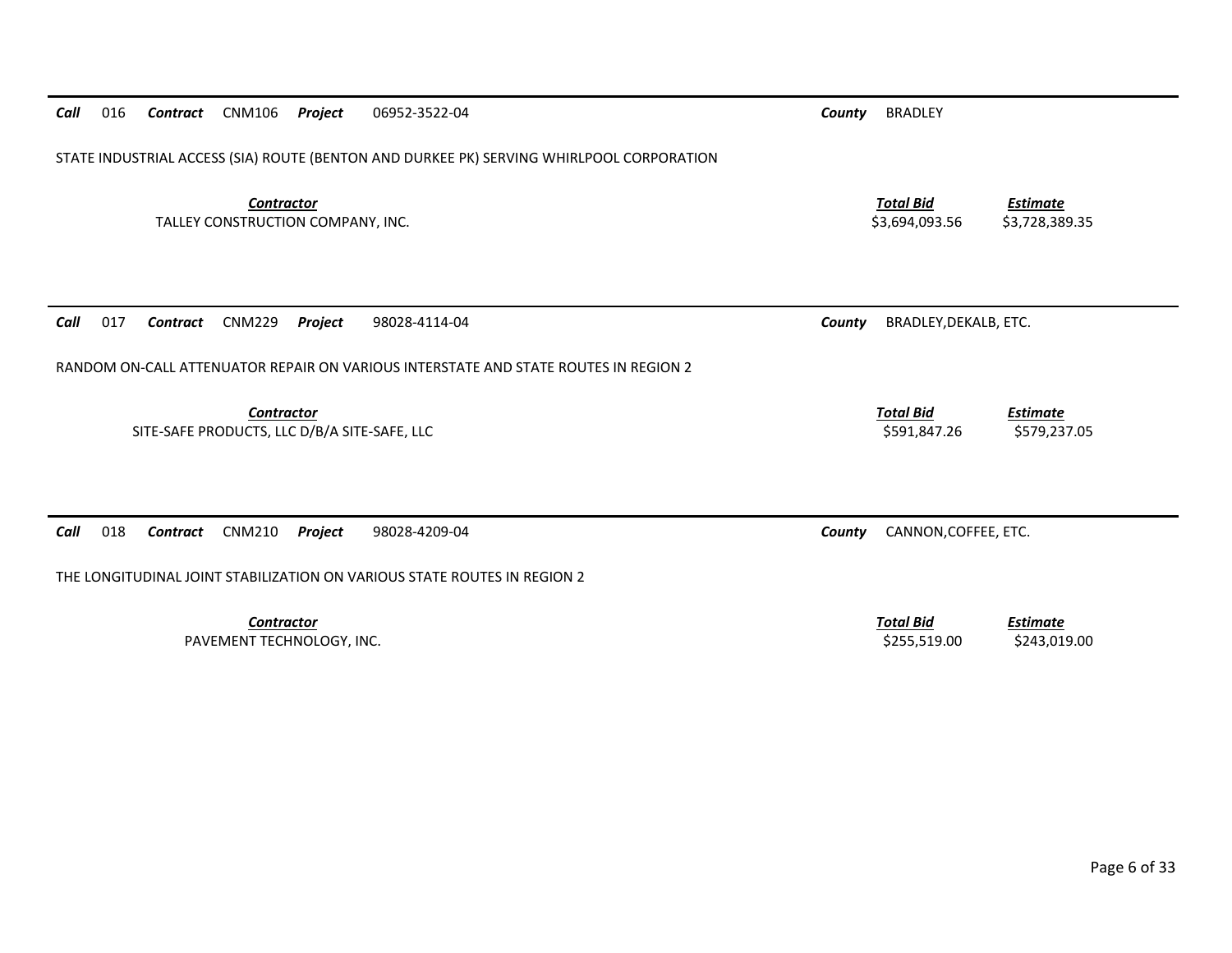#### *Call* 019 *Contract* CNM225 *Project* HSIP‐1(299), 08001‐3244‐94, HSIP‐1(300), 89001‐3232‐94, 89001‐ 4232‐04, 08001‐4244‐04 *County* CANNON & WARREN

RESURFACING (THIN MIX) ON U.S. 70 (S.R. 1) FROM BILLY WEST ROAD TO WARREN COUNTY LINE AND FROM CANNON COUNTY LINE TO SPRING VALLEY ROAD

*Contractor*

 *Total Bid Estimate* ROGERS GROUP, INC. \$914,426.97 \$893,423.50

*Call* 020*Contract* CNM004 *Project* STP‐M‐67(25), 10006‐3248‐94 *County* CARTER

INTERSECTION IMPROVEMENTS ON U.S. 321 (S.R. 91, S.R. 67) AT WILLIAMS AVENUE AND ON S.R. 91 AT JUDGE BEN ALLEN ROAD/DON LEWIS ROAD

**ALL BIDS REJECTED**

*Call* 021*Contract* CNM168 *Project* STP‐H‐12(51), 11005‐3226‐94 *County* CHEATHAM

MISCELLANEOUS SAFETY IMPROVEMENTS ON S.R. 12 FROM CALDWELL ROAD TO MCQUARRY STREET

**ALL BIDS REJECTED**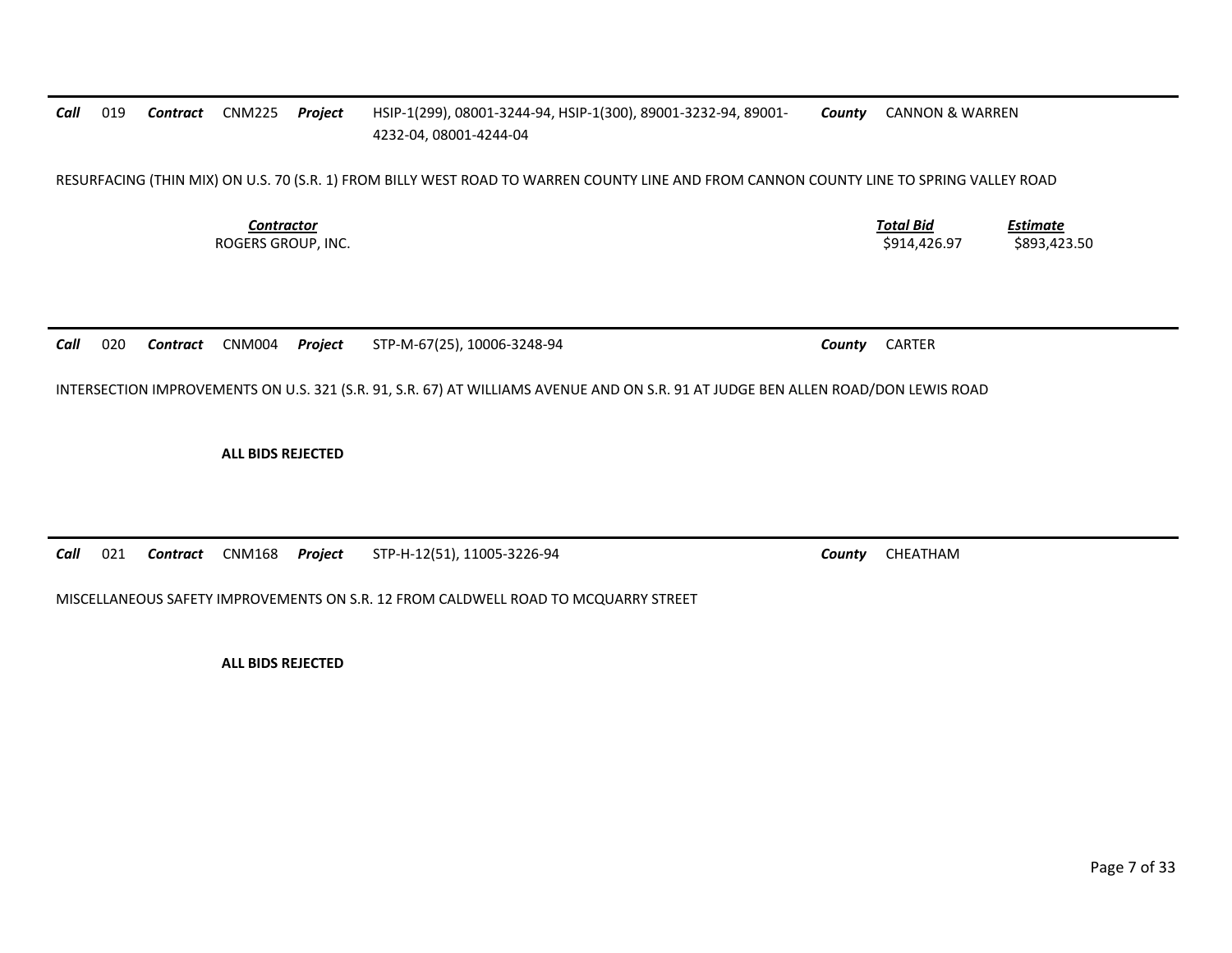| Call                                                | 022 | Contract        | <b>CNM184</b>                                        | Project | STP/HSIP-249(71), 11024-8230-14, 11024-3230-94                                                                                               | County                          | CHEATHAM                         |                                 |
|-----------------------------------------------------|-----|-----------------|------------------------------------------------------|---------|----------------------------------------------------------------------------------------------------------------------------------------------|---------------------------------|----------------------------------|---------------------------------|
|                                                     |     |                 |                                                      |         | RESURFACING (THIN MIX OVERLAY) ON S.R. 249 FROM U.S. 70 (S.R. 1) TO THE BRIDGE OVER SAMS CREEK                                               |                                 |                                  |                                 |
|                                                     |     |                 | <b>Contractor</b><br>EUBANK ASPHALT PAVING & SEALING |         | <b>Total Bid</b><br>\$396,551.50                                                                                                             | <b>Estimate</b><br>\$444,868.70 |                                  |                                 |
| Call                                                | 023 | <b>Contract</b> | <b>CNM226</b>                                        | Project | HSIP-100(59), 12006-3217-94, HSIP-365(10), 12002-3211-94, 12006-<br>4217-04, 12002-4211-04                                                   | Countv                          | <b>CHESTER</b>                   |                                 |
|                                                     |     |                 |                                                      |         | RESURFACING (THIN LIFT OVERLAY) ON S.R. 100 FROM S.R. 225 TO OLD MONTEZUMA ROAD AND ON S.R. 365 FROM U.S. 45 BYPASS (S.R. 5) TO WHITE AVENUE |                                 |                                  |                                 |
| <b>Contractor</b><br>DELTA CONTRACTING COMPANY, LLC |     |                 |                                                      |         |                                                                                                                                              |                                 |                                  |                                 |
|                                                     |     |                 |                                                      |         |                                                                                                                                              |                                 | <b>Total Bid</b><br>\$577,934.34 | <b>Estimate</b><br>\$598,042.80 |
| Call                                                | 024 | Contract        | <b>CNM227</b>                                        | Project | HSIP-107(19), 15011-3216-94, 15011-4216-04                                                                                                   | County                          | <b>COCKE</b>                     |                                 |
|                                                     |     |                 |                                                      |         | RESURFACING ON S.R. 107 FROM BLUE MILL ROAD TO THE GREENE COUNTY LINE                                                                        |                                 |                                  |                                 |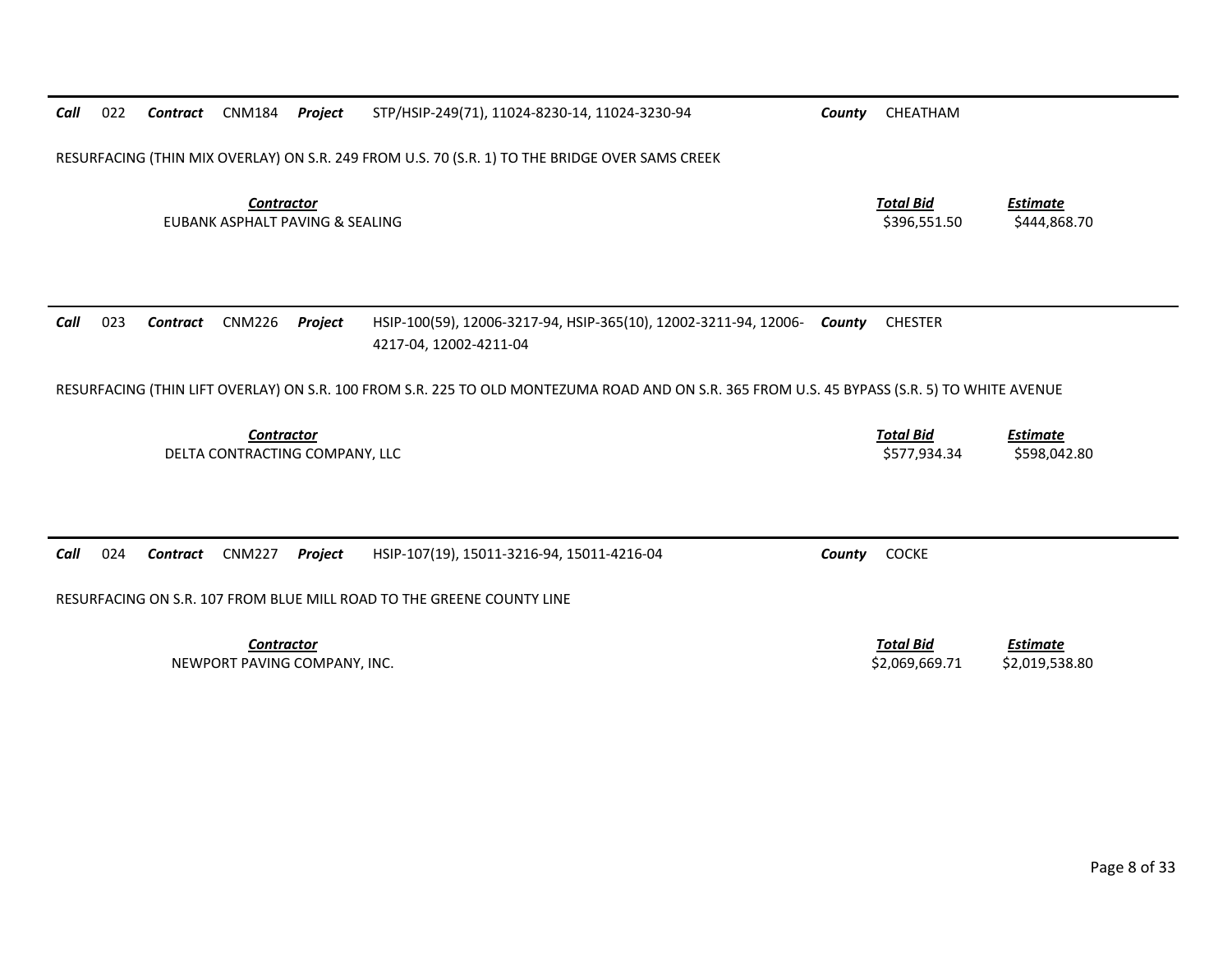| Call | 025                                         | <b>Contract</b> | <b>CNM232</b>                           | Project | HRRR/HSIP-1500(54), 15946-3429-94, HRRR/HSIP-4500(27), 45945-<br>3486-94                                                  | County | <b>COCKE &amp; JEFFERSON</b>     |                                 |
|------|---------------------------------------------|-----------------|-----------------------------------------|---------|---------------------------------------------------------------------------------------------------------------------------|--------|----------------------------------|---------------------------------|
|      |                                             |                 |                                         |         | MISCELLANEOUS SAFETY IMPROVEMENTS ON VARIOUS LOCAL ROADS IN REGION 1                                                      |        |                                  |                                 |
|      | <b>Contractor</b><br>HIGHWAY MARKINGS, INC. |                 |                                         |         |                                                                                                                           |        | <b>Total Bid</b><br>\$505,466.30 | <b>Estimate</b><br>\$578,792.25 |
| Call | 026                                         | Contract        | <b>CNM223</b>                           | Project | HSIP-64(16), 16025-3208-94, HSIP-64(17), 08048-3220-94, 08048-<br>4220-04, 16025-4208-04                                  | County | <b>COFFEE &amp; CANNON</b>       |                                 |
|      |                                             |                 |                                         |         | RESURFACING (THIN MIX) ON S.R. 64 FROM THE BEDFORD CO LINE TO CANNON CO LINE & FROM COFFEE CO LINE TO TOLBERT HOLLOW ROAD |        |                                  |                                 |
|      |                                             |                 | <b>Contractor</b><br>ROGERS GROUP, INC. |         |                                                                                                                           |        | <b>Total Bid</b><br>\$545,688.98 | <b>Estimate</b><br>\$576,659.65 |
|      |                                             |                 |                                         |         |                                                                                                                           |        |                                  |                                 |
|      | 027                                         | Contract        | <b>CNM164</b>                           | Project | HSIP-1(306), 19021-3250-94, 19021-4250-04                                                                                 | County | <b>DAVIDSON</b>                  |                                 |
| Call |                                             |                 |                                         |         | S.R. 1 FROM RURAL HILL ROAD TO TO RUTHERFORD COUNTY LINE                                                                  |        |                                  |                                 |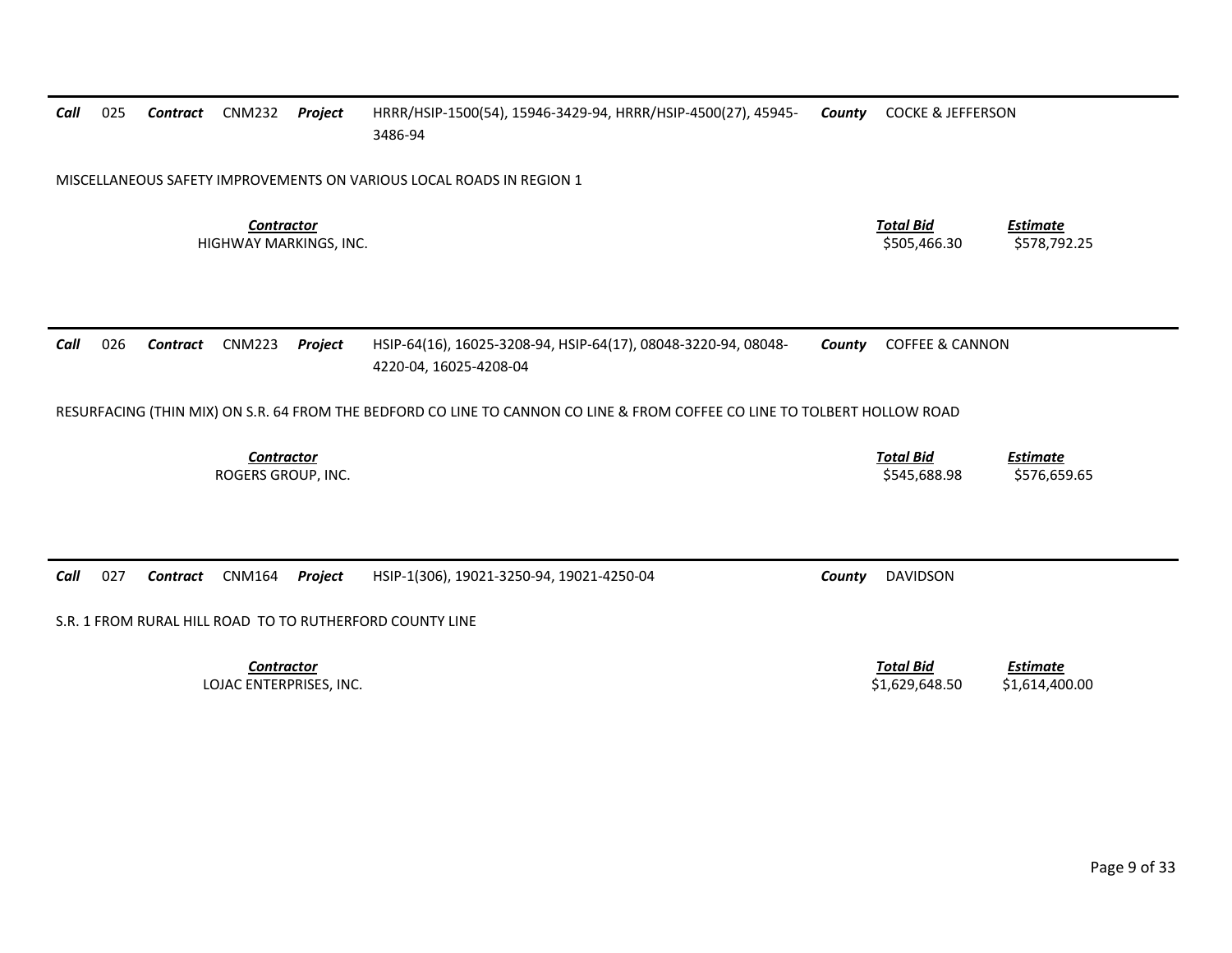MISCELLANEOUS SAFETY IMPROVEMENTS ON U.S. 431 (S.R. 106, 21ST AVENUE) AT CHILDREN'S WAY AND CAPERS AVENUE

*Contractor Total Bid*S & W CONTRACTING CO., INC. \$152,337.25 \$161,144.50

*Estimate*

### *Call* 029 *Contract* CNM157 *Project* STP/HSIP‐11(65), 19030‐3216‐94, 19030‐8216‐14, STP/HSIP‐65(15), 19043‐3235‐94, 19043‐8235‐14 *County* DAVIDSON

RESURFACING ON U.S. 31/41 (S.R. 11) FROM TRINITY LANE TO S.R. 155 (BRILEY PARKWAY) AND ON U.S. 41 (S.R. 65) FROM U.S. 31/41 (S.R. 11) TO WHITES CR PK

*Contractor*

 *Total Bid Estimate* ROGERS GROUP, INC. \$1,188,711.00 \$1,253,641.65

*Call* 030*Contract* CNM187 *Project* 19085‐4217‐04, NH/HSIP‐255(12), 19085‐8217‐14, 19085‐3217‐94 *County* DAVIDSON

RESURFACING ON S.R. 255 FROM US 41/70 (SR 1) TO ROYAL PARKWAY

*Contractor*

 *Total Bid Estimate* LOJAC ENTERPRISES, INC. \$1,168,561.15 \$1,285,834.65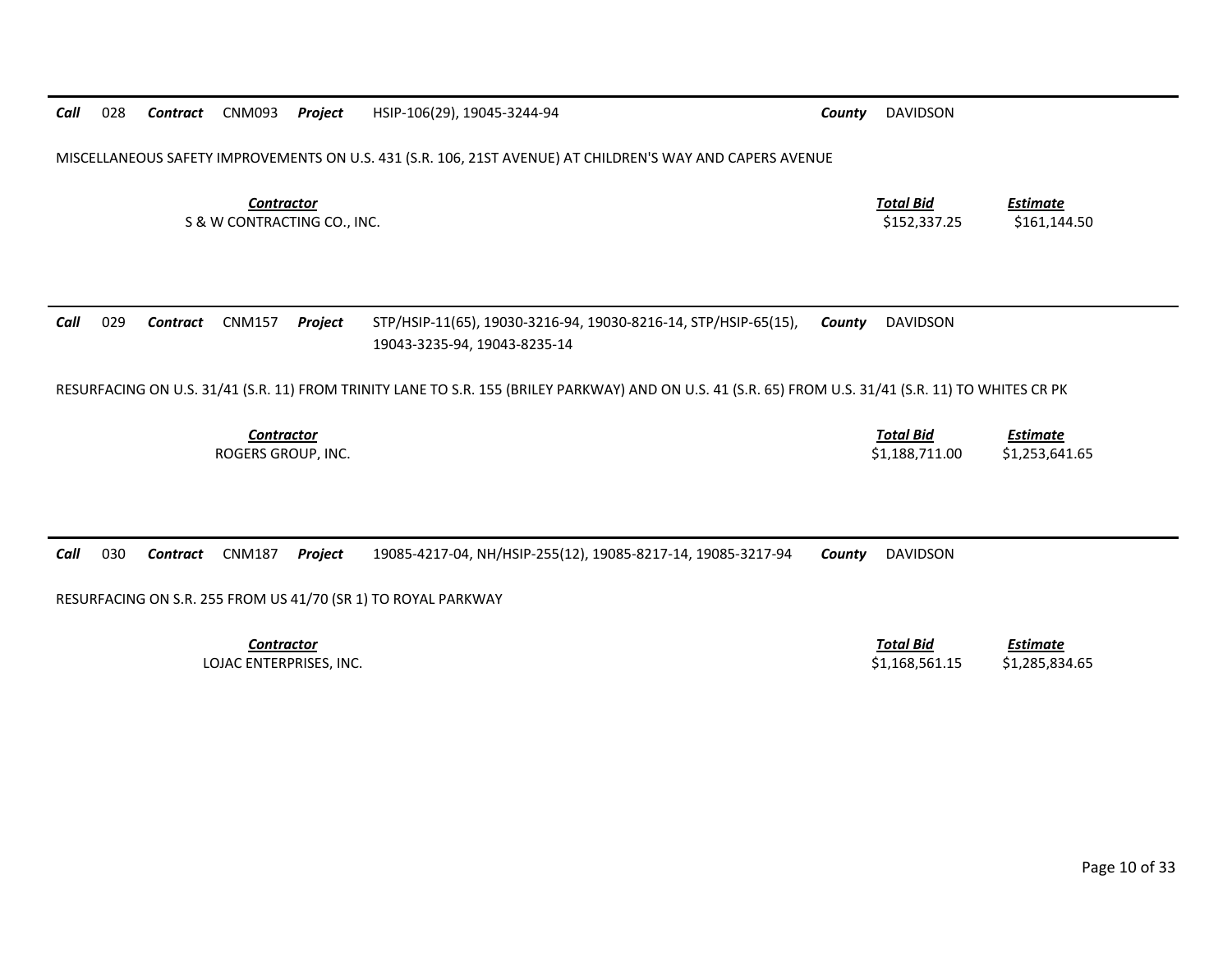| Call | 031                                                                                        | Contract | CNM221            | <b>Project</b> | NH-I-098-3(24), 98300-3181-44                                                                       | DAVIDSON, DICKSON, ETC.<br>County |                                    |                                   |  |  |
|------|--------------------------------------------------------------------------------------------|----------|-------------------|----------------|-----------------------------------------------------------------------------------------------------|-----------------------------------|------------------------------------|-----------------------------------|--|--|
|      |                                                                                            |          |                   |                | NASHVILLE SMARTWAY INTELLIGENT TRANSPORTATION SYSTEM (ITS) MAINTENANCE (2013-2015) REGION 3         |                                   |                                    |                                   |  |  |
|      | <b>Contractor</b><br>STANSELL ELECTRIC COMPANY, INC.                                       |          |                   |                |                                                                                                     |                                   | <b>Total Bid</b><br>\$3,143,000.00 | <b>Estimate</b><br>\$2,528,000.00 |  |  |
| Call | 032                                                                                        | Contract | <b>CNM158</b>     | Project        | 98300-4190-04                                                                                       | County                            | DAVIDSON, HUMPHREYS, ETC.          |                                   |  |  |
|      |                                                                                            |          |                   |                | RANDOM ON-CALL ATTENUATOR REPAIR ON VARIOUS INTERSTATE AND STATE ROUTES IN REGION 3                 |                                   |                                    |                                   |  |  |
|      | <b>Contractor</b><br>SITE-SAFE PRODUCTS, LLC D/B/A SITE-SAFE, LLC                          |          |                   |                |                                                                                                     |                                   | <b>Total Bid</b><br>\$669,742.71   | <b>Estimate</b><br>\$637,349.30   |  |  |
| Call | 033<br><b>CNM002</b><br>NH-I-098-3(22), 98300-3155-44<br><b>Contract</b><br><b>Project</b> |          |                   |                |                                                                                                     | County                            | <b>DAVIDSON &amp; RUTHERFORD</b>   |                                   |  |  |
|      |                                                                                            |          |                   |                | THE NASHVILLE SMARTWAY ITS EXPANSION ON I-24 & S.R. 840 FROM HAYWOOD LANE TO JOE B. JACKSON PARKWAY |                                   |                                    |                                   |  |  |
|      |                                                                                            |          | <b>Contractor</b> |                |                                                                                                     |                                   | <b>Total Bid</b>                   | <b>Estimate</b>                   |  |  |

STANSELL ELECTRIC COMPANY, INC. \$7,151,464.28 \$7,598,417.95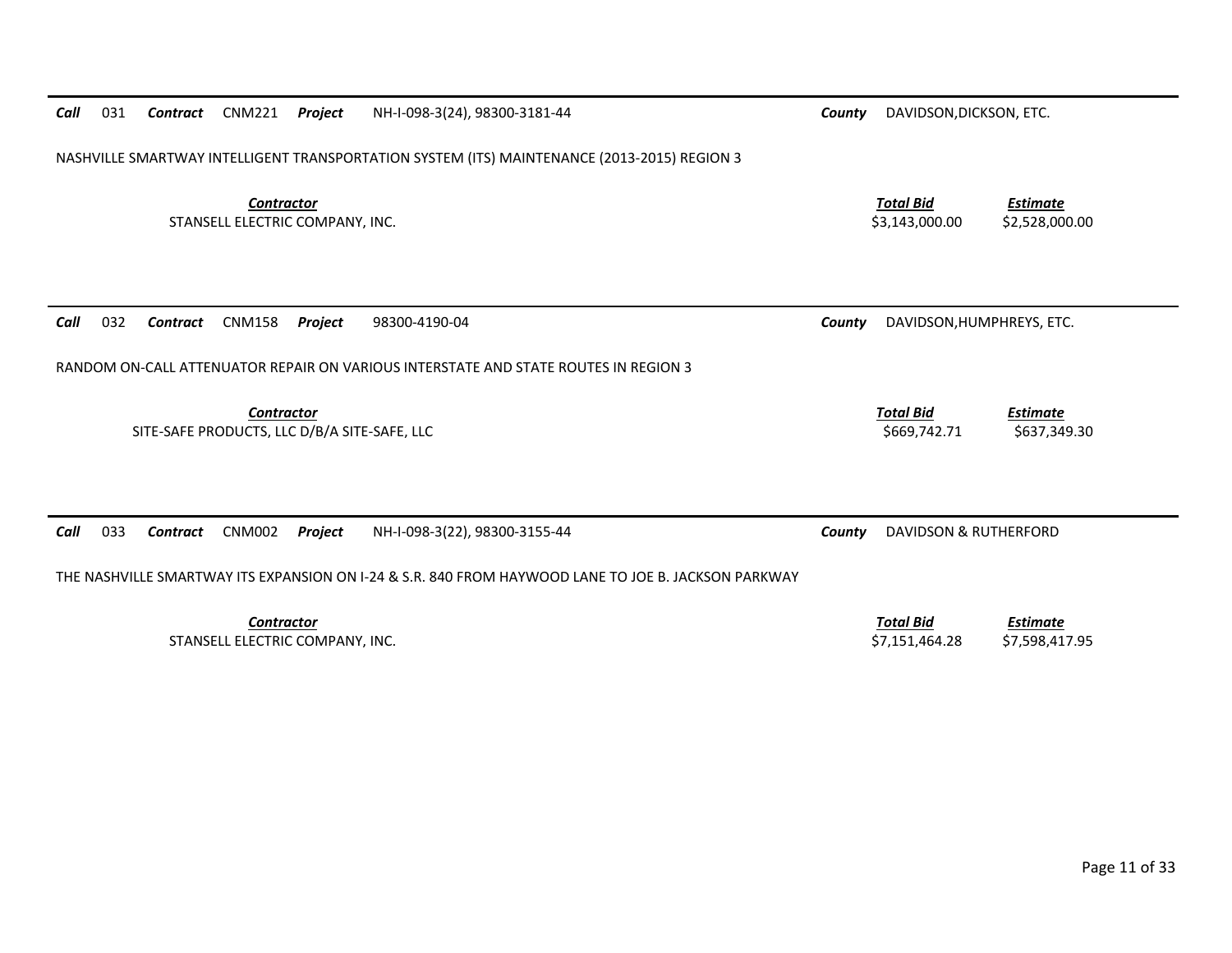*Call*034 Contract CNM028 Project

**Projection County DAVIDSON,RUTHERFORD, ETC. County** DAVIDSON,RUTHERFORD, ETC.

REMOVAL & REPLACEMENT OF HOV SIGNAGE AND WHITE THERMOPLASTIC MARKINGS ON VARIOUS INTERSTATE ROUTES

**ALL BIDS REJECTED**

| 035<br>Call | CNM163<br>Contract                                                                         | Project | STP/HSIP-48(45), 22008-8225-14, 22008-3225-94 | County                           | <b>DICKSON</b>                  |  |  |  |  |  |  |
|-------------|--------------------------------------------------------------------------------------------|---------|-----------------------------------------------|----------------------------------|---------------------------------|--|--|--|--|--|--|
|             | RESURFACING (THIN MIX OVERLAY) ON S.R. 48 FROM S.R. 49 TO MONTGOMERY COUNTY LINE           |         |                                               |                                  |                                 |  |  |  |  |  |  |
|             | <b>Contractor</b><br>EUBANK ASPHALT PAVING & SEALING                                       |         |                                               | <b>Total Bid</b><br>\$752,409.00 | <b>Estimate</b><br>\$831,183.40 |  |  |  |  |  |  |
| 036<br>Call | CNM213<br>Contract                                                                         | Project | HSIP-121(15), 26028-3202-94, 26028-4202-04    | County                           | <b>FRANKLIN</b>                 |  |  |  |  |  |  |
|             | RESURFACING (MICROSURFACE OR THIN MIX) ON S.R. 121 FROM THE LINCOLN COUNTY LINE TO S.R. 50 |         |                                               |                                  |                                 |  |  |  |  |  |  |
|             | <b>Contractor</b><br>ROGERS GROUP, INC.                                                    |         |                                               | <b>Total Bid</b><br>\$546,812.90 | <b>Estimate</b><br>\$566,282.00 |  |  |  |  |  |  |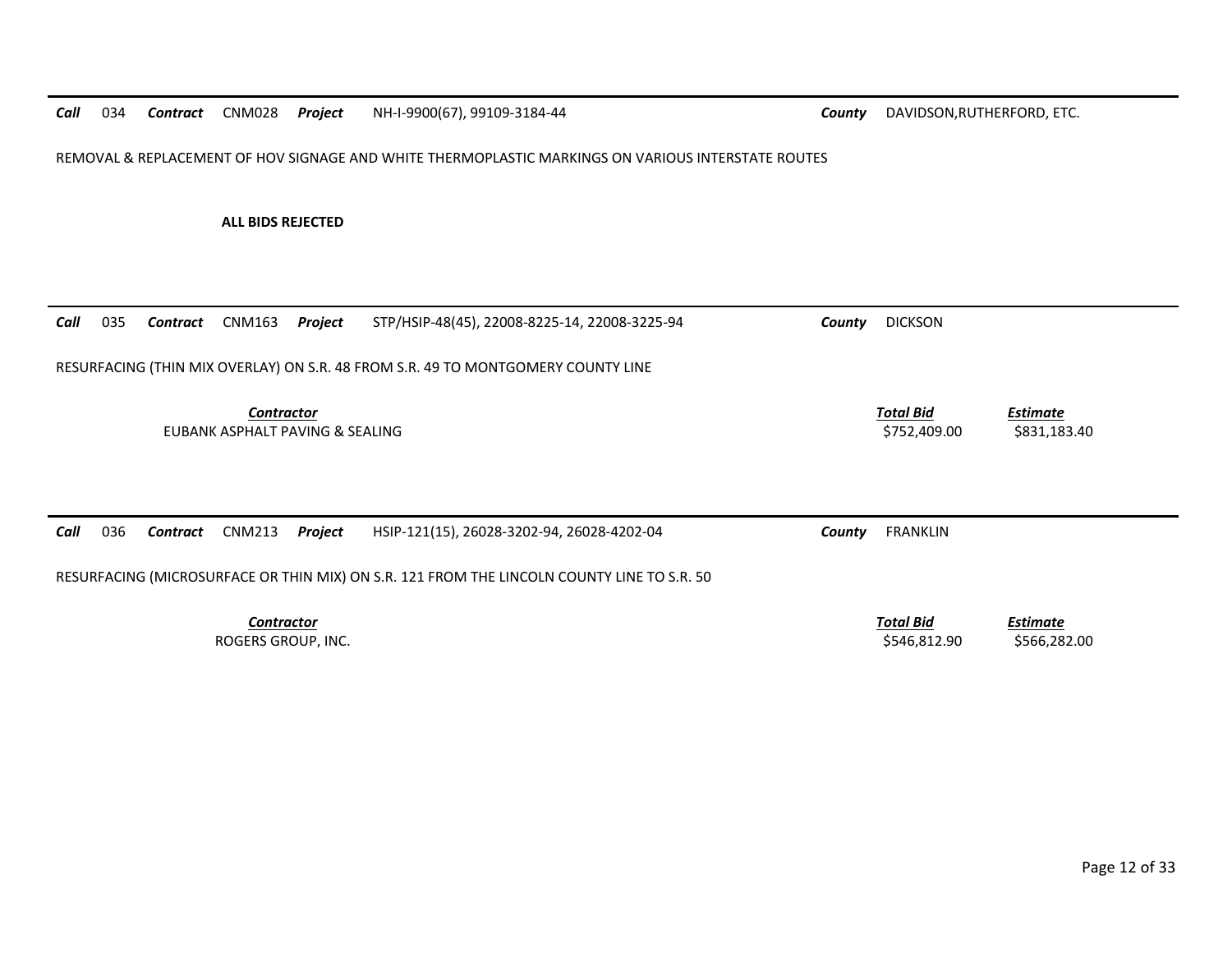| Call                                    | 039                                                                                                              | Contract | CNM218 | Project | HSIP-2(223), 31002-3225-94, 31002-4225-04 | County | <b>GRUNDY</b>                    |                                 |  |  |  |  |
|-----------------------------------------|------------------------------------------------------------------------------------------------------------------|----------|--------|---------|-------------------------------------------|--------|----------------------------------|---------------------------------|--|--|--|--|
|                                         | RESURFACING (THIN MIX OVERLAY) AT U.S. 41 (S.R. 2) AT LAYNES COVE RD (L.M. 475) TO MARION COUNTY LINE (LM. 8.25) |          |        |         |                                           |        |                                  |                                 |  |  |  |  |
| <b>Contractor</b><br>ROGERS GROUP, INC. |                                                                                                                  |          |        |         |                                           |        | <b>Total Bid</b><br>\$241,270.00 | <b>Estimate</b><br>\$271,549.85 |  |  |  |  |

*Total Bid*

*Contract* CNM234 *Project* HSIP‐70(18), 30006‐3227‐94, 30006‐4227‐04 *County* GREENE

RESURFACING (THIN MIX OVERLAY) ON S.R. 70 FROM WEST ALLENS BRIDGE ROAD TO U.S. 321 (S.R. 35)

**ALL BIDS REJECTED**

*Call*

038

*Contractor*

RESURFACING (THIN MIX OVERLAY) ON S.R. 476 FROM S.R. 50 (L.M. 0.00) TO CHESTNUT RIDGE ROAD (L.M. 6.30)

*Call* 037*Contract* CNM208 *Project* HSIP‐476(5), 26016‐3205‐94, 26016‐4205‐04 *County* FRANKLIN

 *Estimate* TINSLEY ASPHALT, LLC \$474,734.50 \$471,057.25

Page 13 of 33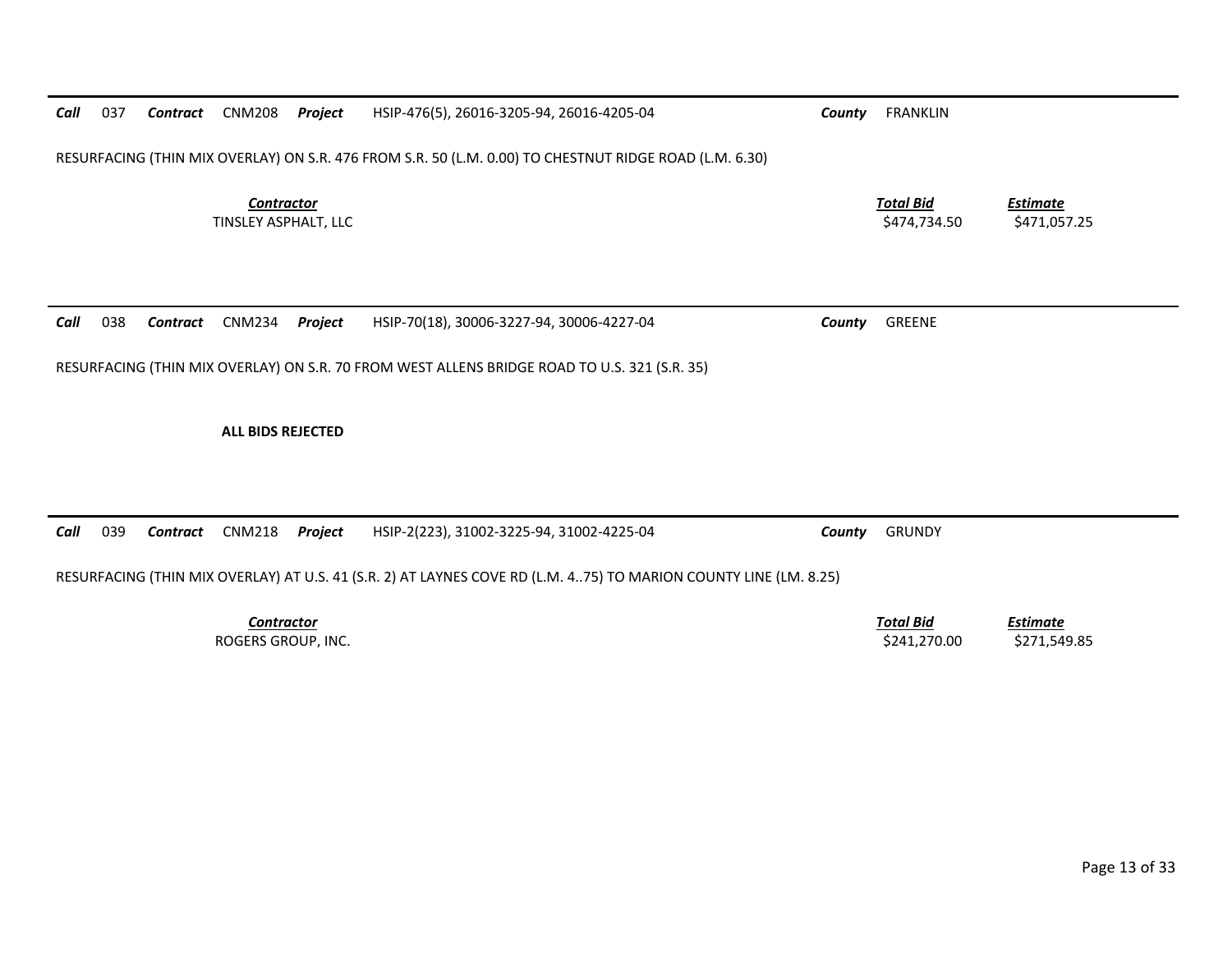| Call<br>040<br><b>CNM144</b><br>Contract<br>Project                  | HPP-34(81), 32004-3222-14                    | <b>HAMBLEN</b><br>County           |                                   |
|----------------------------------------------------------------------|----------------------------------------------|------------------------------------|-----------------------------------|
| INTERCHANGE IMPROVEMENTS ON U.S. 11E (S.R. 34) AT U.S. 25E (S.R. 32) |                                              |                                    |                                   |
| <b>Contractor</b><br>APAC-ATLANTIC, INC.                             |                                              | <b>Total Bid</b><br>\$1,308,900.60 | <b>Estimate</b><br>\$1,091,048.50 |
| 041<br><b>CNM217</b><br>Call<br>Project<br>Contract                  | HSIP-312(14), 33058-3202-94, 33058-4202-04   | <b>HAMILTON</b><br>County          |                                   |
| RESURFACING ON S.R. 312 FROM S.R. 58 TO BRADLEY COUNTY LINE          |                                              |                                    |                                   |
| Contractor<br>TALLEY CONSTRUCTION COMPANY, INC.                      |                                              | <b>Total Bid</b><br>\$509,537.26   | <b>Estimate</b><br>\$447,932.10   |
| Call<br>042<br><b>CNM102</b><br>Contract<br>Project                  | NH/HSIP-27(48), 33033-8211-14, 33033-3211-94 | County<br><b>HAMILTON</b>          |                                   |
| RESURFACING ON U.S. 27 (S.R. 27) FROM FOUST ST TO GA STATE LINE      |                                              |                                    |                                   |
| <b>Contractor</b><br>TALLEY CONSTRUCTION COMPANY, INC.               |                                              | <b>Total Bid</b><br>\$1,626,923.46 | <b>Estimate</b><br>\$1,523,207.30 |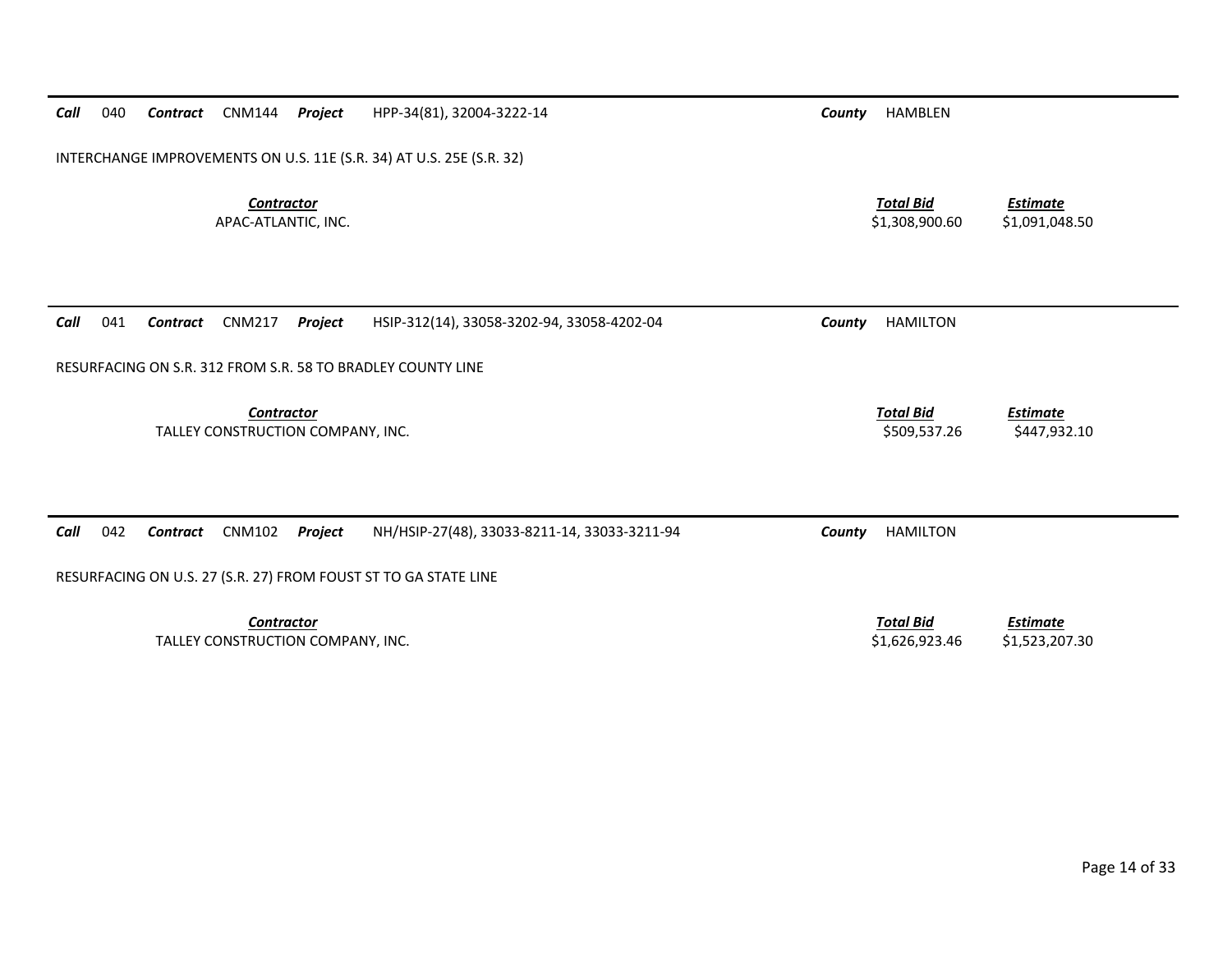| Call | 043                                        | Contract | <b>CNM139</b>                                                                                                                                                | <b>Project</b> | 33960-3501-04                                                                                               | County                             | <b>HAMILTON</b>                    |                                   |  |  |  |  |  |
|------|--------------------------------------------|----------|--------------------------------------------------------------------------------------------------------------------------------------------------------------|----------------|-------------------------------------------------------------------------------------------------------------|------------------------------------|------------------------------------|-----------------------------------|--|--|--|--|--|
|      |                                            |          |                                                                                                                                                              |                | THE CONSTRUCTION OF A SIA ROUTE SERVING VOLKSWAGEN GROUP OF AMERICA, INCLUDING GRADING, DRAINAGE AND PAVING |                                    |                                    |                                   |  |  |  |  |  |
|      |                                            |          | <b>Contractor</b><br>WRIGHT BROTHERS CONSTRUCTION COMPANY, INC.                                                                                              |                |                                                                                                             | <b>Total Bid</b><br>\$5,449,388.70 | <b>Estimate</b><br>\$5,674,329.11  |                                   |  |  |  |  |  |
| Call | 044                                        | Contract | <b>CNM195</b>                                                                                                                                                | Project        | NH-I-098-2(13), 98027-3186-44                                                                               | County                             | <b>HAMILTON &amp; BRADLEY</b>      |                                   |  |  |  |  |  |
|      |                                            |          |                                                                                                                                                              |                | THE EXPANSION OF THE CHATTANOOGA INTELLIGENT TRANSPORTATION SYSTEM (ITS) ON I-75                            |                                    |                                    |                                   |  |  |  |  |  |
|      | Contractor<br>NABCO ELECTRIC COMPANY, INC. |          |                                                                                                                                                              |                |                                                                                                             |                                    | <b>Total Bid</b><br>\$1,343,145.50 | <b>Estimate</b><br>\$1,553,432.50 |  |  |  |  |  |
|      |                                            |          |                                                                                                                                                              |                |                                                                                                             |                                    |                                    |                                   |  |  |  |  |  |
| Call | 045                                        | Contract | <b>CNM206</b>                                                                                                                                                | <b>Project</b> | HSIP-100(61), 35006-3202-94, HSIP-15(173), 35001-3267-94, 35006-<br>4202-04, 35001-4267-04                  | County                             | HARDEMAN                           |                                   |  |  |  |  |  |
|      |                                            |          | RESURFACING (THIN MIX OVERLAY) ON U.S. 64 (S.R. 15) FROM FAYETTE CO LINE TO CLEAR CREEK AND ON S.R. 100 FROM U.S.64BR (WEST MAIN ST) TO U.S. 64BR (EAST MAIN |                |                                                                                                             |                                    |                                    |                                   |  |  |  |  |  |

*Contractor*STANDARD CONSTRUCTION

ST)

 *Total Bid Estimate* COMPANY, INC. \$2,217,989.26 \$2,194,497.75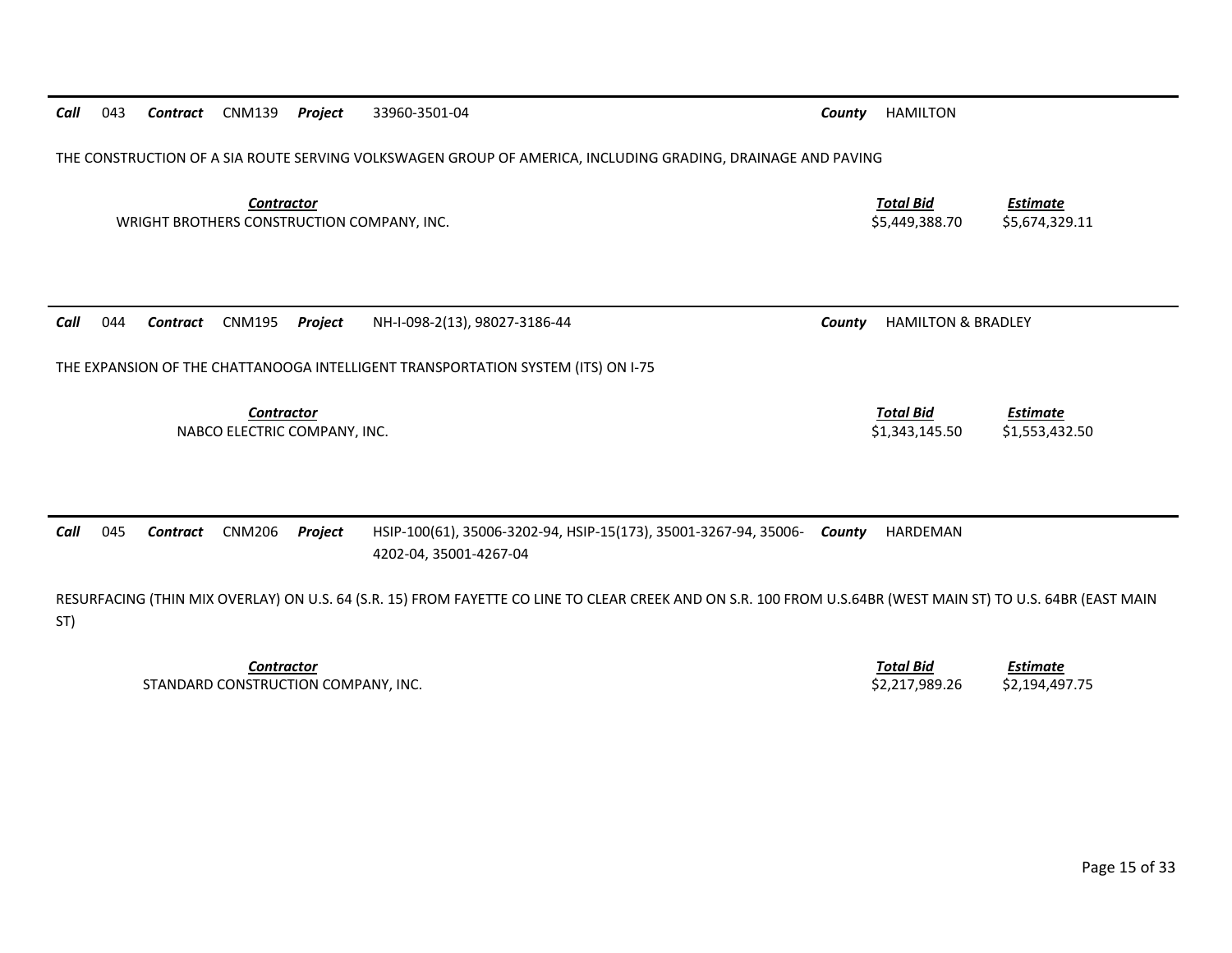| Call | 046                                                                                             | Contract | <b>CNM240</b> | Project | HSIP-57(44), 35005-3248-94, 35005-4248-04                                            | County | HARDEMAN                         |                                 |  |  |
|------|-------------------------------------------------------------------------------------------------|----------|---------------|---------|--------------------------------------------------------------------------------------|--------|----------------------------------|---------------------------------|--|--|
|      |                                                                                                 |          |               |         | RESURFACING (THIN MIX OVERLAY) ON S.R. 57 FROM S.R. 125 TO MCNAIRY COUNTY LINE       |        |                                  |                                 |  |  |
|      | <b>Contractor</b><br>STANDARD CONSTRUCTION COMPANY, INC.                                        |          |               |         |                                                                                      |        |                                  | <b>Estimate</b><br>\$686,820.00 |  |  |
| Call | 047                                                                                             | Contract | <b>CNM241</b> | Project | HSIP-1(309), 37070-3229-94, 37070-4229-04                                            | County | <b>HAWKINS</b>                   |                                 |  |  |
|      |                                                                                                 |          |               |         | RESURFACING (THIN MIX OVERLAY) ON U.S. 11W (S.R. 1) FROM WEST MAIN STREET TO S.R. 70 |        |                                  |                                 |  |  |
|      | <b>Contractor</b><br>W-L CONSTRUCTION & PAVING, INC.                                            |          |               |         |                                                                                      |        | <b>Total Bid</b><br>\$840,480.12 | <b>Estimate</b><br>\$757,805.50 |  |  |
| Call | 048                                                                                             | Contract | <b>CNM247</b> | Project | IM/NH-40-1(319), 38001-3192-44, IM/NH-40-1(320), 38001-3193-<br>44                   | County | <b>HAYWOOD</b>                   |                                 |  |  |
|      | CONSTRUCTION IMPROVEMENTS ON 1-40 AT THE INTERSECTION OF S.R. 76 AND AT THE WEIGH STATION RAMPS |          |               |         |                                                                                      |        |                                  |                                 |  |  |

**WITHDRAWN**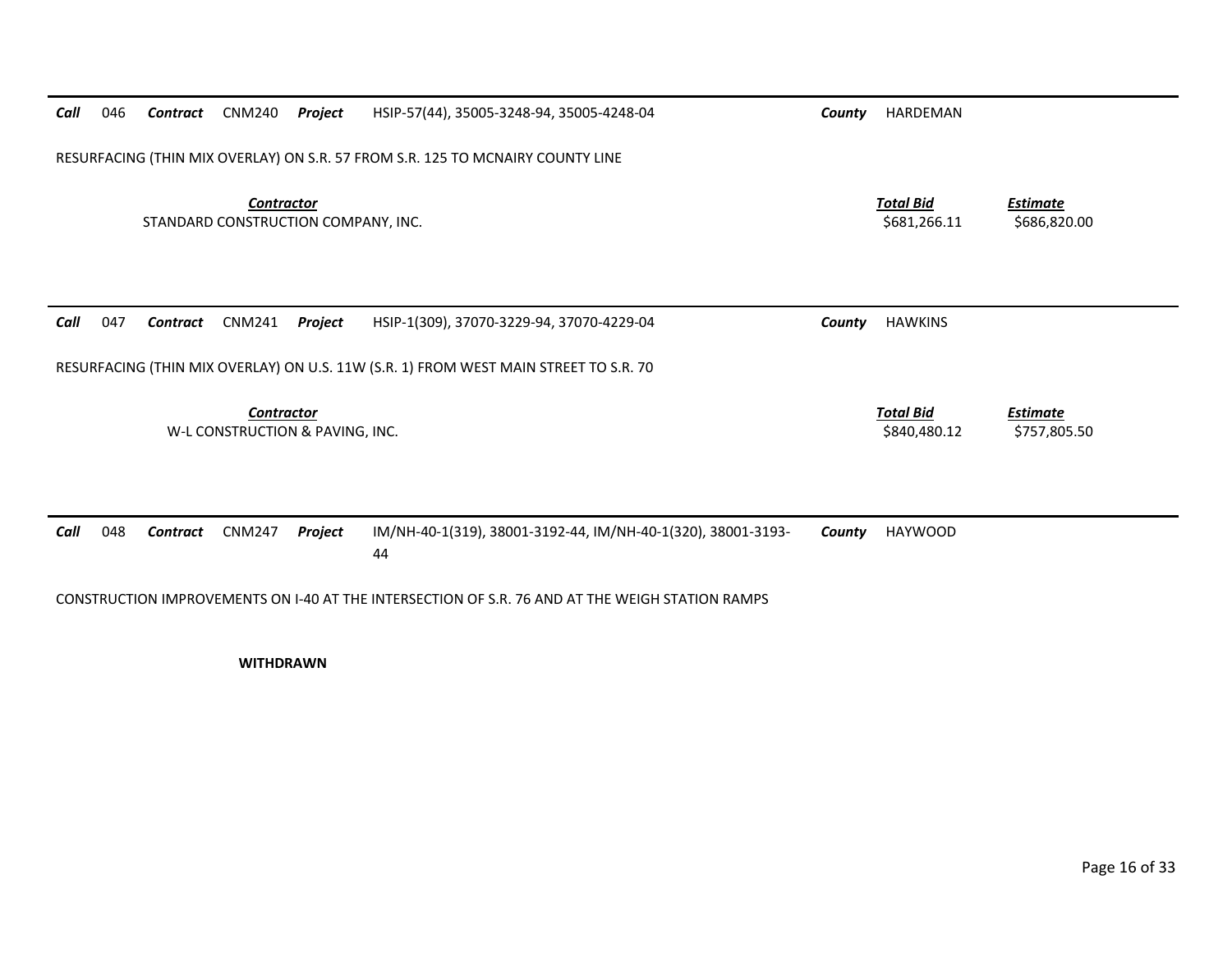| BRIDGE REPAIR ON S.R. 22 OVER I-40 (L.M. 21.12)                                                  |        |                                  |                                   |  |  |  |  |  |  |  |
|--------------------------------------------------------------------------------------------------|--------|----------------------------------|-----------------------------------|--|--|--|--|--|--|--|
| <b>Contractor</b><br>THOMSON & THOMSON, INC.                                                     |        | <b>Total Bid</b><br>\$373,197.38 | <b>Estimate</b><br>\$473,378.00   |  |  |  |  |  |  |  |
| 050<br>Call<br><b>CNM251</b><br>Project<br>39009-4223-04<br><b>Contract</b>                      | County | <b>HENDERSON</b>                 |                                   |  |  |  |  |  |  |  |
| BRIDGE REPAIR ON S.R. 104 OVER THE BEECH RIVER (L.M. 18.20)                                      |        |                                  |                                   |  |  |  |  |  |  |  |
| <b>Contractor</b><br>THOMSON & THOMSON, INC.                                                     |        | <b>Total Bid</b><br>\$308,711.20 | <b>Estimate</b><br>\$343,424.75   |  |  |  |  |  |  |  |
|                                                                                                  |        |                                  |                                   |  |  |  |  |  |  |  |
| 051<br>Call<br><b>CNM189</b><br>HSIP-48(46), 41005-3239-94, 41005-4239-04<br>Contract<br>Project | County | <b>HICKMAN</b>                   |                                   |  |  |  |  |  |  |  |
| RESURFACING ON S.R. 48 FROM S.R. 100 TO WEBB AVENUE AT THE TOWN SQUARE                           |        |                                  |                                   |  |  |  |  |  |  |  |
| <b>Contractor</b><br>EUBANK ASPHALT PAVING & SEALING                                             |        | <b>Total Bid</b><br>\$842,822.00 | <b>Estimate</b><br>\$1,060,628.65 |  |  |  |  |  |  |  |

*Call* 049 *Contract* CNM176 *Project* 39001‐4172‐04 *County* HENDERSON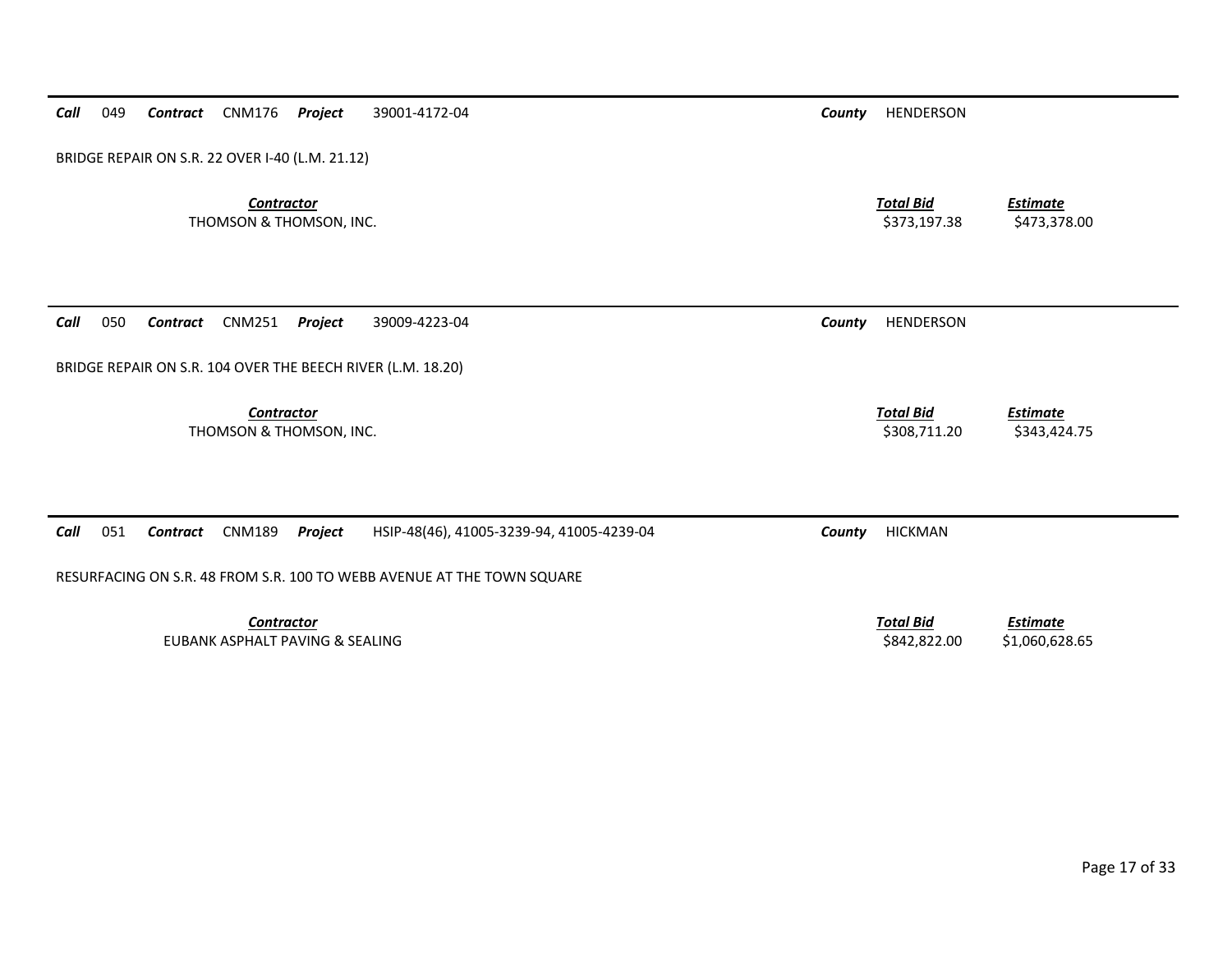|  |  | Call 052 Contract CNM159 Project HSIP-7(28), 41054-3214-94, 41054-4215-04, 41054-4214-04 |
|--|--|------------------------------------------------------------------------------------------|
|  |  |                                                                                          |

*County* **HICKMAN** 

RESURFACING ON S.R. 7 FROM THE MAURY COUNTY LINE TO NORTH LICK CREEK ROAD

*Contractor Total Bid*EUBANK ASPHALT PAVING &

 *Estimate* \$1,022,419.00 \$1,200,575.05

| Call | 053 | <b>Contract</b> CNM109 <b>Project</b> | 43066-4201-04, STP/HSIP-1(305), 43004-8222-14, 43004-3222-94,   | <b>County</b> HUMPHREYS |
|------|-----|---------------------------------------|-----------------------------------------------------------------|-------------------------|
|      |     |                                       | STP/HSIP-13(48), 43066-8201-14, 43066-3201-94, STP/HSIP-13(49), |                         |
|      |     |                                       | 43005-3243-94, 43005-8243-14                                    |                         |

RESURFACING ON U.S. 70 (S.R. 1) FROM WILLIAM J. PEELER RD TO DICKSON CO LINE AND ON S.R. 13 SPUR FROM S.R. 13 TO U.S. 70 (S.R. 1) AND FROM S.R. 13 SPUR TO TRACE CREEK BRIDGE

> *Contractor Total Bid*EUBANK ASPHALT PAVING &

 *Estimate* \$1,211,841.00 \$1,308,192.15

|  |  |  |  |  | Call 054 Contract CNM214 Project HSIP-135(17), 44008-3230-94, 44008-4230-04 |  | <b>County</b> JACKSON |
|--|--|--|--|--|-----------------------------------------------------------------------------|--|-----------------------|
|--|--|--|--|--|-----------------------------------------------------------------------------|--|-----------------------|

RESURFACING (THIN MIX OVERLAY) ON S.R. 135 FROM PUTNAM COUNTY LINE TO SPRING CREEK ROAD

*Contractor*LOJAC ENTERPRISES, INC. \$611,491.95 \$587,228.25

 *Total BidEstimate*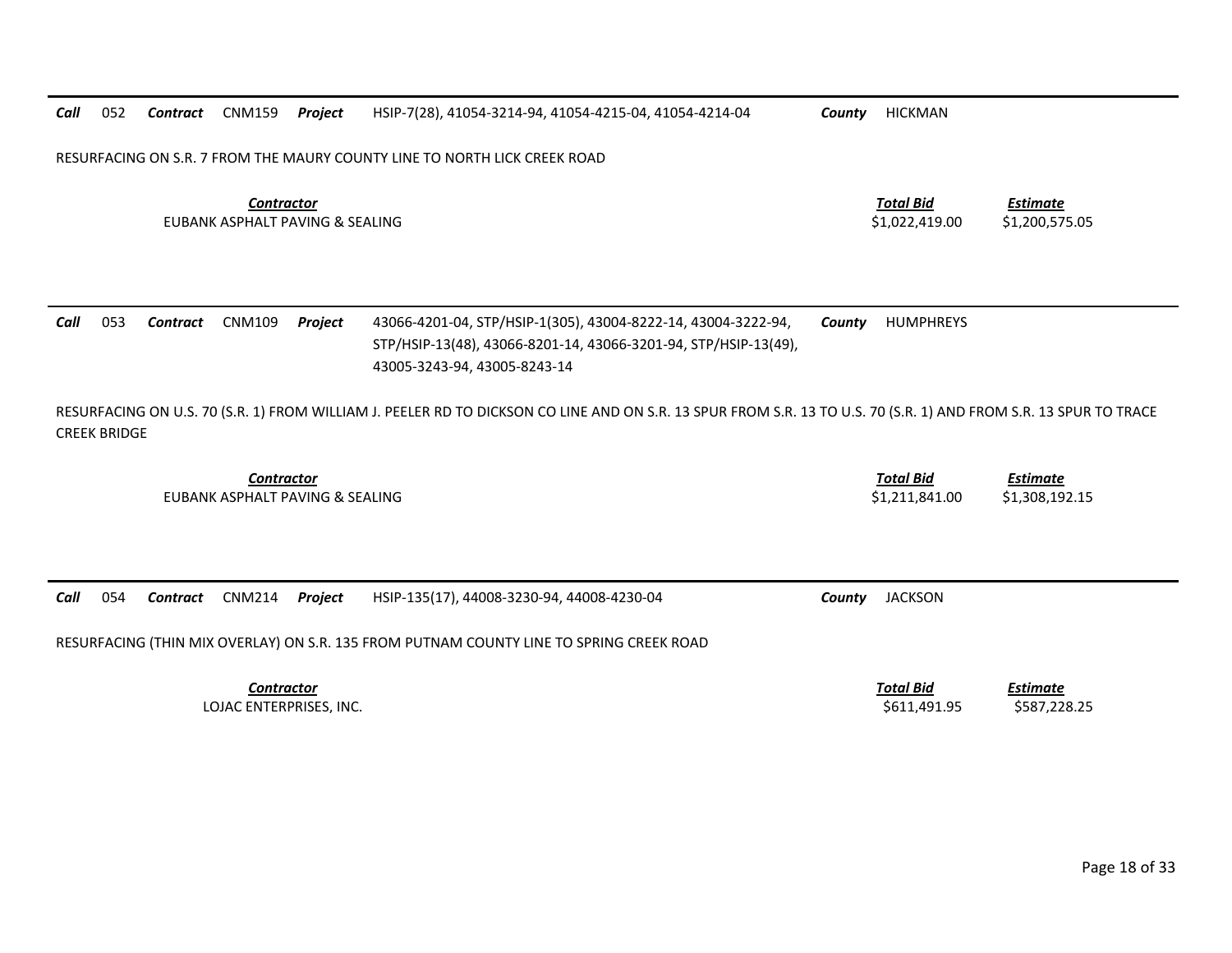RESURFACING (THIN MIX OVERLAY) ON S.R. 66 FROM U.S. 25W (U.S. 70, S.R. 9) TO HAMBLEN COUNTY LINE *Contractor Total Bid Estimate* APAC-ATLANTIC, INC. \$1,162,181.60 \$1,160,158.50 \$1,162,181.60

NEW CONSTRUCTION ON SR 66 FROM I‐81 TO SR 160 IN MORRISTOWN INCLUDING GRADING, DRAINAGE, CONCRETE BULB‐TEE BEAM BRIDGE, CONCRETE I‐BEAM BRIDGE AND PAVING

*Contract* CNM089 *Project* STP/HPP‐66(44), 45009‐3213‐14, 32006‐3233‐14 *County* JEFFERSON & HAMBLEN

*Contractor*CHARLES BLALOCK &

*Call*

*Call*

055

056

*Call* 057*Contract* CNM193 *Project* HSIP‐1124(2), 47947‐3432‐94 *County* KNOX

MISCELLANEOUS SAFETY IMPROVEMENTS ON STRAWBERRY PLAINS RD AT THE INTERSECTION OF BRAKEBILL ROAD

**ALL BIDS REJECTED**

*Total Bid*

*Estimate*

S43,048,750.69 \$46,487,952,28

*Contract* CNM248 *Project* HSIP‐66(47), 45009‐3214‐94, 45009‐4214‐04 *County* JEFFERSON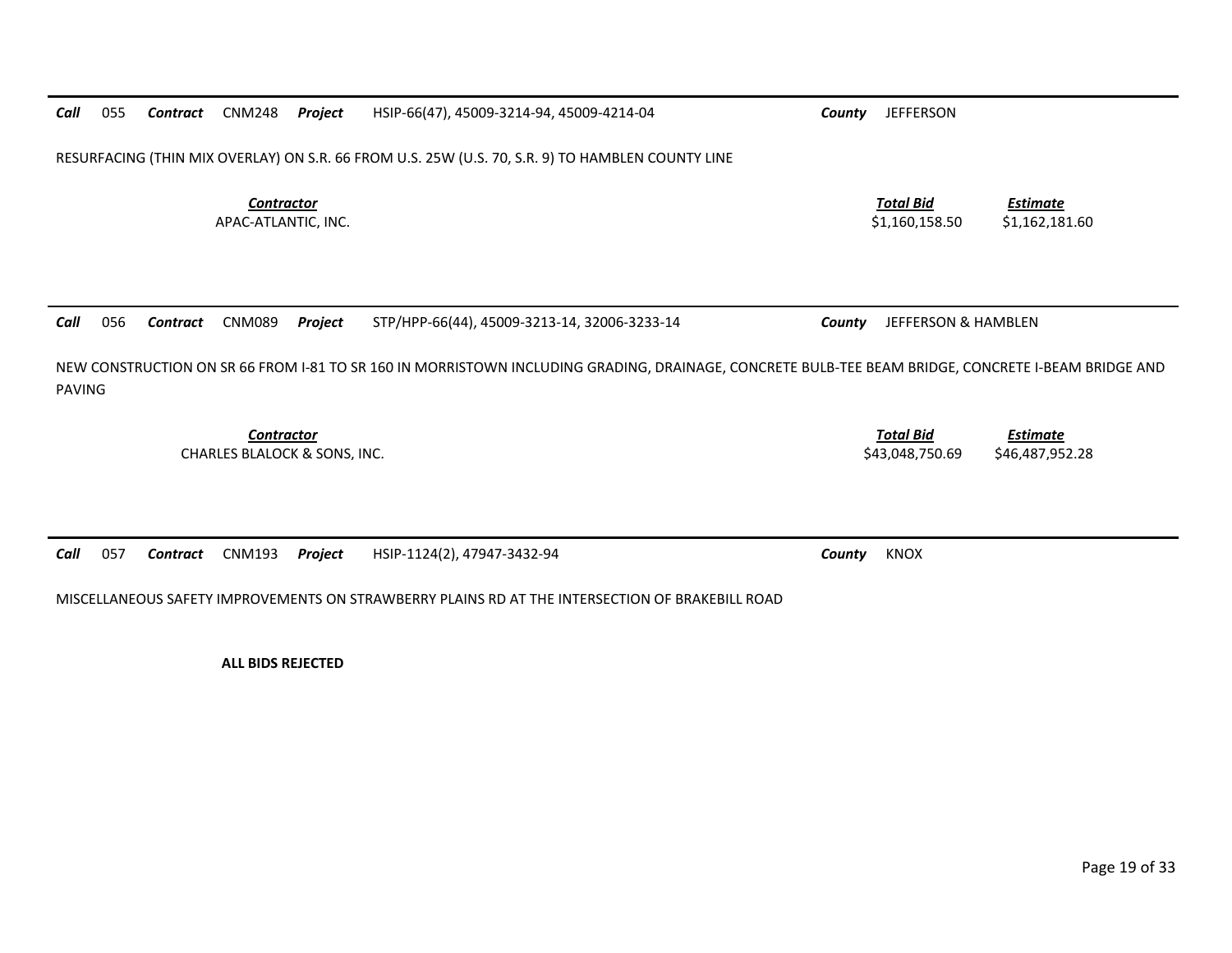| Call                                                 | 058                                                                                                                                                               | Contract | <b>CNM239</b>                            | Project | HSIP-131(30), 47027-3221-94, 47027-4221-04                                 | County                             | <b>KNOX</b>                       |                                 |  |
|------------------------------------------------------|-------------------------------------------------------------------------------------------------------------------------------------------------------------------|----------|------------------------------------------|---------|----------------------------------------------------------------------------|------------------------------------|-----------------------------------|---------------------------------|--|
|                                                      | RESURFACING (THIN MIX OVERLAY) ON S.R. 131 FROM S.R. 331 TO THE UNION COUNTY LINE                                                                                 |          |                                          |         |                                                                            |                                    |                                   |                                 |  |
|                                                      |                                                                                                                                                                   |          | <b>Contractor</b><br>APAC-ATLANTIC, INC. |         |                                                                            |                                    | <b>Total Bid</b><br>\$543,597.70  | <b>Estimate</b><br>\$564,017.60 |  |
| Call                                                 | 059                                                                                                                                                               | Contract | <b>CNM198</b>                            | Project | NH-I-098-1(14), 98017-3132-44, NH-I-098-1(15), 47954-3140-44               | County                             | KNOX, LOUDON, ETC.                |                                 |  |
|                                                      | KNOXVILLE SMARTWAY INTELLIGENT TRANSPORTATION SYSTEM(ITS) EXPANSION ON I-40 AND I-75 AND COMMUNICATIONS UPGRADES ON VARIOUS INTERSTATE AND STATE<br><b>ROUTES</b> |          |                                          |         |                                                                            |                                    |                                   |                                 |  |
| <b>Contractor</b><br>STANSELL ELECTRIC COMPANY, INC. |                                                                                                                                                                   |          |                                          |         |                                                                            | <b>Total Bid</b><br>\$5,584,270.16 | <b>Estimate</b><br>\$5,728,844.83 |                                 |  |
| Call                                                 | 060                                                                                                                                                               | Contract | <b>CNM185</b>                            | Project | HSIP-10(54), 64001-3204-94, 52003-3217-94, 64001-4204-04,<br>52003-4217-04 | County                             | LINCOLN & MOORE                   |                                 |  |
|                                                      | RESURFACING (THIN MIX OVERLAY) ON U.S. 231 (S.R. 10) FROM COLD SPRINGS ROAD TO BEDFORD COUNTY LINE                                                                |          |                                          |         |                                                                            |                                    |                                   |                                 |  |
|                                                      |                                                                                                                                                                   |          | <b>Contractor</b><br>LINCOLN PAVING, LLC |         |                                                                            |                                    | <b>Total Bid</b><br>\$729,997.86  | <b>Estimate</b><br>\$647,589.00 |  |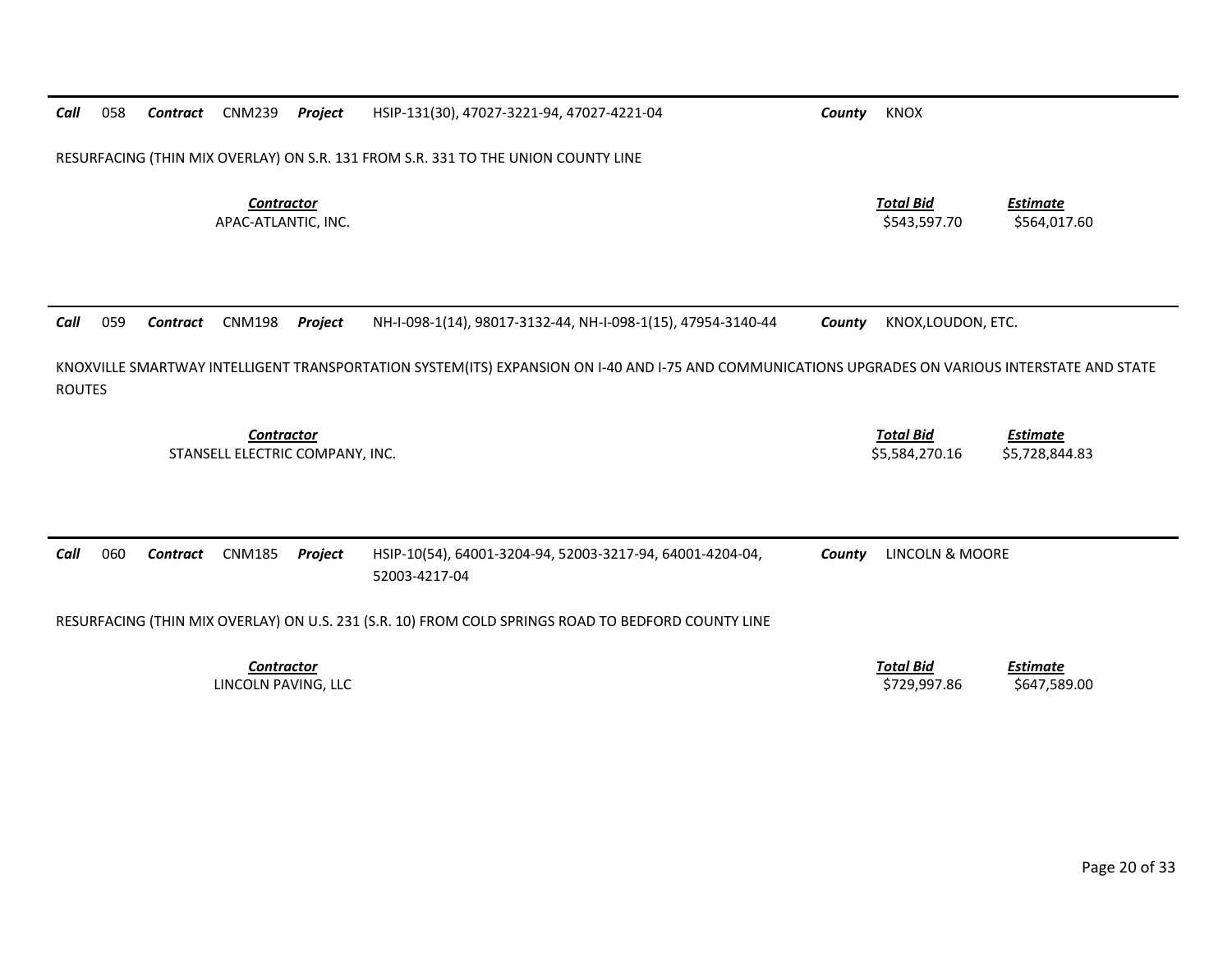| Call | 061                                                                                                             | Contract        | <b>CNM243</b>                                        | Project        | HRRR/HSIP-5300(21), 53945-3482-94                                                         | County | LOUDON                             |                                   |  |
|------|-----------------------------------------------------------------------------------------------------------------|-----------------|------------------------------------------------------|----------------|-------------------------------------------------------------------------------------------|--------|------------------------------------|-----------------------------------|--|
|      | MISCELLANEOUS SAFETY IMPROVEMENTS ON VARIOUS LOCAL ROADS IN LOUDON COUNTY                                       |                 |                                                      |                |                                                                                           |        |                                    |                                   |  |
|      |                                                                                                                 |                 | <b>Contractor</b><br>SUPERIOR PAVEMENT MARKING, INC. |                |                                                                                           |        | <b>Total Bid</b><br>\$255,570.50   | <b>Estimate</b><br>\$338,038.20   |  |
| Call | 062                                                                                                             | <b>Contract</b> | <b>CNM244</b>                                        | Project        | 53952-3544-04                                                                             | County | LOUDON                             |                                   |  |
|      | STATE INDUSTRIAL ACCESS (SIA) ROUTE SERVING DEL CONCA IN THE SUGAR LIMB INDUSTRIAL PARK                         |                 |                                                      |                |                                                                                           |        |                                    |                                   |  |
|      |                                                                                                                 |                 | Contractor<br><b>J &amp; M GRADING DIVISION LLC</b>  |                |                                                                                           |        | <b>Total Bid</b><br>\$1,270,338.90 | <b>Estimate</b><br>\$1,469,830.23 |  |
|      |                                                                                                                 |                 |                                                      |                |                                                                                           |        |                                    |                                   |  |
| Call | 063                                                                                                             | Contract        | <b>CNM188</b>                                        | <b>Project</b> | HSIP-141(31), 85006-3209-94, HSIP-151(5), 56009-3211-94, 85006-<br>4209-04, 56009-4211-04 | County | <b>MACON &amp; TROUSDALE</b>       |                                   |  |
|      | RESURFACING (THIN MIX OVERLAY) ON S.R. 151 AT CLAY CO LINE TO S.R. 56 AND ON SR 141 FROM MACON CO LINE TO SR 10 |                 |                                                      |                |                                                                                           |        |                                    |                                   |  |
|      |                                                                                                                 |                 | <b>Contractor</b><br>LOJAC ENTERPRISES, INC.         |                |                                                                                           |        | <b>Total Bid</b><br>\$541,227.00   | <b>Estimate</b><br>\$495,912.60   |  |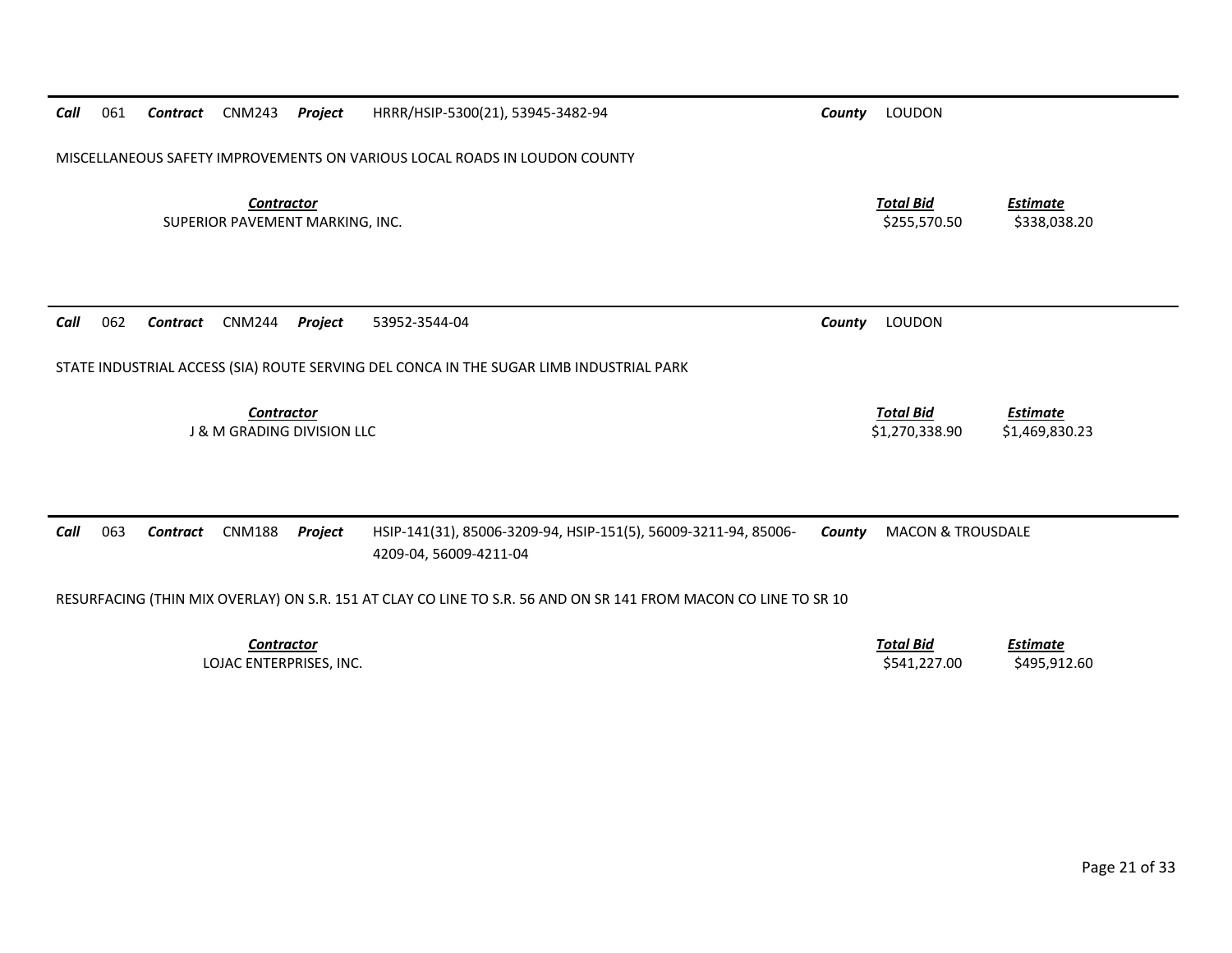| BRIDGE REPAIR ON OLD MEDINA ROAD (CAMPBELL ST) OVER I-40 (L.M. 2.78)                             |                                    |                                   |  |  |  |  |  |  |  |
|--------------------------------------------------------------------------------------------------|------------------------------------|-----------------------------------|--|--|--|--|--|--|--|
| <b>Contractor</b><br>DEMENT CONSTRUCTION COMPANY, LLC                                            | <b>Total Bid</b><br>\$299,090.80   | <b>Estimate</b><br>\$377,264.00   |  |  |  |  |  |  |  |
| 065<br><b>CNM209</b><br>HSIP-2(221), 58002-3235-94, 58002-4235-04<br>Contract<br>Project<br>Call | <b>MARION</b><br>County            |                                   |  |  |  |  |  |  |  |
| RESURFACING ON U.S. 41 (U.S. 64, U.S. 72, S. R. 2) FROM MCBRIEN LANE TO THE HAMILTON COUNTY LINE |                                    |                                   |  |  |  |  |  |  |  |
| Contractor<br>TINSLEY ASPHALT, LLC                                                               | <b>Total Bid</b><br>\$909,991.04   | <b>Estimate</b><br>\$939,533.30   |  |  |  |  |  |  |  |
| 066<br><b>CNM018</b><br>59017-3218-04<br>Call<br><b>Contract</b><br>Project                      | MARSHALL<br>County                 |                                   |  |  |  |  |  |  |  |
| BRIDGE REPAIR ON S.R. 272 OVER THE DUCK RIVER (L.M. 17.91)                                       |                                    |                                   |  |  |  |  |  |  |  |
| <b>Contractor</b><br>JAMISON CONSTRUCTION, LLC                                                   | <b>Total Bid</b><br>\$1,274,188.04 | <b>Estimate</b><br>\$1,290,132.25 |  |  |  |  |  |  |  |

*Call* 064 *Contract* CNM245 *Project* 57030‐4120‐04 *County* MADISON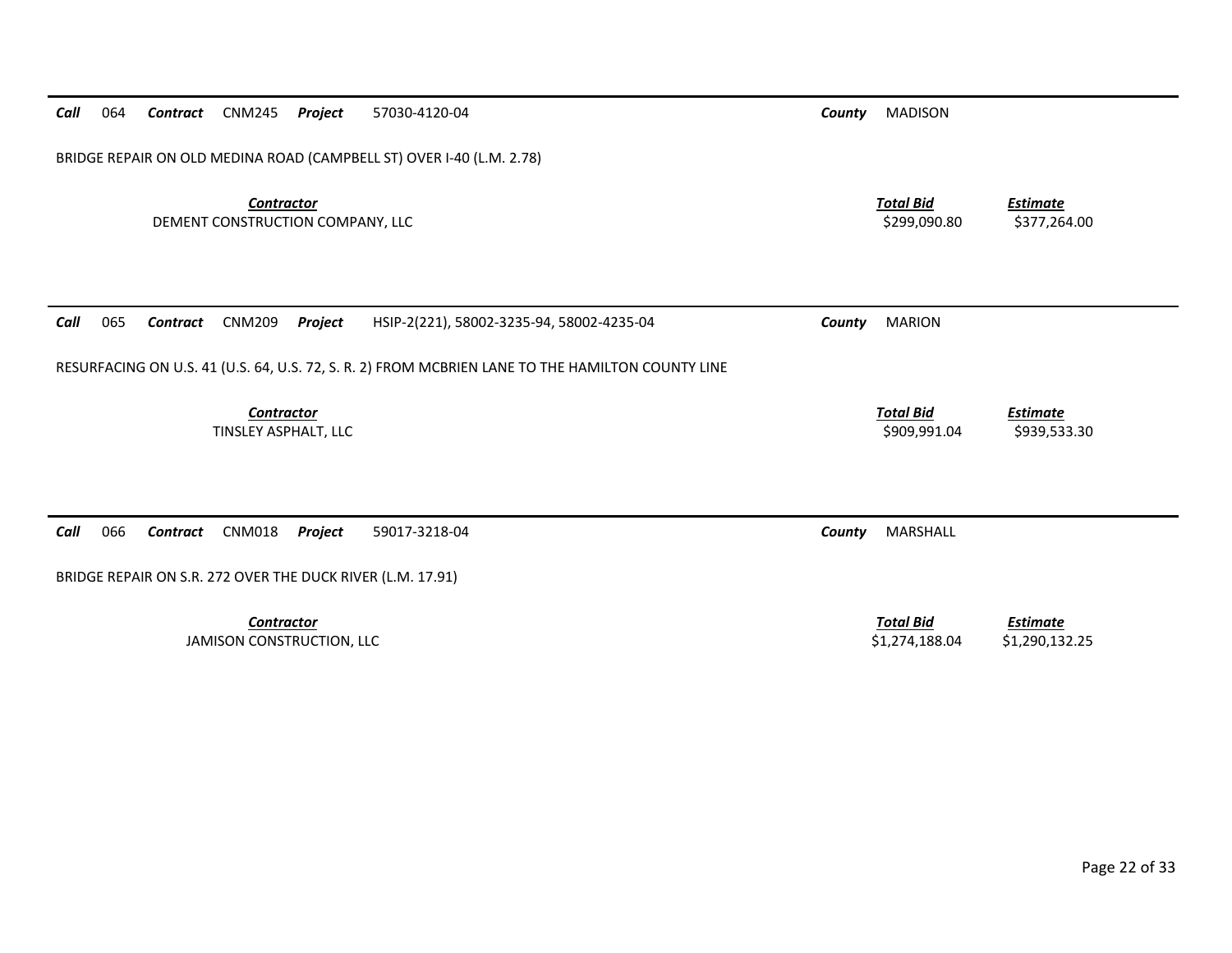| THE CONSTRUCTION OF A WELDED STEEL PLATE GIRDER BRIDGE ON US 431 (SR 106) OVER THE DUCK RIVER, AND MISCELLANEOUS SAFETY IMPROVEMENTS ON US 431 (SR 106,<br><b>FRANKLIN PIKE)</b> |                                                                         |  |  |  |  |  |  |  |
|----------------------------------------------------------------------------------------------------------------------------------------------------------------------------------|-------------------------------------------------------------------------|--|--|--|--|--|--|--|
| <b>Contractor</b><br>DEMENT CONSTRUCTION COMPANY, LLC                                                                                                                            | <b>Total Bid</b><br><b>Estimate</b><br>\$4,795,533.11<br>\$5,244,021.84 |  |  |  |  |  |  |  |
| 068<br><b>CNM162</b><br>HSIP-243(89), 60002-3293-94, 60002-4293-04<br>Call<br>Project<br><b>Contract</b>                                                                         | <b>MAURY</b><br>County                                                  |  |  |  |  |  |  |  |
| RESURFACING ON S.R. 243 FROM REDWOOD CIRCLE TO S.R. 50                                                                                                                           |                                                                         |  |  |  |  |  |  |  |
| <b>Contractor</b><br>ROGERS GROUP, INC.                                                                                                                                          | <b>Total Bid</b><br><b>Estimate</b><br>\$841,920.90<br>\$910,747.20     |  |  |  |  |  |  |  |
| 069<br>Call<br><b>CNM186</b><br>Project<br>STP/HSIP-50(49), 60008-8239-14, 60008-3239-94<br><b>Contract</b>                                                                      | <b>MAURY</b><br>County                                                  |  |  |  |  |  |  |  |
| RESURFACING (THIN MIX OVERLAY) ON S.R. 50 FROM SEAVY HIGHT ROAD TO MARSHALL COUNTY LINE                                                                                          |                                                                         |  |  |  |  |  |  |  |
| <b>Contractor</b><br>ROGERS GROUP, INC.                                                                                                                                          | <b>Total Bid</b><br><b>Estimate</b><br>\$543,630.77<br>\$577,914.40     |  |  |  |  |  |  |  |

**BR-STP-106(12), 59011-3215-94, 60014-3215-04 County** MARSHALL & MAURY

*Call* 067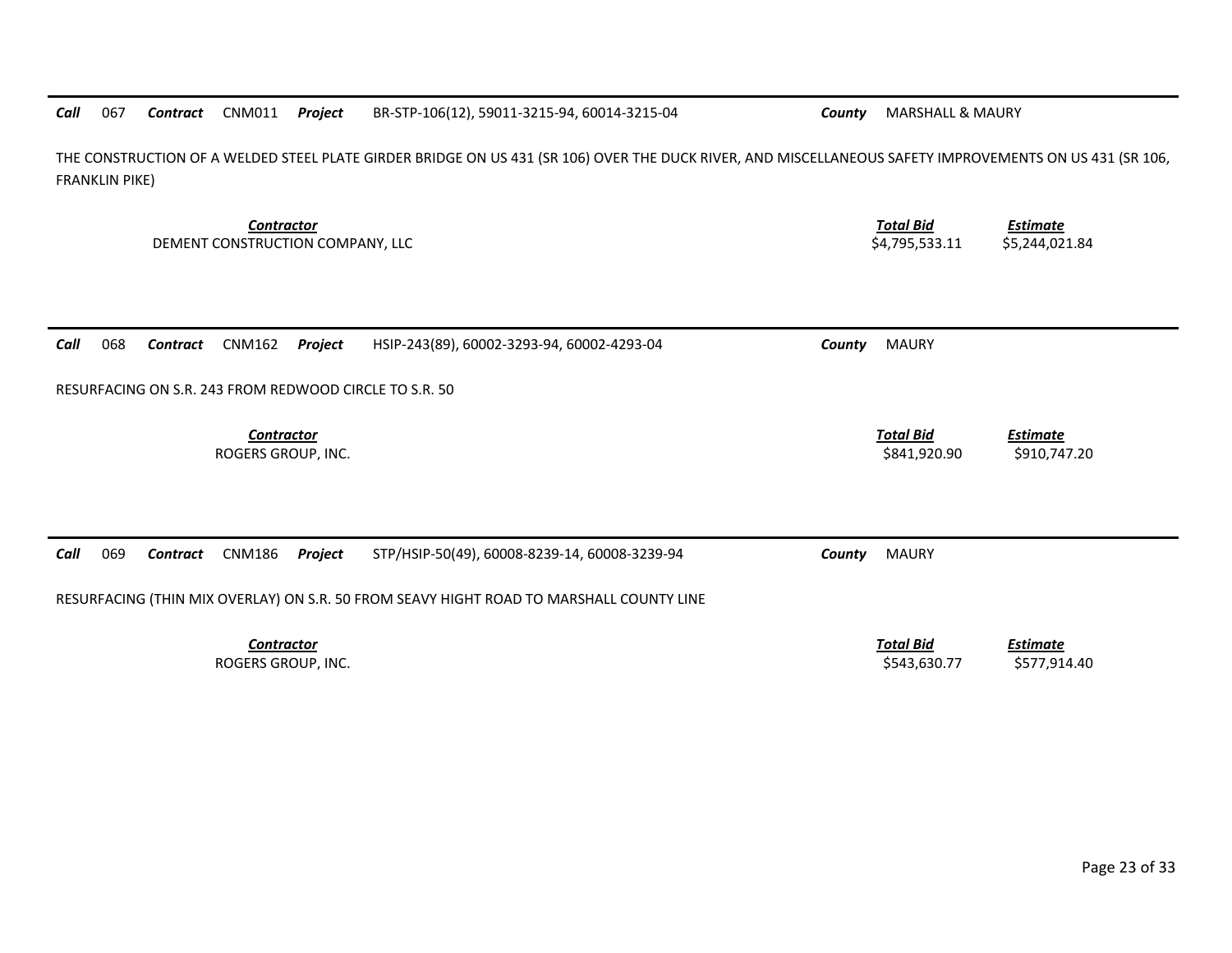| Call                             | 070                                                                                   | Contract        | <b>CNM207</b>                                        | Project | HSIP-22(68), 55005-3209-94, 55005-4209-04                           | County | <b>MCNAIRY</b>                   |                                 |  |  |
|----------------------------------|---------------------------------------------------------------------------------------|-----------------|------------------------------------------------------|---------|---------------------------------------------------------------------|--------|----------------------------------|---------------------------------|--|--|
|                                  | RESURFACING (THIN MIX OVERLAY) ON S.R. 22 FROM SR-57 TO HARDIN COUNTY LINE            |                 |                                                      |         |                                                                     |        |                                  |                                 |  |  |
|                                  | <b>Contractor</b><br>STANDARD CONSTRUCTION COMPANY, INC.                              |                 |                                                      |         |                                                                     |        | <b>Total Bid</b><br>\$313,646.70 | <b>Estimate</b><br>\$329,512.60 |  |  |
| Call                             | 071                                                                                   | Contract        | <b>CNM203</b>                                        | Project | HSIP-58(37), 61003-3258-94, 61003-4258-04                           | County | <b>MEIGS</b>                     |                                 |  |  |
|                                  |                                                                                       |                 |                                                      |         | RESURFACING ON S.R. 58 FROM RATLEDGE ROAD AND HEIRD ROAD TO S.R. 68 |        |                                  |                                 |  |  |
| Contractor<br>ROGERS GROUP, INC. |                                                                                       |                 |                                                      |         |                                                                     |        | <b>Total Bid</b><br>\$711,739.10 | <b>Estimate</b><br>\$696,654.25 |  |  |
| Call                             | 072                                                                                   | <b>Contract</b> | <b>CNM160</b>                                        | Project | HSIP-12(52), 63003-3222-94, 63003-4222-04                           | County | <b>MONTGOMERY</b>                |                                 |  |  |
|                                  | RESURFACING ON S.R. 12 FROM BIG MCADOO CREEK TO THE JUNCTION OF S.R. 76 AND U.S. 41A. |                 |                                                      |         |                                                                     |        |                                  |                                 |  |  |
|                                  |                                                                                       |                 | <b>Contractor</b><br>EUBANK ASPHALT PAVING & SEALING |         |                                                                     |        | <b>Total Bid</b><br>\$598,613.33 | <b>Estimate</b><br>\$642,877.45 |  |  |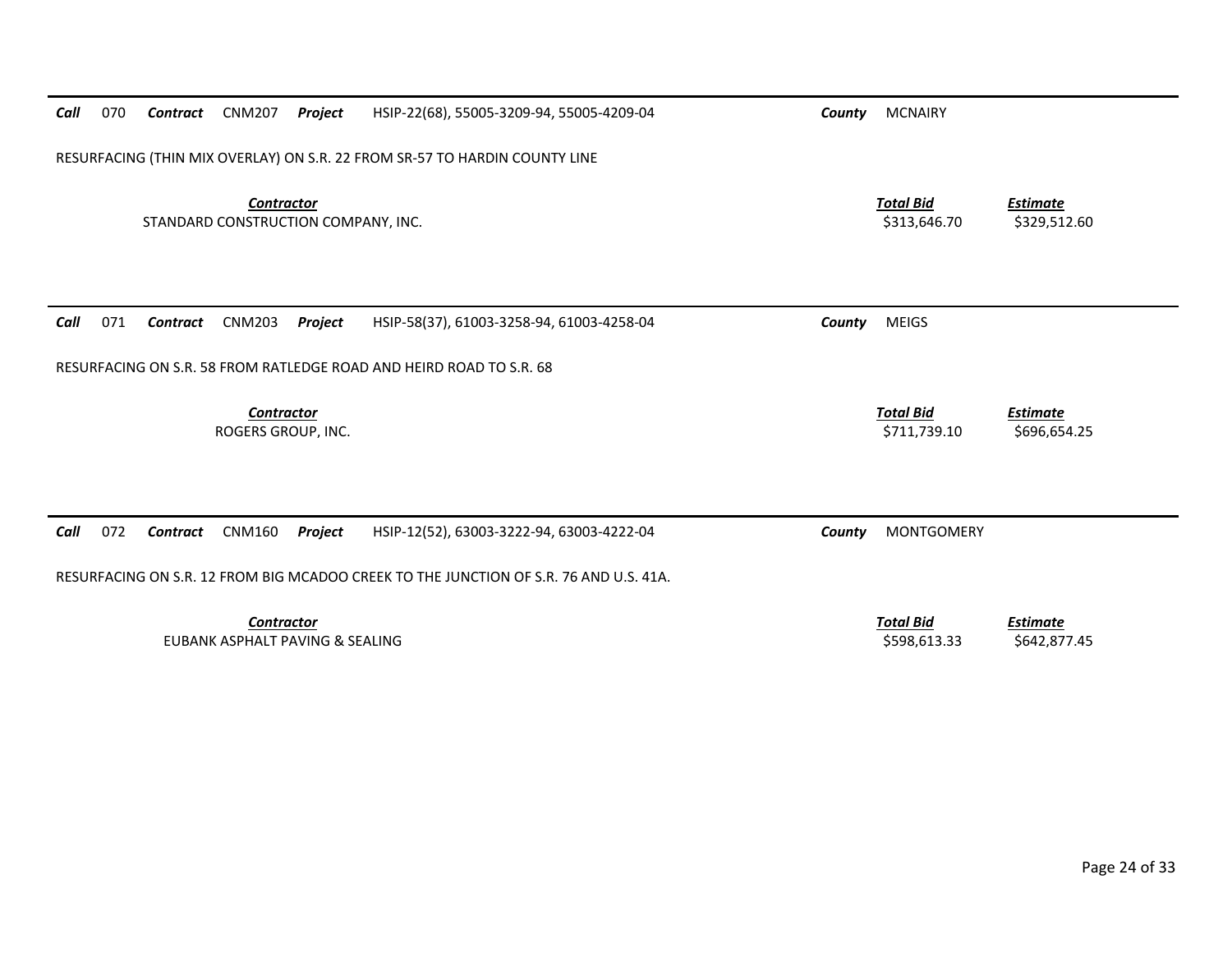| Call | 073                                                                                                       | Contract        | <b>CNM182</b>                            | Project | STP-SIP-130(21), 64007-3204-94                                                            | County                          | <b>MOORE</b>                       |                                   |  |
|------|-----------------------------------------------------------------------------------------------------------|-----------------|------------------------------------------|---------|-------------------------------------------------------------------------------------------|---------------------------------|------------------------------------|-----------------------------------|--|
|      | MISCELLANEOUS SAFETY IMPROVEMENTS ON S.R. 130 AT THE INTERSECTION OF FIVE POINTS ROAD & LEDFORD MILL ROAD |                 |                                          |         |                                                                                           |                                 |                                    |                                   |  |
|      |                                                                                                           |                 | <b>Contractor</b><br>LINCOLN PAVING, LLC |         |                                                                                           |                                 | <b>Total Bid</b><br>\$73,398.99    | <b>Estimate</b><br>\$75,383.25    |  |
| Call | 074                                                                                                       | <b>Contract</b> | <b>CNM246</b>                            | Project | HSIP-NHE-29(78), 65001-3265-94                                                            | County                          | <b>MORGAN</b>                      |                                   |  |
|      |                                                                                                           |                 |                                          |         | MISCELLANEOUS SAFETY IMPROVEMENTS ON U.S. 27 (S.R. 29) AT THE INTERSECTION OF MILL STREET |                                 |                                    |                                   |  |
|      | Contractor<br><b>J &amp; M GRADING DIVISION LLC</b>                                                       |                 |                                          |         |                                                                                           | <b>Total Bid</b><br>\$76,046.00 | <b>Estimate</b><br>\$70,320.50     |                                   |  |
| Call | 075                                                                                                       | Contract        | <b>CNM211</b>                            | Project | HSIP-111(85), 67001-3287-94, 67001-4287-04                                                | County                          | <b>OVERTON</b>                     |                                   |  |
|      | RESURFACING ON S.R. 111 FROM S.R. 293 TO HOWARD ROAD                                                      |                 |                                          |         |                                                                                           |                                 |                                    |                                   |  |
|      |                                                                                                           |                 | <b>Contractor</b><br>HIGHWAYS, INC.      |         |                                                                                           |                                 | <b>Total Bid</b><br>\$1,223,678.00 | <b>Estimate</b><br>\$1,165,875.50 |  |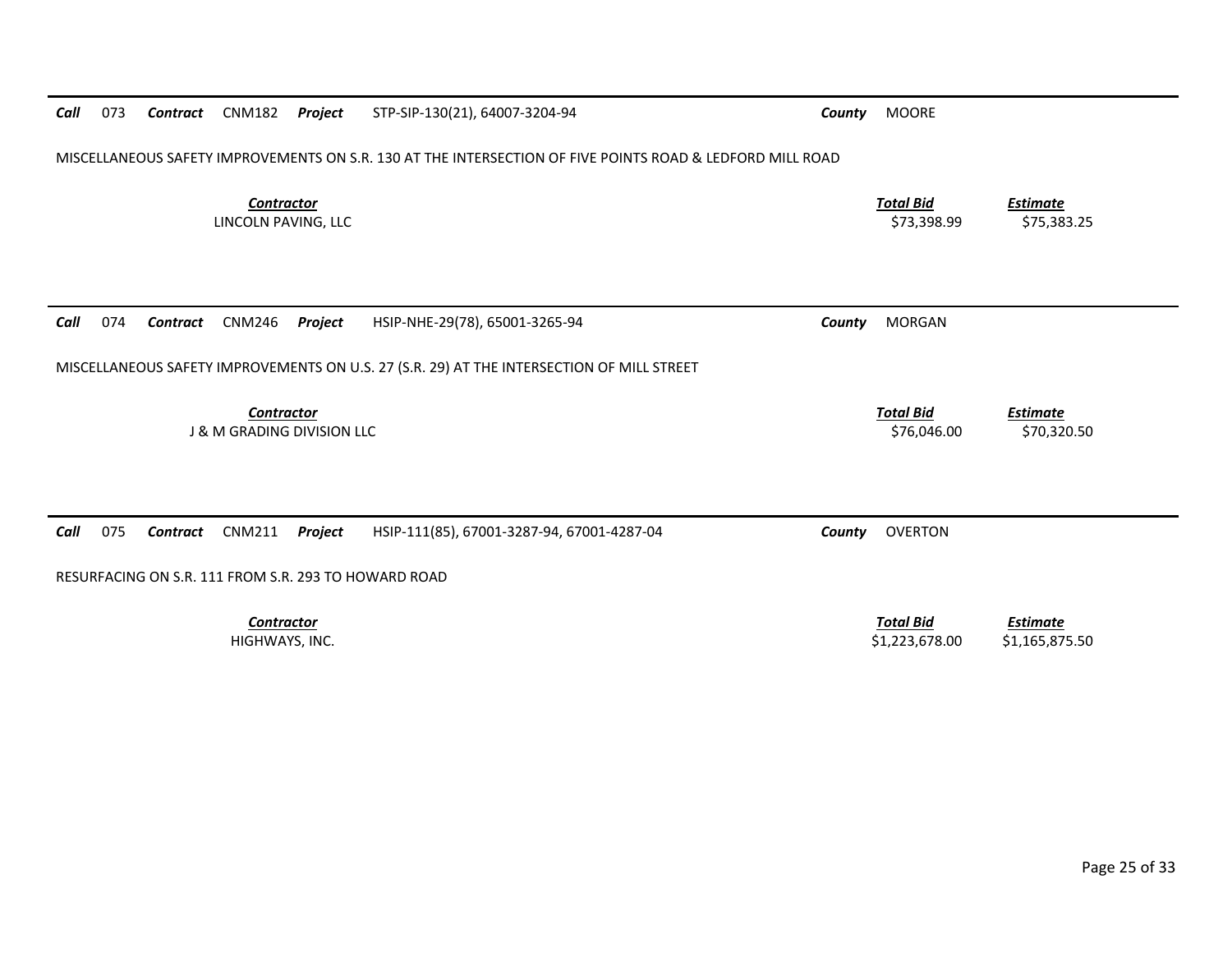| Call | 076                                                                                                                                     | Contract | <b>CNM219</b>                             | Project | HSIP-123(1), 70009-3206-94, HSIP-68(38), 70006-3241-94, 70009-<br>4206-04, 70006-4241-04 | County | <b>POLK</b>                      |                                 |  |  |
|------|-----------------------------------------------------------------------------------------------------------------------------------------|----------|-------------------------------------------|---------|------------------------------------------------------------------------------------------|--------|----------------------------------|---------------------------------|--|--|
|      | RESURFACING (THIN MIX OVERLAY) ON S.R. 68 FROM S.R. 123 TO STANSBURY ROAD AND ON S.R. 123 FROM S.R. 68 TO THE NORTH CAROLINA STATE LINE |          |                                           |         |                                                                                          |        |                                  |                                 |  |  |
|      |                                                                                                                                         |          | <b>Contractor</b><br>APAC-ATLANTIC, INC.  |         |                                                                                          |        | <b>Total Bid</b><br>\$445,861.90 | <b>Estimate</b><br>\$443,399.25 |  |  |
|      |                                                                                                                                         |          |                                           |         |                                                                                          |        |                                  |                                 |  |  |
| Call | 077                                                                                                                                     | Contract | <b>CNM215</b>                             | Project | HSIP-136(11), 71012-3223-94, 71012-4223-04                                               | County | <b>PUTNAM</b>                    |                                 |  |  |
|      |                                                                                                                                         |          |                                           |         | RESURFACING ON S.R. 136 FROM WHITEAKER SPRINGS ROAD AND DALE LANE TO BEAR CREEK ROAD     |        |                                  |                                 |  |  |
|      |                                                                                                                                         |          | <b>Contractor</b><br>TINSLEY ASPHALT, LLC |         |                                                                                          |        | <b>Total Bid</b><br>\$253,797.80 | <b>Estimate</b><br>\$236,866.10 |  |  |
|      |                                                                                                                                         |          |                                           |         |                                                                                          |        |                                  |                                 |  |  |
| Call | 078                                                                                                                                     | Contract | <b>CNM200</b>                             | Project | STP/HSIP-290(7), 71038-8218-14, 71038-3218-94                                            | County | <b>PUTNAM</b>                    |                                 |  |  |
|      | RESURFACING (THIN MIX OVERLAY) ON S.R. 290 FROM SHIPLEY ROAD TO NORTH FRANKLIN AVENUE                                                   |          |                                           |         |                                                                                          |        |                                  |                                 |  |  |
|      |                                                                                                                                         |          | <b>Contractor</b>                         |         |                                                                                          |        | <b>Total Bid</b>                 | <b>Estimate</b>                 |  |  |
|      |                                                                                                                                         |          | TINSLEY ASPHALT, LLC                      |         |                                                                                          |        | \$567,873.50                     | \$568,941.50                    |  |  |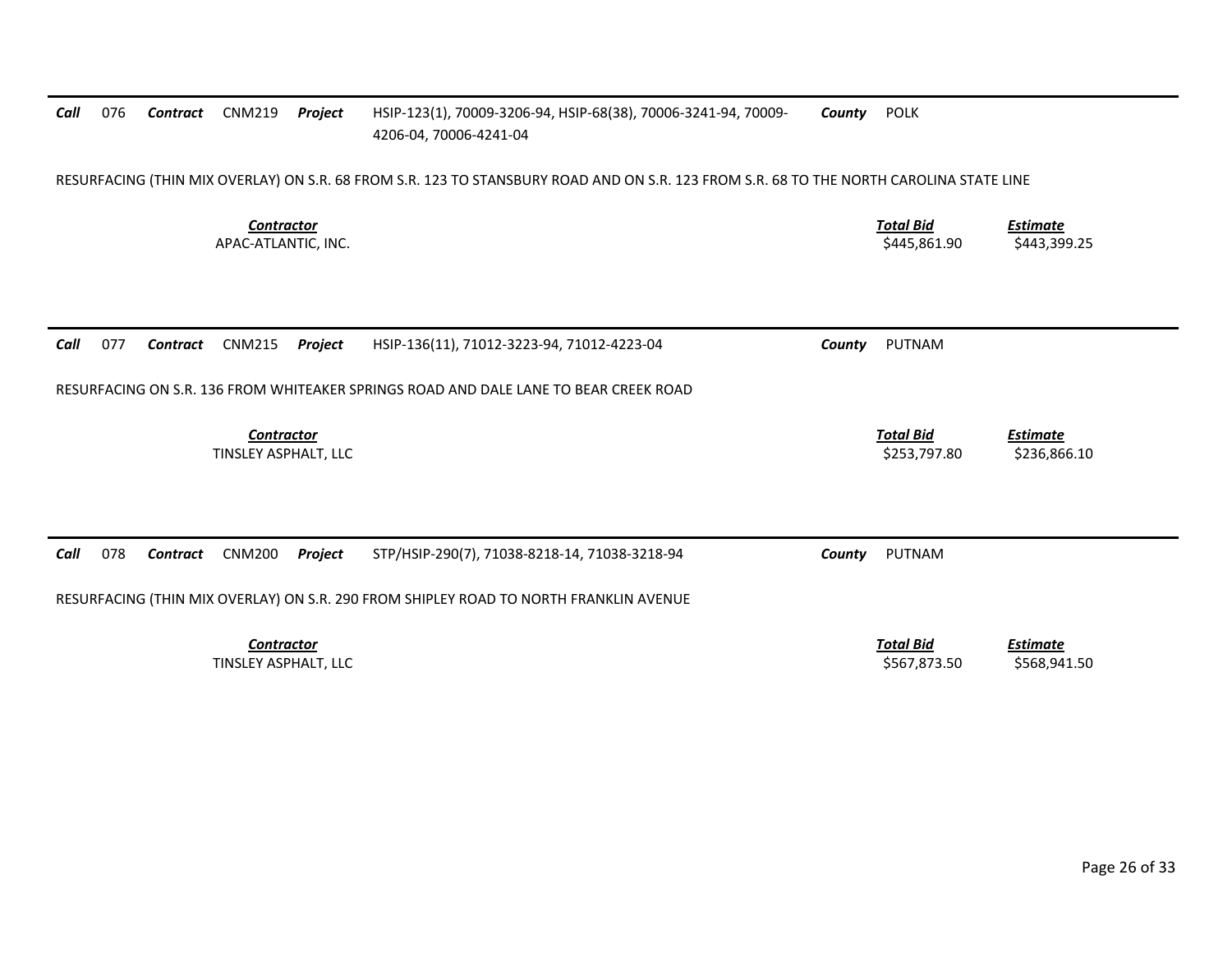| Call | 079                                                                                            | Contract | CNM199                                  | Project | STP/HSIP-30(60), 72004-8230-14, 72004-3230-94                               | County | RHEA                             |                                 |  |  |  |
|------|------------------------------------------------------------------------------------------------|----------|-----------------------------------------|---------|-----------------------------------------------------------------------------|--------|----------------------------------|---------------------------------|--|--|--|
|      | RESURFACING ON S.R. 30 FROM THE BLEDSOE COUNTY LINE TO MORGAN CREEK ROAD                       |          |                                         |         |                                                                             |        |                                  |                                 |  |  |  |
|      |                                                                                                |          | <b>Contractor</b><br>ROGERS GROUP. INC. |         |                                                                             |        | <b>Total Bid</b><br>\$948,588.77 | <b>Estimate</b><br>\$961,536.50 |  |  |  |
| Call | 080                                                                                            | Contract | CNM235                                  | Project | HSIP-72(13), 73016-3217-94, 73016-4217-04, STP-SIP-72(12),<br>73016-3218-94 | County | <b>ROANE</b>                     |                                 |  |  |  |
|      | RESURFACING (THIN MIX) & SAFETY IMPROVEMENTS ON S.R. 72 FROM THE LOUDON COUNTY LINE TO S.R. 58 |          |                                         |         |                                                                             |        |                                  |                                 |  |  |  |

## **ALL BIDS REJECTED**

*Call*081 *Contract* CNM169 *Project* 75049‐4102‐04 *County* RUTHERFORD

BRIDGE REPAIR ON ROCKY FORK ROAD OVER I‐24 (L.M. 1.80)

*Contractor*JAMISON CONSTRUCTION, LLC \$366,259.00 \$398,487.20

 *Total BidEstimate*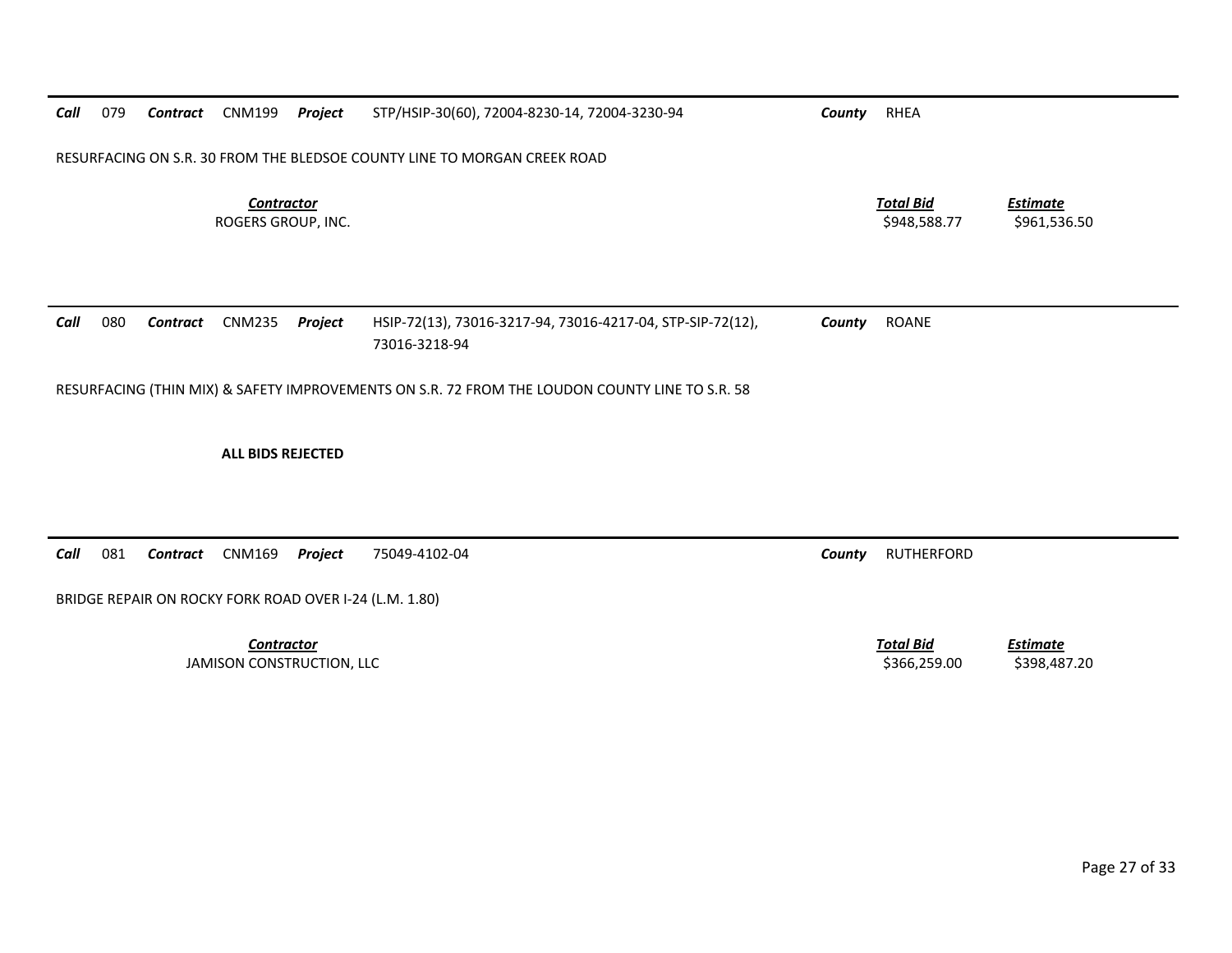*Call* 082*Contract* CNM181 *Project* 75100‐4101‐04 *County* RUTHERFORD

BRIDGE REPAIR ON EPPS MILL ROAD OVER I‐24 (L.M. 25.73)

*Contractor Total Bid*JAMISON CONSTRUCTION, LLC \$121,744.00 \$139,905.00

*Estimate*

*Call* 083 *Contract* CNM190 *Project* HRRR/HSIP‐99(37), 75013‐3248‐94, HRRR/HSIP‐99(38), 75013‐3249‐ 94, 08018‐3207‐94 *County* RUTHERFORD & CANNON

MISCELLANEOUS SAFETY IMPROVEMENTS AT INTERSECTION OF S.R. 99 WITH JACKSON RIDGE AND S.R. 269 AT VARIOUS LOCATIONS INCLUDING RESURFACING

*Contractor Total Bid Estimate* **TINSLEY ASPHALT, LLC** ASPHALT, LLC \$858,458.35 \$908,856.00

*Call* 084*Contract* CNM196 *Project* NH‐SIP‐29(83), 76001‐3278‐94 *County* SCOTT

INTERSECTION IMPROVEMENTS ON U.S. 27 (S.R. 29) AT S.R. 63

*Contractor Total Bid*J & M GRADING DIVISION LLC \$143,139.00 \$159,829.80

*Estimate*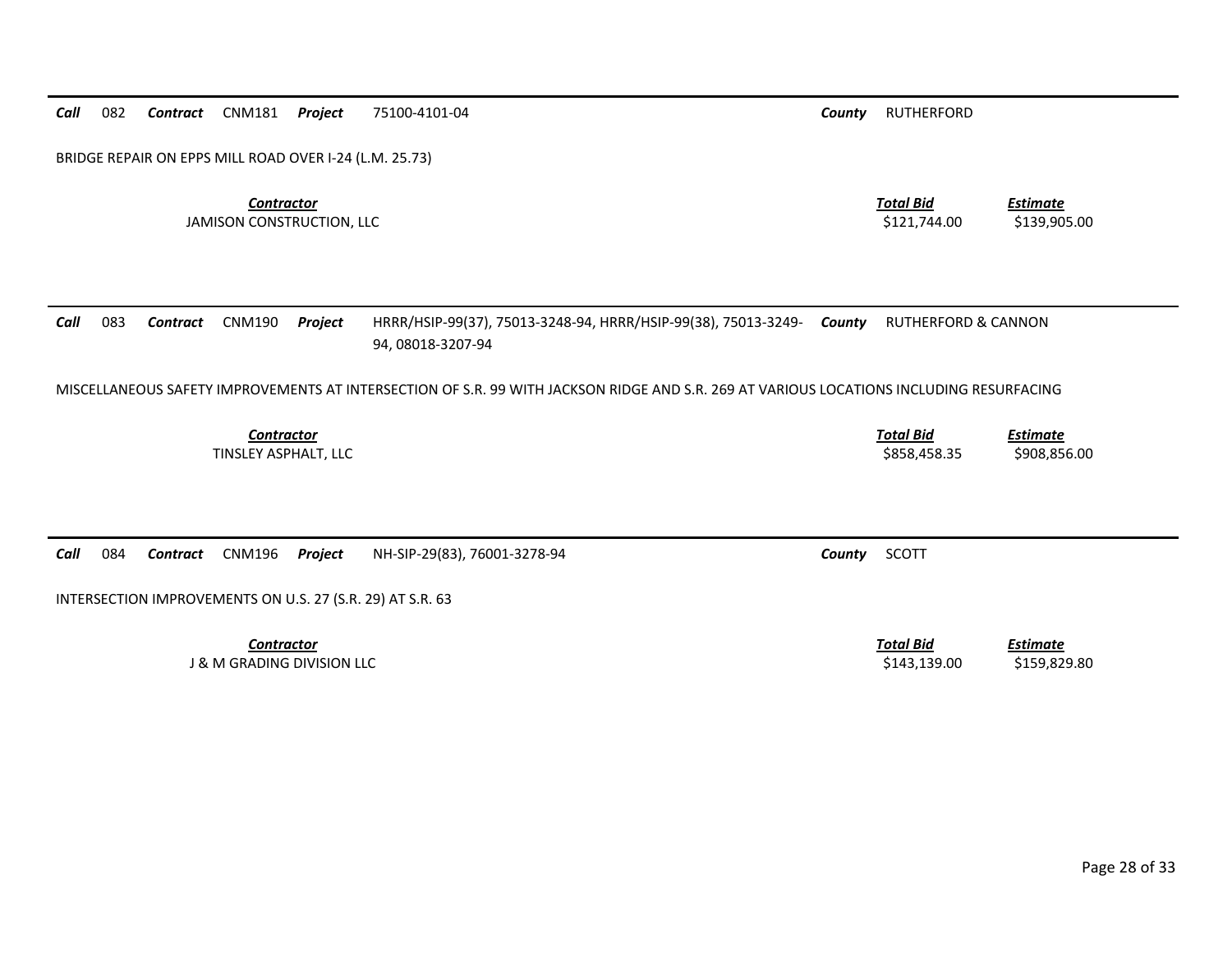Page 29 of 33

*Call* 085*Contract* CNM131 *Project* HSIP‐801(10), 79947‐3410‐94 *County* SHELBY

RESURFACING AND MISCELLANEOUS SAFETY IMPROVEMENTS ON RUST ROAD, WOODSTOCK‐CUBA ROAD AND LOCKE CUBA ROAD FROM FITE ROAD TO BLUFF ROAD

*Contractor Total Bid*LEHMAN‐ROBERTS COMPANY

*Call* 086*Contract* CNM173 *Project* HSIP‐NHE‐3(115), 79017‐3292‐94 *County* SHELBY

MISCELLANEOUS SAFETY IMPROVEMENTS ON U.S. 51S (S.R. 3) AT THE INTERSECTION WITH HARBERT AVENUE

**ALL BIDS REJECTED**

*Call* 087*Contract* CNM171 *Project* 79007‐4176‐04 *County* SHELBY

BRIDGE REPAIR ON I‐40 WB OVER THE WOLF RIVER (L.M. 5.01)

*Contractor Total Bid*DEMENT CONSTRUCTION COMPANY, LLC \$294,156.20 \$243,802.00

*Estimate*

 *Estimate* \$479,660.00 \$437,113.70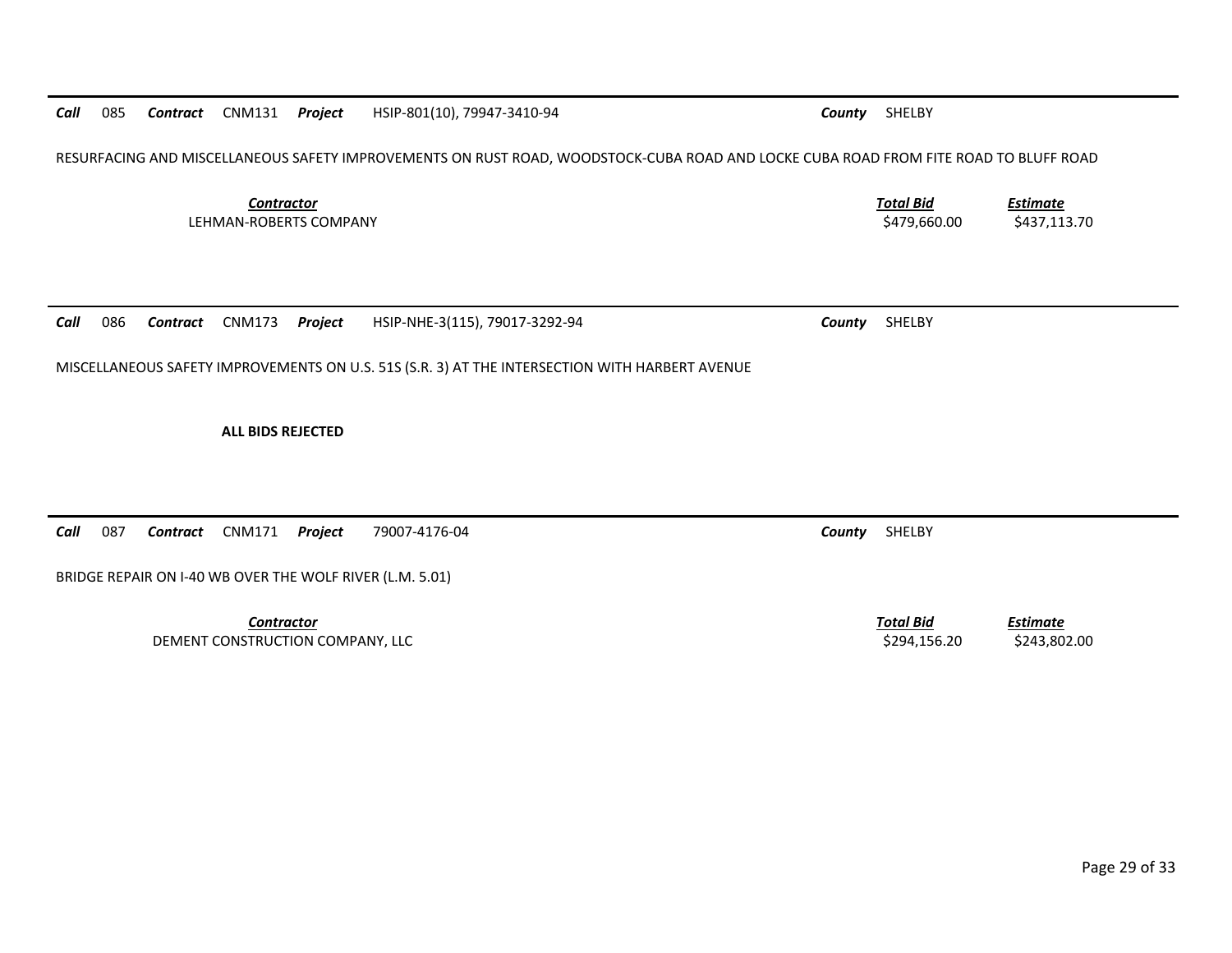| BRIDGE REPAIR ON I-40 EB OVER U.S. 70 (S.R. 1, SUMMER AVE) (L.M. 13.88)                                                          |                                     |                                    |  |  |  |  |  |  |  |
|----------------------------------------------------------------------------------------------------------------------------------|-------------------------------------|------------------------------------|--|--|--|--|--|--|--|
| <b>Contractor</b><br>DEMENT CONSTRUCTION COMPANY, LLC                                                                            | <b>Total Bid</b><br>\$735,589.35    | <u>Estimate</u><br>\$840,085.75    |  |  |  |  |  |  |  |
| 089<br><b>CNM179</b><br>STP/NH-34(66), 82003-3267-14<br>Call<br>Contract<br>Project                                              | SULLIVAN<br>County                  |                                    |  |  |  |  |  |  |  |
| CONSTRUCTION ON U.S. 11E (S.R. 34) AT U.S. 19E (S.R. 37) INCLUDING GRADING, DRAINAGE, PAVING AND A CONCRETE BULB-TEE BEAM BRIDGE |                                     |                                    |  |  |  |  |  |  |  |
| Contractor<br>SUMMERS-TAYLOR, INC.                                                                                               | <b>Total Bid</b><br>\$16,972,818.44 | <b>Estimate</b><br>\$15,786,978.57 |  |  |  |  |  |  |  |
|                                                                                                                                  |                                     |                                    |  |  |  |  |  |  |  |
| 090<br><b>CNM236</b><br>HRRR/HSIP-384(12), 84017-3218-94<br>Call<br>Project<br>Contract                                          | <b>TIPTON</b><br>County             |                                    |  |  |  |  |  |  |  |
| MISCELLANEOUS SAFETY IMPROVEMENTS ON S.R. 384 AT THE INTERSECTIONS OF ROBERT JOHNSON RD/SUNNYSIDE RD                             |                                     |                                    |  |  |  |  |  |  |  |
| <b>Contractor</b><br>WADE ELECTRIC COMPANY, INC.                                                                                 | <u>Total Bid</u><br>\$56,883.80     | <b>Estimate</b><br>\$47,195.40     |  |  |  |  |  |  |  |

088 *Contract* CNM172 *Project* 79007‐4177‐04 *County* SHELBY

*Call*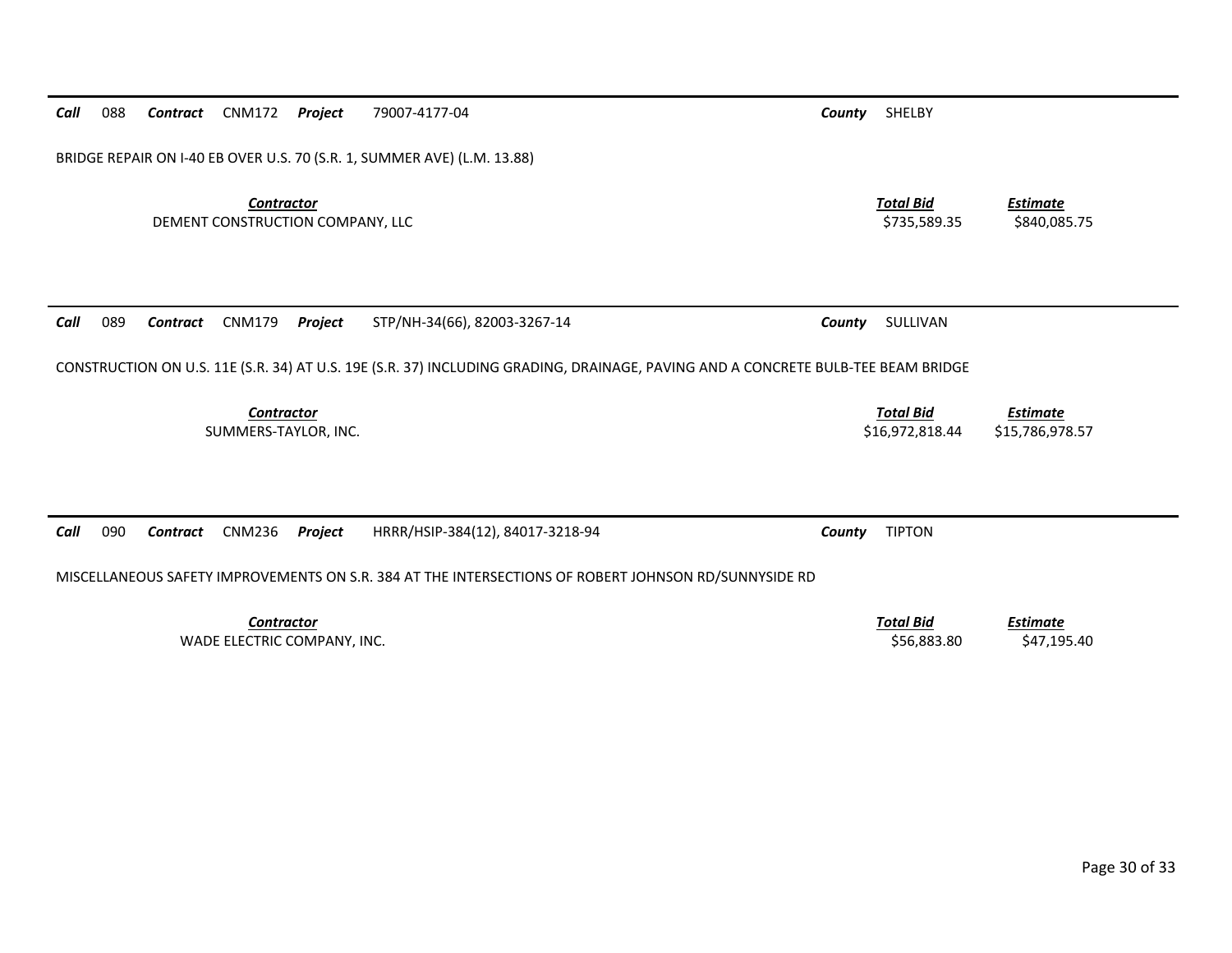|  |  |  |  |  | Call 091 Contract CNM178 Project 85007-4219-04 |  |
|--|--|--|--|--|------------------------------------------------|--|
|--|--|--|--|--|------------------------------------------------|--|

BRIDGE REPAIR ON S.R. 141 OVER THE CUMBERLAND RIVER (L.M. 6.24)

*Contractor*

*County* **TROUSDALE** 

 *Total Bid Estimate* HIGHWAYS, INC. \$623,010.00 \$623,010.00 \$623,010.00 \$623,010.00

|  |  | Call 092 Contract CNM233 Project HSIP-173(9), 86007-3208-94, 86007-4208-04 | County | <b>UNICOI</b> |
|--|--|----------------------------------------------------------------------------|--------|---------------|
|  |  |                                                                            |        |               |

RESURFACING (THIN MIX OVERLAY) ON S.R. 173 FROM I‐26 TO THE CARTER COUNTY LINE

**ALL BIDS REJECTED**

*Call* 093*Contract* CNM230 *Project* HSIP‐354(10), 90020‐3224‐94, 90020‐4224‐04 *County* WASHINGTON

RESURFACING (THIN MIX OVERLAY) ON S.R. 354 AT U.S. 11E/321 (S.R. 34) (LM 0.00) TO PINNACLE DRIVE (LM.5.93)

*Contractor*

 *Total Bid Estimate* SUMMERS-TAYLOR, INC. \$847,277.50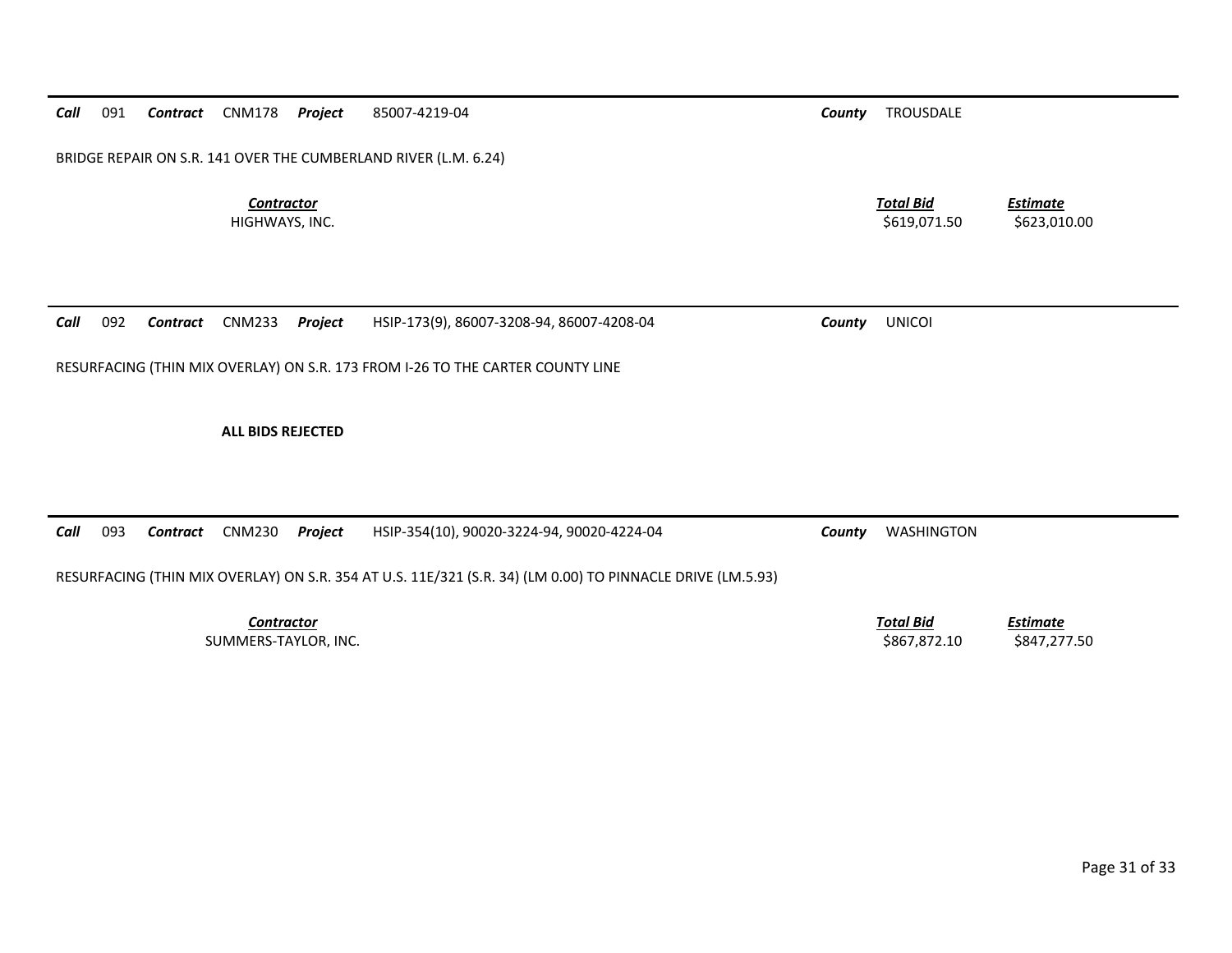*Call*094 *Contract* CNM231 *Project* 90016‐4216‐04 *County* WASHINGTON

RESURFACING ON S.R. 400 FROM BROADWAY STREET (LM 1.61) TO CARTER COUNTY LINE (L.M. 5.27)

**ALL BIDS REJECTED**

| Call<br>095 | CNM212<br>Contract                                                                          | Project                            | HSIP-111(86), 93003-3230-94, 93003-4230-04 | County | <b>WHITE</b>                     |                                   |  |  |  |  |
|-------------|---------------------------------------------------------------------------------------------|------------------------------------|--------------------------------------------|--------|----------------------------------|-----------------------------------|--|--|--|--|
|             | RESURFACING ON S.R. 111 FROM WALKER COVE ROAD TO OVERPASS ROAD                              |                                    |                                            |        |                                  |                                   |  |  |  |  |
|             |                                                                                             | Contractor<br>TINSLEY ASPHALT, LLC |                                            |        | <b>Total Bid</b><br>\$942,263.29 | Estimate<br>\$1,104,359.75        |  |  |  |  |
| Call<br>096 | <b>CNM191</b><br>Contract                                                                   | Project                            | HSIP-106(32), 94014-3234-94, 94014-4234-04 | County | WILLIAMSON                       |                                   |  |  |  |  |
|             | RESURFACING ON U.S. 431 (S.R. 106) FROM LES WATKINS ROAD TO S.R. 397 (MACK HATCHER PARKWAY) |                                    |                                            |        |                                  |                                   |  |  |  |  |
|             | EUBANK ASPHALT PAVING & SEALING                                                             | Contractor                         |                                            |        | <b>Total Bid</b><br>\$957,606.00 | <b>Estimate</b><br>\$1,058,497.00 |  |  |  |  |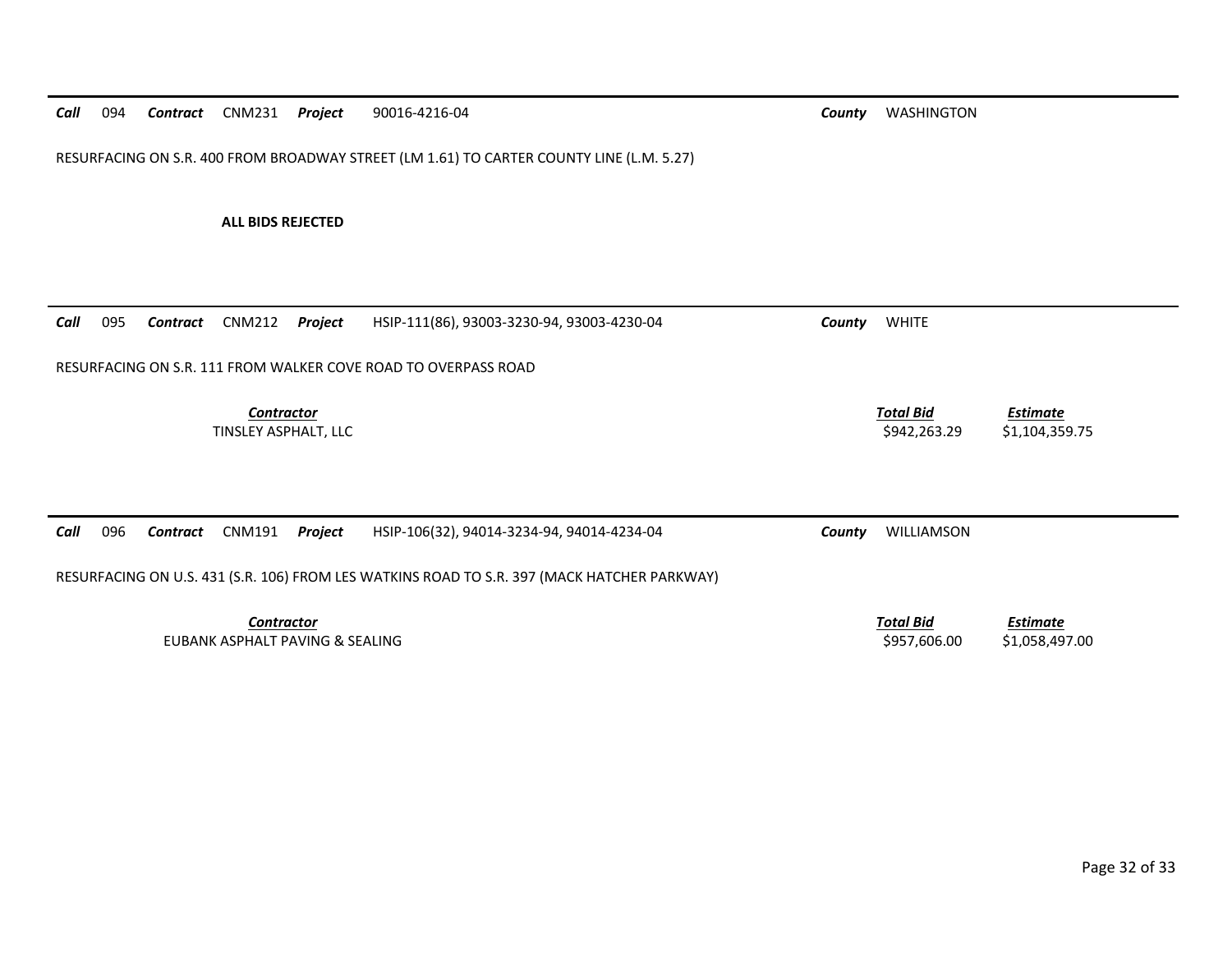*Call* 097*Contract* CNM192 *Project* STP/HSIP‐171(27), 95015‐8230‐14, 95015‐3230‐94 *County* WILSON

RESURFACING ON S.R. 171 FROM DAVIDSON COUNTY LINE TO S.R. 265

*Contractor*LOJAC ENTERPRISES, INC. \$587,207.00 \$550,954.50

*Total Bid*

*Estimate*

*Total AwardedTotal Estimate*

*Letting Totals ‐ \$158,059,395.57 \$161,830,906.31*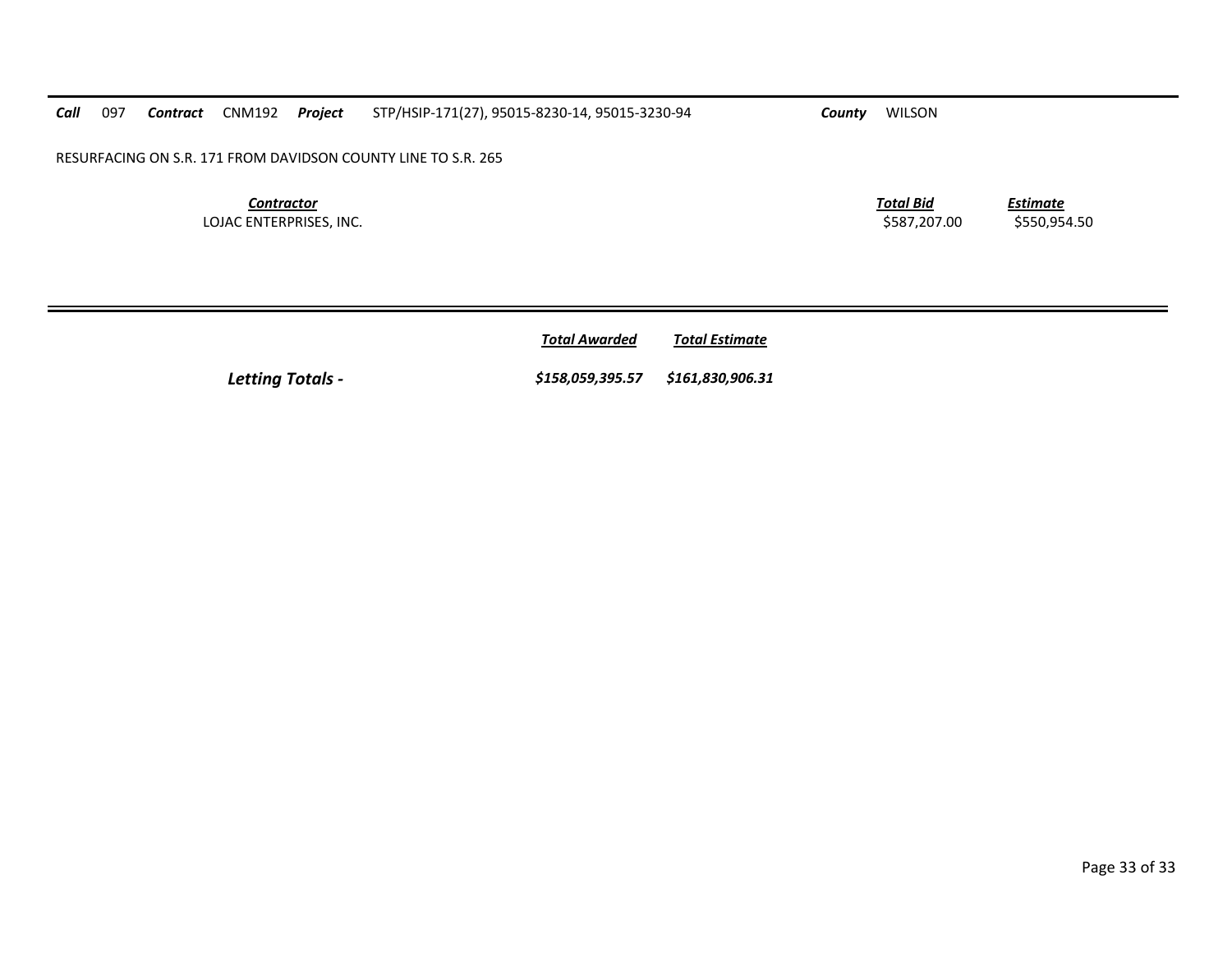## *Contract Awards for Letting of June 14, 2013*

| Call<br>001 | Contract                                            | <b>CNM290</b>                                  | Project | STP-IE-75-3(152), 07100-3133-44 | County | CAMPBELL                           |                                   |  |  |
|-------------|-----------------------------------------------------|------------------------------------------------|---------|---------------------------------|--------|------------------------------------|-----------------------------------|--|--|
|             | ROCKFALL MITIGATION AT I-75 FROM MM 1.56 TO MM 1.59 |                                                |         |                                 |        |                                    |                                   |  |  |
|             |                                                     | <b>Contractor</b><br>TWIN K CONSTRUCTION, INC. |         |                                 |        | <b>Total Bid</b><br>\$3,132,750.25 | <b>Estimate</b><br>\$4,067,709.00 |  |  |
|             |                                                     |                                                |         |                                 |        |                                    |                                   |  |  |

|                         | <b>Total Awarded</b> | <b>Total Estimate</b> |
|-------------------------|----------------------|-----------------------|
| <b>Letting Totals -</b> | \$3,132,750.25       | \$4,067,709.00        |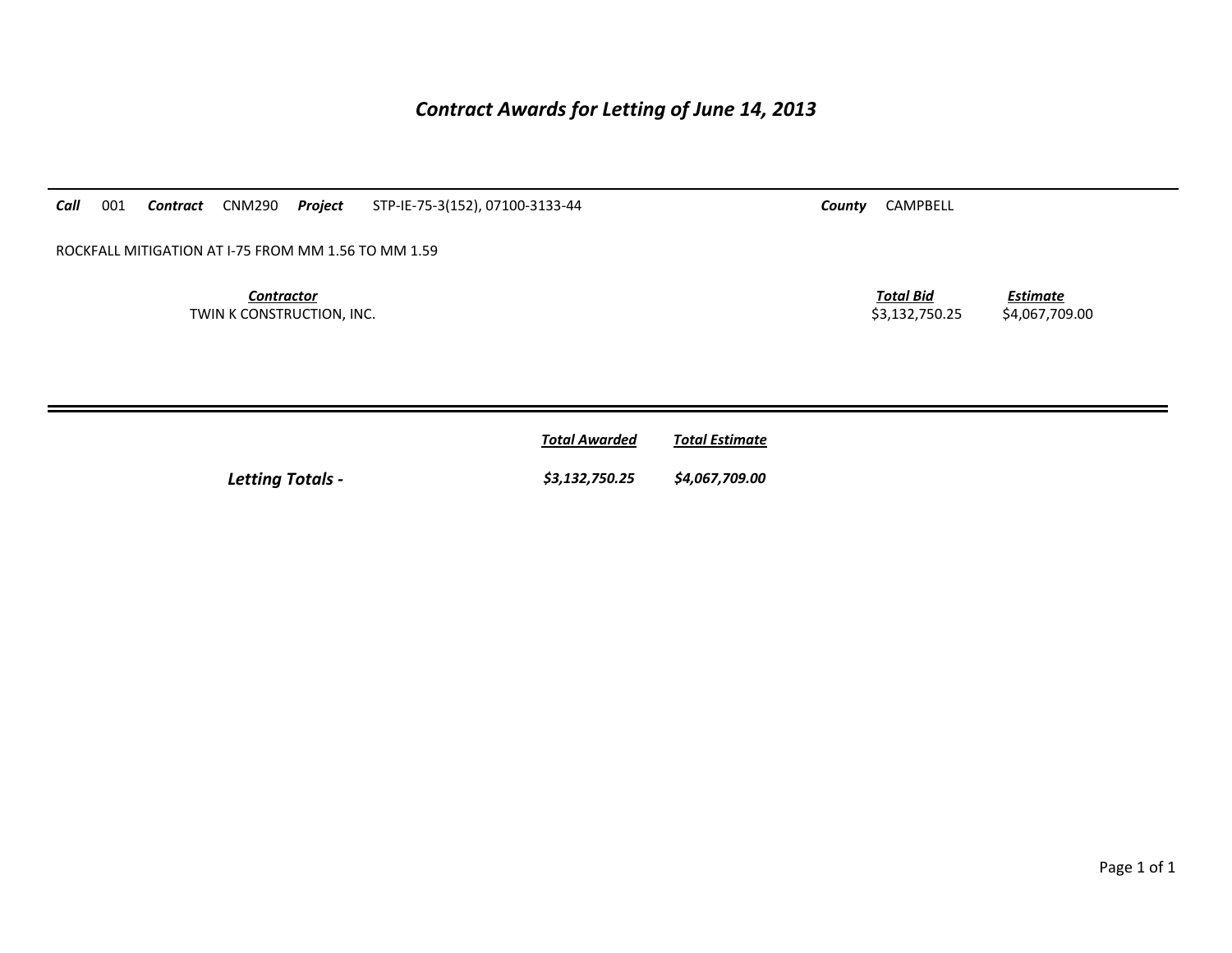# *Contract Awards for Letting of July 12, 2013*

| Call                                                                                            | 001                                                                                                                               | Contract        | <b>CNM923</b>             | Project | STP-M-67(25), 10006-3248-94                                                        | County | <b>CARTER</b>                    |                                 |  |  |
|-------------------------------------------------------------------------------------------------|-----------------------------------------------------------------------------------------------------------------------------------|-----------------|---------------------------|---------|------------------------------------------------------------------------------------|--------|----------------------------------|---------------------------------|--|--|
|                                                                                                 | INTERSECTION IMPROVEMENTS ON U.S. 321 (S.R. 91, S.R. 67) AT WILLIAMS AVENUE AND ON S.R. 91 AT JUDGE BEN ALLEN ROAD/DON LEWIS ROAD |                 |                           |         |                                                                                    |        |                                  |                                 |  |  |
| <b>Contractor</b><br>SUMMERS-TAYLOR, INC.                                                       |                                                                                                                                   |                 |                           |         |                                                                                    |        | <b>Total Bid</b><br>\$482,749.00 | <b>Estimate</b><br>\$328,133.80 |  |  |
|                                                                                                 |                                                                                                                                   |                 |                           |         |                                                                                    |        |                                  |                                 |  |  |
| Call                                                                                            | 002                                                                                                                               | <b>Contract</b> | <b>CNM922</b>             | Project | STP-H-12(51), 11005-3226-94                                                        | County | CHEATHAM                         |                                 |  |  |
|                                                                                                 |                                                                                                                                   |                 |                           |         | MISCELLANEOUS SAFETY IMPROVEMENTS ON S.R. 12 FROM CALDWELL ROAD TO MCQUARRY STREET |        |                                  |                                 |  |  |
|                                                                                                 |                                                                                                                                   |                 |                           |         |                                                                                    |        |                                  |                                 |  |  |
|                                                                                                 |                                                                                                                                   |                 | <b>CONTRACT WITHDRAWN</b> |         |                                                                                    |        |                                  |                                 |  |  |
|                                                                                                 |                                                                                                                                   |                 |                           |         |                                                                                    |        |                                  |                                 |  |  |
|                                                                                                 |                                                                                                                                   |                 |                           |         |                                                                                    |        |                                  |                                 |  |  |
| Call                                                                                            | 003                                                                                                                               | Contract        | <b>CNM924</b>             | Project | HSIP-1124(2), 47947-3432-94                                                        | County | KNOX                             |                                 |  |  |
| MISCELLANEOUS SAFETY IMPROVEMENTS ON STRAWBERRY PLAINS RD AT THE INTERSECTION OF BRAKEBILL ROAD |                                                                                                                                   |                 |                           |         |                                                                                    |        |                                  |                                 |  |  |
| Contractor<br><b>J &amp; M GRADING DIVISION LLC</b>                                             |                                                                                                                                   |                 |                           |         |                                                                                    |        | <b>Total Bid</b><br>\$233,736.25 | <b>Estimate</b><br>\$229,018.75 |  |  |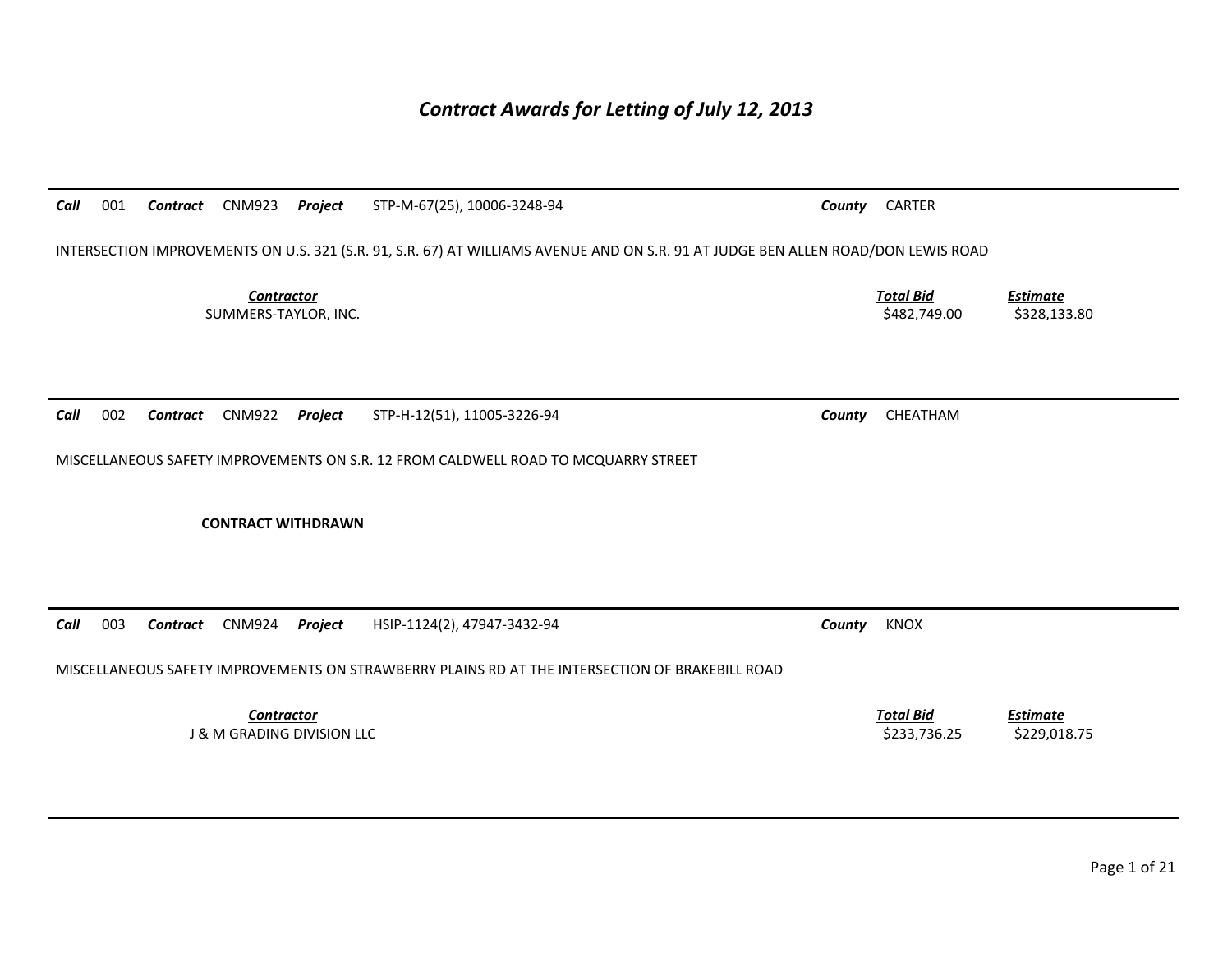| MISCELLANEOUS SAFETY IMPROVEMENTS ON U.S. 51S (S.R. 3) AT THE INTERSECTION WITH HARBERT AVENUE      |                                                                       |  |  |  |  |  |  |  |  |
|-----------------------------------------------------------------------------------------------------|-----------------------------------------------------------------------|--|--|--|--|--|--|--|--|
| Contractor<br>ERBY PRICE DBA P & E DEVELOPMENT                                                      | <b>Total Bid</b><br><b>Estimate</b><br>\$145,821.60<br>\$168,592.00   |  |  |  |  |  |  |  |  |
| 005<br><b>CNM282</b><br>Project<br>NH/HSIP-61(29), 01005-8236-14, 01005-3236-94<br>Call<br>Contract | ANDERSON<br>County                                                    |  |  |  |  |  |  |  |  |
| RESURFACING ON S.R. 61 FROM MEADOWBROOK STREET TO LONGMIRE ROAD                                     |                                                                       |  |  |  |  |  |  |  |  |
| <b>Contractor</b><br>ROGERS GROUP, INC.                                                             | <b>Total Bid</b><br><b>Estimate</b><br>\$952,378.40<br>\$1,121,862.60 |  |  |  |  |  |  |  |  |
|                                                                                                     |                                                                       |  |  |  |  |  |  |  |  |
| 006<br>Call<br><b>CNM295</b><br>Project<br>98018-4258-04<br><b>Contract</b>                         | ANDERSON, BLOUNT, ETC.<br>County                                      |  |  |  |  |  |  |  |  |
| THE CRACK SEALING ON VARIOUS STATE ROUTES                                                           |                                                                       |  |  |  |  |  |  |  |  |
| <b>Contractor</b><br>LOJAC, INC.                                                                    | <b>Total Bid</b><br><b>Estimate</b><br>\$678,700.00<br>\$708,500.00   |  |  |  |  |  |  |  |  |

*Contract* CNM925 *Project* HSIP‐NHE‐3(115), 79017‐3292‐94 *County* SHELBY

*Call*

004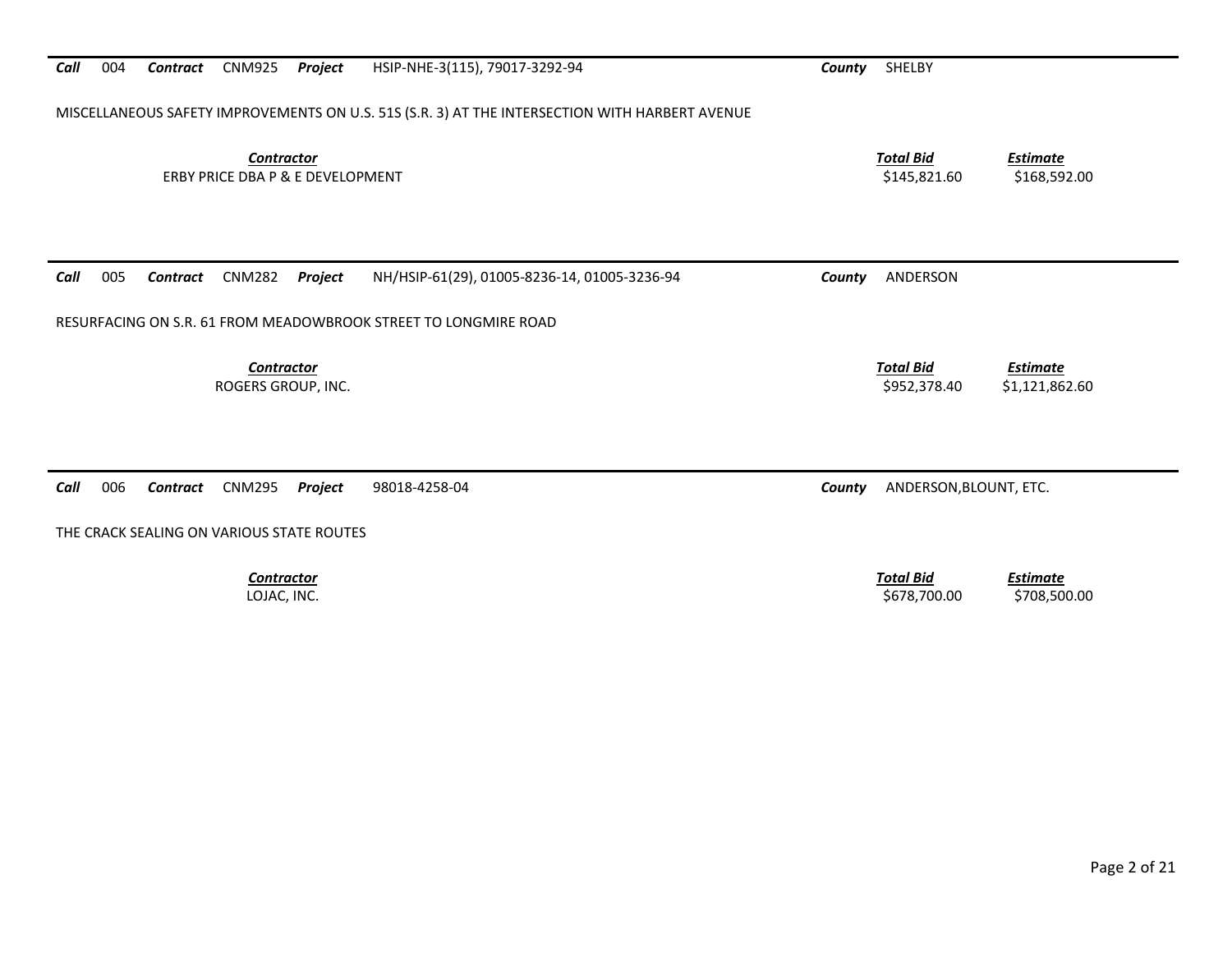| Call                                                   | 007                                                                                     | Contract | <b>CNM254</b>                                                           | Project | HSIP-60(24), 06008-3224-94, 06008-4224-04                                                                                            | County | <b>BRADLEY</b>                     |                                   |  |
|--------------------------------------------------------|-----------------------------------------------------------------------------------------|----------|-------------------------------------------------------------------------|---------|--------------------------------------------------------------------------------------------------------------------------------------|--------|------------------------------------|-----------------------------------|--|
|                                                        | RESURFACING (THIN MIX OVERLAY) ON U.S. 64 (S.R. 60) FROM S.R. 311 TO SPRING CREEK DRIVE |          |                                                                         |         |                                                                                                                                      |        |                                    |                                   |  |
| <b>Contractor</b><br>TALLEY CONSTRUCTION COMPANY, INC. |                                                                                         |          |                                                                         |         |                                                                                                                                      |        | <b>Total Bid</b><br>\$1,572,102.44 | <b>Estimate</b><br>\$1,492,648.90 |  |
| Call                                                   | 008                                                                                     | Contract | <b>CNM252</b>                                                           | Project | NH-SIP-37(18), 10003-3266-94, NH-SIP-I-26(57), 82084-3130-44                                                                         | County | <b>CARTER &amp; SULLIVAN</b>       |                                   |  |
|                                                        |                                                                                         |          |                                                                         |         | MISCELLANEOUS SAFETY IMPROVEMENTS ON U.S. 19E (S.R. 37) FROM TIGER CREEK ROAD TO HOPSON ROAD AND AT THE INTERCHANGE OF I-26 AND I-81 |        |                                    |                                   |  |
| Contractor<br>HIGHWAY MARKINGS, INC.                   |                                                                                         |          |                                                                         |         |                                                                                                                                      |        | <b>Total Bid</b><br>\$82,857.70    | <b>Estimate</b><br>\$92,090.00    |  |
| Call                                                   | 009                                                                                     | Contract | <b>CNM264</b><br>BRIDGE REPAIR ON BEECH HILL ROAD OVER I-40 (L.M. 0.97) | Project | 11945-4191-04                                                                                                                        | County | CHEATHAM                           |                                   |  |
|                                                        |                                                                                         |          | Contractor<br>MID-STATE CONSTRUCTION COMPANY, INC.                      |         |                                                                                                                                      |        | <b>Total Bid</b><br>\$125,374.33   | <b>Estimate</b><br>\$113,280.00   |  |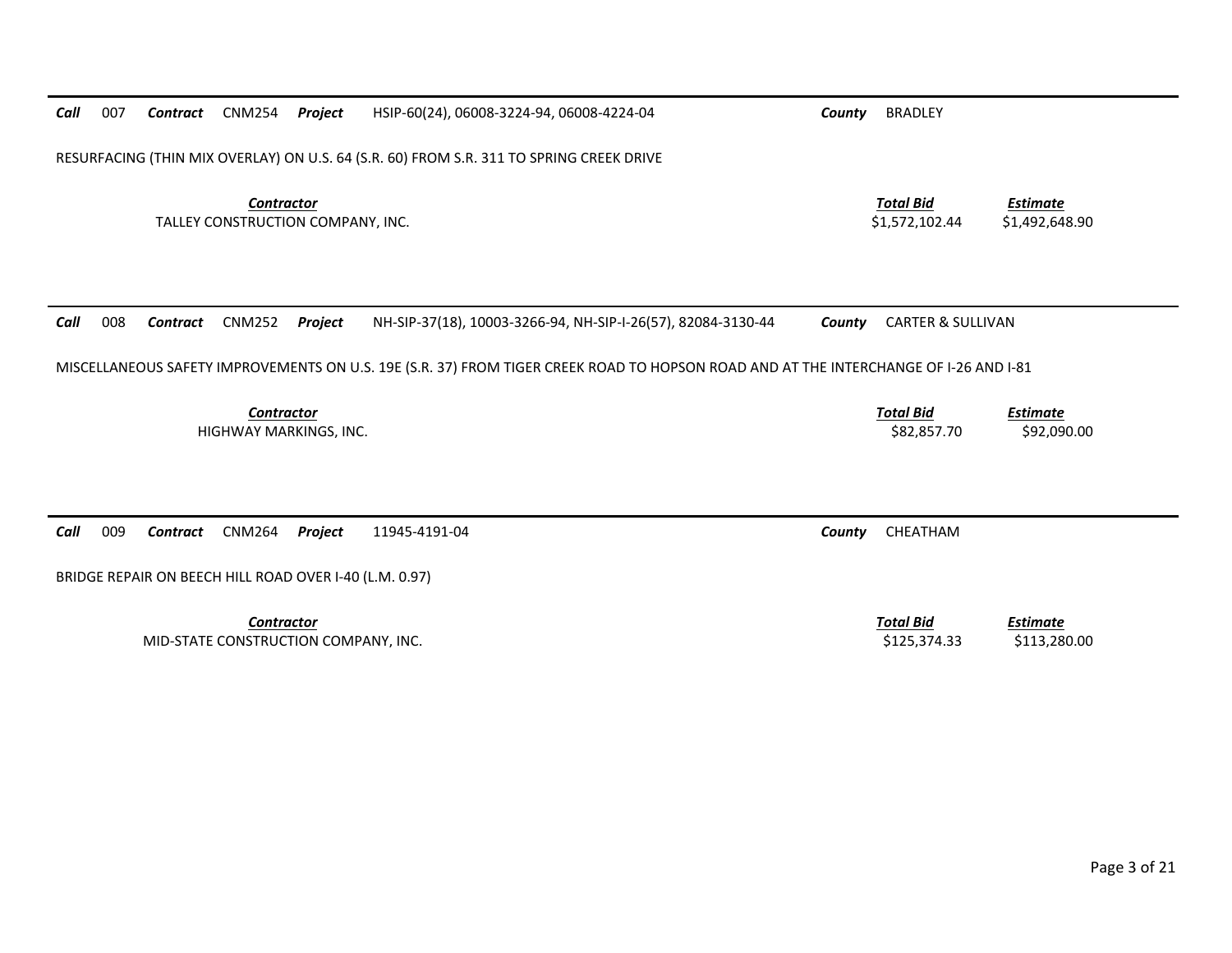*Call* 010*Contract* CNM258 *Project* 98300‐4133‐04 *County* CHEATHAM & DAVIDSON

BRIDGE REPAIR OVER THE CUMBERLAND RIVER ON S.R. 49 AT L.M. 4.95 IN CHEATHAM CO., ON I‐65 AT L.M. 10.25 AND ON S.R. 155 (BRILEY PARKWAY) AT L.M. 13.75 IN DAVIDSON CO.

**NO BIDS RECEIVED**

*Call*011 *Contract* CNM292 *Project* 12003‐4212‐04 *County* CHESTER

BRIDGE REPAIR ON S.R. 22 OVER DRY CREEK (L.M. 2.87)

*Contractor Total Bid*VOLUNTEER BRIDGE CONSTRUCTION, INC. \$400,471.15 \$438,388.17

*Call* 012*Contract* CNM270 *Project* STP‐SIP‐63(51), 13005‐3229‐94 *County* CLAIBORNE

INSTALLATION OF FLASHING SCHOOL SPEED LIMIT SIGNS ON S.R. 63 AT FORGE RIDGE SCHOOL

*Contractor Total Bid*STANSELL ELECTRIC COMPANY, INC. \$30,379.00 \$48,344.00

*Estimate*

*Estimate*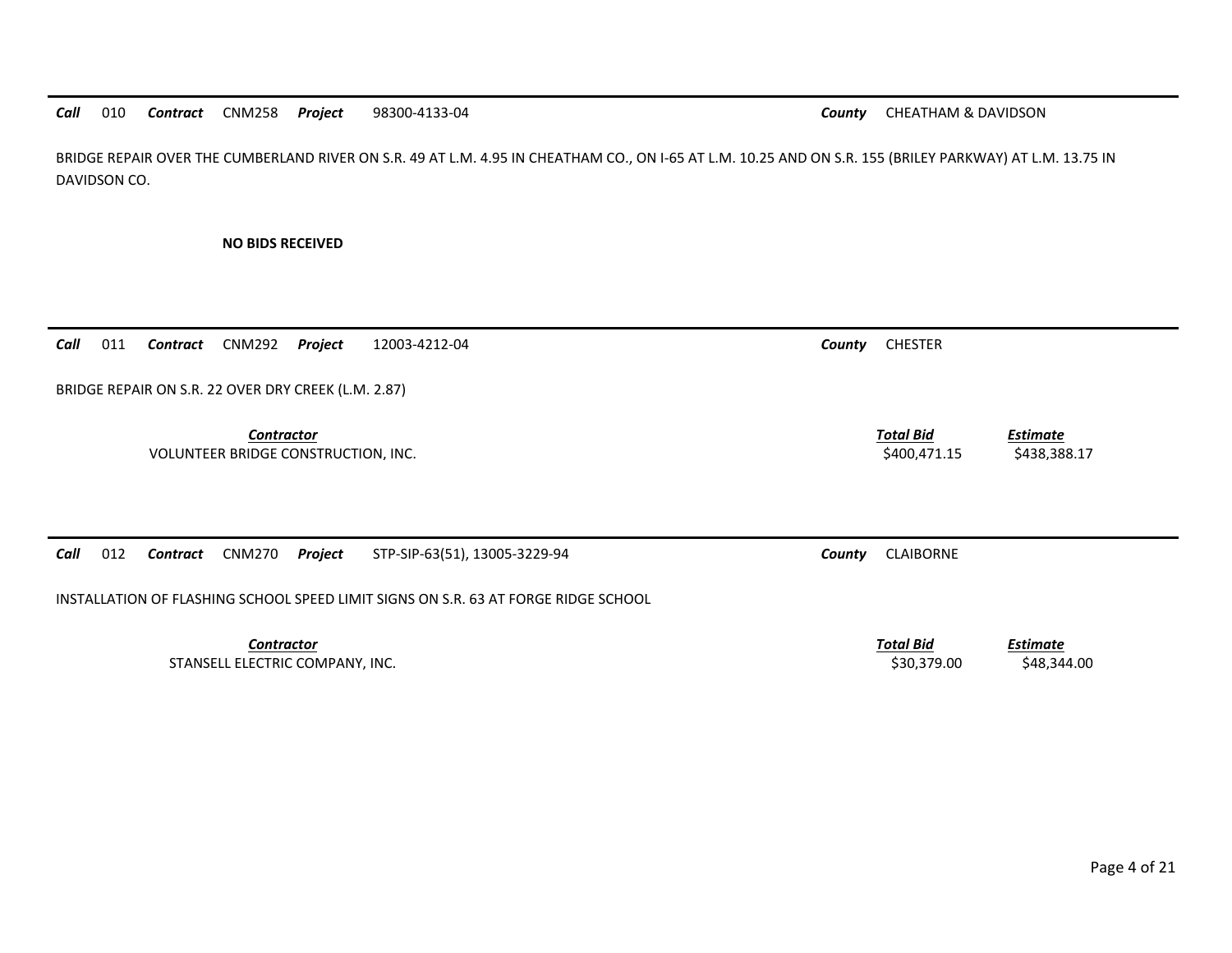BRIDGE REPAIR ON U.S. 25E (S.R. 32) OVER POWELL RIVER (L.M. 15.96)

**ALL BIDS REJECTED**

*Call*

*Call*

015

 014 *Contract* CNM194 *Project* NH/HSIP‐20(51), 17001‐3224‐94, 17001‐8224‐14, STP/NH‐SIP‐ 20(48), 17001‐3223‐94 *County* CROCKETT INTERSECTION IMPROVEMENTS ON U.S. 412 (S.R. 20) AT CHESNUT BLUFF RD AND MAIN ST IN FRIENDSHIP AND RESURFACING FROM DYER CO LINE TO LYONS/BIRMINGHAM ROAD*Estimate*

*Contract* CNM255 *Project* HSIP‐1(310), 18002‐3229‐94, 18002‐4229‐04 *County* CUMBERLAND

*Contractor Total Bid*FORD CONSTRUCTION

RESURFACING ON U.S. 70 (S.R. 1) FROM DEEP WATER ROAD TO POMONA ROAD

*Contractor*ROGERS GROUP, INC. \$446,413.00 \$405,777.35

 *Total BidEstimate*

\$4,229,507.61 \$5,102,050.00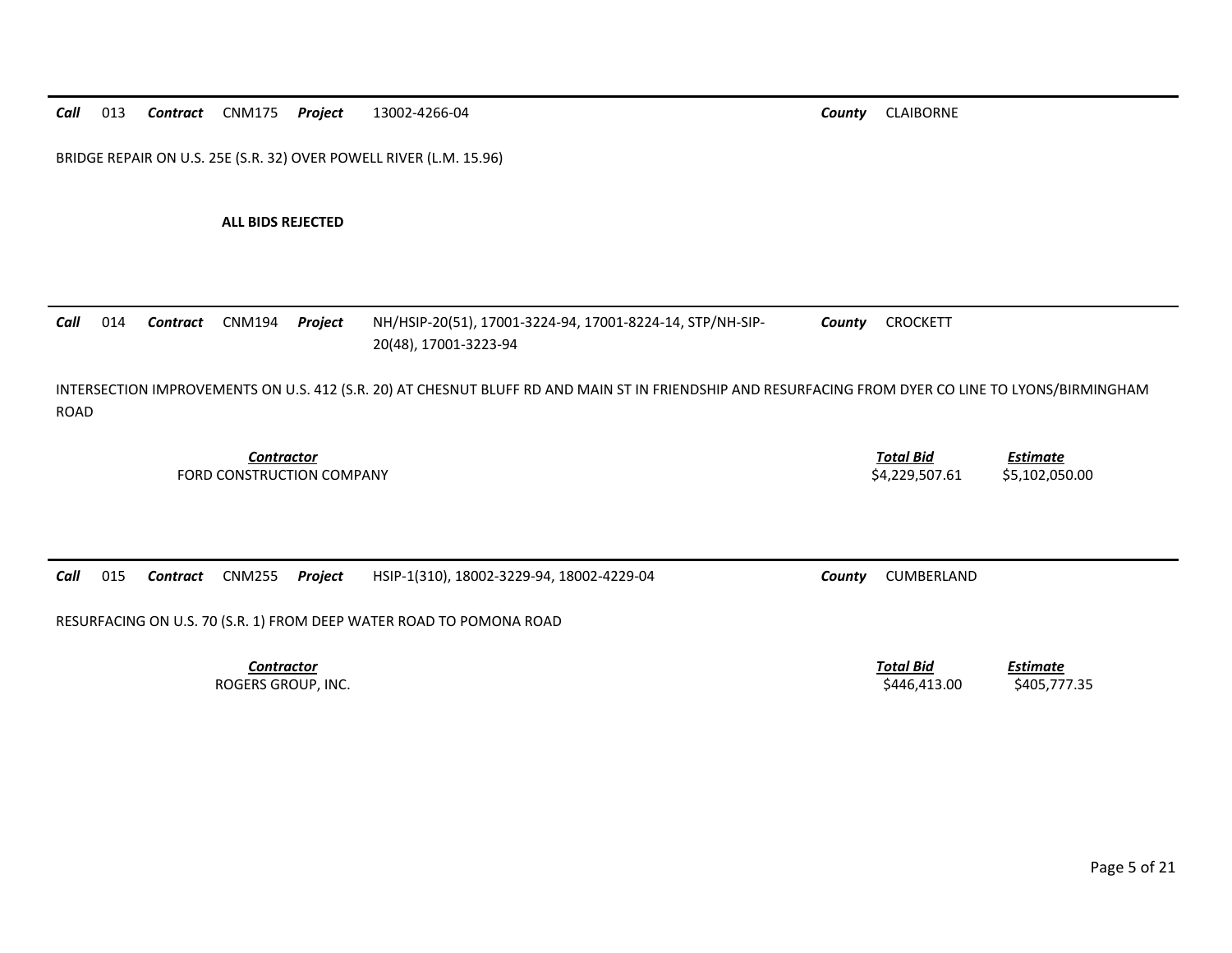| Call                                                                                                             | 016                                                                                                           | Contract | CNM285        | Project | HRRR/HSIP-1170(11), 18946-3409-94, STP-SIP-68(39), 72007-3231-<br>94, STP/NH-SIP-28(47), 18005-3222-94                                                                                                                       | County | CUMBERLAND, FENTRESS, ETC.         |                                   |  |
|------------------------------------------------------------------------------------------------------------------|---------------------------------------------------------------------------------------------------------------|----------|---------------|---------|------------------------------------------------------------------------------------------------------------------------------------------------------------------------------------------------------------------------------|--------|------------------------------------|-----------------------------------|--|
|                                                                                                                  | MISCELLANEOUS SAFETY IMPROVEMENTS ON U.S. 127 (S.R. 28), TAYLOR CHAPEL ROAD, AND S.R. 68 AT VARIOUS LOCATIONS |          |               |         |                                                                                                                                                                                                                              |        |                                    |                                   |  |
| <b>Contractor</b><br>SUPERIOR TRAFFIC CONTROL - MEMPHIS, INC.                                                    |                                                                                                               |          |               |         |                                                                                                                                                                                                                              |        | <b>Total Bid</b><br>\$224,933.33   | <b>Estimate</b><br>\$230,594.50   |  |
| Call                                                                                                             | 017                                                                                                           | Contract | <b>CNM265</b> | Project | 19076-4247-04                                                                                                                                                                                                                | County | <b>DAVIDSON</b>                    |                                   |  |
|                                                                                                                  |                                                                                                               |          |               |         | BRIDGE REPAIR ON ELM HILL PIKE OVER I-40 AND ON MCGAVOCK PIKE OVER S.R. 155 (BRILEY PARKWAY)                                                                                                                                 |        |                                    |                                   |  |
| <b>Contractor</b><br>MID-STATE CONSTRUCTION COMPANY, INC.                                                        |                                                                                                               |          |               |         |                                                                                                                                                                                                                              |        | <b>Total Bid</b><br>\$226,168.16   | <u>Estimate</u><br>\$239,031.00   |  |
| Call                                                                                                             | 018                                                                                                           | Contract | <b>CNM222</b> | Project | HSIP-152(18), 27018-3220-94, HSIP-5(96), 27001-3241-94, HSIP-NH-<br>366(10), 27131-3213-94, 27018-4220-04, 27131-4213-04, 27131-<br>4214-04, 27001-4241-04, STP-M-2989(10), 27955-3553-54, STP-M-<br>4606(10), 27955-3552-54 | County | <b>GIBSON</b>                      |                                   |  |
| RESURFACING ON S.R. 152, S.R. 366, U.S. 45W (S.R. 5), CHERE CAROL RD, AND NORTH 30TH AVENUE AT VARIOUS LOCATIONS |                                                                                                               |          |               |         |                                                                                                                                                                                                                              |        |                                    |                                   |  |
| <b>Contractor</b><br>DELTA CONTRACTING COMPANY, LLC                                                              |                                                                                                               |          |               |         |                                                                                                                                                                                                                              |        | <b>Total Bid</b><br>\$2,399,789.09 | <u>Estimate</u><br>\$2,306,698.55 |  |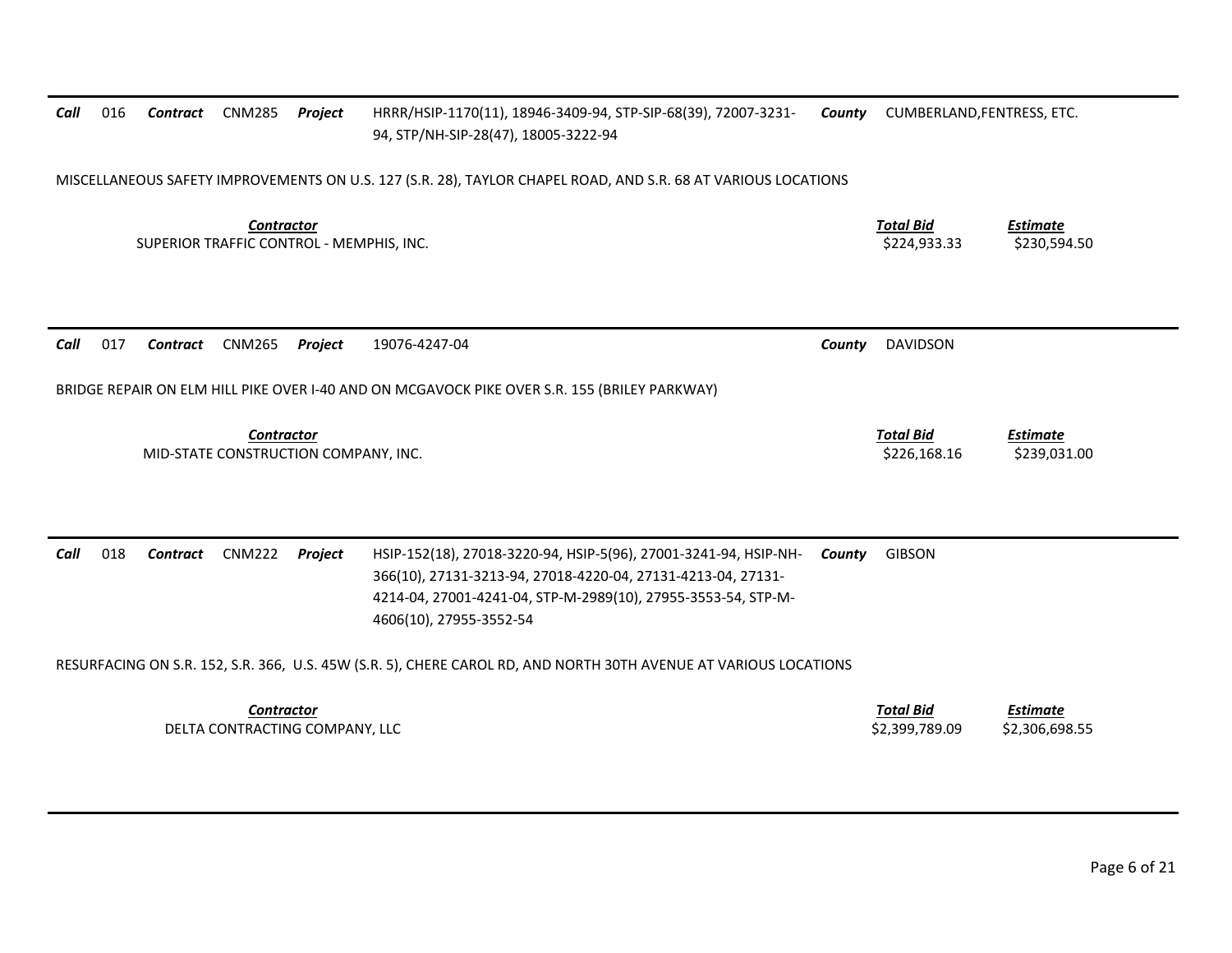*Call* 019*Contract* CNM279 *Project* HSIP‐186(16), 27033‐3225‐94, 27033‐4226‐04, 27033‐4225‐04 *County* GIBSON

RESURFACING ON S.R. 186 FROM S.R. 76 TO WALLSMITH BRANCH BRIDGE

*Contractor Total Bid*DELTA CONTRACTING COMPANY, LLC \$611,110.30 \$624,873.40

*Call* 020 *Contract* CNM156 *Project* HRRR/HSIP‐98(6), 50006‐3208‐94, STP‐SIP‐7(26), 28003‐3222‐94 *County* GILES & LAWRENCE MISCELLANEOUS SAFETY IMPROVEMENTS ON U.S. 31 (S.R. 7) FROM RIDGEVIEW DR TO OLD CAMPBELLSVILLE RD AND ON S.R. 98 FROM GLENDALE/IDAHO RD TO U.S. 43 (S.R. 6) *Contractor Total Bid Estimate* HIGHWAY MARKINGS, INC. \$61,581.75 \$59,930.00 *Call* 021 *Contract* CNM287 *Project* HSIP‐REG3(108), 98300‐3296‐94 *County* GILES,ROBERTSON, ETC. MISCELLANEOUS SAFETY IMPROVEMENTS ON VARIOUS STATE ROUTES *Contractor Total Bid Estimate* HIGHWAY MARKINGS, INC. \$361,517.80 \$456,811.00

*Estimate*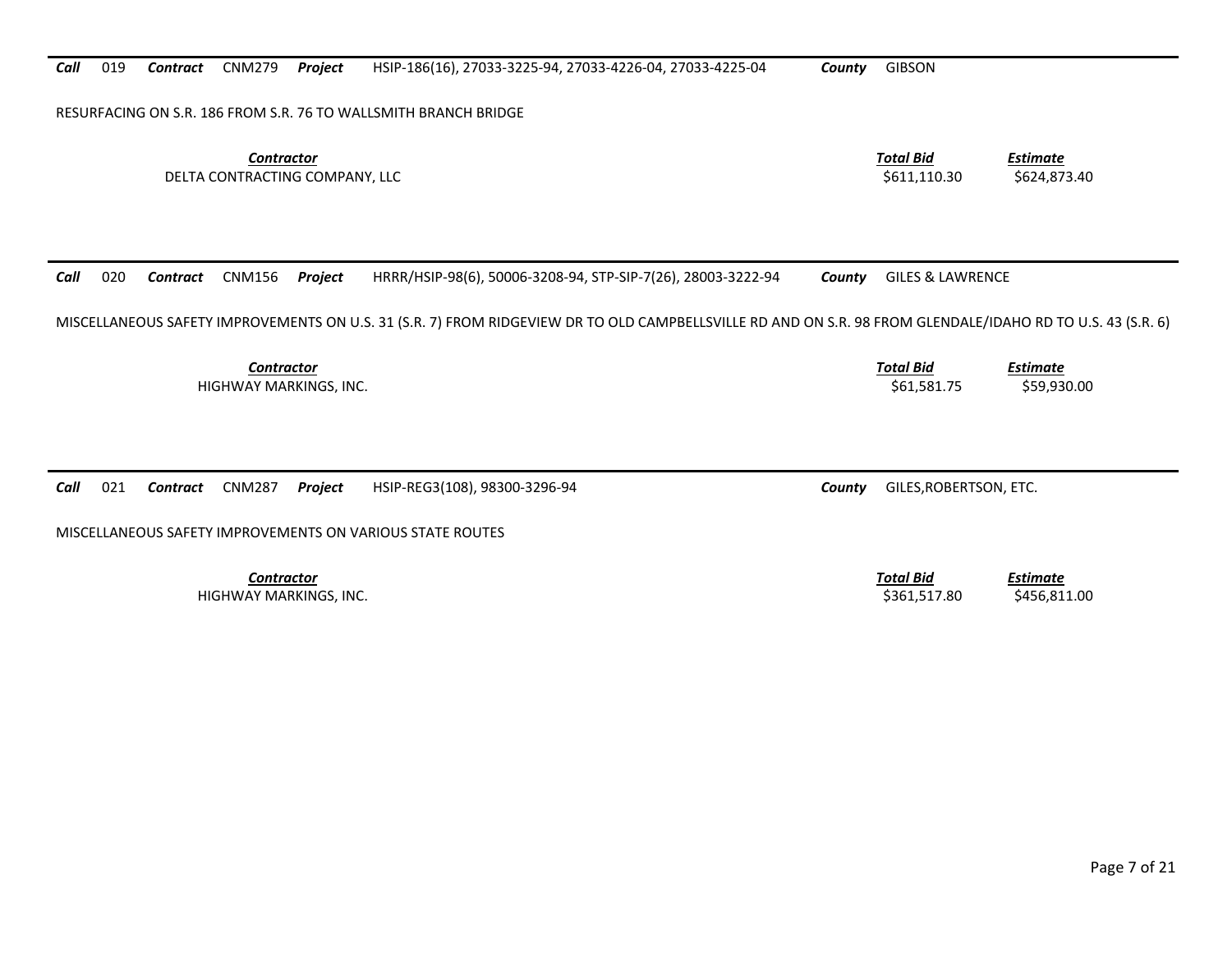| Call                                                   | 022                                                         | Contract        | CNM284                                      | Project | HRRR/HSIP-1213(10), 29945-3466-94, HRRR/HSIP-1328(10), 29945-<br>3467-94, HRRR/HSIP-1328(11), 29945-3468-94         | County | <b>GRAINGER</b>                    |                                   |  |
|--------------------------------------------------------|-------------------------------------------------------------|-----------------|---------------------------------------------|---------|---------------------------------------------------------------------------------------------------------------------|--------|------------------------------------|-----------------------------------|--|
| MISCELLANEOUS SAFETY IMPROVEMENTS ON OWL HOLE GAP ROAD |                                                             |                 |                                             |         |                                                                                                                     |        |                                    |                                   |  |
|                                                        |                                                             |                 | <b>Contractor</b><br>HIGHWAY MARKINGS, INC. |         |                                                                                                                     |        | <b>Total Bid</b><br>\$223,037.30   | <b>Estimate</b><br>\$263,842.25   |  |
| Call                                                   | 023                                                         | Contract        | <b>CNM274</b>                               | Project | HSIP-375(8), 29030-3226-94, 29030-4227-04, 29030-4226-04                                                            | County | <b>GRAINGER</b>                    |                                   |  |
|                                                        |                                                             |                 |                                             |         | RESURFACING (THIN MIX OVERLAY) ON S.R. 375 FROM S.R. 92 TO GREENLEE ROAD AND FROM HOPPERS BLUFF ROAD TO HELTON ROAD |        |                                    |                                   |  |
|                                                        |                                                             |                 | <b>Contractor</b><br>APAC-ATLANTIC, INC.    |         |                                                                                                                     |        | <b>Total Bid</b><br>\$536,965.80   | <b>Estimate</b><br>\$535,037.60   |  |
|                                                        |                                                             |                 |                                             |         |                                                                                                                     |        |                                    |                                   |  |
| Call                                                   | 024                                                         | <b>Contract</b> | <b>CNM201</b>                               | Project | NH/HSIP-58(38), 33042-8229-14, 33042-3229-94                                                                        | County | <b>HAMILTON</b>                    |                                   |  |
|                                                        | RESURFACING ON S.R. 58 FROM ELLER ROAD TO LAKEWOOD ACRES DR |                 |                                             |         |                                                                                                                     |        |                                    |                                   |  |
|                                                        |                                                             |                 | <b>Contractor</b>                           |         | WRIGHT BROTHERS CONSTRUCTION COMPANY, INC.                                                                          |        | <b>Total Bid</b><br>\$1.673.709.32 | <b>Estimate</b><br>\$1,775,856.30 |  |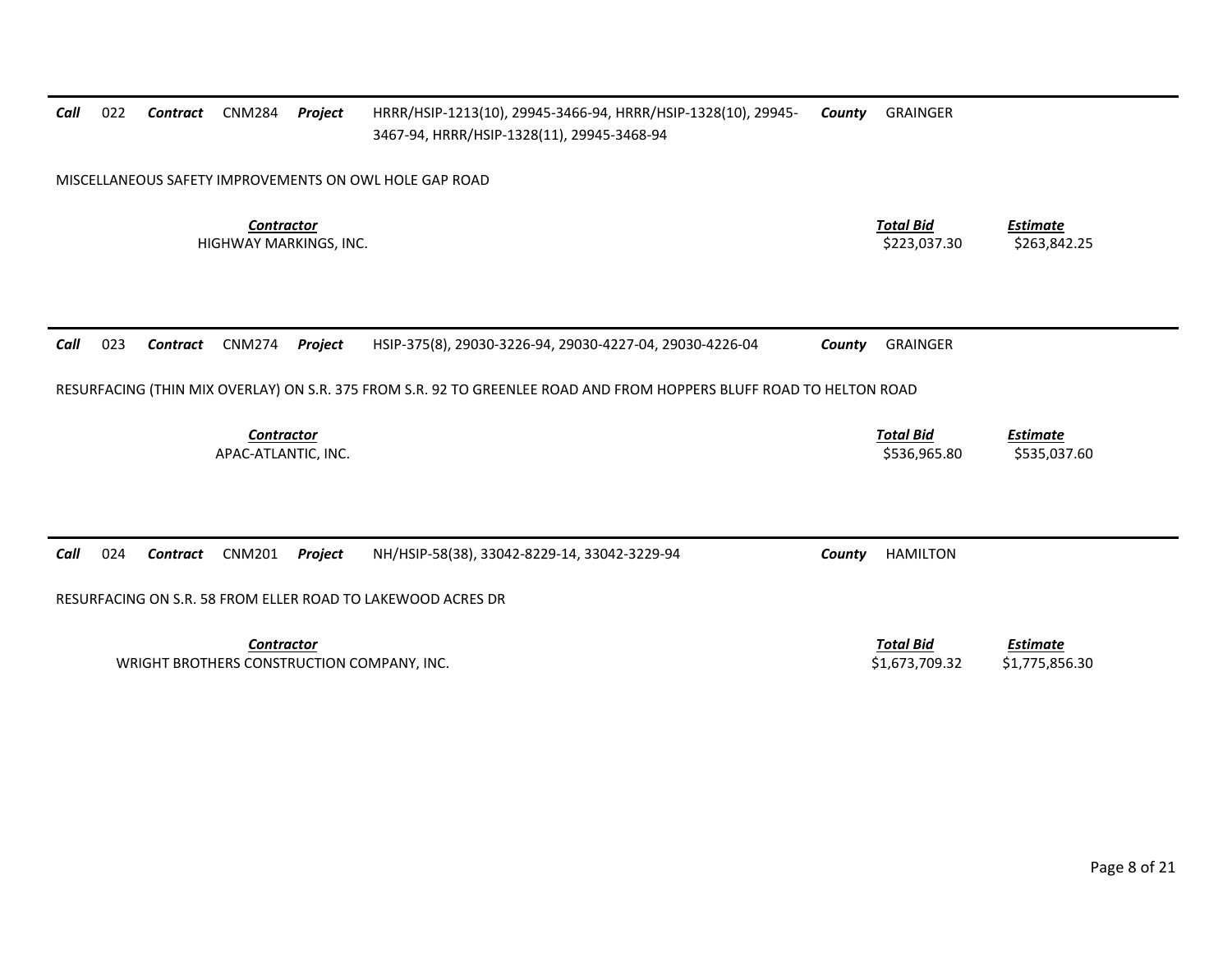*Call* 025 *Contract* CNM061 *Project* 34001‐4248‐04 *County* HANCOCK

CONSTRUCTION OF 2 SMALL DRAINAGE STRUCTURES ON S.R. 33 AT L.M. 15.70 AND L.M. 21.05

**ALL BIDS REJECTED**

| Call | 026                                                                                 | Contract | CNM280                                                   | Project | HSIP-15(176), 35001-3268-94, 35001-4268-04                                            | County | HARDEMAN                           |                                   |  |  |
|------|-------------------------------------------------------------------------------------|----------|----------------------------------------------------------|---------|---------------------------------------------------------------------------------------|--------|------------------------------------|-----------------------------------|--|--|
|      | RESURFACING (THIN MIX OVERLAY) ON U.S. 64 (S.R. 15) FROM CLEAR CREEK TO WALTON ROAD |          |                                                          |         |                                                                                       |        |                                    |                                   |  |  |
|      |                                                                                     |          | <b>Contractor</b><br>STANDARD CONSTRUCTION COMPANY, INC. |         |                                                                                       |        | <b>Total Bid</b><br>\$1,962,858.68 | <b>Estimate</b><br>\$1,911,162.73 |  |  |
| Call | 027                                                                                 | Contract | <b>CNM281</b>                                            | Project | HSIP-142(5), 36013-3203-94, 36013-4203-04                                             | County | <b>HARDIN</b>                      |                                   |  |  |
|      |                                                                                     |          |                                                          |         | RESURFACING (THIN MIX OVERLAY) ON S.R. 142 FROM S.R. 57 TO THE MISSISSIPPI STATE LINE |        |                                    |                                   |  |  |
|      |                                                                                     |          | <b>Contractor</b><br>DELTA CONTRACTING COMPANY, LLC      |         |                                                                                       |        | <b>Total Bid</b><br>\$562,657.93   | Estimate<br>\$565,954.45          |  |  |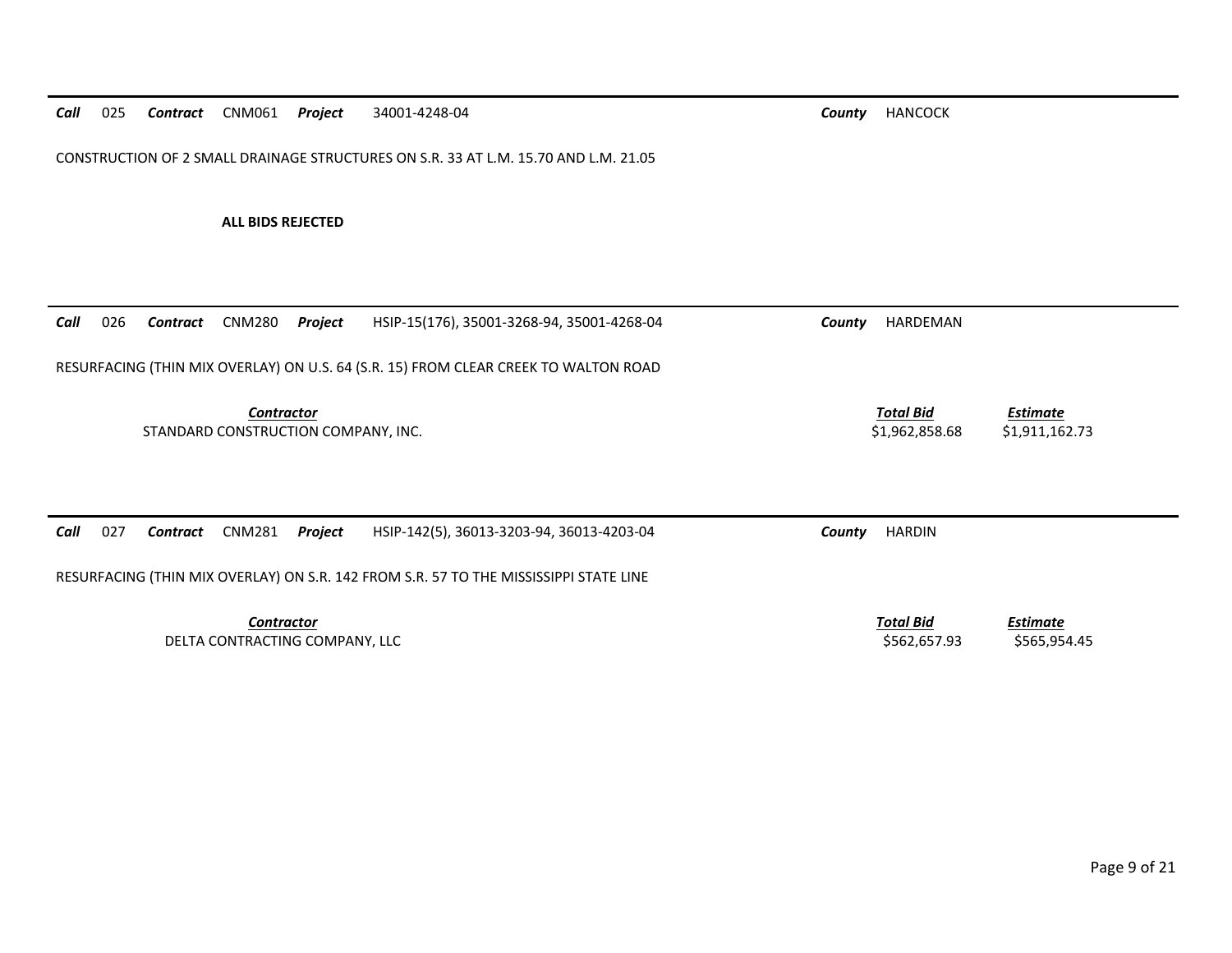| Call | 028                                                                                             | Contract | <b>CNM247</b>                                       | Project | IM/NH-40-1(319), 38001-3192-44, IM/NH-40-1(320), 38001-3193-<br>44                                                                                 | County | <b>HAYWOOD</b>                     |                                   |  |  |  |
|------|-------------------------------------------------------------------------------------------------|----------|-----------------------------------------------------|---------|----------------------------------------------------------------------------------------------------------------------------------------------------|--------|------------------------------------|-----------------------------------|--|--|--|
|      | CONSTRUCTION IMPROVEMENTS ON 1-40 AT THE INTERSECTION OF S.R. 76 AND AT THE WEIGH STATION RAMPS |          |                                                     |         |                                                                                                                                                    |        |                                    |                                   |  |  |  |
|      |                                                                                                 |          | <b>Contractor</b><br>FORD CONSTRUCTION COMPANY      |         |                                                                                                                                                    |        | <b>Total Bid</b><br>\$5,892,870.12 | <b>Estimate</b><br>\$5,614,185.00 |  |  |  |
| Call | 029                                                                                             | Contract | <b>CNM017</b>                                       | Project | NH-I-40-1(339), 38001-3186-44                                                                                                                      | County | <b>HAYWOOD</b>                     |                                   |  |  |  |
|      | <b>ROAD BRIDGE</b>                                                                              |          |                                                     |         | GRADING, DRAINAGE & PAVING ON I-40 BETWEEN L.M. 1.31 & 2.06 FOR THE WEST TENNESSEE SOLAR FARM AND WELCOME CENTER INCLUDING REMOVAL OF THE ALBRIGHT |        |                                    |                                   |  |  |  |
|      |                                                                                                 |          | <b>Contractor</b><br>DELTA CONTRACTING COMPANY, LLC |         |                                                                                                                                                    |        | <b>Total Bid</b><br>\$6,368,984.65 | <b>Estimate</b><br>\$6,428,207.15 |  |  |  |
|      |                                                                                                 |          |                                                     |         |                                                                                                                                                    |        |                                    |                                   |  |  |  |
| Call | 030                                                                                             | Contract | <b>CNM289</b>                                       | Project | STP-SIP-54(36), 40002-3226-94                                                                                                                      | County | <b>HENRY</b>                       |                                   |  |  |  |
|      |                                                                                                 |          |                                                     |         | INSTALLATION OF A FLASHING BEACON ON S.R. 54 AT THE INTERSECTION OF S.R. 218                                                                       |        |                                    |                                   |  |  |  |
|      |                                                                                                 |          | <b>Contractor</b>                                   |         |                                                                                                                                                    |        | <b>Total Bid</b>                   | <b>Estimate</b>                   |  |  |  |

STANSELL ELECTRIC COMPANY, INC. \$36,933.70 \$32,224.00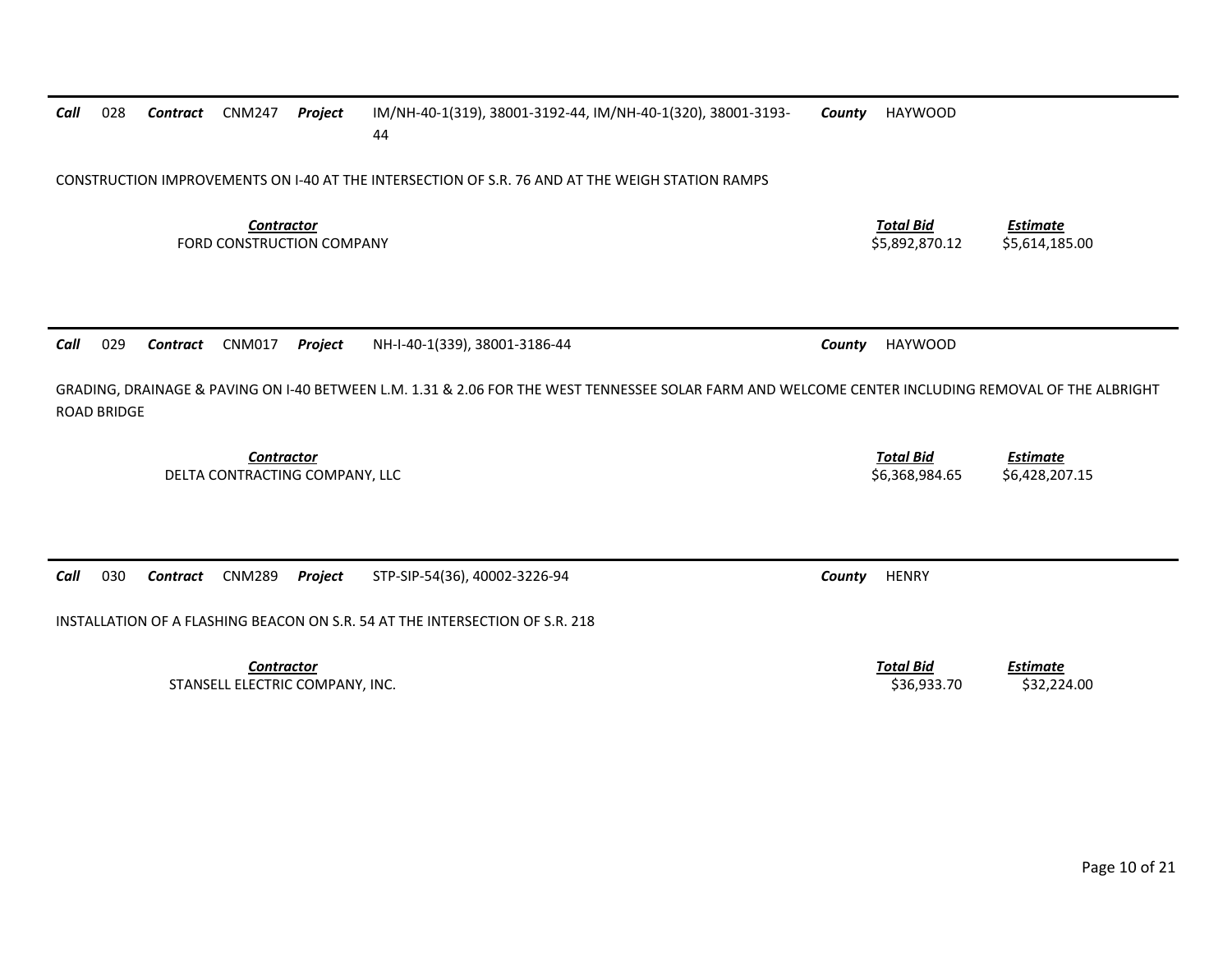| Call                                     | 031 | Contract | <b>CNM273</b>                     | Project | HSIP-34(85), 45006-3242-94, 45006-4242-04                                           | County | <b>JEFFERSON</b>                   |                                   |
|------------------------------------------|-----|----------|-----------------------------------|---------|-------------------------------------------------------------------------------------|--------|------------------------------------|-----------------------------------|
|                                          |     |          |                                   |         | RESURFACING ON U.S. 11E (S.R. 34) FROM LOST CREEK TO S.R. 92                        |        |                                    |                                   |
| <b>Contractor</b><br>APAC-ATLANTIC, INC. |     |          |                                   |         |                                                                                     |        | <b>Total Bid</b><br>\$980,996.50   | <b>Estimate</b><br>\$966,476.00   |
|                                          |     |          |                                   |         |                                                                                     |        |                                    |                                   |
| Call                                     | 032 | Contract | <b>CNM272</b>                     | Project | STP/HSIP-341(50), 45054-8207-14, 45054-3207-94                                      | County | <b>JEFFERSON</b>                   |                                   |
|                                          |     |          |                                   |         | RESURFACING (THIN MIX OVERLAY) ON S.R. 341 FROM CHAMPION LANE TO S.R. 113           |        |                                    |                                   |
|                                          |     |          | Contractor<br>APAC-ATLANTIC, INC. |         |                                                                                     |        | <b>Total Bid</b><br>\$331,490.30   | <b>Estimate</b><br>\$367,838.60   |
|                                          |     |          |                                   |         |                                                                                     |        |                                    |                                   |
| Call                                     | 033 | Contract | <b>CNM165</b>                     | Project | STP/HSIP-331(7), 47047-8215-14, 47047-3215-94                                       | County | <b>KNOX</b>                        |                                   |
|                                          |     |          |                                   |         | RESURFACING (THIN MIX OVERLAY) ON S.R. 331 FROM MCCAMEY ROAD TO PLEASANT GROVE ROAD |        |                                    |                                   |
|                                          |     |          | Contractor<br>ROGERS GROUP, INC.  |         |                                                                                     |        | <b>Total Bid</b><br>\$1,527,093.85 | <b>Estimate</b><br>\$1,646,296.00 |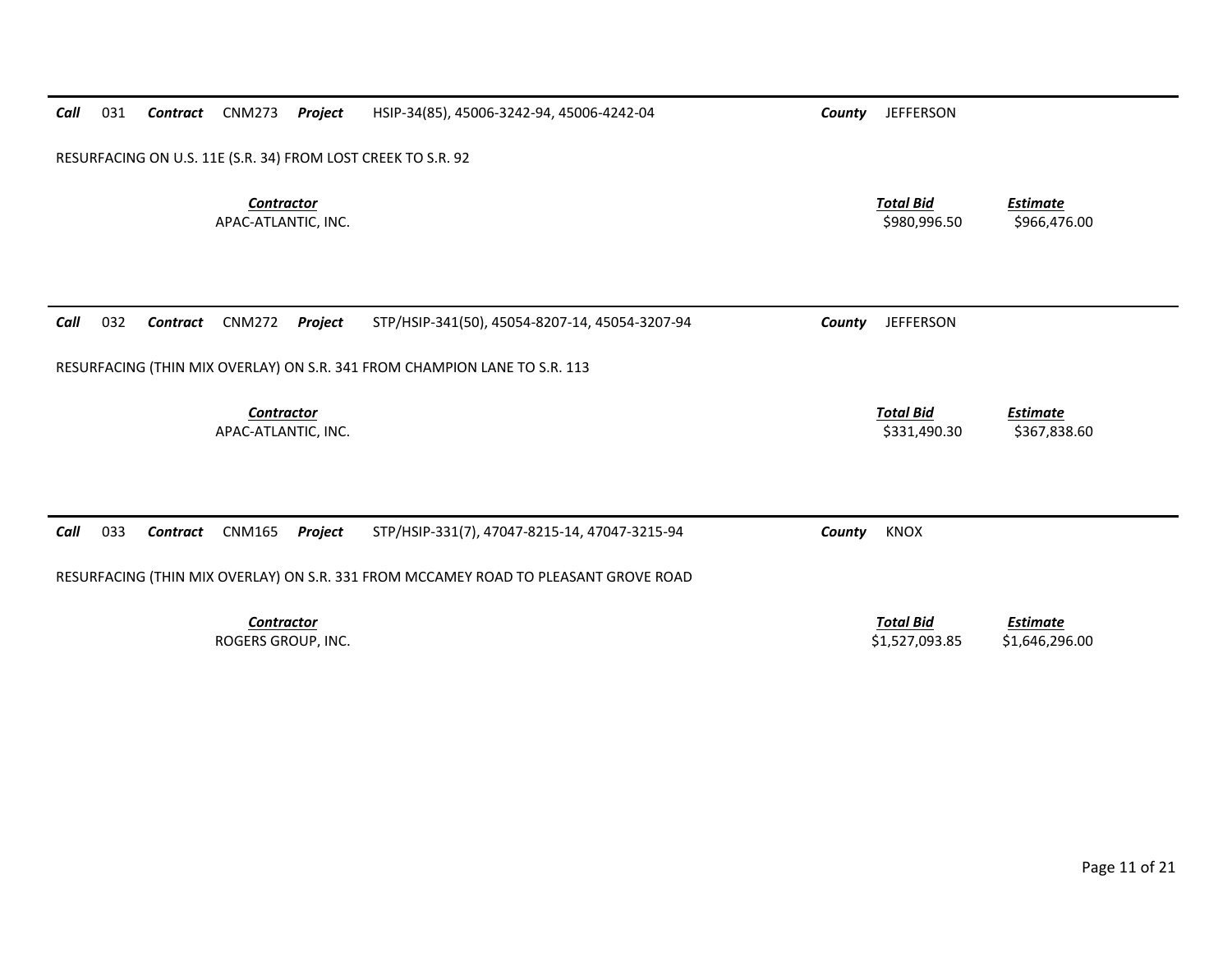*Call* 034*Contract* CNM242 *Project* HRRR/HSIP‐819(10), 49011‐3417‐94, HSIP‐209(13), 49003‐3217‐94 *County* LAUDERDALE

MISCELLANEOUS SAFETY IMPROVEMENTS AT S.R. 209 & HEATHCOTT RD AND ON EDITH‐NANKIPOO RD FROM CENTRAL‐CURVE RD TO JEFF WEBB RD

*ContractorTotal Bid*

 *Estimate* TRAF‐MARK INDUSTRIES, L.L.C. \$196,108.67 \$210,170.50

| Call | 035 | Contract | CNM286 | Proiect | HRRR/HSIP-110(3), 52008-3217-94, HRRR/HSIP-110(4), 52008-3218- | Countv | LINCOLN |
|------|-----|----------|--------|---------|----------------------------------------------------------------|--------|---------|
|      |     |          |        |         | 94, HRRR/HSIP-121(16), 52019-3202-94, HRRR/HSIP-275(8), 52021- |        |         |
|      |     |          |        |         | 3220-94                                                        |        |         |

MISC. SAFETY IMPROVEMENTS ON S.R. 110, S.R. 121 AND S.R. 275 AT VARIOUS LOCATIONS

*Contractor*

 *Total Bid Estimate* HIGHWAY MARKINGS, INC. \$264,920.30 \$305,105.75

*Call* 036*Contract* CNM278 *Project* NH/HSIP‐15(178), 52004‐8227‐14, 52004‐3227‐94 *County* LINCOLN

RESURFACING ON U.S. 64 (S.R. 15) FROM THE GILES COUNTY LINE TO S.R. 244

*Contractor*LINCOLN PAVING, LLC

 *Total Bid Estimate* \$1,689,998.68 \$1,709,490.35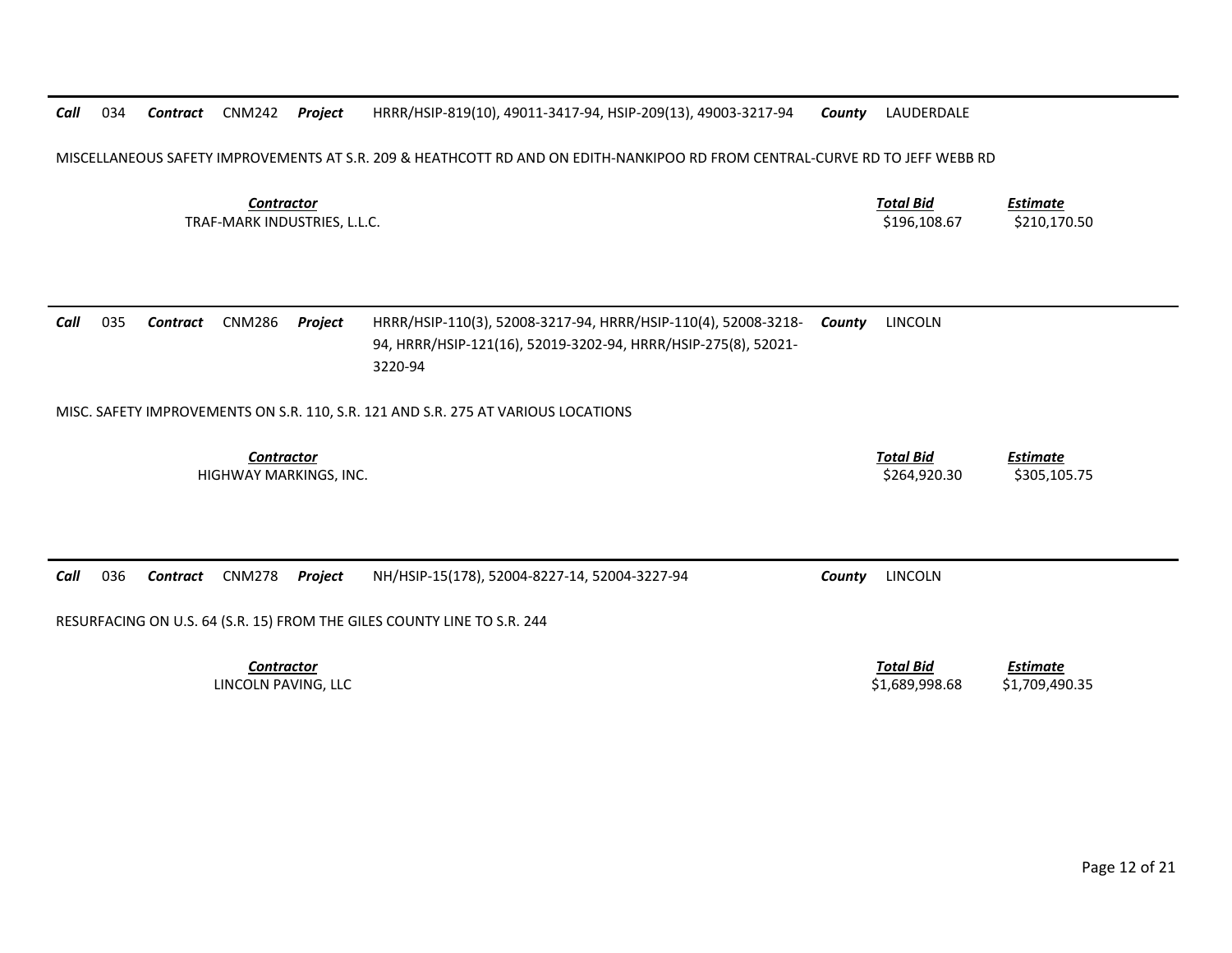| BRIDGE REPAIRS ON I-40 OVER S.R. 95 AND U.S. 321 (S.R. 73) (L.M. 0.57)                           |                                    |                                   |  |  |  |  |  |  |  |
|--------------------------------------------------------------------------------------------------|------------------------------------|-----------------------------------|--|--|--|--|--|--|--|
| <b>Contractor</b><br>MID-STATE CONSTRUCTION COMPANY, INC.                                        | <b>Total Bid</b><br>\$1,038,400.02 | <b>Estimate</b><br>\$971,499.85   |  |  |  |  |  |  |  |
|                                                                                                  |                                    |                                   |  |  |  |  |  |  |  |
| 038<br><b>CNM276</b><br>HSIP-1(303), 57005-3214-94, 57005-4214-04<br>Call<br>Contract<br>Project | <b>MADISON</b><br>County           |                                   |  |  |  |  |  |  |  |
| RESURFACING (THIN MIX OVERLAY) ON U.S. 70 (S.R. 1) FROM CAVE HOUSE ROAD TO KEY SENTER ROAD       |                                    |                                   |  |  |  |  |  |  |  |
| <b>Contractor</b><br>DELTA CONTRACTING COMPANY, LLC                                              | <b>Total Bid</b><br>\$830,597.00   | <b>Estimate</b><br>\$861,875.43   |  |  |  |  |  |  |  |
|                                                                                                  |                                    |                                   |  |  |  |  |  |  |  |
| Call<br>039<br><b>CNM275</b><br>HSIP-1(304), 57002-3229-94, 57002-4229-04<br>Contract<br>Project | <b>MADISON</b><br>County           |                                   |  |  |  |  |  |  |  |
| RESURFACING (THIN MIX OVERLAY) ON U.S. 70 (S.R. 1) FROM S.R. 223 TO S.R. 186                     |                                    |                                   |  |  |  |  |  |  |  |
| <b>Contractor</b><br>FORD CONSTRUCTION COMPANY                                                   | <b>Total Bid</b><br>\$1,257,122.80 | <b>Estimate</b><br>\$1,329,359.00 |  |  |  |  |  |  |  |

*Call* 037 *Contract* CNM150 *Project* 53001‐4123‐04 *County* LOUDON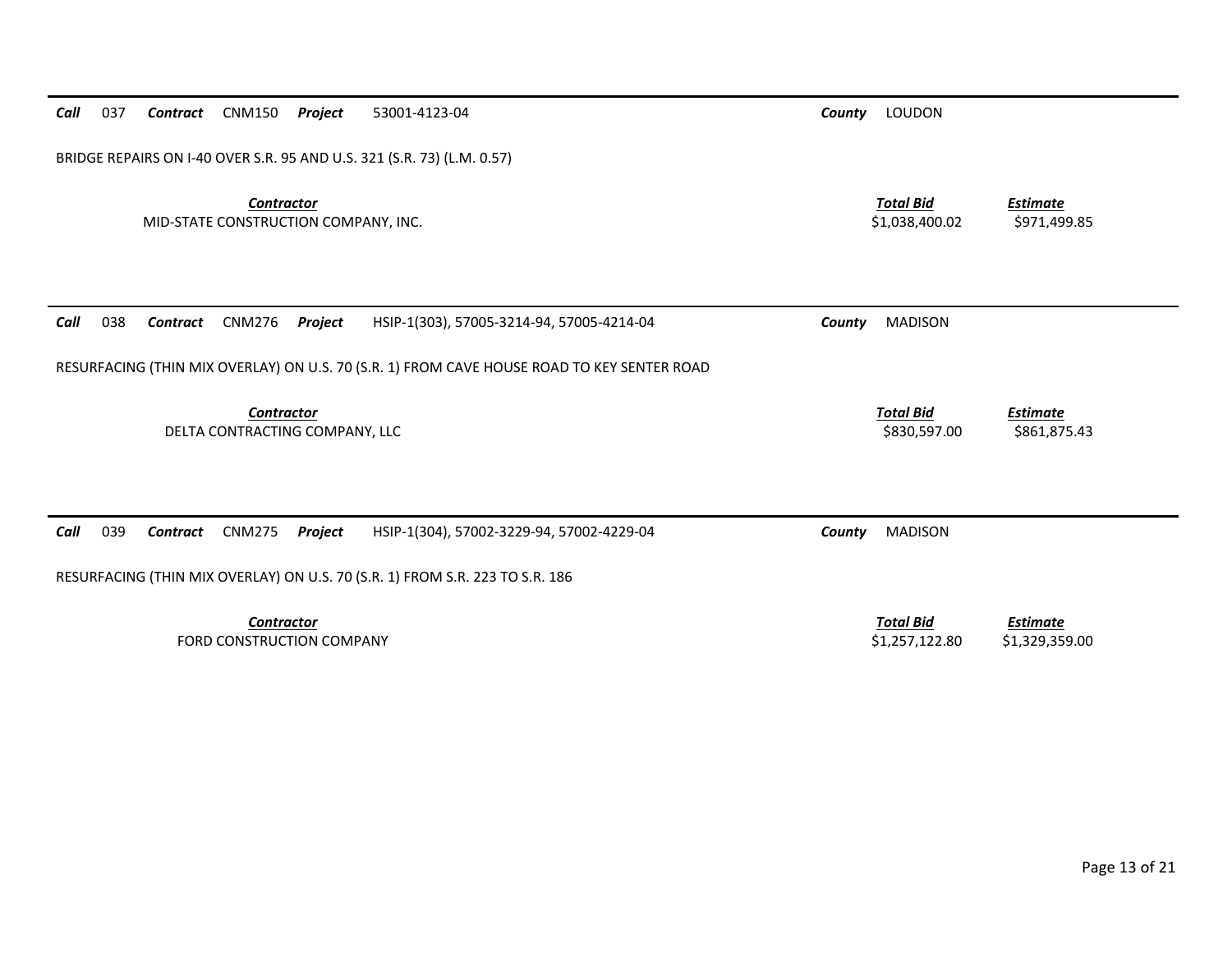*Call* 040*Contract* CNM253 *Project* HSIP‐28(50), 58062‐3228‐94, 58062‐4228‐04 *County* MARION

RESURFACING ON S.R. 28 FROM I‐24 TO U.S. 64 (U.S. 72,S.R. 2)

**ALL BIDS REJECTED**

| 041<br>Call                                                             | CNM262<br>Contract              | Project           | HSIP-99(42), 60011-3216-94, 60011-4216-04                                                          | County | <b>MAURY</b>                     |                                 |  |  |  |
|-------------------------------------------------------------------------|---------------------------------|-------------------|----------------------------------------------------------------------------------------------------|--------|----------------------------------|---------------------------------|--|--|--|
| RESURFACING ON S.R. 99 FROM I-65 TO S.R. 106 (L.M. 24.00 TO L.M. 28.04) |                                 |                   |                                                                                                    |        |                                  |                                 |  |  |  |
|                                                                         | WRIGHT PAVING CONTRACTORS, INC. | <b>Contractor</b> |                                                                                                    |        | <b>Total Bid</b><br>\$492,851.20 | <b>Estimate</b><br>\$516,997.35 |  |  |  |
| Call<br>042                                                             | <b>CNM288</b><br>Contract       | Project           | HSIP-REG3(93), 98300-3238-94                                                                       | County | <b>MAURY</b>                     |                                 |  |  |  |
|                                                                         |                                 |                   | MISCELLANEOUS SAFETY IMPROVEMENTS AT VARIOUS STOP CONTROLLED INTERSECTIONS ON VARIOUS STATE ROUTES |        |                                  |                                 |  |  |  |
|                                                                         | HIGHWAY MARKINGS, INC.          | <b>Contractor</b> |                                                                                                    |        | <b>Total Bid</b><br>\$119,528.70 | <b>Estimate</b><br>\$136,483.25 |  |  |  |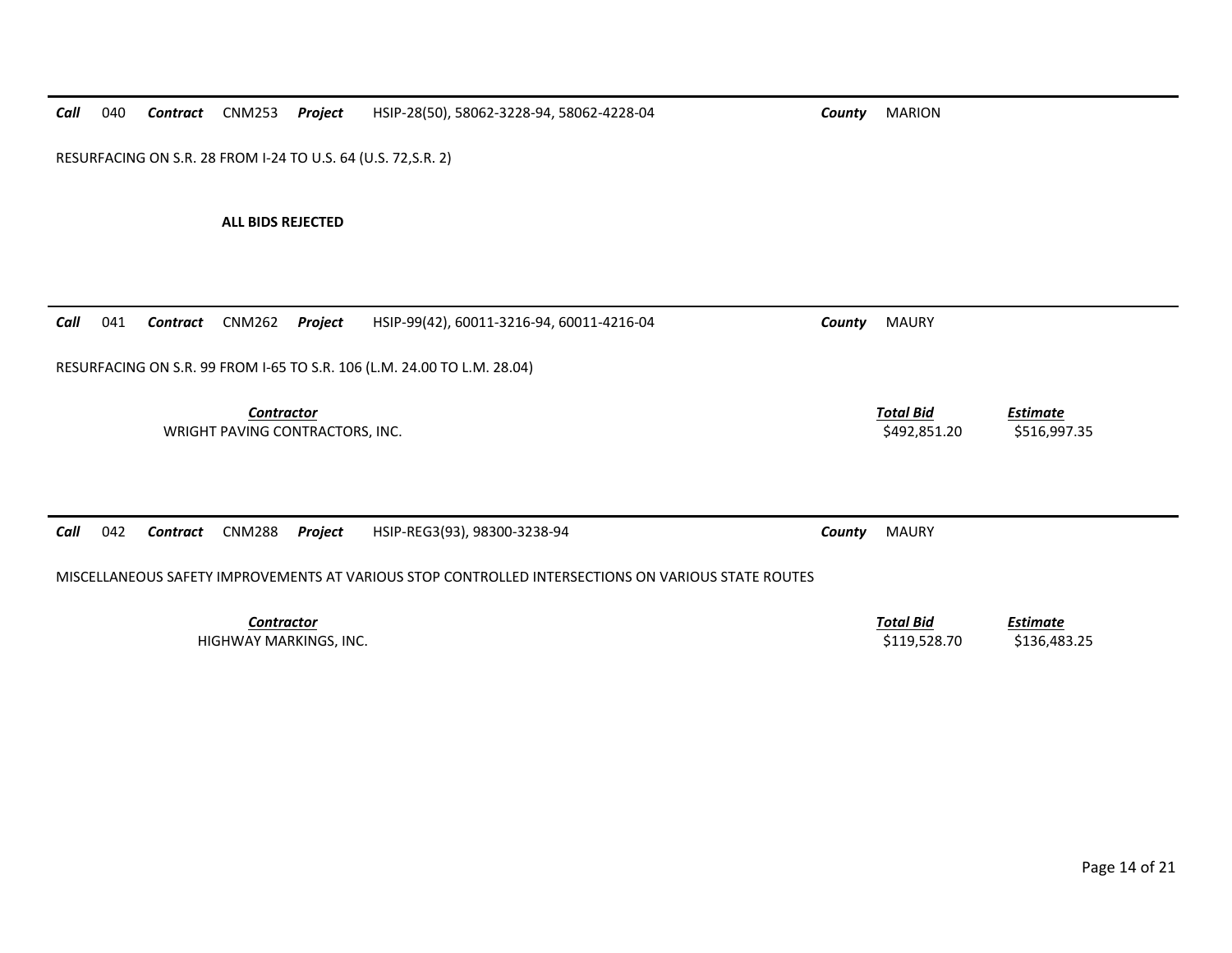| Call | 043                                                                                                                          | Contract | <b>CNM257</b>                                           | Project | HPP-1231(3), 54946-3457-54, HRRR-1231(2), 54022-3417-94                                                      | County                           | <b>MCMINN</b>                    |                                 |  |  |  |
|------|------------------------------------------------------------------------------------------------------------------------------|----------|---------------------------------------------------------|---------|--------------------------------------------------------------------------------------------------------------|----------------------------------|----------------------------------|---------------------------------|--|--|--|
|      | RESURFACING (MICROSURFACE OR THIN MIX) AND MISCELLANEOUS SAFETY IMPROVEMENTS ON RICEVILLE-DECATURE ROAD FROM S.R. 30 TO I-75 |          |                                                         |         |                                                                                                              |                                  |                                  |                                 |  |  |  |
|      |                                                                                                                              |          | <b>Contractor</b><br><b>HUDSON CONSTRUCTION COMPANY</b> |         |                                                                                                              | <b>Total Bid</b><br>\$393,653.38 | <b>Estimate</b><br>\$481,296.75  |                                 |  |  |  |
| Call | 044                                                                                                                          | Contract | <b>CNM259</b>                                           | Project | STP-SIP-30(61), 54006-3223-94                                                                                | County                           | <b>MCMINN</b>                    |                                 |  |  |  |
|      |                                                                                                                              |          |                                                         |         |                                                                                                              |                                  |                                  |                                 |  |  |  |
|      |                                                                                                                              |          |                                                         |         | MISCELLANEOUS SAFETY IMPROVEMENTS ON S.R. 30 AT THE TENNESSEE WESLEYAN COLLEGE PEDESTRIAN CROSSING IN ATHENS |                                  |                                  |                                 |  |  |  |
|      |                                                                                                                              |          | <b>Contractor</b><br>S & W CONTRACTING CO., INC.        |         |                                                                                                              |                                  | <b>Total Bid</b><br>\$116,755.50 | <b>Estimate</b><br>\$103,014.75 |  |  |  |
|      |                                                                                                                              |          |                                                         |         |                                                                                                              |                                  |                                  |                                 |  |  |  |
| Call | 045                                                                                                                          | Contract | <b>CNM022</b>                                           | Project | 74006-3216-04                                                                                                | County                           | <b>ROBERTSON</b>                 |                                 |  |  |  |
|      | CONSTRUCTION OF A CONCRETE BULB-TEE BRIDGE ON S.R. 25 OVER HONEY RUN CREEK (L.M. 12.71)                                      |          |                                                         |         |                                                                                                              |                                  |                                  |                                 |  |  |  |
|      |                                                                                                                              |          | Contractor                                              |         |                                                                                                              |                                  | <b>Total Bid</b>                 | <b>Estimate</b>                 |  |  |  |
|      |                                                                                                                              |          | <b>BELL &amp; ASSOCIATES CONSTRUCTION, L.P.</b>         |         |                                                                                                              |                                  | \$1,271,254.01                   | \$1,304,957.39                  |  |  |  |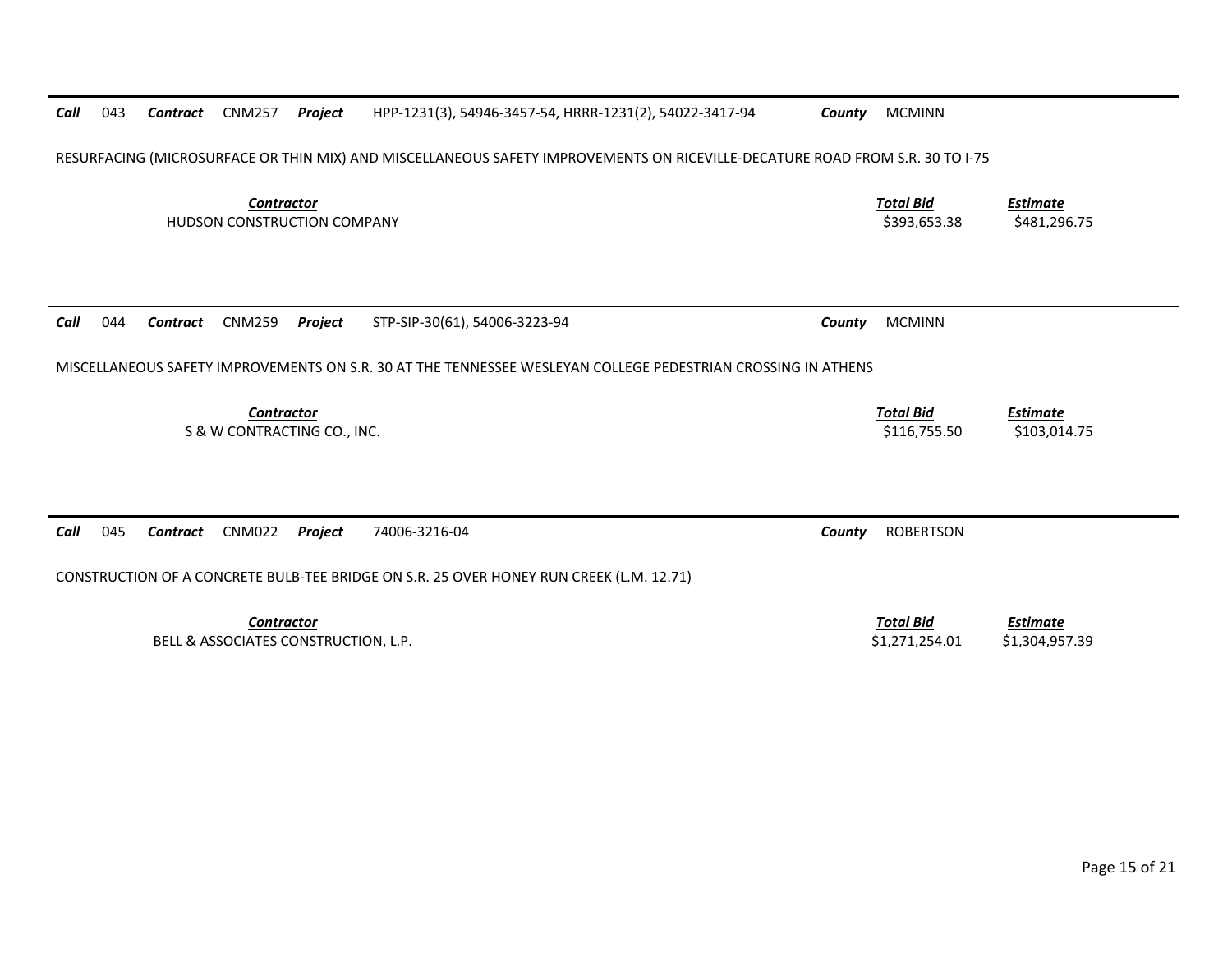## *Call* 046 *Contract* CNM161 *Project* HSIP‐11(66), 63002‐3206‐94, 74005‐3233‐94, HSIP‐76(81), 74012‐ 3210‐94, 74012‐4210‐04, 74005‐4233‐04, 63002‐4206‐04 *County* ROBERTSON & MONTGOMERY

RESURFACING ON U.S. 41 (S.R.11) FROM THE RED RIVER TO THE KENTUCKY STATE LINE AND RESURFACING (THIN MIX) ON S.R. 76 FROM THE MONTGOMERY COUNTY LINE TO U.S. 41 (S.R. 11)

> *Contractor Total Bid*EUBANK ASPHALT PAVING &

 *Estimate* SEALING \$848,996.70 \$895,861.80

*Call* 047*Contract* CNM256 *Project* HSIP‐28(51), 77004‐3211‐94, 77004‐4211‐04 *County* SEQUATCHIE

RESURFACING ON S.R. 28 FROM OLD YORK HIGHWAY TO BLEDSOE COUNTY LINE

*Contractor*

 *Total Bid Estimate* HIGHWAYS, INC. \$394,986.00 \$365,783.45

*Call* 048*Contract* CNM277 *Project* HSIP‐NH‐385(29), 79185‐3229‐94, 79185‐4230‐04, 79185‐4229‐04 *County* SHELBY

RESURFACING ON S.R. 385 FROM S.R. 175 TO U.S. 72, INCLUDING BRIDGE DECK AND EXPANSION JOINT REPAIRS.

*Contractor Total Bid*LEHMAN‐ROBERTS COMPANY

 *Estimate* \$963,556.85 \$1,064,499.98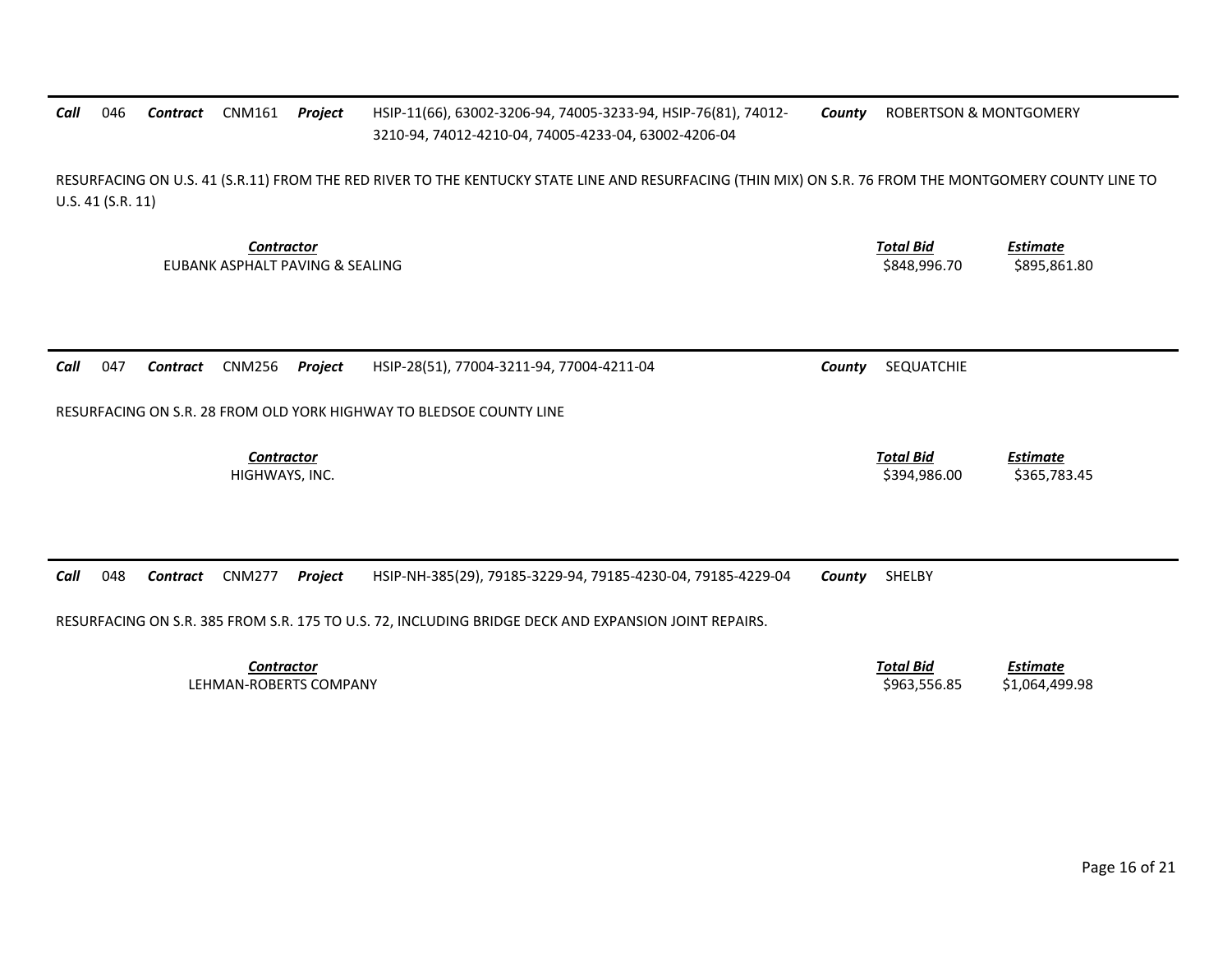*Call* 049*Contract* CNM291 *Project* 79007‐4175‐04 *County* SHELBY

BRIDGE REPAIR ON I‐40 OVER LEVEE RD & OVER CHELSEA AVE (L.M. 4.62 & L.M. 3.92)

*Contractor Total Bid*THOMSON & THOMSON, INC. \$265,121.10 \$360,210.50

*Call* 050*Contract* CNM298 *Project* ARRA‐FBD‐8100(11), 81945‐3680‐14 *County* STEWART

CONSTRUCTION OF THE CUMBERLAND CITY FERRY BOAT MOORING ON S.R. 46 NEAR THE CUMBERLAND RIVER

**ALL BIDS REJECTED**

*Call* 051*Contract* CNM263 *Project* HSIP‐49(31), 81001‐3229‐94, 81001‐4229‐04 *County* STEWART

RESURFACING ON S.R. 49 FROM S.R. 76 TO ALBERT GLASGOW ROAD

*Contractor Total Bid*EUBANK ASPHALT PAVING &

*Estimate*

 *Estimate* SEALING \$623,240.46 \$576,077.25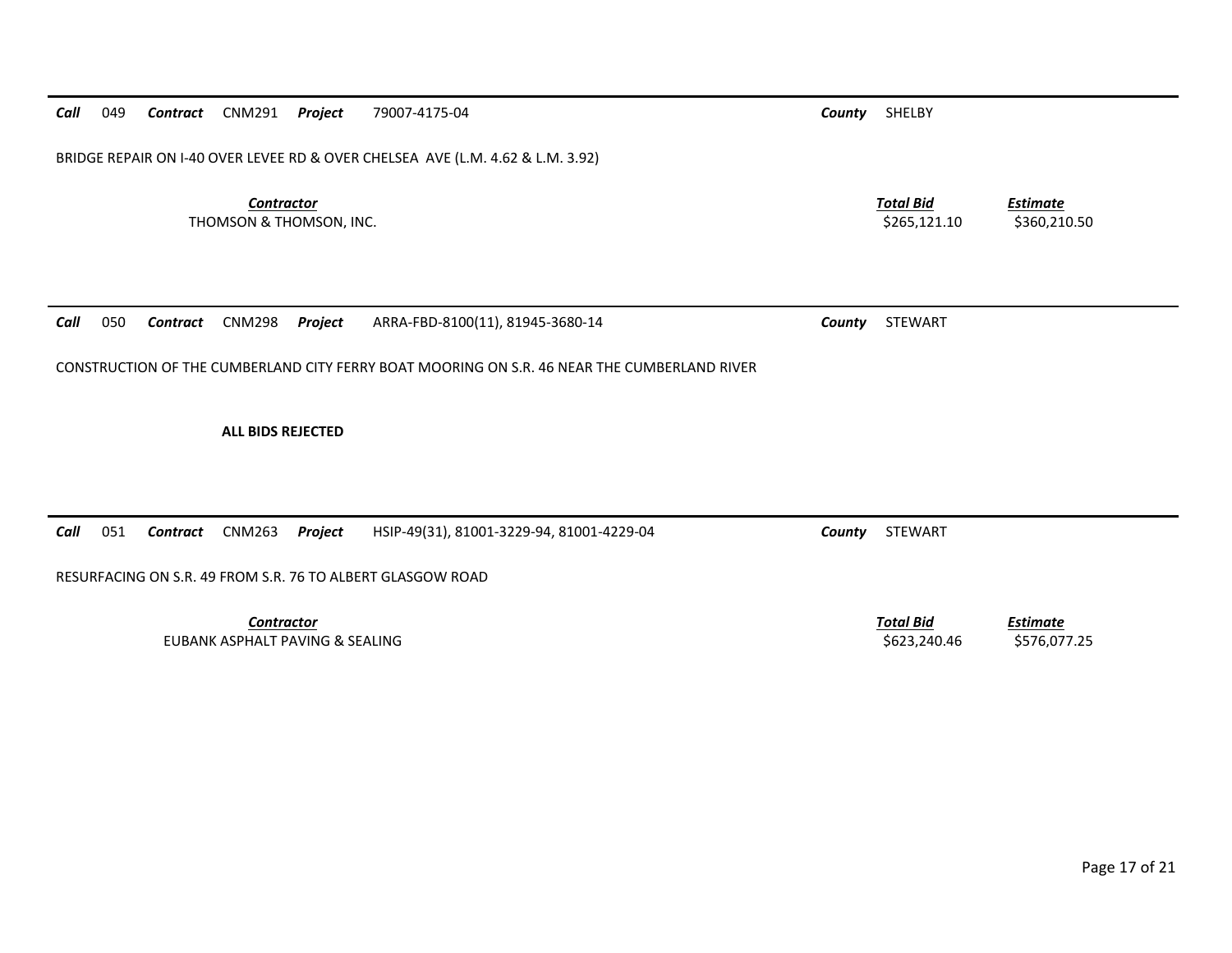*Contractor Total Bid Estimate* SUMMERS-TAYLOR, INC. \$354,977.45 \$454,381.70 053 *Contract* CNM095 *Project* HSIP‐141(27), 85007‐3221‐94 *County* TROUSDALE *Contractor Total Bid Estimate* VAUGHN CONTRACTORS, INC. \$11,010,676.47 \$13,371,059.38 054 *Contract* CNM296 *Project* 89009‐4227‐04 *County* WARREN *Contractor Total Bid Estimate* SIMPSON CONSTRUCTION COMPANY, INC. \$607,665.35 \$804,627.15

RESURFACING (THIN MIX) ON S.R. 390 FROM S.R. 44 TO S.R. 394 INCLUDING BRIDGE DECK AND EXPANSION JOINT REPAIR

*Call*

*Call*

052

RECONSTRUCTION ON S.R. 141 FROM THE WILSON COUNTY LINE TO THE HARTSVILLE/CEDAR BLUFF INTERSECTION, INCLUDING THE S.R. 260 CONNECTOR FROM S.R. 141 TO THE CUMBERLAND RIVER

*Call*

BRIDGE REPAIR ON S.R. 56 OVER MOUNTAIN CREEK (L.M. 22.47)

*Contract* CNM271 *Project* HSIP‐390(4), 82007‐3223‐94, 82007‐4225‐04, 82007‐4223‐04 *County* SULLIVAN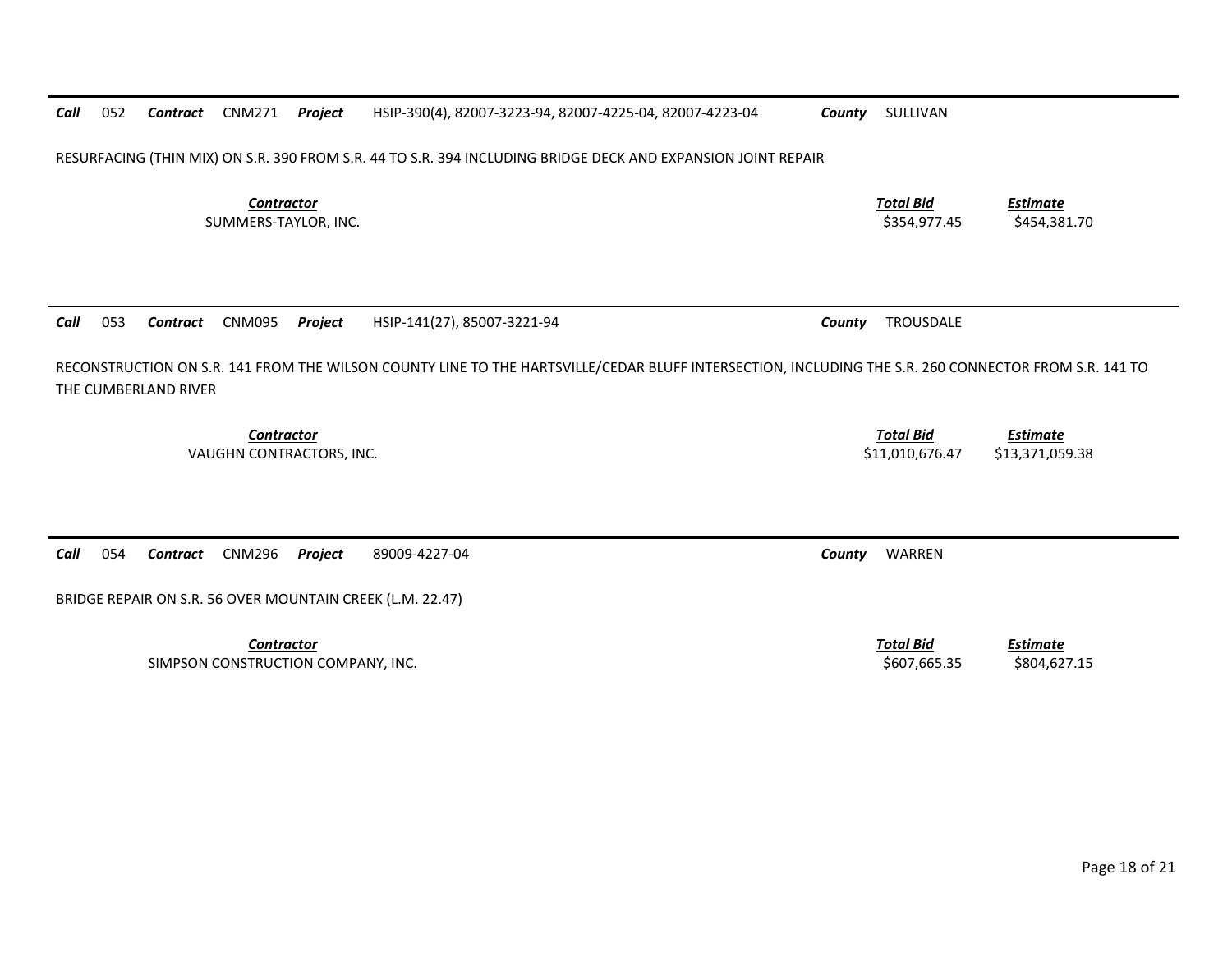*Call* 055*Contract* CNM197 *Project* STP‐SIP‐89(19), 92006‐3210‐94 *County* WEAKLEY

INSTALLATION OF FLASHING BEACON ON S.R. 89 @ S.R. 239 IN DRESDEN

*Contractor Total Bid*FORD CONSTRUCTION

*Call* 056*Contract* CNM180 *Project* 94005‐3212‐04, NH‐I‐65‐2(99), 94002‐3186‐44 *County* WILLIAMSON

WIDENING ON I‐65 FROM S.R. 840 TO S.R 248, INCLUDING GRADING, DRAINAGE, BRIDGES, RETAINING WALLS AND INTERCHANGE MODIFICATIONS

**CONTRACT WITHDRAWN**

*Call* 057*Contract* CNM081 *Project* STP/HSIP‐10(51), 95002‐8228‐14, 95002‐3228‐94 *County* WILSON

RESURFACING ON US‐231 (S.R. 10) FROM S.R. 265 TO STUMPY LANE AND FROM THE I‐40 RAMP TO MARKET STREET

*Contractor*

 *Total Bid Estimate* LOJAC ENTERPRISES, INC. \$1,074,464.00 \$1,135,314.50

 *Estimate* COMPANY \$90,178.40 \$94,761.60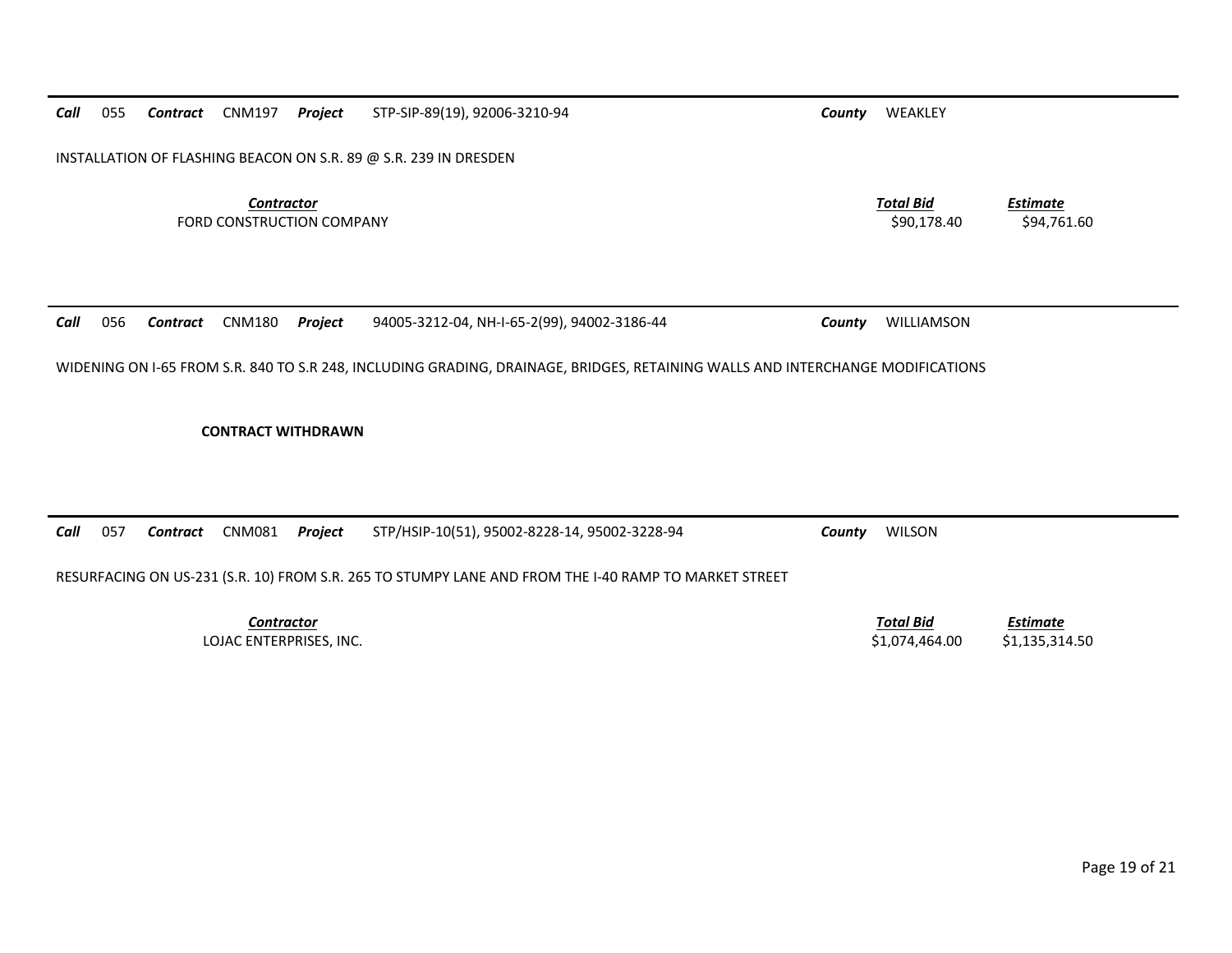| Call | 058                                                                                                      | Contract | CNM926                                  | Project | HSIP-72(13), 73016-3217-94, 73016-4217-04, STP-SIP-72(12),<br>73016-3218-94                  | County | <b>ROANE</b>                       |                                   |  |  |  |
|------|----------------------------------------------------------------------------------------------------------|----------|-----------------------------------------|---------|----------------------------------------------------------------------------------------------|--------|------------------------------------|-----------------------------------|--|--|--|
|      | RESURFACING (MICRO/THIN MIX ALT) & SAFETY IMPROVEMENTS ON S.R. 72 FROM THE LOUDON COUNTY LINE TO S.R. 58 |          |                                         |         |                                                                                              |        |                                    |                                   |  |  |  |
|      |                                                                                                          |          | <b>Contractor</b><br>ROGERS GROUP, INC. |         |                                                                                              |        | <b>Total Bid</b><br>\$601,566.38   | <b>Estimate</b><br>\$538,004.55   |  |  |  |
| Call | 059                                                                                                      | Contract | <b>CNM927</b>                           | Project | HSIP-173(9), 86007-3208-94, 86007-4208-04                                                    | County | <b>UNICOI</b>                      |                                   |  |  |  |
|      |                                                                                                          |          |                                         |         | RESURFACING (MICRO/THIN MIX ALT) ON S.R. 173 FROM I-26 TO THE CARTER COUNTY LINE             |        |                                    |                                   |  |  |  |
|      |                                                                                                          |          | Contractor<br>SUMMERS-TAYLOR, INC.      |         |                                                                                              |        | <b>Total Bid</b><br>\$298,295.26   | <b>Estimate</b><br>\$333,735.70   |  |  |  |
| Call | 060                                                                                                      | Contract | <b>CNM928</b>                           | Project | NH-I-9900(67), 99109-3184-44                                                                 | County | DAVIDSON, RUTHERFORD, ETC.         |                                   |  |  |  |
|      |                                                                                                          |          |                                         |         | REMOVAL & REPLACEMENT OF HOV SIGNAGE AND THERMOPLASTIC MARKINGS ON VARIOUS INTERSTATE ROUTES |        |                                    |                                   |  |  |  |
|      |                                                                                                          |          | Contractor<br>LOJAC SAFETY, INC.        |         |                                                                                              |        | <b>Total Bid</b><br>\$2,913,400.93 | <b>Estimate</b><br>\$2,517,858.50 |  |  |  |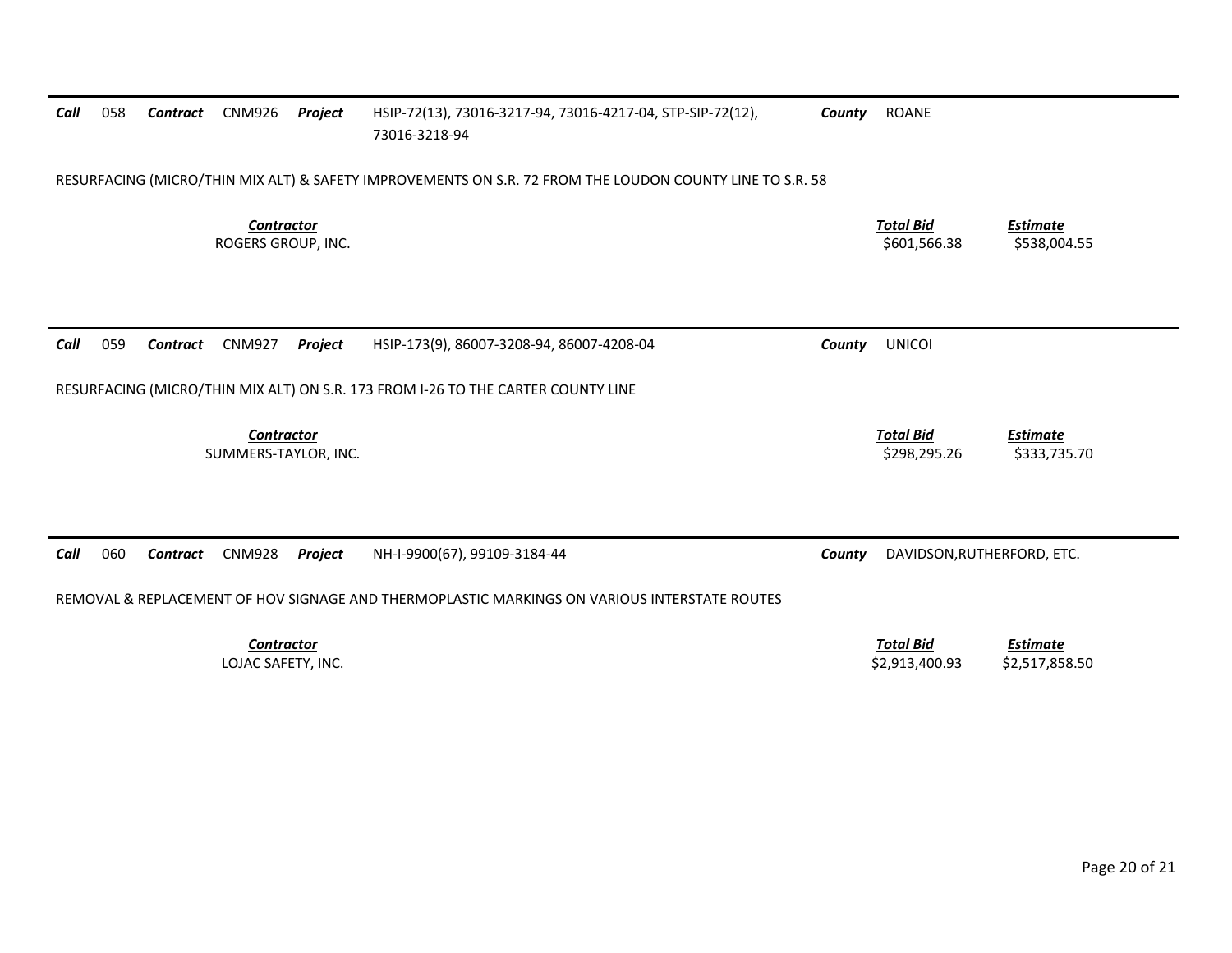*Call*061 **Contract** CNM929 **Project** NH-I-9900(67), 79961‐3115‐44 **County** SHELBY

REMOVAL & REPLACEMENT OF HOV SIGNAGE AND THERMOPLASTIC MARKINGS ON VARIOUS INTERSTATE ROUTES

**ALL BIDS REJECTED**

*Total AwardedTotal Estimate*

*Letting Totals ‐ \$61,081,504.67 \$64,716,130.52*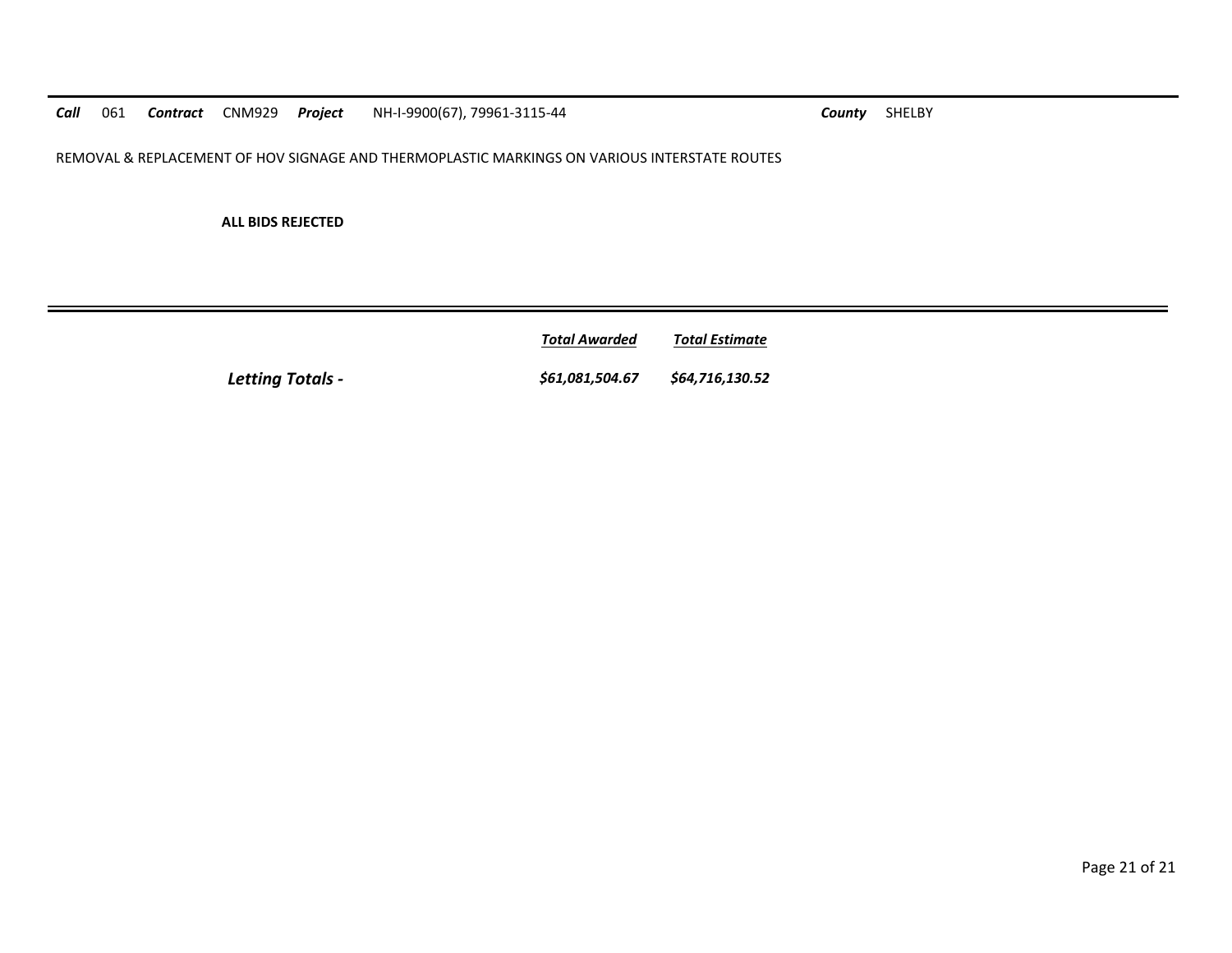| $Call$ 001 | <b>Contract</b> CNM937<br>THE CONSTRUCTION OF THE CUMBERLAND CITY FERRY BOAT MOORING ON S.R. 46 NEAR THE CUMBERLAND RIVER. | STEWART<br>County                              |                                      |                                       |                                  |                          |  |
|------------|----------------------------------------------------------------------------------------------------------------------------|------------------------------------------------|--------------------------------------|---------------------------------------|----------------------------------|--------------------------|--|
|            |                                                                                                                            | <b>Contractor</b><br>CONCRETE STRUCTURES, INC. |                                      |                                       | <u>Total Bid</u><br>\$355,085.10 | Estimate<br>\$277,956.60 |  |
|            |                                                                                                                            | <b>Letting Totals -</b>                        | <b>Total Awarded</b><br>\$355,085.10 | <b>Total Estimate</b><br>\$277,956.60 |                                  |                          |  |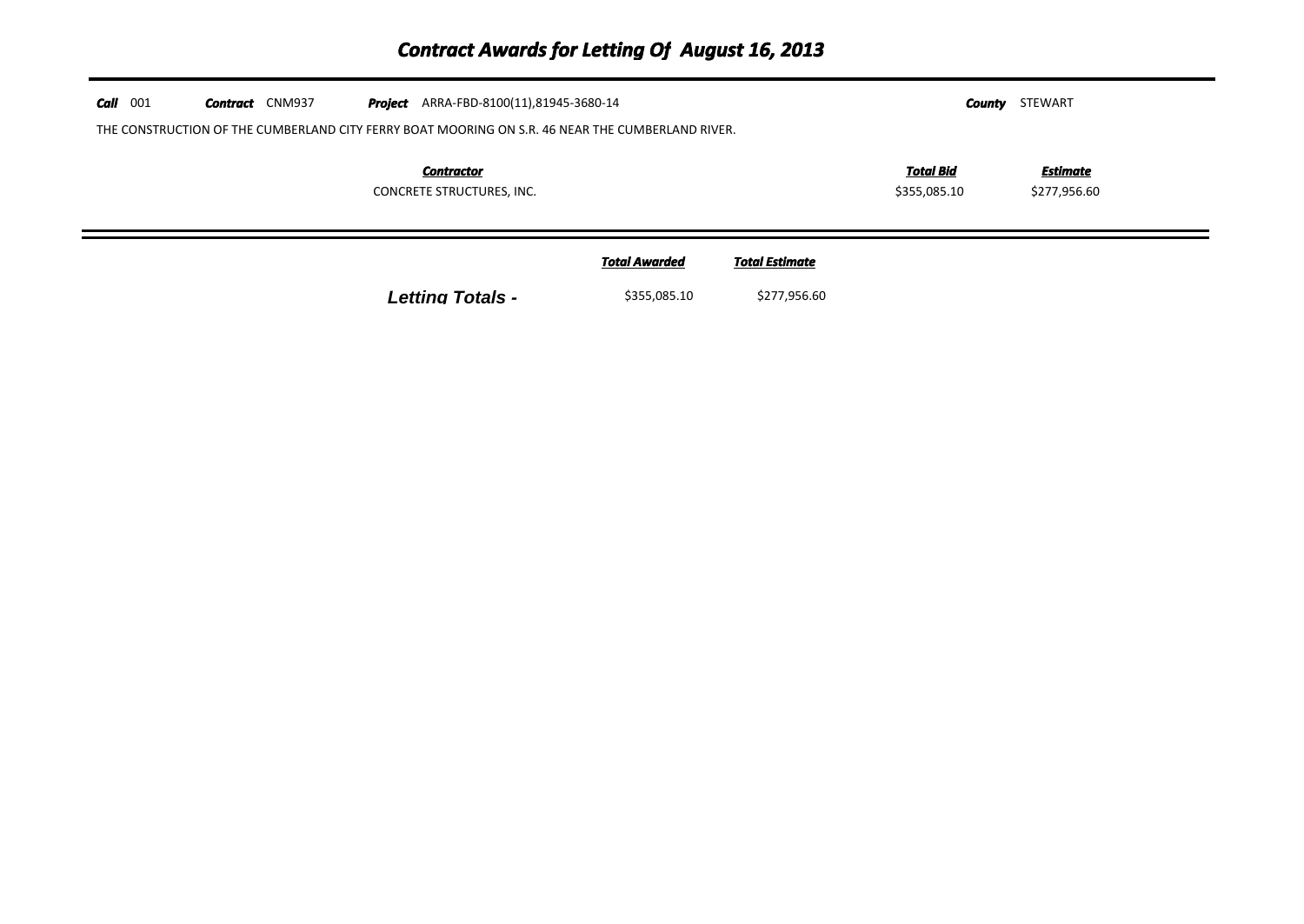| $Call$ 001 | <b>Contract</b> CNM922 | <b>Project</b> STP-H-12(51),11005-3226-94<br>THE MISCELLANEOUS SAFETY IMPROVEMENTS ON S.R. 12 BEGINNING EAST OF CALDWELL ROAD (L.M. 0.72) AND EXTENDING TO MCQUARRY STREET (L.M. 5.85).                     |                                  | <b>County</b> CHEATHAM          |
|------------|------------------------|-------------------------------------------------------------------------------------------------------------------------------------------------------------------------------------------------------------|----------------------------------|---------------------------------|
|            |                        | <b>Contractor</b><br>SUPERIOR TRAFFIC CONTROL - MEMPHIS, INC.                                                                                                                                               | <b>Total Bid</b><br>\$139,164.50 | <b>Estimate</b><br>\$119,552.75 |
| $Call$ 002 | <b>Contract</b> CNM933 | <b>Project</b> 13002-4266-04<br>THE REPAIR OF THE BRIDGE ON U.S. 25E (S.R. 32) OVER THE POWELL RIVER (L.M. 15.96).                                                                                          | County                           | CLAIBORNE                       |
|            |                        | <b>Contractor</b><br>SOUTHERN CONSTRUCTORS, INC.                                                                                                                                                            | <b>Total Bid</b><br>\$247,783.00 | <b>Estimate</b><br>\$232,878.00 |
| $Call$ 003 | <b>Contract</b> CNM930 | <b>Project</b> 30006-4227-04, HSIP-70(18), 30006-3227-94<br>THE RESURFACING (THIN MIX OVERLAY) ON S.R 70 BEGINNING AT WEST ALLENS BRIDGE ROAD (L.M. 9.98) AND EXTENDING TO U.S. 321 (S.R. 35) (L.M. 15.09). | County                           | GREENE                          |
|            |                        | <b>Contractor</b><br>SUMMERS-TAYLOR, INC.                                                                                                                                                                   | <b>Total Bid</b><br>\$696,836.50 | <b>Estimate</b><br>\$700,685.50 |
| $Call$ 004 | <b>Contract</b> CNM934 | <b>Project</b> 34001-4248-04<br>THE CONSTRUCTION OF TWO (2) SMALL DRAINAGE STRUCTURES ON S.R. 33 AT LOG MILE 15.70 AND LOG MILE 21.05, INCLUDING GRADING, DRAINAGE, AND PAVING.                             |                                  | <b>County HANCOCK</b>           |
|            |                        | <b>Contractor</b><br>ENVIRONMENTAL SAFETY & HEALTH, INC.                                                                                                                                                    | <b>Total Bid</b><br>\$639,431.41 | <b>Estimate</b><br>\$447,902.25 |
| $Call$ 005 | <b>Contract</b> CNM936 | <b>Project</b> 58062-4228-04, HSIP-28(50), 58062-3228-94<br>THE RESURFACING ON S.R. 28 BEGINNING AT I-24 (L.M. 0.00) AND EXTENDING TO U.S. 64 (U.S. 72, S.R. 2) (L.M. 1.80).                                |                                  | <b>County</b> MARION            |

**ALL BIDS REJECTED**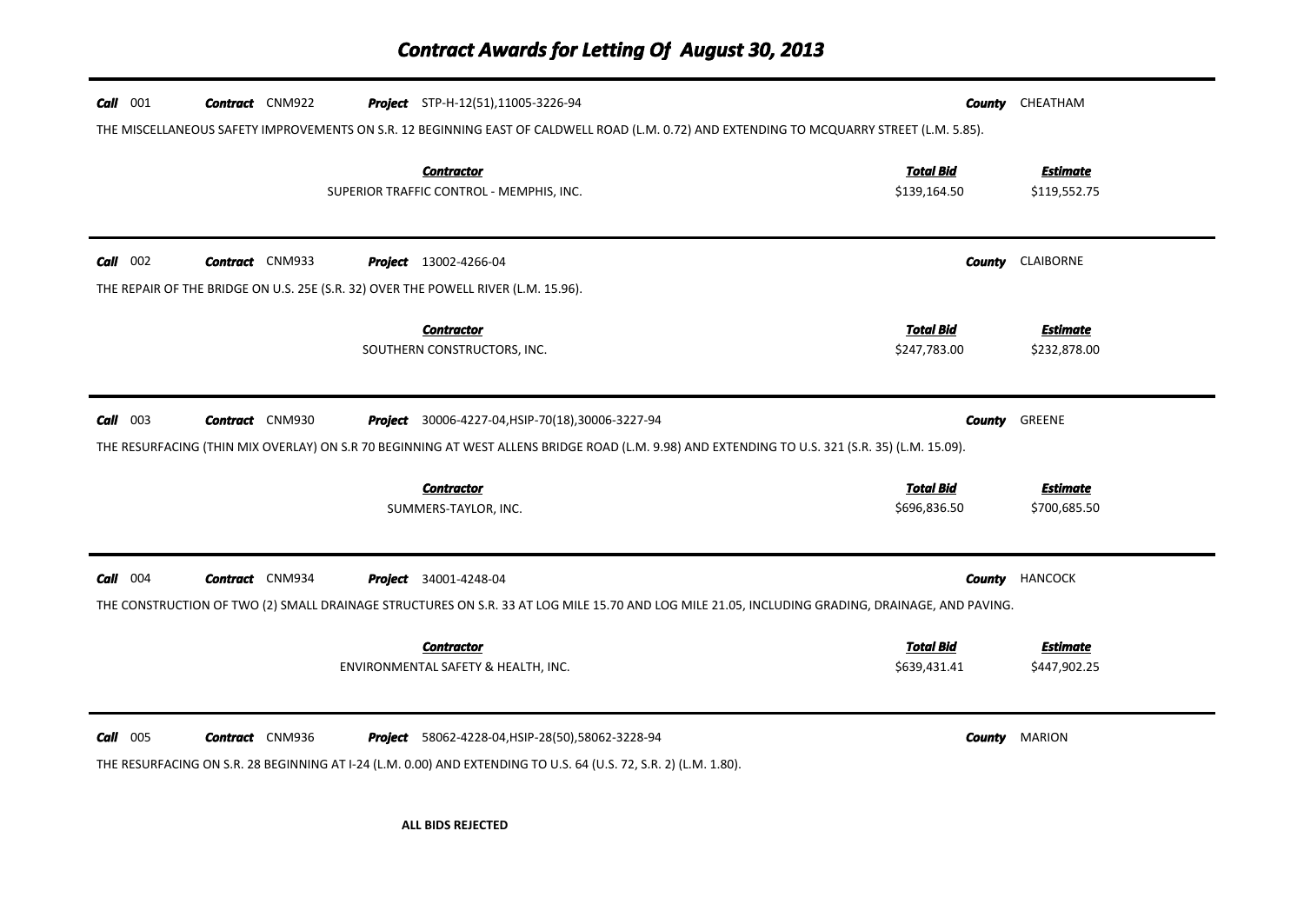| $Call$ 006 | <b>Contract</b> CNM931 |                                                                   |         | <b>Project</b> NH/HSIP-1(308),82002-3281-94,82002-8281-14                                                                           |                                  | <b>County</b> SULLIVAN          |
|------------|------------------------|-------------------------------------------------------------------|---------|-------------------------------------------------------------------------------------------------------------------------------------|----------------------------------|---------------------------------|
|            |                        |                                                                   |         | THE RESURFACING ON U.S. 11W (S.R. 1) BEGINNING AT FAIRMONT AVENUE (L.M. 2.46) AND EXTENDING TO EAST OF BROOKSIDE DRIVE (L.M. 5.60). |                                  |                                 |
|            |                        |                                                                   |         |                                                                                                                                     |                                  |                                 |
|            |                        |                                                                   |         |                                                                                                                                     |                                  |                                 |
|            |                        |                                                                   |         | <b>ALL BIDS REJECTED</b>                                                                                                            |                                  |                                 |
|            |                        |                                                                   |         |                                                                                                                                     |                                  |                                 |
|            |                        |                                                                   |         |                                                                                                                                     |                                  |                                 |
| $Call$ 007 | <b>Contract</b> CNM932 |                                                                   |         | <b>Project</b> 90016-4216-04                                                                                                        |                                  | <b>County</b> WASHINGTON        |
|            |                        |                                                                   |         | THE RESURFACING ON S.R. 400 BEGINNING AT BROADWAY STREET (L.M. 1.61) AND EXTENDING TO THE CARTER COUNTY LINE (L.M. 5.27).           |                                  |                                 |
|            |                        |                                                                   |         | <b>Contractor</b>                                                                                                                   | <b>Total Bid</b>                 | <b>Estimate</b>                 |
|            |                        |                                                                   |         | SUMMERS-TAYLOR, INC.                                                                                                                | \$950,986.65                     | \$908,623.00                    |
|            |                        |                                                                   |         |                                                                                                                                     |                                  |                                 |
|            |                        |                                                                   |         |                                                                                                                                     |                                  |                                 |
| $Call$ 008 | <b>Contract</b> CNM328 |                                                                   | Project |                                                                                                                                     | <b>County</b>                    |                                 |
|            |                        |                                                                   |         | THE RANDOM ON-CALL REPAIR OF LONGITUDINAL CABLE BARRIER ON VARIOUS INTERSTATE AND STATE ROUTES.                                     |                                  |                                 |
|            |                        |                                                                   |         |                                                                                                                                     |                                  |                                 |
|            |                        |                                                                   |         |                                                                                                                                     |                                  |                                 |
|            |                        |                                                                   |         |                                                                                                                                     |                                  |                                 |
|            |                        |                                                                   |         | ALL BIDS REJECTED                                                                                                                   |                                  |                                 |
|            |                        |                                                                   |         |                                                                                                                                     |                                  |                                 |
|            |                        |                                                                   |         |                                                                                                                                     |                                  |                                 |
| Call 009   | <b>Contract</b> CNM268 |                                                                   |         | Project STP-EN-9900(65),99109-3178-94, STP-EN-REG1(115),98018-3153-94                                                               | County                           | ANDERSON, BLOUNT, ETC.          |
|            |                        | THE INSTALLATION OF CULTURAL TRAIL SIGNS ON VARIOUS STATE ROUTES. |         |                                                                                                                                     |                                  |                                 |
|            |                        |                                                                   |         |                                                                                                                                     |                                  |                                 |
|            |                        |                                                                   |         | <b>Contractor</b><br>SUPERIOR TRAFFIC CONTROL - MEMPHIS, INC.                                                                       | <b>Total Bid</b><br>\$94,470.25  | <b>Estimate</b><br>\$73,202.25  |
|            |                        |                                                                   |         |                                                                                                                                     |                                  |                                 |
|            |                        |                                                                   |         |                                                                                                                                     |                                  |                                 |
| $Call$ 010 | <b>Contract</b> CNM309 |                                                                   |         | <b>Project</b> HRRR/HSIP-200(36),02946-3402-94,HRRR/HSIP-5000(16),50945-3469-94,<br>HRRR/HSIP-6000(32),60946-3433-94                | County                           | BEDFORD, LAWRENCE, ETC.         |
|            |                        |                                                                   |         | THE MISCELLANEOUS SAFETY IMPROVEMENTS ON VARIOUS LOCAL ROADS IN BEDFORD, LAWRENCE AND MAURY COUNTIES.                               |                                  |                                 |
|            |                        |                                                                   |         |                                                                                                                                     |                                  |                                 |
|            |                        |                                                                   |         | <b>Contractor</b><br>SUPERIOR TRAFFIC CONTROL - MEMPHIS, INC.                                                                       | <b>Total Bid</b><br>\$592,359.56 | <b>Estimate</b><br>\$661,004.75 |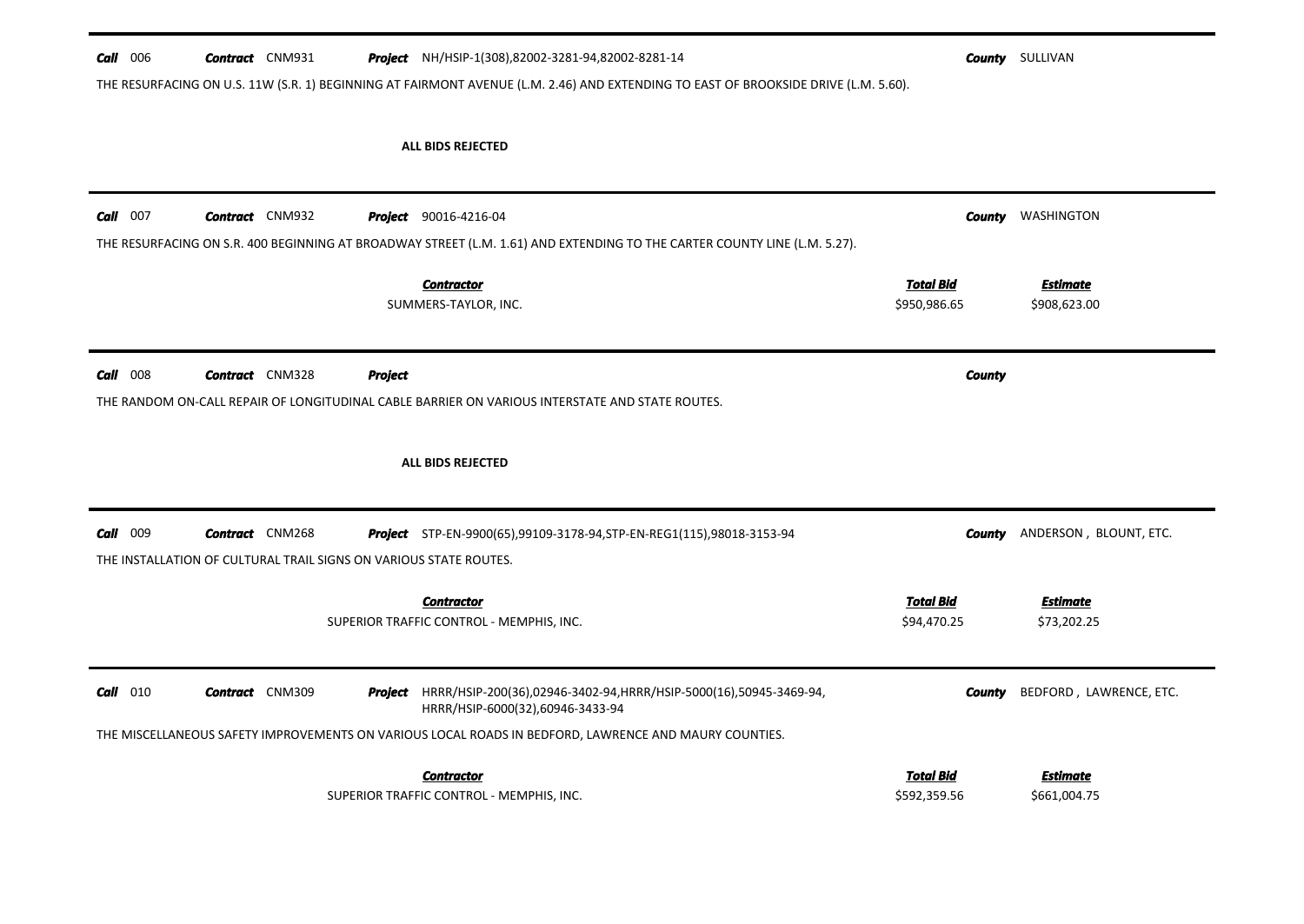| $Call$ 011 | <b>Contract</b> CNM323 | <b>Project</b> 03004-4227-04                                                                                             | County                           | <b>BENTON</b>                   |
|------------|------------------------|--------------------------------------------------------------------------------------------------------------------------|----------------------------------|---------------------------------|
|            |                        | THE RESURFACING ON S.R. 69 BEGINNING AT JAMES WALKER ROAD (L.M. 10.93) AND EXTENDING TO SOUTH OF MOSS ROAD (L.M. 13.27). |                                  |                                 |
|            |                        | <b>Contractor</b><br>DELTA CONTRACTING COMPANY, LLC                                                                      | <b>Total Bid</b><br>\$488,470.90 | <b>Estimate</b><br>\$522,686.30 |
| $Call$ 012 | <b>Contract</b> CNM300 | <b>Project</b> 98048-4145-04                                                                                             | <b>County</b>                    | BENTON, CROCKETT, ETC.          |
|            |                        | THE RANDOM ON-CALL REPAIR OF LONGITUDINAL CABLE BARRIER ON VARIOUS INTERSTATE AND STATE ROUTES.                          |                                  |                                 |
|            |                        | <b>Contractor</b>                                                                                                        | <b>Total Bid</b>                 | <b>Estimate</b>                 |
|            |                        | RMD HOLDINGS, LTD DBA NATIONWIDE CONSTRUCTION GROUP                                                                      | \$567,200.00                     | \$574,050.00                    |
|            |                        |                                                                                                                          |                                  |                                 |
| $Call$ 013 | <b>Contract</b> CNM307 | <b>Project</b> 98028-4116-04                                                                                             | <b>County</b>                    | BRADLEY, COFFEE, ETC.           |
|            |                        | THE RANDOM ON-CALL REPAIR OF LONGITUDINAL CABLE BARRIER ON VARIOUS INTERSTATE AND STATE ROUTES.                          |                                  |                                 |
|            |                        | <b>Contractor</b>                                                                                                        | <b>Total Bid</b>                 | <b>Estimate</b>                 |
|            |                        | R. D. CONSTRUCTION, LLC                                                                                                  | \$354,200.00                     | \$334,200.00                    |
| $Call$ 014 | <b>Contract</b> CNM327 | Project NH-I-098-2(14),98027-3193-44                                                                                     | County                           | BRADLEY, COFFEE, ETC.           |
|            |                        | THE CHATTANOOGA SMARTWAY INTELLIGENT TRANSPORTATION SYSTEM (ITS) MAINTENANCE (2013-2015).                                |                                  |                                 |
|            |                        | <b>Contractor</b>                                                                                                        | <b>Total Bid</b>                 | <b>Estimate</b>                 |
|            |                        | NABCO ELECTRIC COMPANY, INC.                                                                                             | \$2,512,000.00                   | \$2,489,000.00                  |
|            |                        |                                                                                                                          |                                  |                                 |
| $Call$ 015 | <b>Contract</b> CNM269 | Project 07100-3126-04                                                                                                    | County                           | CAMPBELL                        |
|            |                        | THE INTERCHANGE LIGHTING ON I-75 AT THE JUNCTION WITH U.S. 25W (S.R. 9)(EXIT 160) IN JELLICO.                            |                                  |                                 |
|            |                        | <b>Contractor</b>                                                                                                        | <b>Total Bid</b>                 | <b>Estimate</b>                 |
|            |                        | S & W CONTRACTING CO., INC.                                                                                              | \$507,459.07                     | \$473,072.80                    |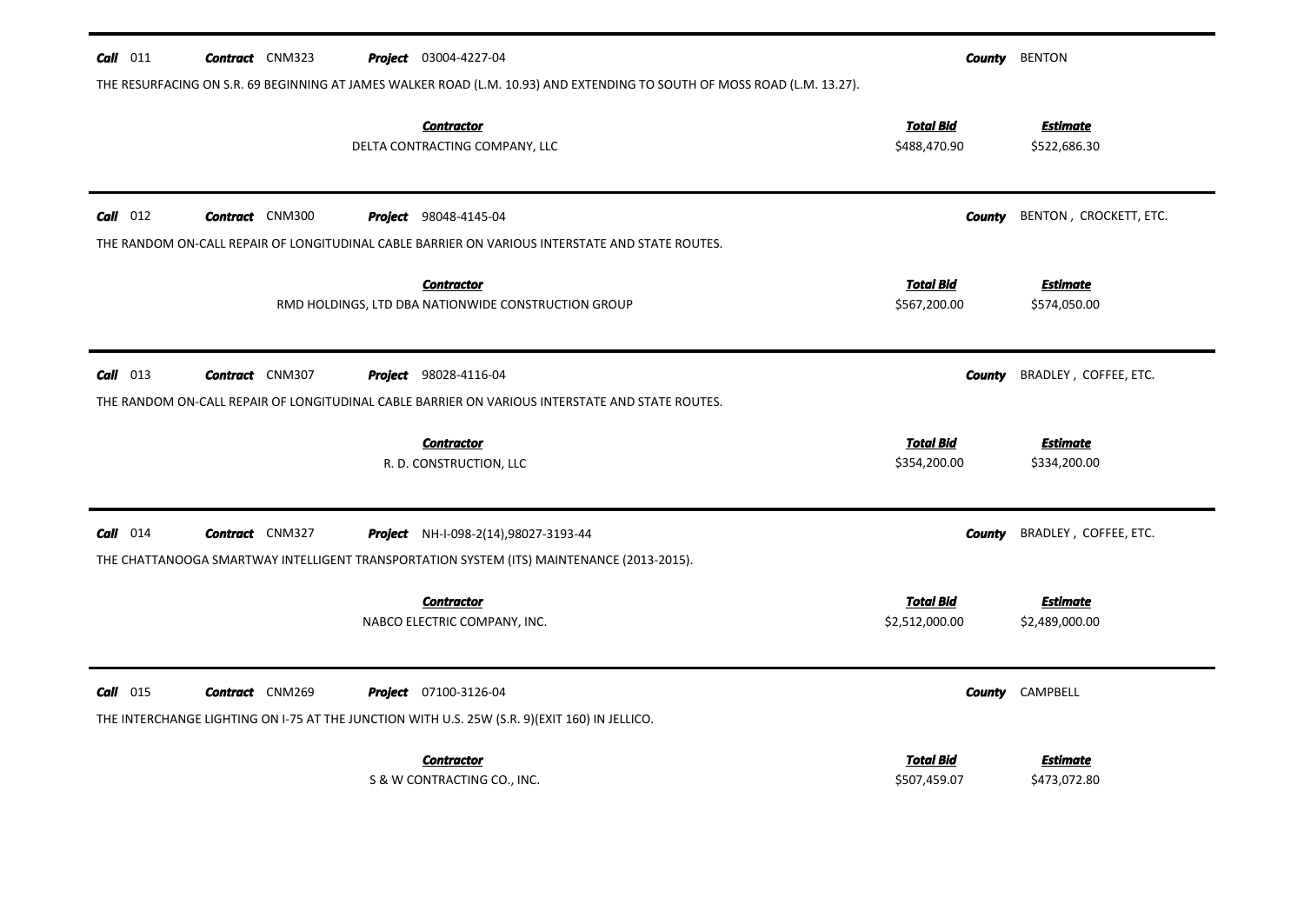| $Call$ 016                                         | <b>Contract</b> CNM258 |  | <b>Project</b> 98300-4133-04                                                                          |                                  | <b>County</b> CHEATHAM & DAVIDSON |
|----------------------------------------------------|------------------------|--|-------------------------------------------------------------------------------------------------------|----------------------------------|-----------------------------------|
| THE REPAIR OF 3 BRIDGES OVER THE CUMBERLAND RIVER. |                        |  |                                                                                                       |                                  |                                   |
|                                                    |                        |  | <b>Contractor</b><br>A & A PAINTING                                                                   | <b>Total Bid</b><br>\$124,000.00 | <b>Estimate</b><br>\$141,835.00   |
| $Call$ 017                                         | <b>Contract</b> CNM322 |  | <b>Project</b> 98300-4193-04                                                                          | County                           | CHEATHAM, DAVIDSON, ETC.          |
|                                                    |                        |  | THE RANDOM ON-CALL REPAIR OF LONGITUDINAL CABLE BARRIER ON VARIOUS INTERSTATE AND STATE ROUTES.       |                                  |                                   |
|                                                    |                        |  | <b>Contractor</b>                                                                                     | <b>Total Bid</b>                 | <b>Estimate</b>                   |
|                                                    |                        |  | RMD HOLDINGS, LTD DBA NATIONWIDE CONSTRUCTION GROUP                                                   | \$378,300.00                     | \$389,100.00                      |
| $Call$ 018                                         | <b>Contract</b> CNM143 |  | <b>Project</b> IM/NH-24-2(114),16001-3164-44                                                          | County                           | <b>COFFEE</b>                     |
|                                                    |                        |  | THE GRADING, DRAINAGE, AND PAVING ON I-24 AT THE EASTBOUND AND WESTBOUND WEIGH STATIONS (L.M. 19.02). |                                  |                                   |
|                                                    |                        |  |                                                                                                       | <b>Total Bid</b>                 |                                   |
|                                                    |                        |  | <b>Contractor</b><br>HIGHWAYS, INC.                                                                   | \$9,919,601.50                   | <b>Estimate</b><br>\$9,751,911.10 |
| <b>Call</b> 019                                    | <b>Contract</b> CNM325 |  | Project 18007-4235-04                                                                                 | County                           | CUMBERLAND                        |
|                                                    |                        |  | THE REPAIR OF THE BRIDGE ON U.S. 127 (S.R. 28) OVER THE OBED RIVER (L.M. 17.50) IN CROSSVILLE.        |                                  |                                   |
|                                                    |                        |  | <b>Contractor</b>                                                                                     | <b>Total Bid</b>                 | <b>Estimate</b>                   |
|                                                    |                        |  | HIGHWAYS, INC.                                                                                        | \$1,273,870.10                   | \$1,625,440.10                    |
| $Call$ 020                                         | <b>Contract</b> CNM021 |  | <b>Project</b> STP-253 (8),94053-3221-14                                                              | <b>County</b>                    | DAVIDSON & WILLIAMSON             |
|                                                    |                        |  | THE WIDENING OF S.R. 253 (CONCORD ROAD) FROM SUNSET ROAD TO U.S. 31A/41A (S.R. 11, NOLENSVILLE ROAD). |                                  |                                   |
|                                                    |                        |  | <b>Contractor</b>                                                                                     | <b>Total Bid</b>                 | Estimate                          |
|                                                    |                        |  | MOUNTAIN STATES CONTRACTORS, LLC                                                                      | \$13,510,204.74                  | \$14,282,698.00                   |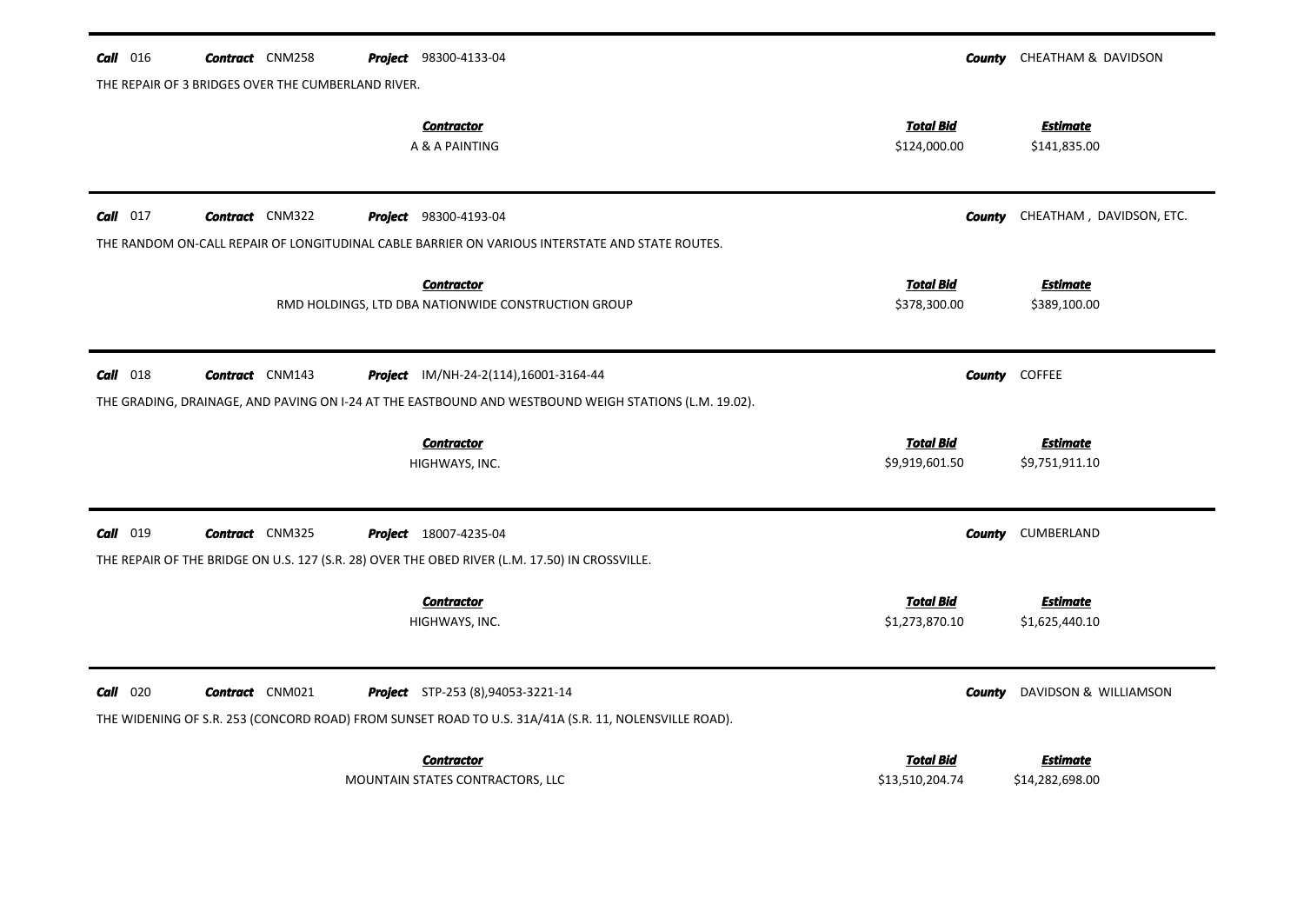| $Call$ 021 | <b>Contract</b> CNM314                                         | <b>Project</b> HSIP-REG4(109),98048-3224-94                                                                                                                      |                                  |                    | <b>County</b> DECATUR           |
|------------|----------------------------------------------------------------|------------------------------------------------------------------------------------------------------------------------------------------------------------------|----------------------------------|--------------------|---------------------------------|
|            | THE MISCELLANEOUS SAFETY IMPROVEMENTS ON VARIOUS STATE ROUTES. |                                                                                                                                                                  |                                  |                    |                                 |
|            |                                                                | <b>Contractor</b><br>TRAF-MARK INDUSTRIES, L.L.C.                                                                                                                | <b>Total Bid</b><br>\$160,027.22 |                    | <b>Estimate</b><br>\$149,507.50 |
| $Call$ 022 | <b>Contract</b> CNM319                                         | <b>Project</b> HRRR/HSIP-2200(16),22946-3403-94,HRRR/HSIP-4200(13),42945-3465-94,<br>HRRR/HSIP-8100(13),81945-3479-94                                            |                                  | County             | DICKSON, HOUSTON, ETC.          |
|            |                                                                | THE MISCELLANEOUS SAFETY IMPROVEMENTS ON VARIOUS LOCAL ROADS IN DICKSON, HOUSTON AND STEWART COUNTIES.                                                           |                                  |                    |                                 |
|            |                                                                | <b>ALL BIDS REJECTED</b>                                                                                                                                         |                                  |                    |                                 |
| $Call$ 023 | <b>Contract</b> CNM304                                         | Project STP-M-9404(16),23952-3553-54                                                                                                                             |                                  | <b>County</b> DYER |                                 |
|            | THE RESURFACING OF EIGHT (8) CITY STREETS IN DYERSBURG.        |                                                                                                                                                                  |                                  |                    |                                 |
|            |                                                                | <b>Contractor</b><br>FORD CONSTRUCTION COMPANY                                                                                                                   | <b>Total Bid</b><br>\$739,984.10 |                    | <b>Estimate</b><br>\$750,386.50 |
| $Call$ 024 | <b>Contract</b> CNM308                                         | <b>Project</b> STP-SIP-16(43), 26004-3241-94                                                                                                                     |                                  | County             | FRANKLIN                        |
|            |                                                                | THE INSTALLATION OF SIGNALS ON U.S. 41A (S.R. 16) AT THE INTERSECTION OF ROCK CREEK ROAD IN ESTILL SPRINGS.                                                      |                                  |                    |                                 |
|            |                                                                | <b>Contractor</b><br>S & W CONTRACTING CO., INC.                                                                                                                 | <b>Total Bid</b><br>\$88,966.00  |                    | <b>Estimate</b><br>\$76,961.25  |
| $Call$ 025 | <b>Contract</b> CNM324                                         | <b>Project</b> 27002-4230-04<br>THE RESURFACING ON U.S. 45W (S.R. 5) BEGINNING AT NEW VICTORY BAPTIST CHURCH (L.M. 29.43) AND EXTENDING TO S.R. 89 (L.M. 32.46). |                                  |                    | <b>County</b> GIBSON            |
|            |                                                                |                                                                                                                                                                  |                                  |                    |                                 |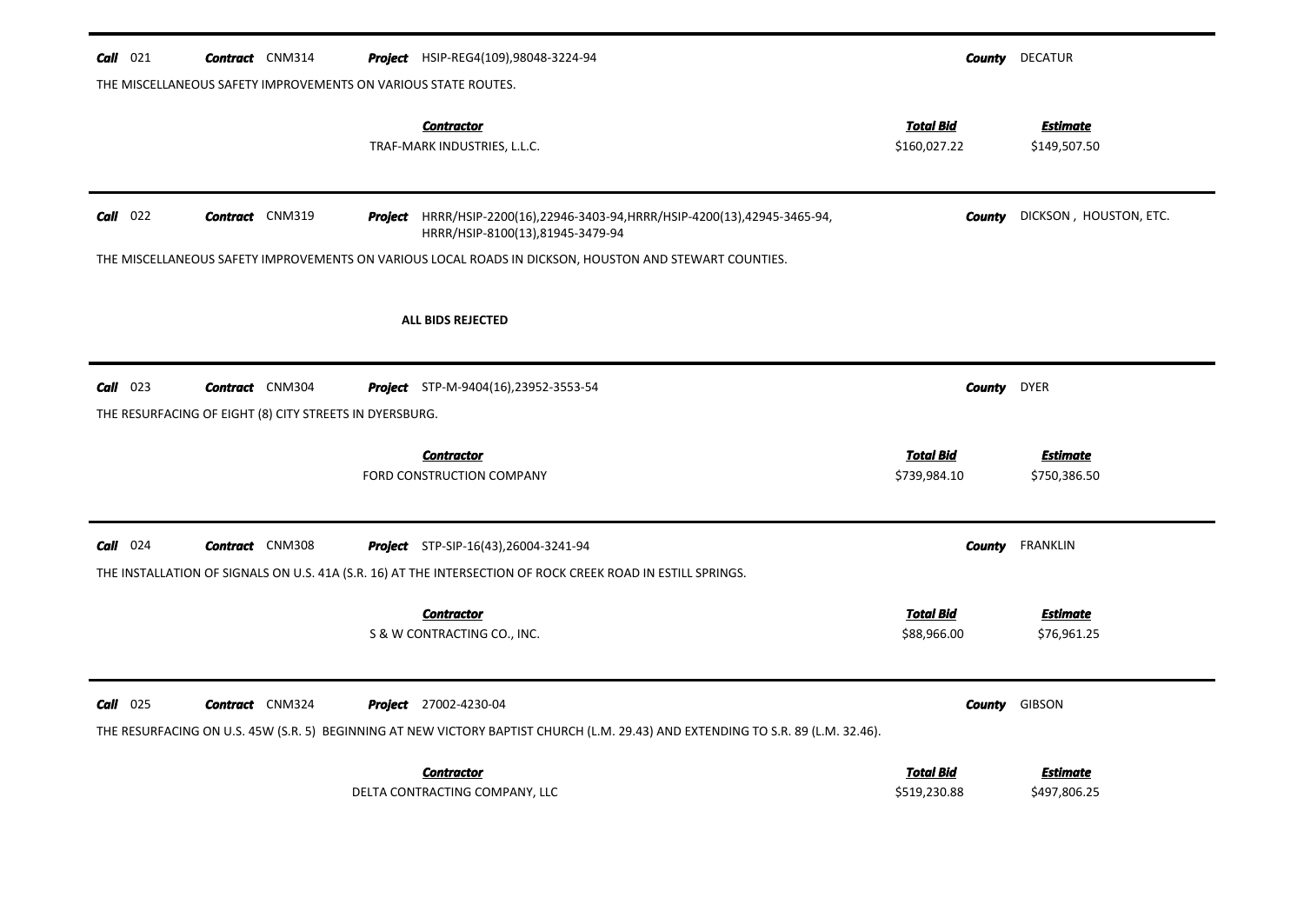| Call 026   | <b>Contract</b> CNM315                                        | <b>Project</b> NHTSA-HE-1(315),97029-3208-04<br>THE MISCELLANEOUS SAFETY IMPROVEMENTS ON U.S. 11W (S.R. 1) FROM MOUNTAIN VIEW DRIVE (L.M. 14.10) EXTENDING TO THE HAWKINS COUNTY LINE (L.M. 31.33). |                                  | <b>County GRAINGER</b>          |
|------------|---------------------------------------------------------------|-----------------------------------------------------------------------------------------------------------------------------------------------------------------------------------------------------|----------------------------------|---------------------------------|
|            |                                                               | <b>Contractor</b><br>SUPERIOR TRAFFIC CONTROL - MEMPHIS, INC.                                                                                                                                       | <b>Total Bid</b><br>\$302,629.49 | <b>Estimate</b><br>\$353,855.00 |
|            |                                                               |                                                                                                                                                                                                     |                                  |                                 |
| $Call$ 027 | <b>Contract</b> CNM318                                        | Project STP/NH-SIP-34(83),30003-3240-94                                                                                                                                                             | County                           | GREENE                          |
|            |                                                               | THE MISCELLANEOUS SAFETY IMPROVEMENTS ON U.S. 11E (S.R. 34) AT THE INTERSECTION OF BRIDGE BURNERS BOULEVARD (L.M. 4.39), INCLUDING GRADING, DRAINAGE, AND PAVING.                                   |                                  |                                 |
|            |                                                               | <b>ALL BIDS REJECTED</b>                                                                                                                                                                            |                                  |                                 |
|            |                                                               |                                                                                                                                                                                                     |                                  |                                 |
| $Call$ 028 | <b>Contract</b> CNM301                                        | Project HRRR/HSIP-3700(32),37946-3404-94                                                                                                                                                            |                                  | <b>County</b> HAWKINS           |
|            | THE MISCELLANEOUS SAFETY IMPROVEMENTS ON VARIOUS LOCAL ROADS. |                                                                                                                                                                                                     |                                  |                                 |
|            |                                                               | <b>Contractor</b>                                                                                                                                                                                   | <b>Total Bid</b>                 | <b>Estimate</b>                 |
|            |                                                               | HIGHWAY MARKINGS, INC.                                                                                                                                                                              | \$259,298.05                     | \$262,062.25                    |
| $Call$ 029 | <b>Contract</b> CNM267                                        | <b>Project</b> 98018-4169-04                                                                                                                                                                        |                                  | <b>County</b> JEFFERSON & KNOX  |
|            |                                                               | THE INSTALLATION OF OVERHEAD SIGN STRUCTURES IN JEFFERSON COUNTY ON 1-40 WB AT L.M. 11.70, ON 1-81 SB AT L.M. 0.46 AND L.M. 1.64, AND IN KNOX COUNTY ON 1-40 WB AT L.M. 20.88.                      |                                  |                                 |
|            |                                                               | <b>Contractor</b>                                                                                                                                                                                   | <b>Total Bid</b>                 | <b>Estimate</b>                 |
|            |                                                               | <b>LAW SIGNS LLC</b>                                                                                                                                                                                | \$132,567.20                     | \$154,260.00                    |
|            |                                                               |                                                                                                                                                                                                     |                                  |                                 |
| $Call$ 030 | <b>Contract</b> CNM313                                        | <b>Project</b> IM/NH-40-8(149),47003-3157-44                                                                                                                                                        | <b>County KNOX</b>               |                                 |
|            |                                                               | THE GRADING, DRAINAGE, AND PAVING ON I-40 AT THE WEIGH STATION RAMPS (M.M. 370.92 - M.M. 372.21).                                                                                                   |                                  |                                 |
|            |                                                               | <b>Contractor</b>                                                                                                                                                                                   | <b>Total Bid</b>                 | <b>Estimate</b>                 |
|            |                                                               | APAC-ATLANTIC, INC.                                                                                                                                                                                 | \$2,162,652.65                   | \$2,202,925.75                  |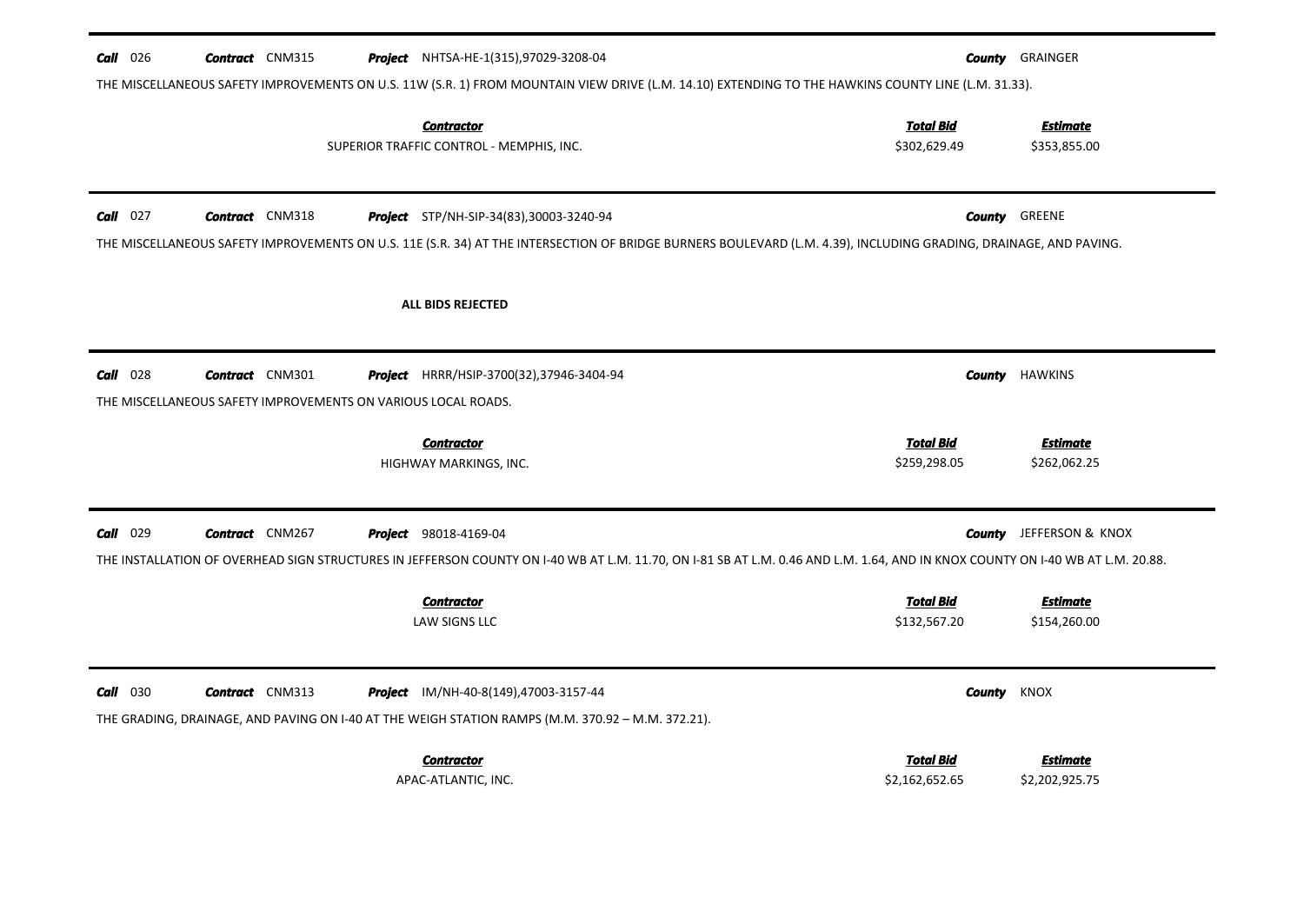| $Call$ 032 | <b>Contract</b> CNM312 |                | <b>Project</b> 49131-4206-04                                                                                                        |                                  | <b>County</b> LAUDERDALE        |
|------------|------------------------|----------------|-------------------------------------------------------------------------------------------------------------------------------------|----------------------------------|---------------------------------|
|            |                        |                | THE REPAIR OF TWO (2) BRIDGES ON U.S. 51 (S.R. 3) OVER CHAMBERS BRANCH (L.M. 23.94, R & L).                                         |                                  |                                 |
|            |                        |                | <b>Contractor</b><br>FORD CONSTRUCTION COMPANY                                                                                      | <b>Total Bid</b><br>\$479,810.20 | <b>Estimate</b><br>\$551,688.00 |
| $Call$ 033 | <b>Contract</b> CNM310 |                | <b>Project</b> STP-SIP-10(40),56001-3222-94                                                                                         | County                           | MACON                           |
|            |                        |                | THE INSTALLATION OF A FLASHING BEACON ON S.R. 10 AT THE INTERSECTION OF COLD SPRINGS ROAD (L.M. 12.83).                             |                                  |                                 |
|            |                        |                | <b>Contractor</b><br>S & W CONTRACTING CO., INC.                                                                                    | <b>Total Bid</b><br>\$19,916.50  | <b>Estimate</b><br>\$18,056.50  |
| $Call$ 034 | <b>Contract</b> CNM311 |                | <b>Project</b> 59952-3543-04<br>THE GRADING, DRAINAGE, AND PAVING ON A S.I.A. ROUTE SERVING IMPERIAL FOODS SERVICES IN LEWISBURG.   | County                           | MARSHALL                        |
|            |                        |                | <b>Contractor</b><br>LINCOLN PAVING, LLC                                                                                            | <b>Total Bid</b><br>\$374,985.03 | <b>Estimate</b><br>\$464,723.50 |
| $Call$ 035 | <b>Contract</b> CNM316 |                | Project HRRR/HSIP-1914(10),60946-3434-94, HRRR/HSIP-247(10),60023-3209-94,<br>HSIP-396(2),60100-3207-94,STP-H-247(11),60024-3209-94 | County                           | MARSHALL & MAURY                |
|            |                        |                | THE MISCELLANEOUS SAFETY IMPROVEMENTS ON S.R. 247, S.R. 396 AND SCRIBNERS MILL ROAD IN MAURY AND MARSHALL COUNTIES.                 |                                  |                                 |
|            |                        |                | <b>Contractor</b><br>C & D SAFETY COMPANY, LLC                                                                                      | <b>Total Bid</b><br>\$462,535.33 | <b>Estimate</b><br>\$423,030.00 |
| $Call$ 036 | <b>Contract</b> CNM317 | <b>Project</b> | IMPROVEMENT OF THE INTERSECTIONS ON U.S. 31 (S.R. 6) AT S.R. 246 (CARTER'S CREEK PIKE) AND BAKER ROAD.                              | <b>County</b>                    |                                 |
|            |                        |                | <b>ALL BIDS REJECTED</b>                                                                                                            |                                  |                                 |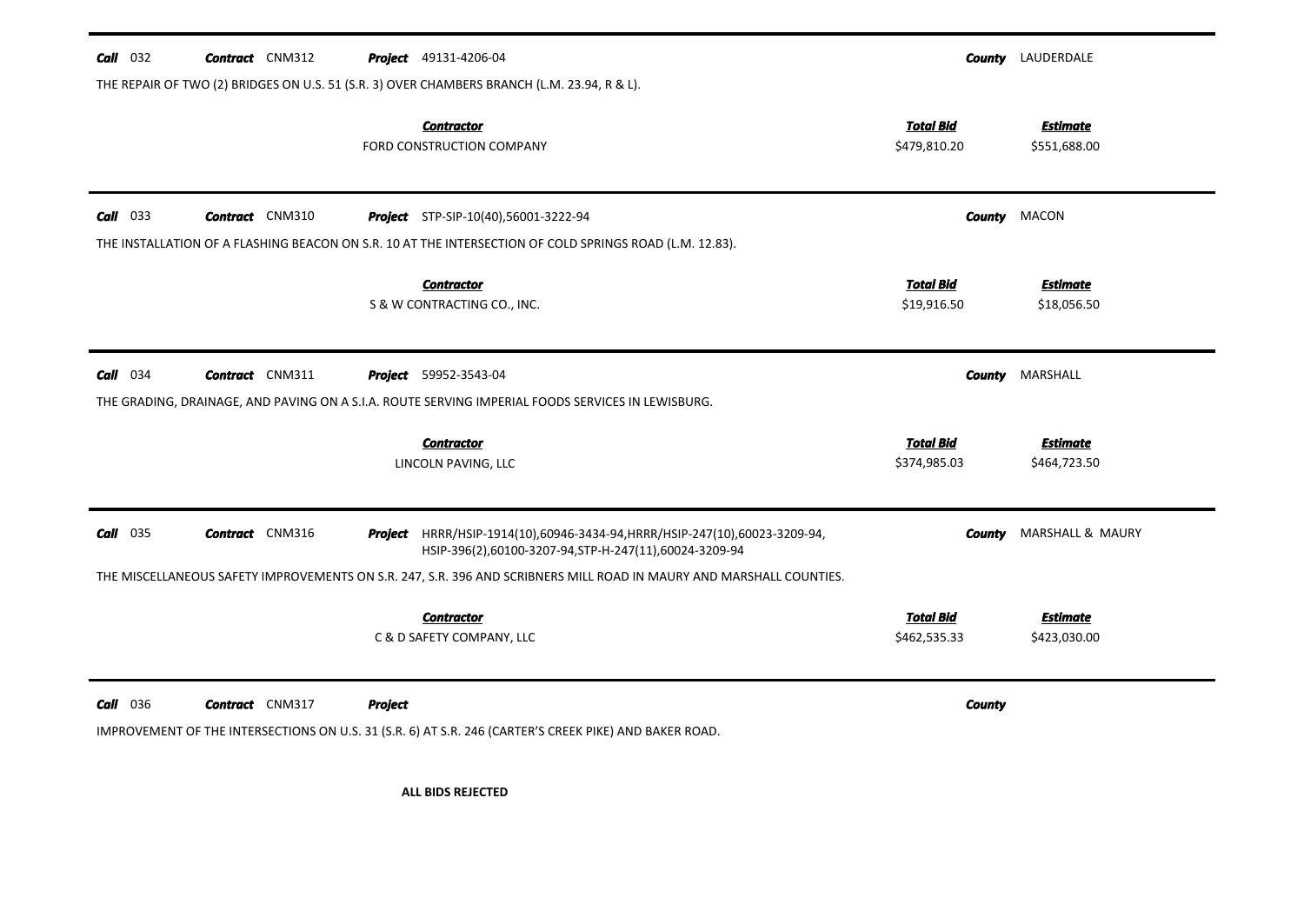| <b>Call</b> 037                                                                                                                                 | <b>Contract</b> CNM326<br>THE REPAIR OF THE BRIDGE ON S.R. 60 OVER THE TENNESSEE RIVER (L.M. 3.10). |  | <b>Project</b> 61004-4212-04                                                                                    | County                             | MEIGS & RHEA                      |  |
|-------------------------------------------------------------------------------------------------------------------------------------------------|-----------------------------------------------------------------------------------------------------|--|-----------------------------------------------------------------------------------------------------------------|------------------------------------|-----------------------------------|--|
|                                                                                                                                                 |                                                                                                     |  | <b>Contractor</b><br>OLYMPUS PAINTING CONTRACTORS, INC.                                                         | <b>Total Bid</b><br>\$2,342,363.90 | <b>Estimate</b><br>\$4,108,501.65 |  |
| <b>Call</b> 038                                                                                                                                 | <b>Contract</b> CNM321                                                                              |  | Project STP-M-2967(10),66957-3540-54                                                                            | <b>County</b>                      | OBION                             |  |
|                                                                                                                                                 |                                                                                                     |  | THE GRADING AND PAVING ON EAST CHURCH STREET FROM SOUTH MORGAN STREET TO SOUTH HOME STREET IN UNION CITY.       |                                    |                                   |  |
|                                                                                                                                                 |                                                                                                     |  | <b>Contractor</b><br>FORD CONSTRUCTION COMPANY                                                                  | <b>Total Bid</b><br>\$129,842.80   | <b>Estimate</b><br>\$165,227.00   |  |
| <b>Call</b> 039                                                                                                                                 | <b>Contract</b> CNM302                                                                              |  | <b>Project</b> HSIP-29(81),73946-3206-94                                                                        | <b>County</b>                      | ROANE                             |  |
| THE INTERSECTION IMPROVEMENTS ON S.R. 29 (PINE RIDGE ROAD) AT THE I-40 WESTBOUND OFF-RAMP IN HARRIMAN, INCLUDING GRADING, DRAINAGE, AND PAVING. |                                                                                                     |  |                                                                                                                 |                                    |                                   |  |
|                                                                                                                                                 |                                                                                                     |  | <b>Contractor</b><br>ROGERS GROUP, INC.                                                                         | <b>Total Bid</b><br>\$348,007.70   | <b>Estimate</b><br>\$289,367.75   |  |
| <b>Call</b> 040                                                                                                                                 | <b>Contract</b> CNM170                                                                              |  | <b>Project</b> 74031-4214-04                                                                                    | <b>County</b>                      | <b>ROBERTSON</b>                  |  |
| (L.M. 5.89).                                                                                                                                    | THE REPAIR OF THE BRIDGE ON S.R. 256 OVER SULPHUR FORK CREEK                                        |  |                                                                                                                 |                                    |                                   |  |
|                                                                                                                                                 |                                                                                                     |  | <b>Contractor</b><br>BROWN BUILDERS, INC.                                                                       | <b>Total Bid</b><br>\$250,014.80   | <b>Estimate</b><br>\$258,659.50   |  |
| <b>Call</b> 041                                                                                                                                 | <b>Contract</b> CNM320                                                                              |  | <b>Project</b> HRRR/HSIP-266(18),75027-3224-94, HRRR/HSIP-266(19),75027-3226-94,<br>STP-H-266(22),75027-3227-94 | County                             | RUTHERFORD                        |  |
|                                                                                                                                                 |                                                                                                     |  | THE MISCELLANEOUS SAFETY IMPROVEMENTS ON S.R. 266 AT VARIOUS LOCATIONS.                                         |                                    |                                   |  |
|                                                                                                                                                 |                                                                                                     |  | <b>Contractor</b><br>C & D SAFETY COMPANY, LLC                                                                  | <b>Total Bid</b><br>\$270,794.65   | <b>Estimate</b><br>\$259,577.50   |  |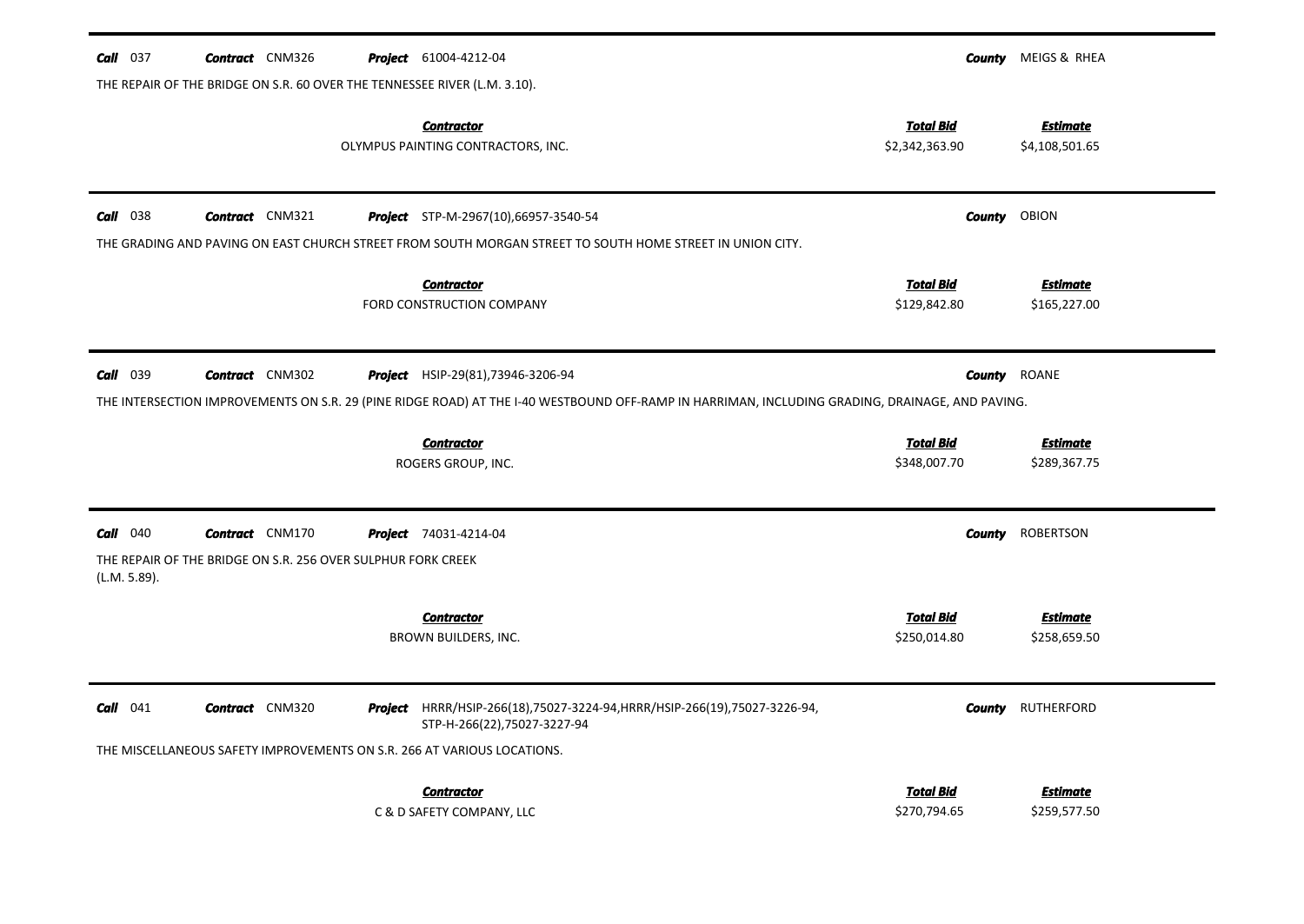| <b>Call</b> $042$                                                | <b>Contract</b> CNM260 |         | <b>Project</b> 81004-4244-04                                                           |                                                                                                                                                                           |                       |                                     | <b>County</b> STEWART              |  |
|------------------------------------------------------------------|------------------------|---------|----------------------------------------------------------------------------------------|---------------------------------------------------------------------------------------------------------------------------------------------------------------------------|-----------------------|-------------------------------------|------------------------------------|--|
|                                                                  |                        |         | THE REPAIR OF THE BRIDGE ON U.S. 79 (S.R. 76) OVER THE CUMBERLAND RIVER (L.M. 13.33).  |                                                                                                                                                                           |                       |                                     |                                    |  |
|                                                                  |                        |         | <b>Contractor</b><br>MID-STATE CONSTRUCTION COMPANY, INC.                              |                                                                                                                                                                           |                       | <b>Total Bid</b><br>\$2,935,533.14  | <b>Estimate</b><br>\$3,788,938.80  |  |
| $Call$ 043                                                       | <b>Contract</b> CNM303 |         | Project HSIP-81(19),90009-3237-94                                                      |                                                                                                                                                                           |                       | <b>County</b>                       | WASHINGTON                         |  |
|                                                                  |                        |         | THE IMPROVEMENT OF THE INTERSECTION ON S.R. 81 AT S.R. 353 (5-POINTS) IN JONESBOROUGH. |                                                                                                                                                                           |                       |                                     |                                    |  |
|                                                                  |                        |         | <b>Contractor</b><br>SUMMERS-TAYLOR, INC.                                              |                                                                                                                                                                           |                       | <b>Total Bid</b><br>\$1,039,259.50  | <b>Estimate</b><br>\$1,163,335.00  |  |
| $Call$ 044                                                       | <b>Contract</b> CNM180 |         | Project 94005-3212-04, NH-I-65-2(99), 94002-3186-44                                    | WIDENING ON I-65 (AND ON S.R. 248) FROM S.R. 840 (L.M. 7.27) TO S.R. 248 (L.M. 9.64) INCLUDING GRADING, DRAINAGE, BRIDGES, RETAINING WALLS AND INTERCHANGE MODIFICATIONS. |                       | County                              | WILLIAMSON                         |  |
|                                                                  |                        |         | <b>Contractor</b><br>LOJAC ENTERPRISES, INC.                                           |                                                                                                                                                                           |                       | <b>Total Bid</b><br>\$46,176,759.45 | <b>Estimate</b><br>\$47,595,287.93 |  |
| $Call$ 045<br>THE ROCKFALL MITIGATION ON S.R. 840 AT L.M. 31.00. | <b>Contract</b> CNM330 | Project | 94840-4239-04                                                                          |                                                                                                                                                                           |                       | <b>County</b>                       | WILLIAMSON                         |  |
|                                                                  |                        |         | Contractor<br>LOJAC ENTERPRISES, INC.                                                  |                                                                                                                                                                           |                       | <b>Total Bid</b><br>\$172,393.50    | <b>Estimate</b><br>\$436,485.75    |  |
|                                                                  |                        |         |                                                                                        | <b>Total Awarded</b>                                                                                                                                                      | <b>Total Estimate</b> |                                     |                                    |  |
|                                                                  |                        |         |                                                                                        |                                                                                                                                                                           |                       |                                     |                                    |  |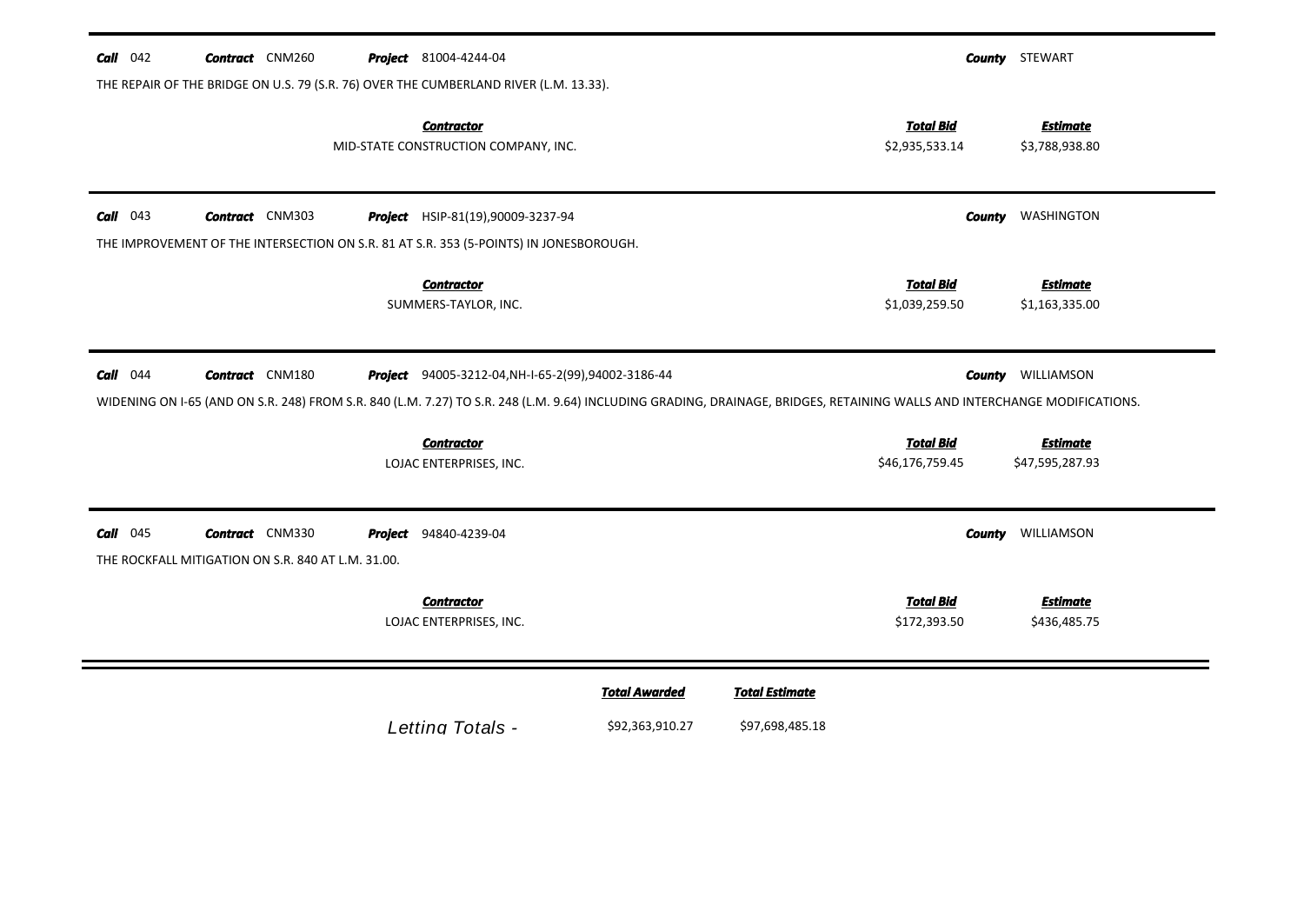| $Call$ 001    | <b>Contract</b> CNM364<br>THE REPAIR OF THE BRIDGE ON S.R. 191 OVER I-40 (L.M. 0.00) | <b>Project</b> 03060-4115-04                                                                                                                                           |                      |                       |                                      | <b>County</b> BENTON                |
|---------------|--------------------------------------------------------------------------------------|------------------------------------------------------------------------------------------------------------------------------------------------------------------------|----------------------|-----------------------|--------------------------------------|-------------------------------------|
|               |                                                                                      | <b>Contractor</b><br>THOMSON & THOMSON, INC.                                                                                                                           |                      |                       | <b>Total Bid</b><br>\$1,960,721.20   | <b>Estimate</b><br>\$1,971,362.60   |
| $Call$ 002    | <b>Contract</b> CNM305                                                               | Project NH/HPP-I-40-1(294),79003-3194-44                                                                                                                               |                      |                       |                                      | <b>County</b> SHELBY                |
| VIEW AT I-40. |                                                                                      | THE MODIFICATION OF THE I-40/I-240 INTERCHANGE FROM I-240 NORTH OF WALNUT GROVE ROAD TO NORTH OF COVINGTON PIKE INCLUDING 0.3 MILE WEST OF THE INTERCHANGE TO SYCAMORE |                      |                       |                                      |                                     |
|               |                                                                                      | <b>Contractor</b><br>DEMENT CONSTRUCTION COMPANY, LLC                                                                                                                  |                      |                       | <b>Total Bid</b><br>\$109,341,119.21 | <b>Estimate</b><br>\$111,409,943.20 |
| $Call$ 003    | <b>Contract</b> CNM382                                                               | <b>Project</b> 19005-4162-04<br>THE REPAIR OF THE BRIDGE ON I-40 WB OVER CHARLOTTE AVENUE (L.M. 17.09)                                                                 |                      |                       |                                      | <b>County</b> DAVIDSON              |
|               |                                                                                      | <b>Contractor</b><br>JAMISON CONSTRUCTION, LLC                                                                                                                         |                      |                       | <b>Total Bid</b><br>\$399,060.00     | <b>Estimate</b><br>\$480,000.20     |
| $Call$ 004    | <b>Contract</b> CNM381<br>THE CULVERT REPAIR ON I-24 AT MILE MARKER 131.47           | <b>Project</b> 31001-4183-04                                                                                                                                           |                      |                       |                                      | <b>County</b> GRUNDY                |
|               |                                                                                      | <b>Contractor</b><br>ROADS, LLC                                                                                                                                        |                      |                       | <b>Total Bid</b><br>\$221,450.00     | <b>Estimate</b><br>\$113,600.00     |
|               |                                                                                      |                                                                                                                                                                        | <b>Total Awarded</b> | <b>Total Estimate</b> |                                      |                                     |
|               |                                                                                      | Letting Totals -                                                                                                                                                       | \$111,922,350.41     | \$113,974,906.00      |                                      |                                     |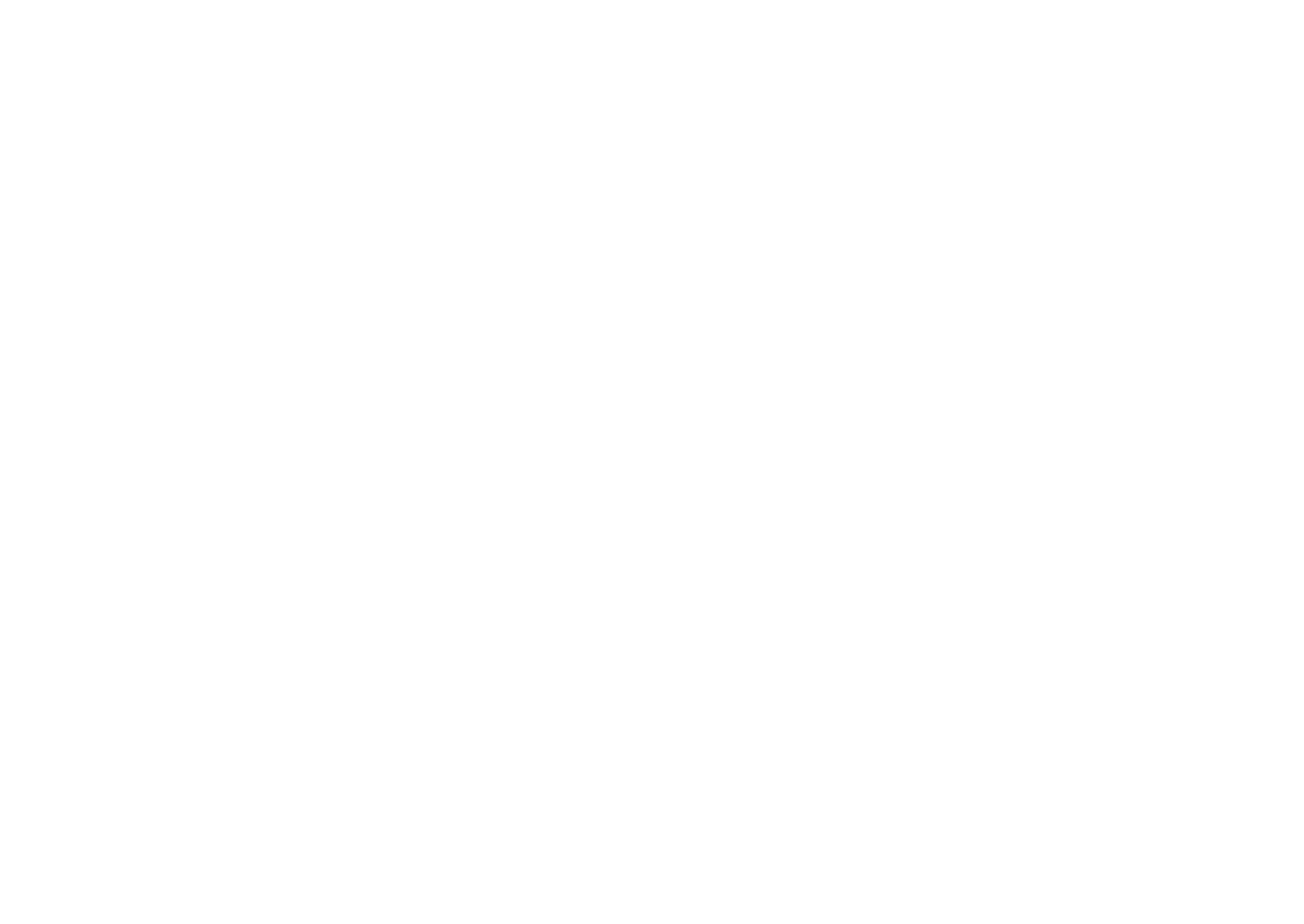| 001<br>Call | <b>Contract</b> CNM939 | <b>Project</b> 98018-4162-04                                                                                                                                |                                    | <b>County</b> ANDERSON, BLOUNT, ETC. |
|-------------|------------------------|-------------------------------------------------------------------------------------------------------------------------------------------------------------|------------------------------------|--------------------------------------|
|             |                        | THE RANDOM ON-CALL REPAIR OF LONGITUDINAL CABLE BARRIER ON VARIOUS INTERSTATE AND STATE ROUTES.                                                             |                                    |                                      |
|             |                        | <b>Contractor</b><br>RMD HOLDINGS, LTD DBA NATIONWIDE CONSTRUCTION GROUP                                                                                    | <b>Total Bid</b><br>\$475,200.00   | <b>Estimate</b><br>\$484,000.00      |
| $Call$ 002  | <b>Contract</b> CNM940 | <b>Project</b> HRRR/HSIP-2200(16),22946-3403-94, HRRR/HSIP-4200(13),42945-3465-94,<br>HRRR/HSIP-8100(13),81945-3479-94                                      | County                             | DICKSON, HOUSTON, ETC.               |
|             |                        | THE MISCELLANEOUS SAFETY IMPROVEMENTS ON VARIOUS LOCAL ROADS IN DICKSON, HOUSTON AND STEWART COUNTIES.                                                      |                                    |                                      |
|             |                        | <b>ALL BIDS REJECTED</b>                                                                                                                                    |                                    |                                      |
| $Call$ 003  | <b>Contract</b> CNM938 | <b>Project</b> NHTSA-HE-6(85),97060-3214-04                                                                                                                 | County                             | MAURY                                |
|             |                        | THE IMPROVEMENT OF THE INTERSECTIONS ON U.S. 31 (S.R. 6) AT S.R. 246 (CARTER'S CREEK PIKE) (L.M. 25.80) AND BAKER ROAD (L.M. 24.59).                        |                                    |                                      |
|             |                        | <b>Contractor</b><br><b>SESSIONS PAVING COMPANY</b>                                                                                                         | <b>Total Bid</b><br>\$362,422.60   | <b>Estimate</b><br>\$308,863.50      |
| 004<br>Call | <b>Contract</b> CNM369 | <b>Project</b> 98018-4163-04,98018-4164-04<br>THE INSTALLATION OF GUARDRAIL AND RANDOM ON-CALL GUARDRAIL REPAIR ON VARIOUS INTERSTATE AND STATE ROUTES      | County                             | ANDERSON, BLOUNT, ETC.               |
|             |                        | <b>Contractor</b><br>JAMES H. DREW CORPORATION                                                                                                              | <b>Total Bid</b><br>\$3,342,464.00 | <b>Estimate</b><br>\$3,564,539.00    |
| $Call$ 005  | <b>Contract</b> CNM374 | <b>Project</b> 98300-4194-04,98300-4195-04<br>THE INSTALLATION OF GUARDRAIL AND ON-CALL GUARDRAIL REPAIR ON VARIOUS INTERSTATE AND STATE ROUTES IN REGION 3 | County                             | BEDFORD, CHEATHAM, ETC.              |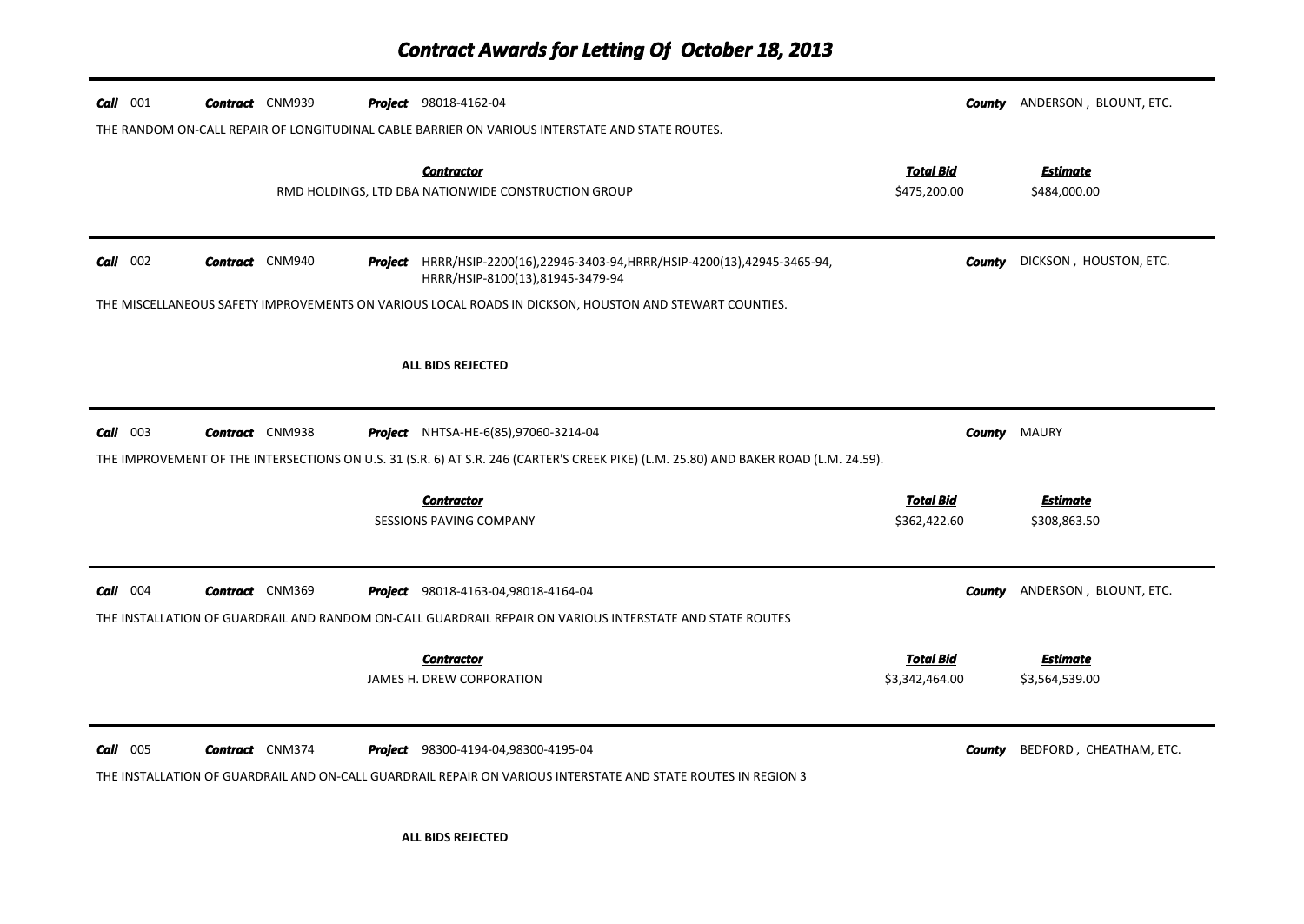| $Call$ 006 |  | <b>Contract</b> CNM342 |         | Project NH-I-24-1(107), 75100-8103-44, NH-I-24-1(108), 75100-8104-44                                                                                   |                                    | <b>County</b> BEDFORD & RUTHERFORD |
|------------|--|------------------------|---------|--------------------------------------------------------------------------------------------------------------------------------------------------------|------------------------------------|------------------------------------|
|            |  |                        |         | THE RESURFACING USING OPEN-GRADED FRICTION COURSE (OGFC) ON I-24 FROM W TO E OF THE SR 840 INTERCHANGE AND FROM E OF EPPS MILL ROAD TO COFFEE CO. LINE |                                    |                                    |
|            |  |                        |         | <b>Contractor</b><br>HOOVER, INC.                                                                                                                      | <b>Total Bid</b><br>\$4,089,426.95 | <b>Estimate</b><br>\$4,266,600.59  |
| $Call$ 007 |  | <b>Contract</b> CNM338 |         | <b>Project</b> NH-I-REG4(124),98048-8148-44                                                                                                            | <b>County</b>                      | BENTON, CARROLL, ETC.              |
|            |  |                        |         | THE LONGITUDINAL JOINT STABILIZATION ON VARIOUS INTERSTATE ROUTES                                                                                      |                                    |                                    |
|            |  |                        |         | <b>Contractor</b><br>PAVEMENT TECHNOLOGY, INC.                                                                                                         | <b>Total Bid</b><br>\$61,815.48    | <b>Estimate</b><br>\$83,164.30     |
| $Call$ 008 |  | <b>Contract</b> CNM363 |         | <b>Project</b> 98048-4146-04,98048-4147-04                                                                                                             | County                             | BENTON, CARROLL, ETC.              |
|            |  |                        |         | THE INSTALLATION OF GUARDRAIL AND RANDOM ON-CALL GUARDRAIL REPAIR ON VARIOUS INTERSTATE AND STATE ROUTES                                               |                                    |                                    |
|            |  |                        |         |                                                                                                                                                        |                                    |                                    |
|            |  |                        |         | <b>Contractor</b><br>RMD HOLDINGS, LTD DBA NATIONWIDE CONSTRUCTION GROUP                                                                               | <b>Total Bid</b><br>\$2,296,810.20 | <b>Estimate</b><br>\$2,386,889.00  |
| Call 009   |  | <b>Contract</b> CNM380 | Project |                                                                                                                                                        | <b>County</b>                      |                                    |
|            |  |                        |         | THE INSTALLATION OF GUARDRAIL AND RANDOM ON-CALL GUARDRAIL REPAIR ON VARIOUS INTERSTATE AND STATE ROUTES                                               |                                    |                                    |
|            |  |                        |         | ALL BIDS REJECTED                                                                                                                                      |                                    |                                    |
| $Call$ 010 |  | <b>Contract</b> CNM375 |         | <b>Project</b> HRRR/HSIP-1154(5),70945-3488-94, HRRR/HSIP-313(5),06019-3208-94,<br>HRRR/HSIP-74(10),06010-3226-94,HRRR/HSIP-947(2),54946-3458-94       | <b>County</b>                      | BRADLEY, MCMINN, ETC.              |
|            |  |                        |         | THE MISCELLANEOUS SAFETY IMPROVEMENTS ON VARIOUS STATE AND LOCAL ROUTES                                                                                |                                    |                                    |
|            |  |                        |         | <b>Contractor</b>                                                                                                                                      | Total Bid                          | Estimate                           |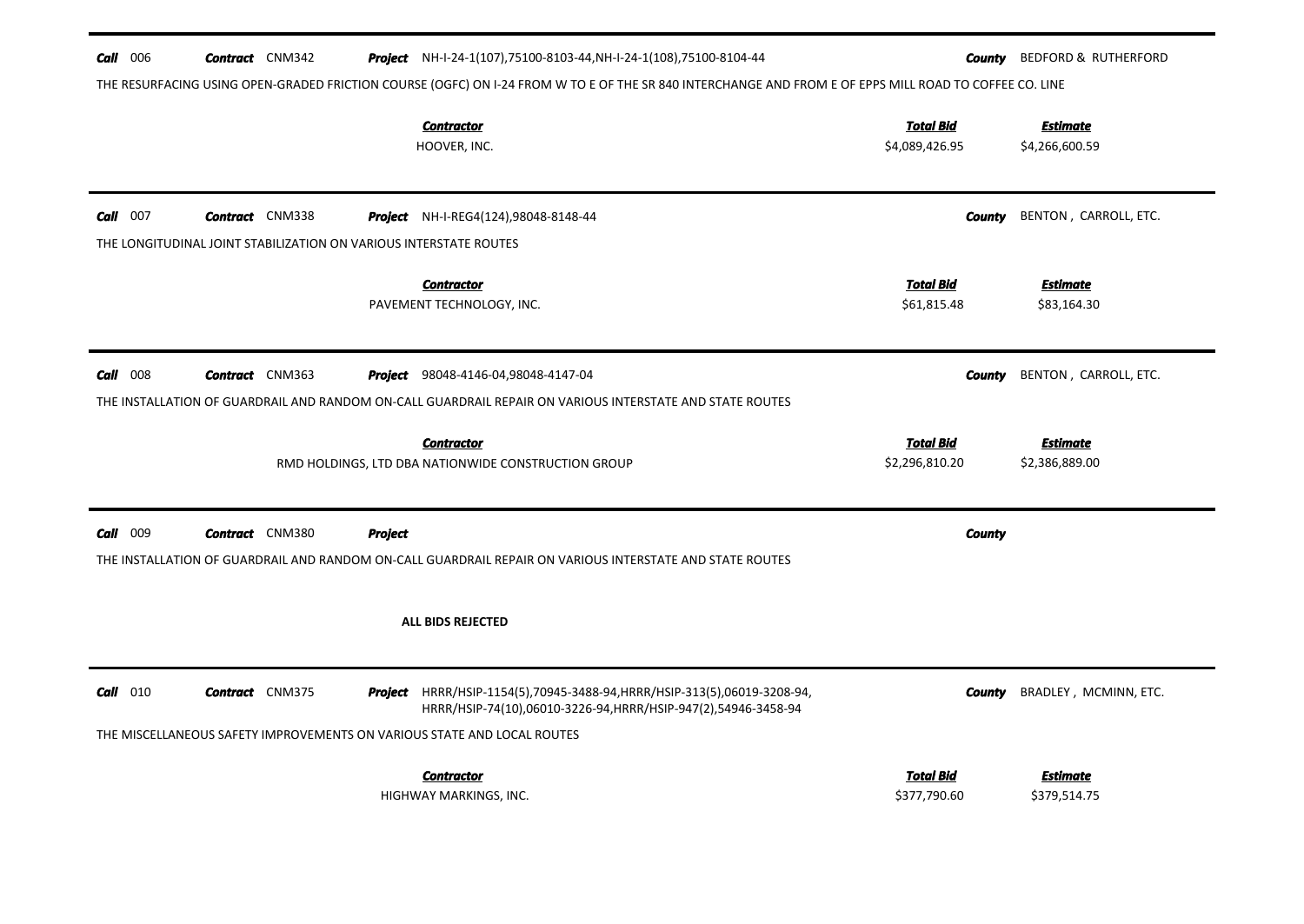| $Call$ 011 | <b>Contract</b> CNM378                                              |                | Project HRRR/HSIP-297(6),07026-3215-94,HRRR/HSIP-297(7),07026-3216-94,HSIP-2427(10),<br>07946-3418-94                                                                           |                                  | <b>County</b> CAMPBELL          |  |  |  |  |
|------------|---------------------------------------------------------------------|----------------|---------------------------------------------------------------------------------------------------------------------------------------------------------------------------------|----------------------------------|---------------------------------|--|--|--|--|
|            | MISCELLANEOUS SAFETY IMPROVEMENTS ON VARIOUS STATE AND LOCAL ROUTES |                |                                                                                                                                                                                 |                                  |                                 |  |  |  |  |
|            |                                                                     |                | <b>Contractor</b><br>HIGHWAY MARKINGS, INC.                                                                                                                                     | <b>Total Bid</b><br>\$258,655.75 | <b>Estimate</b><br>\$286,245.75 |  |  |  |  |
| $Call$ 012 | <b>Contract</b> CNM368                                              | <b>Project</b> |                                                                                                                                                                                 | <b>County</b>                    |                                 |  |  |  |  |
|            |                                                                     |                | THE RESURFACING ON I-75 FROM NORTH OF U.S. 25W (S.R. 9) (L.M. 4.96) TO NORTH OF MILE MARKER 147 (L.M. 17.37), INCLUDING BRIDGE DECK REPAIR                                      |                                  |                                 |  |  |  |  |
|            |                                                                     |                | <b>ALL BIDS REJECTED</b>                                                                                                                                                        |                                  |                                 |  |  |  |  |
| $Call$ 013 | <b>Contract</b> CNM348                                              |                | <b>Project</b> STP/HSIP-112(33),11009-3213-94,11009-8213-14                                                                                                                     | County                           | <b>CHEATHAM &amp; ROBERTSON</b> |  |  |  |  |
|            |                                                                     |                | THE RESURFACING (THIN MIX OVERLAY) ON U.S. 41A (S.R. 112) FROM THE DAVIDSON COUNTY LINE (L.M. 0.00) THROUGH ROBERTSON COUNTY TO SOUTH OF S.R. 49 IN CHEATHAM COUNTY (L.M. 2.79) |                                  |                                 |  |  |  |  |
|            |                                                                     |                | <b>Contractor</b>                                                                                                                                                               | <b>Total Bid</b>                 | <b>Estimate</b>                 |  |  |  |  |
|            |                                                                     |                | EUBANK ASPHALT PAVING & SEALING                                                                                                                                                 | \$1,068,978.20                   | \$1,059,194.00                  |  |  |  |  |
| $Call$ 015 | <b>Contract</b> CNM350                                              |                | Project HSIP-REG2(100),98027-3285-94                                                                                                                                            | County                           | <b>COFFEE &amp; FRANKLIN</b>    |  |  |  |  |
|            |                                                                     |                | THE MISCELLANEOUS SAFETY IMPROVEMENTS ON VARIOUS STATE AND LOCAL ROUTES.                                                                                                        |                                  |                                 |  |  |  |  |
|            |                                                                     |                | <b>Contractor</b>                                                                                                                                                               | <b>Total Bid</b>                 | <b>Estimate</b>                 |  |  |  |  |
|            |                                                                     |                | HIGHWAY MARKINGS, INC.                                                                                                                                                          | \$698,340.55                     | \$677,096.25                    |  |  |  |  |
| $Call$ 016 | <b>Contract</b> CNM336                                              |                | <b>Project</b> NH-I-098-2(15),98028-8121-44                                                                                                                                     | County                           | <b>CUMBERLAND &amp; PUTNAM</b>  |  |  |  |  |
|            | THE LONGITUDINAL JOINT STABILIZATION ON VARIOUS INTERSTATE ROUTES.  |                |                                                                                                                                                                                 |                                  |                                 |  |  |  |  |
|            |                                                                     |                | <b>Contractor</b>                                                                                                                                                               | Total Bid                        | <b>Estimate</b>                 |  |  |  |  |
|            |                                                                     |                | PAVEMENT TECHNOLOGY, INC.                                                                                                                                                       | \$68,057.15                      | \$80,276.50                     |  |  |  |  |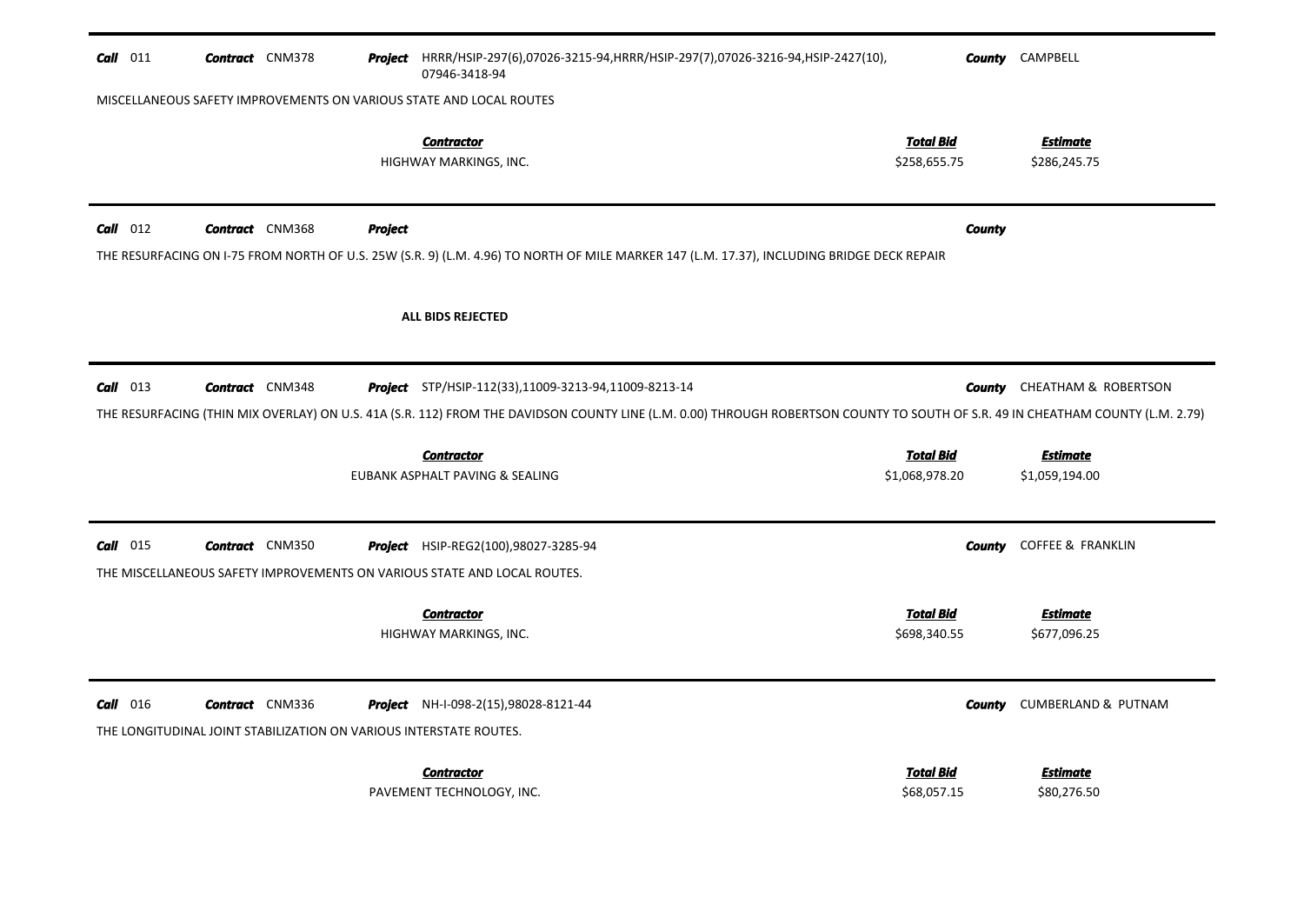| $Call$ 017 | <b>Contract</b> CNM353 |                | <b>Project</b> 19003-4196-04                                                                                                                                                |                                  | <b>County</b> DAVIDSON              |
|------------|------------------------|----------------|-----------------------------------------------------------------------------------------------------------------------------------------------------------------------------|----------------------------------|-------------------------------------|
|            |                        |                | THE REPAIR OF THE I-40 E RAMP "B" OVER S.R 155, RAMP "G" AND URBANDALE AVENUE (L.M. 12.35).                                                                                 |                                  |                                     |
|            |                        |                | <b>Contractor</b><br>MID-STATE CONSTRUCTION COMPANY, INC.                                                                                                                   | <b>Total Bid</b><br>\$189,873.95 | <b>Estimate</b><br>\$149,580.00     |
| $Call$ 018 | <b>Contract</b> CNM329 |                | <b>Project</b> 19008-4192-04                                                                                                                                                | County                           | DAVIDSON                            |
|            |                        |                | SINKHOLE REPAIR ON THE RAMP FROM S.R. 45 (OLD HICKORY BOULEVARD) (L.M. 17.2) TO I-40 WESTBOUND NEAR SUMMIT HOSPITAL.                                                        |                                  |                                     |
|            |                        |                | <b>Contractor</b><br>CIVIL CONSTRUCTORS, LLC                                                                                                                                | <b>Total Bid</b><br>\$318,849.65 | <b>Estimate</b><br>\$304,629.75     |
| Call 019   | <b>Contract</b> CNM354 |                | <b>Project</b> 19025-4228-04<br>THE REPAIR OF THE BRIDGE ON U.S. 31E (S.R. 6) FROM BRILEY PARKWAY TO I-65 NB OVER ELLINGTON PARKWAY AND RAMP "D" (L.M. 15.80).              | County                           | <b>DAVIDSON</b>                     |
|            |                        |                |                                                                                                                                                                             |                                  |                                     |
|            |                        |                | <b>Contractor</b><br>MID-STATE CONSTRUCTION COMPANY, INC.                                                                                                                   | <b>Total Bid</b><br>\$127,144.14 | <b>Estimate</b><br>\$149,046.00     |
| $Call$ 020 | <b>Contract</b> CNM376 | <b>Project</b> |                                                                                                                                                                             | <b>County</b>                    |                                     |
|            |                        |                | THE MISCELLANEOUS SAFETY IMPROVEMENTS ON VARIOUS STATE AND LOCAL ROUTES                                                                                                     |                                  |                                     |
|            |                        |                | <b>ALL BIDS REJECTED</b>                                                                                                                                                    |                                  |                                     |
| $Call$ 021 | <b>Contract</b> CNM340 |                | Project 58100-4169-04, NH-I-24-2(150), 58100-8169-44                                                                                                                        |                                  | <b>County HAMILTON &amp; MARION</b> |
| REPAIR.    |                        |                | THE RESURFACING ON I-24 BEGINNING AT THE TENNESSEE RIVER BRIDGE (L.M. 26.43) EXTENDING THROUGH HAMILTON COUNTY TO THE GEORGIA STATE LINE (L.M. 0.31), INCLUDING BRIDGE DECK |                                  |                                     |
|            |                        |                | <b>Contractor</b>                                                                                                                                                           | <b>Total Bid</b>                 | <u>Estimate</u>                     |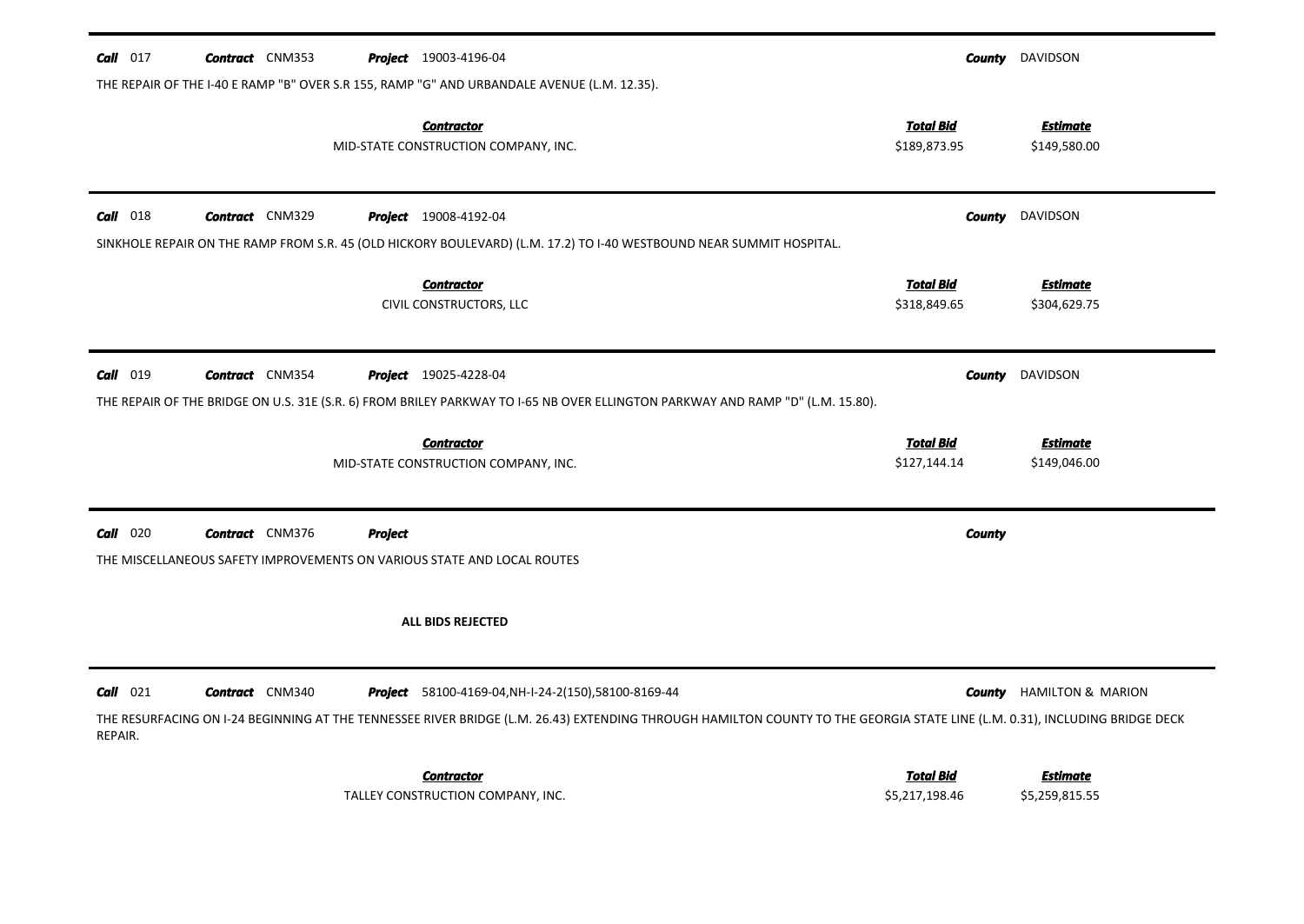| $Call$ 022 | <b>Contract</b> CNM360 |                | <b>Project</b> NH-I-40-2(93),39001-8173-44<br>THE RESURFACING USING OPEN-GRADED FRICTION COURSE (OGFC) ON 1-40 FROM WEST OF S.R. 22 (L.M. 12.71) EXTENDING TO WEST OF S.R. 114 (L.M. 20.40)                                                   | County                             | HENDERSON                         |
|------------|------------------------|----------------|-----------------------------------------------------------------------------------------------------------------------------------------------------------------------------------------------------------------------------------------------|------------------------------------|-----------------------------------|
|            |                        |                | <b>Contractor</b><br>DELTA CONTRACTING COMPANY, LLC                                                                                                                                                                                           | <b>Total Bid</b><br>\$5,055,379.70 | <b>Estimate</b><br>\$5,030,384.65 |
| $Call$ 023 | <b>Contract</b> CNM352 | <b>Project</b> | THE MISCELLANEOUS SAFETY IMPROVEMENTS ON VARIOUS STATE AND LOCAL ROUTES.                                                                                                                                                                      | <b>County</b>                      |                                   |
|            |                        |                | <b>ALL BIDS REJECTED</b>                                                                                                                                                                                                                      |                                    |                                   |
| $Call$ 024 | <b>Contract</b> CNM347 |                | <b>Project</b> 43001-4156-04, NH-I-40-3(156), 43001-8156-44<br>THE RESURFACING USING OPEN-GRADED FRICTION COURSE (OGFC) ON 1-40 FROM THE BENTON COUNTY LINE (L.M. 0.00) TO THE HICKMAN COUNTY LINE (L.M. 13.35), INCLUDING BRIDGE DECK REPAIR | County                             | <b>HUMPHREYS</b>                  |
|            |                        |                | <b>Contractor</b><br>DELTA CONTRACTING COMPANY, LLC                                                                                                                                                                                           | <b>Total Bid</b><br>\$8,797,405.30 | <b>Estimate</b><br>\$9,008,472.90 |
| $Call$ 025 | <b>Contract</b> CNM334 |                | Project STP/HSIP-53(44),44002-3228-94,44002-8228-14,STP/HSIP-56(72),44003-3236-94,<br>44003-8236-14                                                                                                                                           |                                    | <b>County</b> JACKSON             |
|            |                        |                | THE RESURFACING (THIN MIX OVERLAY) ON S.R. 56 FROM NORTH OF OLD CREEK RD. TO S.R. 53 AND ON S.R. 53 FROM S.R. 56 TO THE BRIDGE OVER ROARING RIVER                                                                                             |                                    |                                   |
|            |                        |                | <b>Contractor</b><br>LOJAC ENTERPRISES, INC.                                                                                                                                                                                                  | <b>Total Bid</b><br>\$677,207.55   | <b>Estimate</b><br>\$656,961.90   |
| $Call$ 026 | <b>Contract</b> CNM370 |                | <b>Project</b> NH-I-81-1(122),45003-8130-44<br>THE RESURFACING ON I-81 FROM I-40 (L.M. 0.00) TO THE HAMBLEN COUNTY LINE (L.M. 7.54)                                                                                                           |                                    | <b>County</b> JEFFERSON           |
|            |                        |                | <b>Contractor</b><br>APAC-ATLANTIC, INC.                                                                                                                                                                                                      | <b>Total Bid</b><br>\$3,453,954.95 | <b>Estimate</b><br>\$3,317,532.20 |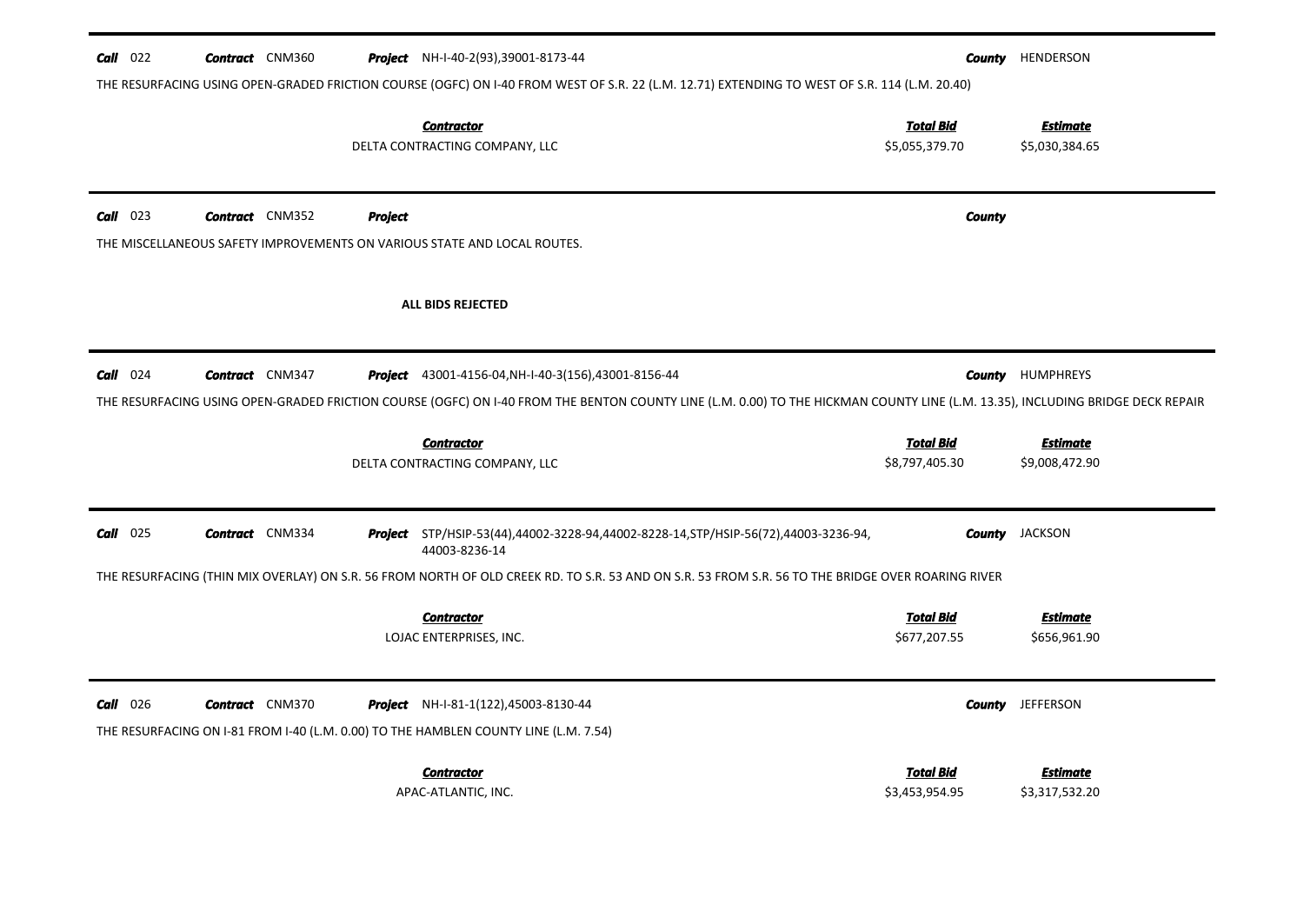| $Call$ 027<br><b>Contract</b> CNM344<br><b>Project</b><br>THE INSTALLATION OF SIGNALS AT THE INTERSECTION OF U.S. 11 (S.R. 1, KINGSTON PIKE) AND GORE ROAD, INCLUDING INSTALLATION OF A RADAR DETECTION SYSTEM |                        |                                                             | <b>County</b>                                                                                                                                                  |                                    |  |
|----------------------------------------------------------------------------------------------------------------------------------------------------------------------------------------------------------------|------------------------|-------------------------------------------------------------|----------------------------------------------------------------------------------------------------------------------------------------------------------------|------------------------------------|--|
|                                                                                                                                                                                                                |                        | <b>ALL BIDS REJECTED</b>                                    |                                                                                                                                                                |                                    |  |
| $Call$ 028                                                                                                                                                                                                     | <b>Contract</b> CNM372 | <b>Project</b> 47003-4159-04, NH-I-40-8(166), 47003-8159-44 | <b>County</b><br>THE RESURFACING ON I-40 FROM EAST OF CHERRY STREET (L.M. 21.62) TO WEST OF S.R. 1 (RUTLEDGE PIKE) (L.M. 23.05), INCLUDING BRIDGE DECK REPAIR. | KNOX                               |  |
|                                                                                                                                                                                                                |                        | <b>Contractor</b><br>APAC-ATLANTIC, INC.                    | <b>Total Bid</b><br>\$955,497.55                                                                                                                               | <b>Estimate</b><br>\$986,269.00    |  |
| $Call$ 029<br><b>Contract</b> CNM063<br>THE GRADING, DRAINAGE, AND PAVING ON S.R. 33 BEGINNING NORTH OF S.R. 71 AND EXTENDING TO THE UNION COUNTY LINE.                                                        |                        | <b>Project</b> STP/HPP-33(88),47019-3221-14                 |                                                                                                                                                                | KNOX<br>County                     |  |
|                                                                                                                                                                                                                |                        | <b>Contractor</b><br>CHARLES BLALOCK & SONS, INC.           | <b>Total Bid</b><br>\$29,986,969.69                                                                                                                            | <b>Estimate</b><br>\$29,535,819.97 |  |
| $Call$ 030<br><b>Contract</b> CNM345                                                                                                                                                                           |                        | <b>Project</b> STP-SIP-NHE-73(55),53012-3231-94             | THE IMPROVEMENT OF THE INTERSECTION ON U.S. 321 (S.R. 73) AT I-75 NB EXIT 81 IN LENOIR CITY, INCLUDING GRADING, DRAINAGE, AND PAVING.                          | <b>County</b> LOUDON               |  |
|                                                                                                                                                                                                                |                        | <b>Contractor</b><br><b>J &amp; M GRADING DIVISION LLC</b>  | <b>Total Bid</b><br>\$274,559.15                                                                                                                               | <b>Estimate</b><br>\$268,025.60    |  |
| $Call$ 031                                                                                                                                                                                                     | <b>Contract</b> CNM362 | <b>Project</b> 57005-4213-04,57946-4265-04                  | <b>County</b><br>THE REPAIR OF BRIDGES ON S.R. 1 OVER GILMERS CREEK, S. ROYAL ST. & W.T.R.R., AND BRANCH, AND ON S.R. 5 OVER MIDDLE FORK FORKED DEER RIVER     | <b>MADISON</b>                     |  |
|                                                                                                                                                                                                                |                        | <b>Contractor</b><br>THOMSON & THOMSON, INC.                | <b>Total Bid</b><br>\$1,959,705.60                                                                                                                             | <b>Estimate</b><br>\$2,610,324.50  |  |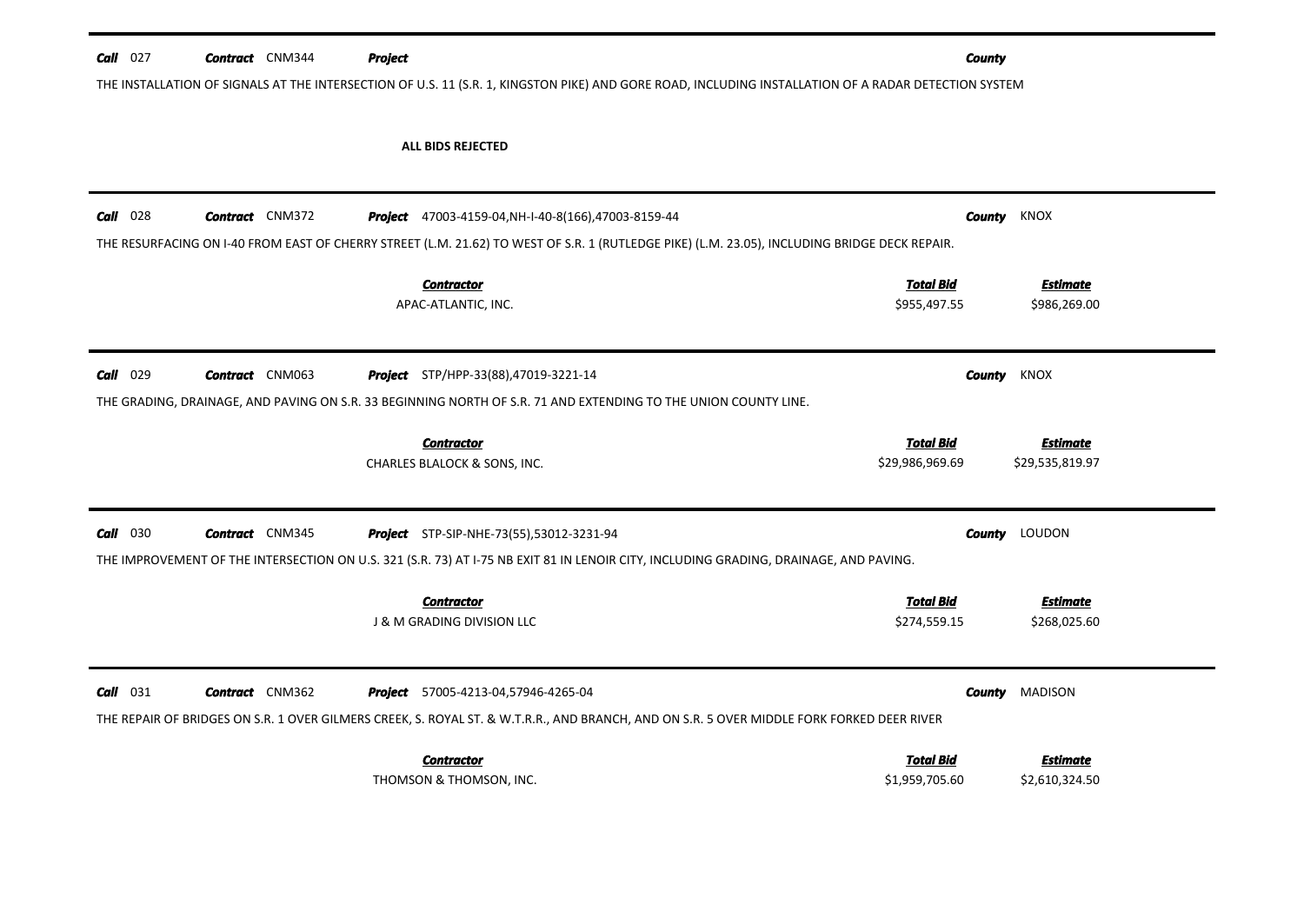| <b>Call</b> 033                                                                                                                                             | <b>Contract</b> CNM335                             |                | <b>Project</b> STP-M-9201(12),54951-3571-54                                                                      |                                    | <b>County MCMINN</b>              |  |
|-------------------------------------------------------------------------------------------------------------------------------------------------------------|----------------------------------------------------|----------------|------------------------------------------------------------------------------------------------------------------|------------------------------------|-----------------------------------|--|
|                                                                                                                                                             | THE RESURFACING ON VARIOUS CITY STREETS IN ATHENS. |                |                                                                                                                  |                                    |                                   |  |
|                                                                                                                                                             |                                                    |                | <b>Contractor</b><br>ROGERS GROUP, INC.                                                                          | <b>Total Bid</b><br>\$706,827.41   | <b>Estimate</b><br>\$967,372.95   |  |
| $Call$ 034                                                                                                                                                  | <b>Contract</b> CNM332                             |                | Project NHTSA-HE-12(50),97063-3247-04                                                                            |                                    | <b>County</b> MONTGOMERY          |  |
|                                                                                                                                                             |                                                    |                | THE IMPROVEMENT OF THE INTERSECTION ON U.S. 41A (S.R. 12) FROM NORTH OF BEECH STREET TO S.R. 374 IN CLARKSVILLE. |                                    |                                   |  |
|                                                                                                                                                             |                                                    |                | <b>Contractor</b><br>STANSELL ELECTRIC COMPANY, INC.                                                             | <b>Total Bid</b><br>\$287,551.25   | <b>Estimate</b><br>\$256,403.00   |  |
| $Call$ 035                                                                                                                                                  | <b>Contract</b> CNM367                             |                | <b>Project</b> 63012-4216-04                                                                                     | County                             | MONTGOMERY                        |  |
| THE REPAIR OF THE BRIDGE ON S.R. 13 (S.R. 48) OVER THE CUMBERLAND RIVER (L.M. 17.49)                                                                        |                                                    |                |                                                                                                                  |                                    |                                   |  |
|                                                                                                                                                             |                                                    |                | <b>Contractor</b><br>JAMISON CONSTRUCTION, LLC                                                                   | <b>Total Bid</b><br>\$149,699.00   | <b>Estimate</b><br>\$237,764.25   |  |
| <b>Call</b> 036                                                                                                                                             | <b>Contract</b> CNM341                             |                | Project 71100-4117-04, NH-I-40-6(159), 71100-8115-44                                                             | <b>County</b>                      | PUTNAM                            |  |
| THE RESURFACING ON I-40 BEGINNING EAST OF S.R. 56 (EXIT 280) (L.M. 14.05) EXTENDING TO NEAR S.R. 136 (L.M. 19.65), INCLUDING BRIDGE EXPANSION JOINT REPAIR. |                                                    |                |                                                                                                                  |                                    |                                   |  |
|                                                                                                                                                             |                                                    |                | <b>Contractor</b><br>LOJAC ENTERPRISES, INC.                                                                     | <b>Total Bid</b><br>\$4,141,808.95 | <b>Estimate</b><br>\$4,577,089.80 |  |
| $Call$ 037                                                                                                                                                  | <b>Contract</b> CNM331                             | <b>Project</b> |                                                                                                                  | <b>County</b>                      |                                   |  |
| THE CONSTRUCTION OF A NEW INTERCHANGE ON S.R. 1 AT S.R. 10 AND S.R. 96 IN MURFREESBORO                                                                      |                                                    |                |                                                                                                                  |                                    |                                   |  |
|                                                                                                                                                             |                                                    |                | <b>ALL BIDS REJECTED</b>                                                                                         |                                    |                                   |  |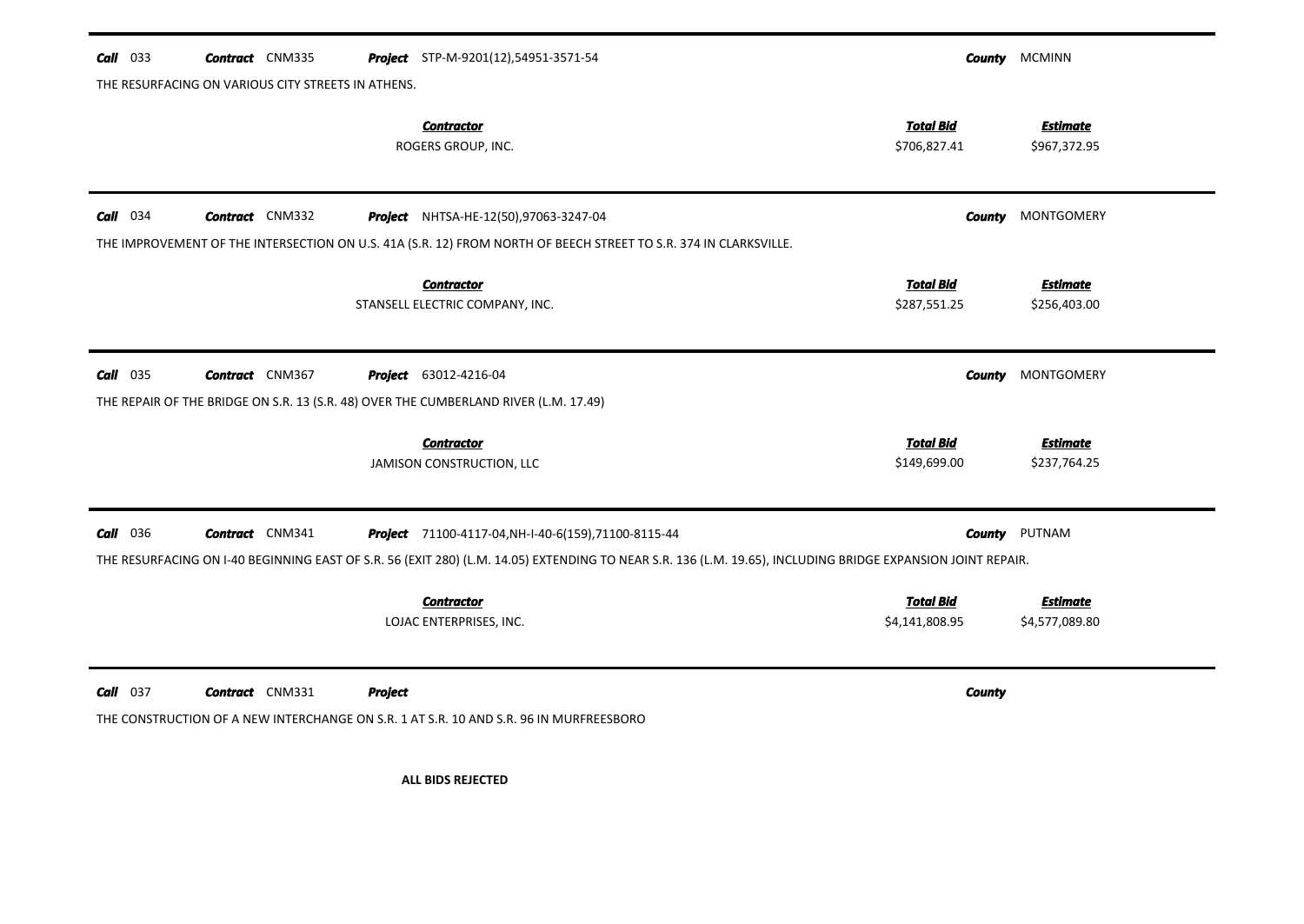| $Call$ 038                                                                                                                                     | <b>Contract</b> CNM361                                                   |  |  | <b>Project</b> 79903-4116-04, NH-I-40-1(343), 79903-8116-44                                                                                                                           |                                    | <b>County</b> SHELBY              |  |  |
|------------------------------------------------------------------------------------------------------------------------------------------------|--------------------------------------------------------------------------|--|--|---------------------------------------------------------------------------------------------------------------------------------------------------------------------------------------|------------------------------------|-----------------------------------|--|--|
| THE RESURFACING ON I-40 FROM WEST OF DAVIES PLANTATION ROAD (L.M. 22.98) TO THE FAYETTE COUNTY LINE (L.M. 30.60), INCLUDING BRIDGE DECK REPAIR |                                                                          |  |  |                                                                                                                                                                                       |                                    |                                   |  |  |
|                                                                                                                                                |                                                                          |  |  | <b>Contractor</b><br>STANDARD CONSTRUCTION COMPANY, INC.                                                                                                                              | Total Bid<br>\$4,627,242.00        | <b>Estimate</b><br>\$5,008,133.05 |  |  |
| <b>Call</b> 039                                                                                                                                | <b>Contract</b> CNM306                                                   |  |  | <b>Project</b> 79947-3417-04                                                                                                                                                          |                                    | <b>County</b> SHELBY              |  |  |
|                                                                                                                                                |                                                                          |  |  | THE GRADING, DRAINAGE, AND PAVING ON A S.I.A. ROUTE SERVING NIKE NORTHRIDGE PLANT EXPANSION IN MEMPHIS.                                                                               |                                    |                                   |  |  |
|                                                                                                                                                |                                                                          |  |  | <b>Contractor</b><br>JONES BROS., INC.                                                                                                                                                | <b>Total Bid</b><br>\$2,061,267.58 | <b>Estimate</b><br>\$2,330,461.50 |  |  |
| $Call$ 040                                                                                                                                     | <b>Contract</b> CNM377                                                   |  |  | <b>Project</b> HRRR/HSIP-1067(2),95945-3474-94, HRRR/HSIP-258(10),83947-3438-94,<br>HSIP-141(30),80009-3224-94,NHTSA-HE-25(46),97080-3207-04                                          | County                             | SMITH, SUMNER, ETC.               |  |  |
|                                                                                                                                                | THE MISCELLANEOUS SAFETY IMPROVEMENTS ON VARIOUS STATE AND LOCAL ROUTES. |  |  |                                                                                                                                                                                       |                                    |                                   |  |  |
|                                                                                                                                                |                                                                          |  |  | <b>Contractor</b><br>SUPERIOR TRAFFIC CONTROL - MEMPHIS, INC.                                                                                                                         | <b>Total Bid</b><br>\$183,144.10   | <b>Estimate</b><br>\$168,482.50   |  |  |
| $Call$ 041                                                                                                                                     | <b>Contract</b> CNM346                                                   |  |  | <b>Project</b> PFH-999(4),81002-8602-84<br>THE RESURFACING ON LBL ROUTE 100 (THE TRACE) FROM L.M. 9.80 EXTENDING TO L.M. 16.60                                                        |                                    | <b>County</b> STEWART             |  |  |
|                                                                                                                                                |                                                                          |  |  | <b>Contractor</b><br>EUBANK ASPHALT PAVING & SEALING                                                                                                                                  | <b>Total Bid</b><br>\$745,969.15   | <b>Estimate</b><br>\$820,921.45   |  |  |
| $Call$ 042                                                                                                                                     | <b>Contract</b> CNM261                                                   |  |  | <b>Project</b> STP/NH-SIP-109(29),83011-3231-94<br>THE IMPROVEMENT OF THE INTERSECTION ON S.R. 109 BEGINNING AT S.R. 52 (MAPLE STREET) AND EXTENDING TO MCGLOTHLIN STREET IN PORTLAND |                                    | <b>County</b> SUMNER              |  |  |
|                                                                                                                                                |                                                                          |  |  | <b>Contractor</b><br><b>SESSIONS PAVING COMPANY</b>                                                                                                                                   | <b>Total Bid</b><br>\$237,990.50   | <b>Estimate</b><br>\$213,835.50   |  |  |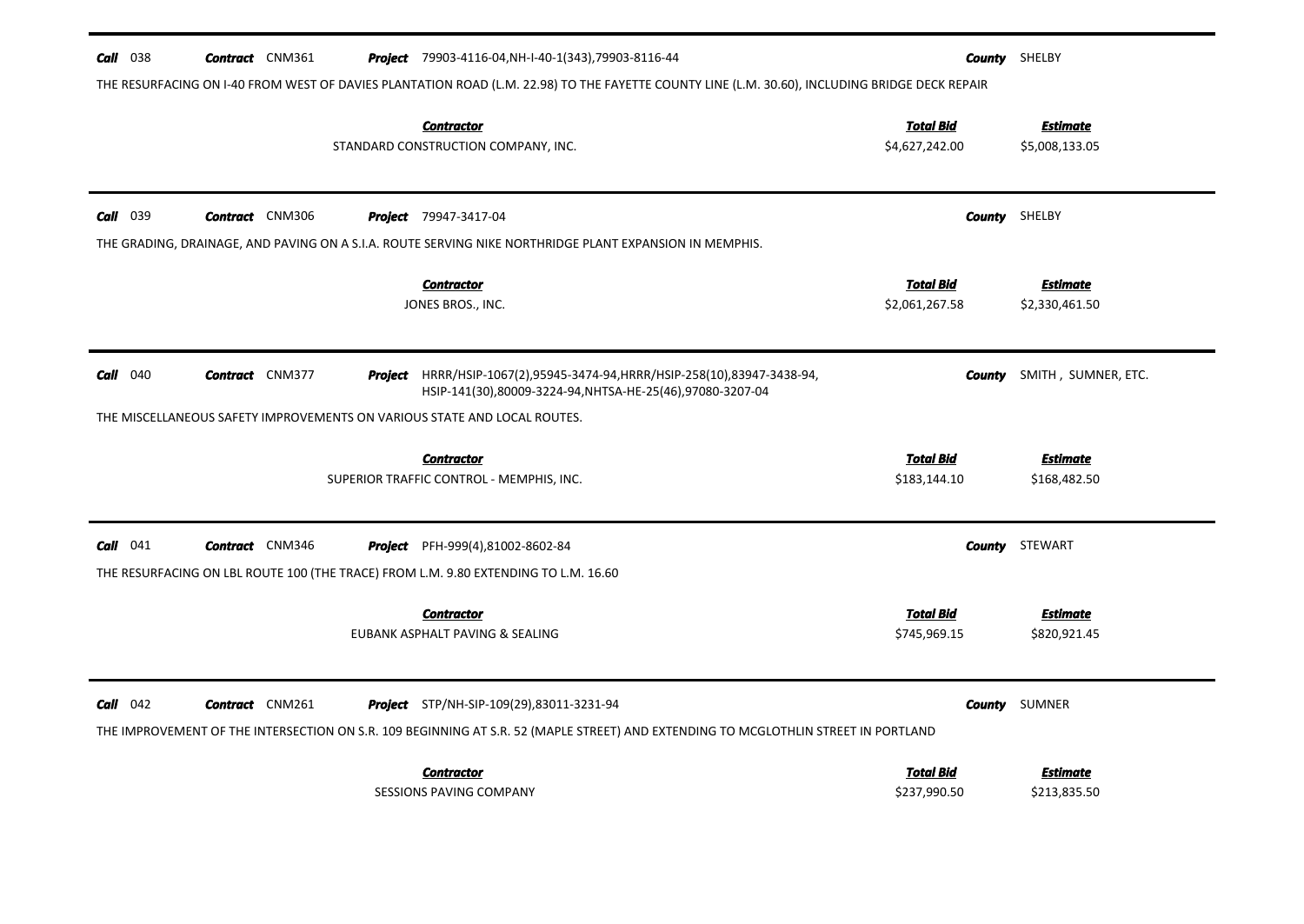| <b>Total Bid</b><br><b>Estimate</b><br><b>Contractor</b><br>JONES BROS., INC.<br>\$17,470,970.76<br>\$17,193,910.25<br><b>Call</b> 044<br><b>Contract</b> CNM351<br>NH/IM-M-26(33),90085-3163-44,90085-3166-54<br>WASHINGTON<br>Project<br>County<br>INTERCHANGE MODIFICATION ON I-26 AT S.R. 75 (EXIT 13)<br><b>Total Bid</b><br><b>Contractor</b><br><b>Estimate</b><br>SUMMERS-TAYLOR, INC.<br>\$13,258,952.72<br>\$13,938,342.66<br>$Call$ 045<br><b>Contract</b> CNM355<br><b>Project</b> 94840-4136-04<br>WILLIAMSON<br><b>County</b><br>THE REPAIR OF THE BRIDGE ON S.R. 840 OVER I-65 WB (L.M. 25.15 LEFT LANE).<br><b>Total Bid</b><br><b>Estimate</b><br><b>Contractor</b><br>\$82,604.60<br>SENTINEL CONSTRUCTION LLC<br>\$153,849.00<br><b>Call</b> 046<br><b>Contract</b> CNM356<br><b>County</b> WILSON<br><b>Project</b> NH-I-40-5(145),95100-8108-44<br>THE RESURFACING USING OPEN-GRADED FRICTION COURSE (OGFC) ON I-40 BEGINNING EAST OF U.S. 70 (S.R. 26) (L.M. 17.10) AND EXTENDING TO THE SMITH COUNTY LINE (L.M. 27.35).<br><b>Total Bid</b><br><b>Estimate</b><br><b>Contractor</b><br>\$4,538,713.00<br>\$4,248,757.75<br>LOJAC ENTERPRISES, INC.<br><b>Contract</b> CNM379<br><b>County</b> POLK<br>$Call$ 047<br>NH-40(31),70068-4204-04<br>Project<br>THE ROCKFALL MITIGATION ON U.S. 64 (S.R. 40) AT L.M. 10.9.<br><b>Total Bid</b><br><b>Estimate</b><br><b>Contractor</b> | $Call$ 043<br><b>Contract</b> CNM266<br>THE GRADING, DRAINAGE, AND PAVING ON S.R. 111 FROM SOUTH OF MANUS ROAD TO SOUTH OF S.R. 285 NEAR DOUBLE BRIDGE ROAD. | <b>Project</b> NH-111(69),88027-3244-14 |              | <b>County VAN BUREN</b> |
|---------------------------------------------------------------------------------------------------------------------------------------------------------------------------------------------------------------------------------------------------------------------------------------------------------------------------------------------------------------------------------------------------------------------------------------------------------------------------------------------------------------------------------------------------------------------------------------------------------------------------------------------------------------------------------------------------------------------------------------------------------------------------------------------------------------------------------------------------------------------------------------------------------------------------------------------------------------------------------------------------------------------------------------------------------------------------------------------------------------------------------------------------------------------------------------------------------------------------------------------------------------------------------------------------------------------------------------------------------------------------------------------------------|--------------------------------------------------------------------------------------------------------------------------------------------------------------|-----------------------------------------|--------------|-------------------------|
|                                                                                                                                                                                                                                                                                                                                                                                                                                                                                                                                                                                                                                                                                                                                                                                                                                                                                                                                                                                                                                                                                                                                                                                                                                                                                                                                                                                                         |                                                                                                                                                              |                                         |              |                         |
|                                                                                                                                                                                                                                                                                                                                                                                                                                                                                                                                                                                                                                                                                                                                                                                                                                                                                                                                                                                                                                                                                                                                                                                                                                                                                                                                                                                                         |                                                                                                                                                              |                                         |              |                         |
|                                                                                                                                                                                                                                                                                                                                                                                                                                                                                                                                                                                                                                                                                                                                                                                                                                                                                                                                                                                                                                                                                                                                                                                                                                                                                                                                                                                                         |                                                                                                                                                              |                                         |              |                         |
|                                                                                                                                                                                                                                                                                                                                                                                                                                                                                                                                                                                                                                                                                                                                                                                                                                                                                                                                                                                                                                                                                                                                                                                                                                                                                                                                                                                                         |                                                                                                                                                              |                                         |              |                         |
|                                                                                                                                                                                                                                                                                                                                                                                                                                                                                                                                                                                                                                                                                                                                                                                                                                                                                                                                                                                                                                                                                                                                                                                                                                                                                                                                                                                                         |                                                                                                                                                              |                                         |              |                         |
|                                                                                                                                                                                                                                                                                                                                                                                                                                                                                                                                                                                                                                                                                                                                                                                                                                                                                                                                                                                                                                                                                                                                                                                                                                                                                                                                                                                                         |                                                                                                                                                              |                                         |              |                         |
|                                                                                                                                                                                                                                                                                                                                                                                                                                                                                                                                                                                                                                                                                                                                                                                                                                                                                                                                                                                                                                                                                                                                                                                                                                                                                                                                                                                                         |                                                                                                                                                              |                                         |              |                         |
|                                                                                                                                                                                                                                                                                                                                                                                                                                                                                                                                                                                                                                                                                                                                                                                                                                                                                                                                                                                                                                                                                                                                                                                                                                                                                                                                                                                                         |                                                                                                                                                              |                                         |              |                         |
| WRIGHT BROTHERS CONSTRUCTION COMPANY, INC.                                                                                                                                                                                                                                                                                                                                                                                                                                                                                                                                                                                                                                                                                                                                                                                                                                                                                                                                                                                                                                                                                                                                                                                                                                                                                                                                                              |                                                                                                                                                              |                                         | \$497,700.00 | \$471,330.00            |
| <b>Total Awarded</b><br><b>Total Estimate</b><br>Letting Totals -<br>\$118,814,192.94<br>\$121,729,854.57                                                                                                                                                                                                                                                                                                                                                                                                                                                                                                                                                                                                                                                                                                                                                                                                                                                                                                                                                                                                                                                                                                                                                                                                                                                                                               |                                                                                                                                                              |                                         |              |                         |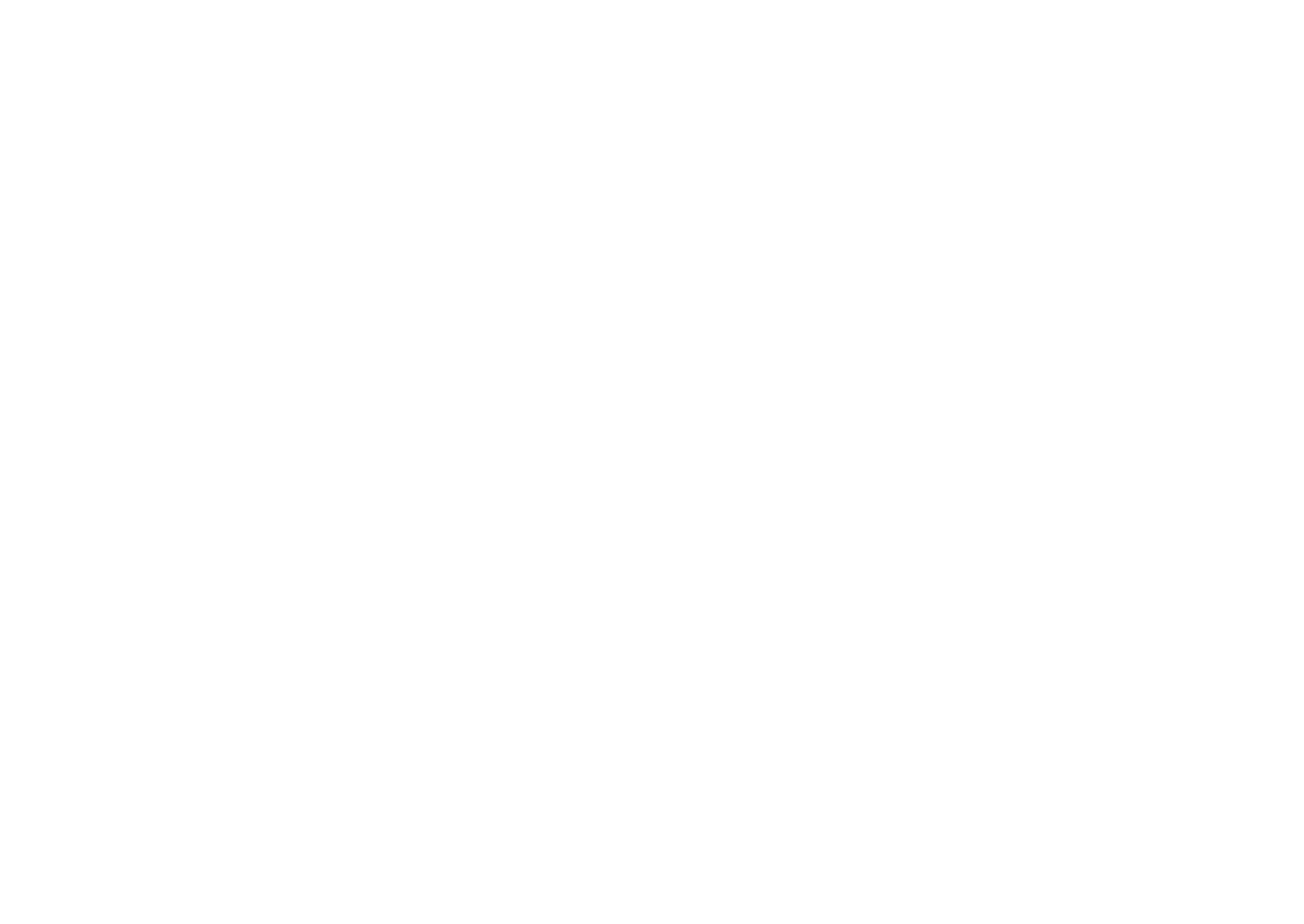| $Call$ 001                                                            | <b>Contract</b> CNM701                                                           |  | <b>Project</b> 98018-4171-04                    |                                  | <b>County</b> ANDERSON & CAMPBELL      |  |
|-----------------------------------------------------------------------|----------------------------------------------------------------------------------|--|-------------------------------------------------|----------------------------------|----------------------------------------|--|
| THE MOWING AND LITTER REMOVAL ON VARIOUS INTERSTATE AND STATE ROUTES. |                                                                                  |  |                                                 |                                  |                                        |  |
|                                                                       |                                                                                  |  | <b>Contractor</b><br>M & M CONTRACT MOWING, LLC | <b>Total Bid</b><br>\$89,987.64  | <b>Estimate</b><br>\$97,520.00         |  |
| $Call$ 002                                                            | <b>Contract</b> CNM702<br>THE MOWING ON VARIOUS STATE ROUTES.                    |  | <b>Project</b> 98018-4272-04                    |                                  | <b>County</b> ANDERSON, CAMPBELL, ETC. |  |
|                                                                       |                                                                                  |  | <b>Contractor</b>                               | <b>Total Bid</b>                 | <b>Estimate</b>                        |  |
|                                                                       |                                                                                  |  | ORR CONTRACTING, INC.                           | \$165,906.00                     | \$163,656.00                           |  |
| $Call$ 003                                                            | <b>Contract</b> CNM703                                                           |  | Project 98301-4207-04                           | County                           | BEDFORD, MARSHALL, ETC.                |  |
|                                                                       | THE MOWING AND LITTER REMOVAL ON VARIOUS STATE ROUTES.                           |  |                                                 |                                  |                                        |  |
|                                                                       |                                                                                  |  | <b>Contractor</b><br>CAUDILL MOWING, INC.       | <b>Total Bid</b><br>\$225,343.00 | <b>Estimate</b><br>\$263,852.00        |  |
| $Call$ 004                                                            | <b>Contract</b> CNM704                                                           |  | <b>Project</b> 98048-4157-04                    |                                  | <b>County</b> BENTON, CARROLL, ETC.    |  |
| THE SWATH MOWING AND LITTER REMOVAL ON I-40.                          |                                                                                  |  |                                                 |                                  |                                        |  |
|                                                                       |                                                                                  |  | <b>Contractor</b><br>J. R. CONSTRUCTION, INC.   | <b>Total Bid</b><br>\$126,484.00 | <u>Estimate</u><br>\$126,484.00        |  |
| $Call$ 005                                                            | <b>Contract</b> CNM705<br>THE MOWING AND LITTER REMOVAL ON VARIOUS STATE ROUTES. |  | Project 98048-4258-04                           |                                  | <b>County</b> BENTON, CARROLL, ETC.    |  |
|                                                                       |                                                                                  |  | <b>Contractor</b><br>J. R. CONSTRUCTION, INC.   | <b>Total Bid</b><br>\$548,795.00 | <b>Estimate</b><br>\$532,052.00        |  |

J. R. CONSTRUCTION, INC.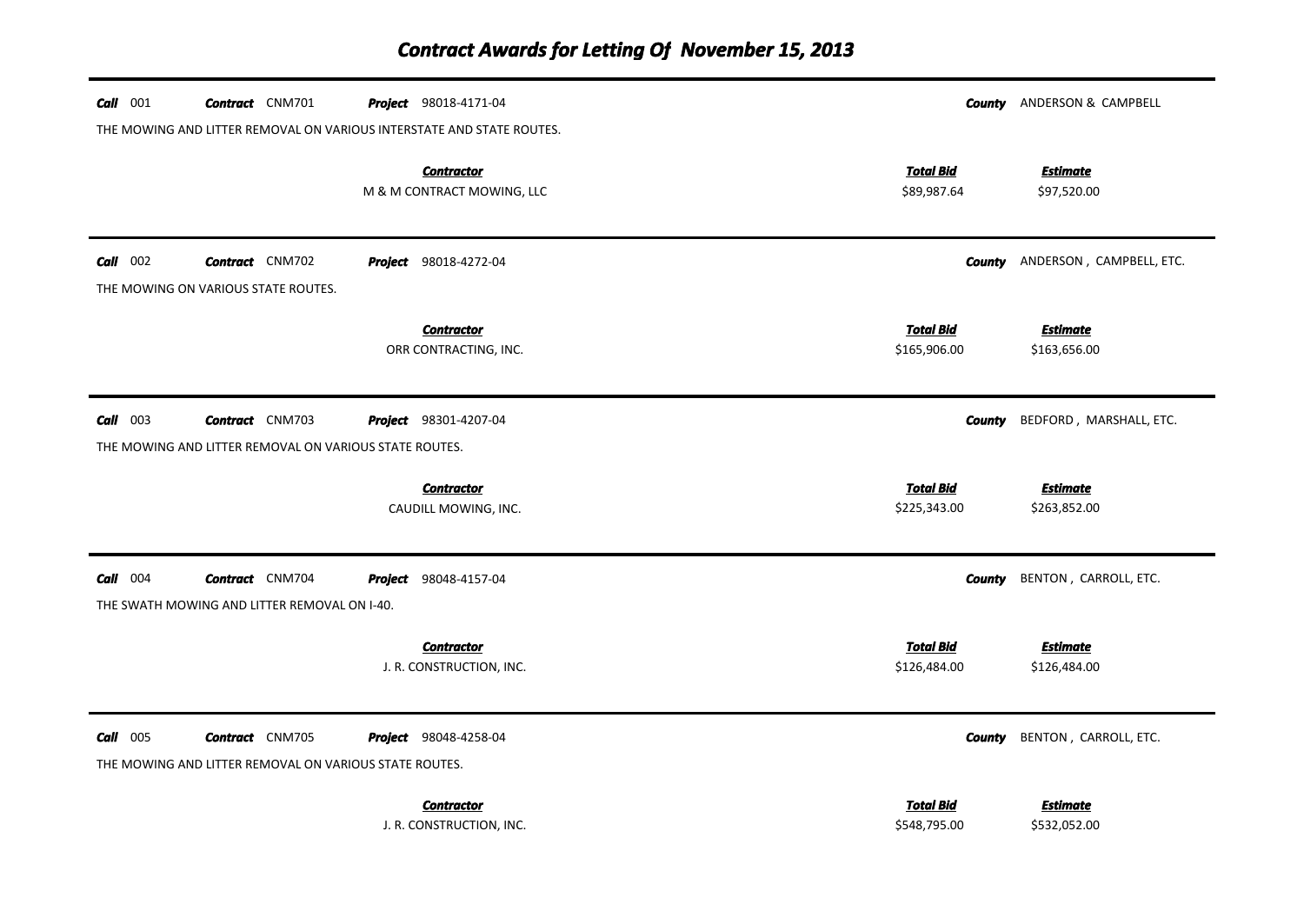| $Call$ 006      | <b>Contract</b> CNM706                                                           | Project 98028-4225-04                          | County                           | BLEDSOE, GRUNDY, ETC.           |  |  |  |
|-----------------|----------------------------------------------------------------------------------|------------------------------------------------|----------------------------------|---------------------------------|--|--|--|
|                 | THE MOWING ON VARIOUS STATE ROUTES.                                              |                                                |                                  |                                 |  |  |  |
|                 |                                                                                  | <b>Contractor</b><br>BLEVINS ENTERPRISES, INC. | <b>Total Bid</b><br>\$213,021.00 | <b>Estimate</b><br>\$216,049.00 |  |  |  |
| <b>Call</b> 007 | <b>Contract</b> CNM707                                                           | <b>Project</b> 98018-4173-04                   | <b>County</b>                    | <b>BLOUNT &amp; SEVIER</b>      |  |  |  |
|                 | THE MOWING AND LITTER REMOVAL ON VARIOUS INTERSTATE AND STATE ROUTES.            |                                                |                                  |                                 |  |  |  |
|                 |                                                                                  | <b>Contractor</b><br>ORR CONTRACTING, INC.     | <b>Total Bid</b><br>\$165,024.00 | <b>Estimate</b><br>\$161,513.00 |  |  |  |
| $Call$ 008      | <b>Contract</b> CNM708                                                           | <b>Project</b> 99110-4102-04                   | <b>County</b>                    | BRADLEY, LOUDON, ETC.           |  |  |  |
|                 | THE MOWING AND LITTER REMOVAL ON I-75.                                           |                                                |                                  |                                 |  |  |  |
|                 |                                                                                  | <b>Contractor</b>                              | <b>Total Bid</b>                 | <b>Estimate</b>                 |  |  |  |
|                 |                                                                                  | ORR CONTRACTING, INC.                          | \$181,809.00                     | \$184,411.45                    |  |  |  |
| Call 009        | <b>Contract</b> CNM709                                                           | Project 98028-4226-04                          | County                           | BRADLEY, MCMINN, ETC.           |  |  |  |
|                 | THE MOWING AND LITTER REMOVAL ON VARIOUS STATE ROUTES.                           |                                                |                                  |                                 |  |  |  |
|                 |                                                                                  | <b>Contractor</b><br>SALAZAR CONTRACTING, LLC  | <b>Total Bid</b><br>\$227,700.00 | <b>Estimate</b><br>\$224,790.46 |  |  |  |
| <b>Call</b> 010 | <b>Contract</b> CNM710<br>THE MOWING AND LITTER REMOVAL ON VARIOUS STATE ROUTES. | Project 98028-4227-04                          | <b>County</b>                    | CANNON, VAN BUREN, ETC.         |  |  |  |
|                 |                                                                                  |                                                |                                  |                                 |  |  |  |
|                 |                                                                                  | <b>Contractor</b><br>BLEVINS ENTERPRISES, INC. | <b>Total Bid</b><br>\$227,156.00 | <b>Estimate</b><br>\$212,764.00 |  |  |  |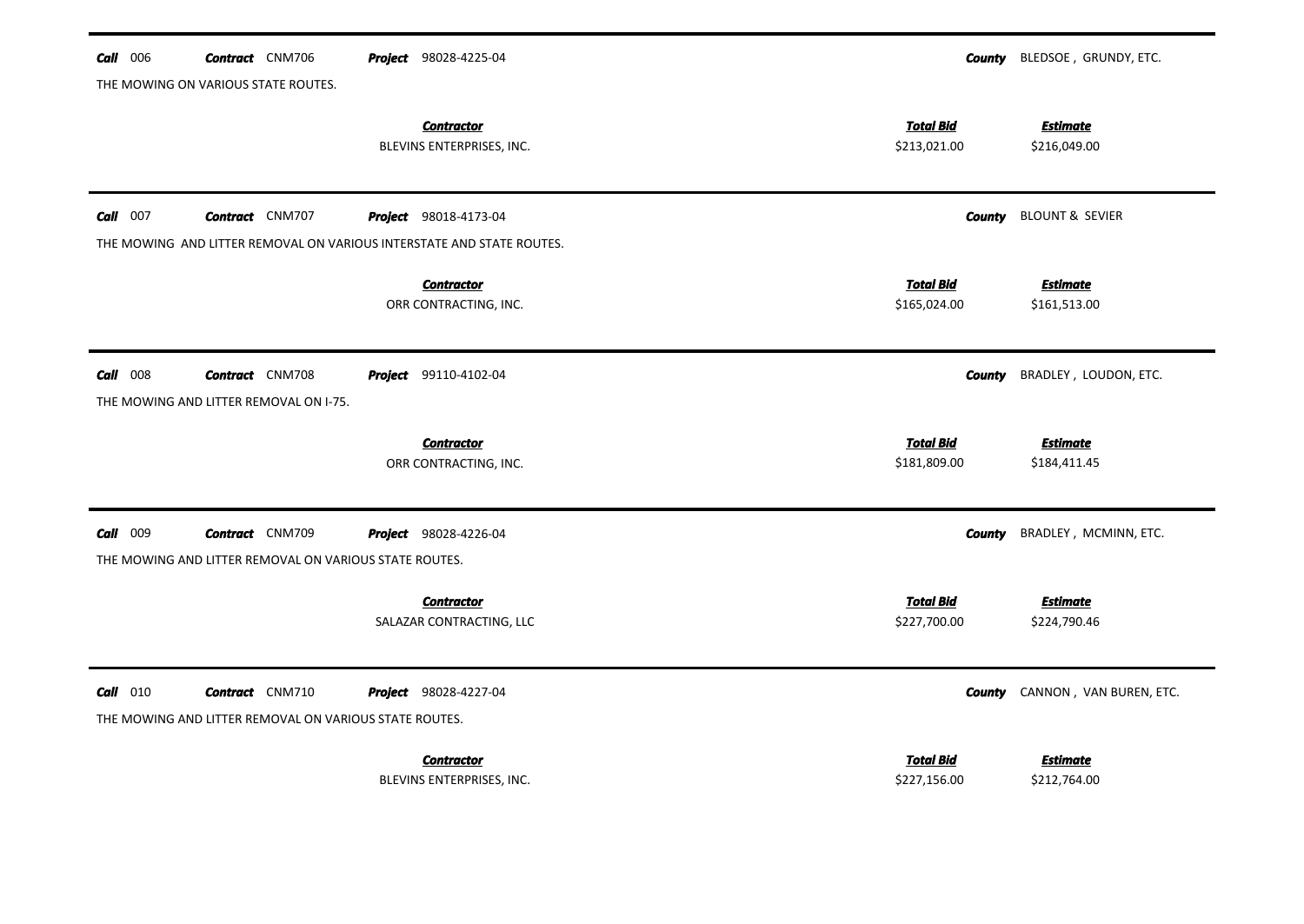| $Call$ 011<br><b>Contract</b> CNM711                                                           | <b>Project</b> 98018-4174-04<br>THE MOWING AND LITTER REMOVAL ON VARIOUS INTERSTATE AND STATE ROUTES. |                                  | <b>County</b> CARTER, JOHNSON, ETC.      |
|------------------------------------------------------------------------------------------------|-------------------------------------------------------------------------------------------------------|----------------------------------|------------------------------------------|
|                                                                                                | <b>Contractor</b><br>ORR CONTRACTING, INC.                                                            | <b>Total Bid</b><br>\$538,959.00 | <b>Estimate</b><br>\$534,272.00          |
| $Call$ 012<br><b>Contract</b> CNM712                                                           | <b>Project</b> 98301-4108-04<br>THE MOWING AND LITTER REMOVAL ON VARIOUS INTERSTATE ROUTES.           |                                  | <b>County</b> CHEATHAM, MONTGOMERY, ETC. |
|                                                                                                | <b>ALL BIDS REJECTED</b>                                                                              |                                  |                                          |
| $Call$ 013<br><b>Contract</b> CNM713<br>THE MOWING ON VARIOUS STATE ROUTES.                    | <b>Project</b> 98301-4209-04                                                                          |                                  | <b>County</b> CHEATHAM & ROBERTSON       |
|                                                                                                | ALL BIDS REJECTED                                                                                     |                                  |                                          |
| $Call$ 014<br><b>Contract</b> CNM714<br>THE MOWING AND LITTER REMOVAL ON VARIOUS STATE ROUTES. | <b>Project</b> 98048-4252-04                                                                          |                                  | <b>County</b> CHESTER, HARDEMAN, ETC.    |
|                                                                                                | <b>Contractor</b><br>VANDERBILT LANDSCAPING LLC                                                       | <b>Total Bid</b><br>\$397,845.00 | <b>Estimate</b><br>\$441,495.00          |
| $Call$ 015<br><b>Contract</b> CNM715                                                           | Project 98028-4128-04<br>THE MOWING AND LITTER REMOVAL ON VARIOUS INTERSTATE AND STATE ROUTES.        |                                  | <b>County</b> CLAY, DEKALB, ETC.         |
|                                                                                                | <b>Contractor</b><br>SWARTZ MOWING, INC.                                                              | <b>Total Bid</b><br>\$461,069.20 | <u>Estimate</u><br>\$473,505.80          |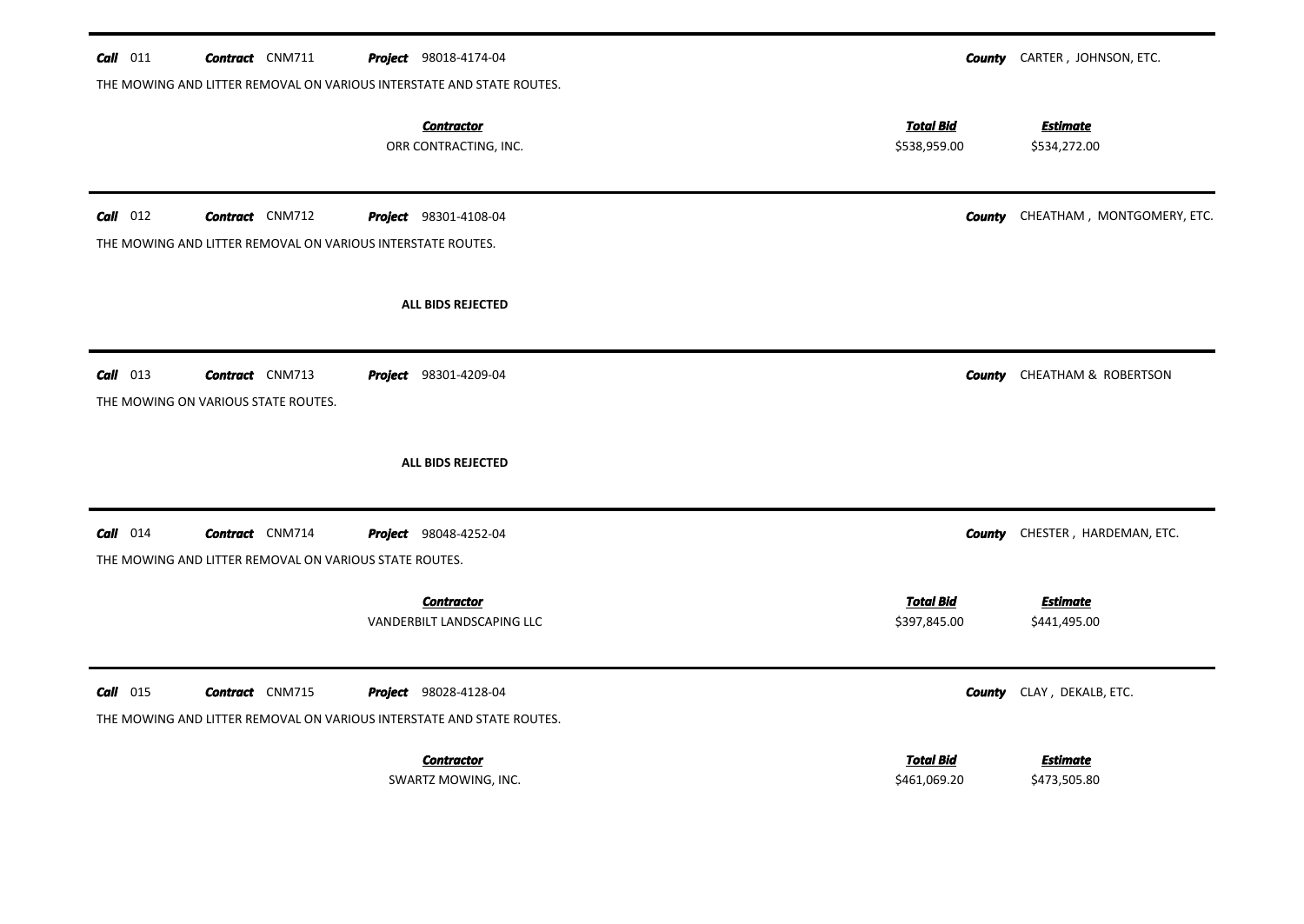| $\textit{Call}$ 016 | <b>Contract</b> CNM716                                      | <b>Project</b> 98028-4229-04                    |                                  | <b>County</b> CLAY, FENTRESS, ETC. |
|---------------------|-------------------------------------------------------------|-------------------------------------------------|----------------------------------|------------------------------------|
|                     | THE MOWING AND LITTER REMOVAL ON VARIOUS STATE ROUTES.      |                                                 |                                  |                                    |
|                     |                                                             | <b>Contractor</b><br>ORR CONTRACTING, INC.      | <b>Total Bid</b><br>\$225,694.00 | <b>Estimate</b><br>\$218,646.25    |
| $Call$ 017          | <b>Contract</b> CNM717                                      | <b>Project</b> 98018-4275-04                    | <b>County</b>                    | COCKE, GREENE, ETC.                |
|                     | THE MOWING ON VARIOUS STATE ROUTES.                         |                                                 |                                  |                                    |
|                     |                                                             | <b>Contractor</b><br>ORR CONTRACTING, INC.      | <b>Total Bid</b><br>\$199,626.00 | <b>Estimate</b><br>\$202,911.76    |
| $Call$ 018          | <b>Contract</b> CNM718                                      | <b>Project</b> 98028-4230-04                    | County                           | <b>COFFEE &amp; FRANKLIN</b>       |
|                     | THE MOWING AND LITTER REMOVAL ON VARIOUS STATE ROUTES.      |                                                 |                                  |                                    |
|                     |                                                             |                                                 |                                  |                                    |
|                     |                                                             | <b>Contractor</b>                               | <b>Total Bid</b>                 | <b>Estimate</b>                    |
|                     |                                                             | BLEVINS ENTERPRISES, INC.                       | \$241,853.30                     | \$238,501.00                       |
| Call 019            | <b>Contract</b> CNM719                                      | <b>Project</b> 98028-4131-04                    |                                  | <b>County</b> COFFEE, GRUNDY, ETC. |
|                     | THE MOWING AND LITTER REMOVAL ON VARIOUS INTERSTATE ROUTES. |                                                 |                                  |                                    |
|                     |                                                             |                                                 | <b>Total Bid</b>                 |                                    |
|                     |                                                             | <b>Contractor</b><br>M & M CONTRACT MOWING, LLC | \$202,510.00                     | <b>Estimate</b><br>\$201,019.00    |
|                     |                                                             |                                                 |                                  |                                    |
| $Call$ 020          | <b>Contract</b> CNM720                                      | Project 98048-4253-04                           | County                           | CROCKETT, DECATUR, ETC.            |
|                     | THE MOWING AND LITTER REMOVAL ON VARIOUS STATE ROUTES.      |                                                 |                                  |                                    |
|                     |                                                             | <b>Contractor</b><br>J. R. CONSTRUCTION, INC.   | <b>Total Bid</b><br>\$387,543.00 | <b>Estimate</b><br>\$370,094.40    |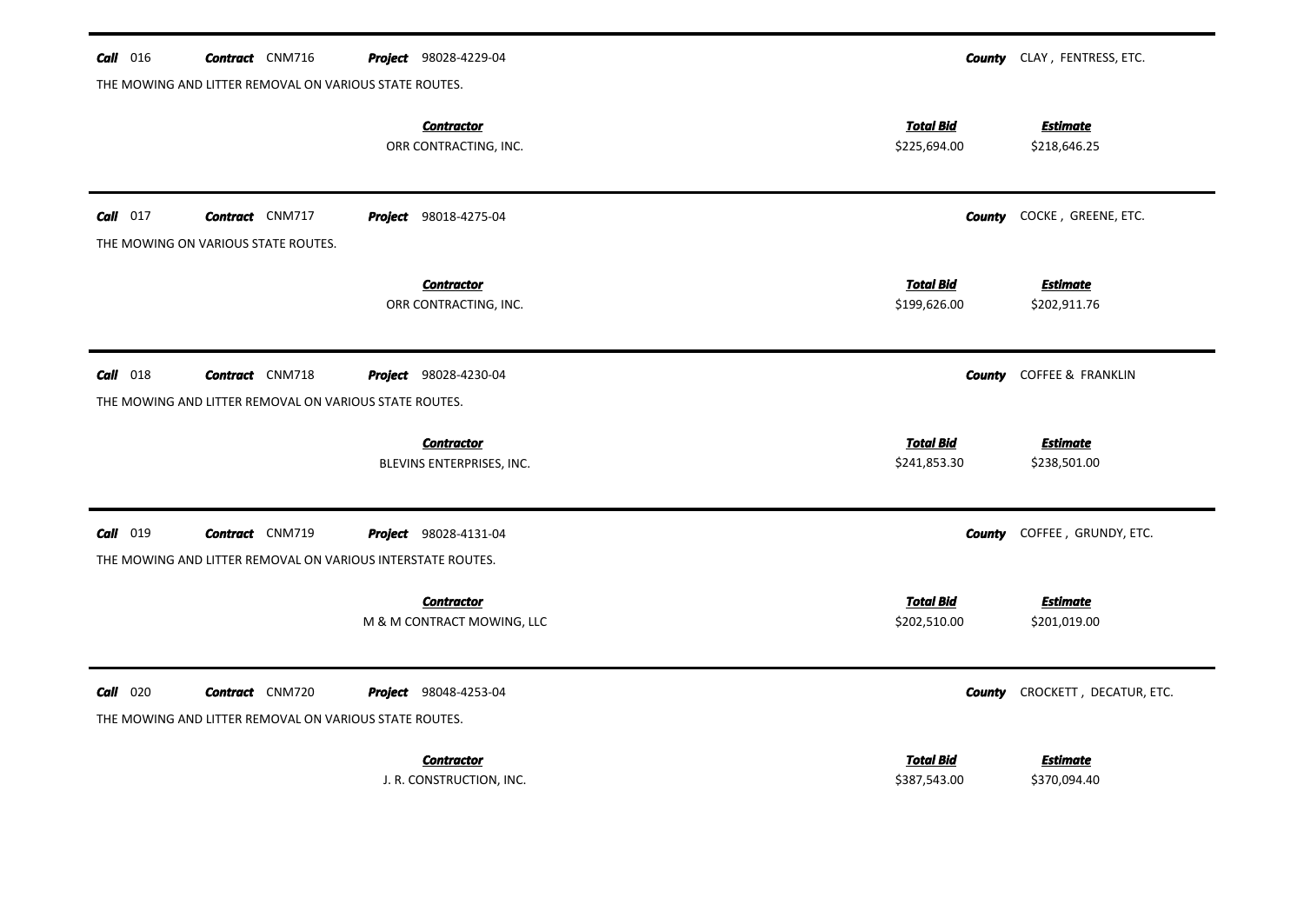| $Call$ 021      | <b>Contract</b> CNM721                                                | <b>Project</b> 98028-4132-04                                                                           |                                  | <b>County</b> CUMBERLAND & RHEA   |  |  |  |
|-----------------|-----------------------------------------------------------------------|--------------------------------------------------------------------------------------------------------|----------------------------------|-----------------------------------|--|--|--|
|                 |                                                                       | THE MOWING AND LITTER REMOVAL ON VARIOUS INTERSTATE AND STATE ROUTES.                                  |                                  |                                   |  |  |  |
|                 |                                                                       | <b>Contractor</b><br>ORR CONTRACTING, INC.                                                             | <b>Total Bid</b><br>\$244,908.00 | <b>Estimate</b><br>\$231,061.00   |  |  |  |
| $Call$ 022      | <b>Contract</b> CNM722<br>THE MOWING ON VARIOUS STATE ROUTES.         | <b>Project</b> 19947-4298-04                                                                           | County                           | <b>DAVIDSON</b>                   |  |  |  |
|                 |                                                                       | ALL BIDS REJECTED                                                                                      |                                  |                                   |  |  |  |
| $Call$ 023      | <b>Contract</b> CNM723                                                | <b>Project</b> 98301-4110-04                                                                           | County                           | DAVIDSON & WILLIAMSON             |  |  |  |
|                 | THE MOWING AND LITTER REMOVAL ON VARIOUS INTERSTATE AND STATE ROUTES. |                                                                                                        |                                  |                                   |  |  |  |
|                 |                                                                       |                                                                                                        | <b>Total Bid</b>                 |                                   |  |  |  |
|                 |                                                                       | <b>Contractor</b><br>ORR CONTRACTING, INC.                                                             | \$1,185,594.00                   | <b>Estimate</b><br>\$1,119,483.00 |  |  |  |
| $Call$ 024      | <b>Contract</b> CNM724                                                | <b>Project</b> 98301-4211-04                                                                           | <b>County</b>                    | DICKSON, HICKMAN, ETC.            |  |  |  |
|                 | THE MOWING AND LITTER REMOVAL ON VARIOUS STATE ROUTES.                |                                                                                                        |                                  |                                   |  |  |  |
|                 |                                                                       | ALL BIDS REJECTED                                                                                      |                                  |                                   |  |  |  |
| <b>Call</b> 025 | <b>Contract</b> CNM725                                                | <b>Project</b> 98048-4154-04<br>THE MOWING AND LITTER REMOVAL ON VARIOUS INTERSTATES AND STATE ROUTES. | <b>County</b>                    | DYER, GIBSON, ETC.                |  |  |  |
|                 |                                                                       |                                                                                                        |                                  |                                   |  |  |  |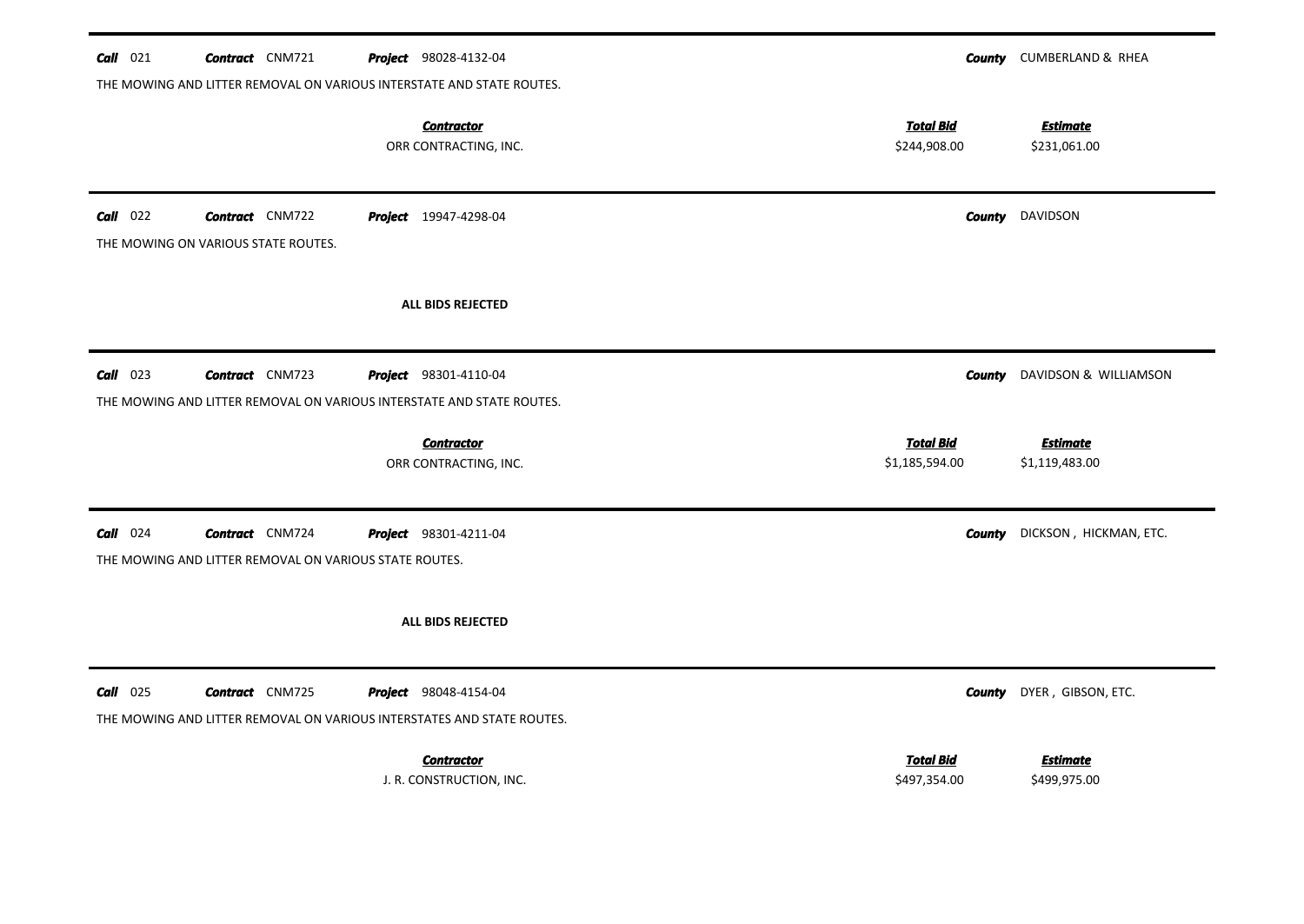THE SWATH MOWING AND LITTER REMOVAL ON I-40.

**County** FAYETTE, HAYWOOD, ETC.

ALL BIDS REJECTED

| $Call$ 027  | <b>Contract</b> CNM727<br>THE MOWING AND LITTER REMOVAL ON VARIOUS INTERSTATES AND STATE ROUTES. | <b>Project</b> 98048-4156-04                |                                  | <b>County</b> FAYETTE, LAUDERDALE, ETC. |
|-------------|--------------------------------------------------------------------------------------------------|---------------------------------------------|----------------------------------|-----------------------------------------|
|             |                                                                                                  | <b>Contractor</b><br>BEAN & BEAN, INC.      | <b>Total Bid</b><br>\$349,968.50 | <b>Estimate</b><br>\$576,736.00         |
| 028<br>Call | <b>Contract</b> CNM728<br>THE MOWING AND LITTER REMOVAL ON VARIOUS STATE ROUTES.                 | <b>Project</b> 98301-4212-04                | <b>County</b>                    | GILES & LAWRENCE                        |
|             |                                                                                                  | <b>Contractor</b><br><b>BASS MOWING LLC</b> | <b>Total Bid</b><br>\$178,904.08 | <b>Estimate</b><br>\$160,953.40         |
| 029<br>Call | <b>Contract</b> CNM729<br>THE MOWING AND LITTER REMOVAL ON VARIOUS INTERSTATE AND STATE ROUTES.  | Project 98301-4113-04                       | <b>County</b>                    | GILES, MARSHALL, ETC.                   |
|             |                                                                                                  | <b>Contractor</b><br><b>BASS MOWING LLC</b> | <b>Total Bid</b><br>\$150,340.04 | <b>Estimate</b><br>\$145,759.35         |
| Call<br>030 | <b>Contract</b> CNM730<br>THE MOWING ON VARIOUS STATE ROUTES.                                    | <b>Project</b> 98018-4276-04                | <b>County</b>                    | <b>GRAINGER &amp; HAMBLEN</b>           |
|             |                                                                                                  | <b>Contractor</b><br>SOUTH EAST MOWING, LLC | <b>Total Bid</b><br>\$81,397.65  | <u>Estimate</u><br>\$84,732.00          |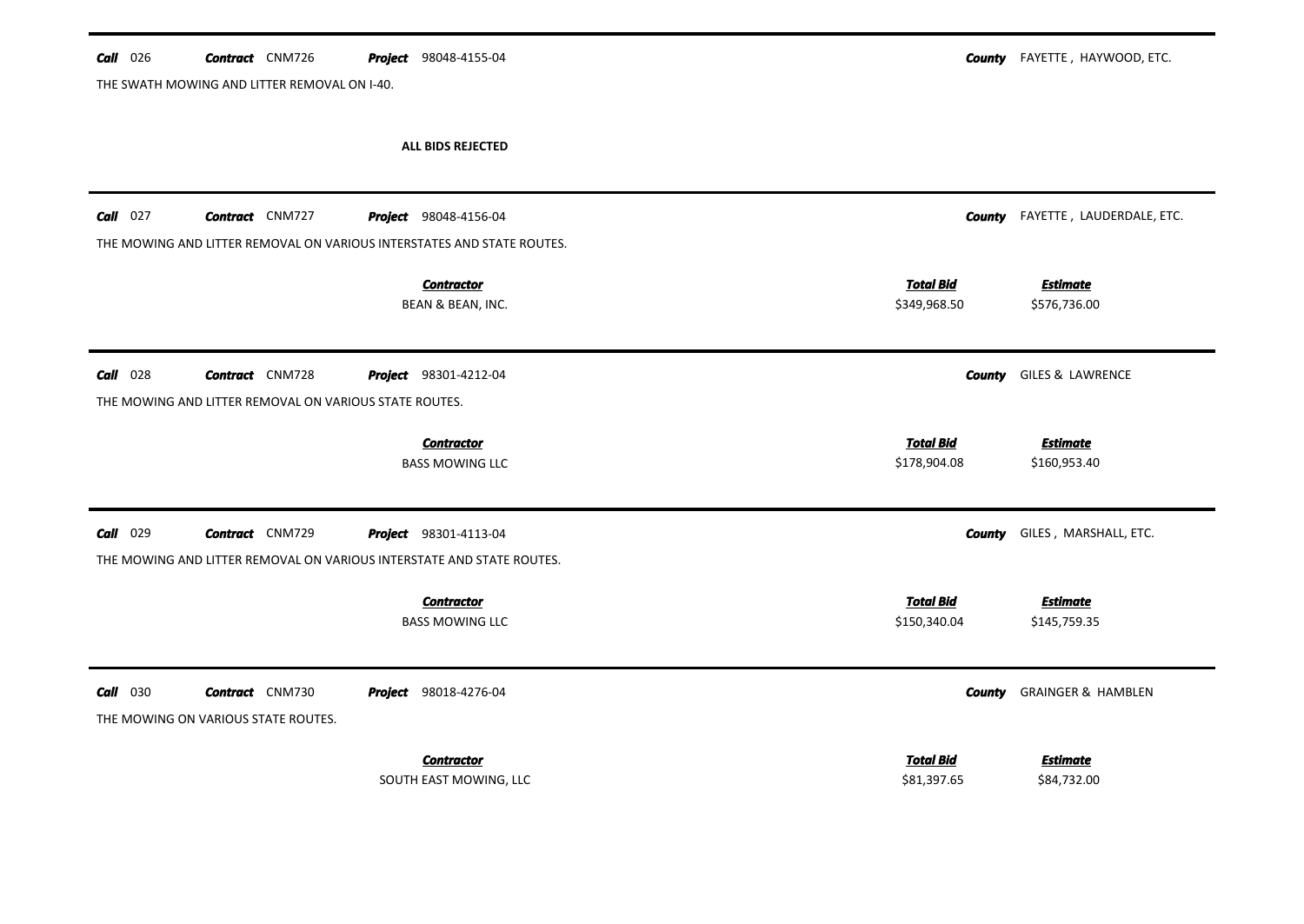| $Call$ 031      | <b>Contract</b> CNM731<br>THE MOWING AND LITTER REMOVAL ON VARIOUS INTERSTATE ROUTES.           |  | Project 98018-4177-04                                 |                                  | <b>County</b> GREENE, HAMBLEN, ETC.     |  |  |  |
|-----------------|-------------------------------------------------------------------------------------------------|--|-------------------------------------------------------|----------------------------------|-----------------------------------------|--|--|--|
|                 |                                                                                                 |  | <b>Contractor</b><br>SOUTH EAST MOWING, LLC           | <b>Total Bid</b><br>\$122,962.70 | <b>Estimate</b><br>\$128,446.35         |  |  |  |
| <b>Call</b> 032 | <b>Contract</b> CNM732                                                                          |  | <b>Project</b> 98028-4133-04                          |                                  | <b>County</b> HAMILTON & MEIGS          |  |  |  |
|                 | THE MOWING ON VARIOUS STATE ROUTES AND INTERSTATES.                                             |  |                                                       |                                  |                                         |  |  |  |
|                 |                                                                                                 |  | <b>Contractor</b><br><b>BUMBALOUGH'S CONSTRUCTION</b> | <b>Total Bid</b><br>\$323,458.00 | <b>Estimate</b><br>\$324,088.75         |  |  |  |
| $Call$ 033      | <b>Contract</b> CNM733<br>THE MOWING ON VARIOUS STATE ROUTES.                                   |  | <b>Project</b> 98018-4278-04                          |                                  | <b>County</b> HANCOCK & HAWKINS         |  |  |  |
|                 |                                                                                                 |  | <b>Contractor</b><br>SOUTH EAST MOWING, LLC           | <b>Total Bid</b><br>\$109,445.61 | <b>Estimate</b><br>\$114,233.50         |  |  |  |
| $Call$ 034      | <b>Contract</b> CNM734<br>THE MOWING ON VARIOUS STATE ROUTES.                                   |  | <b>Project</b> 98301-4214-04                          |                                  | <b>County</b> HOUSTON, MONTGOMERY, ETC. |  |  |  |
|                 |                                                                                                 |  | <b>ALL BIDS REJECTED</b>                              |                                  |                                         |  |  |  |
| <b>Call</b> 035 | <b>Contract</b> CNM735<br>THE MOWING AND LITTER REMOVAL ON VARIOUS INTERSTATE AND STATE ROUTES. |  | Project 47947-4142-04                                 |                                  | <b>County KNOX</b>                      |  |  |  |
|                 |                                                                                                 |  | <b>Contractor</b><br>ORR CONTRACTING, INC.            | <b>Total Bid</b><br>\$491,655.50 | <b>Estimate</b><br>\$502,684.00         |  |  |  |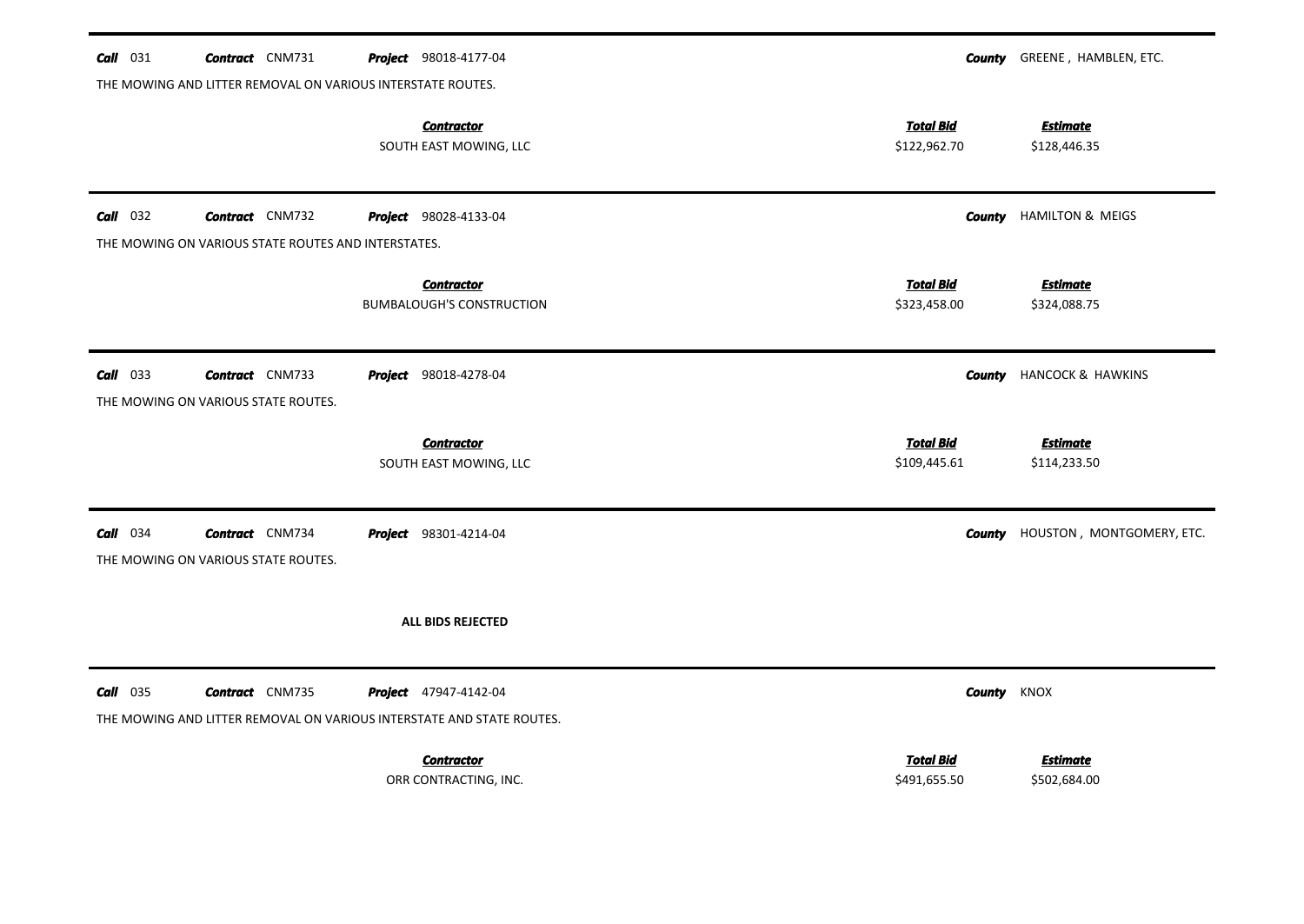| <b>Call</b> 036<br><b>Contract</b> CNM736<br><b>Project</b> 98301-4215-04<br><b>County</b> LAWRENCE, LEWIS, ETC.<br>THE MOWING ON VARIOUS STATE ROUTES. |  |
|---------------------------------------------------------------------------------------------------------------------------------------------------------|--|
| <b>Total Bid</b><br><b>Estimate</b><br><b>Contractor</b><br><b>BASS MOWING LLC</b><br>\$114,673.87<br>\$110,440.00                                      |  |
| $Call$ 037<br><b>Contract</b> CNM737<br>Project 98301-4216-04<br>LEWIS, PERRY, ETC.<br>County                                                           |  |
| THE MOWING AND LITTER REMOVAL ON VARIOUS STATE ROUTES.                                                                                                  |  |
| <b>Total Bid</b><br><b>Estimate</b><br><b>Contractor</b><br>CAUDILL MOWING, INC.<br>\$84,140.60<br>\$80,540.00                                          |  |
| LOUDON & MONROE<br><b>Call</b> 038<br><b>Contract</b> CNM738<br>Project 98018-4279-04<br>County<br>THE MOWING ON VARIOUS STATE ROUTES.                  |  |
| <b>Total Bid</b><br><b>Estimate</b><br><b>Contractor</b>                                                                                                |  |
| M & M CONTRACT MOWING, LLC<br>\$137,223.00<br>\$134,032.00                                                                                              |  |
| <b>Call</b> 039<br><b>Contract</b> CNM739<br>Project 98301-4217-04<br>MACON, SMITH, ETC.<br><b>County</b><br>THE MOWING ON VARIOUS STATE ROUTES.        |  |
| <b>Total Bid</b><br><b>Estimate</b><br><b>Contractor</b><br>\$148,712.24<br>\$143,160.24<br><b>DILLARD FARMS</b>                                        |  |
| <b>Call</b> 040<br><b>Contract</b> CNM740<br>Project 60946-4236-04<br><b>MAURY</b><br>County                                                            |  |
| THE MOWING AND LITTER REMOVAL ON VARIOUS STATE ROUTES.                                                                                                  |  |
|                                                                                                                                                         |  |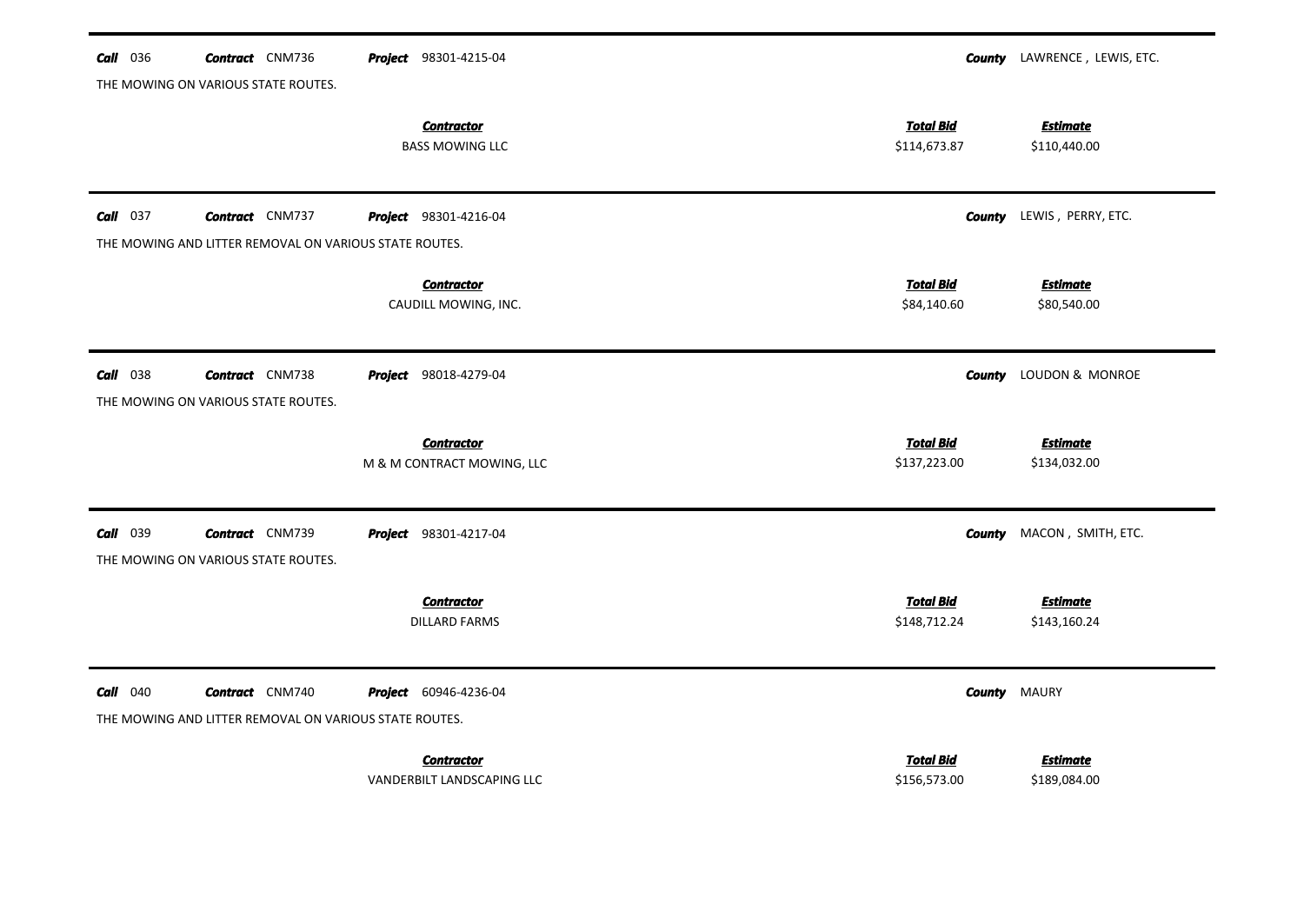| Call<br>041 | <b>Contract</b> CNM741<br>THE MOWING ON VARIOUS STATE ROUTES.                    | Project 98018-4280-04                         |                                        |                                          |                                  | <b>County</b> MORGAN & ROANE    |
|-------------|----------------------------------------------------------------------------------|-----------------------------------------------|----------------------------------------|------------------------------------------|----------------------------------|---------------------------------|
|             |                                                                                  | <b>Contractor</b><br>SALAZAR CONTRACTING, LLC |                                        |                                          | <b>Total Bid</b><br>\$117,700.00 | <b>Estimate</b><br>\$113,900.00 |
| Call<br>042 | <b>Contract</b> CNM742<br>THE MOWING ON VARIOUS STATE ROUTES.                    | <b>Project</b> 98301-4218-04                  |                                        |                                          | <b>County</b>                    | RUTHERFORD & WILLIAMSON         |
|             |                                                                                  | <b>Contractor</b><br>CAUDILL MOWING, INC.     |                                        |                                          | <b>Total Bid</b><br>\$98,128.00  | <b>Estimate</b><br>\$105,852.50 |
| $Call$ 043  | <b>Contract</b> CNM743<br>THE MOWING AND LITTER REMOVAL ON VARIOUS STATE ROUTES. | Project 98301-4219-04                         |                                        |                                          |                                  | <b>County</b> SUMNER & WILSON   |
|             |                                                                                  | <b>Contractor</b><br>BILL LEDFORD & SON, INC. |                                        |                                          | <b>Total Bid</b><br>\$310,224.00 | <b>Estimate</b><br>\$310,224.00 |
| $Call$ 044  | <b>Contract</b> CNM744<br>THE MOWING ON VARIOUS STATE ROUTES.                    | <b>Project</b> 94946-4229-04                  |                                        |                                          |                                  | <b>County WILLIAMSON</b>        |
|             |                                                                                  | <b>Contractor</b><br>DOUBLE G, LLC            |                                        |                                          | <b>Total Bid</b><br>\$79,612.96  | <b>Estimate</b><br>\$91,352.35  |
|             |                                                                                  | Letting Totals -                              | <b>Total Awarded</b><br>\$9,809,300.89 | <b>Total Estimate</b><br>\$10,030,274.56 |                                  |                                 |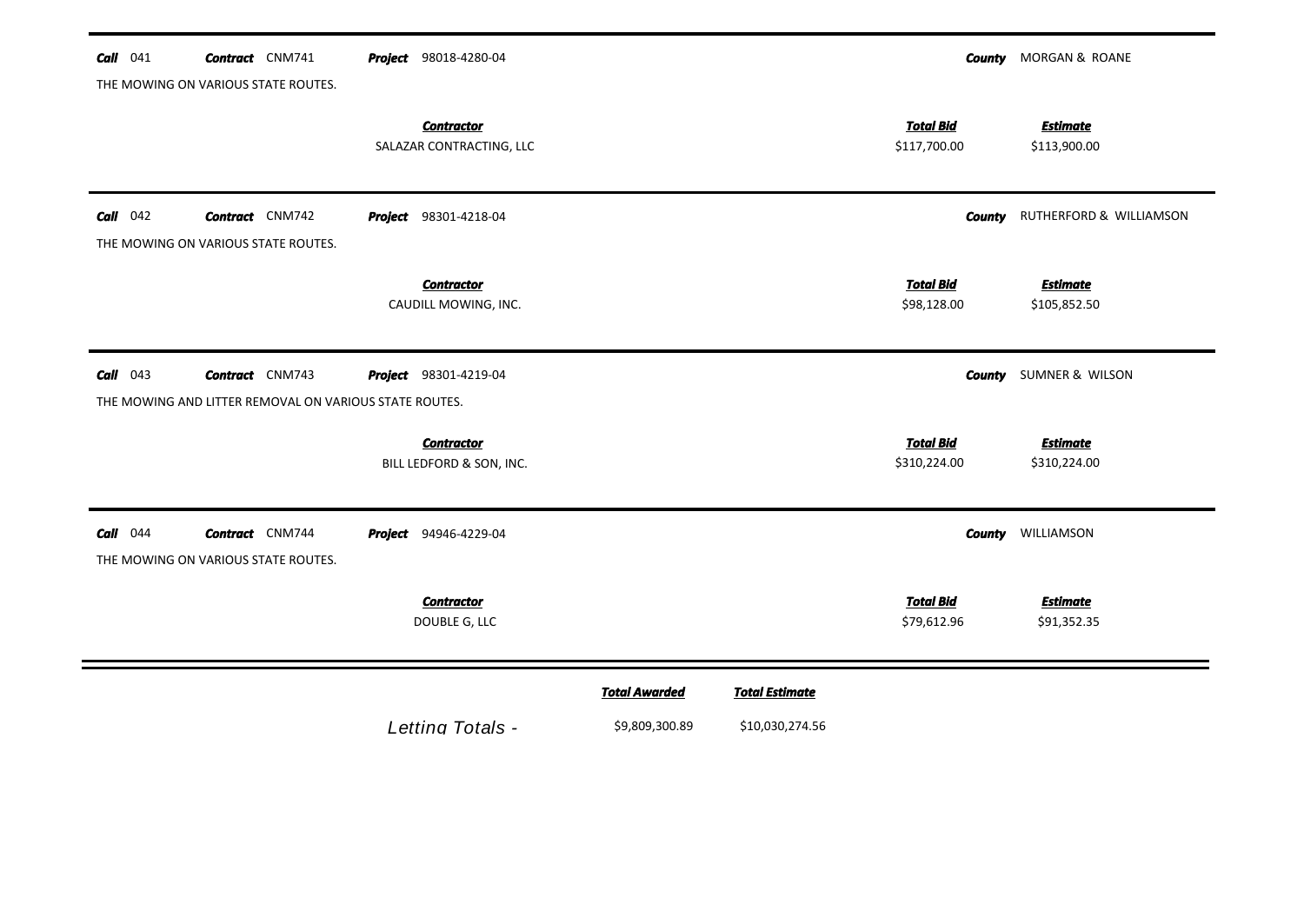| 001<br>Call | <b>Contract</b> CNM953 | <b>Project</b> 98300-4194-04,98300-4195-04                                                                                                                                                 | <b>County</b>                      | BEDFORD, CHEATHAM, ETC.           |
|-------------|------------------------|--------------------------------------------------------------------------------------------------------------------------------------------------------------------------------------------|------------------------------------|-----------------------------------|
|             |                        | THE INSTALLATION OF GUARDRAIL AND ON-CALL GUARDRAIL REPAIR ON VARIOUS INTERSTATE AND STATE ROUTES IN REGION 3                                                                              |                                    |                                   |
|             |                        | <b>Contractor</b><br>RMD HOLDINGS, LTD DBA NATIONWIDE CONSTRUCTION GROUP                                                                                                                   | <b>Total Bid</b><br>\$4,275,026.00 | <b>Estimate</b><br>\$4,186,895.00 |
| Call<br>002 | <b>Contract</b> CNM947 | <b>Project</b> 98028-4117-04,98028-4118-04                                                                                                                                                 | <b>County</b>                      | BLEDSOE, BRADLEY, ETC.            |
|             |                        | THE INSTALLATION OF GUARDRAIL AND RANDOM ON-CALL GUARDRAIL REPAIR ON VARIOUS INTERSTATE AND STATE ROUTES                                                                                   |                                    |                                   |
|             |                        | <b>Contractor</b><br>REYNOLDS FENCE AND GUARDRAIL, INC.                                                                                                                                    | <b>Total Bid</b><br>\$2,689,385.00 | <b>Estimate</b><br>\$2,848,317.00 |
|             |                        |                                                                                                                                                                                            |                                    |                                   |
| 003<br>Call | <b>Contract</b> CNM946 | <b>Project</b> NH-I-75-3(164),07100-4134-04,07100-8134-44,NH-I-75-3(165),07100-8135-44                                                                                                     | County                             | CAMPBELL                          |
|             |                        | THE RESURFACING ON 1-75 FROM NORTH OF U.S. 25W (S.R. 9) (L.M. 4.96) TO NORTH OF MILE MARKER 147 (L.M. 17.37), INCLUDING BRIDGE DECK REPAIR                                                 |                                    |                                   |
|             |                        | <b>Contractor</b><br>APAC-ATLANTIC, INC.                                                                                                                                                   | <b>Total Bid</b><br>\$5,728,599.80 | <b>Estimate</b><br>\$5,594,134.45 |
| 004<br>Call | <b>Contract</b> CNM951 | <b>Project</b> HRRR/HSIP-1802(10),43946-3417-94, HRRR/HSIP-230(13),41049-3227-94,<br>HRRR/HSIP-4300(28),43946-3418-94,HRRR/HSIP-46(20),22004-3245-94,<br>STP-SIP/HSIP-438(3),68009-3238-94 | County                             | DICKSON, HICKMAN, ETC.            |

**ALL BIDS REJECTED**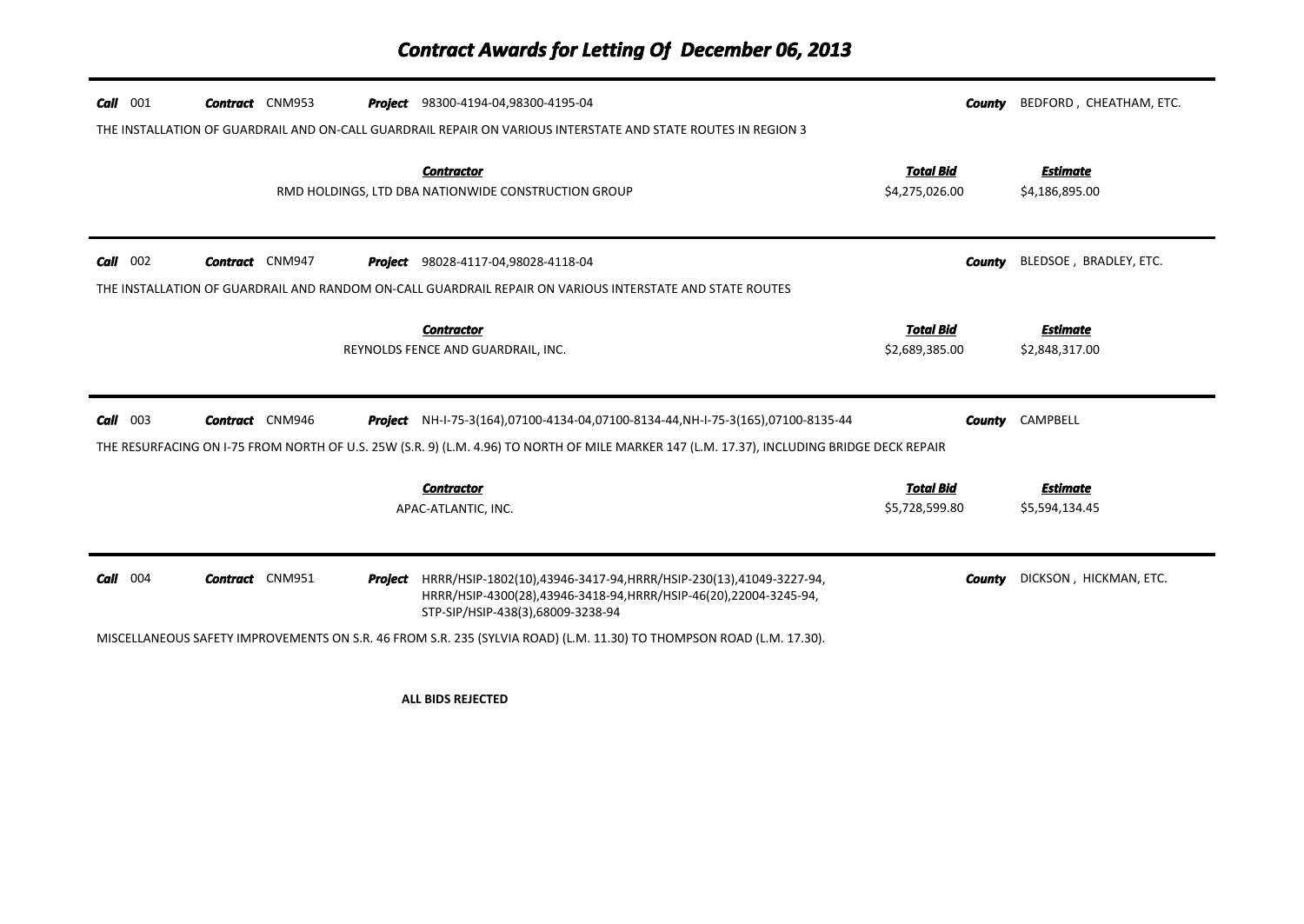| Call 005        | <b>Contract</b> CNM952 |  | Project HRRR/HSIP-2200(16),22946-3403-94, HRRR/HSIP-4200(13),42945-3465-94,<br>HRRR/HSIP-8100(13),81945-3479-94                                                          | County                           | DICKSON, HOUSTON, ETC.           |
|-----------------|------------------------|--|--------------------------------------------------------------------------------------------------------------------------------------------------------------------------|----------------------------------|----------------------------------|
|                 |                        |  | MISCELLANEOUS SAFETY IMPROVEMENTS ON VARIOUS LOCAL ROADS IN DICKSON, HOUSTON AND STEWART COUNTIES.                                                                       |                                  |                                  |
|                 |                        |  | <b>Contractor</b><br>SUPERIOR TRAFFIC CONTROL - MEMPHIS, INC.                                                                                                            | Total Bid<br>\$616,034.21        | <b>Estimate</b><br>\$529,959.50  |
| <b>Call</b> 006 | <b>Contract</b> CNM949 |  | Project HSIP-REG4(101),98048-3222-94<br>MISCELLANEOUS SAFETY IMPROVEMENTS ON VARIOUS STATE AND LOCAL ROUTES.                                                             | County                           | HENDERSON & MADISON              |
|                 |                        |  | <b>ALL BIDS REJECTED</b>                                                                                                                                                 |                                  |                                  |
| Call $007$      | <b>Contract</b> CNM945 |  | Project HSIP-35(46),78005-3243-94, HSIP-92(18),45014-3205-94                                                                                                             |                                  | <b>County</b> JEFFERSON & SEVIER |
|                 |                        |  | IMPROVEMENT OF THE INTERSECTION ON S.R. 92 AT DUMPLIN VALLEY ROAD AND MISCELLANEOUS IMPROVEMENTS ON U.S. 411 (S.R. 35) AT HATTIE BRANCH ROAD AND PATTERSON ROAD          |                                  |                                  |
|                 |                        |  | <b>Contractor</b><br>WHALEY & SON'S, INC.                                                                                                                                | <b>Total Bid</b><br>\$863,313.28 | <b>Estimate</b><br>\$887,525.25  |
| $Call$ 008      | <b>Contract</b> CNM948 |  | <b>Project</b> HSIP-1(269),47009-3292-94                                                                                                                                 | <b>County</b> KNOX               |                                  |
|                 |                        |  | MISCELLANEOUS SAFETY IMPROVEMENTS AT THE INTERSECTION OF U.S. 11 (S.R. 1, KINGSTON PIKE) AND GORE ROAD (L.M. 14.08), INCLUDING INSTALLATION OF A RADAR DETECTION SYSTEM. |                                  |                                  |
|                 |                        |  | <b>Contractor</b><br>SOUTHERN CONSTRUCTORS, INC.                                                                                                                         | <u>Total Bid</u><br>\$165,585.00 | <b>Estimate</b><br>\$156,303.00  |
| Call 009        | <b>Contract</b> CNM950 |  | Project NH-1(297),75002-3285-14                                                                                                                                          | County                           | RUTHERFORD                       |
|                 |                        |  | THE CONSTRUCTION OF A NEW INTERCHANGE ON S.R. 1 AT S.R. 10 AND S.R. 96 IN MURFREESBORO (L.M. 16.44).                                                                     |                                  |                                  |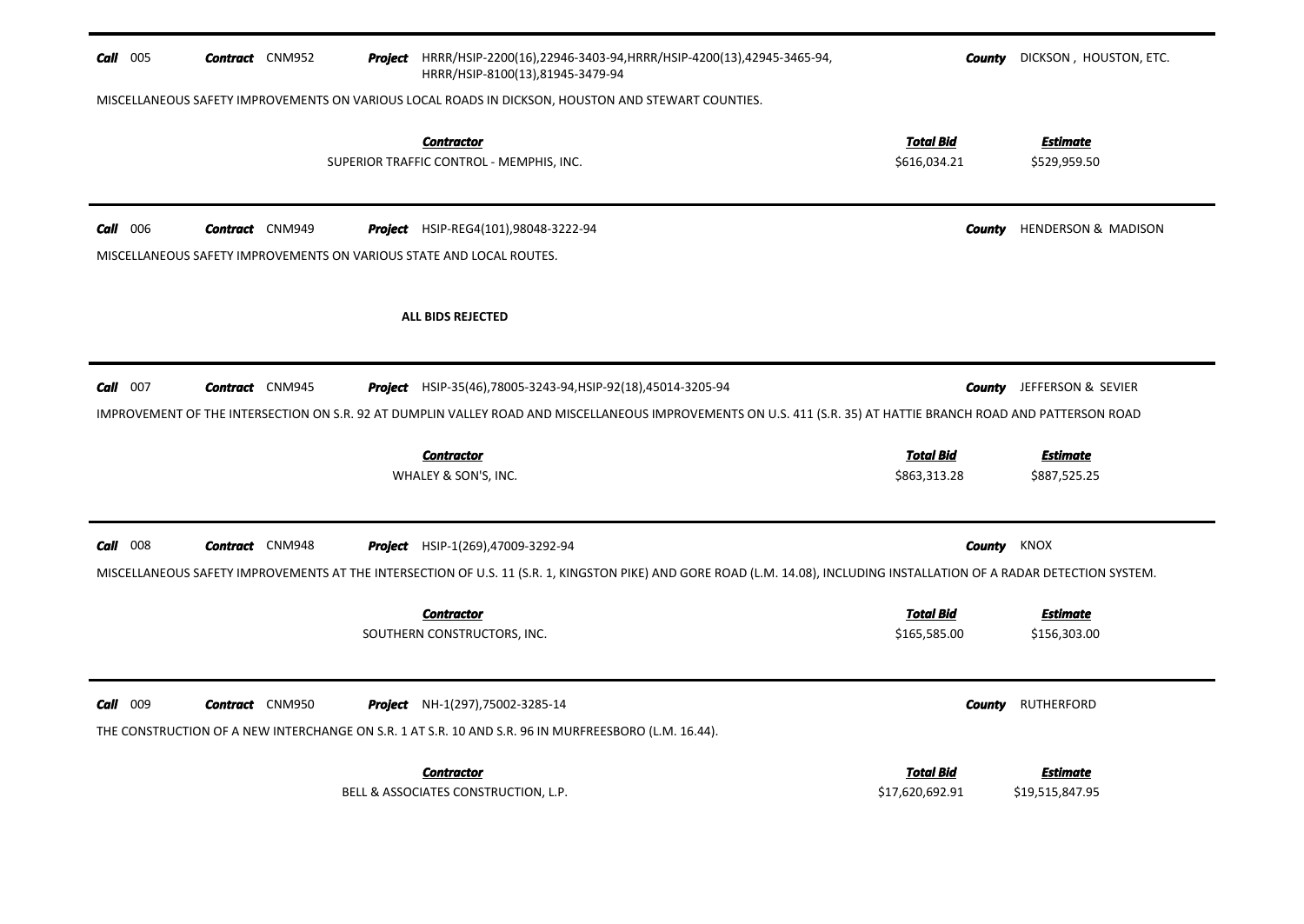| $Call$ 010<br><b>Contract</b> CNM399                                                                            | <b>Project</b> HSIP-116(20),01015-3249-94                                                                                                                                                          | <b>County ANDERSON</b>                                                                                                                                                                                                                           |
|-----------------------------------------------------------------------------------------------------------------|----------------------------------------------------------------------------------------------------------------------------------------------------------------------------------------------------|--------------------------------------------------------------------------------------------------------------------------------------------------------------------------------------------------------------------------------------------------|
|                                                                                                                 | <b>Contractor</b><br>ROGERS GROUP, INC.                                                                                                                                                            | MISCELLANEOUS SAFETY IMPROVEMENTS AND RESURFACING ON S.R. 116 (NEW RIVER HIGHWAY) FROM THE CAMPBELL COUNTY LINE (L.M. 0.00) TO S.R. 330 (FROST BOTTOM ROAD) (L.M. 10.49).<br><b>Total Bid</b><br><b>Estimate</b><br>\$629,846.31<br>\$610,843.75 |
| $Call$ 011<br><b>Contract</b> CNM408                                                                            | <b>Project</b> 98018-4183-04<br>THE ON-CALL CONCRETE PAVEMENT REPAIR AT VARIOUS LOCATIONS ON VARIOUS INTERSTATE AND STATE ROUTES.                                                                  | ANDERSON, BLOUNT, ETC.<br><b>County</b>                                                                                                                                                                                                          |
|                                                                                                                 | <b>Contractor</b><br>LOJAC, INC.                                                                                                                                                                   | <b>Total Bid</b><br><b>Estimate</b><br>\$757,481.50<br>\$728,354.50                                                                                                                                                                              |
| $Call$ 012<br><b>Contract</b> CNM404<br>THE SWEEPING AND DRAIN CLEANING ON VARIOUS INTERSTATE AND STATE ROUTES. | <b>Project</b> 98018-4182-04<br><b>Contractor</b><br>SWEEPING CORPORATION OF AMERICA, INC.                                                                                                         | ANDERSON, BLOUNT, ETC.<br>County<br><b>Total Bid</b><br><b>Estimate</b><br>\$446,817.90<br>\$477,877.50                                                                                                                                          |
| $Call$ 013<br><b>Contract</b> CNM394                                                                            | <b>Project</b> NH/STP-M-10(31),02003-3229-14<br>THE GRADING, DRAINAGE, AND PAVING ON U.S. 231 (S.R. 10) FROM U.S. 41A (S.R. 16) (L.M. 11.15) TO NORTH OF ROLLING ROAD (L.M. 12.35) IN SHELBYVILLE. | <b>BEDFORD</b><br>County                                                                                                                                                                                                                         |
|                                                                                                                 | <b>ALL BIDS REJECTED</b>                                                                                                                                                                           |                                                                                                                                                                                                                                                  |
| $Call$ 014<br><b>Contract</b> CNM384                                                                            | <b>Project</b> NH-16(45),02005-3255-14                                                                                                                                                             | <b>BEDFORD</b><br>County<br>THE GRADING, DRAINAGE, CONSTRUCTION OF A CONCRETE I-BEAM BRIDGE AND PAVING ON U.S. 41A (S.R. 16) FROM S.R. 276 (THOMPSON CREEK ROAD) TO WEST OF RIPPY RIDGE ROAD.                                                    |
|                                                                                                                 | <b>Contractor</b><br>HIGHWAYS, INC.                                                                                                                                                                | <b>Total Bid</b><br><b>Estimate</b><br>\$19,364,079.00<br>\$19,254,318.60                                                                                                                                                                        |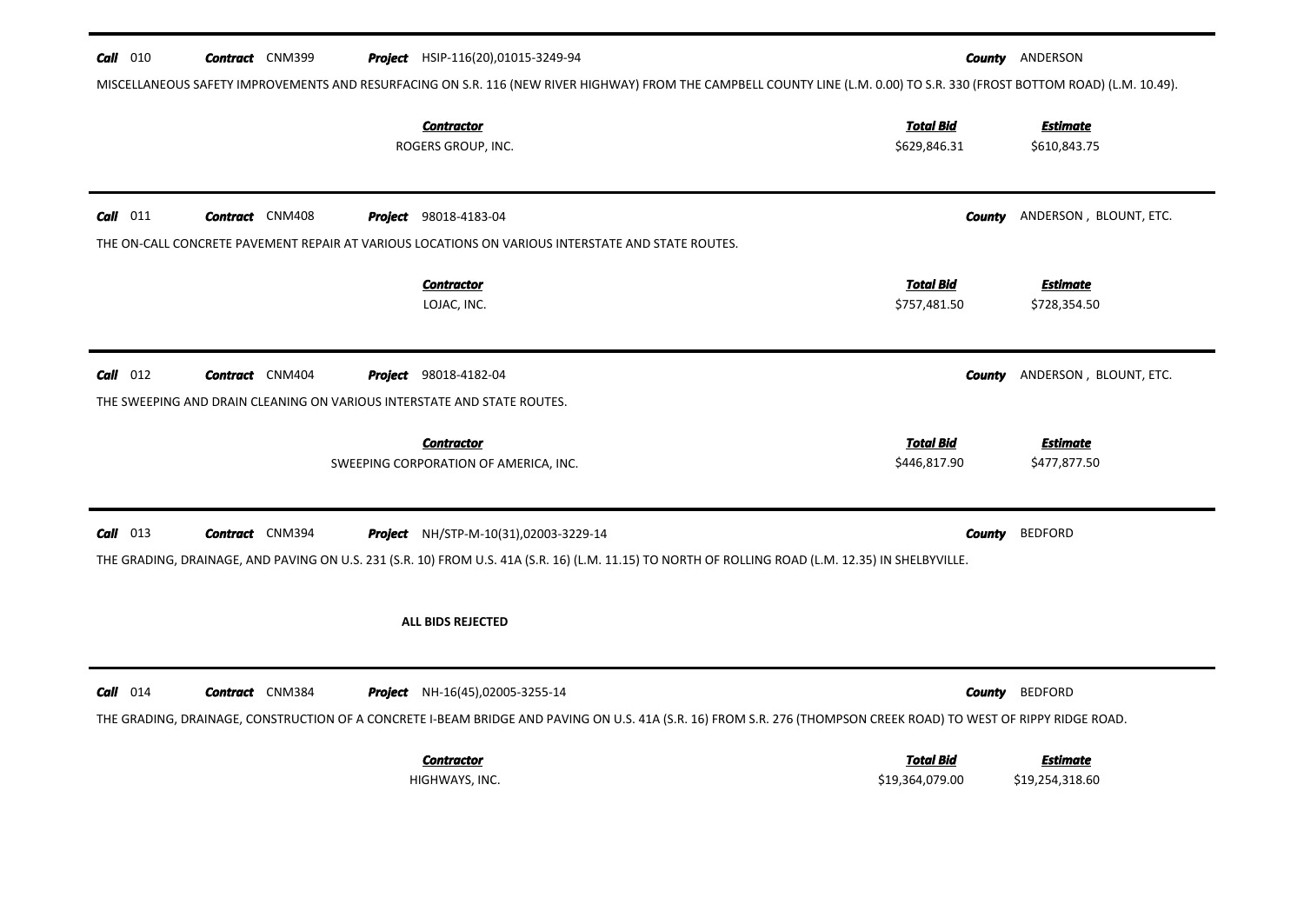| <b>Call</b> 015 | <b>Contract</b> CNM407 | <b>Project</b> 98048-4159-04                                                                                                                                                         | County                           | BENTON, CARROLL, ETC.           |
|-----------------|------------------------|--------------------------------------------------------------------------------------------------------------------------------------------------------------------------------------|----------------------------------|---------------------------------|
|                 |                        | THE SWEEPING AND DRAIN CLEANING ON VARIOUS INTERSTATE AND STATE ROUTES.                                                                                                              |                                  |                                 |
|                 |                        | <b>Contractor</b><br>SWEEPING CORPORATION OF AMERICA, INC.                                                                                                                           | <b>Total Bid</b><br>\$337,544.99 | <b>Estimate</b><br>\$357,662.50 |
| $Call$ 016      | <b>Contract</b> CNM411 | <b>Project</b> 98048-4160-04                                                                                                                                                         | <b>County</b>                    | BENTON, CARROLL, ETC.           |
|                 |                        | THE ON-CALL CONCRETE PAVEMENT REPAIR AT VARIOUS LOCATIONS ON VARIOUS INTERSTATE AND STATE ROUTES.                                                                                    |                                  |                                 |
|                 |                        | <b>Contractor</b><br>LOJAC, INC.                                                                                                                                                     | <b>Total Bid</b><br>\$916,608.50 | <b>Estimate</b><br>\$880,270.00 |
| $Call$ 017      | <b>Contract</b> CNM389 | <b>Project</b> NHTSA-HE-35(54),97005-3279-04                                                                                                                                         | County                           | <b>BLOUNT</b>                   |
|                 |                        | THE IMPROVEMENT OF THE INTERSECTION ON U.S. 411 (S.R. 35) (WASHINGTON STREET) AT U.S. 411 (S.R. 35) (HIGH STREET) (L.M. 2.81) IN MARYVILLE, INCLUDING GRADING, DRAINAGE, AND PAVING. |                                  |                                 |
|                 |                        | <b>Contractor</b>                                                                                                                                                                    | <b>Total Bid</b>                 | <b>Estimate</b>                 |
|                 |                        | TWIN K CONSTRUCTION, INC.                                                                                                                                                            | \$186,736.75                     | \$167,823.00                    |
| $Call$ 018      | <b>Contract</b> CNM409 | <b>Project</b> 98028-4137-04                                                                                                                                                         | County                           | BRADLEY, COFFEE, ETC.           |
|                 |                        | THE ON-CALL CONCRETE PAVEMENT REPAIR AT VARIOUS LOCATIONS ON VARIOUS INTERSTATE AND STATE ROUTES.                                                                                    |                                  |                                 |
|                 |                        | <b>Contractor</b>                                                                                                                                                                    | <b>Total Bid</b>                 | Estimate                        |
|                 |                        | PALMERTREE CONSTRUCTION COMPANY, LLC                                                                                                                                                 | \$713,311.00                     | \$717,911.00                    |
| Call 019        | <b>Contract</b> CNM405 | <b>Project</b> 98028-4136-04                                                                                                                                                         | <b>County</b>                    | BRADLEY, GRUNDY, ETC.           |
|                 |                        | THE SWEEPING AND DRAIN CLEANING ON VARIOUS INTERSTATE AND STATE ROUTES.                                                                                                              |                                  |                                 |
|                 |                        | <b>Contractor</b>                                                                                                                                                                    | <b>Total Bid</b>                 | Estimate                        |
|                 |                        | BLEVINS ENTERPRISES, INC.                                                                                                                                                            | \$325,061.00                     | \$335,070.00                    |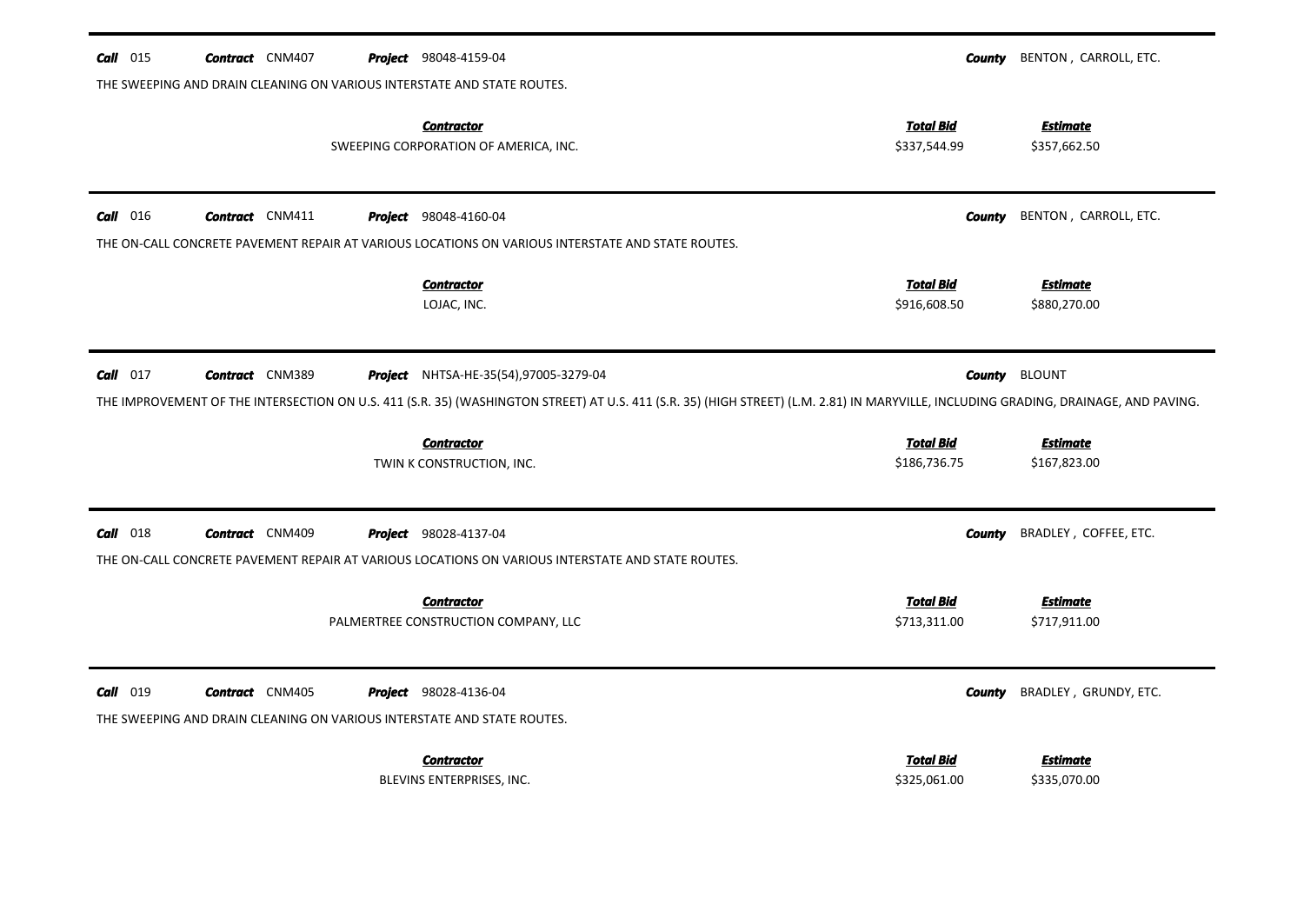| $Call$ 020 | <b>Contract</b> CNM403                                                | <b>Project</b> 98018-4181-04                                                                                                                                                   |                                  | <b>County</b> CARTER, SULLIVAN, ETC. |
|------------|-----------------------------------------------------------------------|--------------------------------------------------------------------------------------------------------------------------------------------------------------------------------|----------------------------------|--------------------------------------|
|            | THE SWEEPING ON VARIOUS INTERSTATE AND STATE ROUTES.                  |                                                                                                                                                                                |                                  |                                      |
|            |                                                                       | <b>Contractor</b><br>BLEVINS ENTERPRISES, INC.                                                                                                                                 | <b>Total Bid</b><br>\$84,287.60  | <u>Estimate</u><br>\$87,340.00       |
| $Call$ 021 | <b>Contract</b> CNM082                                                | <b>Project</b> 11003-4135-04<br>THE REHABILITATION OF TWO (2) BRIDGES ON I-40 OVER THE HARPETH RIVER (L.M. 5.63, EB & WB), INCLUDING GRADING, DRAINAGE, AND PAVING.            | County                           | CHEATHAM                             |
|            |                                                                       | <b>CONTRACT WITHDRAWN</b>                                                                                                                                                      |                                  |                                      |
| Call 022   | <b>Contract</b> CNM410                                                | <b>Project</b> 98301-4121-04                                                                                                                                                   | County                           | CHEATHAM, DAVIDSON, ETC.             |
|            |                                                                       | THE ON-CALL CONCRETE PAVEMENT REPAIR AT VARIOUS LOCATIONS ON VARIOUS INTERSTATE AND STATE ROUTES.                                                                              |                                  |                                      |
|            |                                                                       | <b>Contractor</b><br>LOJAC, INC.                                                                                                                                               | <b>Total Bid</b><br>\$839,555.25 | <b>Estimate</b><br>\$759,106.00      |
| $Call$ 023 | <b>Contract</b> CNM398                                                | Project HRRR/HSIP-2491(10),13945-3481-94, HRRR/HSIP-2552(10),13945-3480-94,<br>HRRR/HSIP-90(4),13006-3216-94                                                                   | County                           | <b>CLAIBORNE</b>                     |
|            | MISCELLANEOUS SAFETY IMPROVEMENTS ON S.R. 90 AND VARIOUS LOCAL ROADS. |                                                                                                                                                                                |                                  |                                      |
|            |                                                                       | <b>Contractor</b><br>SUPERIOR TRAFFIC CONTROL - MEMPHIS, INC.                                                                                                                  | <b>Total Bid</b><br>\$290,620.41 | <u>Estimate</u><br>\$268,655.50      |
| $Call$ 024 | <b>Contract</b> CNM400                                                | <b>Project</b> NHTSA-HE-1326(11),97015-3413-04<br>MISCELLANEOUS SAFETY IMPROVEMENTS ON MORRELL SPRINGS ROAD FROM HERITAGE BOULEVARD (L.M. 1.95) TO FOX CHASE ROAD (L.M. 2.64). |                                  | <b>County</b> COCKE                  |
|            |                                                                       | <b>Contractor</b><br>SUPERIOR TRAFFIC CONTROL - MEMPHIS, INC.                                                                                                                  | <b>Total Bid</b><br>\$113,687.85 | <b>Estimate</b><br>\$137,097.50      |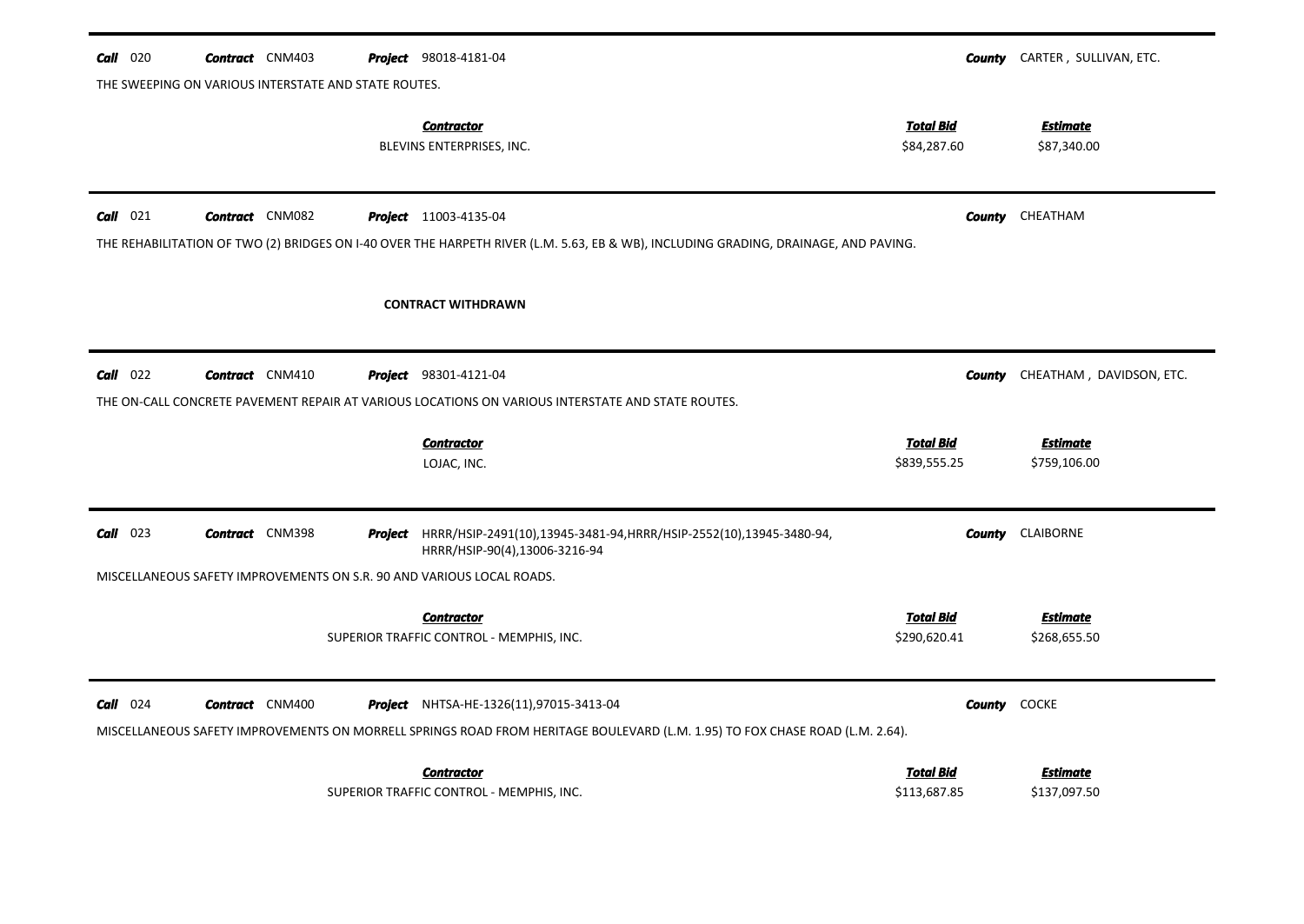| $Call$ 025      | <b>Contract</b> CNM387                                                  | <b>Project</b> 16009-4236-04                                                                                                      |                                    | <b>County</b> COFFEE              |
|-----------------|-------------------------------------------------------------------------|-----------------------------------------------------------------------------------------------------------------------------------|------------------------------------|-----------------------------------|
|                 |                                                                         | THE REPAIR OF THE BRIDGE ON S.R. 55 OVER SW ATLANTIC STREET, CSX RAILROAD, AND SE ATLANTIC STREET (L.M. 2.64).                    |                                    |                                   |
|                 |                                                                         | <b>Contractor</b><br>MID-STATE CONSTRUCTION COMPANY, INC.                                                                         | <b>Total Bid</b><br>\$1,177,558.84 | <b>Estimate</b><br>\$1,884,631.70 |
| <b>Call</b> 026 | <b>Contract</b> CNM392                                                  | Project HSIP-3268(5),19947-3495-94, HSIP-I-65-3(120),19009-3183-94                                                                |                                    | <b>County</b> DAVIDSON            |
|                 |                                                                         | SAFETY IMPROVEMENTS ON I-65 FROM ROSA L. PARKS BLVD. TO FERN AVE. AND AT THE INTERSECTION OF BRICK CHURCH PIKE AND CHESAPEAKE DR. |                                    |                                   |
|                 |                                                                         | <b>Contractor</b>                                                                                                                 | <b>Total Bid</b>                   | <b>Estimate</b>                   |
|                 |                                                                         | SUPERIOR TRAFFIC CONTROL - MEMPHIS, INC.                                                                                          | \$245,877.26                       | \$212,933.75                      |
| $Call$ 027      | <b>Contract</b> CNM406                                                  | <b>Project</b> 98301-4120-04                                                                                                      | County                             | DAVIDSON, MONTGOMERY, ETC.        |
|                 |                                                                         | THE SWEEPING AND DRAIN CLEANING ON VARIOUS INTERSTATE AND STATE ROUTES.                                                           |                                    |                                   |
|                 |                                                                         | <b>Contractor</b>                                                                                                                 | <b>Total Bid</b>                   | <b>Estimate</b>                   |
|                 |                                                                         | SWEEPING CORPORATION OF AMERICA, INC.                                                                                             | \$674,282.52                       | \$708,121.80                      |
| $Call$ 028      | <b>Contract</b> CNM366                                                  | <b>Project</b> 41056-4218-04                                                                                                      |                                    | <b>County HICKMAN</b>             |
|                 |                                                                         | THE REPAIR OF TWO BRIDGES ON S.R. 50 OVER THE DUCK RIVER (L.M. 4.50 AND L.M. 4.68).                                               |                                    |                                   |
|                 |                                                                         | <b>Contractor</b>                                                                                                                 | <b>Total Bid</b>                   | <b>Estimate</b>                   |
|                 |                                                                         | CONCRETE STRUCTURES, INC.                                                                                                         | \$754,282.71                       | \$784,754.50                      |
| $Call$ 029      | <b>Contract</b> CNM079                                                  | <b>Project</b> 44005-4240-04                                                                                                      |                                    | <b>County</b> JACKSON             |
|                 | THE CONSTRUCTION OF A SMALL DRAINAGE STRUCTURE ON S.R. 85 (L.M. 11.27). |                                                                                                                                   |                                    |                                   |
|                 |                                                                         | <b>Contractor</b>                                                                                                                 | <b>Total Bid</b>                   | <b>Estimate</b>                   |
|                 |                                                                         | CONCRETE STRUCTURES, INC.                                                                                                         | \$215,347.28                       | \$220,597.00                      |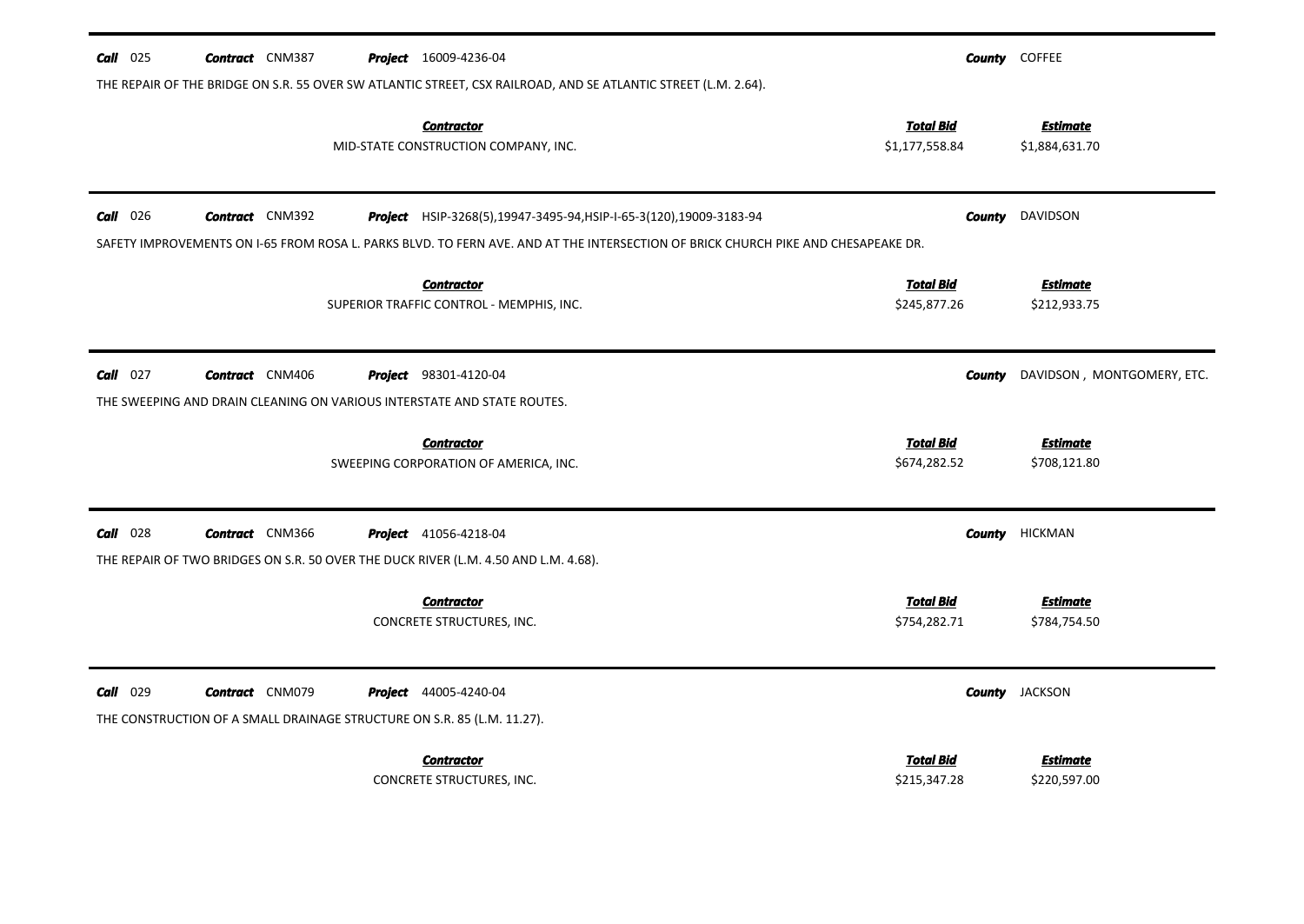| $Call$ 030                  | <b>Contract</b> CNM373                                                                 |         | Project 47006-4156-04,47008-4153-04, NH-I-640-7(170), 47008-8153-44, NH-I-75-3(166),<br>47006-8156-44                                                                                                                                              |                                    | <b>County</b> KNOX                |
|-----------------------------|----------------------------------------------------------------------------------------|---------|----------------------------------------------------------------------------------------------------------------------------------------------------------------------------------------------------------------------------------------------------|------------------------------------|-----------------------------------|
|                             |                                                                                        |         | THE RESURFACING ON I-75 FROM I-40 TO THE I-640/I-275 JUNCTION AND ON I-640 FROM I-75/I-275 JUNCTION TO WEST OF U.S. 441 (S.R. 33), INCLUDING BRIDGE DECK REPAIR                                                                                    |                                    |                                   |
|                             |                                                                                        |         | <b>Contractor</b><br>ROGERS GROUP, INC.                                                                                                                                                                                                            | <b>Total Bid</b><br>\$4,972,776.71 | <b>Estimate</b><br>\$5,106,643.25 |
| Call 031                    | <b>Contract</b> CNM391                                                                 | Project | NHTSA-HE-115(41),97147-3220-04                                                                                                                                                                                                                     | <b>County</b>                      | KNOX                              |
|                             |                                                                                        |         | THE GRADING, DRAINAGE, AND PAVING ON U.S. 129 (S.R. 115) AT THE INTERSECTION OF MALONEY ROAD (L.M. 2.34) IN KNOXVILLE.<br><b>Contractor</b><br>GREENSTAR, LLC                                                                                      | <b>Total Bid</b><br>\$1,405,340.10 | <b>Estimate</b><br>\$1,409,605.25 |
| $Call$ 032<br>LAWRENCEBURG. | <b>Contract</b> CNM383                                                                 |         | <b>Project</b> STP-M-NH-5694(10),50002-3248-54<br>MISCELLANEOUS IMPROVEMENTS ON EAST GAINES STREET, INCLUDING THE EXTENSION OF A CONCRETE ARCH CULVERT AT THE SHOAL CREEK INTERCEPTOR NEAR LAFAYETTE AVENUE IN                                     | County                             | LAWRENCE                          |
|                             |                                                                                        |         | <b>Contractor</b><br>CONCRETE STRUCTURES, INC.                                                                                                                                                                                                     | <b>Total Bid</b><br>\$381,541.00   | Estimate<br>\$466,615.55          |
| $Call$ 033<br>COUNTIES.     | <b>Contract</b> CNM393                                                                 |         | <b>Project</b> HSIP-13(51),91002-3429-94,HSIP-241(104),50020-3210-94<br>SAFETY IMPROVEMENTS AT THE INTERSECTION OF S.R. 241 AND ETHERIDGE-RED HILL RD. IN LAWRENCE CO., AND ON S.R. 13 FROM S.R. 48 TO THE BUFFALO RIVER BRIDGE IN WAYNE AND PERRY | County                             | LAWRENCE, PERRY, ETC.             |
|                             |                                                                                        |         | <b>Contractor</b><br>SUPERIOR TRAFFIC CONTROL - MEMPHIS, INC.                                                                                                                                                                                      | <b>Total Bid</b><br>\$168,420.82   | <b>Estimate</b><br>\$150,000.00   |
| $Call$ 034                  | <b>Contract</b> CNM412<br>MISCELLANEOUS SAFETY IMPROVEMENTS ON SEVEN (7) LOCAL ROUTES. |         | <b>Project</b> HRRR/HSIP-5100(30),51945-3450-94                                                                                                                                                                                                    |                                    | <b>County</b> LEWIS               |
|                             |                                                                                        |         | <b>Contractor</b><br>SUPERIOR TRAFFIC CONTROL - MEMPHIS, INC.                                                                                                                                                                                      | <b>Total Bid</b><br>\$217,271.45   | <b>Estimate</b><br>\$219,905.75   |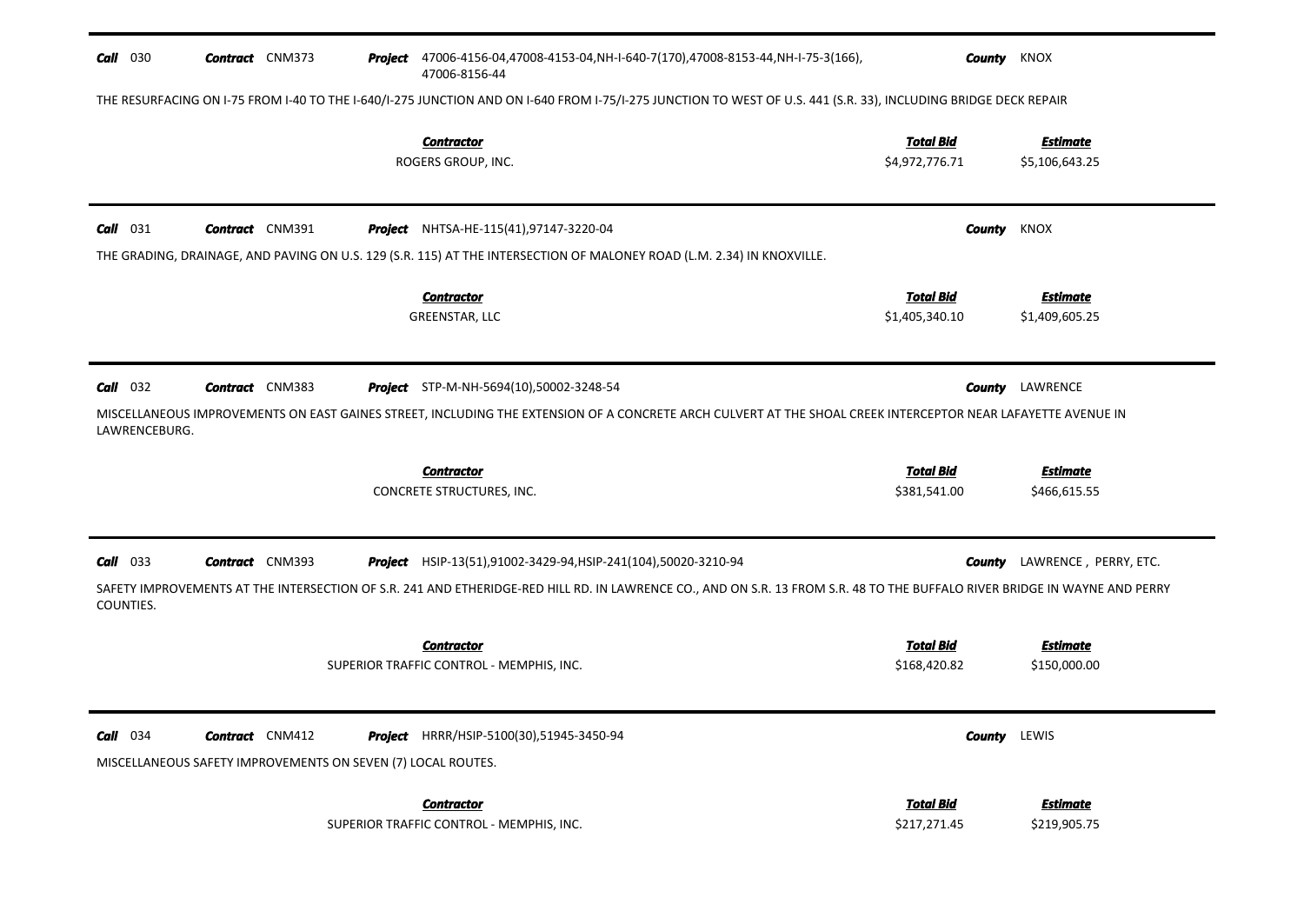| $Call$ 035<br><b>Contract</b> CNM371<br>Project NH-I-75-2(38),53002-8158-44                                                                                                                                                                                     |                                     | <b>County</b> LOUDON               |
|-----------------------------------------------------------------------------------------------------------------------------------------------------------------------------------------------------------------------------------------------------------------|-------------------------------------|------------------------------------|
| THE RESURFACING ON I-75 FROM THE MONROE COUNTY LINE (L.M. 0.00) TO THE TENNESSEE RIVER (L.M. 7.55)<br><b>Contractor</b><br>APAC-ATLANTIC, INC.                                                                                                                  | <b>Total Bid</b><br>\$3,356,797.40  | <b>Estimate</b><br>\$3,652,275.00  |
| <b>Call</b> 036<br><b>Contract</b> CNM413<br>Project HRRR/HSIP-5900(22),59945-3485-94                                                                                                                                                                           | County                              | MARSHALL                           |
| MISCELLANEOUS SAFETY IMPROVEMENTS ON SEVEN (7) LOCAL ROUTES.                                                                                                                                                                                                    |                                     |                                    |
| <b>Contractor</b><br>SUPERIOR TRAFFIC CONTROL - MEMPHIS, INC.                                                                                                                                                                                                   | <b>Total Bid</b><br>\$226,351.45    | <b>Estimate</b><br>\$235,329.50    |
|                                                                                                                                                                                                                                                                 |                                     |                                    |
| $Call$ 037<br><b>Contract</b> CNM333<br><b>Project</b> NH-I-65-1(73),60001-8152-44                                                                                                                                                                              | County                              | <b>MAURY</b>                       |
| THE RESURFACING ON I-65 BEGINNING AT THE MARSHALL COUNTY LINE (L.M. 0.00) EXTENDING TO NORTH OF S.R. 99 (L.M. 11.04).                                                                                                                                           |                                     |                                    |
| <b>Contractor</b><br>ROGERS GROUP, INC.                                                                                                                                                                                                                         | <b>Total Bid</b><br>\$4,553,000.00  | <b>Estimate</b><br>\$5,163,085.97  |
| $Call$ 038<br><b>Contract</b> CNM019<br><b>Project</b> STP-112 (31),63021-3218-14<br>THE GRADING, DRAINAGE, AND PAVING ON U.S. 41A (S.R. 112) FROM MCADOO CREEK ROAD (L.M. 6.15) EXTENDING TO EAST OF S.R. 76, INCLUDING UTILITIES AT THE S.R. 76 INTERSECTION. | County                              | MONTGOMERY                         |
| <b>Contractor</b><br>HIGHWAYS, INC.                                                                                                                                                                                                                             | <b>Total Bid</b><br>\$23,688,830.25 | <b>Estimate</b><br>\$26,400,986.34 |
| <b>Call</b> 039<br><b>Contract</b> CNM396<br><b>Project</b> HRRR/HSIP-1(294),73004-3225-94, HRRR/HSIP-328(2),65002-3204-94<br>MISCELLANEOUS SAFETY IMPROVEMENTS ON S.R. 1 AND S.R. 328 IN ROANE AND MORGAN COUNTIES.                                            | <b>County</b>                       | MORGAN & ROANE                     |
| <b>Contractor</b><br>SUPERIOR TRAFFIC CONTROL - MEMPHIS, INC.                                                                                                                                                                                                   | <b>Total Bid</b><br>\$280,443.20    | <b>Estimate</b><br>\$265,778.50    |